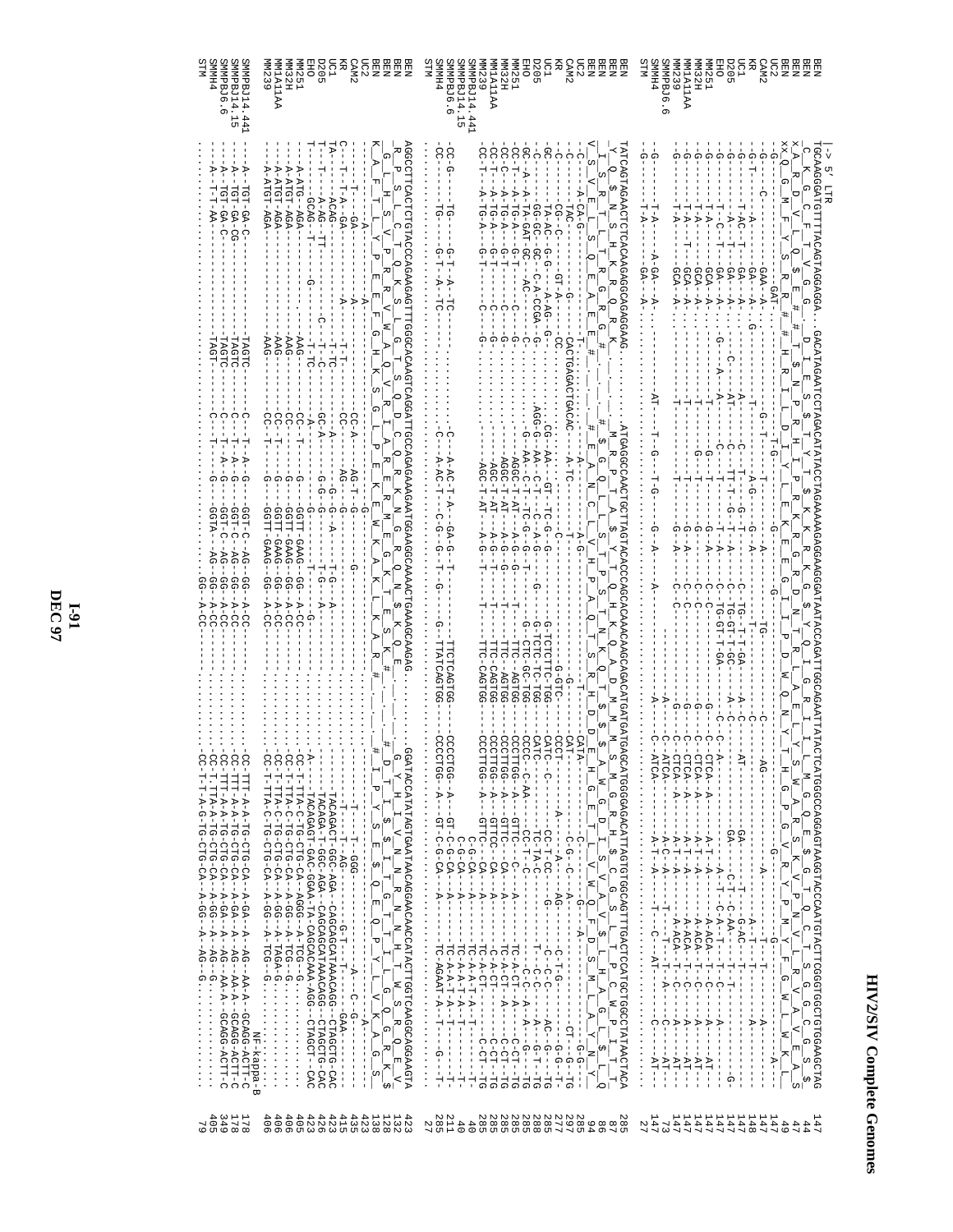| STM<br><b>CBAMNS</b><br><b>GHMMS</b><br><b>MMPBJ6</b><br><b>LaqMM</b>                                                                                                                                                                                                                                                                                                                                                             | Ř<br>SШ<br>DC1<br>D205<br><b>EHO</b><br><b>M251</b><br>IM32H<br>M239<br><b>AAILAIM</b><br>IM142                                                                                                                                                                                                                                                                                                                                                                                                                                                                                                                                                                                                                                                                                                                                                                                                                                                   | CAM <sub>2</sub><br>ŠΤ<br>ZHIN<br>UC2<br>ROD<br><b>1944</b><br><b>GH1</b><br>BEN<br><b>BEN</b><br><b>BEN</b><br><b>BEN</b><br>IST                                                                                                                                                                                                                                                                                                                                                                                                                                                                                                                                                                                                                                                                                                | DC1<br>D205<br>Ř<br>CAM <sub>2</sub><br>BEN<br>VC2<br><b>REN</b><br><b>BEN</b><br>REN<br><b>SMMPBJ6</b><br><b>NTS</b><br><b>PHMMS</b><br><b>EHO</b><br><b>SMMPBJ1</b><br>L <sub>3</sub> <sub>ZMM</sub><br>MN32H<br>AAILAIM<br>CREAMY<br><b>M239</b>                                                                                                                                                                                                                                                                                                                                                                                                                                                                                                                                                                                                                                                                                                                                                                                                                                                                                                                                                                                                                                                                                                                                                                                                                                                                                                                                                                                                                                                               |
|-----------------------------------------------------------------------------------------------------------------------------------------------------------------------------------------------------------------------------------------------------------------------------------------------------------------------------------------------------------------------------------------------------------------------------------|---------------------------------------------------------------------------------------------------------------------------------------------------------------------------------------------------------------------------------------------------------------------------------------------------------------------------------------------------------------------------------------------------------------------------------------------------------------------------------------------------------------------------------------------------------------------------------------------------------------------------------------------------------------------------------------------------------------------------------------------------------------------------------------------------------------------------------------------------------------------------------------------------------------------------------------------------|----------------------------------------------------------------------------------------------------------------------------------------------------------------------------------------------------------------------------------------------------------------------------------------------------------------------------------------------------------------------------------------------------------------------------------------------------------------------------------------------------------------------------------------------------------------------------------------------------------------------------------------------------------------------------------------------------------------------------------------------------------------------------------------------------------------------------------|-------------------------------------------------------------------------------------------------------------------------------------------------------------------------------------------------------------------------------------------------------------------------------------------------------------------------------------------------------------------------------------------------------------------------------------------------------------------------------------------------------------------------------------------------------------------------------------------------------------------------------------------------------------------------------------------------------------------------------------------------------------------------------------------------------------------------------------------------------------------------------------------------------------------------------------------------------------------------------------------------------------------------------------------------------------------------------------------------------------------------------------------------------------------------------------------------------------------------------------------------------------------------------------------------------------------------------------------------------------------------------------------------------------------------------------------------------------------------------------------------------------------------------------------------------------------------------------------------------------------------------------------------------------------------------------------------------------------|
|                                                                                                                                                                                                                                                                                                                                                                                                                                   |                                                                                                                                                                                                                                                                                                                                                                                                                                                                                                                                                                                                                                                                                                                                                                                                                                                                                                                                                   |                                                                                                                                                                                                                                                                                                                                                                                                                                                                                                                                                                                                                                                                                                                                                                                                                                  | CAC-A<br><b>GTACT</b><br>LGC-TAGAGAA.GGA<br>LGC--AA.GAZ<br><b>LGC-CAAGAG.GGA--CT</b><br>AC-A<br>$A-GA-G$ .<br><b>AAGAACAGCTG.</b><br>9A<br>NF-kappa                                                                                                                                                                                                                                                                                                                                                                                                                                                                                                                                                                                                                                                                                                                                                                                                                                                                                                                                                                                                                                                                                                                                                                                                                                                                                                                                                                                                                                                                                                                                                               |
|                                                                                                                                                                                                                                                                                                                                                                                                                                   |                                                                                                                                                                                                                                                                                                                                                                                                                                                                                                                                                                                                                                                                                                                                                                                                                                                                                                                                                   |                                                                                                                                                                                                                                                                                                                                                                                                                                                                                                                                                                                                                                                                                                                                                                                                                                  | -AG-C-GCAG-GACTTTCCACAA--A-A--<br>$-CA-C$<br>RGGCTGCAGGACTTTCCAAAGGGCC<br>$AA - AA$<br>-CA--<br>- - A - A<br>$A - A$<br>$-XITA -$<br>$A - A - A$<br>-A-A<br>A-A                                                                                                                                                                                                                                                                                                                                                                                                                                                                                                                                                                                                                                                                                                                                                                                                                                                                                                                                                                                                                                                                                                                                                                                                                                                                                                                                                                                                                                                                                                                                                   |
|                                                                                                                                                                                                                                                                                                                                                                                                                                   |                                                                                                                                                                                                                                                                                                                                                                                                                                                                                                                                                                                                                                                                                                                                                                                                                                                                                                                                                   | AGTCGCTCTGCGGAGAGGCTGGCAGATCGAGCCCTGAGAGGTTCTCCTGCACTAGGGGGTAGAGCCTGGGTTCCCTGCTGGGACTCTCACCC                                                                                                                                                                                                                                                                                                                                                                                                                                                                                                                                                                                                                                                                                                                                     | NF-kappa-B<br>ှ<br>Ω<br>リーアーリ<br>م<br>!<br>c-ree.<br><b>T--GGG</b><br><b>1--GGG</b><br>-- GGG<br>--GGG<br>--GGG<br>-DOG-<br>-955-<br>-AGT<br>ATG.<br>A. T<br>႕                                                                                                                                                                                                                                                                                                                                                                                                                                                                                                                                                                                                                                                                                                                                                                                                                                                                                                                                                                                                                                                                                                                                                                                                                                                                                                                                                                                                                                                                                                                                                    |
|                                                                                                                                                                                                                                                                                                                                                                                                                                   |                                                                                                                                                                                                                                                                                                                                                                                                                                                                                                                                                                                                                                                                                                                                                                                                                                                                                                                                                   |                                                                                                                                                                                                                                                                                                                                                                                                                                                                                                                                                                                                                                                                                                                                                                                                                                  | TGTAACCAAGGGAGGACATGGGAGGAGCTGGTG<br>1-1-10<br>$L - TG$<br>-- 1G<br>$-16$<br>↷<br>∩<br>∩                                                                                                                                                                                                                                                                                                                                                                                                                                                                                                                                                                                                                                                                                                                                                                                                                                                                                                                                                                                                                                                                                                                                                                                                                                                                                                                                                                                                                                                                                                                                                                                                                          |
| $\frac{1}{\Omega}$<br>$\frac{1}{\Omega}$<br>$\frac{1}{\Omega}$<br>$\frac{1}{\Omega}$<br>$\frac{1}{\Omega}$<br>$\frac{1}{\Omega}$<br>$\frac{1}{\Omega}$<br>$\frac{1}{\Omega}$<br>Ŧ<br>$\frac{1}{1}$<br>ł<br>$\frac{1}{1}$<br>$\frac{1}{1}$<br>Ŧ<br>$-4$<br>$\begin{array}{c} 1 \\ 1 \\ 1 \end{array}$<br>$\frac{1}{1}$<br>$\frac{1}{1}$<br>Ω<br>Ω<br>Ω<br>ω<br>Ω<br>ł<br>$\frac{1}{1}$<br>ŧ<br>ŧ<br>÷.<br>Ŧ.<br>÷.<br>$\mathbf{I}$ | $\frac{1}{\Omega}$<br>$\frac{1}{\Omega}$<br>$\frac{1}{\Omega}$<br>$\frac{1}{\Omega}$<br>$\frac{1}{\Omega}$<br>∩<br>Ĭ<br>$\frac{1}{1}$<br>Ω<br>H<br>$\frac{1}{1}$<br>$\frac{1}{1}$<br>$\frac{1}{1}$<br>$\frac{1}{1}$<br>$\frac{1}{1}$<br>I.<br>$-4$<br>$- - - - - - - - - - -$<br>$-1 - \Delta - -\mathrm{G}\mathrm{T} -$<br>$D$ –––––<br>$-1 - -1$<br>         <br>           <br>  ကုမ္မာ ဗုံ<br>$A - G$ .<br>$\frac{1}{1}$<br>Ť<br>ŧ<br>Ť<br>I.<br>挂卡<br>ŧ<br>$\mathbb{I}=\mathbb{I}$<br>$\mathbf{I}$<br>T.<br>$\mathbf{I}$                                                                                                                                                                                                                                                                                                                                                                                                                     | í.<br>l.<br>$\frac{1}{2}$<br>$-1 - 5 - 1$<br>∩<br><u>ရ</u><br> <br>Ω<br>ှ<br> <br>$\frac{1}{2}$<br>$-1$ $-1$ $-1$ $-1$ $-1$ $-1$ $-1$<br>Ω<br><u>ဂ</u><br>--<br>ł<br>Þ<br>$C$ ----<br>$\frac{1}{1}$<br>'ဂ<br>$---00---$<br>IJ<br>$-1 - C - -$<br>₩<br>$\frac{1}{1}$<br>ຸດ<br>Ĭ<br>H,<br>$\mathbb{H}^1$<br>$\frac{1}{1}$<br>ţ<br>'ဂ<br>¦റ                                                                                                                                                                                                                                                                                                                                                                                                                                                                                         | $\dot{\circ}$<br>$\dot{\Omega}$<br>$\dot{\circ}$<br>$\Omega$<br>Ğ<br>42<br>ω<br>$\begin{bmatrix} 1 & 1 \\ 1 & 1 \\ 1 & 1 \end{bmatrix}$<br>ົດ<br>'n<br>G-ACG--CTCATAC-T----<br>$\begin{aligned} &\begin{aligned} &\begin{aligned} &\begin{aligned} &\begin{aligned} &\begin{aligned} &\begin{aligned} &\begin{aligned} &\begin{aligned} &\begin{aligned} &\begin{aligned} &\begin{aligned} &\begin{aligned} &\begin{aligned} &\begin{aligned} &\begin{aligned} &\begin{aligned} &\begin{aligned} &\begin{aligned} &\begin{aligned} &\begin{aligned} &\begin{aligned} &\begin{aligned} &\begin{aligned} &\begin{aligned} &\begin{aligned} &\begin{aligned} &\begin{aligned} &\begin{aligned} &\begin{aligned} &\begin{aligned} &\begin{aligned} &\begin{aligned} &\begin{aligned} &\begin{aligned} &\begin{aligned} &\begin{aligned$<br>z<br>$\frac{1}{1}$<br>H<br>$\frac{1}{1}$<br>$\Gamma = \Gamma = \Gamma$<br>$\mathbb{I}$<br>$\mathsf I$<br>ł<br>'ত<br>IJ<br>$\begin{aligned} \text{ATT} & \text{AT} - \text{AT} - \text{CT} - \text{--} \end{aligned}$<br>$ATTAT-1------$<br>.<br>`دە<br>L<br>E<br>ų<br>F<br>H                                                                                                                                                                                                                                                                                                                                                                                                                                                                                                                                                                                               |
| ÷<br>İ<br>$- - -$ GT. $R - -$<br>$- - G T \cdot G - -$<br>$---GTG---$<br>$---GTG---$<br>$-91.9 - 9 - 9$<br>$-91.3 - 9 - 9$<br>$-GT. G$<br>$\begin{array}{c} 1 \\ 1 \\ 1 \end{array}$<br>$\overline{Y}$<br>$\begin{array}{c} 1 \\ 1 \\ 2 \end{array}$                                                                                                                                                                              | $---GT. GA---$<br>$- -$ GT. $G - -$<br>$\begin{array}{c} \begin{array}{c} \top \\ \top \\ \top \end{array} \end{array}$<br>$\frac{1}{1}$<br>$\frac{1}{2}$ $\frac{1}{2}$ $\frac{1}{2}$ $\frac{1}{2}$ $\frac{1}{2}$ $\frac{1}{2}$ $\frac{1}{2}$ $\frac{1}{2}$ $\frac{1}{2}$ $\frac{1}{2}$ $\frac{1}{2}$ $\frac{1}{2}$ $\frac{1}{2}$ $\frac{1}{2}$ $\frac{1}{2}$ $\frac{1}{2}$ $\frac{1}{2}$ $\frac{1}{2}$ $\frac{1}{2}$ $\frac{1}{2}$ $\frac{1}{2}$ $\frac{1}{2}$<br>$\frac{1}{2}$ = $\frac{1}{2}$ = $\frac{1}{2}$ = $\frac{1}{2}$ = $\frac{1}{2}$ = $\frac{1}{2}$ = $\frac{1}{2}$ = $\frac{1}{2}$ = $\frac{1}{2}$ = $\frac{1}{2}$ = $\frac{1}{2}$ = $\frac{1}{2}$ = $\frac{1}{2}$ = $\frac{1}{2}$ = $\frac{1}{2}$ = $\frac{1}{2}$ = $\frac{1}{2}$ = $\frac{1}{2}$ = $\frac{1$<br>$\begin{array}{c} \n\cdot & \cdot \\ \cdot & \cdot \\ \cdot & \cdot\n\end{array}$<br>$\frac{1}{2}$<br>$\frac{1}{2}$<br>$\begin{array}{c} 1 \\ 1 \\ 2 \end{array}$ | AGTACTTGGCCGGTACTGGGCAGACGGCTCCACGCTTGCTTGCTTAA<br>ļ.<br>$\frac{1}{2}$ = $\frac{1}{2}$ = $\frac{1}{2}$ = $\frac{1}{2}$ = $\frac{1}{2}$ = $\frac{1}{2}$ = $\frac{1}{2}$<br>₩<br>니<br>그<br>$\begin{array}{c} \begin{array}{c} \text{1} \\ \text{2} \\ \text{3} \\ \text{4} \end{array} \end{array}$<br>Έ<br>#<br>$\frac{1}{2}$<br>$\frac{1}{1}$<br>.<br>⊞<br>C-----------<br>ω,<br>ᡃ<br>⊅<br>Ω<br>$\frac{1}{2}$ = $\frac{1}{2}$ = $\frac{1}{2}$ = $\frac{1}{2}$ = $\frac{1}{2}$ = $\frac{1}{2}$ = $\frac{1}{2}$ = $\frac{1}{2}$ = $\frac{1}{2}$ = $\frac{1}{2}$ = $\frac{1}{2}$ = $\frac{1}{2}$ = $\frac{1}{2}$ = $\frac{1}{2}$ = $\frac{1}{2}$ = $\frac{1}{2}$ = $\frac{1}{2}$ = $\frac{1}{2}$ = $\frac{1$<br>'n<br>$-----$<br>⊅<br>$\begin{array}{c} 1 \\ 1 \\ 2 \end{array}$<br>$\begin{array}{c} 1 \\ 1 \\ 2 \end{array}$<br># | SGAACGCCCTCATACTTACTGTATAAATGTACCCGCTTCTTGCATTGTATTC<br>$\circ$<br>$\prec$<br>$\frac{1}{1}$<br>$\begin{bmatrix} 1 & 0 & 0 \\ 0 & 1 & 0 \\ 0 & 0 & 0 \\ 0 & 0 & 0 \\ 0 & 0 & 0 \\ 0 & 0 & 0 \\ 0 & 0 & 0 \\ 0 & 0 & 0 & 0 \\ 0 & 0 & 0 & 0 \\ 0 & 0 & 0 & 0 \\ 0 & 0 & 0 & 0 & 0 \\ 0 & 0 & 0 & 0 & 0 \\ 0 & 0 & 0 & 0 & 0 \\ 0 & 0 & 0 & 0 & 0 & 0 \\ 0 & 0 & 0 & 0 & 0 & 0 \\ 0 & 0 & 0 & 0 & 0 & 0 & 0 \\ 0 & 0 & 0 & 0 & $<br>$\begin{array}{c} \n\downarrow \\ \downarrow \\ \downarrow\n\end{array}$<br>z<br>- - AC-A-H-A-H-A-H-C--<br>Ĵ<br>$- - \mathbf{A} - \mathbf{C} \mathbf{A} - \mathbf{T} - - \mathbf{A} - \mathbf{T} - \mathbf{C} - - \mathbf{T} \mathbf{C} - -$<br>z<br>'n<br>$\prec$<br>$\mathtt{A}\hspace{-0.5mm}-\hspace{-0.5mm}\mathtt{C}\hspace{-0.5mm}\mathtt{A}\hspace{-0.5mm}-\hspace{-0.5mm}\mathtt{C}\hspace{-0.5mm}\mathtt{C}\hspace{-0.5mm}-\hspace{-0.5mm}\mathtt{D}\hspace{-0.5mm}-\hspace{-0.5mm}\mathtt{C}\hspace{-0.5mm}\mathtt{C}\hspace{-0.5mm}-\hspace{-0.5mm}\mathtt{D}\hspace{-0.5mm}-\hspace{-0.5mm}\mathtt{C}\hspace{-0.5mm}\mathtt{C}\hspace{-0.5mm}-\hspace{-0.5mm}\mathtt{D}\hspace{-0.5mm}\$<br>$\mathbf{A} - \mathbf{C}\mathbf{A} - \mathbf{T} - \mathbf{I} - \mathbf{T} - \mathbf{I} - \mathbf{T} + \mathbf{T}$<br>$\frac{1}{1}$<br>$\frac{1}{1}$<br>ᡃᠣ<br>٣J<br> -<br> -<br> -<br> -<br>₩<br>$-1 - 1 - 1 - 1$<br>'n<br>$- - - 22 - -$<br>מ,<br>Έ<br>b<br>$\frac{1}{1}$<br>$\frac{1}{1}$<br>'n<br>$\begin{array}{c} \n 1 \\  1 \\  1\n \end{array}$<br>$\frac{1}{1}$<br>$\frac{1}{1}$<br>$-6 - -$<br>Î<br>$\begin{bmatrix} 1 \\ 1 \\ 1 \\ 1 \end{bmatrix}$<br>$\frac{1}{1}$<br>$\frac{1}{1}$<br>$\begin{array}{c} 1 \\ 1 \\ 1 \end{array}$<br>I,<br>$\mathbf{H}$<br>т |
| $\frac{1}{2}$<br>$\begin{array}{c} 1 \\ 1 \\ 2 \end{array}$<br>È.<br>144<br>133<br>459<br>4 4 3 9<br>4 3 7 0<br>6 3 0                                                                                                                                                                                                                                                                                                             | $\begin{array}{c} 1 \\ 1 \\ 2 \end{array}$                                                                                                                                                                                                                                                                                                                                                                                                                                                                                                                                                                                                                                                                                                                                                                                                                                                                                                        | $\vdots$<br>#∣<br>6<br>6<br>8<br>8<br>8<br>8<br>8<br>9<br>8<br>9<br>8<br>9<br>8<br>9                                                                                                                                                                                                                                                                                                                                                                                                                                                                                                                                                                                                                                                                                                                                             | $\frac{1}{1}$<br>ţ<br>$\frac{1}{1}$<br>$C - T$<br>ŧ<br>٣J<br>₩<br>488<br>519<br>191                                                                                                                                                                                                                                                                                                                                                                                                                                                                                                                                                                                                                                                                                                                                                                                                                                                                                                                                                                                                                                                                                                                                                                                                                                                                                                                                                                                                                                                                                                                                                                                                                               |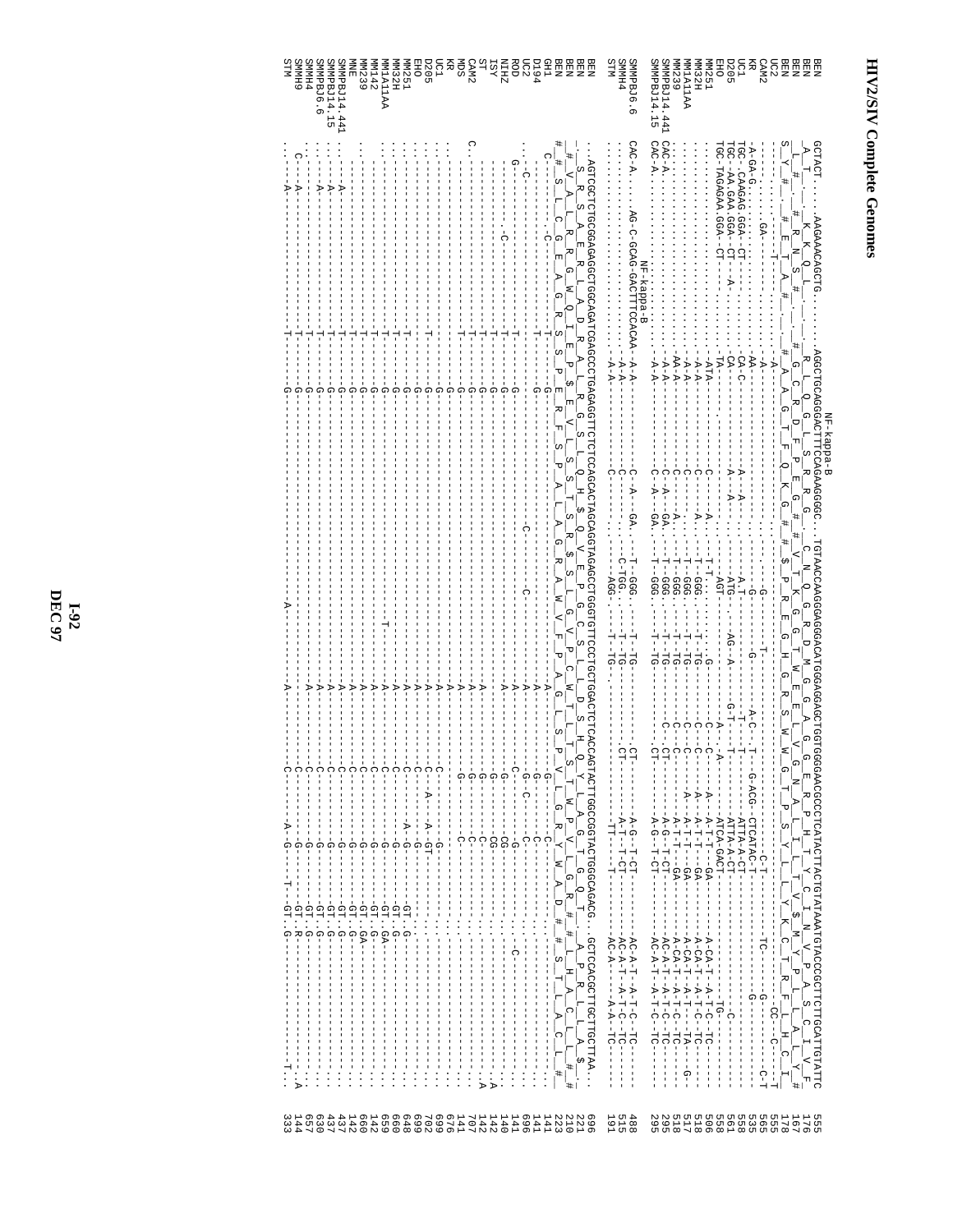|                                                                                                                                                                                                                                                                                                                                                                                                                                                                                                                                                                                                                                                                                                                  |                              |                                                                   |            |                                                                                                                                                                                                                                                                                                                                                                                                                                                                                                             | ZК                 |
|------------------------------------------------------------------------------------------------------------------------------------------------------------------------------------------------------------------------------------------------------------------------------------------------------------------------------------------------------------------------------------------------------------------------------------------------------------------------------------------------------------------------------------------------------------------------------------------------------------------------------------------------------------------------------------------------------------------|------------------------------|-------------------------------------------------------------------|------------|-------------------------------------------------------------------------------------------------------------------------------------------------------------------------------------------------------------------------------------------------------------------------------------------------------------------------------------------------------------------------------------------------------------------------------------------------------------------------------------------------------------|--------------------|
| л<br>C<br>I<br>п                                                                                                                                                                                                                                                                                                                                                                                                                                                                                                                                                                                                                                                                                                 |                              |                                                                   |            |                                                                                                                                                                                                                                                                                                                                                                                                                                                                                                             | 6HMMS              |
| J<br>I<br>п<br>п<br>$-\Delta$ -<br>$\overline{\phantom{a}}$                                                                                                                                                                                                                                                                                                                                                                                                                                                                                                                                                                                                                                                      |                              |                                                                   |            |                                                                                                                                                                                                                                                                                                                                                                                                                                                                                                             |                    |
|                                                                                                                                                                                                                                                                                                                                                                                                                                                                                                                                                                                                                                                                                                                  | GTA                          |                                                                   |            |                                                                                                                                                                                                                                                                                                                                                                                                                                                                                                             | <b>MMTH</b>        |
| $\frac{1}{\Omega}$<br>I<br>$\mathbf{I}$<br>$\blacksquare$<br>∩<br>$\mathbf{I}$                                                                                                                                                                                                                                                                                                                                                                                                                                                                                                                                                                                                                                   | Ω<br>.<br>អ<br><b>GTA</b>    | çy                                                                |            | ъ                                                                                                                                                                                                                                                                                                                                                                                                                                                                                                           | MMPBJ6             |
| Q                                                                                                                                                                                                                                                                                                                                                                                                                                                                                                                                                                                                                                                                                                                | Ω<br>.<br>អ្ន<br><b>GTA.</b> | ç<br>ဂ္ဂ်                                                         |            | ъ                                                                                                                                                                                                                                                                                                                                                                                                                                                                                                           | MMPBJ              |
| $\mathbf{I}$<br>Q                                                                                                                                                                                                                                                                                                                                                                                                                                                                                                                                                                                                                                                                                                | ⋒<br>.<br>អ<br><b>GTA</b>    | çy<br>ဂ္ဂ်                                                        |            |                                                                                                                                                                                                                                                                                                                                                                                                                                                                                                             | <b>TLASHIM</b>     |
| л<br>Ö<br>J.<br>ဂှ<br>J.<br>$\mathbf I$<br>I<br>л<br>J,<br>I<br>п                                                                                                                                                                                                                                                                                                                                                                                                                                                                                                                                                                                                                                                | G-CT<br><b>GTA-</b>          | ġ<br>$\frac{1}{\Omega}$                                           |            | $G - A$                                                                                                                                                                                                                                                                                                                                                                                                                                                                                                     |                    |
| Ω                                                                                                                                                                                                                                                                                                                                                                                                                                                                                                                                                                                                                                                                                                                | ω<br>្មិ<br>GTA-             | çy<br>$\frac{1}{\Omega}$                                          | ים.        | G-A                                                                                                                                                                                                                                                                                                                                                                                                                                                                                                         |                    |
|                                                                                                                                                                                                                                                                                                                                                                                                                                                                                                                                                                                                                                                                                                                  |                              |                                                                   |            |                                                                                                                                                                                                                                                                                                                                                                                                                                                                                                             | M142<br>N239       |
| Ö                                                                                                                                                                                                                                                                                                                                                                                                                                                                                                                                                                                                                                                                                                                | ω<br>$\overline{10}$<br>GTA- | Ġ<br>$\frac{1}{\Omega}$                                           | ⋗          | $\begin{array}{c} \n\mathbf{G}-\mathbf{A} \times \mathbf{A} \times \mathbf{A} \times \mathbf{A} \times \mathbf{A} \times \mathbf{A} \times \mathbf{A} \times \mathbf{A} \times \mathbf{A} \times \mathbf{A} \times \mathbf{A} \times \mathbf{A} \times \mathbf{A} \times \mathbf{A} \times \mathbf{A} \times \mathbf{A} \times \mathbf{A} \times \mathbf{A} \times \mathbf{A} \times \mathbf{A} \times \mathbf{A} \times \mathbf{A} \times \mathbf{A} \times \mathbf{A} \times \mathbf{A} \times \mathbf{A$ |                    |
| 1<br>$\mathbf{I}$<br>I<br>Ö<br>J.<br>1                                                                                                                                                                                                                                                                                                                                                                                                                                                                                                                                                                                                                                                                           | ດ<br>ເງ<br>$GTA-$            | -GA<br>္ဂ်                                                        | ⋗          |                                                                                                                                                                                                                                                                                                                                                                                                                                                                                                             | <b>AAIIAA</b>      |
| $\mathbf{I}$<br>$\mathbf I$<br>$\mathbf I$<br>Ω<br>-1<br>1                                                                                                                                                                                                                                                                                                                                                                                                                                                                                                                                                                                                                                                       | ດ−ດ<br>ເມ<br>$-57A-$         | -GA<br>$\frac{1}{\Omega}$                                         | ⋗          | $\Delta - D$                                                                                                                                                                                                                                                                                                                                                                                                                                                                                                | 132H               |
| л<br>$\frac{1}{4}$<br>Ö<br>J.<br>л<br>$\mathbf I$<br>л<br>I                                                                                                                                                                                                                                                                                                                                                                                                                                                                                                                                                                                                                                                      | $GTA-$                       | <b>45-</b><br>$\frac{1}{\Omega}$                                  | ⋗          | $G - A$                                                                                                                                                                                                                                                                                                                                                                                                                                                                                                     | 1251               |
| -rc-<br>п<br>п                                                                                                                                                                                                                                                                                                                                                                                                                                                                                                                                                                                                                                                                                                   | $G - A -$                    | !—д<br>$\frac{1}{\Omega}$                                         | ⊅          |                                                                                                                                                                                                                                                                                                                                                                                                                                                                                                             | ö                  |
| -re<br>$\mathbf{I}$<br>J.<br>$-\Delta$ -<br>J.<br>л                                                                                                                                                                                                                                                                                                                                                                                                                                                                                                                                                                                                                                                              | $G - A - i$                  | $\overline{r}$<br>$\frac{1}{\Omega}$                              | ⊅          | G-A--G                                                                                                                                                                                                                                                                                                                                                                                                                                                                                                      | <b>205</b>         |
| -rc-<br>$-\nabla -$                                                                                                                                                                                                                                                                                                                                                                                                                                                                                                                                                                                                                                                                                              | $G - A -$                    | j<br>P<br>ω                                                       | ⊅          |                                                                                                                                                                                                                                                                                                                                                                                                                                                                                                             |                    |
|                                                                                                                                                                                                                                                                                                                                                                                                                                                                                                                                                                                                                                                                                                                  |                              |                                                                   |            | G-A<br>ဂ္ဂ်                                                                                                                                                                                                                                                                                                                                                                                                                                                                                                 |                    |
|                                                                                                                                                                                                                                                                                                                                                                                                                                                                                                                                                                                                                                                                                                                  | $\mathbb P$                  | ♭                                                                 |            |                                                                                                                                                                                                                                                                                                                                                                                                                                                                                                             | ₹                  |
| ဂု<br>של                                                                                                                                                                                                                                                                                                                                                                                                                                                                                                                                                                                                                                                                                                         |                              |                                                                   |            |                                                                                                                                                                                                                                                                                                                                                                                                                                                                                                             | <b>SAM2</b>        |
|                                                                                                                                                                                                                                                                                                                                                                                                                                                                                                                                                                                                                                                                                                                  |                              |                                                                   |            |                                                                                                                                                                                                                                                                                                                                                                                                                                                                                                             | 섪                  |
|                                                                                                                                                                                                                                                                                                                                                                                                                                                                                                                                                                                                                                                                                                                  |                              |                                                                   |            |                                                                                                                                                                                                                                                                                                                                                                                                                                                                                                             |                    |
|                                                                                                                                                                                                                                                                                                                                                                                                                                                                                                                                                                                                                                                                                                                  |                              |                                                                   |            |                                                                                                                                                                                                                                                                                                                                                                                                                                                                                                             | <b>IST</b>         |
| ဂု<br>$\frac{1}{\Omega}$<br>GC-                                                                                                                                                                                                                                                                                                                                                                                                                                                                                                                                                                                                                                                                                  |                              |                                                                   |            | Ω                                                                                                                                                                                                                                                                                                                                                                                                                                                                                                           | ZHIN               |
| л<br>L.<br>H.<br>л<br>л<br>J<br>J.<br>л                                                                                                                                                                                                                                                                                                                                                                                                                                                                                                                                                                                                                                                                          |                              |                                                                   |            |                                                                                                                                                                                                                                                                                                                                                                                                                                                                                                             | šop                |
| п<br>J<br>п                                                                                                                                                                                                                                                                                                                                                                                                                                                                                                                                                                                                                                                                                                      |                              |                                                                   |            | $A--G$                                                                                                                                                                                                                                                                                                                                                                                                                                                                                                      | 1C2                |
| л<br>л<br>J.<br>J.<br>л<br>ţ<br>J.<br>л                                                                                                                                                                                                                                                                                                                                                                                                                                                                                                                                                                                                                                                                          |                              |                                                                   |            |                                                                                                                                                                                                                                                                                                                                                                                                                                                                                                             | <b>194</b>         |
|                                                                                                                                                                                                                                                                                                                                                                                                                                                                                                                                                                                                                                                                                                                  |                              |                                                                   |            |                                                                                                                                                                                                                                                                                                                                                                                                                                                                                                             |                    |
| п<br>E<br>ſ<br>J.<br>$\mathsf I$<br>1<br>I.<br>$\mathbf{I}$<br>т                                                                                                                                                                                                                                                                                                                                                                                                                                                                                                                                                                                                                                                 |                              |                                                                   |            |                                                                                                                                                                                                                                                                                                                                                                                                                                                                                                             | Ë                  |
| $\pm$<br>Þ<br>'n.<br>ੱਸ<br>j0<br>'n<br>່ດ<br>'ਸ਼<br>þ<br>'n<br>j0<br>þ<br>Ή<br>н<br>'n<br>'n<br>l<br>د <i>ن</i> ا                                                                                                                                                                                                                                                                                                                                                                                                                                                                                                                                                                                                |                              |                                                                   |            |                                                                                                                                                                                                                                                                                                                                                                                                                                                                                                             | <b>NEE</b>         |
| #<br>∙⊽<br>₫<br>⊅<br>◁<br>ਸ਼<br>ъ<br>⊅<br>ຸດ<br>H<br>z<br>Ξ<br>þ<br>ຸດ<br>⊲<br>F<br>Ή                                                                                                                                                                                                                                                                                                                                                                                                                                                                                                                                                                                                                            |                              |                                                                   | ℸ          | Ω                                                                                                                                                                                                                                                                                                                                                                                                                                                                                                           | <b>NEE</b>         |
| F<br>ัผ<br>'n<br>ັດ<br>ัต<br>'ဂ<br>ັດ<br>π<br>z<br>ď<br>₩<br>π<br>ן<br>מ<br>Ъ<br>đ                                                                                                                                                                                                                                                                                                                                                                                                                                                                                                                                                                                                                               | H<br>æ                       | Ω<br>ົດ                                                           | ᡃ<br>Ю     | д<br>Ħ                                                                                                                                                                                                                                                                                                                                                                                                                                                                                                      | <b>NEE</b>         |
| CTGAGTGAAGGCAGTAAGGGGGGCAGGAACAAACCACGACGGAGTGCTCCT                                                                                                                                                                                                                                                                                                                                                                                                                                                                                                                                                                                                                                                              | <b>AGCCCTGGAACTCGG</b>       | AATCCCTAGCAGGTTGGCGCCGAACAGGGACTTGA<br>AGAGGACTGAGA.              |            | CGCTTTGGGAATCCAAGGCAGGAA.                                                                                                                                                                                                                                                                                                                                                                                                                                                                                   | <b>NHE</b>         |
|                                                                                                                                                                                                                                                                                                                                                                                                                                                                                                                                                                                                                                                                                                                  |                              |                                                                   | <b>LTR</b> |                                                                                                                                                                                                                                                                                                                                                                                                                                                                                                             |                    |
|                                                                                                                                                                                                                                                                                                                                                                                                                                                                                                                                                                                                                                                                                                                  |                              |                                                                   |            |                                                                                                                                                                                                                                                                                                                                                                                                                                                                                                             |                    |
| $\frac{1}{2}$ $\frac{1}{2}$ $\frac{1}{2}$ $\frac{1}{2}$ $\frac{1}{2}$ $\frac{1}{2}$ $\frac{1}{2}$ $\frac{1}{2}$ $\frac{1}{2}$ $\frac{1}{2}$ $\frac{1}{2}$ $\frac{1}{2}$ $\frac{1}{2}$ $\frac{1}{2}$ $\frac{1}{2}$ $\frac{1}{2}$ $\frac{1}{2}$ $\frac{1}{2}$ $\frac{1}{2}$ $\frac{1}{2}$ $\frac{1}{2}$ $\frac{1}{2}$<br>$\cdot$<br>$\frac{1}{2}$ , $\frac{1}{2}$ , $\frac{1}{2}$ , $\frac{1}{2}$ , $\frac{1}{2}$ , $\frac{1}{2}$ , $\frac{1}{2}$<br>$\cdot$<br>$\vdots$<br>$\cdot$<br>$\cdot$<br>$\vdots$<br>$\cdot$<br>$\bullet$<br>$\ddot{\phantom{0}}$<br>$\blacksquare$<br>I.<br>I.<br>L.<br>I.<br>I.<br>J.<br>J.<br>$\mathbb{I}$<br>ł<br>J.<br>J.<br>I.<br>I<br>H.<br>L<br>I.<br>$\frac{1}{3}$ $\frac{1}{3}$ | TCG<br>$-A-TCAA-$            |                                                                   | ĠA         |                                                                                                                                                                                                                                                                                                                                                                                                                                                                                                             | <b>STM</b>         |
| $CA -$<br>$\mathsf I$<br>ဂှ<br>n<br>Ŧ<br>$\frac{1}{1}$<br>$\begin{array}{c} \hline \end{array}$<br>$\frac{1}{1}$<br>$\frac{1}{1}$<br>$\mathbb{I}$<br>$\mathsf I$<br>$\mathbf{I}$<br>$\mathsf I$<br>$\frac{1}{1}$<br>$\overline{K}$                                                                                                                                                                                                                                                                                                                                                                                                                                                                               |                              |                                                                   | S          |                                                                                                                                                                                                                                                                                                                                                                                                                                                                                                             | 6HMM               |
| $BCA---$<br>$\mathbf{I}$<br>$\mathbf{I}$<br>$^{-1}$                                                                                                                                                                                                                                                                                                                                                                                                                                                                                                                                                                                                                                                              | nce<br>A-TCGAC               |                                                                   |            |                                                                                                                                                                                                                                                                                                                                                                                                                                                                                                             | <b>PHMMS</b>       |
| $CA - - -$<br>Ţ<br>.<br>Ω<br>л.<br>ŧ<br>Ŕ                                                                                                                                                                                                                                                                                                                                                                                                                                                                                                                                                                                                                                                                        | rcg<br>A-TCGAZ               | ∩                                                                 | င္ပ်       |                                                                                                                                                                                                                                                                                                                                                                                                                                                                                                             | <b>REAMM</b>       |
| $CA = -1$<br>$\vdots$<br>.<br>Q<br>$\mathbf{I}$<br>$-L-C$                                                                                                                                                                                                                                                                                                                                                                                                                                                                                                                                                                                                                                                        | rcg<br>A-TCGGZ               |                                                                   | a<br>G     |                                                                                                                                                                                                                                                                                                                                                                                                                                                                                                             | <b>MMPB</b>        |
| $.CA---$<br>C<br>J.<br>л<br>$-1 -$                                                                                                                                                                                                                                                                                                                                                                                                                                                                                                                                                                                                                                                                               | LCG<br>A-TCGAZ               |                                                                   | -cc        |                                                                                                                                                                                                                                                                                                                                                                                                                                                                                                             | <b>LGRAW</b>       |
| п<br>$\cdot$<br>.<br>L                                                                                                                                                                                                                                                                                                                                                                                                                                                                                                                                                                                                                                                                                           |                              |                                                                   |            |                                                                                                                                                                                                                                                                                                                                                                                                                                                                                                             |                    |
| $  A$ $  -$<br>J.<br>$\frac{1}{1}$<br>Ŕ                                                                                                                                                                                                                                                                                                                                                                                                                                                                                                                                                                                                                                                                          | -TCG<br>A-TCGAT              |                                                                   | င္ပ်       |                                                                                                                                                                                                                                                                                                                                                                                                                                                                                                             |                    |
| $-4 - -6 - -$<br>J<br>$\frac{1}{2}$ $\frac{1}{2}$ $\frac{1}{2}$ $\frac{1}{2}$ $\frac{1}{2}$ $\frac{1}{2}$ $\frac{1}{2}$ $\frac{1}{2}$ $\frac{1}{2}$ $\frac{1}{2}$ $\frac{1}{2}$ $\frac{1}{2}$ $\frac{1}{2}$ $\frac{1}{2}$ $\frac{1}{2}$ $\frac{1}{2}$ $\frac{1}{2}$ $\frac{1}{2}$ $\frac{1}{2}$ $\frac{1}{2}$ $\frac{1}{2}$ $\frac{1}{2}$<br>$\overline{1}$<br>1<br>Ŕ                                                                                                                                                                                                                                                                                                                                            | ECG<br>TAAAT                 |                                                                   |            |                                                                                                                                                                                                                                                                                                                                                                                                                                                                                                             | 1239               |
| $- - - - - -$<br>$A - -$<br>Ţ<br>ACCCTGGTCTGTTAGG<br>$\mathbb{I}$<br>$\mathbb{I}$<br>J.<br>$\mathbb{I}$<br>ţ<br>л<br>I,<br>-- 1G                                                                                                                                                                                                                                                                                                                                                                                                                                                                                                                                                                                 | rcg<br>A-TCGGT               |                                                                   |            |                                                                                                                                                                                                                                                                                                                                                                                                                                                                                                             | 142                |
| $- -p - - -$<br>$\Gamma$<br>$\mathbf I$<br>$\frac{1}{2}$<br>$\overline{1}$<br>-- TC                                                                                                                                                                                                                                                                                                                                                                                                                                                                                                                                                                                                                              | ECG<br>A-TCGGI               |                                                                   |            |                                                                                                                                                                                                                                                                                                                                                                                                                                                                                                             | IAI<br>VVI         |
|                                                                                                                                                                                                                                                                                                                                                                                                                                                                                                                                                                                                                                                                                                                  |                              |                                                                   |            |                                                                                                                                                                                                                                                                                                                                                                                                                                                                                                             |                    |
| $\vdots$<br>f,<br>I<br>л<br>$-L-C$                                                                                                                                                                                                                                                                                                                                                                                                                                                                                                                                                                                                                                                                               | FCG<br>A-TCGGT               |                                                                   |            |                                                                                                                                                                                                                                                                                                                                                                                                                                                                                                             | HZ EM              |
| $-{\bf A}---$<br>$\Gamma$<br>$\overline{\phantom{a}}$<br>$\overline{1}$<br>$-L -$                                                                                                                                                                                                                                                                                                                                                                                                                                                                                                                                                                                                                                | rcg<br>A-TCGGT               |                                                                   | Ġ          |                                                                                                                                                                                                                                                                                                                                                                                                                                                                                                             | L251               |
| GAA<br>$\overline{1}$<br>I<br>$\frac{1}{1}$<br>$\mathbf{I}$<br>$\begin{array}{c} \rule{0pt}{2.5ex} \rule{0pt}{2.5ex} \rule{0pt}{2.5ex} \rule{0pt}{2.5ex} \rule{0pt}{2.5ex} \rule{0pt}{2.5ex} \rule{0pt}{2.5ex} \rule{0pt}{2.5ex} \rule{0pt}{2.5ex} \rule{0pt}{2.5ex} \rule{0pt}{2.5ex} \rule{0pt}{2.5ex} \rule{0pt}{2.5ex} \rule{0pt}{2.5ex} \rule{0pt}{2.5ex} \rule{0pt}{2.5ex} \rule{0pt}{2.5ex} \rule{0pt}{2.5ex} \rule{0pt}{2.5ex} \rule{0$<br>$\mathbf{I}$<br>$\mathbf I$<br>C-TC                                                                                                                                                                                                                           | CA--7                        |                                                                   |            | ਨੋ<br>FA.                                                                                                                                                                                                                                                                                                                                                                                                                                                                                                   | 풍                  |
| J<br>1<br>п                                                                                                                                                                                                                                                                                                                                                                                                                                                                                                                                                                                                                                                                                                      | ∩<br>CA-                     |                                                                   |            | R<br>$\frac{1}{\mathcal{V}}$                                                                                                                                                                                                                                                                                                                                                                                                                                                                                | 502                |
| $\mathbf{I}$<br>$\mathbf{I}$<br>Ŕ                                                                                                                                                                                                                                                                                                                                                                                                                                                                                                                                                                                                                                                                                | -- A-                        |                                                                   |            | כל                                                                                                                                                                                                                                                                                                                                                                                                                                                                                                          | ē                  |
| $-6 - -$<br>$\frac{1}{1}$<br>$\begin{bmatrix} 1 & 1 & 1 \\ 1 & 1 & 1 \\ 1 & 1 & 1 \\ 1 & 1 & 1 \\ 1 & 1 & 1 \\ 1 & 1 & 1 \\ 1 & 1 & 1 \\ 1 & 1 & 1 \\ 1 & 1 & 1 \\ 1 & 1 & 1 \\ 1 & 1 & 1 \\ 1 & 1 & 1 \\ 1 & 1 & 1 \\ 1 & 1 & 1 \\ 1 & 1 & 1 & 1 \\ 1 & 1 & 1 & 1 \\ 1 & 1 & 1 & 1 \\ 1 & 1 & 1 & 1 \\ 1 & 1 & 1 & 1 \\ 1 & 1 & 1 & 1 & 1 \\ 1 & 1 & 1 & 1 & $<br>$\mathbf I$<br>ł<br>J<br>J.<br>I,<br>л<br>л                                                                                                                                                                                                                                                                                                   | ှ                            |                                                                   |            |                                                                                                                                                                                                                                                                                                                                                                                                                                                                                                             |                    |
| $A$ – – – –<br>$\frac{1}{1}$<br>$\overline{\phantom{a}}$<br>$\begin{array}{c} 1 \\ 1 \\ 2 \end{array}$<br>$\begin{array}{c} \vdots \\ \vdots \\ \vdots \\ \vdots \end{array}$<br>1                                                                                                                                                                                                                                                                                                                                                                                                                                                                                                                               | ∩                            |                                                                   |            |                                                                                                                                                                                                                                                                                                                                                                                                                                                                                                             | ĞЯ                 |
| $-4 - -$<br>$\mathbf{I}$<br>Ţ<br>J.<br>I,<br>$\begin{array}{c} \vdots \\ \vdots \\ \vdots \\ \vdots \\ \vdots \end{array}$<br>л<br>ı<br>I<br>л                                                                                                                                                                                                                                                                                                                                                                                                                                                                                                                                                                   | Ω                            |                                                                   |            |                                                                                                                                                                                                                                                                                                                                                                                                                                                                                                             | <b>SMA2</b>        |
| $\frac{1}{2}$                                                                                                                                                                                                                                                                                                                                                                                                                                                                                                                                                                                                                                                                                                    |                              |                                                                   |            |                                                                                                                                                                                                                                                                                                                                                                                                                                                                                                             |                    |
| $A--$<br>I<br>I.<br>Ï<br>I<br>ı<br>Ŕ                                                                                                                                                                                                                                                                                                                                                                                                                                                                                                                                                                                                                                                                             |                              |                                                                   |            |                                                                                                                                                                                                                                                                                                                                                                                                                                                                                                             | Ĥ                  |
| $\mathbf{I}$<br>$\overline{\phantom{a}}$<br>$\mathbf{I}$<br>$\mathbf{I}$                                                                                                                                                                                                                                                                                                                                                                                                                                                                                                                                                                                                                                         |                              |                                                                   |            |                                                                                                                                                                                                                                                                                                                                                                                                                                                                                                             | <b>IST</b>         |
| $TA---$                                                                                                                                                                                                                                                                                                                                                                                                                                                                                                                                                                                                                                                                                                          |                              |                                                                   |            |                                                                                                                                                                                                                                                                                                                                                                                                                                                                                                             | ZHIN               |
| J<br>I.<br>-1<br>I.                                                                                                                                                                                                                                                                                                                                                                                                                                                                                                                                                                                                                                                                                              |                              |                                                                   |            |                                                                                                                                                                                                                                                                                                                                                                                                                                                                                                             | gos                |
| $\mathbf{I}$<br>J.<br>f,<br>т<br>J.<br>л<br>J.<br>л<br>J.<br>л<br>J.<br>J.<br>л<br>Q                                                                                                                                                                                                                                                                                                                                                                                                                                                                                                                                                                                                                             |                              |                                                                   |            |                                                                                                                                                                                                                                                                                                                                                                                                                                                                                                             | 1C2                |
| $\vdots$<br>$\mathbf{I}$<br>$\mathbf{I}$<br>-1<br>∩                                                                                                                                                                                                                                                                                                                                                                                                                                                                                                                                                                                                                                                              |                              |                                                                   |            |                                                                                                                                                                                                                                                                                                                                                                                                                                                                                                             | <b>194</b>         |
| $\overline{A}$<br>$\overline{\phantom{a}}$<br>$\cdot$<br>$\blacksquare$                                                                                                                                                                                                                                                                                                                                                                                                                                                                                                                                                                                                                                          |                              |                                                                   |            |                                                                                                                                                                                                                                                                                                                                                                                                                                                                                                             | IНE                |
| ٠m<br>ю<br>Ħ<br>$\pm$<br>ᡃᠣ<br>Ω<br>Ω<br>ᡃᠣ<br>'n                                                                                                                                                                                                                                                                                                                                                                                                                                                                                                                                                                                                                                                                |                              |                                                                   |            |                                                                                                                                                                                                                                                                                                                                                                                                                                                                                                             | <b>NHE</b>         |
| #<br>⋞<br>H<br>#<br>#<br>Ψ.<br>Σ<br>ω<br>⊲<br>₩<br>J<br>Ή                                                                                                                                                                                                                                                                                                                                                                                                                                                                                                                                                                                                                                                        |                              |                                                                   |            | ₫                                                                                                                                                                                                                                                                                                                                                                                                                                                                                                           | <b>NHE</b>         |
| ŗω.<br>z<br>Η<br>`⊏<br>$\prec$<br>'n<br>.<br>V<br>d<br>יט<br>ŗω.                                                                                                                                                                                                                                                                                                                                                                                                                                                                                                                                                                                                                                                 |                              |                                                                   |            | ᡃ<br>CΩ                                                                                                                                                                                                                                                                                                                                                                                                                                                                                                     | <b>REN<br/>REN</b> |
| AGTAACAAG<br>$\vdots$<br>$\vdots$<br>. . ACCCTGGTCTGTTAGGACCCTTCT                                                                                                                                                                                                                                                                                                                                                                                                                                                                                                                                                                                                                                                |                              | IAGAAGCAAGTTAAGTGTGTGTTCCCATCTCCTAGTCGCCGCCTGGTCATTCGGTGTTATTCGTT |            | GACCTCTT<br>CAATAAACCTGCCAGT                                                                                                                                                                                                                                                                                                                                                                                                                                                                                |                    |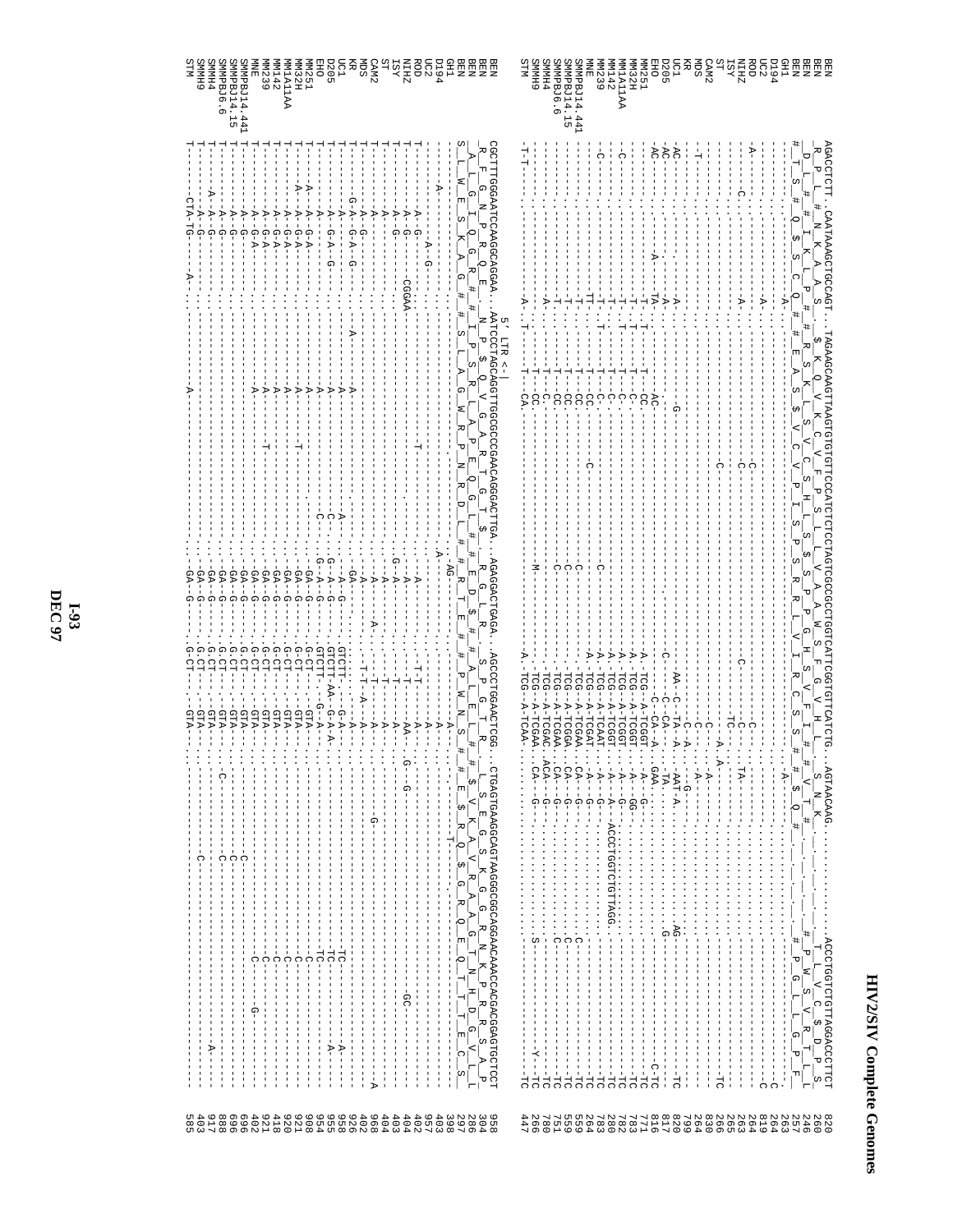| <b>ZHIN</b><br><b>P610</b><br><b>BEN</b><br><b>CMAS</b><br>gg<br>LC <sub>2</sub><br>Ë<br><b>BEN</b><br>田田区<br><b>BEN</b><br><b>GHNWE</b><br>€<br>Ğ<br>MMPBJ6.<br>LS7<br><b>MMN14</b><br>MMPBJ14<br>M142<br>M239<br>M251<br>M32H<br>FO<br>502<br>Ω<br><b>MMPBJ1</b><br>IA1A1.<br>AAL<br>σ                                                                                                                                                                                                                                                                                                                                                                                                                                                                                                                                                                                                                                                                                                                                                                                                                                                                                                                                                                                                                                                                                                                                                                                                                                                        | <b>ZHIN</b><br><b>CAM2</b><br>ROD<br>LC2<br>¥<br>Ξ<br><b>PHIMMS</b><br>ĞЯ<br><b>IST</b><br><b>NEN</b><br><b>SHE</b><br>ă<br>ਸ਼ਿ<br><b>194</b><br>ËN<br>ËN<br>ЦI,<br>6HMM3<br>MMPBJ6<br>MMPBJ1<br>MIAIIAA<br>M251<br>M32H<br>50Z<br><b>MMPBJ1</b><br><b>M239</b><br>IN142<br>4                                                                                                                                                                                                                                                                                                                                                                                                                                                                                                                                                                                                                                                                                            |
|-------------------------------------------------------------------------------------------------------------------------------------------------------------------------------------------------------------------------------------------------------------------------------------------------------------------------------------------------------------------------------------------------------------------------------------------------------------------------------------------------------------------------------------------------------------------------------------------------------------------------------------------------------------------------------------------------------------------------------------------------------------------------------------------------------------------------------------------------------------------------------------------------------------------------------------------------------------------------------------------------------------------------------------------------------------------------------------------------------------------------------------------------------------------------------------------------------------------------------------------------------------------------------------------------------------------------------------------------------------------------------------------------------------------------------------------------------------------------------------------------------------------------------------------------|--------------------------------------------------------------------------------------------------------------------------------------------------------------------------------------------------------------------------------------------------------------------------------------------------------------------------------------------------------------------------------------------------------------------------------------------------------------------------------------------------------------------------------------------------------------------------------------------------------------------------------------------------------------------------------------------------------------------------------------------------------------------------------------------------------------------------------------------------------------------------------------------------------------------------------------------------------------------------|
| <b>SGTAGAAGATTG.</b><br>COOL<br>ງ<br>ອີຣີ<br>Ġ<br>Ω<br>₽<br>R                                                                                                                                                                                                                                                                                                                                                                                                                                                                                                                                                                                                                                                                                                                                                                                                                                                                                                                                                                                                                                                                                                                                                                                                                                                                                                                                                                                                                                                                                   | P                                                                                                                                                                                                                                                                                                                                                                                                                                                                                                                                                                                                                                                                                                                                                                                                                                                                                                                                                                        |
| LGGAGATGGCGCAAAAACTCCG                                                                                                                                                                                                                                                                                                                                                                                                                                                                                                                                                                                                                                                                                                                                                                                                                                                                                                                                                                                                                                                                                                                                                                                                                                                                                                                                                                                                                                                                                                                          | ⋒<br>⋒<br>⋒<br>⋒<br>⋒<br>⋒<br>⋒<br>⋒<br>⋒                                                                                                                                                                                                                                                                                                                                                                                                                                                                                                                                                                                                                                                                                                                                                                                                                                                                                                                                |
| pue<br>Gag-Pol<br>යි<br>6G<br>ດ<br>⋒<br>Ω                                                                                                                                                                                                                                                                                                                                                                                                                                                                                                                                                                                                                                                                                                                                                                                                                                                                                                                                                                                                                                                                                                                                                                                                                                                                                                                                                                                                                                                                                                       | ኴ                                                                                                                                                                                                                                                                                                                                                                                                                                                                                                                                                                                                                                                                                                                                                                                                                                                                                                                                                                        |
| cds<br>Lart<br>(Exame)<br>Ω<br>Ω<br>ດ<br>⋒<br>⋒<br>⋒<br>⋒<br>⋒<br>⋒<br>⋒<br>⋒<br>⋒                                                                                                                                                                                                                                                                                                                                                                                                                                                                                                                                                                                                                                                                                                                                                                                                                                                                                                                                                                                                                                                                                                                                                                                                                                                                                                                                                                                                                                                              | <b>GAGAG</b><br>$A-G$<br>$A-G$<br>$A-G$<br>$D - D - F$<br>CAG<br>CA-<br>CGG<br>CGG                                                                                                                                                                                                                                                                                                                                                                                                                                                                                                                                                                                                                                                                                                                                                                                                                                                                                       |
| TTGAGAGGAAAAAGCAGAGAATTAGAAAAAGTTAGGTTACGCCCCGGCCGAA<br>-75<br>∀−                                                                                                                                                                                                                                                                                                                                                                                                                                                                                                                                                                                                                                                                                                                                                                                                                                                                                                                                                                                                                                                                                                                                                                                                                                                                                                                                                                                                                                                                               | 35-A-GA<br>$A--A$<br>AGT                                                                                                                                                                                                                                                                                                                                                                                                                                                                                                                                                                                                                                                                                                                                                                                                                                                                                                                                                 |
| G-A.<br>D<br>ŘC<br>Q                                                                                                                                                                                                                                                                                                                                                                                                                                                                                                                                                                                                                                                                                                                                                                                                                                                                                                                                                                                                                                                                                                                                                                                                                                                                                                                                                                                                                                                                                                                            |                                                                                                                                                                                                                                                                                                                                                                                                                                                                                                                                                                                                                                                                                                                                                                                                                                                                                                                                                                          |
| ⊅<br>মৃ<br>স্<br>্                                                                                                                                                                                                                                                                                                                                                                                                                                                                                                                                                                                                                                                                                                                                                                                                                                                                                                                                                                                                                                                                                                                                                                                                                                                                                                                                                                                                                                                                                                                              | AACA.<br><b>AACA-AA-G-G</b><br>AACA-AA.G.<br><b>AACACAA</b><br>AACACAA<br>AACA<br>AACA-AA-G<br>AACA.-A<br>AACACAA<br>AACACAA<br>ACACAA<br>$-55$<br>AGT-G                                                                                                                                                                                                                                                                                                                                                                                                                                                                                                                                                                                                                                                                                                                                                                                                                 |
| ×<br>¦≂<br>ø<br>×<br>$\frac{1}{1}$<br>ł<br>Ť<br>$\mathbin{\rtimes}$<br>-04----------<br>$- - - - - - -$<br>$--A--$<br>$- -A - -$<br>$\Gamma$<br>$G---TT-TT--D$<br>$GA----$<br>$\Gamma$<br>$\Gamma_{-}$<br>$\mathbf{I}$<br>$\frac{1}{2}$<br>$-4-$<br>H.<br>$\prec$<br>$\overline{\mathbf{K}}$<br>ŧ<br>$\frac{1}{1}$<br>$-1 - 1 - 1 - 1$<br>J.<br>ŧ<br>F<br>$-CA-C-$<br>コーローー<br>$- - \lambda - C -$<br>$\frac{1}{1}$<br>$\mathbf{I}$<br>$\mathbf{I}$<br>$\frac{1}{1}$<br>$- - A - -$<br>$\mathbf{I}$<br>$\mathsf I$<br>$-4 -$<br>L<br>įО.<br>æ<br>ţ                                                                                                                                                                                                                                                                                                                                                                                                                                                                                                                                                                                                                                                                                                                                                                                                                                                                                                                                                                                              | $\frac{1}{2}$ : $\frac{1}{2}$ : $\frac{1}{2}$ : $\frac{1}{2}$ : $\frac{1}{2}$ : $\frac{1}{2}$ : $\frac{1}{2}$ : $\frac{1}{2}$ : $\frac{1}{2}$ : $\frac{1}{2}$ : $\frac{1}{2}$ : $\frac{1}{2}$ : $\frac{1}{2}$ : $\frac{1}{2}$ : $\frac{1}{2}$ : $\frac{1}{2}$ : $\frac{1}{2}$ : $\frac{1}{2}$ : $\frac{1$<br>--A. ---<br>$\frac{1}{2}$<br>$\frac{1}{2}$ : $\frac{1}{2}$ : $\frac{1}{2}$ : $\frac{1}{2}$ : $\frac{1}{2}$ : $\frac{1}{2}$ : $\frac{1}{2}$ : $\frac{1}{2}$ : $\frac{1}{2}$ : $\frac{1}{2}$ : $\frac{1}{2}$ : $\frac{1}{2}$ : $\frac{1}{2}$ : $\frac{1}{2}$ : $\frac{1}{2}$ : $\frac{1}{2}$ : $\frac{1}{2}$ : $\frac{1}{2}$ : $\frac{1$<br>F<br>$-1$ , , , , $-1$ , $-1$ , $-1$ , $-1$ , $-1$ , $-1$<br>$\begin{array}{c} 1 \\ 1 \\ 2 \end{array}$<br>₩<br>ċ.<br>$\frac{1}{2}$<br>#<br>$\frac{1}{1}$<br>¦o,<br>ω,<br>$- - - - - - - - - -$<br>Ъ<br>$- - - - - - -$<br>$-6-1$<br>'ত<br>þ<br>'n                                                                |
| $- - \Delta - - T - - \Delta C - - - - - G - -$<br>$- - -A - C - G$<br>ローーローーーー<br>$\frac{1}{2}$<br>Ė,<br>۲<br>ا<br>$T-C-G$<br>$\frac{1}{1}$<br>$  A$ - $-$<br>$-1 - 1 - 1 - 1$<br>$\begin{array}{c} 1 \\ 1 \\ 1 \end{array}$<br>ŧ<br>$-1$<br>م¦<br>$\frac{1}{\epsilon}$<br>Ť<br>- 1<br>ု<br>$\begin{array}{c} \end{array}$<br>$\sim$<br>$-1$<br>Ω<br>$\blacksquare$<br>ດ<br>ດ<br>ର ର<br>ω<br>ω<br>$\Gamma$<br>ှ<br>-<br> <br>$\frac{1}{1}$<br>$\blacksquare$<br>$\overline{\phantom{a}}$<br>$\mathbf{I}$<br>$\mathsf I$<br>TITITI<br>J.<br>$\frac{1}{4}$<br>$\frac{1}{1}$<br>ŧ<br>÷<br>÷<br>$\mathbf{I}$<br>k<br>þ,<br>$\begin{array}{c} \hline \end{array}$<br>Ω<br>ଋ<br>ଋ<br><u>ດ ດ</u><br>ଋ<br>Ω<br>ଋ<br>Ω<br>ଋ<br>Ω<br>$\frac{1}{1}$<br>ł<br>$\mathbf{I}$<br>$\frac{1}{1}$<br>÷<br>÷<br>$\frac{1}{4}$<br>÷<br>$\frac{1}{2}$<br>$\frac{1}{1}$<br>Ť<br>Ť<br>Ŧ.<br>Ť<br>Ŧ<br>'n<br>$\mathbf I$<br>$-6 - A - i$<br>'K<br>ဂု<br>$G - A - -$<br>$\frac{1}{1}$<br>$\frac{1}{4}$<br>ł<br>ဂု<br>$\frac{1}{1}$<br>ဂု<br>ဂု<br>$G - A - -$<br>ဂု<br>$G - A - -$<br>$\frac{1}{1}$<br>$\frac{1}{1}$<br>'n<br>F<br>А<br>A<br>⋗                                                                                                                                                                                                                                                                                                                                                                                                                           | ø<br>$\pm$<br>!هٰهُ<br>::::<br>!!!!<br>$\begin{matrix} 0 & 0 & 1 \\ \vdots & \vdots & \vdots \\ 1 & 1 & 1 \end{matrix}$<br>$\frac{1}{2}$<br>≒<br>Ť<br>$A -$<br>(#<br>$^{\pm}$<br>'က<br>Ъ<br>F<br>$-V -$<br>F<br>$\frac{1}{2}$                                                                                                                                                                                                                                                                                                                                                                                                                                                                                                                                                                                                                                                                                                                                            |
| AGAAAAAGTACAGGTTAAAACATATTGTGGGCAGCAAATGAATTGGATAAA<br>$-1$<br>$-4-$<br>$-4$<br>$-4$<br>$\overline{AA} =$<br>$A$ --<br>$A$ --<br>$A -$<br>O,<br>Ŧ<br>Ŧ<br>Ŧ<br>⊲<br>$\mathbf{L}$<br>'n,<br>$\overline{Y}$<br>$\overline{P}$<br>$-\Delta$<br>А<br>$\mathbb{L}$<br>$\begin{array}{c} \begin{array}{c} \begin{array}{c} \begin{array}{c} \end{array} \\ \begin{array}{c} \end{array} \\ \begin{array}{c} \end{array} \\ \begin{array}{c} \end{array} \\ \begin{array}{c} \end{array} \\ \begin{array}{c} \end{array} \\ \begin{array}{c} \end{array} \end{array} \end{array}$<br>ъ<br>⊅<br>⋗<br>ъ<br>Þ<br>ъ<br>A<br>Þ<br>$A -$<br>Þ<br>$\blacksquare$<br> <br>¦≍<br>⊲<br>J,<br>T,<br>T,<br>Ŧ<br>$\frac{1}{1}$<br>$\frac{1}{1}$<br>$\mathbf{I}$<br>$\blacksquare$<br>$\mathbf{I}$<br>$\mathbf{I}$<br>$\mathbf{I}$<br>J.<br>¦Ω<br>$\mathsf I$<br>$\blacksquare$<br>$\mathbf{I}$<br>$\mathbf{I}$<br>$\mathbf{I}$<br>п<br>л<br>$\overline{1}$<br>л<br>-1<br>$\overline{1}$<br>ļ<br>¦ဂ<br>Ħ<br>$\mathbf{I}$<br>÷<br>$\frac{1}{1}$<br>þ<br>Ĵ<br>$\frac{1}{1}$<br>j.<br>$\frac{1}{4}$<br>$\frac{1}{1}$<br>t<br>$\frac{1}{4}$<br>$\mathsf I$<br>$\frac{1}{1}$<br>Ĵ<br>'co.<br>፞ቝ<br>$-4-$<br>$\frac{1}{1}$<br>$-1 - 1 - 1 - 1$<br>ユーーローー<br>$\frac{1}{1}$<br>$\frac{1}{2}$<br>$-1$ $-1$ $-1$ $-1$ $-1$ $-1$ $-1$<br>¦¤<br>$\overline{Y}$<br>$\mathbf{A}--$<br>$\begin{array}{c}\n\ddot{A} & \dot{A} \\ \ddot{A} & \dot{A} \\ \ddot{A} & \dot{A}\n\end{array}$<br>$A$ --<br>$\mathbf{A}--$<br>$A --$<br>Ţ<br>$\frac{1}{1}$<br>þ<br>$\blacksquare$<br>H<br>k | F<br>$\overline{\mathbf{K}}$<br>$\mathsf I$<br>'ഗ<br>≒‡<br>$\frac{1}{2}$<br>.<br>⊞<br>k<br>þ<br>$\frac{1}{2}$<br>ŀ۵<br>F                                                                                                                                                                                                                                                                                                                                                                                                                                                                                                                                                                                                                                                                                                                                                                                                                                                 |
| $A - -C - -$<br>l<br>F<br>$\frac{1}{1}$<br>$\frac{1}{4}$<br>$\mathbf{I}$<br>$\frac{1}{1}$<br>J.<br>$\mathsf I$<br>$\frac{1}{1}$<br>ŧ<br>ה<br>-<br>∣<br>⊀∿<br>!<br>™<br>J.<br>1<br>$\mathbf{I}$<br>$\mathbb{I}$<br>$\mathsf I$<br>$\mathsf I$<br>$\mathsf I$<br>$\mathbb{I}$<br>$\mathbb{I}$<br>$\mathbf{I}$<br>Þ,<br>$\,$ I<br>Ħ<br>Ĵ<br>$\mathbb{R}^n$<br>$\,$ I<br>$\mathsf I$<br>$\frac{1}{1}$<br>$\,$ I<br>$- -\Delta - -$<br>$-2 - -C - G -$<br>$\frac{1}{1}$<br>⊨<br>л.<br>¦≍.<br>$\frac{1}{1}$<br>$-90 -$<br>ຸດ<br>$\frac{1}{1}$<br>$\frac{1}{1}$<br>$\frac{1}{4}$<br>$\frac{1}{1}$<br>$\frac{1}{4}$<br>$\frac{1}{1}$<br>$\frac{1}{2}$<br>$\overline{1}$<br>$\frac{1}{1}$<br>$\frac{1}{1}$<br>σ<br>$\blacksquare$<br>$\mathbf{I}$<br>ှင်<br>၁၂၁<br>İ<br>İ<br>Ť<br>$\frac{1}{2}$<br>-0-0-<br>-0-0-<br>ں<br>ا<br>ن<br>-0-<br>$\frac{1}{2}$<br>C-G-<br>$\mathsf I$<br>$\frac{1}{2}$<br>-0<br>-0<br>C-G-<br>$C-C-$<br>ن<br>-0-<br>$\frac{1}{2}$<br>c--<br>$\mathbf{I}$<br>$\mathbf{I}% _{0}=\mathbf{I}_{0}=\mathbf{I}_{0}=\mathbf{I}_{0}=\mathbf{I}_{0}=\mathbf{I}_{0}=\mathbf{I}_{0}=\mathbf{I}_{0}=\mathbf{I}_{0}=\mathbf{I}_{0}=\mathbf{I}_{0}=\mathbf{I}_{0}=\mathbf{I}_{0}=\mathbf{I}_{0}=\mathbf{I}_{0}=\mathbf{I}_{0}=\mathbf{I}_{0}=\mathbf{I}_{0}=\mathbf{I}_{0}=\mathbf{I}_{0}=\mathbf{I}_{0}=\mathbf{I}_{0}=\mathbf{I}_{0}=\mathbf{I}_{0}=\mathbf{I}_{0}=\mathbf{I}_{0}=\mathbf{I}_{0}=\math$<br>$\mathbb T$<br>نې<br>ا<br>ဂု<br>ႁ<br>ဂု<br>ဂု<br>ဂှ<br>ဂှ<br>ဂု                                                                  | $\begin{array}{ll} -\frac{1}{1} & \cdots & \cdots & \cdots & \cdots \\ -\frac{1}{1} & \cdots & \cdots & \cdots & \cdots \\ -\frac{1}{1} & \cdots & \cdots & \cdots & \cdots \\ -\frac{1}{1} & \cdots & \cdots & \cdots & \cdots \\ -\frac{1}{1} & \cdots & \cdots & \cdots & \cdots \\ -\frac{1}{1} & \cdots & \cdots & \cdots & \cdots \\ -\frac{1}{1} & \cdots & \cdots & \cdots & \cdots \\ -\frac{1}{1} & \cdots & \cdots & \cdots & \cdots \\ -\frac{1}{1} & \cdots &$<br>$\frac{1}{1-\frac{1}{1-\frac{1}{1-\frac{1}{1-\frac{1}{1-\frac{1}{1-\frac{1}{1-\frac{1}{1-\frac{1}{1-\frac{1}{1-\frac{1}{1-\frac{1}{1-\frac{1}{1-\frac{1}{1-\frac{1}{1-\frac{1}{1-\frac{1}{1-\frac{1}{1-\frac{1}{1-\frac{1}{1-\frac{1}{1-\frac{1}{1-\frac{1}{1-\frac{1}{1-\frac{1}{1-\frac{1}{1-\frac{1}{1-\frac{1}{1-\frac{1}{1-\frac{1}{1-\frac{1}{1-\frac{1}{1-\frac{1}{1-\frac{1}{1-\frac{1}{1-\frac{1}{1-\frac{1$<br>₩,<br>≒<br>Ŧ,<br>$\mathsf I$<br>'n<br>켜<br>þ,<br>д<br>$\pm$<br>₩ |
| 33<br>$\sim$ $\mapsto$                                                                                                                                                                                                                                                                                                                                                                                                                                                                                                                                                                                                                                                                                                                                                                                                                                                                                                                                                                                                                                                                                                                                                                                                                                                                                                                                                                                                                                                                                                                          | $\frac{0}{3}$<br>$\omega$                                                                                                                                                                                                                                                                                                                                                                                                                                                                                                                                                                                                                                                                                                                                                                                                                                                                                                                                                |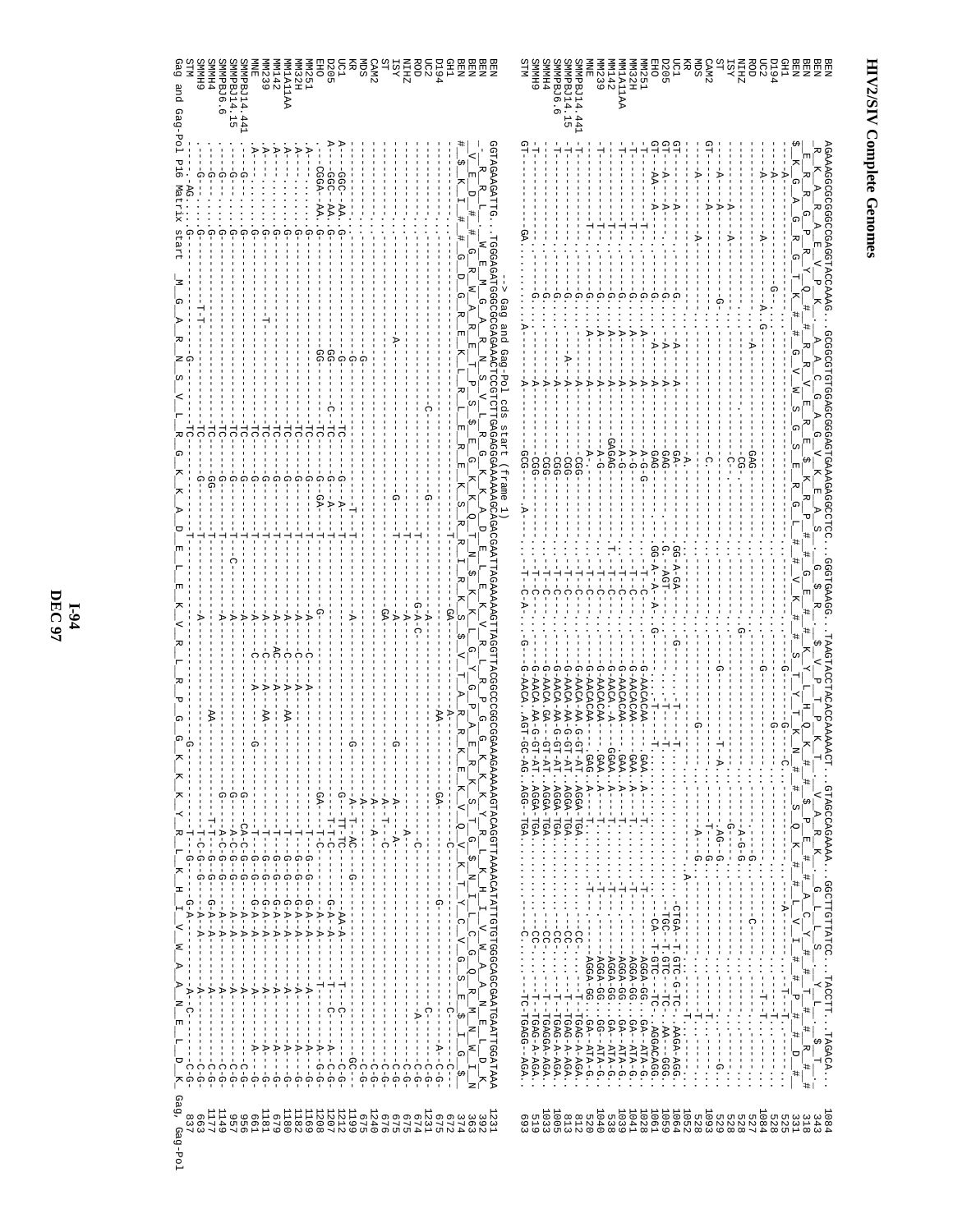| н<br>= |
|--------|

| $\overline{A}$<br>ý<br>!<br>ъ            |                                                 |                                      |                                                       |                      |                                         |                                                            |                                                                                                                             | $\,$ I<br>$\mathbf{I}$<br>J.                                                                                                                                                                                                                                                                                                                                                                                                                                                                                                                                                                                            | $\blacksquare$                                                                                                                                                |
|------------------------------------------|-------------------------------------------------|--------------------------------------|-------------------------------------------------------|----------------------|-----------------------------------------|------------------------------------------------------------|-----------------------------------------------------------------------------------------------------------------------------|-------------------------------------------------------------------------------------------------------------------------------------------------------------------------------------------------------------------------------------------------------------------------------------------------------------------------------------------------------------------------------------------------------------------------------------------------------------------------------------------------------------------------------------------------------------------------------------------------------------------------|---------------------------------------------------------------------------------------------------------------------------------------------------------------|
| ъ                                        | ⋒                                               |                                      |                                                       | $A-G$                | Ω                                       |                                                            | I.<br>보                                                                                                                     | J.<br>J.                                                                                                                                                                                                                                                                                                                                                                                                                                                                                                                                                                                                                | $\mathsf I$<br>$-A-A-$                                                                                                                                        |
| ⊅                                        |                                                 |                                      | 부                                                     |                      | Ω<br>⊣                                  |                                                            | I.<br>Ĥ                                                                                                                     | C--<br>$\mathbb{I}$                                                                                                                                                                                                                                                                                                                                                                                                                                                                                                                                                                                                     | $-{\bf A}-{\bf A}-$                                                                                                                                           |
|                                          |                                                 | ⊅                                    | <b>TTC</b><br>۲<br>ה                                  |                      |                                         |                                                            | ÷A-<br>TAC <sup>1</sup><br>보                                                                                                |                                                                                                                                                                                                                                                                                                                                                                                                                                                                                                                                                                                                                         |                                                                                                                                                               |
|                                          | Ω                                               | GA.<br>⊅                             | 7 – 7                                                 |                      | ଋ<br>Ω<br>闩                             |                                                            | 부부<br>ł                                                                                                                     | 1<br>$-\Delta$                                                                                                                                                                                                                                                                                                                                                                                                                                                                                                                                                                                                          | $-A -A -$<br>$-TA - A -$<br>$\blacksquare$                                                                                                                    |
|                                          | A-                                              | ע                                    | ۲L<br>ה                                               |                      | Ω<br>Н                                  |                                                            | 년                                                                                                                           |                                                                                                                                                                                                                                                                                                                                                                                                                                                                                                                                                                                                                         | -RT-1-A-A-A-                                                                                                                                                  |
|                                          |                                                 | ⋗                                    | $\overline{Y}$<br>H<br>C                              |                      | ъ                                       |                                                            | Ĥ                                                                                                                           | п                                                                                                                                                                                                                                                                                                                                                                                                                                                                                                                                                                                                                       |                                                                                                                                                               |
|                                          | ⋗                                               | ⊅<br>부<br>ဂု<br>⋗                    | $T - A -$<br>$-CCG-$<br>∩                             | Ω<br>С               | ъ                                       |                                                            | 부                                                                                                                           | $\blacksquare$<br>$AC$ -                                                                                                                                                                                                                                                                                                                                                                                                                                                                                                                                                                                                | Ω                                                                                                                                                             |
| Þ                                        | Ω<br>- 79<br>$\overline{A}$                     | $\overline{A}$<br>Þ<br>ĠG-<br>⋗<br>⊅ | <b>G-A</b><br>J<br>C<br>∩                             | $GA -$               | Н                                       | $-1 -$                                                     | $-\Delta -$<br>1<br>۲<br>ا<br>$\mathbf{I}$<br>$\overline{\phantom{a}}$                                                      | J.<br>J.<br>$C - T T - -$                                                                                                                                                                                                                                                                                                                                                                                                                                                                                                                                                                                               | $\frac{1}{\Omega}$<br>Ţ<br>ı<br>$\mathbf{I}$<br>$\overline{\phantom{a}}$                                                                                      |
|                                          | $-AAC$                                          | Þ<br>١,<br>⋗                         | $\overline{A}$<br><b>TTCG</b> .<br>$\frac{1}{1}$<br>Q | Ω<br>⋒               | Q                                       |                                                            | $\sum_{i=1}^{n}$<br>$\mathbf{I}$<br>Ė                                                                                       | I                                                                                                                                                                                                                                                                                                                                                                                                                                                                                                                                                                                                                       | $L - V$                                                                                                                                                       |
| ⊅<br>Þ                                   | -AAC-                                           | $\overline{r}$<br>н<br>₽<br>J.       | $A -$<br><b>TTCG</b><br>÷<br>↷                        | Ω<br>Ω               | C                                       | $\overline{\phantom{a}}$<br>п                              | $\frac{1}{4}$<br>$\sum_{i=1}^{n}$<br>$\blacksquare$<br>J.<br>$\mathbf{I}$<br>부부<br>$\frac{1}{1}$                            | $\mathbf{I}$<br>ł<br>$\Gamma$<br>$\mathbf I$                                                                                                                                                                                                                                                                                                                                                                                                                                                                                                                                                                            | $-1-\nabla$                                                                                                                                                   |
| ⊅<br>⋗                                   | $-AAC$                                          | $A$ – –<br>부<br>⊅                    | $\mathbb{F}$<br><b>TTCG</b><br>$\frac{1}{1}$<br>↷     | Ω<br>Ω               | Q                                       | $\overline{1}$                                             | $\frac{1}{1}$<br>$\overline{Y}$<br>$\blacksquare$<br>$\blacksquare$<br>부                                                    | $\Gamma$<br>$\mathbf I$                                                                                                                                                                                                                                                                                                                                                                                                                                                                                                                                                                                                 | $-\mathbf{I}-\mathbf{A}$ .                                                                                                                                    |
| ⋗<br>ъ                                   | $-AAC$                                          | $-4-$<br>H<br>⋗<br>п                 | $\overline{r}$<br><b>TTCG</b><br>÷<br>↷               | Ω<br>Ω               | ∩                                       | H.                                                         | Ŧ<br>$\overline{Y}$<br>J.<br>J.<br>$\mathbf{I}$<br>÷<br> <br>ł                                                              | ł<br>$\Gamma$<br>$\mathbb{I}$                                                                                                                                                                                                                                                                                                                                                                                                                                                                                                                                                                                           | $A-T--$<br>л                                                                                                                                                  |
| ъ                                        | <b>AAC</b>                                      | $\mathbb{A}$<br>н<br>⊅               | <b>TTCG</b><br>∩                                      | Ω<br>ଋ               | ↷                                       |                                                            | $\overline{Y}$<br>$-1 -$                                                                                                    | $\frac{1}{1}$<br>Q<br>$\frac{1}{1}$                                                                                                                                                                                                                                                                                                                                                                                                                                                                                                                                                                                     | $-1 - 1 -$                                                                                                                                                    |
| Þ                                        | -AAC                                            | $A -$<br>н<br>⋗                      | <b>TTCG</b>                                           | Ω<br>ω               | G                                       | $\frac{1}{1}$                                              | $\dot{P}$<br>$-1$                                                                                                           | $\Gamma$                                                                                                                                                                                                                                                                                                                                                                                                                                                                                                                                                                                                                | $A-T$<br>$\mathbf{I}$                                                                                                                                         |
| Þ                                        | -AAC                                            | ⊅                                    |                                                       | Ω<br>$-1 - G$        | H                                       | $\frac{1}{1}$<br>$\mathbf{I}$<br>$\mathbf{I}$              | $-1$<br>$-1$<br>$-1$<br>$-1$<br>$-1$<br>$-1$<br>$-1$                                                                        | $\frac{1}{4}$<br>$- -C - -$<br>Ť                                                                                                                                                                                                                                                                                                                                                                                                                                                                                                                                                                                        | л.<br>$-1-\Gamma-\Gamma$<br>$\mathbf I$                                                                                                                       |
|                                          | AAC.                                            | ⊅<br>$\mathbf{I}$                    | HTC                                                   | Ω<br>H<br>           | ω                                       | $-\frac{1}{2}$<br>$\blacksquare$<br>$\mathbf{I}$           | $\frac{1}{1}$<br>$A--C--T------$                                                                                            | $\mathsf I$<br>$\mathbf{I}$<br>İ<br>$\Gamma$<br>$\mathsf I$<br>$\mathbf{I}$<br>$\mathbf I$                                                                                                                                                                                                                                                                                                                                                                                                                                                                                                                              | - 1<br>$\mathbf I$<br>$-1 - 1 - 6$<br>$\mathbf{I}$                                                                                                            |
| ⋗<br>ъ                                   | $-AAC$                                          | H<br>⋗                               | HTC                                                   | Ω<br>۲<br>!          | ငှ                                      | $-\frac{1}{2}$<br>J.<br>L.                                 | Ŧ<br>$\mathbf{A}--\mathbf{C}--\mathbf{T}--$<br>ŧ                                                                            | ł,<br>$- -C - -$<br>J.<br>H.<br>L                                                                                                                                                                                                                                                                                                                                                                                                                                                                                                                                                                                       | L.<br>$\mathbb{I}$<br>H.                                                                                                                                      |
| ъ                                        | TAAC.                                           | 부<br>H<br>⋗<br>⋗                     | <b>TTC</b>                                            | Ω<br>Ω<br>÷<br>۲<br> | ω<br>Ω<br>闩                             | $\frac{1}{1}$                                              | $\overline{Y}$<br>$\frac{1}{1}$                                                                                             |                                                                                                                                                                                                                                                                                                                                                                                                                                                                                                                                                                                                                         | $\mathsf I$<br>$\mathbf{I}$<br>$A-T--$<br>$-1 - 1 -$<br>$\mathsf I$                                                                                           |
| A                                        |                                                 | ဂု<br>부                              | $A$ – CG.<br>C                                        | A-<br>Ω              |                                         |                                                            |                                                                                                                             |                                                                                                                                                                                                                                                                                                                                                                                                                                                                                                                                                                                                                         | п                                                                                                                                                             |
| ъ<br>ъ                                   | AAC.                                            | ⋗                                    |                                                       |                      | ⊣                                       | $\frac{1}{1}$<br>$C - T - T -$<br>I<br>$\blacksquare$      | $\mathbb{I}$<br>$\frac{1}{1}$<br>J.<br>л<br>$\frac{1}{1}$<br>$\mathbf{I}$                                                   | $\mathbf{I}$<br>$\mathbf{I}$<br>$\mathbb{I}$                                                                                                                                                                                                                                                                                                                                                                                                                                                                                                                                                                            | $-TA-C -$<br>$\mathbb{I}$<br>$\mathbf{I}$                                                                                                                     |
| ່ດ<br>۳<br>U<br>চা<br>囝<br>Ħ<br>īω       | F<br>⊢<br>E<br>ω.<br>×<br>চা                    | <u>'ဂ</u><br>'n<br>H<br>o            | 囝<br>ਸ਼<br>⋒                                          | Ō<br>Ή.<br>◁<br>U    | Ρ.<br>z<br>Η<br>ຸດ<br>.<br>Ï۵<br>m<br>団 | U<br>z<br>ъ<br>'נט<br>ď<br>ō<br>Þ                          | CACCACCTAGTGGGAAAGAGGAAACTACCCCGTGCAACAAGCGGGT<br>מ.<br>י<br>'n,<br>þ<br>က်<br>۳ļ<br>'×<br>$\frac{1}{\sqrt{2}}$<br>Ψ,       | $-\frac{1}{2}$ $-\frac{1}{2}$ $-\frac{1}{2}$                                                                                                                                                                                                                                                                                                                                                                                                                                                                                                                                                                            | ļ,<br> <br>F<br>Ŧ<br>$-A-E$                                                                                                                                   |
|                                          |                                                 |                                      | z                                                     |                      |                                         | Η<br>$\Xi$<br>H                                            | ₽<br>¦-ഗ<br> <br>$\frac{1}{2}$<br>$\begin{array}{c} -1 \\ -1 \end{array}$<br>≤<br>$\frac{1}{2}$<br>Ļ,<br>Ļ<br>ķ<br>ļ.<br>¦# | $\begin{bmatrix} 1 \\ 1 \\ 1 \end{bmatrix}$<br>¦#<br>ှြ<br>٣j<br>ķ<br>k<br>ļ,<br>Ļ<br>$\begin{bmatrix} 1 \\ -1 \end{bmatrix}$<br>$\frac{1}{1}$                                                                                                                                                                                                                                                                                                                                                                                                                                                                          | $\prod_{i=1}^n$<br>#<br>$\mathcal{L}$<br>P_V_Q_1<br>P_V_Q_1<br>$R_A$<br>$\frac{1}{\mathbf{z}}$<br>٣                                                           |
| ኔ                                        |                                                 |                                      |                                                       |                      |                                         |                                                            |                                                                                                                             | --G-G--A-A--CT-C-CT.GTACAA--GAC--GC---<br>frameshift shift back                                                                                                                                                                                                                                                                                                                                                                                                                                                                                                                                                         |                                                                                                                                                               |
| $\mathbb{F}$<br>Ġ                        |                                                 |                                      |                                                       |                      |                                         |                                                            |                                                                                                                             |                                                                                                                                                                                                                                                                                                                                                                                                                                                                                                                                                                                                                         | $\blacksquare$                                                                                                                                                |
| $A-G$                                    | D--DI                                           |                                      |                                                       |                      | සි                                      | $-1$                                                       | ↷<br>$-\cdots -9$                                                                                                           | $\frac{1}{4}$<br>$-1$                                                                                                                                                                                                                                                                                                                                                                                                                                                                                                                                                                                                   | $\begin{array}{c} \n\frac{1}{2} & \cdots & \cdots \n\end{array}$<br>$\blacksquare$<br>$-4-4-$<br>$\mathbf I$<br>$\mathbf I$<br>$\mathbf{I}$                   |
| $A-G$                                    | ð<br>$\overline{v}$                             |                                      |                                                       |                      |                                         |                                                            | Q<br>Ţ<br>$-A$ --dd--                                                                                                       |                                                                                                                                                                                                                                                                                                                                                                                                                                                                                                                                                                                                                         | $-\cdots$ $-\Delta$ ---<br>$\mathsf I$<br>$\blacksquare$<br>$\frac{1}{4}$<br>$\frac{1}{4}$<br>$-0 - -1 - 1 - 0 - 0 - 0$                                       |
| $\overline{r}$<br>$\overline{1}$         | G-A<br>-99-1                                    |                                      | $\mathrm{A}-\mathrm{A}$                               |                      |                                         |                                                            | $\overline{\phantom{a}}$                                                                                                    | $\frac{1}{1}$                                                                                                                                                                                                                                                                                                                                                                                                                                                                                                                                                                                                           | $\,$ I<br>$\blacksquare$<br>$\mathbf{I}$<br>$\mathbf I$                                                                                                       |
| $\overline{r}$                           | AC--AAG-                                        |                                      | $AA-$                                                 |                      | ဂု                                      | H.                                                         | $\frac{1}{1}$<br>$\Gamma$<br>л.                                                                                             | $\mathbf{I}$<br>ł,<br>$\frac{1}{2}$                                                                                                                                                                                                                                                                                                                                                                                                                                                                                                                                                                                     | I.                                                                                                                                                            |
| ⊅                                        | $A-G-A$<br>H                                    |                                      | ⊅                                                     |                      | C)                                      |                                                            | $-0.04 - 0.04$                                                                                                              | $-1 - 1 -$                                                                                                                                                                                                                                                                                                                                                                                                                                                                                                                                                                                                              |                                                                                                                                                               |
|                                          | A-<br>-GT-C-<br>Ģ                               |                                      |                                                       |                      |                                         |                                                            | ن<br>-                                                                                                                      | $\frac{1}{4}$<br>$\frac{1}{1}$<br>$\begin{array}{c} \begin{array}{c} \begin{array}{c} \begin{array}{c} \end{array}\\ \begin{array}{c} \end{array}\\ \begin{array}{c} \end{array}\\ \begin{array}{c} \end{array}\\ \begin{array}{c} \end{array}\\ \begin{array}{c} \end{array}\\ \begin{array}{c} \end{array}\\ \begin{array}{c} \end{array}\\ \begin{array}{c} \end{array}\\ \begin{array}{c} \end{array}\\ \begin{array}{c} \end{array}\\ \begin{array}{c} \end{array}\\ \begin{array}{c} \end{array}\\ \begin{array}{c} \end{array}\\ \begin{array}{c} \end{array}\\ \begin{array}{c} \end{array}\\ \begin{array}{c}$ | $\mathbf{I}$<br>$\mathbf{I}$<br>$\mathbf I$<br>$-GA-TATA--C$                                                                                                  |
| Ω                                        | $AC = -A -$                                     |                                      |                                                       | ∩                    | Š                                       | $\mathbf{I}$                                               | ł<br>$\frac{1}{2}$                                                                                                          |                                                                                                                                                                                                                                                                                                                                                                                                                                                                                                                                                                                                                         | $\mathbb I$<br>J.                                                                                                                                             |
|                                          | $\mathbb{A}$<br>-GA                             | G                                    | ⋒<br>$\frac{1}{1}$                                    |                      | -90-                                    |                                                            |                                                                                                                             | $\begin{bmatrix} 1 & 1 \\ 1 & 1 \\ 1 & 1 \end{bmatrix}$<br>$\frac{1}{1}$<br>$\begin{array}{c}\n-1 \\ -1 \\ 1\n\end{array}$                                                                                                                                                                                                                                                                                                                                                                                                                                                                                              | $\mathsf I$<br>$-\Delta -$<br>-1<br>G--GATA-C-                                                                                                                |
|                                          | $A - G A$ .                                     | م<br>ا                               | Ω<br>ł<br>Ω<br>Ŧ                                      | D                    | -90-<br>$A -$<br>Þ                      |                                                            |                                                                                                                             | $\frac{1}{1}$<br>$-1$ - $-1$ - $-1$ - $-1$                                                                                                                                                                                                                                                                                                                                                                                                                                                                                                                                                                              | $-$ – $\mathrm{A}$ – $-$<br>$\frac{1}{L}$                                                                                                                     |
|                                          | ₹<br>-GA                                        | CA-                                  | Ω<br>$\mathbf{I}$<br>Ω                                | ⊅                    | GC-<br>$\blacksquare$<br>ನ<br>ኌ         | $\tilde{A}$                                                | $\mathbf{I}$<br>$\blacksquare$                                                                                              | $\cdots$ CT-GCT--T $\cdots$                                                                                                                                                                                                                                                                                                                                                                                                                                                                                                                                                                                             | $\,$ $\,$<br>$\blacksquare$<br>$-\mathbf{A}-$<br>$\mathbf{I}$<br>J.<br>$\Gamma$                                                                               |
| ∩                                        | $AC-GA-$<br>55                                  | ∩<br>å                               |                                                       | A-<br>G              | Þ                                       | j<br>$-1$                                                  | $\frac{1}{1}$                                                                                                               | $\frac{1}{4}$<br>$\frac{1}{1}$<br>$\frac{1}{2}$                                                                                                                                                                                                                                                                                                                                                                                                                                                                                                                                                                         | $\,$ I<br>$\overline{1}$<br>$\mathbf{A}--\mathbf{A}-$                                                                                                         |
| ု<br>Q<br>$\mathbf{I}$                   | AC-GA<br>$-50$                                  | ↷<br>å                               |                                                       | $A-CT$               | P-                                      | $\frac{1}{2}$                                              | Ť                                                                                                                           |                                                                                                                                                                                                                                                                                                                                                                                                                                                                                                                                                                                                                         | $-\mathbf{A}--\mathbf{A}-$                                                                                                                                    |
| ု<br>Ω                                   | $AC-GA-$<br>난                                   | ↷<br>å                               | ⊅                                                     | $A-TT$               | ♭                                       | $\frac{1}{1}$                                              | $\mathbf{I}$                                                                                                                | ŧ<br>$\begin{array}{c}\n-1 \\ -1 \\ -1\n\end{array}$                                                                                                                                                                                                                                                                                                                                                                                                                                                                                                                                                                    | $\mathbf{A}--\mathbf{A}-$                                                                                                                                     |
| ု<br>C<br>J.                             | AC-GA<br>묘                                      | Q<br>ATG                             | ⊅                                                     | A-<br>Ğ              | $\overline{Y}$ –                        | į                                                          | $-11 - 11$                                                                                                                  | $\mathbb I$<br>$-1$ + $-1$ + $-1$ + $-1$ + $-1$                                                                                                                                                                                                                                                                                                                                                                                                                                                                                                                                                                         | $\blacksquare$<br>$A - -A - -$<br>$\blacksquare$                                                                                                              |
| ု<br>Ω<br>$\mathbf{I}$                   | AC-GA<br>-TG                                    | Ω<br>å                               | AA                                                    | $A - CT -$           | $\forall^-$                             | $\mathbf{I}$<br>٦I                                         |                                                                                                                             | $\mathbf I$<br>$\frac{1}{1}$<br>$\begin{array}{c} \mathbf{r}+\mathbf{r}-\mathbf{r} \end{array}$                                                                                                                                                                                                                                                                                                                                                                                                                                                                                                                         | $-4$<br>$\frac{1}{2}$<br>$\mathbf{I}$                                                                                                                         |
| റ<br>$\mathsf I$<br>G<br>ı               | $AC-GA-$<br>т.<br>Ġ                             | റ<br>-TG.                            | Þ                                                     | $A-CT$ -A            | $- -A$                                  | $\mathbf{I}$<br>$\frac{1}{1}$                              |                                                                                                                             | $\frac{1}{2}$                                                                                                                                                                                                                                                                                                                                                                                                                                                                                                                                                                                                           | I.                                                                                                                                                            |
| ∩<br>$\mathbf{I}$<br>Q<br>$\overline{A}$ | RC<br>$\mathbf{F}-\mathbf{A}$<br>$\overline{5}$ | ដូ                                   | Þ                                                     | ↷                    | GCA                                     |                                                            |                                                                                                                             | $\frac{1}{2}$                                                                                                                                                                                                                                                                                                                                                                                                                                                                                                                                                                                                           | $-4 - -4 - - -$<br>ω                                                                                                                                          |
| ∩<br>А                                   | K<br>$-1$<br>É,                                 | å                                    | Þ                                                     | ှ                    | GCA                                     | ဂု<br>$\overline{\phantom{a}}$<br>$\overline{\phantom{a}}$ |                                                                                                                             |                                                                                                                                                                                                                                                                                                                                                                                                                                                                                                                                                                                                                         | $--A--$<br>п<br>$\overline{\phantom{a}}$<br>$Q - -$                                                                                                           |
| ∩                                        | ð<br>$\mathbf{H}=-$<br>É,                       | 남                                    |                                                       |                      | -GCA                                    | Ť                                                          |                                                                                                                             | $\frac{1}{2}$                                                                                                                                                                                                                                                                                                                                                                                                                                                                                                                                                                                                           | Ť.<br>Ť                                                                                                                                                       |
| $\overline{r}$                           |                                                 |                                      | Þ                                                     | ှ                    |                                         |                                                            |                                                                                                                             | $\begin{array}{c} -1 \\ -1 \\ -1 \end{array}$                                                                                                                                                                                                                                                                                                                                                                                                                                                                                                                                                                           | $-4-$<br>$\frac{1}{2}$                                                                                                                                        |
| ↷<br>↷<br>₻                              | K<br>님<br>능                                     | ٦,<br>ă                              | ъ<br>ע                                                | ှ<br>∩               | -GCA<br>GCA                             |                                                            | $-2-6-6--.$                                                                                                                 | $\mathbf{I}$<br>$\mathbf{I}$<br>$\mathbf I$<br>$\mathbb{I}$<br>$-1 -$<br>$\mathbf I$                                                                                                                                                                                                                                                                                                                                                                                                                                                                                                                                    | f<br>$\vdots$<br>$\frac{1}{4}$<br>$- - \Delta - -$<br>$-4$<br>$\overline{1}$<br>$\frac{1}{1}$<br>т.<br>$\begin{smallmatrix} 0 & 1 \\ 1 & 1 \end{smallmatrix}$ |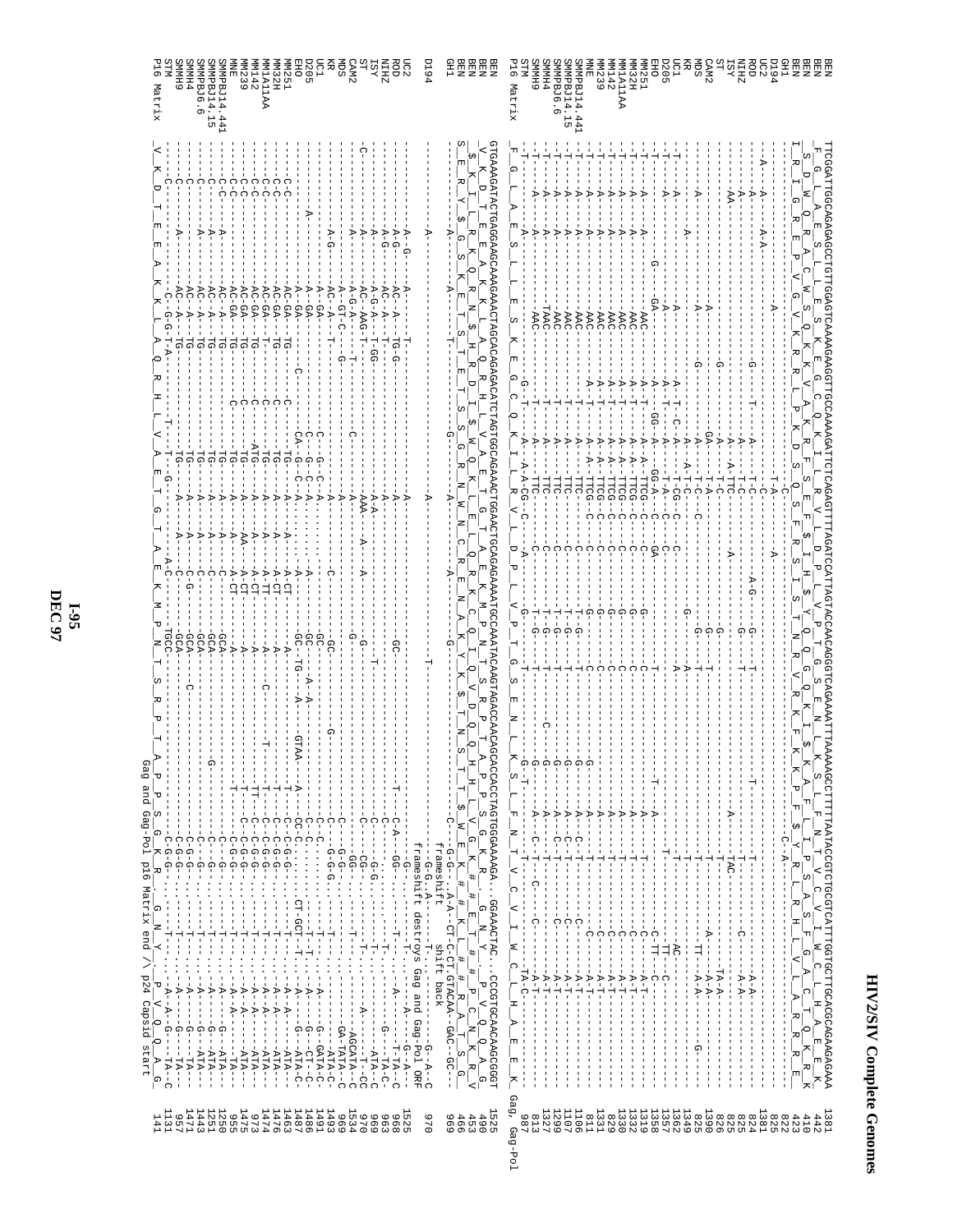| ω<br>ဂု<br>ဂု<br>ဂု<br>ဂု<br>$LT - A -$<br>$-LI - A - -$<br>1 – A –<br>$T - A$ .<br>$\frac{1}{1}$<br>$T - A$ .<br>ł<br>Ω<br>Ω<br>Ω<br>۲<br>٢<br>Y<br>$I' = PAP$<br>ှု<br>- AA<br>Š<br>Š<br>φ<br>ଦ<br>ω<br>$\Gamma$<br>P<br>£<br>£<br>-CT-G<br>Ω<br>Ω<br>$-1$<br>⋒<br>ດ<br>z<br>ъ<br>ታ<br>0<br>$\frac{1}{2}$<br>ု<br>Ω<br>Σ<br>⋗<br>⋗<br>⋗<br>⋗<br>⋗<br>∩<br>Ω<br>⋗<br>⋗<br>∩<br>↷<br>∩<br>$\mathbf{I}$<br>Ω<br>⋒<br>⋒<br>Ω<br>Ω<br>Ω<br>Ω<br>⋒<br>Ω<br>GA-A<br>$GA - A - -$<br>$-55$<br>i<br>P<br>۳<br>A-<br>ъ<br>н<br>⊅<br>Ħ<br>দ্ৰ<br>Ω<br>⋒<br>⋒<br>ଢ଼<br>⋒<br>⋗<br>⋗<br>⊅<br>⊅<br>⋗<br>ں<br>ה<br>⊅<br>P<br><b>GOOR</b><br>ローロアーロ<br>å<br>$-1 - 7$<br>ъ<br>Þ<br>⊅<br>ø<br>GTC<br>Ω<br>Ω<br>GAG<br>Ω<br>Ω<br>⋒<br>icAG<br>$CA - -$<br>rcg-<br>⊲<br>Ģ<br>TACCAGCAGGACAGCTCAGAGACCCAAGAGGGTCTGACATAGCAGGAACA<br>F<br>$\frac{1}{2}$<br>≺<br>$-\infty$<br>ł<br>$\mathbf{I}$<br>$\frac{1}{1}$<br>-1<br>ł<br>ł<br>л.<br>ď<br>$-{\bf A} - -$<br>$\mathsf I$<br>$\mathbb{I}$<br>ю<br>$A -$<br>$A - -G - -$<br>$-\mathbf{A}-$<br>$-\Delta$<br>$\mathsf I$<br>Ť<br>$\begin{array}{c} \begin{array}{c} \text{1} \\ \text{2} \\ \text{3} \end{array} \\ \begin{array}{c} \text{1} \\ \text{4} \end{array} \\ \end{array}$<br>$\frac{1}{1}$<br>$\begin{bmatrix} 1 \\ 1 \\ 1 \\ 1 \end{bmatrix}$<br>$\overline{\phantom{a}}$<br>I<br>$\mathbf{I}$<br>$\frac{1}{1}$<br>$\frac{1}{4}$<br>Ъ<br>$\mathbf{I}$<br>$\frac{1}{4}$<br>$\frac{1}{1}$<br>$\mathbf{I}$<br>$\mathbf{I}$<br>$\blacksquare$<br>-1<br>₩<br>ဂှ<br>ှစ် စုံ<br>၂၂၁<br>$\,$ I<br>ţ<br>$\mathbb{I}$<br>$\mathsf I$<br>$\mathbf{I}$<br>$- -A - -$<br>Ħ<br>÷<br>$\mathbf{I}$<br>Ť<br>$\frac{1}{4}$<br>$\frac{1}{1}$<br>$\frac{1}{4}$<br>$L_{\rm \sim S}$<br>$\mathbb{I}$<br>$\blacksquare$<br>$-\frac{1}{2}$<br>$-\Delta$ - - $\Delta$<br>$\mathbb{I}$<br>$\frac{1}{\sqrt{2}}$<br>$A -$<br>Ω<br>$\blacksquare$<br>$\mathbf{I}$<br>Ţ<br>Ť<br>$\frac{1}{2}$<br>$\blacksquare$<br>$\mathbf{I}$<br>ŪΤ<br>ł<br>J.<br>$\mathbf{I}$<br>-1<br>т<br>$\mathbb{I}$<br>$\mathbf I$<br>$\mathsf I$<br>$\mathbf I$<br>þ<br>'n<br>Ħ<br>$\frac{1}{4}$<br>$\overline{\phantom{a}}$<br>$\mathbf{I}$<br>$\blacksquare$<br>$\blacksquare$<br>$\mathbf{I}$<br>$\frac{1}{4}$<br>$\begin{array}{c} 1 \\ 1 \\ 1 \end{array}$<br>Ť<br>$\frac{1}{\infty}$<br>$\mathsf I$<br>$\frac{1}{1}$<br>$\mathbf{I}$<br>л.<br>-1<br>- 1<br>$\mathbf{I}$<br>$\mathbb{L}$<br>$\Gamma = 1$<br>Ĵ<br>Ĵ<br>$\mathbb{I}$<br>Ť<br>$\mathbb{I}$<br>$\blacksquare$<br>F<br>ັດ<br>$\,$ I<br>$\perp$<br>$\frac{1}{2}$<br>to.<br>$\mathbb T$<br>$\begin{array}{c} \begin{array}{c} \begin{array}{c} \begin{array}{c} \end{array} \\ \begin{array}{c} \end{array} \end{array} \end{array} \end{array}$<br>$\frac{1}{1}$<br>$\frac{1}{1}$<br>Ť<br>$\mathbf{I}$<br>$\frac{1}{4}$<br>$\mathbf{I}$<br>$\frac{1}{4}$<br>ļ,<br>$\blacksquare$<br>л<br>¦≂<br>$-1 - 1 - 1 - 1$<br>$\frac{1}{2}$ $\frac{1}{2}$ $\frac{1}{2}$ $\frac{1}{2}$ $\frac{1}{2}$ $\frac{1}{2}$<br>'n.<br>$\mathbf{I}$<br>÷<br>$\begin{array}{c} \begin{array}{c} \begin{array}{c} \cdot & \cdot & \cdot \\ \cdot & \cdot & \cdot \\ \cdot & \cdot & \cdot \end{array} \end{array} \end{array}$<br>$\mathbf{I}$<br>ŧ<br>$\frac{1}{1}$<br>$\mathbf{I}$<br>ļ,<br>Ť.<br>Ō<br>$\mathsf I$<br>$\mathbb T$<br>$\mathbb I$<br>д<br><b>ロー・ローーー</b><br>$\begin{array}{c} 6 \ 1 \end{array}$<br>စုံစုံ  <br>     <br>$\Omega$<br>$\mathbf{I}$<br>$\begin{smallmatrix} 0 & 0 \\ -1 & 1 \end{smallmatrix}$<br>Q<br>Ω<br>$\mathbf{f}^{(\Delta)}$<br>Ŧ<br>4114<br>$\frac{1}{4}$<br>TTTTTTTTT<br>ŦŦ<br>$\frac{1}{4}$<br>$\frac{1}{1}$<br>ł<br>Ť<br>Ť<br>ļ.<br>'ত<br>Ť.<br>io<br>$\blacksquare$<br>CTC-<br>ង់ អំ<br>- អំដុល<br>- - - - - - - - - -<br>Ť.<br>$\blacksquare$<br>$\mathbb I$<br>$\mathsf I$<br>Ħ<br>$\mathsf I$<br>J.<br>$\frac{1}{1}$<br>Ť<br>$\frac{1}{1}$<br>$\frac{1}{1}$<br>- i<br>$\frac{1}{1}$<br>白!<br>!<br>k<br>Ħ<br>Ħ<br>$\frac{1}{4}$<br>Ω<br>$\frac{1}{1}$<br>$\mathbf{I}$<br>ŧ<br>$\frac{1}{4}$<br>$\frac{1}{1}$<br>$\frac{1}{1}$<br>J.<br>'ਸ਼<br>k<br>$\mathbb{I}$<br>$\blacksquare$<br>ŧ<br>$\mathbf{I}$<br> <br>  ¤ <br>j≂j.<br>÷<br>−−<br>$\mathbf I$<br>$\begin{array}{ccccccccc} & \dot{\alpha} & \dot{\alpha} & \dot{\alpha} & \dot{\alpha} & \dot{\alpha} & \dot{\alpha} & \dot{\alpha} & \dot{\alpha} & \dot{\alpha} & \dot{\alpha} & \dot{\alpha} & \dot{\alpha} & \dot{\alpha} & \dot{\alpha} & \dot{\alpha} & \dot{\alpha} & \dot{\alpha} & \dot{\alpha} & \dot{\alpha} & \dot{\alpha} & \dot{\alpha} & \dot{\alpha} & \dot{\alpha} & \dot{\alpha} & \dot{\alpha} & \dot{\alpha} & \dot{\alpha} & \dot{\alpha} & \dot{\alpha} & \dot{\alpha} & \dot{\alpha} & \dot{\alpha} & \dot{\alpha} & \dot{\alpha} & \dot{\alpha} &$<br>ှု<br>$\mathbf{I}$<br>$\mathbb I$<br>$\mathbf{I}$<br>$\frac{1}{1}$<br>Ļ<br>-i<br>甘<br>$\begin{array}{c c} \cdot & \cdot & \cdot & \cdot \\ \hline \cdot & \cdot & \cdot & \cdot \\ \hline \cdot & \cdot & \cdot & \cdot \\ \hline \cdot & \cdot & \cdot & \cdot \\ \hline \cdot & \cdot & \cdot & \cdot \\ \hline \cdot & \cdot & \cdot & \cdot \\ \hline \cdot & \cdot & \cdot & \cdot \\ \hline \end{array}$<br>$\frac{1}{4}$<br>$\frac{1}{4}$<br>$\,$ I<br>$\frac{1}{1}$<br>$- - - - - - - -$<br>  ¦ဂ<br> -<br>$\mathbf{I}$<br>$\mathbf{I}$<br>-1<br>л.<br>$-\mathbf{A}-$<br>$\begin{aligned} &\cdot\mathbf{A}-\mathbf{A}-\mathbf{T}=-\frac{1}{2}=-\frac{1}{2}-\frac{1}{2}-\frac{1}{2}-\frac{1}{2}-\frac{1}{2}-\frac{1}{2}-\frac{1}{2}-\frac{1}{2}-\frac{1}{2}-\frac{1}{2}-\frac{1}{2}-\frac{1}{2}-\frac{1}{2}-\frac{1}{2}-\frac{1}{2}-\frac{1}{2}-\frac{1}{2}-\frac{1}{2}-\frac{1}{2}-\frac{1}{2}-\frac{1}{2}-\frac{1}{2}-\frac{1}{2}-\frac{1}{2}-\frac{1}{2}-\frac{1}{2}-\frac{1$<br>$\mathbb{I}$<br>$\int$<br>$\begin{array}{c} \dot{\mathsf{p}} \ \dot{\mathsf{p}} \ \mathsf{p} \ \mathsf{l} \ \mathsf{l} \ \mathsf{l} \ \mathsf{l} \ \mathsf{l} \ \mathsf{l} \ \mathsf{l} \ \mathsf{l} \ \mathsf{l} \ \mathsf{l} \ \mathsf{l} \ \mathsf{l} \ \mathsf{l} \ \mathsf{l} \ \mathsf{l} \ \mathsf{l} \ \mathsf{l} \ \mathsf{l} \ \mathsf{l} \ \mathsf{l} \ \mathsf{l} \ \mathsf{l} \ \mathsf{l} \ \mathsf{l} \ \mathsf{l} \ \mathsf{l} \ \mathsf{l} \ \mathsf{l} \ \mathsf{l} \ \mathsf{l} \ \mathsf{l} \ \math$<br>$\mathsf I$<br>$\mathsf I$<br>$\blacksquare$<br>$\mathbb{I}$<br>$\mathbb{L}$<br>$\mathbb{I}$<br>$\mathbf I$<br>$\mathbf{I}$<br>$\overline{\tilde{z}}$<br>$\frac{1}{1}$<br>$\Gamma = 1$<br>$\mathbf I$<br>$\frac{1}{2}$<br>$\frac{1}{1}$<br>$\blacksquare$<br>$\frac{1}{4}$<br>$\frac{1}{4}$<br>İ<br>$\frac{1}{\omega}$<br>$\frac{1}{1}$<br>$\mathbf{I}$<br>$\frac{1}{4}$<br>$\mathbf{I}$<br>J.<br>F<br>$\frac{1}{2}$<br>$A-----$<br>Ç<br>$\frac{1}{2}$<br>$A$ --<br>Q<br>↷<br>$\mathbf{I}$<br>J.<br>$\mathbf{I}$<br>$C - -C$<br>$\Gamma$<br>$\blacksquare$<br>п<br>ļΩ.<br>Ť<br>$\mathsf I$<br>$\mathsf I$<br>$\mathbb{I}$<br>J.<br>J.<br>÷<br>÷<br>þ<br>Ħ<br>$\frac{1}{1}$<br>J.<br>$\blacksquare$<br>ł<br>$\mathbf I$<br>$\mathbf I$<br>Ť<br>$\frac{1}{2}$<br>٢Ļ<br>$-1$ $-1$ $-1$ $-1$<br>$\blacksquare$<br>L.<br>Ģ<br>L.<br>-1<br>$\mathbf{I}$<br>$\mathbf{I}$<br>- 11<br>$\mathbf{I}$<br>$\frac{1}{R}$<br>ŧ<br>$\perp$<br>$1 - 1$<br>$\mathsf I$<br>$\mathbb T$<br>$\mathbb{I}$<br>$\mathbb{L}$<br>$1 - 1$<br>$\mathbb{L}$<br>$\mathbf I$<br>$\mathbf I$<br>$\mathsf I$<br>$\mathbf{I}$<br>J.<br>Ē<br>$\sim$<br>$\mathsf I$<br>$\mathbb T$<br>$\mathbb T$<br>$\,$ I<br>$\mathbf{I}$<br>$\mathsf I$<br>÷<br>$\frac{1}{1}$<br>$\frac{1}{2}$<br>$\mathsf I$<br>$\mathsf I$<br>$\mathbf{I}$<br>$\blacksquare$<br>$\mathbb I$<br>$\,$ I<br>√.<br>$\frac{1}{4}$<br>$\frac{1}{1}$<br>$- \, - \, \Delta - \, \Delta - \, - \, \Delta - \, -$<br>$\mathbf{I} = \mathbf{I}$<br>$-1$<br>부<br>부<br>J.<br>ŧ<br>Ť<br>÷<br>$\mathbf{I}$<br>- 1<br>-1<br>$\Omega$ $\Omega$ $\Omega$ $\Omega$<br>ଋ<br>ଋ<br>ର ର<br>$\mathbf{I}$<br>$\frac{1}{4}$<br>$\blacksquare$<br>$\mathbf{I}$<br>J.<br>Ť<br>$\mathbf{I}$<br>$\mathbf{I}$<br>$\mathbf{I}$<br>$\mathbf{I}$<br>$\blacksquare$<br>$\frac{1}{4}$ , $\frac{1}{4}$<br><u> A LITTITITI</u><br>$\mathbf{I}$<br>$\mathbf{I}$<br>$\mathbf{I}$<br>п.<br>л.<br>$\overline{1}$<br>-1<br>$\mathbb{I}$<br>$\mathbb T$<br>$\mathbb{I}$<br>Ъ<br>$\mathsf I$<br>$\mathbf I$<br>$\mathbb{I}$<br>T<br>ю<br>ှ<br> <br> <br>$\frac{1}{1}$<br>$\mathbf{I}$<br>$\mathbf{I}$<br>J.<br>$\overline{1}$<br>$\mathbf{I}$<br>$\mathbf{I}$<br>- 11<br>L.<br>$\mathbf{I}$<br>$\frac{1}{4}$<br>¦≂<br>ĖĖ<br>$\frac{1}{4}$<br>Ė<br>부<br>Ť<br>$\frac{1}{1}$<br>$\frac{1}{1}$<br>$\blacksquare$<br>$\mathbf{I}$<br>$\blacksquare$<br>$\blacksquare$<br>J.<br>$\frac{1}{4}$<br>土土<br>$\frac{1}{4}$<br>분<br>부<br>$\frac{1}{1}$<br>-1<br>$\mathbf{I}$<br>F<br>F.<br>ł<br>က်<br>$\mathbf I$<br>$\mathbb{I}$<br>$\mathsf I$<br>Þ<br>$\frac{1}{4}$<br>က် က<br>   <br>   <br><u>ດ ດ</u><br><u>ດ ດ</u><br>$A -$<br>ъ<br>Þ<br>$\lambda$ -<br>$A - -$<br>Þ<br>Þ<br>$-4$<br>$A -$<br>$A -$<br>$A -$<br>$\overline{Y}$<br>$A -$<br>$-4$<br>$\frac{1}{4}$<br>J.<br>1<br>'z<br>$\frac{1}{1}$<br>÷ĺ,<br>$\frac{1}{4}$<br>TTT<br>k<br>Ĩ.<br>Ĩ,<br>Ţ<br>I.<br>$\frac{1}{4}$<br>÷,<br>$\frac{1}{1}$<br>$\blacksquare$<br>$\blacksquare$<br>- 1<br>$\mathbb{R}^n$<br>÷<br>ŧ<br>$\frac{1}{1}$<br>÷<br>÷<br>$\blacksquare$<br>$\mathbf{I}$<br>÷<br>÷<br>$\blacksquare$<br>$\mathbf{I}$<br>$\mathbf{I}$<br>н<br>io I<br>н<br>н<br>н<br>日日<br>Г<br>n n | ⊅                         |
|--------------------------------------------------------------------------------------------------------------------------------------------------------------------------------------------------------------------------------------------------------------------------------------------------------------------------------------------------------------------------------------------------------------------------------------------------------------------------------------------------------------------------------------------------------------------------------------------------------------------------------------------------------------------------------------------------------------------------------------------------------------------------------------------------------------------------------------------------------------------------------------------------------------------------------------------------------------------------------------------------------------------------------------------------------------------------------------------------------------------------------------------------------------------------------------------------------------------------------------------------------------------------------------------------------------------------------------------------------------------------------------------------------------------------------------------------------------------------------------------------------------------------------------------------------------------------------------------------------------------------------------------------------------------------------------------------------------------------------------------------------------------------------------------------------------------------------------------------------------------------------------------------------------------------------------------------------------------------------------------------------------------------------------------------------------------------------------------------------------------------------------------------------------------------------------------------------------------------------------------------------------------------------------------------------------------------------------------------------------------------------------------------------------------------------------------------------------------------------------------------------------------------------------------------------------------------------------------------------------------------------------------------------------------------------------------------------------------------------------------------------------------------------------------------------------------------------------------------------------------------------------------------------------------------------------------------------------------------------------------------------------------------------------------------------------------------------------------------------------------------------------------------------------------------------------------------------------------------------------------------------------------------------------------------------------------------------------------------------------------------------------------------------------------------------------------------------------------------------------------------------------------------------------------------------------------------------------------------------------------------------------------------------------------------------------------------------------------------------------------------------------------------------------------------------------------------------------------------------------------------------------------------------------------------------------------------------------------------------------------------------------------------------------------------------------------------------------------------------------------------------------------------------------------------------------------------------------------------------------------------------------------------------------------------------------------------------------------------------------------------------------------------------------------------------------------------------------------------------------------------------------------------------------------------------------------------------------------------------------------------------------------------------------------------------------------------------------------------------------------------------------------------------------------------------------------------------------------------------------------------------------------------------------------------------------------------------------------------------------------------------------------------------------------------------------------------------------------------------------------------------------------------------------------------------------------------------------------------------------------------------------------------------------------------------------------------------------------------------------------------------------------------------------------------------------------------------------------------------------------------------------------------------------------------------------------------------------------------------------------------------------------------------------------------------------------------------------------------------------------------------------------------------------------------------------------------------------------------------------------------------------------------------------------------------------------------------------------------------------------------------------------------------------------------------------------------------------------------------------------------------------------------------------------------------------------------------------------------------------------------------------------------------------------------------------------------------------------------------------------------------------------------------------------------------------------------------------------------------------------------------------------------------------------------------------------------------------------------------------------------------------------------------------------------------------------------------------------------------------------------------------------------------------------------------------------------------------------------------------------------------------------------------------------------------------------------------------------------------------------------------------------------------------------------------------------------------------------------------------------------------------------------------------------------------------------------------------------------------------------------------------------------------------------------------------------------------------------------------------------------------------------------------------------------------------------------------------------------------------------------------------------------------------------------------------------------------------------------------------------------------------------------------------------------------------------------------------------------------------------------------------------------------------------------------------------------------------------------------------------------------------------------------------------------------------------------------------------------------------------------------------------------------------------------------------------------------------------------------------------------------------------------------------------------------------------------------------------------------------------------------------------------------------------------------------------------------------------------------------------------------------------------------------------------------------------------------------------------------------------------------------------------------------------------------------------------------------------------------------------------------------------------------------------------------------------------------------------------------------------------------------------------------------------------------------------------------------------------------------------------------------------------------------------------------------------------------------------------------------------------------------------------------------------------------------------------------------------------------------------------------------------------------------------------------------------------------------------------------------------------------------------------------------------------------------------------------------------------------------------|---------------------------|
|                                                                                                                                                                                                                                                                                                                                                                                                                                                                                                                                                                                                                                                                                                                                                                                                                                                                                                                                                                                                                                                                                                                                                                                                                                                                                                                                                                                                                                                                                                                                                                                                                                                                                                                                                                                                                                                                                                                                                                                                                                                                                                                                                                                                                                                                                                                                                                                                                                                                                                                                                                                                                                                                                                                                                                                                                                                                                                                                                                                                                                                                                                                                                                                                                                                                                                                                                                                                                                                                                                                                                                                                                                                                                                                                                                                                                                                                                                                                                                                                                                                                                                                                                                                                                                                                                                                                                                                                                                                                                                                                                                                                                                                                                                                                                                                                                                                                                                                                                                                                                                                                                                                                                                                                                                                                                                                                                                                                                                                                                                                                                                                                                                                                                                                                                                                                                                                                                                                                                                                                                                                                                                                                                                                                                                                                                                                                                                                                                                                                                                                                                                                                                                                                                                                                                                                                                                                                                                                                                                                                                                                                                                                                                                                                                                                                                                                                                                                                                                                                                                                                                                                                                                                                                                                                                                                                                                                                                                                                                                                                                                                                                                                                                                                                                                                                                                                                                                                                                                                                                                                                                                                                                                                                                                                                                                                                                                                                                                                                                                                                                                                                                                                                                                                                                                                                                                                                                                    |                           |
| Gag,                                                                                                                                                                                                                                                                                                                                                                                                                                                                                                                                                                                                                                                                                                                                                                                                                                                                                                                                                                                                                                                                                                                                                                                                                                                                                                                                                                                                                                                                                                                                                                                                                                                                                                                                                                                                                                                                                                                                                                                                                                                                                                                                                                                                                                                                                                                                                                                                                                                                                                                                                                                                                                                                                                                                                                                                                                                                                                                                                                                                                                                                                                                                                                                                                                                                                                                                                                                                                                                                                                                                                                                                                                                                                                                                                                                                                                                                                                                                                                                                                                                                                                                                                                                                                                                                                                                                                                                                                                                                                                                                                                                                                                                                                                                                                                                                                                                                                                                                                                                                                                                                                                                                                                                                                                                                                                                                                                                                                                                                                                                                                                                                                                                                                                                                                                                                                                                                                                                                                                                                                                                                                                                                                                                                                                                                                                                                                                                                                                                                                                                                                                                                                                                                                                                                                                                                                                                                                                                                                                                                                                                                                                                                                                                                                                                                                                                                                                                                                                                                                                                                                                                                                                                                                                                                                                                                                                                                                                                                                                                                                                                                                                                                                                                                                                                                                                                                                                                                                                                                                                                                                                                                                                                                                                                                                                                                                                                                                                                                                                                                                                                                                                                                                                                                                                                                                                                                                               | Þ<br>ဂ္                   |
|                                                                                                                                                                                                                                                                                                                                                                                                                                                                                                                                                                                                                                                                                                                                                                                                                                                                                                                                                                                                                                                                                                                                                                                                                                                                                                                                                                                                                                                                                                                                                                                                                                                                                                                                                                                                                                                                                                                                                                                                                                                                                                                                                                                                                                                                                                                                                                                                                                                                                                                                                                                                                                                                                                                                                                                                                                                                                                                                                                                                                                                                                                                                                                                                                                                                                                                                                                                                                                                                                                                                                                                                                                                                                                                                                                                                                                                                                                                                                                                                                                                                                                                                                                                                                                                                                                                                                                                                                                                                                                                                                                                                                                                                                                                                                                                                                                                                                                                                                                                                                                                                                                                                                                                                                                                                                                                                                                                                                                                                                                                                                                                                                                                                                                                                                                                                                                                                                                                                                                                                                                                                                                                                                                                                                                                                                                                                                                                                                                                                                                                                                                                                                                                                                                                                                                                                                                                                                                                                                                                                                                                                                                                                                                                                                                                                                                                                                                                                                                                                                                                                                                                                                                                                                                                                                                                                                                                                                                                                                                                                                                                                                                                                                                                                                                                                                                                                                                                                                                                                                                                                                                                                                                                                                                                                                                                                                                                                                                                                                                                                                                                                                                                                                                                                                                                                                                                                                                    | ⊅<br>⊅<br>ငှ              |
|                                                                                                                                                                                                                                                                                                                                                                                                                                                                                                                                                                                                                                                                                                                                                                                                                                                                                                                                                                                                                                                                                                                                                                                                                                                                                                                                                                                                                                                                                                                                                                                                                                                                                                                                                                                                                                                                                                                                                                                                                                                                                                                                                                                                                                                                                                                                                                                                                                                                                                                                                                                                                                                                                                                                                                                                                                                                                                                                                                                                                                                                                                                                                                                                                                                                                                                                                                                                                                                                                                                                                                                                                                                                                                                                                                                                                                                                                                                                                                                                                                                                                                                                                                                                                                                                                                                                                                                                                                                                                                                                                                                                                                                                                                                                                                                                                                                                                                                                                                                                                                                                                                                                                                                                                                                                                                                                                                                                                                                                                                                                                                                                                                                                                                                                                                                                                                                                                                                                                                                                                                                                                                                                                                                                                                                                                                                                                                                                                                                                                                                                                                                                                                                                                                                                                                                                                                                                                                                                                                                                                                                                                                                                                                                                                                                                                                                                                                                                                                                                                                                                                                                                                                                                                                                                                                                                                                                                                                                                                                                                                                                                                                                                                                                                                                                                                                                                                                                                                                                                                                                                                                                                                                                                                                                                                                                                                                                                                                                                                                                                                                                                                                                                                                                                                                                                                                                                                                    |                           |
|                                                                                                                                                                                                                                                                                                                                                                                                                                                                                                                                                                                                                                                                                                                                                                                                                                                                                                                                                                                                                                                                                                                                                                                                                                                                                                                                                                                                                                                                                                                                                                                                                                                                                                                                                                                                                                                                                                                                                                                                                                                                                                                                                                                                                                                                                                                                                                                                                                                                                                                                                                                                                                                                                                                                                                                                                                                                                                                                                                                                                                                                                                                                                                                                                                                                                                                                                                                                                                                                                                                                                                                                                                                                                                                                                                                                                                                                                                                                                                                                                                                                                                                                                                                                                                                                                                                                                                                                                                                                                                                                                                                                                                                                                                                                                                                                                                                                                                                                                                                                                                                                                                                                                                                                                                                                                                                                                                                                                                                                                                                                                                                                                                                                                                                                                                                                                                                                                                                                                                                                                                                                                                                                                                                                                                                                                                                                                                                                                                                                                                                                                                                                                                                                                                                                                                                                                                                                                                                                                                                                                                                                                                                                                                                                                                                                                                                                                                                                                                                                                                                                                                                                                                                                                                                                                                                                                                                                                                                                                                                                                                                                                                                                                                                                                                                                                                                                                                                                                                                                                                                                                                                                                                                                                                                                                                                                                                                                                                                                                                                                                                                                                                                                                                                                                                                                                                                                                                    |                           |
|                                                                                                                                                                                                                                                                                                                                                                                                                                                                                                                                                                                                                                                                                                                                                                                                                                                                                                                                                                                                                                                                                                                                                                                                                                                                                                                                                                                                                                                                                                                                                                                                                                                                                                                                                                                                                                                                                                                                                                                                                                                                                                                                                                                                                                                                                                                                                                                                                                                                                                                                                                                                                                                                                                                                                                                                                                                                                                                                                                                                                                                                                                                                                                                                                                                                                                                                                                                                                                                                                                                                                                                                                                                                                                                                                                                                                                                                                                                                                                                                                                                                                                                                                                                                                                                                                                                                                                                                                                                                                                                                                                                                                                                                                                                                                                                                                                                                                                                                                                                                                                                                                                                                                                                                                                                                                                                                                                                                                                                                                                                                                                                                                                                                                                                                                                                                                                                                                                                                                                                                                                                                                                                                                                                                                                                                                                                                                                                                                                                                                                                                                                                                                                                                                                                                                                                                                                                                                                                                                                                                                                                                                                                                                                                                                                                                                                                                                                                                                                                                                                                                                                                                                                                                                                                                                                                                                                                                                                                                                                                                                                                                                                                                                                                                                                                                                                                                                                                                                                                                                                                                                                                                                                                                                                                                                                                                                                                                                                                                                                                                                                                                                                                                                                                                                                                                                                                                                                    |                           |
|                                                                                                                                                                                                                                                                                                                                                                                                                                                                                                                                                                                                                                                                                                                                                                                                                                                                                                                                                                                                                                                                                                                                                                                                                                                                                                                                                                                                                                                                                                                                                                                                                                                                                                                                                                                                                                                                                                                                                                                                                                                                                                                                                                                                                                                                                                                                                                                                                                                                                                                                                                                                                                                                                                                                                                                                                                                                                                                                                                                                                                                                                                                                                                                                                                                                                                                                                                                                                                                                                                                                                                                                                                                                                                                                                                                                                                                                                                                                                                                                                                                                                                                                                                                                                                                                                                                                                                                                                                                                                                                                                                                                                                                                                                                                                                                                                                                                                                                                                                                                                                                                                                                                                                                                                                                                                                                                                                                                                                                                                                                                                                                                                                                                                                                                                                                                                                                                                                                                                                                                                                                                                                                                                                                                                                                                                                                                                                                                                                                                                                                                                                                                                                                                                                                                                                                                                                                                                                                                                                                                                                                                                                                                                                                                                                                                                                                                                                                                                                                                                                                                                                                                                                                                                                                                                                                                                                                                                                                                                                                                                                                                                                                                                                                                                                                                                                                                                                                                                                                                                                                                                                                                                                                                                                                                                                                                                                                                                                                                                                                                                                                                                                                                                                                                                                                                                                                                                                    |                           |
|                                                                                                                                                                                                                                                                                                                                                                                                                                                                                                                                                                                                                                                                                                                                                                                                                                                                                                                                                                                                                                                                                                                                                                                                                                                                                                                                                                                                                                                                                                                                                                                                                                                                                                                                                                                                                                                                                                                                                                                                                                                                                                                                                                                                                                                                                                                                                                                                                                                                                                                                                                                                                                                                                                                                                                                                                                                                                                                                                                                                                                                                                                                                                                                                                                                                                                                                                                                                                                                                                                                                                                                                                                                                                                                                                                                                                                                                                                                                                                                                                                                                                                                                                                                                                                                                                                                                                                                                                                                                                                                                                                                                                                                                                                                                                                                                                                                                                                                                                                                                                                                                                                                                                                                                                                                                                                                                                                                                                                                                                                                                                                                                                                                                                                                                                                                                                                                                                                                                                                                                                                                                                                                                                                                                                                                                                                                                                                                                                                                                                                                                                                                                                                                                                                                                                                                                                                                                                                                                                                                                                                                                                                                                                                                                                                                                                                                                                                                                                                                                                                                                                                                                                                                                                                                                                                                                                                                                                                                                                                                                                                                                                                                                                                                                                                                                                                                                                                                                                                                                                                                                                                                                                                                                                                                                                                                                                                                                                                                                                                                                                                                                                                                                                                                                                                                                                                                                                                    |                           |
|                                                                                                                                                                                                                                                                                                                                                                                                                                                                                                                                                                                                                                                                                                                                                                                                                                                                                                                                                                                                                                                                                                                                                                                                                                                                                                                                                                                                                                                                                                                                                                                                                                                                                                                                                                                                                                                                                                                                                                                                                                                                                                                                                                                                                                                                                                                                                                                                                                                                                                                                                                                                                                                                                                                                                                                                                                                                                                                                                                                                                                                                                                                                                                                                                                                                                                                                                                                                                                                                                                                                                                                                                                                                                                                                                                                                                                                                                                                                                                                                                                                                                                                                                                                                                                                                                                                                                                                                                                                                                                                                                                                                                                                                                                                                                                                                                                                                                                                                                                                                                                                                                                                                                                                                                                                                                                                                                                                                                                                                                                                                                                                                                                                                                                                                                                                                                                                                                                                                                                                                                                                                                                                                                                                                                                                                                                                                                                                                                                                                                                                                                                                                                                                                                                                                                                                                                                                                                                                                                                                                                                                                                                                                                                                                                                                                                                                                                                                                                                                                                                                                                                                                                                                                                                                                                                                                                                                                                                                                                                                                                                                                                                                                                                                                                                                                                                                                                                                                                                                                                                                                                                                                                                                                                                                                                                                                                                                                                                                                                                                                                                                                                                                                                                                                                                                                                                                                                                    |                           |
|                                                                                                                                                                                                                                                                                                                                                                                                                                                                                                                                                                                                                                                                                                                                                                                                                                                                                                                                                                                                                                                                                                                                                                                                                                                                                                                                                                                                                                                                                                                                                                                                                                                                                                                                                                                                                                                                                                                                                                                                                                                                                                                                                                                                                                                                                                                                                                                                                                                                                                                                                                                                                                                                                                                                                                                                                                                                                                                                                                                                                                                                                                                                                                                                                                                                                                                                                                                                                                                                                                                                                                                                                                                                                                                                                                                                                                                                                                                                                                                                                                                                                                                                                                                                                                                                                                                                                                                                                                                                                                                                                                                                                                                                                                                                                                                                                                                                                                                                                                                                                                                                                                                                                                                                                                                                                                                                                                                                                                                                                                                                                                                                                                                                                                                                                                                                                                                                                                                                                                                                                                                                                                                                                                                                                                                                                                                                                                                                                                                                                                                                                                                                                                                                                                                                                                                                                                                                                                                                                                                                                                                                                                                                                                                                                                                                                                                                                                                                                                                                                                                                                                                                                                                                                                                                                                                                                                                                                                                                                                                                                                                                                                                                                                                                                                                                                                                                                                                                                                                                                                                                                                                                                                                                                                                                                                                                                                                                                                                                                                                                                                                                                                                                                                                                                                                                                                                                                                    |                           |
|                                                                                                                                                                                                                                                                                                                                                                                                                                                                                                                                                                                                                                                                                                                                                                                                                                                                                                                                                                                                                                                                                                                                                                                                                                                                                                                                                                                                                                                                                                                                                                                                                                                                                                                                                                                                                                                                                                                                                                                                                                                                                                                                                                                                                                                                                                                                                                                                                                                                                                                                                                                                                                                                                                                                                                                                                                                                                                                                                                                                                                                                                                                                                                                                                                                                                                                                                                                                                                                                                                                                                                                                                                                                                                                                                                                                                                                                                                                                                                                                                                                                                                                                                                                                                                                                                                                                                                                                                                                                                                                                                                                                                                                                                                                                                                                                                                                                                                                                                                                                                                                                                                                                                                                                                                                                                                                                                                                                                                                                                                                                                                                                                                                                                                                                                                                                                                                                                                                                                                                                                                                                                                                                                                                                                                                                                                                                                                                                                                                                                                                                                                                                                                                                                                                                                                                                                                                                                                                                                                                                                                                                                                                                                                                                                                                                                                                                                                                                                                                                                                                                                                                                                                                                                                                                                                                                                                                                                                                                                                                                                                                                                                                                                                                                                                                                                                                                                                                                                                                                                                                                                                                                                                                                                                                                                                                                                                                                                                                                                                                                                                                                                                                                                                                                                                                                                                                                                                    | ဂု                        |
|                                                                                                                                                                                                                                                                                                                                                                                                                                                                                                                                                                                                                                                                                                                                                                                                                                                                                                                                                                                                                                                                                                                                                                                                                                                                                                                                                                                                                                                                                                                                                                                                                                                                                                                                                                                                                                                                                                                                                                                                                                                                                                                                                                                                                                                                                                                                                                                                                                                                                                                                                                                                                                                                                                                                                                                                                                                                                                                                                                                                                                                                                                                                                                                                                                                                                                                                                                                                                                                                                                                                                                                                                                                                                                                                                                                                                                                                                                                                                                                                                                                                                                                                                                                                                                                                                                                                                                                                                                                                                                                                                                                                                                                                                                                                                                                                                                                                                                                                                                                                                                                                                                                                                                                                                                                                                                                                                                                                                                                                                                                                                                                                                                                                                                                                                                                                                                                                                                                                                                                                                                                                                                                                                                                                                                                                                                                                                                                                                                                                                                                                                                                                                                                                                                                                                                                                                                                                                                                                                                                                                                                                                                                                                                                                                                                                                                                                                                                                                                                                                                                                                                                                                                                                                                                                                                                                                                                                                                                                                                                                                                                                                                                                                                                                                                                                                                                                                                                                                                                                                                                                                                                                                                                                                                                                                                                                                                                                                                                                                                                                                                                                                                                                                                                                                                                                                                                                                                    |                           |
|                                                                                                                                                                                                                                                                                                                                                                                                                                                                                                                                                                                                                                                                                                                                                                                                                                                                                                                                                                                                                                                                                                                                                                                                                                                                                                                                                                                                                                                                                                                                                                                                                                                                                                                                                                                                                                                                                                                                                                                                                                                                                                                                                                                                                                                                                                                                                                                                                                                                                                                                                                                                                                                                                                                                                                                                                                                                                                                                                                                                                                                                                                                                                                                                                                                                                                                                                                                                                                                                                                                                                                                                                                                                                                                                                                                                                                                                                                                                                                                                                                                                                                                                                                                                                                                                                                                                                                                                                                                                                                                                                                                                                                                                                                                                                                                                                                                                                                                                                                                                                                                                                                                                                                                                                                                                                                                                                                                                                                                                                                                                                                                                                                                                                                                                                                                                                                                                                                                                                                                                                                                                                                                                                                                                                                                                                                                                                                                                                                                                                                                                                                                                                                                                                                                                                                                                                                                                                                                                                                                                                                                                                                                                                                                                                                                                                                                                                                                                                                                                                                                                                                                                                                                                                                                                                                                                                                                                                                                                                                                                                                                                                                                                                                                                                                                                                                                                                                                                                                                                                                                                                                                                                                                                                                                                                                                                                                                                                                                                                                                                                                                                                                                                                                                                                                                                                                                                                                    |                           |
|                                                                                                                                                                                                                                                                                                                                                                                                                                                                                                                                                                                                                                                                                                                                                                                                                                                                                                                                                                                                                                                                                                                                                                                                                                                                                                                                                                                                                                                                                                                                                                                                                                                                                                                                                                                                                                                                                                                                                                                                                                                                                                                                                                                                                                                                                                                                                                                                                                                                                                                                                                                                                                                                                                                                                                                                                                                                                                                                                                                                                                                                                                                                                                                                                                                                                                                                                                                                                                                                                                                                                                                                                                                                                                                                                                                                                                                                                                                                                                                                                                                                                                                                                                                                                                                                                                                                                                                                                                                                                                                                                                                                                                                                                                                                                                                                                                                                                                                                                                                                                                                                                                                                                                                                                                                                                                                                                                                                                                                                                                                                                                                                                                                                                                                                                                                                                                                                                                                                                                                                                                                                                                                                                                                                                                                                                                                                                                                                                                                                                                                                                                                                                                                                                                                                                                                                                                                                                                                                                                                                                                                                                                                                                                                                                                                                                                                                                                                                                                                                                                                                                                                                                                                                                                                                                                                                                                                                                                                                                                                                                                                                                                                                                                                                                                                                                                                                                                                                                                                                                                                                                                                                                                                                                                                                                                                                                                                                                                                                                                                                                                                                                                                                                                                                                                                                                                                                                                    |                           |
|                                                                                                                                                                                                                                                                                                                                                                                                                                                                                                                                                                                                                                                                                                                                                                                                                                                                                                                                                                                                                                                                                                                                                                                                                                                                                                                                                                                                                                                                                                                                                                                                                                                                                                                                                                                                                                                                                                                                                                                                                                                                                                                                                                                                                                                                                                                                                                                                                                                                                                                                                                                                                                                                                                                                                                                                                                                                                                                                                                                                                                                                                                                                                                                                                                                                                                                                                                                                                                                                                                                                                                                                                                                                                                                                                                                                                                                                                                                                                                                                                                                                                                                                                                                                                                                                                                                                                                                                                                                                                                                                                                                                                                                                                                                                                                                                                                                                                                                                                                                                                                                                                                                                                                                                                                                                                                                                                                                                                                                                                                                                                                                                                                                                                                                                                                                                                                                                                                                                                                                                                                                                                                                                                                                                                                                                                                                                                                                                                                                                                                                                                                                                                                                                                                                                                                                                                                                                                                                                                                                                                                                                                                                                                                                                                                                                                                                                                                                                                                                                                                                                                                                                                                                                                                                                                                                                                                                                                                                                                                                                                                                                                                                                                                                                                                                                                                                                                                                                                                                                                                                                                                                                                                                                                                                                                                                                                                                                                                                                                                                                                                                                                                                                                                                                                                                                                                                                                                    |                           |
|                                                                                                                                                                                                                                                                                                                                                                                                                                                                                                                                                                                                                                                                                                                                                                                                                                                                                                                                                                                                                                                                                                                                                                                                                                                                                                                                                                                                                                                                                                                                                                                                                                                                                                                                                                                                                                                                                                                                                                                                                                                                                                                                                                                                                                                                                                                                                                                                                                                                                                                                                                                                                                                                                                                                                                                                                                                                                                                                                                                                                                                                                                                                                                                                                                                                                                                                                                                                                                                                                                                                                                                                                                                                                                                                                                                                                                                                                                                                                                                                                                                                                                                                                                                                                                                                                                                                                                                                                                                                                                                                                                                                                                                                                                                                                                                                                                                                                                                                                                                                                                                                                                                                                                                                                                                                                                                                                                                                                                                                                                                                                                                                                                                                                                                                                                                                                                                                                                                                                                                                                                                                                                                                                                                                                                                                                                                                                                                                                                                                                                                                                                                                                                                                                                                                                                                                                                                                                                                                                                                                                                                                                                                                                                                                                                                                                                                                                                                                                                                                                                                                                                                                                                                                                                                                                                                                                                                                                                                                                                                                                                                                                                                                                                                                                                                                                                                                                                                                                                                                                                                                                                                                                                                                                                                                                                                                                                                                                                                                                                                                                                                                                                                                                                                                                                                                                                                                                                    |                           |
|                                                                                                                                                                                                                                                                                                                                                                                                                                                                                                                                                                                                                                                                                                                                                                                                                                                                                                                                                                                                                                                                                                                                                                                                                                                                                                                                                                                                                                                                                                                                                                                                                                                                                                                                                                                                                                                                                                                                                                                                                                                                                                                                                                                                                                                                                                                                                                                                                                                                                                                                                                                                                                                                                                                                                                                                                                                                                                                                                                                                                                                                                                                                                                                                                                                                                                                                                                                                                                                                                                                                                                                                                                                                                                                                                                                                                                                                                                                                                                                                                                                                                                                                                                                                                                                                                                                                                                                                                                                                                                                                                                                                                                                                                                                                                                                                                                                                                                                                                                                                                                                                                                                                                                                                                                                                                                                                                                                                                                                                                                                                                                                                                                                                                                                                                                                                                                                                                                                                                                                                                                                                                                                                                                                                                                                                                                                                                                                                                                                                                                                                                                                                                                                                                                                                                                                                                                                                                                                                                                                                                                                                                                                                                                                                                                                                                                                                                                                                                                                                                                                                                                                                                                                                                                                                                                                                                                                                                                                                                                                                                                                                                                                                                                                                                                                                                                                                                                                                                                                                                                                                                                                                                                                                                                                                                                                                                                                                                                                                                                                                                                                                                                                                                                                                                                                                                                                                                                    |                           |
|                                                                                                                                                                                                                                                                                                                                                                                                                                                                                                                                                                                                                                                                                                                                                                                                                                                                                                                                                                                                                                                                                                                                                                                                                                                                                                                                                                                                                                                                                                                                                                                                                                                                                                                                                                                                                                                                                                                                                                                                                                                                                                                                                                                                                                                                                                                                                                                                                                                                                                                                                                                                                                                                                                                                                                                                                                                                                                                                                                                                                                                                                                                                                                                                                                                                                                                                                                                                                                                                                                                                                                                                                                                                                                                                                                                                                                                                                                                                                                                                                                                                                                                                                                                                                                                                                                                                                                                                                                                                                                                                                                                                                                                                                                                                                                                                                                                                                                                                                                                                                                                                                                                                                                                                                                                                                                                                                                                                                                                                                                                                                                                                                                                                                                                                                                                                                                                                                                                                                                                                                                                                                                                                                                                                                                                                                                                                                                                                                                                                                                                                                                                                                                                                                                                                                                                                                                                                                                                                                                                                                                                                                                                                                                                                                                                                                                                                                                                                                                                                                                                                                                                                                                                                                                                                                                                                                                                                                                                                                                                                                                                                                                                                                                                                                                                                                                                                                                                                                                                                                                                                                                                                                                                                                                                                                                                                                                                                                                                                                                                                                                                                                                                                                                                                                                                                                                                                                                    |                           |
|                                                                                                                                                                                                                                                                                                                                                                                                                                                                                                                                                                                                                                                                                                                                                                                                                                                                                                                                                                                                                                                                                                                                                                                                                                                                                                                                                                                                                                                                                                                                                                                                                                                                                                                                                                                                                                                                                                                                                                                                                                                                                                                                                                                                                                                                                                                                                                                                                                                                                                                                                                                                                                                                                                                                                                                                                                                                                                                                                                                                                                                                                                                                                                                                                                                                                                                                                                                                                                                                                                                                                                                                                                                                                                                                                                                                                                                                                                                                                                                                                                                                                                                                                                                                                                                                                                                                                                                                                                                                                                                                                                                                                                                                                                                                                                                                                                                                                                                                                                                                                                                                                                                                                                                                                                                                                                                                                                                                                                                                                                                                                                                                                                                                                                                                                                                                                                                                                                                                                                                                                                                                                                                                                                                                                                                                                                                                                                                                                                                                                                                                                                                                                                                                                                                                                                                                                                                                                                                                                                                                                                                                                                                                                                                                                                                                                                                                                                                                                                                                                                                                                                                                                                                                                                                                                                                                                                                                                                                                                                                                                                                                                                                                                                                                                                                                                                                                                                                                                                                                                                                                                                                                                                                                                                                                                                                                                                                                                                                                                                                                                                                                                                                                                                                                                                                                                                                                                                    |                           |
|                                                                                                                                                                                                                                                                                                                                                                                                                                                                                                                                                                                                                                                                                                                                                                                                                                                                                                                                                                                                                                                                                                                                                                                                                                                                                                                                                                                                                                                                                                                                                                                                                                                                                                                                                                                                                                                                                                                                                                                                                                                                                                                                                                                                                                                                                                                                                                                                                                                                                                                                                                                                                                                                                                                                                                                                                                                                                                                                                                                                                                                                                                                                                                                                                                                                                                                                                                                                                                                                                                                                                                                                                                                                                                                                                                                                                                                                                                                                                                                                                                                                                                                                                                                                                                                                                                                                                                                                                                                                                                                                                                                                                                                                                                                                                                                                                                                                                                                                                                                                                                                                                                                                                                                                                                                                                                                                                                                                                                                                                                                                                                                                                                                                                                                                                                                                                                                                                                                                                                                                                                                                                                                                                                                                                                                                                                                                                                                                                                                                                                                                                                                                                                                                                                                                                                                                                                                                                                                                                                                                                                                                                                                                                                                                                                                                                                                                                                                                                                                                                                                                                                                                                                                                                                                                                                                                                                                                                                                                                                                                                                                                                                                                                                                                                                                                                                                                                                                                                                                                                                                                                                                                                                                                                                                                                                                                                                                                                                                                                                                                                                                                                                                                                                                                                                                                                                                                                                    |                           |
|                                                                                                                                                                                                                                                                                                                                                                                                                                                                                                                                                                                                                                                                                                                                                                                                                                                                                                                                                                                                                                                                                                                                                                                                                                                                                                                                                                                                                                                                                                                                                                                                                                                                                                                                                                                                                                                                                                                                                                                                                                                                                                                                                                                                                                                                                                                                                                                                                                                                                                                                                                                                                                                                                                                                                                                                                                                                                                                                                                                                                                                                                                                                                                                                                                                                                                                                                                                                                                                                                                                                                                                                                                                                                                                                                                                                                                                                                                                                                                                                                                                                                                                                                                                                                                                                                                                                                                                                                                                                                                                                                                                                                                                                                                                                                                                                                                                                                                                                                                                                                                                                                                                                                                                                                                                                                                                                                                                                                                                                                                                                                                                                                                                                                                                                                                                                                                                                                                                                                                                                                                                                                                                                                                                                                                                                                                                                                                                                                                                                                                                                                                                                                                                                                                                                                                                                                                                                                                                                                                                                                                                                                                                                                                                                                                                                                                                                                                                                                                                                                                                                                                                                                                                                                                                                                                                                                                                                                                                                                                                                                                                                                                                                                                                                                                                                                                                                                                                                                                                                                                                                                                                                                                                                                                                                                                                                                                                                                                                                                                                                                                                                                                                                                                                                                                                                                                                                                                    |                           |
|                                                                                                                                                                                                                                                                                                                                                                                                                                                                                                                                                                                                                                                                                                                                                                                                                                                                                                                                                                                                                                                                                                                                                                                                                                                                                                                                                                                                                                                                                                                                                                                                                                                                                                                                                                                                                                                                                                                                                                                                                                                                                                                                                                                                                                                                                                                                                                                                                                                                                                                                                                                                                                                                                                                                                                                                                                                                                                                                                                                                                                                                                                                                                                                                                                                                                                                                                                                                                                                                                                                                                                                                                                                                                                                                                                                                                                                                                                                                                                                                                                                                                                                                                                                                                                                                                                                                                                                                                                                                                                                                                                                                                                                                                                                                                                                                                                                                                                                                                                                                                                                                                                                                                                                                                                                                                                                                                                                                                                                                                                                                                                                                                                                                                                                                                                                                                                                                                                                                                                                                                                                                                                                                                                                                                                                                                                                                                                                                                                                                                                                                                                                                                                                                                                                                                                                                                                                                                                                                                                                                                                                                                                                                                                                                                                                                                                                                                                                                                                                                                                                                                                                                                                                                                                                                                                                                                                                                                                                                                                                                                                                                                                                                                                                                                                                                                                                                                                                                                                                                                                                                                                                                                                                                                                                                                                                                                                                                                                                                                                                                                                                                                                                                                                                                                                                                                                                                                                    | $CC - A -$                |
|                                                                                                                                                                                                                                                                                                                                                                                                                                                                                                                                                                                                                                                                                                                                                                                                                                                                                                                                                                                                                                                                                                                                                                                                                                                                                                                                                                                                                                                                                                                                                                                                                                                                                                                                                                                                                                                                                                                                                                                                                                                                                                                                                                                                                                                                                                                                                                                                                                                                                                                                                                                                                                                                                                                                                                                                                                                                                                                                                                                                                                                                                                                                                                                                                                                                                                                                                                                                                                                                                                                                                                                                                                                                                                                                                                                                                                                                                                                                                                                                                                                                                                                                                                                                                                                                                                                                                                                                                                                                                                                                                                                                                                                                                                                                                                                                                                                                                                                                                                                                                                                                                                                                                                                                                                                                                                                                                                                                                                                                                                                                                                                                                                                                                                                                                                                                                                                                                                                                                                                                                                                                                                                                                                                                                                                                                                                                                                                                                                                                                                                                                                                                                                                                                                                                                                                                                                                                                                                                                                                                                                                                                                                                                                                                                                                                                                                                                                                                                                                                                                                                                                                                                                                                                                                                                                                                                                                                                                                                                                                                                                                                                                                                                                                                                                                                                                                                                                                                                                                                                                                                                                                                                                                                                                                                                                                                                                                                                                                                                                                                                                                                                                                                                                                                                                                                                                                                                                    | AC.                       |
|                                                                                                                                                                                                                                                                                                                                                                                                                                                                                                                                                                                                                                                                                                                                                                                                                                                                                                                                                                                                                                                                                                                                                                                                                                                                                                                                                                                                                                                                                                                                                                                                                                                                                                                                                                                                                                                                                                                                                                                                                                                                                                                                                                                                                                                                                                                                                                                                                                                                                                                                                                                                                                                                                                                                                                                                                                                                                                                                                                                                                                                                                                                                                                                                                                                                                                                                                                                                                                                                                                                                                                                                                                                                                                                                                                                                                                                                                                                                                                                                                                                                                                                                                                                                                                                                                                                                                                                                                                                                                                                                                                                                                                                                                                                                                                                                                                                                                                                                                                                                                                                                                                                                                                                                                                                                                                                                                                                                                                                                                                                                                                                                                                                                                                                                                                                                                                                                                                                                                                                                                                                                                                                                                                                                                                                                                                                                                                                                                                                                                                                                                                                                                                                                                                                                                                                                                                                                                                                                                                                                                                                                                                                                                                                                                                                                                                                                                                                                                                                                                                                                                                                                                                                                                                                                                                                                                                                                                                                                                                                                                                                                                                                                                                                                                                                                                                                                                                                                                                                                                                                                                                                                                                                                                                                                                                                                                                                                                                                                                                                                                                                                                                                                                                                                                                                                                                                                                                    | ┪╹<br>$-BC-$<br>$-2$ -A-- |
|                                                                                                                                                                                                                                                                                                                                                                                                                                                                                                                                                                                                                                                                                                                                                                                                                                                                                                                                                                                                                                                                                                                                                                                                                                                                                                                                                                                                                                                                                                                                                                                                                                                                                                                                                                                                                                                                                                                                                                                                                                                                                                                                                                                                                                                                                                                                                                                                                                                                                                                                                                                                                                                                                                                                                                                                                                                                                                                                                                                                                                                                                                                                                                                                                                                                                                                                                                                                                                                                                                                                                                                                                                                                                                                                                                                                                                                                                                                                                                                                                                                                                                                                                                                                                                                                                                                                                                                                                                                                                                                                                                                                                                                                                                                                                                                                                                                                                                                                                                                                                                                                                                                                                                                                                                                                                                                                                                                                                                                                                                                                                                                                                                                                                                                                                                                                                                                                                                                                                                                                                                                                                                                                                                                                                                                                                                                                                                                                                                                                                                                                                                                                                                                                                                                                                                                                                                                                                                                                                                                                                                                                                                                                                                                                                                                                                                                                                                                                                                                                                                                                                                                                                                                                                                                                                                                                                                                                                                                                                                                                                                                                                                                                                                                                                                                                                                                                                                                                                                                                                                                                                                                                                                                                                                                                                                                                                                                                                                                                                                                                                                                                                                                                                                                                                                                                                                                                                                    | AC-<br>C-A-               |
|                                                                                                                                                                                                                                                                                                                                                                                                                                                                                                                                                                                                                                                                                                                                                                                                                                                                                                                                                                                                                                                                                                                                                                                                                                                                                                                                                                                                                                                                                                                                                                                                                                                                                                                                                                                                                                                                                                                                                                                                                                                                                                                                                                                                                                                                                                                                                                                                                                                                                                                                                                                                                                                                                                                                                                                                                                                                                                                                                                                                                                                                                                                                                                                                                                                                                                                                                                                                                                                                                                                                                                                                                                                                                                                                                                                                                                                                                                                                                                                                                                                                                                                                                                                                                                                                                                                                                                                                                                                                                                                                                                                                                                                                                                                                                                                                                                                                                                                                                                                                                                                                                                                                                                                                                                                                                                                                                                                                                                                                                                                                                                                                                                                                                                                                                                                                                                                                                                                                                                                                                                                                                                                                                                                                                                                                                                                                                                                                                                                                                                                                                                                                                                                                                                                                                                                                                                                                                                                                                                                                                                                                                                                                                                                                                                                                                                                                                                                                                                                                                                                                                                                                                                                                                                                                                                                                                                                                                                                                                                                                                                                                                                                                                                                                                                                                                                                                                                                                                                                                                                                                                                                                                                                                                                                                                                                                                                                                                                                                                                                                                                                                                                                                                                                                                                                                                                                                                                    | Š<br>$CC - A - -$         |
|                                                                                                                                                                                                                                                                                                                                                                                                                                                                                                                                                                                                                                                                                                                                                                                                                                                                                                                                                                                                                                                                                                                                                                                                                                                                                                                                                                                                                                                                                                                                                                                                                                                                                                                                                                                                                                                                                                                                                                                                                                                                                                                                                                                                                                                                                                                                                                                                                                                                                                                                                                                                                                                                                                                                                                                                                                                                                                                                                                                                                                                                                                                                                                                                                                                                                                                                                                                                                                                                                                                                                                                                                                                                                                                                                                                                                                                                                                                                                                                                                                                                                                                                                                                                                                                                                                                                                                                                                                                                                                                                                                                                                                                                                                                                                                                                                                                                                                                                                                                                                                                                                                                                                                                                                                                                                                                                                                                                                                                                                                                                                                                                                                                                                                                                                                                                                                                                                                                                                                                                                                                                                                                                                                                                                                                                                                                                                                                                                                                                                                                                                                                                                                                                                                                                                                                                                                                                                                                                                                                                                                                                                                                                                                                                                                                                                                                                                                                                                                                                                                                                                                                                                                                                                                                                                                                                                                                                                                                                                                                                                                                                                                                                                                                                                                                                                                                                                                                                                                                                                                                                                                                                                                                                                                                                                                                                                                                                                                                                                                                                                                                                                                                                                                                                                                                                                                                                                                    | $CC-A$ -                  |
|                                                                                                                                                                                                                                                                                                                                                                                                                                                                                                                                                                                                                                                                                                                                                                                                                                                                                                                                                                                                                                                                                                                                                                                                                                                                                                                                                                                                                                                                                                                                                                                                                                                                                                                                                                                                                                                                                                                                                                                                                                                                                                                                                                                                                                                                                                                                                                                                                                                                                                                                                                                                                                                                                                                                                                                                                                                                                                                                                                                                                                                                                                                                                                                                                                                                                                                                                                                                                                                                                                                                                                                                                                                                                                                                                                                                                                                                                                                                                                                                                                                                                                                                                                                                                                                                                                                                                                                                                                                                                                                                                                                                                                                                                                                                                                                                                                                                                                                                                                                                                                                                                                                                                                                                                                                                                                                                                                                                                                                                                                                                                                                                                                                                                                                                                                                                                                                                                                                                                                                                                                                                                                                                                                                                                                                                                                                                                                                                                                                                                                                                                                                                                                                                                                                                                                                                                                                                                                                                                                                                                                                                                                                                                                                                                                                                                                                                                                                                                                                                                                                                                                                                                                                                                                                                                                                                                                                                                                                                                                                                                                                                                                                                                                                                                                                                                                                                                                                                                                                                                                                                                                                                                                                                                                                                                                                                                                                                                                                                                                                                                                                                                                                                                                                                                                                                                                                                                                    | $CC$ --                   |
|                                                                                                                                                                                                                                                                                                                                                                                                                                                                                                                                                                                                                                                                                                                                                                                                                                                                                                                                                                                                                                                                                                                                                                                                                                                                                                                                                                                                                                                                                                                                                                                                                                                                                                                                                                                                                                                                                                                                                                                                                                                                                                                                                                                                                                                                                                                                                                                                                                                                                                                                                                                                                                                                                                                                                                                                                                                                                                                                                                                                                                                                                                                                                                                                                                                                                                                                                                                                                                                                                                                                                                                                                                                                                                                                                                                                                                                                                                                                                                                                                                                                                                                                                                                                                                                                                                                                                                                                                                                                                                                                                                                                                                                                                                                                                                                                                                                                                                                                                                                                                                                                                                                                                                                                                                                                                                                                                                                                                                                                                                                                                                                                                                                                                                                                                                                                                                                                                                                                                                                                                                                                                                                                                                                                                                                                                                                                                                                                                                                                                                                                                                                                                                                                                                                                                                                                                                                                                                                                                                                                                                                                                                                                                                                                                                                                                                                                                                                                                                                                                                                                                                                                                                                                                                                                                                                                                                                                                                                                                                                                                                                                                                                                                                                                                                                                                                                                                                                                                                                                                                                                                                                                                                                                                                                                                                                                                                                                                                                                                                                                                                                                                                                                                                                                                                                                                                                                                                    | $CC - A -$                |
|                                                                                                                                                                                                                                                                                                                                                                                                                                                                                                                                                                                                                                                                                                                                                                                                                                                                                                                                                                                                                                                                                                                                                                                                                                                                                                                                                                                                                                                                                                                                                                                                                                                                                                                                                                                                                                                                                                                                                                                                                                                                                                                                                                                                                                                                                                                                                                                                                                                                                                                                                                                                                                                                                                                                                                                                                                                                                                                                                                                                                                                                                                                                                                                                                                                                                                                                                                                                                                                                                                                                                                                                                                                                                                                                                                                                                                                                                                                                                                                                                                                                                                                                                                                                                                                                                                                                                                                                                                                                                                                                                                                                                                                                                                                                                                                                                                                                                                                                                                                                                                                                                                                                                                                                                                                                                                                                                                                                                                                                                                                                                                                                                                                                                                                                                                                                                                                                                                                                                                                                                                                                                                                                                                                                                                                                                                                                                                                                                                                                                                                                                                                                                                                                                                                                                                                                                                                                                                                                                                                                                                                                                                                                                                                                                                                                                                                                                                                                                                                                                                                                                                                                                                                                                                                                                                                                                                                                                                                                                                                                                                                                                                                                                                                                                                                                                                                                                                                                                                                                                                                                                                                                                                                                                                                                                                                                                                                                                                                                                                                                                                                                                                                                                                                                                                                                                                                                                                    |                           |
|                                                                                                                                                                                                                                                                                                                                                                                                                                                                                                                                                                                                                                                                                                                                                                                                                                                                                                                                                                                                                                                                                                                                                                                                                                                                                                                                                                                                                                                                                                                                                                                                                                                                                                                                                                                                                                                                                                                                                                                                                                                                                                                                                                                                                                                                                                                                                                                                                                                                                                                                                                                                                                                                                                                                                                                                                                                                                                                                                                                                                                                                                                                                                                                                                                                                                                                                                                                                                                                                                                                                                                                                                                                                                                                                                                                                                                                                                                                                                                                                                                                                                                                                                                                                                                                                                                                                                                                                                                                                                                                                                                                                                                                                                                                                                                                                                                                                                                                                                                                                                                                                                                                                                                                                                                                                                                                                                                                                                                                                                                                                                                                                                                                                                                                                                                                                                                                                                                                                                                                                                                                                                                                                                                                                                                                                                                                                                                                                                                                                                                                                                                                                                                                                                                                                                                                                                                                                                                                                                                                                                                                                                                                                                                                                                                                                                                                                                                                                                                                                                                                                                                                                                                                                                                                                                                                                                                                                                                                                                                                                                                                                                                                                                                                                                                                                                                                                                                                                                                                                                                                                                                                                                                                                                                                                                                                                                                                                                                                                                                                                                                                                                                                                                                                                                                                                                                                                                                    | Ġ                         |
|                                                                                                                                                                                                                                                                                                                                                                                                                                                                                                                                                                                                                                                                                                                                                                                                                                                                                                                                                                                                                                                                                                                                                                                                                                                                                                                                                                                                                                                                                                                                                                                                                                                                                                                                                                                                                                                                                                                                                                                                                                                                                                                                                                                                                                                                                                                                                                                                                                                                                                                                                                                                                                                                                                                                                                                                                                                                                                                                                                                                                                                                                                                                                                                                                                                                                                                                                                                                                                                                                                                                                                                                                                                                                                                                                                                                                                                                                                                                                                                                                                                                                                                                                                                                                                                                                                                                                                                                                                                                                                                                                                                                                                                                                                                                                                                                                                                                                                                                                                                                                                                                                                                                                                                                                                                                                                                                                                                                                                                                                                                                                                                                                                                                                                                                                                                                                                                                                                                                                                                                                                                                                                                                                                                                                                                                                                                                                                                                                                                                                                                                                                                                                                                                                                                                                                                                                                                                                                                                                                                                                                                                                                                                                                                                                                                                                                                                                                                                                                                                                                                                                                                                                                                                                                                                                                                                                                                                                                                                                                                                                                                                                                                                                                                                                                                                                                                                                                                                                                                                                                                                                                                                                                                                                                                                                                                                                                                                                                                                                                                                                                                                                                                                                                                                                                                                                                                                                                    |                           |
|                                                                                                                                                                                                                                                                                                                                                                                                                                                                                                                                                                                                                                                                                                                                                                                                                                                                                                                                                                                                                                                                                                                                                                                                                                                                                                                                                                                                                                                                                                                                                                                                                                                                                                                                                                                                                                                                                                                                                                                                                                                                                                                                                                                                                                                                                                                                                                                                                                                                                                                                                                                                                                                                                                                                                                                                                                                                                                                                                                                                                                                                                                                                                                                                                                                                                                                                                                                                                                                                                                                                                                                                                                                                                                                                                                                                                                                                                                                                                                                                                                                                                                                                                                                                                                                                                                                                                                                                                                                                                                                                                                                                                                                                                                                                                                                                                                                                                                                                                                                                                                                                                                                                                                                                                                                                                                                                                                                                                                                                                                                                                                                                                                                                                                                                                                                                                                                                                                                                                                                                                                                                                                                                                                                                                                                                                                                                                                                                                                                                                                                                                                                                                                                                                                                                                                                                                                                                                                                                                                                                                                                                                                                                                                                                                                                                                                                                                                                                                                                                                                                                                                                                                                                                                                                                                                                                                                                                                                                                                                                                                                                                                                                                                                                                                                                                                                                                                                                                                                                                                                                                                                                                                                                                                                                                                                                                                                                                                                                                                                                                                                                                                                                                                                                                                                                                                                                                                                    |                           |
|                                                                                                                                                                                                                                                                                                                                                                                                                                                                                                                                                                                                                                                                                                                                                                                                                                                                                                                                                                                                                                                                                                                                                                                                                                                                                                                                                                                                                                                                                                                                                                                                                                                                                                                                                                                                                                                                                                                                                                                                                                                                                                                                                                                                                                                                                                                                                                                                                                                                                                                                                                                                                                                                                                                                                                                                                                                                                                                                                                                                                                                                                                                                                                                                                                                                                                                                                                                                                                                                                                                                                                                                                                                                                                                                                                                                                                                                                                                                                                                                                                                                                                                                                                                                                                                                                                                                                                                                                                                                                                                                                                                                                                                                                                                                                                                                                                                                                                                                                                                                                                                                                                                                                                                                                                                                                                                                                                                                                                                                                                                                                                                                                                                                                                                                                                                                                                                                                                                                                                                                                                                                                                                                                                                                                                                                                                                                                                                                                                                                                                                                                                                                                                                                                                                                                                                                                                                                                                                                                                                                                                                                                                                                                                                                                                                                                                                                                                                                                                                                                                                                                                                                                                                                                                                                                                                                                                                                                                                                                                                                                                                                                                                                                                                                                                                                                                                                                                                                                                                                                                                                                                                                                                                                                                                                                                                                                                                                                                                                                                                                                                                                                                                                                                                                                                                                                                                                                                    | Ω                         |
|                                                                                                                                                                                                                                                                                                                                                                                                                                                                                                                                                                                                                                                                                                                                                                                                                                                                                                                                                                                                                                                                                                                                                                                                                                                                                                                                                                                                                                                                                                                                                                                                                                                                                                                                                                                                                                                                                                                                                                                                                                                                                                                                                                                                                                                                                                                                                                                                                                                                                                                                                                                                                                                                                                                                                                                                                                                                                                                                                                                                                                                                                                                                                                                                                                                                                                                                                                                                                                                                                                                                                                                                                                                                                                                                                                                                                                                                                                                                                                                                                                                                                                                                                                                                                                                                                                                                                                                                                                                                                                                                                                                                                                                                                                                                                                                                                                                                                                                                                                                                                                                                                                                                                                                                                                                                                                                                                                                                                                                                                                                                                                                                                                                                                                                                                                                                                                                                                                                                                                                                                                                                                                                                                                                                                                                                                                                                                                                                                                                                                                                                                                                                                                                                                                                                                                                                                                                                                                                                                                                                                                                                                                                                                                                                                                                                                                                                                                                                                                                                                                                                                                                                                                                                                                                                                                                                                                                                                                                                                                                                                                                                                                                                                                                                                                                                                                                                                                                                                                                                                                                                                                                                                                                                                                                                                                                                                                                                                                                                                                                                                                                                                                                                                                                                                                                                                                                                                                    |                           |
|                                                                                                                                                                                                                                                                                                                                                                                                                                                                                                                                                                                                                                                                                                                                                                                                                                                                                                                                                                                                                                                                                                                                                                                                                                                                                                                                                                                                                                                                                                                                                                                                                                                                                                                                                                                                                                                                                                                                                                                                                                                                                                                                                                                                                                                                                                                                                                                                                                                                                                                                                                                                                                                                                                                                                                                                                                                                                                                                                                                                                                                                                                                                                                                                                                                                                                                                                                                                                                                                                                                                                                                                                                                                                                                                                                                                                                                                                                                                                                                                                                                                                                                                                                                                                                                                                                                                                                                                                                                                                                                                                                                                                                                                                                                                                                                                                                                                                                                                                                                                                                                                                                                                                                                                                                                                                                                                                                                                                                                                                                                                                                                                                                                                                                                                                                                                                                                                                                                                                                                                                                                                                                                                                                                                                                                                                                                                                                                                                                                                                                                                                                                                                                                                                                                                                                                                                                                                                                                                                                                                                                                                                                                                                                                                                                                                                                                                                                                                                                                                                                                                                                                                                                                                                                                                                                                                                                                                                                                                                                                                                                                                                                                                                                                                                                                                                                                                                                                                                                                                                                                                                                                                                                                                                                                                                                                                                                                                                                                                                                                                                                                                                                                                                                                                                                                                                                                                                                    | HC-<br>Ř                  |
|                                                                                                                                                                                                                                                                                                                                                                                                                                                                                                                                                                                                                                                                                                                                                                                                                                                                                                                                                                                                                                                                                                                                                                                                                                                                                                                                                                                                                                                                                                                                                                                                                                                                                                                                                                                                                                                                                                                                                                                                                                                                                                                                                                                                                                                                                                                                                                                                                                                                                                                                                                                                                                                                                                                                                                                                                                                                                                                                                                                                                                                                                                                                                                                                                                                                                                                                                                                                                                                                                                                                                                                                                                                                                                                                                                                                                                                                                                                                                                                                                                                                                                                                                                                                                                                                                                                                                                                                                                                                                                                                                                                                                                                                                                                                                                                                                                                                                                                                                                                                                                                                                                                                                                                                                                                                                                                                                                                                                                                                                                                                                                                                                                                                                                                                                                                                                                                                                                                                                                                                                                                                                                                                                                                                                                                                                                                                                                                                                                                                                                                                                                                                                                                                                                                                                                                                                                                                                                                                                                                                                                                                                                                                                                                                                                                                                                                                                                                                                                                                                                                                                                                                                                                                                                                                                                                                                                                                                                                                                                                                                                                                                                                                                                                                                                                                                                                                                                                                                                                                                                                                                                                                                                                                                                                                                                                                                                                                                                                                                                                                                                                                                                                                                                                                                                                                                                                                                                    | ACT-                      |
|                                                                                                                                                                                                                                                                                                                                                                                                                                                                                                                                                                                                                                                                                                                                                                                                                                                                                                                                                                                                                                                                                                                                                                                                                                                                                                                                                                                                                                                                                                                                                                                                                                                                                                                                                                                                                                                                                                                                                                                                                                                                                                                                                                                                                                                                                                                                                                                                                                                                                                                                                                                                                                                                                                                                                                                                                                                                                                                                                                                                                                                                                                                                                                                                                                                                                                                                                                                                                                                                                                                                                                                                                                                                                                                                                                                                                                                                                                                                                                                                                                                                                                                                                                                                                                                                                                                                                                                                                                                                                                                                                                                                                                                                                                                                                                                                                                                                                                                                                                                                                                                                                                                                                                                                                                                                                                                                                                                                                                                                                                                                                                                                                                                                                                                                                                                                                                                                                                                                                                                                                                                                                                                                                                                                                                                                                                                                                                                                                                                                                                                                                                                                                                                                                                                                                                                                                                                                                                                                                                                                                                                                                                                                                                                                                                                                                                                                                                                                                                                                                                                                                                                                                                                                                                                                                                                                                                                                                                                                                                                                                                                                                                                                                                                                                                                                                                                                                                                                                                                                                                                                                                                                                                                                                                                                                                                                                                                                                                                                                                                                                                                                                                                                                                                                                                                                                                                                                                    | ă                         |
|                                                                                                                                                                                                                                                                                                                                                                                                                                                                                                                                                                                                                                                                                                                                                                                                                                                                                                                                                                                                                                                                                                                                                                                                                                                                                                                                                                                                                                                                                                                                                                                                                                                                                                                                                                                                                                                                                                                                                                                                                                                                                                                                                                                                                                                                                                                                                                                                                                                                                                                                                                                                                                                                                                                                                                                                                                                                                                                                                                                                                                                                                                                                                                                                                                                                                                                                                                                                                                                                                                                                                                                                                                                                                                                                                                                                                                                                                                                                                                                                                                                                                                                                                                                                                                                                                                                                                                                                                                                                                                                                                                                                                                                                                                                                                                                                                                                                                                                                                                                                                                                                                                                                                                                                                                                                                                                                                                                                                                                                                                                                                                                                                                                                                                                                                                                                                                                                                                                                                                                                                                                                                                                                                                                                                                                                                                                                                                                                                                                                                                                                                                                                                                                                                                                                                                                                                                                                                                                                                                                                                                                                                                                                                                                                                                                                                                                                                                                                                                                                                                                                                                                                                                                                                                                                                                                                                                                                                                                                                                                                                                                                                                                                                                                                                                                                                                                                                                                                                                                                                                                                                                                                                                                                                                                                                                                                                                                                                                                                                                                                                                                                                                                                                                                                                                                                                                                                                                    |                           |
|                                                                                                                                                                                                                                                                                                                                                                                                                                                                                                                                                                                                                                                                                                                                                                                                                                                                                                                                                                                                                                                                                                                                                                                                                                                                                                                                                                                                                                                                                                                                                                                                                                                                                                                                                                                                                                                                                                                                                                                                                                                                                                                                                                                                                                                                                                                                                                                                                                                                                                                                                                                                                                                                                                                                                                                                                                                                                                                                                                                                                                                                                                                                                                                                                                                                                                                                                                                                                                                                                                                                                                                                                                                                                                                                                                                                                                                                                                                                                                                                                                                                                                                                                                                                                                                                                                                                                                                                                                                                                                                                                                                                                                                                                                                                                                                                                                                                                                                                                                                                                                                                                                                                                                                                                                                                                                                                                                                                                                                                                                                                                                                                                                                                                                                                                                                                                                                                                                                                                                                                                                                                                                                                                                                                                                                                                                                                                                                                                                                                                                                                                                                                                                                                                                                                                                                                                                                                                                                                                                                                                                                                                                                                                                                                                                                                                                                                                                                                                                                                                                                                                                                                                                                                                                                                                                                                                                                                                                                                                                                                                                                                                                                                                                                                                                                                                                                                                                                                                                                                                                                                                                                                                                                                                                                                                                                                                                                                                                                                                                                                                                                                                                                                                                                                                                                                                                                                                                    | RC                        |
|                                                                                                                                                                                                                                                                                                                                                                                                                                                                                                                                                                                                                                                                                                                                                                                                                                                                                                                                                                                                                                                                                                                                                                                                                                                                                                                                                                                                                                                                                                                                                                                                                                                                                                                                                                                                                                                                                                                                                                                                                                                                                                                                                                                                                                                                                                                                                                                                                                                                                                                                                                                                                                                                                                                                                                                                                                                                                                                                                                                                                                                                                                                                                                                                                                                                                                                                                                                                                                                                                                                                                                                                                                                                                                                                                                                                                                                                                                                                                                                                                                                                                                                                                                                                                                                                                                                                                                                                                                                                                                                                                                                                                                                                                                                                                                                                                                                                                                                                                                                                                                                                                                                                                                                                                                                                                                                                                                                                                                                                                                                                                                                                                                                                                                                                                                                                                                                                                                                                                                                                                                                                                                                                                                                                                                                                                                                                                                                                                                                                                                                                                                                                                                                                                                                                                                                                                                                                                                                                                                                                                                                                                                                                                                                                                                                                                                                                                                                                                                                                                                                                                                                                                                                                                                                                                                                                                                                                                                                                                                                                                                                                                                                                                                                                                                                                                                                                                                                                                                                                                                                                                                                                                                                                                                                                                                                                                                                                                                                                                                                                                                                                                                                                                                                                                                                                                                                                                                    |                           |
|                                                                                                                                                                                                                                                                                                                                                                                                                                                                                                                                                                                                                                                                                                                                                                                                                                                                                                                                                                                                                                                                                                                                                                                                                                                                                                                                                                                                                                                                                                                                                                                                                                                                                                                                                                                                                                                                                                                                                                                                                                                                                                                                                                                                                                                                                                                                                                                                                                                                                                                                                                                                                                                                                                                                                                                                                                                                                                                                                                                                                                                                                                                                                                                                                                                                                                                                                                                                                                                                                                                                                                                                                                                                                                                                                                                                                                                                                                                                                                                                                                                                                                                                                                                                                                                                                                                                                                                                                                                                                                                                                                                                                                                                                                                                                                                                                                                                                                                                                                                                                                                                                                                                                                                                                                                                                                                                                                                                                                                                                                                                                                                                                                                                                                                                                                                                                                                                                                                                                                                                                                                                                                                                                                                                                                                                                                                                                                                                                                                                                                                                                                                                                                                                                                                                                                                                                                                                                                                                                                                                                                                                                                                                                                                                                                                                                                                                                                                                                                                                                                                                                                                                                                                                                                                                                                                                                                                                                                                                                                                                                                                                                                                                                                                                                                                                                                                                                                                                                                                                                                                                                                                                                                                                                                                                                                                                                                                                                                                                                                                                                                                                                                                                                                                                                                                                                                                                                                    |                           |
| -11<br>J.<br>ု<br>$\mathbf{I}$<br>$\mathbf{I}$                                                                                                                                                                                                                                                                                                                                                                                                                                                                                                                                                                                                                                                                                                                                                                                                                                                                                                                                                                                                                                                                                                                                                                                                                                                                                                                                                                                                                                                                                                                                                                                                                                                                                                                                                                                                                                                                                                                                                                                                                                                                                                                                                                                                                                                                                                                                                                                                                                                                                                                                                                                                                                                                                                                                                                                                                                                                                                                                                                                                                                                                                                                                                                                                                                                                                                                                                                                                                                                                                                                                                                                                                                                                                                                                                                                                                                                                                                                                                                                                                                                                                                                                                                                                                                                                                                                                                                                                                                                                                                                                                                                                                                                                                                                                                                                                                                                                                                                                                                                                                                                                                                                                                                                                                                                                                                                                                                                                                                                                                                                                                                                                                                                                                                                                                                                                                                                                                                                                                                                                                                                                                                                                                                                                                                                                                                                                                                                                                                                                                                                                                                                                                                                                                                                                                                                                                                                                                                                                                                                                                                                                                                                                                                                                                                                                                                                                                                                                                                                                                                                                                                                                                                                                                                                                                                                                                                                                                                                                                                                                                                                                                                                                                                                                                                                                                                                                                                                                                                                                                                                                                                                                                                                                                                                                                                                                                                                                                                                                                                                                                                                                                                                                                                                                                                                                                                                     |                           |
| $A---$<br>$\blacksquare$<br>$\blacksquare$<br>$\blacksquare$<br>$\mathbf{I}$<br>$\blacksquare$<br>$C - -C - -$<br>$\blacksquare$<br>$\blacksquare$<br>$\blacksquare$<br>$\overline{\phantom{a}}$                                                                                                                                                                                                                                                                                                                                                                                                                                                                                                                                                                                                                                                                                                                                                                                                                                                                                                                                                                                                                                                                                                                                                                                                                                                                                                                                                                                                                                                                                                                                                                                                                                                                                                                                                                                                                                                                                                                                                                                                                                                                                                                                                                                                                                                                                                                                                                                                                                                                                                                                                                                                                                                                                                                                                                                                                                                                                                                                                                                                                                                                                                                                                                                                                                                                                                                                                                                                                                                                                                                                                                                                                                                                                                                                                                                                                                                                                                                                                                                                                                                                                                                                                                                                                                                                                                                                                                                                                                                                                                                                                                                                                                                                                                                                                                                                                                                                                                                                                                                                                                                                                                                                                                                                                                                                                                                                                                                                                                                                                                                                                                                                                                                                                                                                                                                                                                                                                                                                                                                                                                                                                                                                                                                                                                                                                                                                                                                                                                                                                                                                                                                                                                                                                                                                                                                                                                                                                                                                                                                                                                                                                                                                                                                                                                                                                                                                                                                                                                                                                                                                                                                                                                                                                                                                                                                                                                                                                                                                                                                                                                                                                                                                                                                                                                                                                                                                                                                                                                                                                                                                                                                                                                                                                                                                                                                                                                                                                                                                                                                                                                                                                                                                                                   |                           |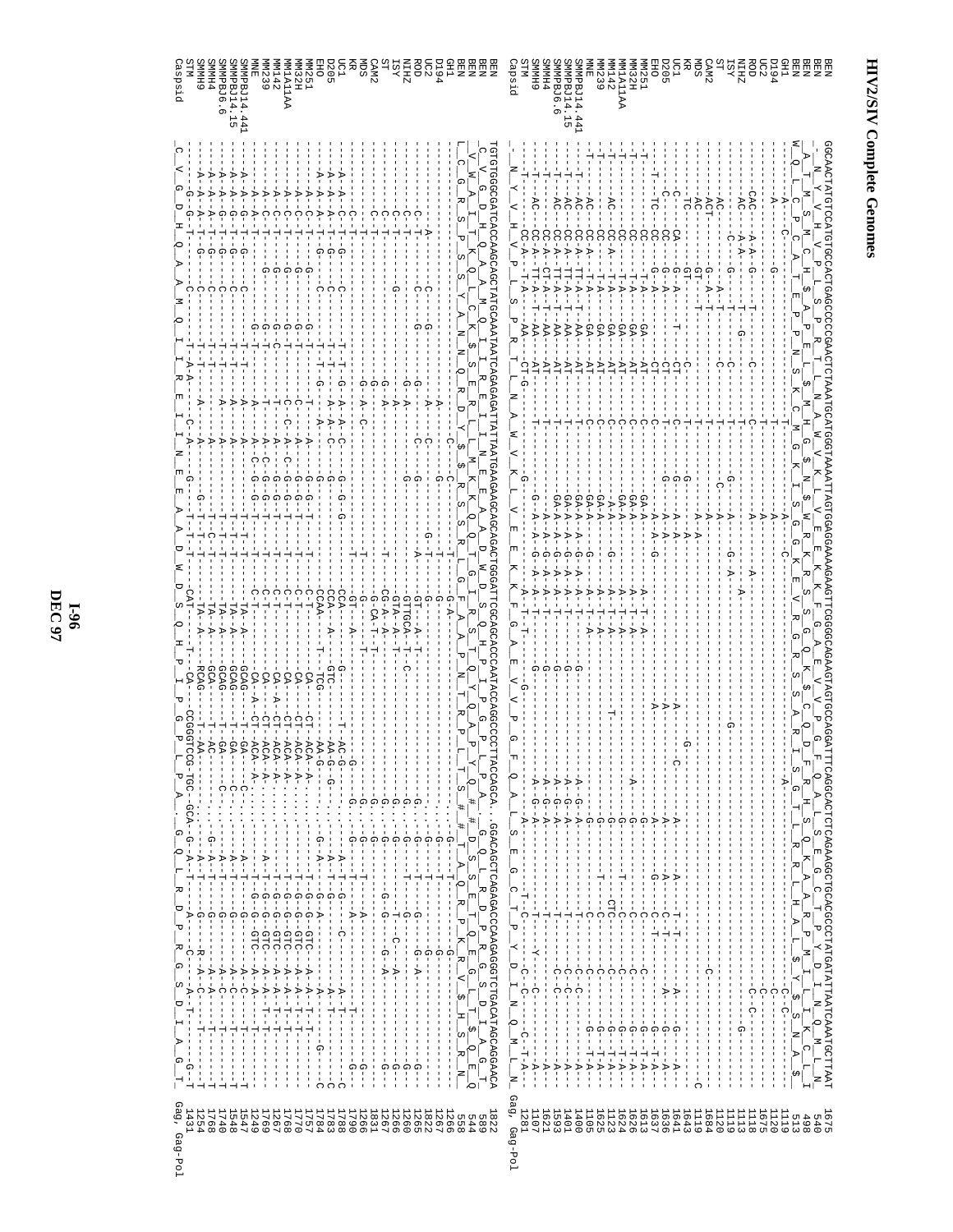| <b>GHMMS</b><br><b>SUBBUG</b><br>ĝ<br><b>NHE</b><br>ZHIN<br>₿<br>AR239<br><b>194</b><br>χS<br>Ę<br>Ę<br>Ę<br><b>PHMM</b><br><b>MMPBJ1</b><br>IM142<br>M1A11AA<br>LSZM<br><b>AM2</b><br>C2<br>뇬<br><b>M32H</b>                                                                                                                                                                                                                                                                                                                                                                                                                                                                                                                                                                                                                                                                                                                                                                                                                                                                                                                                                                                                                                                                                                                                                                                                                                            | ZHIN<br>ĝ<br>IC2<br><b>MMPBJ</b> :<br>MIAIIAA<br>Ë<br>pisde<br><b>MMM4</b><br>M239<br>Ë<br>ŽŽ<br>NЦ<br><b>MMPBJ1</b><br>M142<br>25<br>χS<br>194<br>6HMIN<br>즴<br><b>H22H</b><br>50Z<br><b>AM2</b><br><b>LASMM</b>                                                                                                                                                                                                                                                                                                                                                                                                                                                                                                                                                                                                                                                                                                                                                                                                                                                                                                                                                                                                                                                                                                                                                                                                                                                                                                                                                                                                                                                                                                                                               |
|----------------------------------------------------------------------------------------------------------------------------------------------------------------------------------------------------------------------------------------------------------------------------------------------------------------------------------------------------------------------------------------------------------------------------------------------------------------------------------------------------------------------------------------------------------------------------------------------------------------------------------------------------------------------------------------------------------------------------------------------------------------------------------------------------------------------------------------------------------------------------------------------------------------------------------------------------------------------------------------------------------------------------------------------------------------------------------------------------------------------------------------------------------------------------------------------------------------------------------------------------------------------------------------------------------------------------------------------------------------------------------------------------------------------------------------------------------|-----------------------------------------------------------------------------------------------------------------------------------------------------------------------------------------------------------------------------------------------------------------------------------------------------------------------------------------------------------------------------------------------------------------------------------------------------------------------------------------------------------------------------------------------------------------------------------------------------------------------------------------------------------------------------------------------------------------------------------------------------------------------------------------------------------------------------------------------------------------------------------------------------------------------------------------------------------------------------------------------------------------------------------------------------------------------------------------------------------------------------------------------------------------------------------------------------------------------------------------------------------------------------------------------------------------------------------------------------------------------------------------------------------------------------------------------------------------------------------------------------------------------------------------------------------------------------------------------------------------------------------------------------------------------------------------------------------------------------------------------------------------|
| Ω<br>Ω<br>Ω<br>囝<br>Ω<br>G--A<br>Q<br>コーピ<br>U<br>Þ.<br>Þ<br>Þ                                                                                                                                                                                                                                                                                                                                                                                                                                                                                                                                                                                                                                                                                                                                                                                                                                                                                                                                                                                                                                                                                                                                                                                                                                                                                                                                                                                           | Ė<br>m<br>੮<br>Ω<br>ଋ<br>Ω<br>₻<br>ኌ                                                                                                                                                                                                                                                                                                                                                                                                                                                                                                                                                                                                                                                                                                                                                                                                                                                                                                                                                                                                                                                                                                                                                                                                                                                                                                                                                                                                                                                                                                                                                                                                                                                                                                                            |
| ن<br>- اب<br>5 – G<br>$\frac{1}{\Omega}$<br>$\frac{1}{\Omega}$<br>Ω<br>ດ<br>ଋ<br>m                                                                                                                                                                                                                                                                                                                                                                                                                                                                                                                                                                                                                                                                                                                                                                                                                                                                                                                                                                                                                                                                                                                                                                                                                                                                                                                                                                       | CAAGCACAGATAGATGAACAGATCCAGTGGATGTATAGGCCACAAAATCCCGTACGGGTAGGGAACATCTACAGAAGATGGATCCAAATAGGGC<br>Ģ<br>ဂ္<br>Ю<br>÷<br>⊦<br>⊅<br>A-<br>₹<br>Ю<br>৮−                                                                                                                                                                                                                                                                                                                                                                                                                                                                                                                                                                                                                                                                                                                                                                                                                                                                                                                                                                                                                                                                                                                                                                                                                                                                                                                                                                                                                                                                                                                                                                                                             |
| ဂု<br>Ģ<br>ω<br>CΩ<br>능<br>rc-:                                                                                                                                                                                                                                                                                                                                                                                                                                                                                                                                                                                                                                                                                                                                                                                                                                                                                                                                                                                                                                                                                                                                                                                                                                                                                                                                                                                                                          | DY:<br>$A - A$ .<br>₹-<br>A-<br>م∼<br>٣<br>ဂူ<br>ᡃᠣ<br>AG-<br>⋗<br>$AG-$<br>ю<br>ଢ଼                                                                                                                                                                                                                                                                                                                                                                                                                                                                                                                                                                                                                                                                                                                                                                                                                                                                                                                                                                                                                                                                                                                                                                                                                                                                                                                                                                                                                                                                                                                                                                                                                                                                             |
| RC<br>Ω<br>G.                                                                                                                                                                                                                                                                                                                                                                                                                                                                                                                                                                                                                                                                                                                                                                                                                                                                                                                                                                                                                                                                                                                                                                                                                                                                                                                                                                                                                                            | ω<br>ု<br>∩<br>ᡃ<br>ဂု<br>ဂ္<br>G.<br>ຸດ                                                                                                                                                                                                                                                                                                                                                                                                                                                                                                                                                                                                                                                                                                                                                                                                                                                                                                                                                                                                                                                                                                                                                                                                                                                                                                                                                                                                                                                                                                                                                                                                                                                                                                                        |
| 5<br>ᡃ<br>↷<br>⋒<br>⋒<br>ດ<br>CΩ<br>Ю<br>m<br>U.<br>⋒<br>⋒<br>ດ<br>⋒<br>ଋ<br>Ω<br>ດ                                                                                                                                                                                                                                                                                                                                                                                                                                                                                                                                                                                                                                                                                                                                                                                                                                                                                                                                                                                                                                                                                                                                                                                                                                                                                                                                                                      | ⊅<br>C                                                                                                                                                                                                                                                                                                                                                                                                                                                                                                                                                                                                                                                                                                                                                                                                                                                                                                                                                                                                                                                                                                                                                                                                                                                                                                                                                                                                                                                                                                                                                                                                                                                                                                                                                          |
|                                                                                                                                                                                                                                                                                                                                                                                                                                                                                                                                                                                                                                                                                                                                                                                                                                                                                                                                                                                                                                                                                                                                                                                                                                                                                                                                                                                                                                                          | $\frac{1}{\Omega}$<br>ុំ ក្<br>Ġ<br>Ω<br>ω                                                                                                                                                                                                                                                                                                                                                                                                                                                                                                                                                                                                                                                                                                                                                                                                                                                                                                                                                                                                                                                                                                                                                                                                                                                                                                                                                                                                                                                                                                                                                                                                                                                                                                                      |
| Ή<br>Q<br>Ή<br>$\mathsf I$<br>J.<br>г<br>'nΩ<br>Ω<br>Ω<br>ଋ<br>Ω<br>Ω<br>Ω<br>ଋ<br>Ω<br>Ω<br>$A - T - T - A$<br>Ω<br>Ω<br>6ġ<br>Φ<br>Ω<br>$G - G - - -$<br>Ω<br>Ω<br>ł<br>$\frac{1}{1}$<br>$\frac{1}{1}$<br>$\frac{1}{1}$<br>$-1 - 7 - A$<br>$-1 - 2 - A$<br>$-$ -T--A<br>$\frac{1}{1}$<br>$\frac{1}{1}$<br>$\frac{1}{1}$<br>ŧ<br>$-1 - 1 - 1 - 1$<br>J.<br>G-G--<br>G-G--<br>$-1 - 1 -$<br>$\mathbf{I}$<br>н<br>$\frac{1}{1}$<br>H.<br>ŧ<br>$\mathbf{I}$<br>J.<br>≺<br>÷<br>F<br>۲<br>ا<br>÷.<br>$\begin{array}{c}\n\mathbf{A} - -\mathbf{B} \\ \mathbf{A} - -\mathbf{B}\n\end{array}$<br>$V - -L$<br>Ý<br>보<br>$\frac{1}{1}$<br>J.<br>ł<br>$\frac{6}{5}$<br>o<br>I.<br>$\mathbf{I}$<br>$\overline{1}$<br>Þ<br>Þ<br>А<br>А<br>А<br>$-4-$<br>f,<br>$\ddot{A}$ .<br>$\overline{Y}$<br>₩                                                                                                                                                                                                                                                                                                                                                                                                                                                                                                                                                                                                                                                                   | AT-<br>$\overline{1}$<br>п<br>$\blacksquare$<br>J,<br>л.<br>Ю<br>$\mathsf I$<br>$\mathbf I$<br>Ю<br>ဂု<br>$\frac{1}{2}$<br>$\frac{1}{2}$<br>$\frac{1}{\sqrt{2}}$<br>$\frac{1}{\sqrt{2}}$<br>ရဲ ရဲ ရဲ<br>၂ ၂ ၂<br>ဂှ<br>Ω<br>ω<br>ဂု<br>$\Gamma$<br>ဂှ<br>$\Gamma$<br>ှ<br>$\Gamma$<br>H.<br>$\mathbb I$<br>$\mathsf I$<br>×<br>$\overline{Y}$<br>$-4-$<br>ŗω.<br>A<br>Þ<br>ъ<br>Þ<br>⊅<br>Þ<br>Þ<br>$\triangleright$<br>Þ<br>⊅<br>ъ<br>$-4$<br>$A -$<br>$A - -$<br>$\begin{array}{c} \hline \end{array}$<br>$\mathbf I$<br>$\frac{1}{1}$<br>$\frac{1}{4}$<br>111<br>ŧ<br>$\blacksquare$<br>$-1 - 1$<br>$\frac{1}{1}$<br>$\frac{1}{4}$<br>$\overline{\phantom{a}}$<br>л<br> <br>מ<br>Ť.<br>÷ĭ.<br>'n,<br>$\mathbb{I}$<br>$\frac{1}{2}$<br>$\mathbb{L}$<br>$\blacksquare$<br>п<br>-1<br>⊲<br>$\Gamma$<br>L<br>م.<br>أ<br>$\mathbb{I}$<br>$\overline{\phantom{a}}$<br>J.<br>$\mathbf{I}$<br>$\frac{1}{1}$<br>$\frac{1}{1}$<br>$\frac{1}{1}$<br>J.<br>I.<br>J.<br>J.<br>Q<br>$\prec$<br>ี่<<br>$\mathbf{I}$<br>$\mathbf{I}$<br>$\mathbf{I}$<br>$\mathbf{I}$<br>л.<br>$\mathbf{I}$<br>$-4-$<br>$-4$<br>$-4$<br>$-4$<br>Þ<br>ŗΩ.<br>$\mathbf{I}$<br>J.                                                                                                                                                                                                                                                                                                                                                                                                                                                                                                                                                                                                                |
| E<br>z<br>$\mathbf{I}$<br>$\mathbf{I}$<br>$\mathbf{I}$<br>$\blacksquare$<br>$\blacksquare$<br>$\blacksquare$<br>$\mathbf{I}$<br>z<br>$\mathbf{I}$<br>$\mathbf{I}$<br>$\mathbf{I}$<br>$\mathbf{I}$<br>$\mathbf{I}$<br>л.<br>$\mathbf{I}$<br>п<br>-1<br>л.<br>$\mathbb{I}$<br>İ<br>$\mathsf I$<br>$-9 - 1$<br>J.<br>∩<br>$\mathbb{Y}$<br>$\overline{1}$<br>ł<br>å<br>$\mathbf{I}$<br>$\mathbf{I}$<br>$\blacksquare$<br>I.<br>$\blacksquare$<br>J.<br>J.<br>J.<br>$\overline{1}$<br>$\mathbf{I}$<br>$\mathbf{I}$<br>ъ<br>$\frac{1}{1}$<br>$\overline{1}$<br>Ψ<br>÷<br>†<br>Ĥ<br>Ĥ<br>Ĥ<br>Ĥ<br>н<br>۳J<br>⊣<br>$\mathbf{I}$<br>부<br>H.<br>H.<br>$\mathbf I$<br>$\mathbf{I}$<br>$\mathbf{I}$<br>J.<br>Ю<br>z<br>÷T<br>$\mathbb I$<br>Η<br>$\mathbf{I}$<br>$\mathbf{I}$<br>$\blacksquare$<br>$\mathbf{I}$<br>$\mathbf{I}$<br>$\mathbf{I}$<br>ᡃ<br>ł<br>J.<br>ŧ<br>$\mathbf{I}$<br>$\mathbf{I}$<br>¦o<br>٣J<br>o,<br>Ω<br>$\overline{\phantom{a}}$<br>$\mathbf{I}$<br>ှ<br>$-1$<br>ှ<br>ţ<br>$\overline{\phantom{a}}$<br>Ť<br>$\mathbf{I}$<br>겨<br>$\mathbf{I}$<br>$\frac{1}{1}$<br>$\frac{1}{1}$<br>$\mathbf{I}$<br>J.<br>ł<br>ŧ<br>ŧ<br>ł<br>-1<br>Ρ.<br>σ<br>μ<br>Ť<br>н<br>$\frac{1}{2}$<br>н<br>н<br>$\frac{1}{2}$<br>۲I<br>1<br>۲I<br>T<br>۲<br>ا<br>$\frac{1}{2}$<br>ť<br>$\frac{1}{1}$<br>ſ<br>$\frac{1}{1}$<br>$\frac{1}{1}$<br>$\frac{1}{1}$<br>$\frac{1}{1}$<br>ł                                                                                   | J.<br>T,<br>$-1 - 1 - 1 - 1 -$<br>t<br>Ю<br>¦≂<br>₩<br>$\mathbf{I}$<br>L.<br>$\mathbf{I}$<br>$-1 - 1 - -1 -$<br>J.<br>J.<br>$-1 - 1 - -$<br>'n,<br>$-1 - 5$<br>$\frac{1}{1}$<br>$\mathbf{I}$<br>$-1 - 1 - 9$<br>$-1 - 1 - 9$<br>$\frac{1}{1}$<br>--1−-<br>-1<br>$-1$<br>ł<br>$\mathbf{I}$<br>$\mathbf{I}$<br>$\frac{1}{1}$<br>۱<br>۲<br>÷<br>k,<br>×<br>$\frac{1}{1}$<br>۲<br>ا<br>$\frac{1}{1}$<br>۲<br> <br>ローーローー<br>ローー ローー<br>부<br>۲<br> <br>ŗω.<br>$\mathbf I$<br>$\mathbf{K}$<br>K<br>ڹ<br>!<br>$-1 - 1 - -1 -$<br>$\frac{1}{1}$<br>$-1$<br>$-1$<br>$\frac{1}{1}$<br>$\frac{1}{1}$<br>$\frac{1}{1}$<br>J<br>$\mathbf I$<br>Ţ<br>$-1$ $-1$ $-1$ $-1$<br>$\blacksquare$<br>I.<br>$\blacksquare$<br>J.<br>J.<br>J.<br>$\mathbf{I}$<br>$\mathbf{I}$<br>J.<br>$-1$<br>$\frac{1}{1}$<br>1<br>$\mathbf{I}$<br>п<br>Ю<br>g.<br>z<br>$-1 - 1 - 1 - 1$<br>$\frac{1}{1}$<br>Η<br>$\mathsf I$<br>$-1$<br>$\mathbf{I}$<br>J.<br>H<br>I<br>۲<br>ا<br>۲<br>ا<br>$\frac{1}{1}$<br>$\blacksquare$<br>٣<br>$\mathbf{I}$<br>-1<br>-1<br>л.<br>.۳<br>יט<br>$\mathbb{I}$<br>$\mathbf{I}$<br>$\mathbf{I}$<br>ю<br>$\mathsf I$<br>$\mathsf I$<br>۲I<br>T<br>۲<br>ا<br>$-1$<br>Ω<br>$\frac{1}{4}$<br>$\frac{1}{4}$<br>z<br>ł<br>ł<br>ł<br>ł                                                                                                                                                                                                                                                                                                                                                                                                                                                                                                                                      |
| CTGCTAATACAGAATGCCAACCCAGACTGCAAGTTAGTACTAAAAGGACTGGGG<br>ŧ<br>$\frac{1}{1}$<br>$\frac{1}{1}$<br>$-1$<br>t<br>ŧ<br>'റ<br>n<br>$-1 = -A - -1 -$<br>ኳ<br>$T--D--G--T$<br>$\Gamma$<br>H<br>H<br>۲<br> <br>$-1 - 7 - -1$<br>ーーー<br>÷<br>⊢<br>÷<br>F<br>$\frac{1}{1}$<br>년<br>J.<br>ーー<br>O<br>$\overline{\phantom{a}}$<br>ţ<br>ı<br>$\mathbf{I}$<br>$\frac{1}{4}$<br>J.<br>$\mathbf{I}$<br>Ť.<br>Þ.<br>×<br>$\overline{1}$<br>$\frac{1}{1}$<br>J.<br>т<br>ŗΩ.<br>$-4$<br>$AC--$<br>$-4$<br>$-4-$<br>$\begin{array}{ccc} 1 & 1 & 1 \\ 0 & 0 & 0 \\ 1 & 1 & 1 \end{array}$<br>$\mathbb{I}$<br>$\ddot{\mathbf{r}}$<br>$-4$<br>$-4$<br>$-4-$<br>⊲<br>$\frac{1}{\sqrt{2}}$<br>C--<br>Έ<br>F<br>-1<br>п<br>п<br>ဂူ<br>ဂု<br>ဂု<br>$\mathbf I$<br>'n<br>$\frac{1}{2}$<br>$\mathbb I$<br>I.<br>$\mathbb{I}$<br>$\mathbf I$<br>$\mathbf{I}$<br>J.<br>ِ co<br>J.<br>$\mathbf I$<br>⋞<br>⊲<br>$\mathbf{I}$<br>$\mathbf{I}$<br>$\overline{1}$<br>$\blacksquare$<br>$\mathbf{I}$<br>$\mathbf{I}$<br>$\frac{1}{1}$<br>ဂှ<br>К<br>ရှ် ရှ် ရှ်<br>     <br>$-5 - -5 - -6 - -6$<br>$-1$<br>т<br>-1<br>ن<br>- م<br>Ť<br>F<br>F<br>$\mathbf{I}$<br>łΩ<br>ရုဂ္ဂ ရု<br>     <br>     <br>000000<br>      <br>      <br>н<br>н<br>н<br>Ŧ<br>$\mathbf{I}$<br>Ţ<br>$\,$ I<br>$\mathbb I$<br>$\mathsf I$<br>J.<br>ŧ<br>$\blacksquare$<br>Ţ<br>×<br>ω<br>$\Omega$ $\Omega$ $\Omega$ $\Omega$<br>$\Omega$ $\Omega$ $\Omega$<br>ດ<br>ດ<br>ଋ<br>Ω<br>ω<br>J.<br>Ţ<br>J.<br>$\blacksquare$ | CAAAAGTGTCTCAGAAGTACAACCCAACTAACATCTTAGACATAAAACAGGGA<br>$-1$ -DJ-<br>$\frac{1}{1}$<br>$\frac{1}{1}$<br>J<br>J<br>ŧ<br>$\frac{1}{2}$<br>$\frac{1}{1}$<br>H<br>۲,<br>-1<br>$-4-$<br>$-4-$<br>Ή<br>$A -$<br>$-\nabla$<br>$-\Delta$<br>$A-G--T\\C--$<br>$A -$<br>$A -$<br>$A -$<br>$A -$<br>$A -$<br>$\begin{array}{c} \hline \end{array}$<br>$\frac{1}{2}$<br>$\frac{1}{2}$<br>C<br>Ω<br>$\Gamma$<br>C<br>C<br>Ω<br>Ω<br>G<br>$\frac{1}{1}$<br>ł<br>Ţ<br>$\mathsf I$<br>Ţ<br>Ţ.<br>$\frac{1}{1}$<br>Ť<br>ሇ<br>z<br>þ<br>н<br>$\mathbb{I}$<br>$---LC---$<br>$\mathbb{I}$<br>$\mathbb T$<br>$\mathsf I$<br>$\mathsf I$<br>L<br>$\mathbf I$<br>$---LC---$<br>$\mathsf I$<br>$\mathbf{I}$<br>I.<br>۲<br>ا<br>I,<br>$\mathbf{I}$<br>$\frac{1}{1}$<br>$\frac{1}{1}$<br>$-1 - 1 - -$<br>$-1 - 1 - -0 - -10 - 0$<br>$-1C - -$<br>$---TCC---$<br>$-LC$ --<br>$\frac{1}{1}$<br>$\frac{1}{1}$<br>$\Gamma$<br>Ξ<br>ł<br>J<br>ţ<br>$---TC$<br>н<br>$\frac{1}{1}$<br>ţ<br>$T - -C - TG - G$<br>$AC-G--$<br>$\overline{P}$<br>А<br>ŗω.<br>J,<br>C<br>Ω<br>$\frac{1}{2}$<br>Ω<br>C<br>F<br>Þ<br>Ţ.<br>$\overline{1}$<br>$\frac{1}{1}$<br>Ŧ<br>Ţ<br>$\frac{1}{1}$<br>Ť<br>ŧ<br>I.<br>ļω<br>J.<br>$\mathbf{I}$<br>$\overline{\phantom{a}}$<br>$\mathbf{I}$<br>- 11<br>$- -2G - -$<br>İ<br>$\mathsf I$<br>$\overline{1}$<br>I<br>$-26 - 0$<br>$-10 - -$<br>$\mathsf I$<br>L<br>J.<br>$-16 - -$<br>$\mathbf{I}$<br>$-16-$<br>ρ.<br>$-LG-$<br>∪<br>$-6 - -$<br>$-LG-G--$<br>$-1$<br>$-1$<br>$-1$<br>$\frac{1}{1}$<br>$-LG - -$<br>H<br>$\mathbf{I}$<br>п<br>$\mathbf I$<br>$\frac{1}{1}$<br>Έ<br>$\mathbf{I}$<br>$\,$ I<br>$\,$ I<br>$\mathbb I$<br>jн,<br>$\frac{1}{4}$<br>'n<br>$\mathbf{I}$<br>$\blacksquare$<br>$\blacksquare$<br>$\blacksquare$<br>$\blacksquare$<br>$\mathbf{I}$ |
| $C = -1 - 7 - - - -$<br>$-1$<br>--1---<br>t<br>U<br>$\frac{1}{1}$<br>H<br>Ĩ<br>$\frac{1}{1}$<br>$\mathbf{I}$<br>111<br>$\frac{1}{1}$<br>$\frac{1}{1}$<br>ŧ<br>H.<br>$\mathbf{I}$<br>л.<br>$\mathbf{I}$<br>п<br>ရ<br>Ω<br>$-1 - 7 - 7 - 7$<br>J.<br>부<br>P.<br>Ļ.<br>H<br>부<br>Ĥ<br><u>ဂ</u><br>ូម<br>អូមិ<br>$C T - A = -A$<br>п<br>п<br>$---+----$<br>J.<br>$\Gamma$<br>Η<br>$\frac{1}{1}$<br>J<br>$--A---$<br>H.<br>J<br>F<br>$\mathbf I$<br>$\mathsf I$<br>Ή<br>$\mathbb{I}$<br>≍<br>$-4-$<br>$\,$ I<br>J.<br>$A -$<br>$\mathsf I$<br>ຸດ<br>$\frac{1}{1}$<br>$\frac{1}{1}$<br>ł<br>$\frac{1}{1}$<br>$\frac{1}{1}$<br>t<br>$\frac{1}{14}$<br>$\frac{1}{1}$<br>$\frac{1}{1}$<br>Ţ<br>t,<br>J.<br>J<br>$\blacksquare$<br>J.<br>$-$ – $\mathbf{A}$<br>ှု<br>ຸດ<br>.<br>J.<br>'ဂ၊<br>⋗<br>G<br>н<br>н<br>н<br>н<br>Н<br>н<br>Þ<br>Ω<br>н<br>н                                                                                                                                                                                                                                                                                                                                                                                                                                                                                                                                                                                                              | $- - - - - - - - - - - -$<br>$- - - - - - - - - - -$<br>$\frac{1}{1}$<br>J.<br>$\mathbf{I}$<br>$\frac{1}{1}$<br>$\mathbf{I}$<br>$-$ -- $-$ 5 – - $-$ 5 – -<br>ŧ<br>ŧ<br>ŧ<br>т<br>$\overline{1}$<br>$\overline{1}$<br>- 1<br>$\frac{1}{1}$<br>×<br>$\mathbf I$<br>z<br>$\frac{1}{2}$<br>$\mathbf{I}$<br>$\mathbf{I}$<br>$\blacksquare$<br>L.<br>$\blacksquare$<br>$\blacksquare$<br>л<br>$\frac{1}{2}$<br><u> ရာ ရာ</u><br>   <br>$\overline{\phantom{a}}$<br>$\overline{\phantom{a}}$<br>$\blacksquare$<br>ှ<br>н<br>J<br>J.<br>$\frac{1}{4}$<br>Ť<br>J<br>$\frac{1}{1}$<br>J.<br>$\frac{1}{1}$<br>$\mathbf{I}$<br>-1<br>л.<br>л<br>п<br>л<br>-1<br>ļ.<br>ł<br>ö<br>$\mathbb I$<br>ю<br>ξĀ<br>$\overline{A}$<br>$A$ --<br>$A -$<br>$A -$<br>$-4-$<br>$A -$<br>$A - G$<br>$A - G$<br>$D - F$<br>$A -$<br>$A -$<br>$A - I$<br>ъ<br>Ţ<br>$\begin{array}{c} \end{array}$<br>$\begin{array}{c} \rule{0pt}{2.5ex} \rule{0pt}{2.5ex} \rule{0pt}{2.5ex} \rule{0pt}{2.5ex} \rule{0pt}{2.5ex} \rule{0pt}{2.5ex} \rule{0pt}{2.5ex} \rule{0pt}{2.5ex} \rule{0pt}{2.5ex} \rule{0pt}{2.5ex} \rule{0pt}{2.5ex} \rule{0pt}{2.5ex} \rule{0pt}{2.5ex} \rule{0pt}{2.5ex} \rule{0pt}{2.5ex} \rule{0pt}{2.5ex} \rule{0pt}{2.5ex} \rule{0pt}{2.5ex} \rule{0pt}{2.5ex} \rule{0$<br>'ဂ<br>Ţ<br>$\mathbf{I}$<br>ł<br>$\mathbf{I}$<br>$\mathbf{I}$<br>ှို<br>ှိဂ<br>Ω<br>ω<br>Ω<br>Έ<br>Gag,<br>1<br>9 0 0 0 4 4<br>1 4 9 0 0 4<br>1 4 4 1<br>1 4 9 0 1                                                                                                                                                                                                                                                                                                                                  |
| Gag, Gag-Pol                                                                                                                                                                                                                                                                                                                                                                                                                                                                                                                                                                                                                                                                                                                                                                                                                                                                                                                                                                                                                                                                                                                                                                                                                                                                                                                                                                                                                                             | Gag-Pol                                                                                                                                                                                                                                                                                                                                                                                                                                                                                                                                                                                                                                                                                                                                                                                                                                                                                                                                                                                                                                                                                                                                                                                                                                                                                                                                                                                                                                                                                                                                                                                                                                                                                                                                                         |

**L97**<br>DEC 97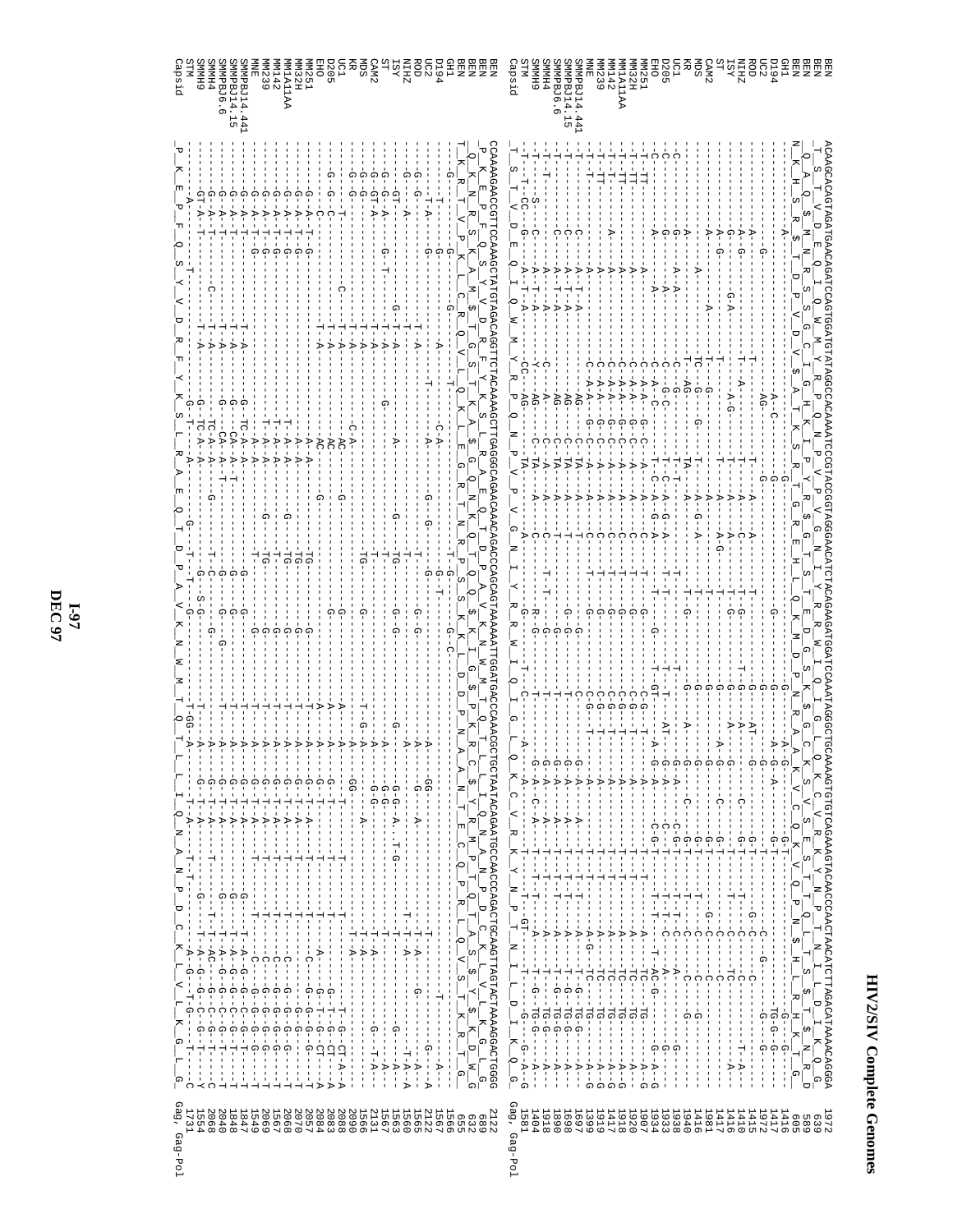**PEC 97**<br>**DEC 97** 

See introduction for ribosomal slip references

| ZHI1<br>员<br>ğ<br><b>194</b><br>χS<br>ន<br>呂<br>Ę<br><b>GHMM</b><br><b>LTBRINM</b><br>2<br>멿<br>펺<br>MMPB<br><b>MMPBJ1</b><br>N142<br>ALLAIN<br>풍<br>68ZM<br>LSZM<br>AM2<br>I3 2 H                                                                                                                                                                                                                                                                                                                                                                                                                                                                                                                                                                                                                                                                                                                                                                                                                                                                                                                                                                                                                                                                                                                                                            | 6HMM3<br>ZHIN<br>ĝ<br>ms<br><b>PHMM</b><br>C3<br>呂<br><b>AM2</b><br>χS<br>日<br>豆<br>apsid<br>REMIN<br><b>LA qimi</b><br><b>ILBENIN</b><br>AAILAIM<br>풍<br>50Z<br>Z & IN<br>68ZM<br>194<br>LS21                                                                                                                                                                                                                                                                                                                                                                                                                                                                                                                                                                                                                                                                                                                                                                                                                                                                                                                                                                                                                                                                                                             |
|-----------------------------------------------------------------------------------------------------------------------------------------------------------------------------------------------------------------------------------------------------------------------------------------------------------------------------------------------------------------------------------------------------------------------------------------------------------------------------------------------------------------------------------------------------------------------------------------------------------------------------------------------------------------------------------------------------------------------------------------------------------------------------------------------------------------------------------------------------------------------------------------------------------------------------------------------------------------------------------------------------------------------------------------------------------------------------------------------------------------------------------------------------------------------------------------------------------------------------------------------------------------------------------------------------------------------------------------------|------------------------------------------------------------------------------------------------------------------------------------------------------------------------------------------------------------------------------------------------------------------------------------------------------------------------------------------------------------------------------------------------------------------------------------------------------------------------------------------------------------------------------------------------------------------------------------------------------------------------------------------------------------------------------------------------------------------------------------------------------------------------------------------------------------------------------------------------------------------------------------------------------------------------------------------------------------------------------------------------------------------------------------------------------------------------------------------------------------------------------------------------------------------------------------------------------------------------------------------------------------------------------------------------------------|
| န္<br>AAGGCAATTAGGTATTGGA<br>G-A<br>∩<br>Ģ<br>ω<br>-G-CA-GC<br>-CA-GC<br>CA-<br><b>AA-GC</b><br>ġ<br>Ŏ<br>œ<br>පි<br>ଢ଼<br>Ω<br>⊕                                                                                                                                                                                                                                                                                                                                                                                                                                                                                                                                                                                                                                                                                                                                                                                                                                                                                                                                                                                                                                                                                                                                                                                                             | ∩<br>С<br>녑<br>Ħ                                                                                                                                                                                                                                                                                                                                                                                                                                                                                                                                                                                                                                                                                                                                                                                                                                                                                                                                                                                                                                                                                                                                                                                                                                                                                           |
| н<br>ω<br>ω<br>ω<br>Ω<br>ଢ଼<br>ठै<br>Q<br>C                                                                                                                                                                                                                                                                                                                                                                                                                                                                                                                                                                                                                                                                                                                                                                                                                                                                                                                                                                                                                                                                                                                                                                                                                                                                                                   | ITGAATCCCACCCTAGAAGAGATGCTAACCGCTGCCAGGGGGTAGGCGGACCAGCGGACCAGAAAGCCAGGCTAATGGCTGAAGCCCTAAAAGAGGGG<br>ႁ<br>ဂ္<br>⋒<br>Ħ<br>Ď<br>ъ<br>ъ<br>ъ<br>ъ<br>כל<br>ъ<br>부<br>부<br>Ω<br>Ω<br>Ω<br>⋒<br>⋒<br>⋒                                                                                                                                                                                                                                                                                                                                                                                                                                                                                                                                                                                                                                                                                                                                                                                                                                                                                                                                                                                                                                                                                                        |
| ⋒<br>⋒<br>⋒<br>- H.T<br>PA<br>Ω<br>⋒<br>Ω<br>Ω<br>Ω<br>Ω<br>J.                                                                                                                                                                                                                                                                                                                                                                                                                                                                                                                                                                                                                                                                                                                                                                                                                                                                                                                                                                                                                                                                                                                                                                                                                                                                                | pue<br>Ω<br>ດ<br>Ω<br>∩<br>∩<br>C<br>⋒                                                                                                                                                                                                                                                                                                                                                                                                                                                                                                                                                                                                                                                                                                                                                                                                                                                                                                                                                                                                                                                                                                                                                                                                                                                                     |
| CGGAARGACAGTGCCGAGCACTAGAAGACAGGGCTGCTGCAAGTGTGTGGAA<br>-A-<br><b>AAG</b><br>A<br>₹<br>∩<br>∩<br>А<br>ゼ<br>⊅                                                                                                                                                                                                                                                                                                                                                                                                                                                                                                                                                                                                                                                                                                                                                                                                                                                                                                                                                                                                                                                                                                                                                                                                                                  | Gag-Po.<br>ດ<br>P24<br>ଋ<br>⋒<br>⋒<br>ດ<br>⋒<br>capsid<br>C                                                                                                                                                                                                                                                                                                                                                                                                                                                                                                                                                                                                                                                                                                                                                                                                                                                                                                                                                                                                                                                                                                                                                                                                                                                |
| ଜ<br>ω<br>Þ<br>⊅<br>J.<br>⊅<br>⋗<br>⊅                                                                                                                                                                                                                                                                                                                                                                                                                                                                                                                                                                                                                                                                                                                                                                                                                                                                                                                                                                                                                                                                                                                                                                                                                                                                                                         | ⋒<br>peptide<br>Ω<br>Ω<br>ଢ଼<br>Ω<br>Ω<br>$-LK$<br>AT-                                                                                                                                                                                                                                                                                                                                                                                                                                                                                                                                                                                                                                                                                                                                                                                                                                                                                                                                                                                                                                                                                                                                                                                                                                                     |
| $-7C - 1C - 1$<br>$-7C - TG - T$<br>$-1 - 2$ C $-1 - 1$ C $-1$<br>₩<br>L.<br>-1<br>ł<br>'ဂ<br>AC--TG-T-<br>ົດ<br>σ<br>Η<br>ʻ¤<br>Έ<br>Ą                                                                                                                                                                                                                                                                                                                                                                                                                                                                                                                                                                                                                                                                                                                                                                                                                                                                                                                                                                                                                                                                                                                                                                                                       | ⋒<br>start<br>⋒<br>$\begin{array}{c}\n1 - 5 \\ 1 - 1\n\end{array}$<br>T-ACG-<br>T--AC-<br>к<br>--7-C--<br>c-c-c-<br>C-A-C--<br>--C-C-<br>c-c-c-<br>c-c-c-<br>--a--a--<br>-94--A<br><b>C-AAC-</b><br>T-AAC-<br>ē<br>$- - \text{AC} - -$<br>$-4-$<br>≍<br>$-5$<br>$\frac{1}{2}$<br>'ု<br>ຸດ<br>.<br>þ                                                                                                                                                                                                                                                                                                                                                                                                                                                                                                                                                                                                                                                                                                                                                                                                                                                                                                                                                                                                        |
| $-100 - 10 - 10 - 1$<br>GGACACATCATGGCAAACTGCCGGAAAGACAGGCAGCTTTTTTAGGGTTGGGC<br>H--HQ-H--<br>$C--T-G--T--T$<br>$C--TG--T--T$<br>C--TCAG--<br>C--TG-T-<br>C--TG-T-<br>C--TG-T-<br>-- DG--<br>-- 1<br>--<br>$-52 -$<br>'n,<br>ဂု<br>I<br>$\blacksquare$<br>'n<br>J.<br>1<br>ا<br>ما<br>E<br>$\mathbf{I}$<br>z<br>z<br>ł<br>$\blacksquare$<br>$\blacksquare$<br>п<br>$\frac{1}{1}$<br>ี่≍<br>$-1 - 2 - 4 - 5$<br>$-{\bf A}=-{\bf T}$<br>$- \mathbf{C} - \mathbf{A} -$<br>부<br>$-1$<br>$A -$<br>$A - -$<br>Ω<br>$ C$ $  R$ $-$<br>Ţ<br>⋗<br>$-{\bf L}--{\bf A}-$<br>$-C--D--$<br>⋗<br>$-{\bf L}--{\bf A}-$<br>$-C--A-$<br>$-C--A-$<br>$-C--A-$<br>I,<br>$-$ C $-$ A $-$<br>þ<br>$C = -R -$<br>п<br>$\frac{1}{14}$<br>$-4-$<br>$--A-$<br>z<br>Þ,<br>$\frac{1}{1}$<br>÷<br>J<br>$\frac{1}{1}$<br>Η<br>$\frac{1}{2}$<br>ր-<br>$A$ – –<br>Ĭ<br>Ή<br>Q<br>'n<br>⋗<br>ł<br>J.<br>Ţ<br>$\frac{1}{1}$<br>$\mathbf{I}$<br>$\mathbf{I}$<br>$\mathbf{I}$<br>$\mathbf{I}$<br>J.<br>$\mathbf{I}$<br>ึ<br>ł<br>ď<br>ŗ٥                                                                                                                                                                                                                                                                                                                                         | C--ACG-A-G-G--AC--<br>C--A-G---GAT-AAC---<br>C--ACG-A-G-G--AC---<br>$C = -ACG - A - G - G - -AC - - -$<br>C--ACG-A-G-G--AC---<br>H<br>$\blacksquare$<br>$\mathbf{I}$<br>$---LGC---$<br>$\overline{\phantom{a}}$<br>'ত<br>'ত<br>-TTC-A-C-AT--G--<br>$-0.00 - 1$<br>$= -620$<br>--620 ---<br>$-90 - -$<br>ю,<br>$-6-6-76-1-1-1-1-1-1$<br>$-00 -$<br>$-$ CC.<br>$-6TG - A -$<br>$-GLG - -N - - - - - - -$<br>$-50 -$<br>$-90-$<br>-GTG--A------T----<br>-GTG--A------T----<br>$-GTC - -A -$<br>×<br>ŗω.<br>Ъ<br>ď<br>ᡃᠣ<br>$-AC-G---C---C---$<br>$\begin{bmatrix} 1 & 1 & 1 \\ 1 & 1 & 1 \\ 1 & 1 & 1 \\ 1 & 1 & 1 \end{bmatrix}$<br>$\frac{1}{1}$<br>Ή<br>$+\cdots+\mathbf{T}\mathbf{I}\mathbf{+}\mathbf{I}\mathbf{+}$<br>_u<br>$\frac{1}{1}$<br>д<br>$-1 - 1 -$<br>יט<br>$\begin{array}{c} \rule{0pt}{2.5ex} \rule{0pt}{2.5ex} \rule{0pt}{2.5ex} \rule{0pt}{2.5ex} \rule{0pt}{2.5ex} \rule{0pt}{2.5ex} \rule{0pt}{2.5ex} \rule{0pt}{2.5ex} \rule{0pt}{2.5ex} \rule{0pt}{2.5ex} \rule{0pt}{2.5ex} \rule{0pt}{2.5ex} \rule{0pt}{2.5ex} \rule{0pt}{2.5ex} \rule{0pt}{2.5ex} \rule{0pt}{2.5ex} \rule{0pt}{2.5ex} \rule{0pt}{2.5ex} \rule{0pt}{2.5ex} \rule{0$<br>$\frac{1}{2}$<br>뇌<br>$\begin{array}{c} \hline \end{array}$<br>$\mathbf{I}$<br>$\mathbf{I}$<br>$\frac{1}{1}$<br>I<br>ł<br>۱ <sub>۳1</sub><br>먹 |
| $-1 -$<br>$\frac{1}{2}$<br>$-4-$<br>$-\nabla -$<br>¦≂<br>$C -$<br>$\mathbb{A}--$<br>$\overline{A}$<br>$\overline{A}$<br>$A -$<br>$A$ – – $A$<br>$A - I$<br>$\Gamma$<br>$\frac{1}{1}$<br>$A$ – –<br>$A$ – –<br>$AA -$<br>$A -$<br>$A -$<br>$\overline{A}$<br>$A -$<br>$-1$<br>$A -$<br>$A$ – – $A$<br>Į<br>(ဂ<br>'n<br>(Gag continue frame 1,<br>k<br>$\Gamma$<br>م-<br>أ<br>$\Gamma$<br>Ω<br>G<br>$-1$<br>부<br>۲<br>ا<br>C<br>$\Gamma$<br>$\Gamma$<br>÷<br>$\frac{1}{1}$<br>I<br>$\begin{bmatrix} 1 \\ 1 \\ 1 \\ 1 \end{bmatrix}$<br>₩<br>ਸ਼<br>ŢΩ,<br>Gag<br>$\frac{1}{1}$<br>$\frac{1}{1}$<br>Η<br>Gag-Pol TF Start<br>$\mathsf I$<br>÷<br>J<br>$\frac{1}{1}$<br>$\overline{\phantom{a}}$<br>þ<br>Ö<br>$\mathbf{I}$<br>$\mathbf{I}$<br>¦≂<br>$A - -G - -$<br>$-A$ -G--<br>$A - G -$<br>$\mathsf I$<br>$\mathbb I$<br>$\mathsf I$<br>п<br>$\mathbf{I}$<br>Ι.<br>$\overline{\phantom{a}}$<br>'က<br>$-LG-$<br>$\frac{1}{1}$<br>$-6-$<br>$\frac{1}{1}$<br>$\frac{1}{1}$<br>$\frac{1}{1}$<br>$\frac{1}{1}$<br>Ť<br>Ť<br>ł<br>$\frac{1}{4}$<br>ł<br>Ъ<br>፞ፇ<br>J.<br>¦o<br>ဂှ<br>Ω<br>Ť<br>ဂှ<br>Ĥ<br>Ω<br><u>ດ ດ</u><br>$\frac{1}{2}$<br>Ω<br><u>ດ ດ</u><br>부<br>$-1$<br>ှ<br>ب<br>ا<br>'ਸਾ<br>Ŧ<br>¦റ<br><u>(ဂ</u><br>$\frac{1}{\sqrt{2}}$<br>$\mathbf{I}$<br>$\blacksquare$<br>$\blacksquare$<br>$\mathbf{I}$<br>$\mathbf{I}$<br>$\frac{1}{2}$ | -- TGCA--C--A--G-----T--C--T-------AAAGCAGGAAAG--<br>-- TGCA--C--A--G-----T--C-TT------AAAGCAGGAAAG--<br>$\frac{P-1}{X} \frac{1}{P} \frac{P}{P} \frac{P}{P} \frac{A}{P} \frac{A}{P} \frac{A}{P} \frac{Q}{Q} \frac{Q}{Q} \frac{C}{Q} \cdots \cdots \cdots \cdots$<br>$\frac{1}{1}$<br>$-1 - 1$<br>$-1$<br>$\begin{array}{c} 1 \\ 0 \\ 1 \end{array}$<br>F<br>$\mathbf{I}$<br>÷<br>$\mathbf{I}$<br>$\mathbf{I}$<br>Ţ<br>Ωļ<br>$\mathbf{I}$<br>J.<br>$\frac{1}{1}$<br>$\frac{1}{1}$<br>$\frac{1}{1}$<br>ł<br>፞ፇ<br>$R$ <sup>-</sup><br>$\mathsf I$<br>$\frac{1}{1}$<br>$\frac{1}{1}$<br>፞፞<br>I.<br>¦o<br>$-1$ - $-1$<br>$-1 - 1 - 1 - 1 - 1$<br>$-1$<br>$-1 - \frac{1}{2} - \frac{1}{2} - \frac{1}{2}$<br>'n,<br>$\mathbf{I}$<br>H.<br>¦P<br>$\mathbb{I}$<br>J.<br>A<br>ю<br>$\mathbf{I}$<br>$\mathbf{I}$<br>g<br>$\overline{1}$<br>$\mathbf I$<br>Η<br>Ť<br>ю<br>'≠                                                                                                                                                                                                                                                                                                                                                                                                                                         |
| -> Pol -1 ribosomal slip site<br>itinue frame 1, Gag-Pol in frame<br>q<br>F<br>IJ<br>Ļ,<br>Ļ,<br>$\bigcup_{i\in\mathbb{N}_+}^{\mathbb{P}^1}$<br>þ<br>۲<br>$- - \Delta - - \Delta - - -$<br>$-1 - 1 - 1 - 1 - 1 - 1$<br>¦¤<br>'n<br>J.<br>$\frac{1}{1}$<br>$-1 - 1 - 1 - 1$<br>$-2AC$ --<br>ຸດ<br>ှဂ<br>$-1 - 2 - 1 -$<br>$-1 - C - T -$<br>$- - C - T - - A$<br>$- - \Delta - \Gamma - \mathbf{L}$<br>$-1 - 1 - 1$<br>$-1 - C - T -$<br>$-1$<br>$-1$<br>$-1$<br>- - マーコー<br>$- -\Delta - T - -$<br>¦റ<br>$\frac{1}{4}$<br>$-1 - 1 - 2$<br>$CC-T--T$<br>CC-T-T-T<br>--1-1-<br>$-4-$<br>- 4-<br>$\prec$<br>$\ddot{\mathbf{r}}$<br>$- - \Delta - -$<br>$\frac{1}{1}$<br>$- -A - -A$<br>$\overleftarrow{\!\!\!~}^\vdash_{\!\!\!~}$<br>þ<br>ķ<br>$\Gamma$ -<br>¦റ<br><u>ဂ</u><br>J.<br>I<br>i<br>4<br>$\Omega_{\parallel}$<br>ຸດ<br>Ĥ<br>Þ<br>Ъ                                                                                                                                                                                                                                                                                                                                                                                                                                                                                                    | GA-GAGGGGACCA<br>$-$ C-AGAGCAGGG.- AG<br>--GAAAGGACAA<br>--GAAAGGACAA<br>--GAGGGGACCA<br>$-GAAAGGACAA$<br>$-GAAAGGACAA$<br>$-GCAGGGAC--$<br>-GAAAGGACAAF-<br>-GAAGGGACCA<br>-GAAGGGACCA<br>GAGGGGACCA<br>GAGGGGACCA<br>₩<br>$\vdots$<br>$\cdot$<br>$\pm$<br>$\frac{1}{\Omega}$<br>$\mathsf I$<br>$\frac{1}{\Omega}$<br>$\frac{1}{4}$<br>$\mathbf I$<br>$\frac{1}{1}$<br>$\mathbf{I}$<br>$\blacksquare$<br>#<br>א'<br>ו<br>ÞΣ<br>'n                                                                                                                                                                                                                                                                                                                                                                                                                                                                                                                                                                                                                                                                                                                                                                                                                                                                         |
| <b>Beg</b><br>1851<br>2025<br>1848<br>1851<br>1855<br>1854<br>2410<br>1853<br>2410<br>$720$<br>747<br>785<br>$\tilde{\circ}$                                                                                                                                                                                                                                                                                                                                                                                                                                                                                                                                                                                                                                                                                                                                                                                                                                                                                                                                                                                                                                                                                                                                                                                                                  | Gag, Gag-Pol<br>1875<br>1995<br>1994<br>22699<br>1701<br>1705<br>1698<br>1703<br>1705<br>2260<br>1704<br>2250<br>77851<br>2871<br>669                                                                                                                                                                                                                                                                                                                                                                                                                                                                                                                                                                                                                                                                                                                                                                                                                                                                                                                                                                                                                                                                                                                                                                      |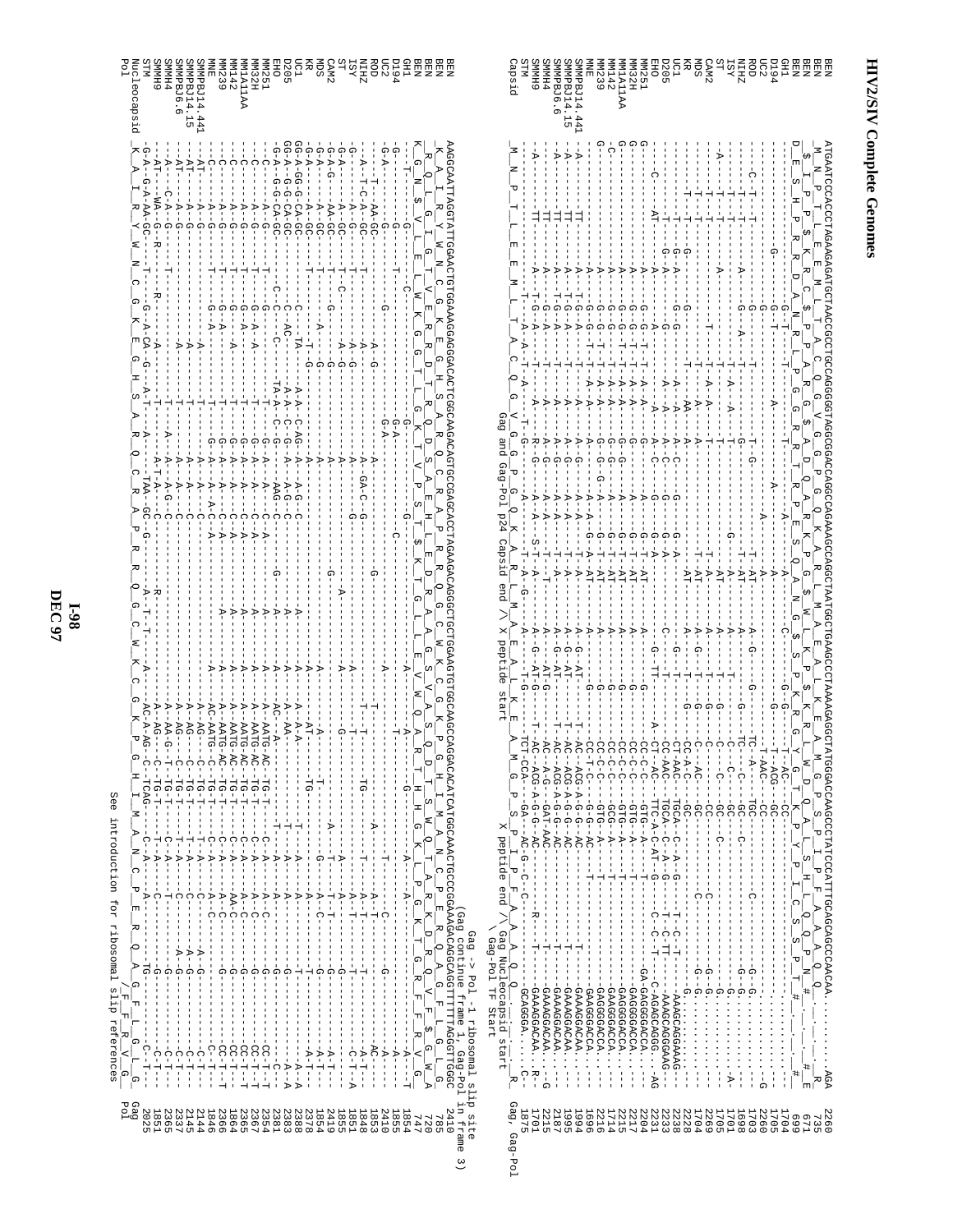| <b>SURPBJ6</b><br><b>PHMMS</b><br>ğ<br>icz<br><b>NHN</b><br>ZHIN<br>Ë<br><b>GHMMS</b><br>ZHIN<br><b>PHNM</b><br>ĝ<br>ğ<br>lucleocaps:<br>ĔN<br>6HMM3<br><b>194</b><br><b>MMPBJ1</b><br>59<br>χS<br>豆<br>MMPBJ6<br><b>ZMA</b><br>χS<br>Ë<br>Ë<br>픕<br>呂<br>C2<br>M239<br>AAILAIM<br>풍<br>S05<br>2M <sub>2</sub><br>194<br><b>LASHIN</b><br><b>MMPBJ14</b><br><b>N251</b><br><b>205</b><br><b>IDB311</b><br>즭<br>M142<br>M32H<br>LSZM<br>M239<br>M142<br>AAILAIN<br><b>HZEN</b><br>법<br>- AA-<br>--AA--<br>RCACCTCAGGG-GC-<br>$-AA-$<br>$-AA---AC$<br>$-AA-AA-AC$<br>CACCTC-GGGGGC-<br>-AA-<br>$\frac{1}{2}$<br>$\frac{1}{2}$<br>Ř<br>$-4-4-7-$<br>$\frac{1}{\mathcal{V}}$<br>$A - -$<br>ښ.<br>ъ<br>$-4-$<br>Gag<br>₩<br>--94--cr<br>ଇ<br>$-AC$<br>'ဂ<br>Ħ<br>$-AC$<br>Ř<br>AT<br>ΗT<br>ΆT<br>AC.<br>$AG = -C -$<br>PA<br>$\overline{A}$<br>Ω<br>AI<br>⊅<br>Nucleocapsid<br>⋝<br>ဂု<br>ø<br>z<br>ATT-C-TCTGC-CCC-CTGCA-<br>CA-1<br>$\circ$<br>ᡃ<br>∩<br>∩<br>STTS<br>ŗω.<br>GTG<br>ATG<br><b>TTG</b><br>ATG<br>ATG<br>ATG<br>PTG<br>ᇽ<br>O<br>م<br>ا<br>ଜ<br>TCTGCGCC-CTGCA<br>Ö<br>end<br>ဂ<br>z<br>∩<br>Ö<br>C-AGC-<br>∩<br>∩<br>-7-4-C<br>C-AGC<br>C-AGC.<br>- AGC-<br>C-AGC<br>$A - A - -G -$<br>F<br>ᅓ<br>$A -$<br>먹<br>ဂှ<br>Ŧ<br>ᡃ<br>ဂ္ဂ်<br>$-6A-$<br>႕<br>Ġ<br>ဂှ<br>ဂု<br>ດ<br>Gag<br>J)<br>ੇਸ਼<br>$\circ$<br>b6<br>t.<br>₩<br>Q<br>start<br>σ<br>Ω<br>G.<br>œ<br>R<br>m<br>₽<br>I-CAGCA<br>.٣<br>$\circ$<br>CAGCA-T-GAGATGCTG<br>Ю<br>ローコー<br><b>GATG</b><br>GATG<br>GATG<br>GATG<br><u>ဂ</u><br><b>ATA-</b><br><b>GATG</b><br>ŗΩ.<br>ATG-A<br>AT-<br>더<br>-TG-A<br>-TAAAT-<br>₩<br>$TG - A -$<br>ą<br>TG-A<br>5g<br>$TG - A$<br>$TC - A -$<br>- 1<br>- 1<br>÷<br>⊢<br>G<br>$AC-$<br>$AC-A$<br>∀−<br>A-<br>ם,<br>Ω<br>ø<br>ᡃᠣ<br>Ω<br>ଜ<br>Ω<br>∩<br>Ω<br>⋒<br>⋗<br>⋒<br>'c۵<br><b>ATOPTADAE</b><br>저<br>ଢ଼<br>⋷<br><u>်ဂ</u><br>J<br>Ω<br>$AG-$<br>AG-<br>$A - AG - G$<br>∃<br>A-<br>$A-C$<br>A-<br>$A-C$<br>Ō<br>$\overline{C}$<br>-co<br>-cg<br>$\frac{1}{\Omega}$<br>ភ្ន<br>Ġ<br>Ö<br>Ω<br>∩<br>යි<br>Ö<br>G<br>Ω<br>∩<br>$A - D$<br>ဂူ<br>ώ<br>$A - D$<br>Η<br>AGCTAC-T-<br>д<br>E<br>ά<br>Þ<br>z<br>⋞<br>מ'<br>E<br>∱−<br>Þ.<br>έ<br>Ω<br>Η<br>Ħ<br>ᡃᠣ<br>7J<br>ŗΩ.<br>ATGGG-<br>$-$ A-AG<br>$-$ A-AG<br>--ATTG<br>--ATTG<br>$-4-14$<br>$-4-1-1$<br>$-4-4-$<br>$-4-1$<br>--AATG<br>$-4 - TG$<br>--A-AG<br>Ò<br>ᠸ<br>$-A-AG$<br>$-4-$<br>$-XT-$<br>$A - A$<br>-A-AG<br>- A-<br>$-4-$<br>-TAAT-<br>$A - A$ G<br>DIW-<br>$A - AG$<br>≖<br>-ATG<br>$-ATG$<br>'ဂ<br>Ω<br>⊇<br>Ю<br>כ<br>Ξ<br>GTT<br>ဂ္<br>GAGCAG.<br>$\frac{1}{R} = \frac{1}{R} - \frac{1}{R} - \frac{1}{R} - \frac{1}{R} - \frac{1}{R} - \frac{1}{R} - \frac{1}{R} - \frac{1}{R} - \frac{1}{R} - \frac{1}{R} - \frac{1}{R} - \frac{1}{R} - \frac{1}{R} - \frac{1}{R} - \frac{1}{R} - \frac{1}{R} - \frac{1}{R} - \frac{1}{R} - \frac{1}{R} - \frac{1}{R} - \frac{1}{R} - \frac{1}{R} - \frac{1}{R} - \frac{1}{R} - \frac{1}{R} - \frac{1}{R} - \frac{1$<br>$\begin{aligned} &\mathbf{0} & \mathbf{0} & \mathbf{0} & \mathbf{0} & \mathbf{0} & \mathbf{0} & \mathbf{0} & \mathbf{0} & \mathbf{0} & \mathbf{0} & \mathbf{0} & \mathbf{0} & \mathbf{0} & \mathbf{0} & \mathbf{0} & \mathbf{0} & \mathbf{0} & \mathbf{0} & \mathbf{0} & \mathbf{0} & \mathbf{0} & \mathbf{0} & \mathbf{0} & \mathbf{0} & \mathbf{0} & \mathbf{0} & \mathbf{0} & \mathbf{0} & \mathbf{0} & \mathbf{0} & \mathbf{$<br>$\mathbf{I}$<br>$-AD - DG - -$<br>E<br>¦≂<br>$\ddot{\cdot}$<br>$\mathbf I$<br>! ~!<br>$\,$ I<br>þ<br>$\frac{1}{1}$<br>:مەمۇم<br>           <br>             <br>Ŧ<br>$C = -C = -1$<br>Ť |  |
|---------------------------------------------------------------------------------------------------------------------------------------------------------------------------------------------------------------------------------------------------------------------------------------------------------------------------------------------------------------------------------------------------------------------------------------------------------------------------------------------------------------------------------------------------------------------------------------------------------------------------------------------------------------------------------------------------------------------------------------------------------------------------------------------------------------------------------------------------------------------------------------------------------------------------------------------------------------------------------------------------------------------------------------------------------------------------------------------------------------------------------------------------------------------------------------------------------------------------------------------------------------------------------------------------------------------------------------------------------------------------------------------------------------------------------------------------------------------------------------------------------------------------------------------------------------------------------------------------------------------------------------------------------------------------------------------------------------------------------------------------------------------------------------------------------------------------------------------------------------------------------------------------------------------------------------------------------------------------------------------------------------------------------------------------------------------------------------------------------------------------------------------------------------------------------------------------------------------------------------------------------------------------------------------------------------------------------------------------------------------------------------------------------------------------------------------------------------------------------------------------------------------------------------------------------------------------------------------------------------------------------------------------------------------------------------------------------------------------------------------------------------------------------------------------------------------------------------------------------------------------------------------------------------------------------------------------------------------------------------------------------------------------------------------------------------------------------------------------------------------------------------------------------------------------------------------------------------------------------------------------------------------------------------------------------------------------------------------------------------------------------------------------------------------------------------------------------------------------------------------------------------------------------------------------------------------|--|
|                                                                                                                                                                                                                                                                                                                                                                                                                                                                                                                                                                                                                                                                                                                                                                                                                                                                                                                                                                                                                                                                                                                                                                                                                                                                                                                                                                                                                                                                                                                                                                                                                                                                                                                                                                                                                                                                                                                                                                                                                                                                                                                                                                                                                                                                                                                                                                                                                                                                                                                                                                                                                                                                                                                                                                                                                                                                                                                                                                                                                                                                                                                                                                                                                                                                                                                                                                                                                                                                                                                                                                     |  |
|                                                                                                                                                                                                                                                                                                                                                                                                                                                                                                                                                                                                                                                                                                                                                                                                                                                                                                                                                                                                                                                                                                                                                                                                                                                                                                                                                                                                                                                                                                                                                                                                                                                                                                                                                                                                                                                                                                                                                                                                                                                                                                                                                                                                                                                                                                                                                                                                                                                                                                                                                                                                                                                                                                                                                                                                                                                                                                                                                                                                                                                                                                                                                                                                                                                                                                                                                                                                                                                                                                                                                                     |  |
|                                                                                                                                                                                                                                                                                                                                                                                                                                                                                                                                                                                                                                                                                                                                                                                                                                                                                                                                                                                                                                                                                                                                                                                                                                                                                                                                                                                                                                                                                                                                                                                                                                                                                                                                                                                                                                                                                                                                                                                                                                                                                                                                                                                                                                                                                                                                                                                                                                                                                                                                                                                                                                                                                                                                                                                                                                                                                                                                                                                                                                                                                                                                                                                                                                                                                                                                                                                                                                                                                                                                                                     |  |
|                                                                                                                                                                                                                                                                                                                                                                                                                                                                                                                                                                                                                                                                                                                                                                                                                                                                                                                                                                                                                                                                                                                                                                                                                                                                                                                                                                                                                                                                                                                                                                                                                                                                                                                                                                                                                                                                                                                                                                                                                                                                                                                                                                                                                                                                                                                                                                                                                                                                                                                                                                                                                                                                                                                                                                                                                                                                                                                                                                                                                                                                                                                                                                                                                                                                                                                                                                                                                                                                                                                                                                     |  |
|                                                                                                                                                                                                                                                                                                                                                                                                                                                                                                                                                                                                                                                                                                                                                                                                                                                                                                                                                                                                                                                                                                                                                                                                                                                                                                                                                                                                                                                                                                                                                                                                                                                                                                                                                                                                                                                                                                                                                                                                                                                                                                                                                                                                                                                                                                                                                                                                                                                                                                                                                                                                                                                                                                                                                                                                                                                                                                                                                                                                                                                                                                                                                                                                                                                                                                                                                                                                                                                                                                                                                                     |  |
|                                                                                                                                                                                                                                                                                                                                                                                                                                                                                                                                                                                                                                                                                                                                                                                                                                                                                                                                                                                                                                                                                                                                                                                                                                                                                                                                                                                                                                                                                                                                                                                                                                                                                                                                                                                                                                                                                                                                                                                                                                                                                                                                                                                                                                                                                                                                                                                                                                                                                                                                                                                                                                                                                                                                                                                                                                                                                                                                                                                                                                                                                                                                                                                                                                                                                                                                                                                                                                                                                                                                                                     |  |
|                                                                                                                                                                                                                                                                                                                                                                                                                                                                                                                                                                                                                                                                                                                                                                                                                                                                                                                                                                                                                                                                                                                                                                                                                                                                                                                                                                                                                                                                                                                                                                                                                                                                                                                                                                                                                                                                                                                                                                                                                                                                                                                                                                                                                                                                                                                                                                                                                                                                                                                                                                                                                                                                                                                                                                                                                                                                                                                                                                                                                                                                                                                                                                                                                                                                                                                                                                                                                                                                                                                                                                     |  |
|                                                                                                                                                                                                                                                                                                                                                                                                                                                                                                                                                                                                                                                                                                                                                                                                                                                                                                                                                                                                                                                                                                                                                                                                                                                                                                                                                                                                                                                                                                                                                                                                                                                                                                                                                                                                                                                                                                                                                                                                                                                                                                                                                                                                                                                                                                                                                                                                                                                                                                                                                                                                                                                                                                                                                                                                                                                                                                                                                                                                                                                                                                                                                                                                                                                                                                                                                                                                                                                                                                                                                                     |  |
|                                                                                                                                                                                                                                                                                                                                                                                                                                                                                                                                                                                                                                                                                                                                                                                                                                                                                                                                                                                                                                                                                                                                                                                                                                                                                                                                                                                                                                                                                                                                                                                                                                                                                                                                                                                                                                                                                                                                                                                                                                                                                                                                                                                                                                                                                                                                                                                                                                                                                                                                                                                                                                                                                                                                                                                                                                                                                                                                                                                                                                                                                                                                                                                                                                                                                                                                                                                                                                                                                                                                                                     |  |
|                                                                                                                                                                                                                                                                                                                                                                                                                                                                                                                                                                                                                                                                                                                                                                                                                                                                                                                                                                                                                                                                                                                                                                                                                                                                                                                                                                                                                                                                                                                                                                                                                                                                                                                                                                                                                                                                                                                                                                                                                                                                                                                                                                                                                                                                                                                                                                                                                                                                                                                                                                                                                                                                                                                                                                                                                                                                                                                                                                                                                                                                                                                                                                                                                                                                                                                                                                                                                                                                                                                                                                     |  |
|                                                                                                                                                                                                                                                                                                                                                                                                                                                                                                                                                                                                                                                                                                                                                                                                                                                                                                                                                                                                                                                                                                                                                                                                                                                                                                                                                                                                                                                                                                                                                                                                                                                                                                                                                                                                                                                                                                                                                                                                                                                                                                                                                                                                                                                                                                                                                                                                                                                                                                                                                                                                                                                                                                                                                                                                                                                                                                                                                                                                                                                                                                                                                                                                                                                                                                                                                                                                                                                                                                                                                                     |  |
|                                                                                                                                                                                                                                                                                                                                                                                                                                                                                                                                                                                                                                                                                                                                                                                                                                                                                                                                                                                                                                                                                                                                                                                                                                                                                                                                                                                                                                                                                                                                                                                                                                                                                                                                                                                                                                                                                                                                                                                                                                                                                                                                                                                                                                                                                                                                                                                                                                                                                                                                                                                                                                                                                                                                                                                                                                                                                                                                                                                                                                                                                                                                                                                                                                                                                                                                                                                                                                                                                                                                                                     |  |
|                                                                                                                                                                                                                                                                                                                                                                                                                                                                                                                                                                                                                                                                                                                                                                                                                                                                                                                                                                                                                                                                                                                                                                                                                                                                                                                                                                                                                                                                                                                                                                                                                                                                                                                                                                                                                                                                                                                                                                                                                                                                                                                                                                                                                                                                                                                                                                                                                                                                                                                                                                                                                                                                                                                                                                                                                                                                                                                                                                                                                                                                                                                                                                                                                                                                                                                                                                                                                                                                                                                                                                     |  |
|                                                                                                                                                                                                                                                                                                                                                                                                                                                                                                                                                                                                                                                                                                                                                                                                                                                                                                                                                                                                                                                                                                                                                                                                                                                                                                                                                                                                                                                                                                                                                                                                                                                                                                                                                                                                                                                                                                                                                                                                                                                                                                                                                                                                                                                                                                                                                                                                                                                                                                                                                                                                                                                                                                                                                                                                                                                                                                                                                                                                                                                                                                                                                                                                                                                                                                                                                                                                                                                                                                                                                                     |  |
|                                                                                                                                                                                                                                                                                                                                                                                                                                                                                                                                                                                                                                                                                                                                                                                                                                                                                                                                                                                                                                                                                                                                                                                                                                                                                                                                                                                                                                                                                                                                                                                                                                                                                                                                                                                                                                                                                                                                                                                                                                                                                                                                                                                                                                                                                                                                                                                                                                                                                                                                                                                                                                                                                                                                                                                                                                                                                                                                                                                                                                                                                                                                                                                                                                                                                                                                                                                                                                                                                                                                                                     |  |
|                                                                                                                                                                                                                                                                                                                                                                                                                                                                                                                                                                                                                                                                                                                                                                                                                                                                                                                                                                                                                                                                                                                                                                                                                                                                                                                                                                                                                                                                                                                                                                                                                                                                                                                                                                                                                                                                                                                                                                                                                                                                                                                                                                                                                                                                                                                                                                                                                                                                                                                                                                                                                                                                                                                                                                                                                                                                                                                                                                                                                                                                                                                                                                                                                                                                                                                                                                                                                                                                                                                                                                     |  |
|                                                                                                                                                                                                                                                                                                                                                                                                                                                                                                                                                                                                                                                                                                                                                                                                                                                                                                                                                                                                                                                                                                                                                                                                                                                                                                                                                                                                                                                                                                                                                                                                                                                                                                                                                                                                                                                                                                                                                                                                                                                                                                                                                                                                                                                                                                                                                                                                                                                                                                                                                                                                                                                                                                                                                                                                                                                                                                                                                                                                                                                                                                                                                                                                                                                                                                                                                                                                                                                                                                                                                                     |  |
|                                                                                                                                                                                                                                                                                                                                                                                                                                                                                                                                                                                                                                                                                                                                                                                                                                                                                                                                                                                                                                                                                                                                                                                                                                                                                                                                                                                                                                                                                                                                                                                                                                                                                                                                                                                                                                                                                                                                                                                                                                                                                                                                                                                                                                                                                                                                                                                                                                                                                                                                                                                                                                                                                                                                                                                                                                                                                                                                                                                                                                                                                                                                                                                                                                                                                                                                                                                                                                                                                                                                                                     |  |
|                                                                                                                                                                                                                                                                                                                                                                                                                                                                                                                                                                                                                                                                                                                                                                                                                                                                                                                                                                                                                                                                                                                                                                                                                                                                                                                                                                                                                                                                                                                                                                                                                                                                                                                                                                                                                                                                                                                                                                                                                                                                                                                                                                                                                                                                                                                                                                                                                                                                                                                                                                                                                                                                                                                                                                                                                                                                                                                                                                                                                                                                                                                                                                                                                                                                                                                                                                                                                                                                                                                                                                     |  |
|                                                                                                                                                                                                                                                                                                                                                                                                                                                                                                                                                                                                                                                                                                                                                                                                                                                                                                                                                                                                                                                                                                                                                                                                                                                                                                                                                                                                                                                                                                                                                                                                                                                                                                                                                                                                                                                                                                                                                                                                                                                                                                                                                                                                                                                                                                                                                                                                                                                                                                                                                                                                                                                                                                                                                                                                                                                                                                                                                                                                                                                                                                                                                                                                                                                                                                                                                                                                                                                                                                                                                                     |  |
|                                                                                                                                                                                                                                                                                                                                                                                                                                                                                                                                                                                                                                                                                                                                                                                                                                                                                                                                                                                                                                                                                                                                                                                                                                                                                                                                                                                                                                                                                                                                                                                                                                                                                                                                                                                                                                                                                                                                                                                                                                                                                                                                                                                                                                                                                                                                                                                                                                                                                                                                                                                                                                                                                                                                                                                                                                                                                                                                                                                                                                                                                                                                                                                                                                                                                                                                                                                                                                                                                                                                                                     |  |
|                                                                                                                                                                                                                                                                                                                                                                                                                                                                                                                                                                                                                                                                                                                                                                                                                                                                                                                                                                                                                                                                                                                                                                                                                                                                                                                                                                                                                                                                                                                                                                                                                                                                                                                                                                                                                                                                                                                                                                                                                                                                                                                                                                                                                                                                                                                                                                                                                                                                                                                                                                                                                                                                                                                                                                                                                                                                                                                                                                                                                                                                                                                                                                                                                                                                                                                                                                                                                                                                                                                                                                     |  |
|                                                                                                                                                                                                                                                                                                                                                                                                                                                                                                                                                                                                                                                                                                                                                                                                                                                                                                                                                                                                                                                                                                                                                                                                                                                                                                                                                                                                                                                                                                                                                                                                                                                                                                                                                                                                                                                                                                                                                                                                                                                                                                                                                                                                                                                                                                                                                                                                                                                                                                                                                                                                                                                                                                                                                                                                                                                                                                                                                                                                                                                                                                                                                                                                                                                                                                                                                                                                                                                                                                                                                                     |  |
|                                                                                                                                                                                                                                                                                                                                                                                                                                                                                                                                                                                                                                                                                                                                                                                                                                                                                                                                                                                                                                                                                                                                                                                                                                                                                                                                                                                                                                                                                                                                                                                                                                                                                                                                                                                                                                                                                                                                                                                                                                                                                                                                                                                                                                                                                                                                                                                                                                                                                                                                                                                                                                                                                                                                                                                                                                                                                                                                                                                                                                                                                                                                                                                                                                                                                                                                                                                                                                                                                                                                                                     |  |
|                                                                                                                                                                                                                                                                                                                                                                                                                                                                                                                                                                                                                                                                                                                                                                                                                                                                                                                                                                                                                                                                                                                                                                                                                                                                                                                                                                                                                                                                                                                                                                                                                                                                                                                                                                                                                                                                                                                                                                                                                                                                                                                                                                                                                                                                                                                                                                                                                                                                                                                                                                                                                                                                                                                                                                                                                                                                                                                                                                                                                                                                                                                                                                                                                                                                                                                                                                                                                                                                                                                                                                     |  |
|                                                                                                                                                                                                                                                                                                                                                                                                                                                                                                                                                                                                                                                                                                                                                                                                                                                                                                                                                                                                                                                                                                                                                                                                                                                                                                                                                                                                                                                                                                                                                                                                                                                                                                                                                                                                                                                                                                                                                                                                                                                                                                                                                                                                                                                                                                                                                                                                                                                                                                                                                                                                                                                                                                                                                                                                                                                                                                                                                                                                                                                                                                                                                                                                                                                                                                                                                                                                                                                                                                                                                                     |  |
|                                                                                                                                                                                                                                                                                                                                                                                                                                                                                                                                                                                                                                                                                                                                                                                                                                                                                                                                                                                                                                                                                                                                                                                                                                                                                                                                                                                                                                                                                                                                                                                                                                                                                                                                                                                                                                                                                                                                                                                                                                                                                                                                                                                                                                                                                                                                                                                                                                                                                                                                                                                                                                                                                                                                                                                                                                                                                                                                                                                                                                                                                                                                                                                                                                                                                                                                                                                                                                                                                                                                                                     |  |
|                                                                                                                                                                                                                                                                                                                                                                                                                                                                                                                                                                                                                                                                                                                                                                                                                                                                                                                                                                                                                                                                                                                                                                                                                                                                                                                                                                                                                                                                                                                                                                                                                                                                                                                                                                                                                                                                                                                                                                                                                                                                                                                                                                                                                                                                                                                                                                                                                                                                                                                                                                                                                                                                                                                                                                                                                                                                                                                                                                                                                                                                                                                                                                                                                                                                                                                                                                                                                                                                                                                                                                     |  |
|                                                                                                                                                                                                                                                                                                                                                                                                                                                                                                                                                                                                                                                                                                                                                                                                                                                                                                                                                                                                                                                                                                                                                                                                                                                                                                                                                                                                                                                                                                                                                                                                                                                                                                                                                                                                                                                                                                                                                                                                                                                                                                                                                                                                                                                                                                                                                                                                                                                                                                                                                                                                                                                                                                                                                                                                                                                                                                                                                                                                                                                                                                                                                                                                                                                                                                                                                                                                                                                                                                                                                                     |  |
|                                                                                                                                                                                                                                                                                                                                                                                                                                                                                                                                                                                                                                                                                                                                                                                                                                                                                                                                                                                                                                                                                                                                                                                                                                                                                                                                                                                                                                                                                                                                                                                                                                                                                                                                                                                                                                                                                                                                                                                                                                                                                                                                                                                                                                                                                                                                                                                                                                                                                                                                                                                                                                                                                                                                                                                                                                                                                                                                                                                                                                                                                                                                                                                                                                                                                                                                                                                                                                                                                                                                                                     |  |
|                                                                                                                                                                                                                                                                                                                                                                                                                                                                                                                                                                                                                                                                                                                                                                                                                                                                                                                                                                                                                                                                                                                                                                                                                                                                                                                                                                                                                                                                                                                                                                                                                                                                                                                                                                                                                                                                                                                                                                                                                                                                                                                                                                                                                                                                                                                                                                                                                                                                                                                                                                                                                                                                                                                                                                                                                                                                                                                                                                                                                                                                                                                                                                                                                                                                                                                                                                                                                                                                                                                                                                     |  |
|                                                                                                                                                                                                                                                                                                                                                                                                                                                                                                                                                                                                                                                                                                                                                                                                                                                                                                                                                                                                                                                                                                                                                                                                                                                                                                                                                                                                                                                                                                                                                                                                                                                                                                                                                                                                                                                                                                                                                                                                                                                                                                                                                                                                                                                                                                                                                                                                                                                                                                                                                                                                                                                                                                                                                                                                                                                                                                                                                                                                                                                                                                                                                                                                                                                                                                                                                                                                                                                                                                                                                                     |  |
|                                                                                                                                                                                                                                                                                                                                                                                                                                                                                                                                                                                                                                                                                                                                                                                                                                                                                                                                                                                                                                                                                                                                                                                                                                                                                                                                                                                                                                                                                                                                                                                                                                                                                                                                                                                                                                                                                                                                                                                                                                                                                                                                                                                                                                                                                                                                                                                                                                                                                                                                                                                                                                                                                                                                                                                                                                                                                                                                                                                                                                                                                                                                                                                                                                                                                                                                                                                                                                                                                                                                                                     |  |
|                                                                                                                                                                                                                                                                                                                                                                                                                                                                                                                                                                                                                                                                                                                                                                                                                                                                                                                                                                                                                                                                                                                                                                                                                                                                                                                                                                                                                                                                                                                                                                                                                                                                                                                                                                                                                                                                                                                                                                                                                                                                                                                                                                                                                                                                                                                                                                                                                                                                                                                                                                                                                                                                                                                                                                                                                                                                                                                                                                                                                                                                                                                                                                                                                                                                                                                                                                                                                                                                                                                                                                     |  |
|                                                                                                                                                                                                                                                                                                                                                                                                                                                                                                                                                                                                                                                                                                                                                                                                                                                                                                                                                                                                                                                                                                                                                                                                                                                                                                                                                                                                                                                                                                                                                                                                                                                                                                                                                                                                                                                                                                                                                                                                                                                                                                                                                                                                                                                                                                                                                                                                                                                                                                                                                                                                                                                                                                                                                                                                                                                                                                                                                                                                                                                                                                                                                                                                                                                                                                                                                                                                                                                                                                                                                                     |  |
|                                                                                                                                                                                                                                                                                                                                                                                                                                                                                                                                                                                                                                                                                                                                                                                                                                                                                                                                                                                                                                                                                                                                                                                                                                                                                                                                                                                                                                                                                                                                                                                                                                                                                                                                                                                                                                                                                                                                                                                                                                                                                                                                                                                                                                                                                                                                                                                                                                                                                                                                                                                                                                                                                                                                                                                                                                                                                                                                                                                                                                                                                                                                                                                                                                                                                                                                                                                                                                                                                                                                                                     |  |
|                                                                                                                                                                                                                                                                                                                                                                                                                                                                                                                                                                                                                                                                                                                                                                                                                                                                                                                                                                                                                                                                                                                                                                                                                                                                                                                                                                                                                                                                                                                                                                                                                                                                                                                                                                                                                                                                                                                                                                                                                                                                                                                                                                                                                                                                                                                                                                                                                                                                                                                                                                                                                                                                                                                                                                                                                                                                                                                                                                                                                                                                                                                                                                                                                                                                                                                                                                                                                                                                                                                                                                     |  |
|                                                                                                                                                                                                                                                                                                                                                                                                                                                                                                                                                                                                                                                                                                                                                                                                                                                                                                                                                                                                                                                                                                                                                                                                                                                                                                                                                                                                                                                                                                                                                                                                                                                                                                                                                                                                                                                                                                                                                                                                                                                                                                                                                                                                                                                                                                                                                                                                                                                                                                                                                                                                                                                                                                                                                                                                                                                                                                                                                                                                                                                                                                                                                                                                                                                                                                                                                                                                                                                                                                                                                                     |  |
|                                                                                                                                                                                                                                                                                                                                                                                                                                                                                                                                                                                                                                                                                                                                                                                                                                                                                                                                                                                                                                                                                                                                                                                                                                                                                                                                                                                                                                                                                                                                                                                                                                                                                                                                                                                                                                                                                                                                                                                                                                                                                                                                                                                                                                                                                                                                                                                                                                                                                                                                                                                                                                                                                                                                                                                                                                                                                                                                                                                                                                                                                                                                                                                                                                                                                                                                                                                                                                                                                                                                                                     |  |
|                                                                                                                                                                                                                                                                                                                                                                                                                                                                                                                                                                                                                                                                                                                                                                                                                                                                                                                                                                                                                                                                                                                                                                                                                                                                                                                                                                                                                                                                                                                                                                                                                                                                                                                                                                                                                                                                                                                                                                                                                                                                                                                                                                                                                                                                                                                                                                                                                                                                                                                                                                                                                                                                                                                                                                                                                                                                                                                                                                                                                                                                                                                                                                                                                                                                                                                                                                                                                                                                                                                                                                     |  |
|                                                                                                                                                                                                                                                                                                                                                                                                                                                                                                                                                                                                                                                                                                                                                                                                                                                                                                                                                                                                                                                                                                                                                                                                                                                                                                                                                                                                                                                                                                                                                                                                                                                                                                                                                                                                                                                                                                                                                                                                                                                                                                                                                                                                                                                                                                                                                                                                                                                                                                                                                                                                                                                                                                                                                                                                                                                                                                                                                                                                                                                                                                                                                                                                                                                                                                                                                                                                                                                                                                                                                                     |  |
|                                                                                                                                                                                                                                                                                                                                                                                                                                                                                                                                                                                                                                                                                                                                                                                                                                                                                                                                                                                                                                                                                                                                                                                                                                                                                                                                                                                                                                                                                                                                                                                                                                                                                                                                                                                                                                                                                                                                                                                                                                                                                                                                                                                                                                                                                                                                                                                                                                                                                                                                                                                                                                                                                                                                                                                                                                                                                                                                                                                                                                                                                                                                                                                                                                                                                                                                                                                                                                                                                                                                                                     |  |
| PACGGGAAAGAAGCCTCGCAACTTCCCCGTG                                                                                                                                                                                                                                                                                                                                                                                                                                                                                                                                                                                                                                                                                                                                                                                                                                                                                                                                                                                                                                                                                                                                                                                                                                                                                                                                                                                                                                                                                                                                                                                                                                                                                                                                                                                                                                                                                                                                                                                                                                                                                                                                                                                                                                                                                                                                                                                                                                                                                                                                                                                                                                                                                                                                                                                                                                                                                                                                                                                                                                                                                                                                                                                                                                                                                                                                                                                                                                                                                                                                     |  |

**L99**<br>PEC 97

Pol pl5 TF end // Protease start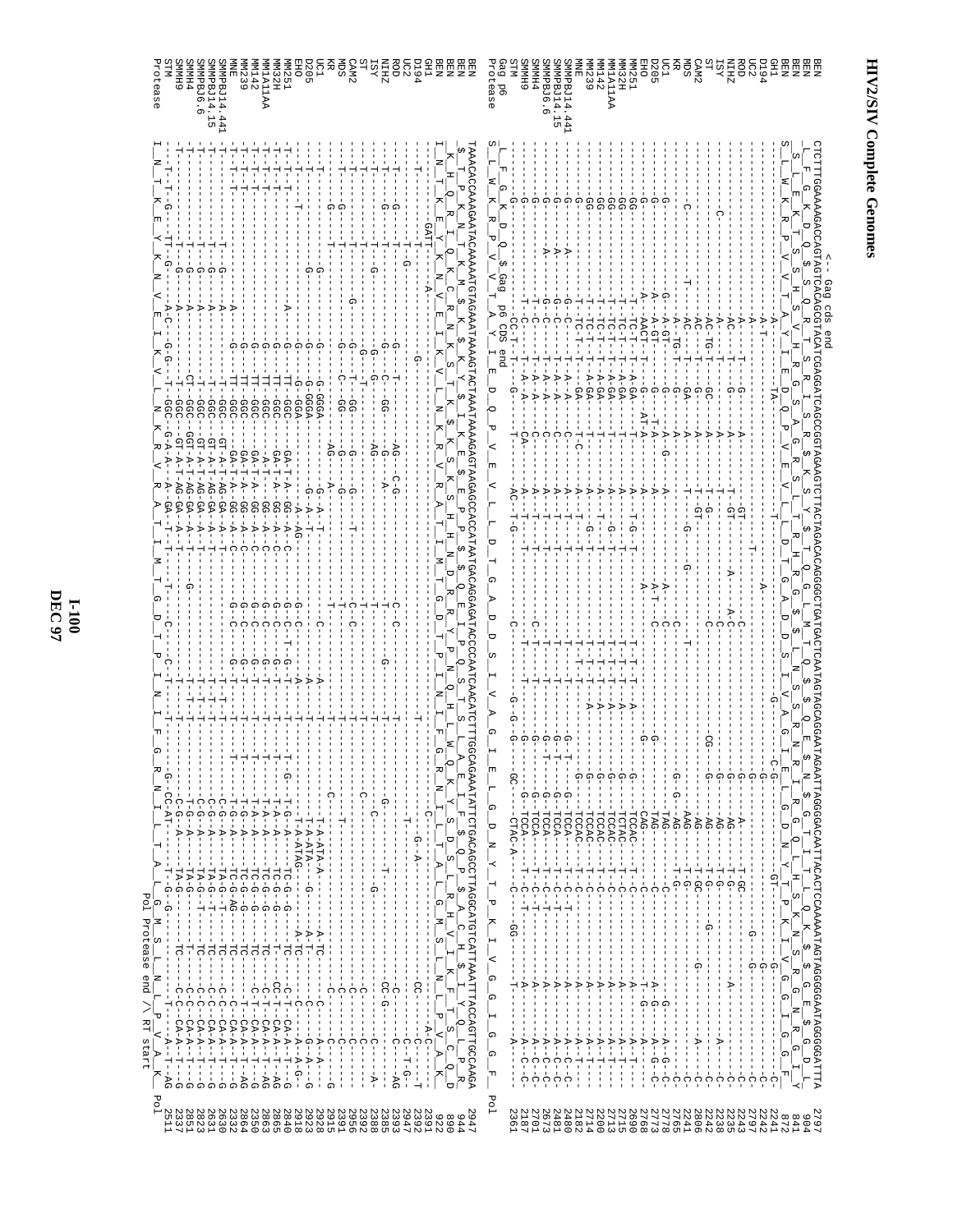| $\mathbb{F}_{\mathbb{F}}$<br>Ω<br>⊅<br>A-<br>∀<br>₽<br>⊅<br>٢<br>囯<br>$-V-$<br>Ö<br>ъ<br>ъ<br>Q<br>Þ<br>Ō<br>Ö<br>Ö<br>Ω<br>Ö<br>적<br>⊅<br>∩<br>Ť<br>J.<br>ᡃᠣ<br>∩<br>∩<br>Ω<br>Ω<br>Ω<br>Ω<br>Ω<br>Ω<br>റ<br>봄<br>님<br>능<br>님<br>유<br>ω<br>∩<br>Ω<br>유<br>ດ<br>ω<br>Ω<br>$\mathbf{I}$<br>L<br>U<br>TCGC-<br>LGAG<br>rgc<br>$-50$<br>ъ<br>ά<br>$\overline{A}$<br>$R-GR -$<br>ົດ<br>ω<br>Ω<br>G-GA-<br>J.<br>ω<br>ω<br>ゼ<br>Ω<br>ローコ<br>⋒<br>ଋ<br>Ω<br>ᇦ<br>GGA<br>ኔ<br>⊅<br>ъ<br>ኴ<br>ኌ<br><b>AAT</b><br><b>AAT</b><br>$-{\rm A-A-A}$<br><b>AAT-A-G</b><br><b>AAT-A-G</b><br><b>AAT</b><br><b>AAT-</b><br>$A - A - C -$<br><b>AAA-C</b><br>$-0.7$<br>-TAT-<br><b>AAG-A-G</b><br>$D - A - T A - C$<br>$\mathrm{AT}-$<br>Ω<br>Ω<br>Ω<br>6ġ<br>Ω<br>ົດ<br>Ω<br>⋒<br>Ω<br>⋒<br>Ω<br>₻<br>⊅<br>∍<br>⋒<br>AT<br>ד−ט−<br>င္ပြ<br>စ္စစ္<br>⋒<br>ଇ<br>⋒<br>Ω<br>ଢ଼<br><b>ATT</b><br>ATT<br>ဂှ<br>Ė<br><u>ດ ດ</u><br>녑<br>ດ<br>ଇ<br>⋒<br>₻<br>⋗<br>O<br>부<br>-9-1<br>부<br>ဂူ<br>∩<br>Ω<br>ω<br>ω<br>ω<br>Ω<br>Ω<br>Ω<br>ଋ<br>ω<br>ଢ଼<br>Ω<br>'n<br>'n.<br>'n,<br>I<br>J.<br>J<br>∀<br>-1<br>J.<br>л.<br>ł<br>ਜ਼<br>キート<br>피<br>$\mathbf I$<br>$\overline{\phantom{a}}$<br>$\begin{array}{c} \end{array}$<br>보<br>$\frac{1}{1}$<br>īω.<br>۲I<br>İ<br>۲I<br>T<br>۲I<br>T<br>۲I<br> <br>۲<br> <br>년<br> <br>۲<br> <br>4<br>-<br>۲<br>ا<br>$\frac{1}{1}$<br>부<br>$\overline{\phantom{a}}$<br>J.<br>۲<br>ا<br>ㅁ<br>$\frac{1}{1}$<br>л<br>Ή<br>H<br>'n<br>I<br>$\begin{array}{c} \hline \end{array}$<br>Q<br>o<br>$\Gamma$<br>Ω<br>$\mathbf{I}$<br>ω<br>I<br>$\mathbf{I}$<br>J.<br>п<br>п<br>٠U<br>ヵ<br>$\frac{1}{1}$<br>л<br>п<br>ł.<br>л<br>п<br>п<br>H.<br>1<br>Þ<br>$\mathbf I$<br>চ্য<br>国<br>Ħ<br>J,<br>J.<br>л<br>H<br>GG-<br>Ω<br>ω<br>z<br>$G - A$<br>ႁ<br>ှာ<br>ှာ<br>ှာ<br>ဂု<br>ဂ<br>ဂ<br>ဂု<br>ဂု<br>ဂု<br>ဂု<br>ဂု<br>$G-C$ – –<br>ႁ<br>Ή<br>×<br>$-4-$<br>C<br>ъ<br>ъ<br>$A -$<br>C<br>Ω<br>Ω<br>$\Gamma$<br>Ω<br>피<br>Ω<br>റ<br>Ω<br>Ω<br>Ω<br>Ω<br>Ω<br>Ω<br>⋒<br>ω<br>z<br>$\frac{1}{1}$<br>ı<br>$\frac{1}{1}$<br>$\frac{1}{1}$<br>$\frac{1}{1}$<br>$\frac{1}{1}$<br>$\frac{1}{1}$<br>$\frac{1}{1}$<br>Ţ<br>$\frac{1}{1}$<br>J.<br>$\frac{1}{1}$<br>I<br>$\begin{array}{c} \hline \end{array}$<br>$\begin{array}{c} \hline \end{array}$<br>$\overline{\phantom{a}}$<br>J.<br>$\mathbf{I}$<br>J.<br>þ<br>Ξ<br>$\mathbf{I}$<br>$\mathbf{I}$<br>$\frac{1}{1}$<br>$\frac{1}{1}$<br>C<br>п<br>т<br>л<br>з<br>$AT-G--$<br>$AT$ --<br>$-14$<br>$-7T-$<br>$-10$<br>$A - -G - -$<br>ن<br>ا<br>ับว<br>$\mathbf I$<br>$-10$<br>$A$ – $-$<br>$\overline{1}$<br>J.<br>J.<br>۲<br>T<br>۲<br>F<br>ັດ<br>닌<br>۲I<br>ъ<br>户<br>۲L<br>ا<br>ł<br>Þ<br>Þ<br>J.<br>$\frac{1}{1}$<br>$\blacksquare$<br>$\mathbf{I}$<br>$\blacksquare$<br>$-\frac{1}{2}$<br>団<br>f,<br>$\mathbf{I}$<br>$\overline{1}$<br>ဂု<br>ှ<br> <br>٠m<br>$\frac{1}{\sqrt{2}}$<br>$\frac{1}{2}$<br>ဂှ<br>J.<br>$\mathbf{I}$<br>ဂု<br>J<br>₩<br>J.<br>×<br><u>(ဂ</u><br>$\overline{1}$<br>$-G - H -$<br>$\mathbf{I}$<br>$\blacksquare$<br>$\mathbf{I}$<br>J.<br>$\blacksquare$<br>$\mathbf{I}$<br>⋒<br>$\overline{\phantom{a}}$<br>J.<br>$-1 - 1 -$<br>$\blacksquare$<br>$-1$<br>ω<br>ω<br>ω<br>J.<br>ငှ<br>$\mathbf{I}$<br>$-4 - 5 -$<br>Ė<br>$G--A--$<br>$-F$<br>ø<br>ဂှ<br>H<br>!<br>부<br>$\Gamma$<br>ဂု<br>ဂ္<br>ဂု<br>ဂု<br>ဂု<br>$\frac{1}{1}$<br>-1<br>-1<br>$\mathbf{I}$<br>1<br>$\blacksquare$<br>п<br>부<br>$\mathbf{I}$<br>$\mathbf{I}$<br>л<br><b>I</b><br>ł<br>л<br>$\mathbf{I}$<br>$\mathbf{I}$<br>H.<br>-1<br>H.<br>$\mathbb I$<br>z<br>$\mathbb{I}$<br>$\mathsf I$<br>$\mathbf I$<br>$\mathbf I$<br>$\mathbb{I}$<br>$\mathsf I$<br>₩<br>$\mathbf{I}$<br>J.<br>$\mathbf{I}$<br>$\mathbf{I}$<br>т<br>л<br>$-\Delta$ -<br>$-\Delta -$<br>Þ<br>$-1 - 1 - 0 - 1$<br>휴<br>로<br>$-\Delta -$<br>$-\Delta$ -<br>$-\Delta -$<br>$-\Delta -$<br>$\frac{1}{1}$<br>۳<br>با<br>$-4-7-$<br>$-\nabla -$<br>団<br>÷.<br>ŋ<br>$\overline{r}$<br>$\sum_{i=1}^{n}$<br>$\overline{r}$<br>$A -$<br>⋗<br>H<br>I<br>н<br>부<br>부<br>부<br>-1<br>л<br>1<br>ı<br>'ဟ  <br>ï<br>ť<br>റ<br>$\overline{\phantom{a}}$<br>-1<br>т<br>J.<br>L<br>ັດ<br>٣<br>$\mathbf I$<br>f,<br>$\mathbf I$<br>$\begin{array}{c} \end{array}$<br>ᡃ<br>$\mathbb I$<br>$\mathbf{I}$<br>$\mathsf I$<br>Ω.<br>Ξ<br>Ω<br>$\blacksquare$<br>J.<br>넌<br>Ω<br>$\blacksquare$<br>부<br>부<br>۲<br>ا<br>년<br>부<br>⋗<br>$A -$<br>⋗<br>$\blacksquare$<br>$\mathbf{I}$<br>$\mathbf{I}$<br>л<br>п<br>Η<br>۳<br>$\frac{1}{1}$<br>$\frac{1}{1}$<br>$\blacksquare$<br>п<br>т<br>-1<br>H.<br>$\overline{1}$<br>H.<br>-1<br>п<br>1<br>п<br>ö<br>F<br>$\mathbb{I}$<br>$\mathbf I$<br>出<br>Ю<br>H<br>$\mathbf{I}$<br>л<br>$\blacksquare$<br>AT.<br>л<br>J.<br>$A -$<br>A-<br>$A -$<br>ا<br>ا<br>Ρ.<br>Ė<br>부<br>۲<br> <br>-- G--<br>ローロ<br>부<br>н<br>J.<br>л.<br>부<br>⊣<br>ឹ<br>부<br>H.<br>-1<br>ᡃᠣ<br>$\mathbf{I}$<br>F<br>T<br>L<br>$\mathbf I$<br>$\mathbf{I}$<br>$\mathbf{I}$<br>ᡃᠣ<br>$\mathbb I$<br>$\overline{1}$<br>Е<br>₩<br>н<br>-<br>H<br>부<br>부<br>년<br>$A$ – $-$<br>$A -$<br>ъ<br>$A -$<br>ъ<br>$\overline{A}$<br>ъ<br>$\mathbf I$<br>$\overline{1}$<br>Ω<br>Ω<br>Ω<br>부<br>н<br>н<br>H<br>부<br>부<br>ຸດ<br>T<br>Ţ<br>$\mathbf{I}$<br>1<br>$\mathbf{I}$<br>$\blacksquare$<br>Ì<br>ı<br>$\mathbf{I}$<br>л<br>$\blacksquare$<br>J.<br>$\begin{array}{c} \hline \end{array}$<br>I<br>ヵ<br>-1<br>J,<br>'≖<br>Þ<br>ኌ<br>1<br>固<br>$\overline{\phantom{a}}$<br><u>ဂု</u><br>O<br>$G - RA - -$<br>ဂု<br>Ω<br>Ω<br>Ω<br>Ω<br>Ω<br>Ω<br>Ω<br>Ω<br><u>ဂု</u><br>Ω<br><u>ဂု</u><br>Ω<br><u>ဂု</u><br>⋒<br>゚゚゚゚゙゙゙゙゙゙゚゙゚゙゙ゕ゙<br>$\frac{1}{1}$<br>₩<br>J.<br>J.<br>J.<br>J.<br>$- - \Delta - -$<br>Ť<br>$\frac{1}{1}$<br>Ť<br>$\frac{1}{1}$<br>ł<br>$\frac{1}{1}$<br>$\frac{1}{1}$<br>$\frac{1}{1}$<br>Ť<br>I.<br>$\overline{\phantom{a}}$<br>$\mathbf{I}$<br>$\mathbf{I}$<br>п<br>I<br>ပြု<br>ຸດ<br>চ্য<br>$-9 - 5 - -$<br>$\mathbf{I}$<br>J<br>J.<br>п<br>л<br>-1<br>$\mathbf{I}$<br>-1<br>団<br>$\mathsf I$<br>$\mathbb{I}$<br>$\mathbb{I}$<br>$\mathsf I$<br>$-5 - 5 -$<br>$\mathbb{I}$<br>Α<br>$-4$<br>$-4-$<br>А<br>ъ<br>А<br>ъ<br>А<br>Þ<br>А<br>А<br>ъ<br>$\frac{1}{2}$<br>ъ<br>А<br>Þ<br>$\,$ I<br>ъ<br>⊅<br>ゼ<br>⊅<br>I,<br>J.<br>H<br>$-6 -$<br>Ĥ<br>ັດ<br>J.<br>$-1$<br>- コーロー<br>- ワー<br>부<br>۲I<br>T<br>Ţ<br>Ŧ<br>Ŧ<br>Ŧ<br>Ţ<br>$-1 - 1 - 1$<br>Ì<br>i.<br>T<br>T,<br>Ţ,<br>T,<br>ì.<br>н<br>Ł<br>$\frac{1}{1}$<br>⊧<br>፞ቝ<br>Ţ<br>F<br>$\mathbf{I}$<br>J.<br>I.<br>п<br>$\mathbf{I}$<br>$\blacksquare$<br>$\blacksquare$<br>$\mathbf{I}$<br>$\blacksquare$<br>ъ<br>л<br>Ĥ<br>C<br>н<br>٠U<br>↷<br>↷<br>н<br>н<br>н<br>ဂု<br>$\mathbf{I}$<br>н<br>⊣<br>ဂု<br>ဂု<br>H.<br>п<br>부<br>( )<br>ဂု<br>-1<br>л<br>п<br>ŗω,<br>$\,$ I<br>$\mathbf{I}$<br>$\mathbf I$<br>Т<br>Í<br>F<br>ł<br>'д<br>⋗<br>$\blacksquare$<br>$\overline{\phantom{a}}$<br>J.<br>$\overline{1}$<br>$\mathbf{I}$<br>J.<br>₻<br>$\mathbf{I}$<br>$\mathbf{I}$<br>$\overline{1}$<br>п<br>J.<br>J.<br>J.<br>л<br>᠊ᠣ<br>$\overline{1}$<br>Ю<br>$\sum_{i=1}^{n}$<br>$\overline{Y}$<br>$A -$<br>$A -$<br>A-<br>$\overline{r}$<br>A-<br>$\lambda$ -<br>↷<br>◠<br>$\overline{1}$<br>$\overline{1}$<br>л.<br>л.<br>$\blacksquare$<br>റ<br>റ<br>∩<br>↷<br>↷<br>Ω<br>റ<br>л<br>ю<br>ŗΩ.<br>$\mathsf I$<br>$\,$ I<br>$\mathsf I$<br>$\mathsf I$<br>$\overline{\phantom{a}}$<br>J.<br>$\overline{\phantom{a}}$<br>L<br>J.<br>т<br>$\overline{1}$<br>л<br>-1<br>$\mathbf{I}$<br>л.<br>-1<br>$\overline{1}$<br>л | TTCACAGAAATTCAGCTAGGAATTCCACACCGGGCAGGACTAGCCAAAAAGAAAA<br>$-ATC --$<br>$AG---A-GG--$<br>$-4$<br>$-56-$<br>$A -$<br>$A -$<br>$A -$<br>ď<br>f,<br>J<br>$\overline{1}$<br>$\mathbb{I}$<br>ヤ<br>င-<br>၁-၁-၁<br>$G - GA - G -$<br>G-GA-GG-<br>$G - GA - G -$<br>$G - GA - G -$<br>$G - GA - G - -$<br>ł<br>$\frac{1}{1}$<br>$\mathbf{I}$<br>$\frac{1}{1}$<br>$\frac{1}{1}$<br>$\frac{1}{2}$<br>$\mathbf{I}$<br>$\Gamma$<br>ှ<br>$\blacksquare$<br>ဂု<br>ဂု<br>ဂု<br>$\blacksquare$<br>$\Gamma$<br>ဂု<br>$\Gamma$<br>ဂု<br>ဂု<br>ႁ<br>부<br>부<br>$\overline{1}$<br>H.<br>부<br>л<br>Ť<br>Ť<br>z<br>J.<br>$\overline{1}$<br>$\mathbf{I}$<br>т<br>J.<br>л.<br>н<br>×<br>$\frac{1}{1}$<br>$\frac{1}{\sqrt{2}}$<br>$\begin{matrix} 1 & 1 \ 1 & 0 \ 1 & 1 \end{matrix}$<br>Ω<br>ဂု<br>J<br>$\mathbf I$<br>J.<br>$\mathbf I$<br>$\overline{1}$<br>J,<br>$-9-00-$<br>₩<br>$A-G--$<br>ł<br>$\mathbf{I}$<br>$\mathbf{I}$<br>$A-G--$<br>J.<br>A--<br>Ω<br>Ω<br>Ω<br>Ω<br>↷<br>Ω<br>∩<br>∩<br>Ω<br>റ<br>J.<br>J.<br>$\overline{1}$<br>л<br>∩<br>চ্য<br>٠W<br>$\mathbf{I}$<br>J.<br>1<br>$\overline{1}$<br>л<br>$\overline{1}$<br>л.<br>т.<br>$\mathbf{I}$<br>л.<br>$\mathbf{I}$<br>л.<br>-1<br>$\overline{1}$<br>ł<br>$\mathbf{I}$<br>H.<br>л<br>×<br>ဂူ<br>$\dot{P}$<br>z<br>$\mathbf I$<br>$-1$<br>ငှ<br>$\Omega$<br>z<br>$\mathbf{I}$<br>ႁ<br>$\frac{1}{\Omega}$<br>'z<br>ທ່<br>л<br>Pol<br>Pol<br>איטואס משמעות האיטואס משמעות האיטואס משמעות האיטואס משמעות האיטואס משמעות האיטואס משמעות האיטואס משמעות האיטוא<br>איטואס משמעות האיטואס משמעות האיטואס משמעות האיטואס משמעות האיטואס משמעות האיטואס משמעות האיטואס מאמא מה מה הי | <b>GHMMS</b> | <b>PHMMS</b><br><b>SUMPBJ6</b> | <b>MMPB</b> . | <b>MMPBJ1</b> | MN142<br>MN239 | MIAILAA | <b>IN32H</b> | L <sub>3</sub> 2M | FO | <b>205</b> |  | ŠЩ<br><b>CMAC</b> | <b>IST</b> | ZHIN | gop | 1C2 | <b>Perd</b> | <b>BEN</b><br>GHI | 胃区<br>胃因 | 胃区 | pol<br>RН | STIM | <b>PHMM</b><br>6HMM3 | <b>LaqMM</b> | <b>LASMMS</b> | WMPBJ. | 콤 | MN142<br>MN239 | MM251<br>MM32H<br>MM1A11AA |  | <b>205</b> |  | ĝ | <b>CMAS</b> | χS. | ZHIN | ROD | DC2 | 019 | <b>BEN1</b> | REN |
|--------------------------------------------------------------------------------------------------------------------------------------------------------------------------------------------------------------------------------------------------------------------------------------------------------------------------------------------------------------------------------------------------------------------------------------------------------------------------------------------------------------------------------------------------------------------------------------------------------------------------------------------------------------------------------------------------------------------------------------------------------------------------------------------------------------------------------------------------------------------------------------------------------------------------------------------------------------------------------------------------------------------------------------------------------------------------------------------------------------------------------------------------------------------------------------------------------------------------------------------------------------------------------------------------------------------------------------------------------------------------------------------------------------------------------------------------------------------------------------------------------------------------------------------------------------------------------------------------------------------------------------------------------------------------------------------------------------------------------------------------------------------------------------------------------------------------------------------------------------------------------------------------------------------------------------------------------------------------------------------------------------------------------------------------------------------------------------------------------------------------------------------------------------------------------------------------------------------------------------------------------------------------------------------------------------------------------------------------------------------------------------------------------------------------------------------------------------------------------------------------------------------------------------------------------------------------------------------------------------------------------------------------------------------------------------------------------------------------------------------------------------------------------------------------------------------------------------------------------------------------------------------------------------------------------------------------------------------------------------------------------------------------------------------------------------------------------------------------------------------------------------------------------------------------------------------------------------------------------------------------------------------------------------------------------------------------------------------------------------------------------------------------------------------------------------------------------------------------------------------------------------------------------------------------------------------------------------------------------------------------------------------------------------------------------------------------------------------------------------------------------------------------------------------------------------------------------------------------------------------------------------------------------------------------------------------------------------------------------------------------------------------------------------------------------------------------------------------------------------------------------------------------------------------------------------------------------------------------------------------------------------------------------------------------------------------------------------------------------------------------------------------------------------------------------------------------------------------------------------------------------------------------------------------------------------------------------------------------------------------------------------------------------------------------------------------------------------------------------------------------------------------------------------------------------------------------------------------------------------------------------------------------------------------------------------------------------------------------------------------------------------------------------------------------------------------------------------------------------------------------------------------------------------------------------------------------------------------------------------------------------------------------------------------------------------------------------------------------------------------------------------------------------------------------------------------------------------------------------------------------------------------------------------------------------------------------------------------------------------------------------------------------------------------------------------------------------------------------------------------------------------------------------------------------------------------------------------------------------------------------------------------------------------------------------------------------------------------------------------------------------------------------------------------------------------------------------------------------------------------------------------------------------------------------------------------------------------------------------------------------------------------------------------------------------------------------------------------------------------------------------------------------------------------------------------------------------------------------------------------------------------------------------------------------------------------------------------------------------------------------------------------------------------------------------------------------------------------------------------------------------------------------------------------------------------------------------------------------------------------------------------------------------------------------------------------------------------------------------------------------------------------------------------------------------------------------------------------------------------------------------------------------------------------------------------------------------------------------------------------------------------------------------------------------------------------------------------------------------------------|----------------------------------------------------------------------------------------------------------------------------------------------------------------------------------------------------------------------------------------------------------------------------------------------------------------------------------------------------------------------------------------------------------------------------------------------------------------------------------------------------------------------------------------------------------------------------------------------------------------------------------------------------------------------------------------------------------------------------------------------------------------------------------------------------------------------------------------------------------------------------------------------------------------------------------------------------------------------------------------------------------------------------------------------------------------------------------------------------------------------------------------------------------------------------------------------------------------------------------------------------------------------------------------------------------------------------------------------------------------------------------------------------------------------------------------------------------------------------------------------------------------------------------------------------------------------------------------------------------------------|--------------|--------------------------------|---------------|---------------|----------------|---------|--------------|-------------------|----|------------|--|-------------------|------------|------|-----|-----|-------------|-------------------|----------|----|-----------|------|----------------------|--------------|---------------|--------|---|----------------|----------------------------|--|------------|--|---|-------------|-----|------|-----|-----|-----|-------------|-----|
|                                                                                                                                                                                                                                                                                                                                                                                                                                                                                                                                                                                                                                                                                                                                                                                                                                                                                                                                                                                                                                                                                                                                                                                                                                                                                                                                                                                                                                                                                                                                                                                                                                                                                                                                                                                                                                                                                                                                                                                                                                                                                                                                                                                                                                                                                                                                                                                                                                                                                                                                                                                                                                                                                                                                                                                                                                                                                                                                                                                                                                                                                                                                                                                                                                                                                                                                                                                                                                                                                                                                                                                                                                                                                                                                                                                                                                                                                                                                                                                                                                                                                                                                                                                                                                                                                                                                                                                                                                                                                                                                                                                                                                                                                                                                                                                                                                                                                                                                                                                                                                                                                                                                                                                                                                                                                                                                                                                                                                                                                                                                                                                                                                                                                                                                                                                                                                                                                                                                                                                                                                                                                                                                                                                                                                                                                                                                                                                                                                                                                                                                                                                                                                                                                                                                                                                                                                                                                                                                                                                                                                                                                                                                                                                                                                                                                                                                                                    |                                                                                                                                                                                                                                                                                                                                                                                                                                                                                                                                                                                                                                                                                                                                                                                                                                                                                                                                                                                                                                                                                                                                                                                                                                                                                                                                                                                                                                                                                                                                                                                                                      |              |                                |               |               |                |         |              |                   |    |            |  |                   |            |      |     |     |             |                   |          |    |           |      |                      |              |               |        |   |                |                            |  |            |  |   |             |     |      |     |     |     |             |     |
|                                                                                                                                                                                                                                                                                                                                                                                                                                                                                                                                                                                                                                                                                                                                                                                                                                                                                                                                                                                                                                                                                                                                                                                                                                                                                                                                                                                                                                                                                                                                                                                                                                                                                                                                                                                                                                                                                                                                                                                                                                                                                                                                                                                                                                                                                                                                                                                                                                                                                                                                                                                                                                                                                                                                                                                                                                                                                                                                                                                                                                                                                                                                                                                                                                                                                                                                                                                                                                                                                                                                                                                                                                                                                                                                                                                                                                                                                                                                                                                                                                                                                                                                                                                                                                                                                                                                                                                                                                                                                                                                                                                                                                                                                                                                                                                                                                                                                                                                                                                                                                                                                                                                                                                                                                                                                                                                                                                                                                                                                                                                                                                                                                                                                                                                                                                                                                                                                                                                                                                                                                                                                                                                                                                                                                                                                                                                                                                                                                                                                                                                                                                                                                                                                                                                                                                                                                                                                                                                                                                                                                                                                                                                                                                                                                                                                                                                                                    |                                                                                                                                                                                                                                                                                                                                                                                                                                                                                                                                                                                                                                                                                                                                                                                                                                                                                                                                                                                                                                                                                                                                                                                                                                                                                                                                                                                                                                                                                                                                                                                                                      |              |                                |               |               |                |         |              |                   |    |            |  |                   |            |      |     |     |             |                   |          |    |           |      |                      |              |               |        |   |                |                            |  |            |  |   |             |     |      |     |     |     |             |     |
|                                                                                                                                                                                                                                                                                                                                                                                                                                                                                                                                                                                                                                                                                                                                                                                                                                                                                                                                                                                                                                                                                                                                                                                                                                                                                                                                                                                                                                                                                                                                                                                                                                                                                                                                                                                                                                                                                                                                                                                                                                                                                                                                                                                                                                                                                                                                                                                                                                                                                                                                                                                                                                                                                                                                                                                                                                                                                                                                                                                                                                                                                                                                                                                                                                                                                                                                                                                                                                                                                                                                                                                                                                                                                                                                                                                                                                                                                                                                                                                                                                                                                                                                                                                                                                                                                                                                                                                                                                                                                                                                                                                                                                                                                                                                                                                                                                                                                                                                                                                                                                                                                                                                                                                                                                                                                                                                                                                                                                                                                                                                                                                                                                                                                                                                                                                                                                                                                                                                                                                                                                                                                                                                                                                                                                                                                                                                                                                                                                                                                                                                                                                                                                                                                                                                                                                                                                                                                                                                                                                                                                                                                                                                                                                                                                                                                                                                                                    |                                                                                                                                                                                                                                                                                                                                                                                                                                                                                                                                                                                                                                                                                                                                                                                                                                                                                                                                                                                                                                                                                                                                                                                                                                                                                                                                                                                                                                                                                                                                                                                                                      |              |                                |               |               |                |         |              |                   |    |            |  |                   |            |      |     |     |             |                   |          |    |           |      |                      |              |               |        |   |                |                            |  |            |  |   |             |     |      |     |     |     |             |     |
|                                                                                                                                                                                                                                                                                                                                                                                                                                                                                                                                                                                                                                                                                                                                                                                                                                                                                                                                                                                                                                                                                                                                                                                                                                                                                                                                                                                                                                                                                                                                                                                                                                                                                                                                                                                                                                                                                                                                                                                                                                                                                                                                                                                                                                                                                                                                                                                                                                                                                                                                                                                                                                                                                                                                                                                                                                                                                                                                                                                                                                                                                                                                                                                                                                                                                                                                                                                                                                                                                                                                                                                                                                                                                                                                                                                                                                                                                                                                                                                                                                                                                                                                                                                                                                                                                                                                                                                                                                                                                                                                                                                                                                                                                                                                                                                                                                                                                                                                                                                                                                                                                                                                                                                                                                                                                                                                                                                                                                                                                                                                                                                                                                                                                                                                                                                                                                                                                                                                                                                                                                                                                                                                                                                                                                                                                                                                                                                                                                                                                                                                                                                                                                                                                                                                                                                                                                                                                                                                                                                                                                                                                                                                                                                                                                                                                                                                                                    |                                                                                                                                                                                                                                                                                                                                                                                                                                                                                                                                                                                                                                                                                                                                                                                                                                                                                                                                                                                                                                                                                                                                                                                                                                                                                                                                                                                                                                                                                                                                                                                                                      |              |                                |               |               |                |         |              |                   |    |            |  |                   |            |      |     |     |             |                   |          |    |           |      |                      |              |               |        |   |                |                            |  |            |  |   |             |     |      |     |     |     |             |     |
|                                                                                                                                                                                                                                                                                                                                                                                                                                                                                                                                                                                                                                                                                                                                                                                                                                                                                                                                                                                                                                                                                                                                                                                                                                                                                                                                                                                                                                                                                                                                                                                                                                                                                                                                                                                                                                                                                                                                                                                                                                                                                                                                                                                                                                                                                                                                                                                                                                                                                                                                                                                                                                                                                                                                                                                                                                                                                                                                                                                                                                                                                                                                                                                                                                                                                                                                                                                                                                                                                                                                                                                                                                                                                                                                                                                                                                                                                                                                                                                                                                                                                                                                                                                                                                                                                                                                                                                                                                                                                                                                                                                                                                                                                                                                                                                                                                                                                                                                                                                                                                                                                                                                                                                                                                                                                                                                                                                                                                                                                                                                                                                                                                                                                                                                                                                                                                                                                                                                                                                                                                                                                                                                                                                                                                                                                                                                                                                                                                                                                                                                                                                                                                                                                                                                                                                                                                                                                                                                                                                                                                                                                                                                                                                                                                                                                                                                                                    |                                                                                                                                                                                                                                                                                                                                                                                                                                                                                                                                                                                                                                                                                                                                                                                                                                                                                                                                                                                                                                                                                                                                                                                                                                                                                                                                                                                                                                                                                                                                                                                                                      |              |                                |               |               |                |         |              |                   |    |            |  |                   |            |      |     |     |             |                   |          |    |           |      |                      |              |               |        |   |                |                            |  |            |  |   |             |     |      |     |     |     |             |     |
|                                                                                                                                                                                                                                                                                                                                                                                                                                                                                                                                                                                                                                                                                                                                                                                                                                                                                                                                                                                                                                                                                                                                                                                                                                                                                                                                                                                                                                                                                                                                                                                                                                                                                                                                                                                                                                                                                                                                                                                                                                                                                                                                                                                                                                                                                                                                                                                                                                                                                                                                                                                                                                                                                                                                                                                                                                                                                                                                                                                                                                                                                                                                                                                                                                                                                                                                                                                                                                                                                                                                                                                                                                                                                                                                                                                                                                                                                                                                                                                                                                                                                                                                                                                                                                                                                                                                                                                                                                                                                                                                                                                                                                                                                                                                                                                                                                                                                                                                                                                                                                                                                                                                                                                                                                                                                                                                                                                                                                                                                                                                                                                                                                                                                                                                                                                                                                                                                                                                                                                                                                                                                                                                                                                                                                                                                                                                                                                                                                                                                                                                                                                                                                                                                                                                                                                                                                                                                                                                                                                                                                                                                                                                                                                                                                                                                                                                                                    |                                                                                                                                                                                                                                                                                                                                                                                                                                                                                                                                                                                                                                                                                                                                                                                                                                                                                                                                                                                                                                                                                                                                                                                                                                                                                                                                                                                                                                                                                                                                                                                                                      |              |                                |               |               |                |         |              |                   |    |            |  |                   |            |      |     |     |             |                   |          |    |           |      |                      |              |               |        |   |                |                            |  |            |  |   |             |     |      |     |     |     |             |     |
|                                                                                                                                                                                                                                                                                                                                                                                                                                                                                                                                                                                                                                                                                                                                                                                                                                                                                                                                                                                                                                                                                                                                                                                                                                                                                                                                                                                                                                                                                                                                                                                                                                                                                                                                                                                                                                                                                                                                                                                                                                                                                                                                                                                                                                                                                                                                                                                                                                                                                                                                                                                                                                                                                                                                                                                                                                                                                                                                                                                                                                                                                                                                                                                                                                                                                                                                                                                                                                                                                                                                                                                                                                                                                                                                                                                                                                                                                                                                                                                                                                                                                                                                                                                                                                                                                                                                                                                                                                                                                                                                                                                                                                                                                                                                                                                                                                                                                                                                                                                                                                                                                                                                                                                                                                                                                                                                                                                                                                                                                                                                                                                                                                                                                                                                                                                                                                                                                                                                                                                                                                                                                                                                                                                                                                                                                                                                                                                                                                                                                                                                                                                                                                                                                                                                                                                                                                                                                                                                                                                                                                                                                                                                                                                                                                                                                                                                                                    |                                                                                                                                                                                                                                                                                                                                                                                                                                                                                                                                                                                                                                                                                                                                                                                                                                                                                                                                                                                                                                                                                                                                                                                                                                                                                                                                                                                                                                                                                                                                                                                                                      |              |                                |               |               |                |         |              |                   |    |            |  |                   |            |      |     |     |             |                   |          |    |           |      |                      |              |               |        |   |                |                            |  |            |  |   |             |     |      |     |     |     |             |     |
|                                                                                                                                                                                                                                                                                                                                                                                                                                                                                                                                                                                                                                                                                                                                                                                                                                                                                                                                                                                                                                                                                                                                                                                                                                                                                                                                                                                                                                                                                                                                                                                                                                                                                                                                                                                                                                                                                                                                                                                                                                                                                                                                                                                                                                                                                                                                                                                                                                                                                                                                                                                                                                                                                                                                                                                                                                                                                                                                                                                                                                                                                                                                                                                                                                                                                                                                                                                                                                                                                                                                                                                                                                                                                                                                                                                                                                                                                                                                                                                                                                                                                                                                                                                                                                                                                                                                                                                                                                                                                                                                                                                                                                                                                                                                                                                                                                                                                                                                                                                                                                                                                                                                                                                                                                                                                                                                                                                                                                                                                                                                                                                                                                                                                                                                                                                                                                                                                                                                                                                                                                                                                                                                                                                                                                                                                                                                                                                                                                                                                                                                                                                                                                                                                                                                                                                                                                                                                                                                                                                                                                                                                                                                                                                                                                                                                                                                                                    |                                                                                                                                                                                                                                                                                                                                                                                                                                                                                                                                                                                                                                                                                                                                                                                                                                                                                                                                                                                                                                                                                                                                                                                                                                                                                                                                                                                                                                                                                                                                                                                                                      |              |                                |               |               |                |         |              |                   |    |            |  |                   |            |      |     |     |             |                   |          |    |           |      |                      |              |               |        |   |                |                            |  |            |  |   |             |     |      |     |     |     |             |     |
|                                                                                                                                                                                                                                                                                                                                                                                                                                                                                                                                                                                                                                                                                                                                                                                                                                                                                                                                                                                                                                                                                                                                                                                                                                                                                                                                                                                                                                                                                                                                                                                                                                                                                                                                                                                                                                                                                                                                                                                                                                                                                                                                                                                                                                                                                                                                                                                                                                                                                                                                                                                                                                                                                                                                                                                                                                                                                                                                                                                                                                                                                                                                                                                                                                                                                                                                                                                                                                                                                                                                                                                                                                                                                                                                                                                                                                                                                                                                                                                                                                                                                                                                                                                                                                                                                                                                                                                                                                                                                                                                                                                                                                                                                                                                                                                                                                                                                                                                                                                                                                                                                                                                                                                                                                                                                                                                                                                                                                                                                                                                                                                                                                                                                                                                                                                                                                                                                                                                                                                                                                                                                                                                                                                                                                                                                                                                                                                                                                                                                                                                                                                                                                                                                                                                                                                                                                                                                                                                                                                                                                                                                                                                                                                                                                                                                                                                                                    |                                                                                                                                                                                                                                                                                                                                                                                                                                                                                                                                                                                                                                                                                                                                                                                                                                                                                                                                                                                                                                                                                                                                                                                                                                                                                                                                                                                                                                                                                                                                                                                                                      |              |                                |               |               |                |         |              |                   |    |            |  |                   |            |      |     |     |             |                   |          |    |           |      |                      |              |               |        |   |                |                            |  |            |  |   |             |     |      |     |     |     |             |     |
|                                                                                                                                                                                                                                                                                                                                                                                                                                                                                                                                                                                                                                                                                                                                                                                                                                                                                                                                                                                                                                                                                                                                                                                                                                                                                                                                                                                                                                                                                                                                                                                                                                                                                                                                                                                                                                                                                                                                                                                                                                                                                                                                                                                                                                                                                                                                                                                                                                                                                                                                                                                                                                                                                                                                                                                                                                                                                                                                                                                                                                                                                                                                                                                                                                                                                                                                                                                                                                                                                                                                                                                                                                                                                                                                                                                                                                                                                                                                                                                                                                                                                                                                                                                                                                                                                                                                                                                                                                                                                                                                                                                                                                                                                                                                                                                                                                                                                                                                                                                                                                                                                                                                                                                                                                                                                                                                                                                                                                                                                                                                                                                                                                                                                                                                                                                                                                                                                                                                                                                                                                                                                                                                                                                                                                                                                                                                                                                                                                                                                                                                                                                                                                                                                                                                                                                                                                                                                                                                                                                                                                                                                                                                                                                                                                                                                                                                                                    |                                                                                                                                                                                                                                                                                                                                                                                                                                                                                                                                                                                                                                                                                                                                                                                                                                                                                                                                                                                                                                                                                                                                                                                                                                                                                                                                                                                                                                                                                                                                                                                                                      |              |                                |               |               |                |         |              |                   |    |            |  |                   |            |      |     |     |             |                   |          |    |           |      |                      |              |               |        |   |                |                            |  |            |  |   |             |     |      |     |     |     |             |     |

**F-101**<br>DEC 97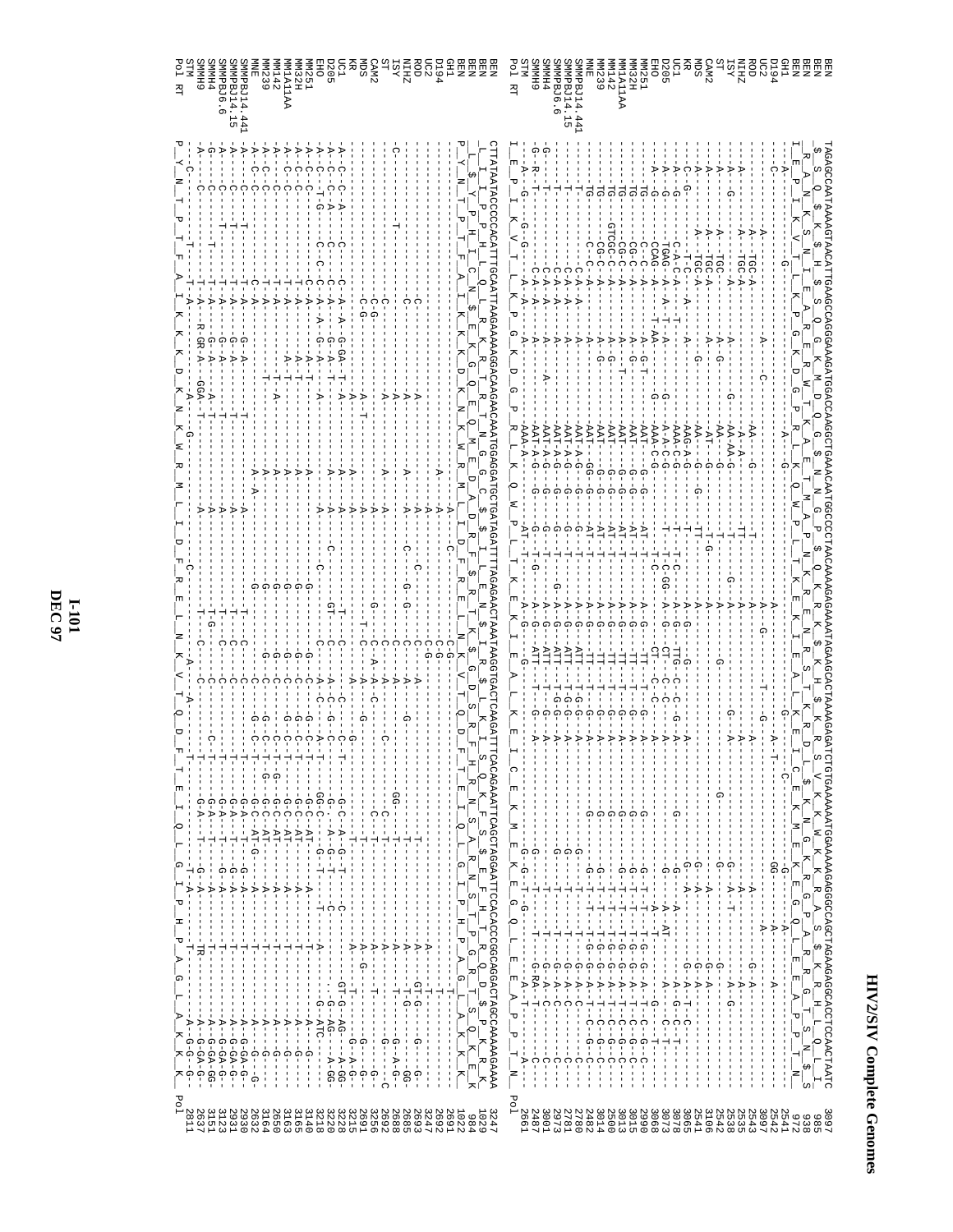| $\mathbf{A}=-\mathbf{T}\mathbf{T}-\mathbf{A}=-\mathbf{A}$<br>$-4$<br>$-1 - A - -1$                      |                                                               |                                                                                   | ۲<br>ا<br>$-4-$                                                              | п                                                        |          | ⋒                           |             |                   |         |                   |                        |               |                                                                                                      |                               |
|---------------------------------------------------------------------------------------------------------|---------------------------------------------------------------|-----------------------------------------------------------------------------------|------------------------------------------------------------------------------|----------------------------------------------------------|----------|-----------------------------|-------------|-------------------|---------|-------------------|------------------------|---------------|------------------------------------------------------------------------------------------------------|-------------------------------|
|                                                                                                         | $-{\bf A}--$<br>$-55-$<br>$-50 -$                             | $\overline{A}$<br>$\overline{A}$                                                  | $-1$<br>$-1$<br>А<br>А<br>T                                                  |                                                          | ⊅<br>⋗   | $C - C$<br>ე<br>ე<br>∩<br>∩ |             |                   |         |                   | ™-                     | ှ             |                                                                                                      | <b>PHMM</b><br>MMPBJ6         |
| $-4$<br>TT-A-<br>$\,$ I                                                                                 | $-\Delta$<br>$-50-$                                           | $\overline{A}$                                                                    | $-1$<br>Þ                                                                    |                                                          |          | G-CC-<br>ഹ                  |             |                   |         |                   |                        | しょう           |                                                                                                      | <b>MMPBJ1</b>                 |
| $\mathbf{A}--\mathbf{T}^{\mathbf{T}}-\mathbf{A}--$                                                      | $-\mathbf{A}$ – $-$<br>$-50-$                                 | $A -$<br>$\overline{\phantom{a}}$                                                 | $\frac{1}{1}$<br>А                                                           |                                                          |          | $B - C C - D$               |             |                   |         |                   | - AA –                 | C-T--         |                                                                                                      | <b>TLARINI</b>                |
| $-7$<br>$T T - A - -$<br>$\mathsf I$                                                                    | $\mathbf{I}$<br>.<br>-- ୧୦-                                   | $ACC-G--A-$<br>$\mathsf{ACC-G--A--}$                                              |                                                                              | J.<br><u>ဂု</u>                                          |          | ଢ଼<br>-CCT-A                |             |                   | ଇ       | ĠC-               | AA-'                   |               | ∩                                                                                                    |                               |
| $-66 - -A - -TT - A -$<br>$-4$<br>$\begin{array}{c}\n-\mathbf{A}-\mathbf{T} \end{array}$<br>$\mathsf I$ | $\mathbf{A}--$<br>$\mathsf I$                                 | $-ACC-G--$                                                                        |                                                                              |                                                          |          | ၐ<br>-CCT-AG                |             | ⋒<br>⋒            | Ω       | .<br>მ            | ÷.<br>$\sum_{i=1}^{n}$ |               |                                                                                                      | <b>M239</b><br>M142           |
| $\mathbf{A}=-\mathbf{T}\mathbf{T}-\mathbf{A}=-\mathbf{A}$                                               | $-50-$<br>$-55 -$                                             | $\mathbf{A}\mathbf{A}\mathbf{C}\mathbf{C}-\mathbf{G}--\mathbf{A}--$               |                                                                              |                                                          |          | -ccr-A<br>CCT-AG            |             | ଋ                 | ၐ       | $- -$             | $-4-$<br>$-1 - 9C$     |               |                                                                                                      | AAIIAIM                       |
| $\mathbf{A}--\mathbf{T}^{\mathbf{T}}-\mathbf{A}--$                                                      | $\mathbf{A}--$<br>$-55 -$                                     | $-ACC-G--$                                                                        |                                                                              |                                                          |          | <b>CT-AG</b>                |             | Ω                 | Ģ       | $-60 -$           |                        |               | Ω                                                                                                    | <b>H22H</b>                   |
| $\mathbf{A}--\mathbf{T}^{\mathsf{T}}\mathbf{T}-\mathbf{A}--$                                            | $-\Delta$<br>$-99 -$                                          | $-ACC-G--$                                                                        |                                                                              |                                                          |          | CCT-AG                      |             | Ģ                 | ဂု      |                   | 1--GC                  |               | C                                                                                                    | <b>M251</b>                   |
| $A--GTCT--\\$                                                                                           | J.<br>$-99-$                                                  | GC-A-C-G--                                                                        | $A - -$                                                                      | TC-CG-G--                                                |          | $A-A$                       |             |                   |         |                   | CAA-<br>$=-AC$         |               |                                                                                                      |                               |
| $A - GTCC - -$                                                                                          | $\mathbf{I}$<br>$-1$<br>$-99 - -$                             | $- - B - GL - A - C - G - -$                                                      | $A -$<br>$\mathbf{I}$                                                        | $\mathbf{I}$<br>$C-T--$<br>$\,$ I<br>$\frac{1}{1}$       |          |                             | -AGC        | Φ<br>ု            |         | ⋗                 | $AA -$<br>Ω<br>J       |               | C-AGT-                                                                                               |                               |
| $A - GTCC --$                                                                                           | л<br>J<br>$-99 -$                                             | $\mathbf{A} - \mathbf{G}\mathbf{T} - \mathbf{A} - \mathbf{C} - \mathbf{G} - -$    | $A$ – –<br>$\mathbf{I}$                                                      | ÷<br>$C - T -$<br>$\overline{\phantom{a}}$<br>÷          |          |                             | $-ACC$      |                   |         |                   | ٦<br>ا<br>ω            |               | ု                                                                                                    |                               |
| $\blacksquare$<br>$\mathbf{I}$<br>$\blacksquare$<br>$\mathbf{I}$                                        | $G-AC-$                                                       | $AC-$<br>-1                                                                       | $\mathbf{I}$<br>Q<br>$\mathsf I$                                             |                                                          |          |                             |             |                   |         |                   |                        |               |                                                                                                      |                               |
| Ť.<br>$-\frac{1}{2}$<br>$\frac{1}{1}$<br>J.<br>H.<br>J.                                                 | $-4$<br>ဂု                                                    | Ţ<br>$A-C--$<br>I.                                                                | H.<br>I.<br>C<br>Ţ                                                           |                                                          |          |                             | DY:         |                   |         |                   | ဂု                     |               |                                                                                                      |                               |
| $\blacksquare$<br>부<br>$\overline{1}$<br>$\mathbf I$<br>$\begin{array}{c} \hline \end{array}$           | $-4$                                                          | $\overline{1}$<br>$AC-$<br>j                                                      |                                                                              |                                                          |          |                             |             |                   | ⊅       |                   |                        |               |                                                                                                      |                               |
| $\mathbf{I}$<br>ーロー<br>$\mathbf I$<br>$\frac{1}{4}$<br>$\mathbf I$                                      | $-4$<br>ှ                                                     | $A --$<br>I.                                                                      | Ω<br>$\frac{1}{4}$<br>$\Gamma$                                               | ဂူ<br>J.                                                 |          |                             | Ω           |                   | ⊅       |                   |                        |               |                                                                                                      |                               |
| $\mathbb{I}$<br>$\overline{P}$<br>$\mathbf{I}$<br>$\mathbf{I}$<br>$\overline{Y}$                        | $A -$                                                         | A-<br>$\overline{\phantom{a}}$<br>$\frac{1}{2}$                                   |                                                                              |                                                          |          |                             |             |                   | ⊅       |                   |                        |               |                                                                                                      |                               |
| $\mathbf{I}$                                                                                            | $-{\bf V}-$                                                   | $\overline{1}$<br>$AC-$<br>$\mathbf{I}$                                           | $C - 1$<br>C<br>$\mathbf{I}$<br>$\blacksquare$<br>$\overline{1}$             |                                                          |          |                             | CAG         |                   |         |                   |                        |               |                                                                                                      |                               |
| $-GG--A---$<br>л<br>I<br>J,<br>I                                                                        | $-4-$<br>л<br>н                                               | $\mathbb{A}$<br>I<br>Í<br>J,                                                      |                                                                              |                                                          |          |                             |             |                   |         |                   | ဂု                     |               |                                                                                                      |                               |
| $\blacksquare$                                                                                          |                                                               | $\blacksquare$                                                                    | $A - G -$                                                                    |                                                          |          |                             |             |                   |         |                   |                        |               |                                                                                                      |                               |
| $-4-$<br>л<br>J.<br>п<br>$\mathbb I$<br>J.                                                              | п<br>$\frac{1}{1}$                                            | л                                                                                 | $\frac{1}{\Omega}$                                                           |                                                          |          |                             |             |                   |         |                   |                        | ភ្ជ           |                                                                                                      |                               |
| ¦<<br>$\mathbf{I}$<br>$\overline{P}$<br>⋜<br>$\mathbf{I}$<br>F<br>ö                                     | Ξ<br>Έ<br>Þ                                                   | က်<br>F<br>įĦ,                                                                    | ِ (C<br>P<br>¦7J<br>н                                                        | F<br>⋗                                                   |          |                             |             |                   |         |                   |                        |               |                                                                                                      |                               |
|                                                                                                         |                                                               |                                                                                   | CTTAATAGCTAGTGACAGGACAGGTTTAGAGCATGACAAAGTGGTCCTGCAGC                        |                                                          |          |                             |             |                   |         |                   |                        |               | TCACCAGCAATTTTCAATACAATGAGGAAGTCAAGTCTTAGAACCTTTCAGAAAAGCAAACCAAATGTCATTTCTCATCCAGTACAATACATGGATGATA |                               |
| ю<br>¦Q<br>ี่≅<br>×                                                                                     | ี่<<br>F<br>'д.                                               | ้∺<br>k<br>×                                                                      | ັດ<br>×<br>₩<br>$\mathbf{K}$                                                 | k,<br>!<br>™<br>Ρ.                                       | Δ        | ᅿ                           | Ю<br>К<br>Н | 먹<br>₩            | н<br>Ħ  | F                 | F<br>Ω                 | ω<br>∪        | īω<br>∀                                                                                              | RН                            |
| $\mathbf{I}$<br>ဂု<br>$\mathbf{I}$<br>$\frac{1}{1}$<br>J.<br>J.<br>f,                                   | $G - TC - -$<br>J<br>$\blacksquare$<br>J.<br>J.               | c--c--c-                                                                          | J.<br>л<br>л                                                                 | J,<br>$-6CA -$<br>J.<br>л                                |          |                             |             | <u>၉၄</u>         | Ω<br>ဂ္ |                   |                        |               | $A-AG$<br>ω                                                                                          |                               |
| $\mathsf I$<br>$\frac{1}{4}$<br><u>ף ף</u><br>Ť                                                         | $G - -A - -$<br>$A - T$ .<br>Ť                                | $\mathsf I$                                                                       |                                                                              | $-6C_A$                                                  |          |                             |             | റ                 | Ω       |                   |                        |               | $A-AG-G-$<br>Ω                                                                                       |                               |
| $\frac{1}{1}$<br>$\mathbf{I}$                                                                           | $\Gamma$<br>$A -$<br>$A - I$<br>н<br>$\overline{\phantom{a}}$ |                                                                                   |                                                                              | $-6C_A$                                                  |          |                             | ∩           | $\overline{r}$    |         |                   | Ω                      |               | A-AG<br>⋒                                                                                            | <b>PHIMIN</b>                 |
| $\mathbf{I}$<br>$-6 - -$<br>J.<br>İ                                                                     | $\overline{C}$<br>$A--$<br>$A - T - T -$                      | л<br>$\mathbb I$                                                                  | л<br>$\mathbb I$                                                             | $-6CA$<br>$\blacksquare$                                 |          |                             | ∩           | ∩                 |         |                   | Ω                      |               | -AG-G--<br>Ω                                                                                         | ERA                           |
| $\frac{1}{2}$<br>$\blacksquare$<br>$\frac{1}{1}$                                                        | $-G--A--A--T--\\$                                             | $-10$<br>---0<br>---0<br>Ō<br>$\mathbf{I}$<br>$\mathbf{I}$                        |                                                                              | $CQ -$                                                   | 부        |                             | ∩           | $\mathbb{F}$<br>G |         | 녑<br>$\mathbf{I}$ | ⊅<br>Ω                 |               | $A - A$ G-G--<br>Ω                                                                                   | CBEM                          |
| Ť<br>ဂှ<br>$\mathbb{I}$<br>$\mathbf{I}$                                                                 | $G - -A - -$<br>$\mathbf{A}=-\mathbf{T}=-\mathbf{A}$          | $\frac{1}{2}$<br>$\mathbb I$                                                      | $\mathbb I$<br>ł                                                             | <b>GCA</b><br>$\blacksquare$                             |          |                             | ↷           |                   |         | Ť                 |                        |               | $-9 - -9 - 0 - 0$                                                                                    | MPBJ11                        |
| $-9 - 9 - 9$                                                                                            | $G - T C -$<br>$-1 -$                                         | $-1 - 1 - 1 -$                                                                    | Ω<br>Ť                                                                       | $GCA -$                                                  |          |                             | ↷           |                   |         | H                 | Þ                      | Q             | A-AG--C-G                                                                                            |                               |
| ဂု<br>$\overline{1}$                                                                                    | $G - T C - -$<br>$-1$                                         | $\frac{1}{2}$<br>÷<br>F<br>$\overline{\phantom{a}}$<br>$\overline{1}$             | Ω<br>Ť<br>$\frac{1}{1}$                                                      | $GCA -$<br>Ω                                             |          |                             |             |                   |         |                   |                        |               | $A - AC$<br>С<br>$\frac{1}{\Omega}$                                                                  | <b>622M</b>                   |
| $\frac{1}{1}$<br>f,                                                                                     | $-10C - 1$                                                    | $C=-T=-$<br>л<br>$\mathbf{I}$                                                     | J.<br>л<br>Ť.<br>Ţ.<br>Q<br>$\frac{1}{4}$<br>$\frac{1}{1}$                   |                                                          |          |                             |             |                   |         |                   |                        | $\frac{1}{2}$ | PA-AG<br>Ω<br>$\mathbb{A}^{-}$                                                                       | M142                          |
| $\mathbf{I}$<br>$\,$ I<br>$\blacksquare$                                                                | ---PC---<br>$\frac{1}{1}$<br>÷,                               | $C - T - T -$<br>$\mathbf I$                                                      | $\overline{1}$<br>$\mathbf{I}$<br>$\frac{1}{1}$<br>$\Gamma$<br>$\frac{1}{1}$ | -GCA--G---<br>-GCA--G----<br>-GCA--G---                  |          |                             |             |                   |         |                   |                        |               | LA-AG<br>$\frac{1}{\Omega}$<br>⋗                                                                     | <b>IAIA1</b><br>VVI           |
| $\frac{1}{1}$<br>$\frac{1}{1}$<br>J.<br>$\mathbf{I}$<br>$\mathbb{I}$<br>$\mathbb I$                     | $\frac{1}{1}$                                                 | $-1 - 1 - 0$<br>J,                                                                | J.<br>J.<br>$-90 -$<br>$\frac{1}{4}$                                         |                                                          |          |                             |             |                   |         |                   |                        |               | <b>TA-AG</b><br>႕<br>$\mathbb{Y}_{-}$                                                                | <b>M32H</b>                   |
| $-9 - -1$<br>J.<br>1<br>J.                                                                              | ---rc---<br>$\frac{1}{1}$                                     | --1-1--<br>J                                                                      | $\overline{\phantom{a}}$<br>$\frac{1}{1}$<br>$\frac{1}{2}$                   | $GCA--G$<br>$\frac{1}{1}$                                |          |                             |             |                   |         |                   |                        |               | -AG                                                                                                  | L <sub>5</sub> Z <sub>M</sub> |
| Ω<br>Ţ<br>$\blacksquare$<br>$\begin{array}{c} \hline \end{array}$<br>$\mathbf{I}$<br>$\overline{1}$     | $---C - A - -$<br>$\mathbf{I}$<br>$\frac{1}{1}$               | $C-T-C--$                                                                         | $\overline{\phantom{a}}$<br>$\mathbf{I}$<br>$\blacksquare$<br><u>ဂု</u>      | $GCA -$<br>$\mathbf I$<br>$\blacksquare$<br>$\mathbf{I}$ |          |                             |             |                   |         | CAGTG-            |                        |               |                                                                                                      |                               |
| 1<br>$-6 - -$<br>ł                                                                                      | $-TC - Y - -$<br>$\mathbf{I}$                                 | $-1 - 1 -$<br>$\mathsf I$                                                         | $\frac{1}{1}$<br>$\frac{1}{\sqrt{2}}$<br>Q                                   | $GCA - G --$                                             | -<br>د ا |                             |             |                   |         | -- TOAC           |                        | ω             |                                                                                                      |                               |
|                                                                                                         | $-1C - A - -$                                                 | $-1$ $-1$ $-1$ $-1$                                                               | Ω<br>Ω                                                                       | $GCA = -G$<br>$\frac{1}{1}$                              |          |                             |             |                   |         |                   |                        |               |                                                                                                      |                               |
| $C = -1$<br>$\mathbf{I}$<br>$\mathbf{I}$<br>$\mathbf I$<br>$\mathbf I$                                  | $-C - A - -$<br>$\mathbf I$<br>$\frac{1}{1}$                  |                                                                                   |                                                                              | $GCA$ --<br>$\mathbf{I}$                                 |          |                             |             |                   | ဂု      |                   |                        |               |                                                                                                      |                               |
| $\mathbf{I}$<br>Ω<br>Ŧ<br>1                                                                             | п.<br>$\mathsf I$<br>$\overline{\phantom{a}}$<br>-1<br>п      | $\mathbf{I}$                                                                      |                                                                              | $-6C-A-$<br>$\mathbf{I}$<br>т                            |          |                             |             |                   |         |                   |                        |               |                                                                                                      |                               |
| န်<br> -<br> -<br> -<br>j.                                                                              | $---A---$<br>ဂှ                                               | Ï.<br>J.<br>$\mathbb{I}$<br>$\frac{1}{1}$                                         | C                                                                            | $GCA -$<br>J.<br>л                                       |          |                             |             |                   |         |                   |                        |               |                                                                                                      |                               |
| J.                                                                                                      | $-50-$                                                        | J.                                                                                | Q                                                                            | -409-                                                    |          |                             |             |                   |         |                   |                        |               |                                                                                                      |                               |
| ດ<br>Ť<br>$\blacksquare$                                                                                | J<br>$\overline{Y}$<br>$\mathbf{I}$                           | $\begin{array}{c} 1 \\ 1 \\ 1 \end{array}$                                        |                                                                              | $CQ -$                                                   |          |                             |             |                   |         |                   |                        |               |                                                                                                      |                               |
| $\Gamma$<br>နဲ<br>I<br>I.                                                                               | J.<br>л<br>$C - A - -$<br>ł                                   | I<br>ı<br>I<br>$\frac{1}{2}$                                                      |                                                                              | $GPA -$<br>п                                             |          |                             |             |                   |         |                   |                        |               | 넓                                                                                                    |                               |
| т<br>Ω<br>Ť<br>п                                                                                        | -1                                                            | $\frac{1}{1}$<br>т                                                                | J.<br>Ò                                                                      | $GCA -$                                                  |          |                             |             |                   |         |                   |                        |               |                                                                                                      |                               |
| $\frac{1}{1}$<br>$\mathbf{I}$<br>$\mathbb{I}$<br>$\mathbf I$                                            | $-5-$<br>$\mathbf{I}$<br>$-4-4$                               | Ŧ<br>J.<br>$\mathbf I$<br>J.                                                      | $\overline{Q}$                                                               | G-A-                                                     |          |                             |             |                   |         |                   |                        |               |                                                                                                      |                               |
| $\blacksquare$<br>$\mathbf{I}$<br>$\overline{1}$<br>$\overline{\phantom{a}}$                            | $\frac{1}{2}$<br>$\overline{A}$                               | ဂု<br>$\blacksquare$<br>$\mathbf I$<br>$\blacksquare$<br>$\overline{\phantom{a}}$ | $\frac{1}{1}$<br>$\ddot{r}$                                                  | $GCA -$<br>$\frac{1}{1}$                                 |          |                             |             |                   |         |                   |                        |               |                                                                                                      |                               |
| 'o                                                                                                      | Ģ<br>1<br>F<br>$\overline{A}$<br>$\blacksquare$               |                                                                                   |                                                                              | $G2A -$                                                  |          |                             |             |                   |         |                   |                        |               |                                                                                                      |                               |
| <u>်ဂ</u><br>¦≍.<br>ø                                                                                   | <br> <<br>'⊍                                                  |                                                                                   | ູ່ດ<br>겨                                                                     | Ξ<br><u>်ဂ</u><br>ø<br>יט <sup>ן</sup>                   |          |                             |             |                   |         |                   |                        |               |                                                                                                      |                               |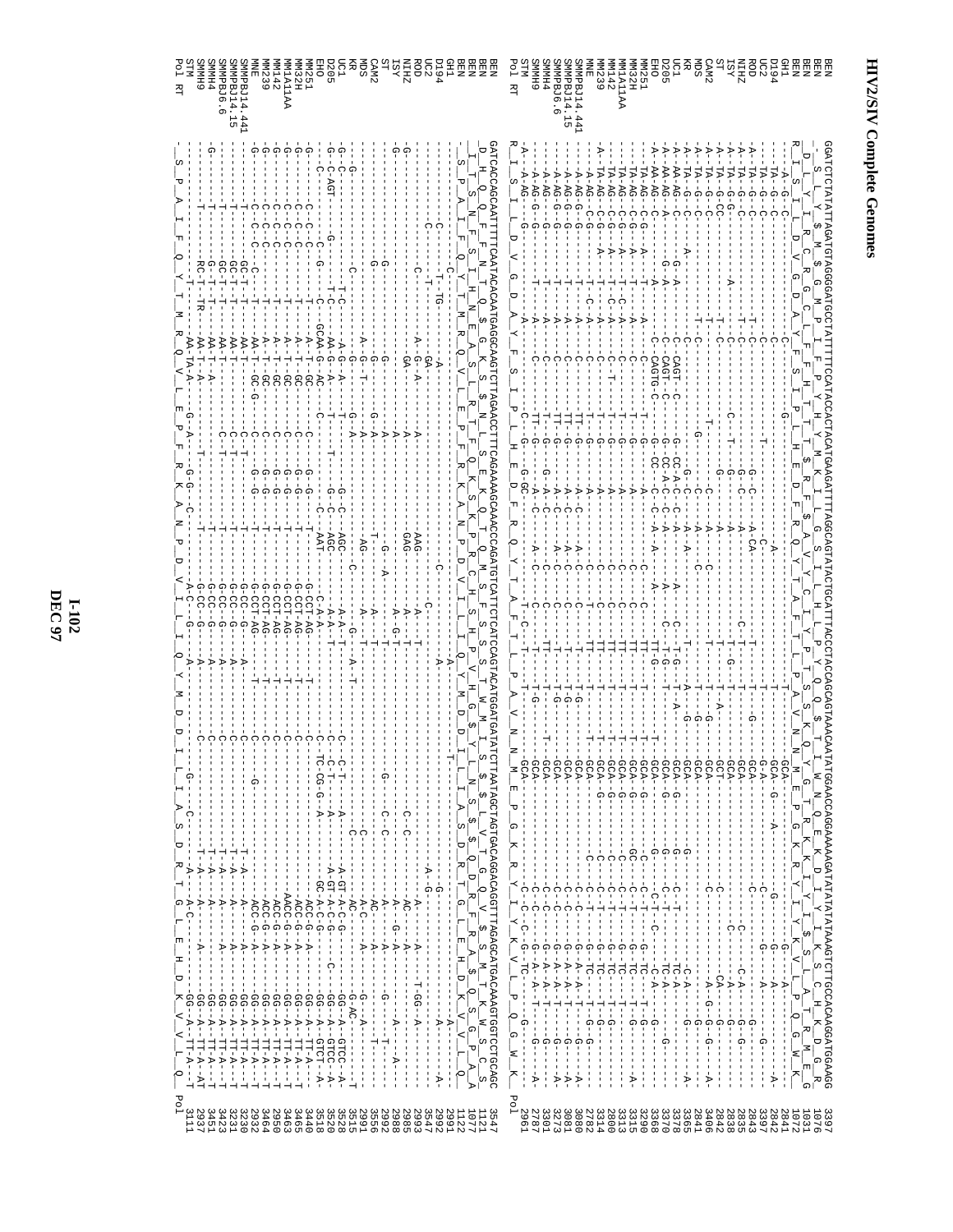#### $\begin{tabular}{c|c|c|c} \texttt{BRER} & \texttt{BRER} \\ \texttt{B} & \texttt{BRER} \\ \texttt{B} & \texttt{B} & \texttt{B} \\ \texttt{B} & \texttt{B} & \texttt{B} \\ \texttt{B} & \texttt{B} & \texttt{B} \\ \texttt{B} & \texttt{B} & \texttt{B} \\ \texttt{B} & \texttt{B} & \texttt{B} \\ \texttt{B} & \texttt{B} & \texttt{B} \\ \texttt{B} & \texttt{B} & \texttt{B} \\ \texttt{B} & \texttt{B} & \texttt{B} \\ \texttt{B} &$ **Pol**<br>Pol **STN**<br>Po1 점 ΚŢ  $\sigma$  $-441$ <br> $-15$  $\left.\begin{matrix} 1 \\ 0 \\ 0 \\ 0 \end{matrix}\right|^{-1}$ Pol Pol שה האורחה האורחים המסרה האורחים האורחים האורחים הספרים המסרים המסרים האורחים האורחים היום המסרים היום המסרים ה<br>האורחים האורחים המסרים המסרים המסרים המסרים המסרים המסרים הספרים<br>האורחים האורחים המסרים המסרים המסרים המסרים ה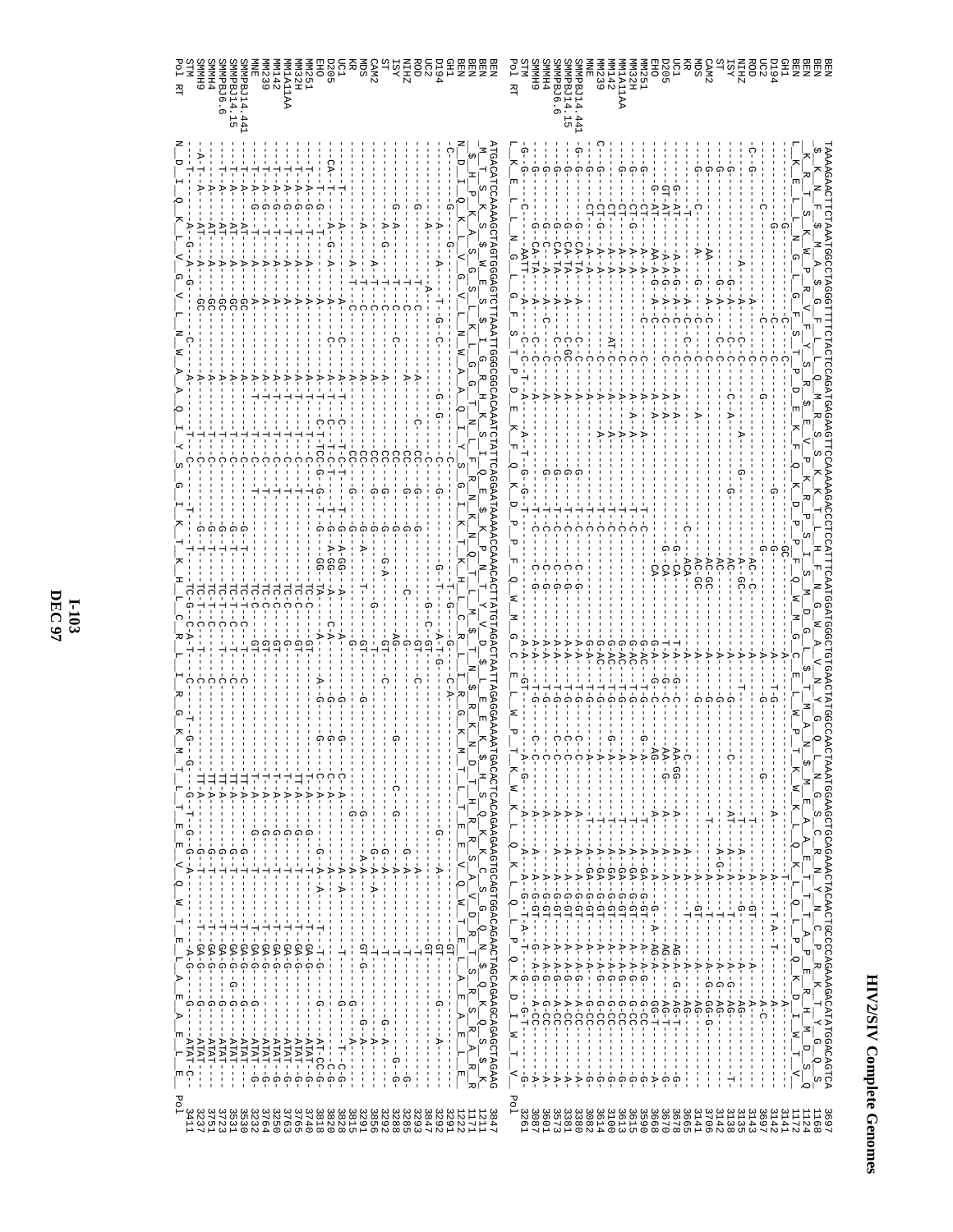| <b>GHIMIN</b><br>IMPBJG                                                                                                                                                                                                                                                                         | <b>MPBJ</b>                                                                                                       | 1142<br>1239<br>R                                                                                                                  | 132H<br>1711                                                                                                     |                                                                                                                               |                                                                                                                              |                                                                                                  |                                                                            |                        |                                                                           |                                         |                                                                                         | RT                                                                                                                                                                 |                                                                                                                      | <b>MH19</b><br><b>PHMI</b>                                                                                                                                                                                    | <b>MPB</b> .                                                                                                                                                                                                                                   | MPBJ<br>こいさい                                                                                                         |                                                                           | 1239                                                       | Z 5 I M<br><b>LA11AA</b>                                                                                      | 32H                                                                |                                                                                          |                                                                                             |                                                                                                                                    |                                               |                                                   |                                                                                          |                                                            | EHE<br>N                                                                                                                                           |                                                                                       | C<br>2                                                        |                                                          |                     |                                   |                                              |
|-------------------------------------------------------------------------------------------------------------------------------------------------------------------------------------------------------------------------------------------------------------------------------------------------|-------------------------------------------------------------------------------------------------------------------|------------------------------------------------------------------------------------------------------------------------------------|------------------------------------------------------------------------------------------------------------------|-------------------------------------------------------------------------------------------------------------------------------|------------------------------------------------------------------------------------------------------------------------------|--------------------------------------------------------------------------------------------------|----------------------------------------------------------------------------|------------------------|---------------------------------------------------------------------------|-----------------------------------------|-----------------------------------------------------------------------------------------|--------------------------------------------------------------------------------------------------------------------------------------------------------------------|----------------------------------------------------------------------------------------------------------------------|---------------------------------------------------------------------------------------------------------------------------------------------------------------------------------------------------------------|------------------------------------------------------------------------------------------------------------------------------------------------------------------------------------------------------------------------------------------------|----------------------------------------------------------------------------------------------------------------------|---------------------------------------------------------------------------|------------------------------------------------------------|---------------------------------------------------------------------------------------------------------------|--------------------------------------------------------------------|------------------------------------------------------------------------------------------|---------------------------------------------------------------------------------------------|------------------------------------------------------------------------------------------------------------------------------------|-----------------------------------------------|---------------------------------------------------|------------------------------------------------------------------------------------------|------------------------------------------------------------|----------------------------------------------------------------------------------------------------------------------------------------------------|---------------------------------------------------------------------------------------|---------------------------------------------------------------|----------------------------------------------------------|---------------------|-----------------------------------|----------------------------------------------|
| م<br>⊣                                                                                                                                                                                                                                                                                          |                                                                                                                   |                                                                                                                                    | Ω                                                                                                                | -<br>-<br>ម<br>ن<br>ج<br>∩                                                                                                    | o−<br>P                                                                                                                      | $\frac{1}{\Omega}$                                                                               | $\frac{1}{2}$<br>ፊ                                                         |                        |                                                                           | ۴<br>$\frac{1}{2}$                      |                                                                                         |                                                                                                                                                                    |                                                                                                                      | Ω<br><b>LCC</b>                                                                                                                                                                                               |                                                                                                                                                                                                                                                |                                                                                                                      |                                                                           |                                                            |                                                                                                               |                                                                    |                                                                                          |                                                                                             |                                                                                                                                    |                                               | Ω<br>Ω                                            |                                                                                          |                                                            |                                                                                                                                                    |                                                                                       |                                                               |                                                          |                     |                                   |                                              |
| ⊅<br>⊅<br>⊅<br>⋗                                                                                                                                                                                                                                                                                |                                                                                                                   |                                                                                                                                    |                                                                                                                  | G.<br>∩<br>∩                                                                                                                  |                                                                                                                              | ∩                                                                                                |                                                                            |                        |                                                                           |                                         |                                                                                         | τn<br>Ю                                                                                                                                                            |                                                                                                                      |                                                                                                                                                                                                               | ⋗                                                                                                                                                                                                                                              | ⋗                                                                                                                    |                                                                           |                                                            | ÷                                                                                                             | ł                                                                  |                                                                                          | É                                                                                           |                                                                                                                                    |                                               |                                                   |                                                                                          |                                                            |                                                                                                                                                    |                                                                                       | $-AGA-$                                                       |                                                          |                     |                                   |                                              |
|                                                                                                                                                                                                                                                                                                 |                                                                                                                   |                                                                                                                                    |                                                                                                                  | ω                                                                                                                             |                                                                                                                              |                                                                                                  |                                                                            |                        |                                                                           |                                         |                                                                                         |                                                                                                                                                                    | G)<br>Ω                                                                                                              | ଢ଼<br>⋒<br>Ω<br>↷                                                                                                                                                                                             | ⋒<br>ု                                                                                                                                                                                                                                         | ⋒<br>⋒<br>∩                                                                                                          |                                                                           |                                                            |                                                                                                               |                                                                    |                                                                                          |                                                                                             | ∩<br>∩                                                                                                                             |                                               |                                                   | Ω                                                                                        |                                                            |                                                                                                                                                    |                                                                                       |                                                               |                                                          |                     |                                   |                                              |
| ω<br>ଋ<br>Ω                                                                                                                                                                                                                                                                                     | $A - A$<br>Ω                                                                                                      | $\mathbf{A}-\mathbf{A}$<br>A-<br>Þ                                                                                                 | A-                                                                                                               |                                                                                                                               |                                                                                                                              |                                                                                                  |                                                                            |                        |                                                                           |                                         |                                                                                         | RARGATAAAAATRCCATACCAATGGGGTCAGATTACTAGGACACAGGTAGTTCAGAAAAATAGGAAAAGGGACTAGTCATTTGGGGACGGATAC<br>Ω<br>CΩ<br>囯                                                     |                                                                                                                      | ဂု<br>ဂု                                                                                                                                                                                                      | Ω<br>ဂု<br>-905-                                                                                                                                                                                                                               | Ω<br>Ω<br>-905-                                                                                                      |                                                                           | -905                                                       | -330-                                                                                                         |                                                                    |                                                                                          | GT-CCT                                                                                      | $A-G$ .<br>AGGGT-CCGC<br>BGGT-CC-                                                                                                  |                                               |                                                   | ပ္ပ်                                                                                     | $-9$                                                       | $A-G$                                                                                                                                              |                                                                                       |                                                               |                                                          |                     |                                   |                                              |
|                                                                                                                                                                                                                                                                                                 | ଋ                                                                                                                 | ଋ<br>Ω<br>ଋ                                                                                                                        | ଢ଼                                                                                                               |                                                                                                                               |                                                                                                                              |                                                                                                  |                                                                            |                        |                                                                           |                                         |                                                                                         | 囨                                                                                                                                                                  |                                                                                                                      | ъ                                                                                                                                                                                                             |                                                                                                                                                                                                                                                |                                                                                                                      |                                                                           |                                                            |                                                                                                               |                                                                    |                                                                                          |                                                                                             |                                                                                                                                    |                                               |                                                   |                                                                                          |                                                            |                                                                                                                                                    |                                                                                       |                                                               |                                                          |                     |                                   |                                              |
|                                                                                                                                                                                                                                                                                                 |                                                                                                                   |                                                                                                                                    |                                                                                                                  |                                                                                                                               |                                                                                                                              |                                                                                                  |                                                                            |                        |                                                                           |                                         |                                                                                         | Ю<br>מט                                                                                                                                                            |                                                                                                                      |                                                                                                                                                                                                               |                                                                                                                                                                                                                                                |                                                                                                                      |                                                                           |                                                            | -IAD-DE<br>3-ACA<br>3-ACA                                                                                     | 3-ACA                                                              | -TAA-25-<br>3-ACA                                                                        |                                                                                             |                                                                                                                                    |                                               |                                                   |                                                                                          |                                                            |                                                                                                                                                    |                                                                                       |                                                               | ATC                                                      |                     |                                   |                                              |
| G.<br>$-9 - 0$<br>$-5 - 5$<br>$\mathbf{I}$<br>ဂှ<br>$\mathbf{I}$<br>$\mathbf{I}$<br>J.                                                                                                                                                                                                          | Φ<br>Ω<br>$-9 - 9$                                                                                                | Φ                                                                                                                                  | $\frac{1}{1}$<br>$\frac{1}{1}$                                                                                   | -- 518<br><b>TG--</b>                                                                                                         | $-15$<br>$\mathbf{I}$                                                                                                        |                                                                                                  | ۲<br>ا                                                                     |                        |                                                                           |                                         |                                                                                         | H<br>z                                                                                                                                                             | - コーローロー                                                                                                             | $\frac{1}{1}$<br>$-\frac{1}{1}$<br>$\frac{1}{1}$                                                                                                                                                              | $\frac{1}{1}$                                                                                                                                                                                                                                  | ÷<br>부<br>$\overline{1}$                                                                                             | ACA<br>ローロー - ローー                                                         | ACA<br>ローロー - ロー                                           | ローロー - ローー<br>부<br>۲<br>ا                                                                                     | ローローー                                                              | ローローーロー                                                                                  | $C - A$                                                                                     | $C - A$<br>C – A                                                                                                                   | ACA                                           | ACA                                               | ACA                                                                                      | ACA                                                        | ACA<br>ACA                                                                                                                                         | AGA<br>I                                                                              | ACA<br>J,                                                     | ACA<br>ှု<br>$\overline{1}$                              | ⊣                   | p                                 | Ω<br>Έ                                       |
| $\mathbf{I}$<br>п<br>റ<br>J.<br>∩<br>$-1.1 - -$<br>$\frac{1}{1}$<br>t<br>-11-<br>1<br>白<br>「<br>「<br>부<br>$\blacksquare$<br>I.<br>H.<br>$\blacksquare$<br>$\overline{1}$<br>л<br>L.<br>-1<br>л<br>т<br>-1<br>1<br>$\mathbf{I}$<br>$\overline{A}$<br>A-<br>$A -$<br>$\overline{A}$               | п<br>C<br>Į<br>-<br>-<br>1<br>$\mathbb{T}-\mathbb{A}$<br>T<br>⋗                                                   | п<br>റ<br>↷<br>↷<br>$\frac{1}{1}$<br>Ï<br>$\mathsf I$<br>$\mathsf I$<br>$\mathbf I$<br>$-4-7$<br>$-5 - 7$<br>$T - R$<br>T          | C<br>$\Gamma$<br>$- - \Delta - \Delta -$<br>$\mathbb{I}$<br>$-5 - 7$<br>J.<br>л                                  | C<br>C<br>ij<br>$T - A -$<br>т<br>л<br>л                                                                                      | $\mathbf{I}$<br>Q<br>ーーー<br>$\frac{1}{2}$                                                                                    | $\blacksquare$<br>J.<br>$A = -6$<br>ဂု                                                           | $\mathbb{A}$<br>$\overline{r}$<br>ı                                        | A-                     | $A -$<br>$\mathbf{I}$<br>$\mathbf{I}$<br>$\overline{1}$<br>$\overline{r}$ | $A - -G - -$<br>$\mathbb{A}$<br>-1<br>⋗ | G<br>$T - R - -G -$<br>$A - -G - -$<br>$\overline{Y}$                                   | $\prec$<br>F<br>١T<br>ŗω<br>×<br>Έ<br>Ч<br>ď<br>Ή<br>്റ<br>Ъ<br>Ξ<br>'д<br>ю<br>ŗΩ<br>$\leq$<br>Ö<br>z                                                             | <u>ဂုံ</u><br>л<br>$\mathbb{I}$<br>л<br>$\mathbf I$                                                                  | $\frac{1}{1}$<br>Ė<br>$\overline{1}$<br>$\mathbf{I}$<br>J.<br>$\overline{\phantom{a}}$<br>부<br>н<br>$\overline{1}$<br>J.<br>$\blacksquare$<br>1<br>$\mathbf{I}$<br>ı                                          | $\frac{1}{1}$<br>л<br>J.<br>$\frac{1}{4}$<br>н<br>$\mathbf{I}$<br>J.                                                                                                                                                                           | ーーーー<br>$\mathbf{I}$<br>부<br>$\blacksquare$<br>⊣<br>⊣<br>$\overline{A}$<br>A-                                        | <u>ဂု</u><br>H<br>T<br>$\overline{A}$                                     | $\mathbf I$<br>$\frac{1}{1}$<br>н<br>$\mathbf{I}$<br>$A -$ | Ŕ<br>$\mathbb{I}$<br>ł<br>$\overline{1}$<br>н<br>н<br>T,<br>$\mathbf{I}$<br>л<br>л<br>$\overline{A}$<br>$A -$ | Ĥ<br>!<br>ı<br>ł<br>۲<br>ا<br>J.<br>$\mathbf I$<br>I               | T<br>$\mathbf{I}$<br>부<br>$\overline{A}$                                                 | $\mathbf{I}$<br>1<br>ဂု<br>$\frac{1}{1}$<br>부<br>부<br>$\begin{array}{c} \hline \end{array}$ | $\blacksquare$<br>-<br>--<br>부<br>Ė<br>부<br>$\begin{array}{c} \hline \end{array}$                                                  | л<br>$\frac{1}{1}$<br>I                       | $\frac{1}{1}$<br>$\mathsf I$<br>Ω<br>ı<br>I.<br>L | ۲<br>ا<br><u>ဂုံ</u><br>л<br>$\mathbf{I}$                                                | ÷<br> <br>န<br>                                            | $-1$<br>$\,$ I<br>Ω<br>J.                                                                                                                          | I.<br>$\frac{1}{1}$<br>J.<br>J.<br>J.                                                 | $\frac{1}{1}$<br>ť<br>л<br>п<br>J.<br>л<br>л<br>л<br>J.<br>J. | п                                                        | ю                   | þ<br>z<br>A<br>ď                  | ⊣<br>×<br>қ<br>$\overline{\phantom{0}}$<br>₩ |
| $A -$<br>$\mathbf{I}$<br>$\mathbb{A}$<br>J.<br>--<br>B---<br>B---<br>$\overline{1}$<br>1<br>$\mathsf I$<br>I<br>$\mathbf{I}$<br>п<br>I<br>$\overline{\phantom{a}}$<br>$\mathbf{I}$<br>$A-TT$ -<br>$A-TT-T$<br>$A-TT-T$<br>GT-<br>$\mathbf I$<br>$\overline{1}$<br>л<br>п                        | 부<br>$\mathbf{I}$<br>I<br>$\frac{1}{1}$<br>$\mathbf{I}$<br>$A--TGTA-$<br>$\mathbf{I}$<br>$\overline{1}$<br>$A-TT$ | $\mathbf{I}$<br>$\mathbf{I}$<br>$\overline{1}$<br>I<br>$\mathbf{I}$<br>$\mathbf{I}$<br>AG--TGTA<br>$AG-$<br>T<br>-TGTA<br>$-LGLA-$ | ۲<br>ا<br>ゖ<br>$\frac{1}{1}$<br>л<br>J.<br>AG.<br>$AG--TGTA-$<br>$\mathbf I$<br>Ω<br>$-TGTA-$<br>л               | $A--$<br>$A - -$<br>$A -$<br>$A--$<br>J.<br>л<br>$\frac{1}{1}$<br>$\frac{1}{1}$<br>$\sum_{i=1}^{n}$<br>$\sum_{i=1}^{n}$<br>J. | $A - 1$<br>$A$ – – $A$<br>$\overline{Y}$<br>$\overline{A}$<br>$-{\bf A}--$<br>$\mathbf{I}$<br>$\mathbf{I}$<br>$\overline{Y}$ | $A$ – –<br>J.<br>п<br>$\overline{1}$<br>J,<br>$\blacksquare$<br>$\mathbf{I}$<br>$-1 - 1 -$<br>J. | $A - -A - -$<br>$A$ – $-$<br>$\mathbf{I}$<br>I<br>J.<br>н<br>-ID<br>Ť<br>I | $A -$<br>A-<br>л<br>J. | $\mathbf{I}$<br>$\mathbf{I}$<br>Ĥ<br>$\mathbf{I}$<br>т                    | $\mathbf{I}$<br>$L - V$<br>f,           | I<br>t<br>J.<br>$\mathbf{I}$<br>J<br>Ţ<br>$\mathbf{I}$<br>C<br>Ţ<br>J.<br>J.<br>J,<br>л | ົດ<br>'n<br>Ħ<br>₩<br>E<br>ੱਡ<br>'n<br>E<br>゙゚゚゚゙゙゙゙゙ヹ<br>×<br>'n<br>ਸ਼<br>ō<br>Η<br>Ή<br>٣<br>H<br>F<br>z                                                         | $A -$<br>ł<br>$\mathbf{I}$<br>C<br>Ţ<br>л<br>J.<br>$\mathbf{I}$<br>$-5L-0$                                           | $A -$<br>$A - -A$<br>$\Gamma$<br>$\frac{1}{1}$<br>Ω<br>Ω<br>÷<br>J.<br>$\overline{1}$<br>1<br>$\frac{1}{1}$<br>ဂု<br>А<br>Þ<br>T,<br>l.<br>$\mathbf{I}$                                                       | $A -$<br>J.<br>ł<br>Ω<br>$\frac{1}{1}$<br>$\frac{1}{1}$<br>$A -$                                                                                                                                                                               | ∩<br>∩<br>$\mathbf{I}$<br>J.<br>$\blacksquare$<br>$\mathbf{I}$<br>$\mathbf{I}$<br>$A -$<br>$A - -$<br>$\blacksquare$ | Ω<br>$\mathbf{I}$<br>$\mathbf{I}$<br>Ť.<br>$\overline{Y}$<br>$\mathbf{I}$ | $\overline{1}$<br>Ω<br>Ť<br>$\frac{1}{1}$<br>$-4$          | л<br>J.<br>$\mathbf{I}$<br>Ω<br>∩<br>Ť<br>$\mathsf I$<br>Ť<br>$\frac{1}{1}$<br>$A - -$<br>$A - -$             | $A - -$<br>J.<br>$\frac{1}{4}$<br>Ω<br>Ŧ<br>$\frac{1}{1}$<br>$-4-$ | т<br>∩<br>$\mathbf{I}$<br>$\mathbf{I}$<br>$\mathbf{I}$<br>$\overline{A}$<br>$\mathbf{I}$ | $\blacksquare$<br>ဂု<br>$\blacksquare$<br>$\begin{array}{c} \end{array}$                    | $- - - - - - - - - - - - - - -$<br>$\overline{1}$<br>$C - A - T$<br>ှ<br>$\mathbf{I}$<br>$\mathbf{I}$<br>$-1.5 -$<br>$\frac{1}{1}$ | $A-G--$<br>ı<br>п<br>J.<br>J.<br>I.<br>I<br>п | <u>ရာ</u><br>၂<br>÷<br>P<br>I.<br>$-12 -$<br>÷    | п<br>-1<br>$\mathbf{I}$<br>$\mathbf{I}$<br>$A -$<br>л<br>$\frac{1}{1}$<br>$\blacksquare$ | $\mathbf{I}$<br>ှ<br> <br> <br>$-5A-$<br>$\mathbf{I}$<br>휴 | $\blacksquare$<br>л<br>ဂု<br>85--<br>$\blacksquare$<br>$\mathbb{A}$<br>I<br>J.<br>л<br>ţ<br>$\blacksquare$<br>$\frac{1}{1}$<br>$\blacksquare$<br>Ė | 1<br>J.<br>1<br>ъ<br>Ĩ,<br>$\begin{array}{c} \end{array}$<br>$\frac{1}{1}$<br>부<br>I. | л<br>I<br>л<br>л                                              | -1<br>ဂုံ<br>$\mathbf I$<br>$-000 - 1$<br>$\overline{1}$ | Ħ<br>Ħ              | "ם.<br>ה<br>'ਸ਼<br>'n<br>þ<br>∣ − | 'n<br>.<br>دo                                |
| п<br>ш<br>$\blacksquare$<br>J.<br>$A - -A -$<br>$A$ – – $A$<br>A-<br>$A - A -$<br>$A -$<br>$-\nabla -$<br>→<br>ト<br>$\lambda$<br>J.<br>$\blacksquare$<br>л<br>л<br>п<br>п<br>п<br>J.<br>ı<br>J.<br>$\blacksquare$                                                                               | $\blacksquare$<br>$\mathbb{A}$<br>$A -$<br>÷.<br>$\mathbf{I}$<br>л<br>$\mathbf{I}$<br>J,                          | J.<br>J.<br>⊅<br>$\overline{A}$<br>$\overline{r}$<br>-ACAG<br>-ACAG                                                                | $\overline{\phantom{a}}$<br>J<br>$\blacksquare$<br>$\blacksquare$<br>$\overline{A}$<br>ř<br>$\overline{1}$<br>J, | I<br>л<br>н<br>↷<br>I,<br>I                                                                                                   | ∩                                                                                                                            | л<br>$\mathbf I$                                                                                 | л<br>$\overline{r}$                                                        | J.<br>$\overline{A}$   |                                                                           |                                         | л<br>л<br>л<br>$\overline{r}$<br>J.<br>л<br>л                                           | AAAATTTCACCTGCCAGTGGAGAGAGAGCCTGGGAGCAGTGGTGGGATAACT<br>Ω<br>ဂ<br>k<br>b<br>מ'<br>ኳ<br>Ö<br>'co<br>◁<br>₹<br>Ξ<br>ົດ<br>$\prec$<br>Ξ<br>ົດ<br>ົດ<br>ຸດ<br>ŢΩ,<br>× | Ť,<br>$\mathbf{I}$<br>$\frac{1}{4}$<br>$\vdots$<br>$\ddot{\cdot}$<br>$\cdot$<br>I.<br>J.<br>H.<br>$\mathbf{I}$<br>Ċ- | Ġ<br>Ţ<br>$\blacksquare$<br>- 1<br>$\overline{\phantom{a}}$<br>$\mathbf{I}$<br>$\,$ $\,$<br>$\vdots$<br>$\overline{\phantom{a}}$<br>-1<br>$\overline{1}$<br>$\mathsf I$<br>$\overline{1}$<br>$\Gamma$<br>$-1$ | Ġ<br>Ţ<br>$\frac{1}{4}$<br>$\vdots$<br>л<br>$\mathbf I$<br>د-<br>ا                                                                                                                                                                             | ଋ<br>Ω<br>$\mathbf{I}$<br>$\blacksquare$<br>$\overline{1}$<br>$\blacksquare$<br>c<br>-<br>ှ<br>                      | $\mathbf{I}$<br>$\ddot{\cdot}$                                            | Ω<br>Ţ<br>$\mathbf I$<br>$\vdots$<br>$\vdots$<br>ł         | ဂှ<br>Ω<br>$\mathbf{I}$<br>J.<br>$\mathbf I$<br>$\overline{1}$<br>$\vdots$<br>ł                               | Ω<br>Ť<br>J.<br>п<br>$\vdots$                                      | ⋒<br>$\mathbf{I}$<br>$\mathbf{I}$<br>$\vdots$                                            | $\mathbf{I}$<br>$\mathbf{I}$<br>$\ddot{\cdot}$<br>ł                                         | $\overline{1}$<br>$\mathbf{I}$<br>$\begin{array}{c} \hline \end{array}$<br>$\vdots$                                                | I<br>$\ddot{\cdot}$                           | ı<br>J.<br>п<br>$\overline{1}$                    | п<br>л<br>п                                                                              |                                                            | Ò<br>Ţ<br>п<br>л<br>$-9 - 0 - 0$<br>ł                                                                                                              | J.<br>1<br>$\begin{array}{c} \end{array}$<br>J.<br>ı<br>л<br>1                        | J.<br>л<br>f,<br>л<br>л<br>$\mathbf{I}$<br>л                  | -1<br>$\mathbf{I}$<br>$\mathbf I$<br>$\cdot$             | ົດ<br>ဂု            | ×<br>₩<br>$_{\rm \pm}$<br>'ਸ਼     | 'n,<br>'≍<br>-02<br>'n,                      |
| $-ACAG-T-$<br>$-ACAG - T -$<br>$-ACAC-T-$<br>ACAG-T-<br>CAG-T-<br>4年1111112月19日である。そのこのことはそうです。そうきょうきょうきょうごうないと思いるのでもないというのでもないことでしょうとうないことからのものになります。そのことは、そのころは、そのころは、そのころは、そのころは、そのことは、そのことは、そのことは、そのことは、そのことは、そのことは、そのことは、そのことは、そのことは、そのことは、そのことは、そのことは、そのことは、そのことは、そのことは、そのことは、そのことが、そのことが | $-ACAG - -$<br>$-ACAG-TT-$                                                                                        | $-ACAG - -$<br>$\overline{1}$<br>1                                                                                                 | $-ACAC - -$<br>$-ACAG - -$                                                                                       | -ACAG-T-<br>$-ACAG-T-$                                                                                                        | ACAG-T-                                                                                                                      | ှု<br>Ť<br>$\mathbf{I}$                                                                          |                                                                            |                        |                                                                           |                                         |                                                                                         | Η<br>٠m<br>g.<br>$\mathbf{K}$<br>Η<br>Ή<br>Pol                                                                                                                     | $\mathbf{I}$<br>н<br>J.                                                                                              | $-1 - 1 -$<br>$\mathbbm{A}-\mathbbm{A}$<br>Ť                                                                                                                                                                  | $A-T$<br>ť<br>שלא של הרבונים של שלושה של הרבונים של הרבונים של הרבונים של הרבונים של שלושה של הרבונים שלושה של הרבונים של הר<br>שלושה הרבונים של הרבונים של הרבונים של הרבונים של הרבונים של הרבונים של הרבונים של הרבונים של הרבונים של היה ש | $L - V$<br>$\geq$<br>н                                                                                               | $A-T$                                                                     | $\mathbbm{A}-\mathbbm{A}$<br>$\overline{1}$                | $-1 - 1 - 0$<br>$L - V$                                                                                       | $\mathbf{I}$<br>부                                                  | $A-T$                                                                                    | Þ<br>$\overline{A}$<br>Ī.<br>J.                                                             | $\overline{A}$                                                                                                                     | $\overline{Y}$<br>I                           | $A -$<br>1                                        | $A -$<br>л                                                                               | $A -$                                                      | $\mathbb{Y}_{-}$<br>$A -$                                                                                                                          | Þ<br>J<br>1                                                                           | ъ<br>Ţ<br>J.                                                  |                                                          | $\overline{A}$<br>Ŕ | $\prec$<br>'n                     | ŗω.<br>Ξ                                     |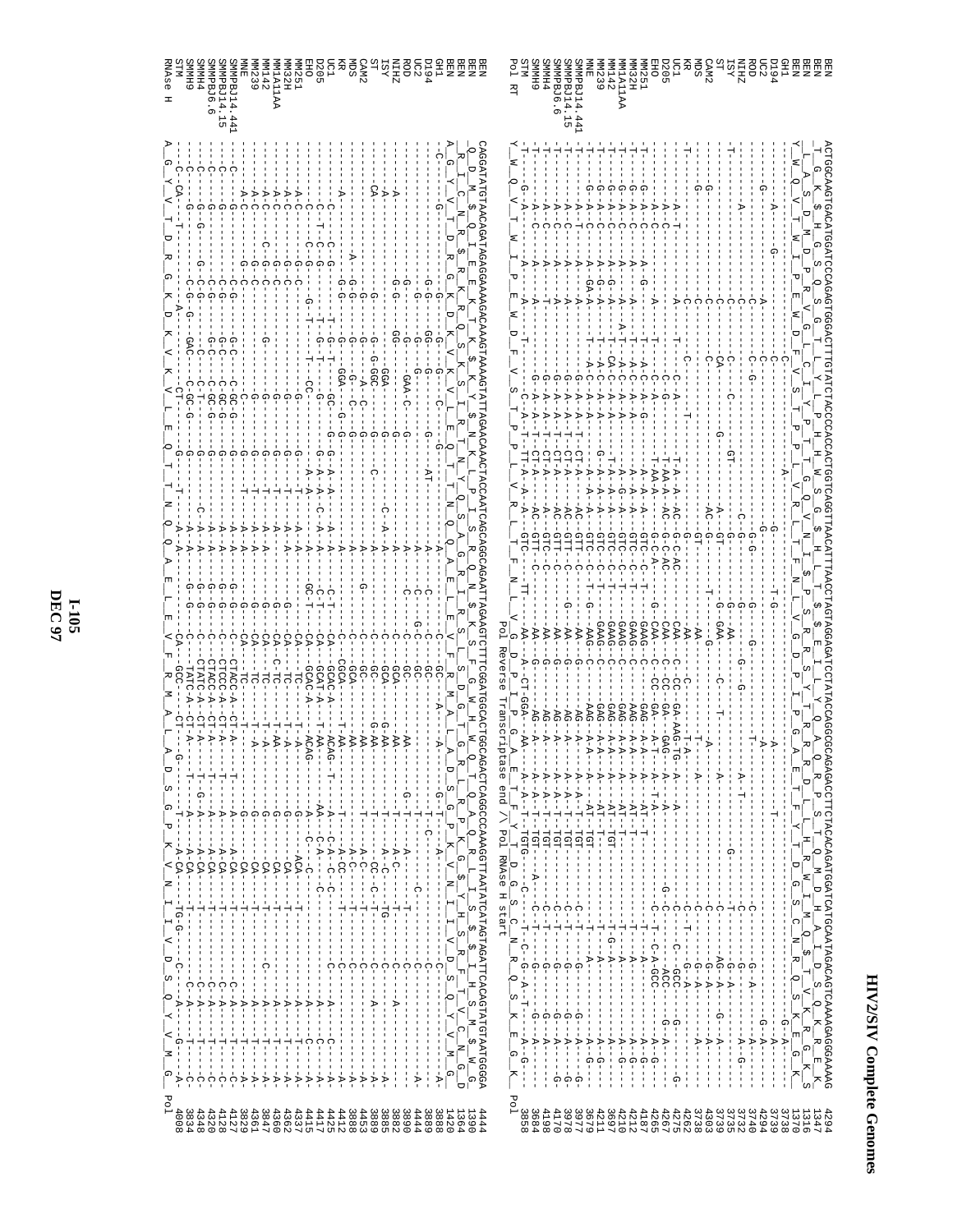| GCATCAGACAAGTATTATTCCTGGAAAAGA.<br>$\frac{1}{\Omega}$<br>$\frac{1}{\Omega}$<br>$\frac{1}{\rho}$<br>Ġ<br>÷<br>⊢<br>؋<br>$CA -$<br>$\overline{A}$<br>Ω<br>∀−<br>$\mathbb{A}$<br>⋗<br><b>ZAGT-</b><br>Þ<br>ኌ<br>$A -$<br>⊲<br>å<br>ģ<br>c٥<br>Ģ<br>闩<br>G-T<br>∱<br>ż<br>Ξ<br>ኴ<br>ن<br>ا<br>Ò<br>ω<br><b>T-CA</b><br>ω<br>쿠<br>$CA -$<br>ົດ<br>Þ<br>ATGC--<br><b>ATGC</b><br>ATGC.<br>ATGC<br>ATGC.<br>ATG<br>۴<br>ю<br>Q<br>S<br>Sc<br>⊅<br>ă<br>FC-<br>ă<br>rC-<br>∩<br>∩<br>n<br>∩<br>ဂု<br>ဂု<br>ု<br>Ω<br>ု<br>ł<br>Α<br>$\mathbf{I}$<br>á<br>H.<br>C<br>Q<br>C<br>ଋ<br>Ω<br>Ω<br>Ω<br>⋒<br>∩<br>ရှ<br>H<br>T<br>н<br>н<br>$-L-A-$<br>보<br>$T - AA$ .<br>년<br>চ্য<br>Ď<br><b>AA-G</b><br>$\overline{A}$<br>ு<br>⊅<br>⊅<br>ъ<br>D<br>AA-<br>AA-<br>מט<br>$G - -A$<br>$G - A -$<br>ဂု<br>$G-GA$ .<br>Ω<br>囨<br>Ω<br>$\mathbb{F}$<br>⊅<br>∀−<br>A-<br>Þ<br>A-<br>⋗<br>A-<br>⊅<br>⋗<br>⋗<br>G-GC-AGT<br>GTCACC-C<br>G-G<br>ω<br>ဂု<br>Q-G<br>39-9<br>0<br>3-GC--5C<br>G-GC.<br>-99--99-5<br>3-GC--95-5<br>reacee<br>Ξ<br>Ġ<br>CACC-<br>Ω<br>Ω<br>Ω<br>Ω<br>Ω<br>Ω<br>ଜ<br>ଢ଼<br>₩<br>$\sum_{i=1}^{n}$<br>Ġ<br>8<br>Ω<br>Ļ<br>ုပ်<br>C<br>H<br>$\overline{Y}$<br>ъ<br>$\frac{1}{2}$<br>CΩ<br>⊅<br>⊲<br>Þ<br>i<br>P<br>А<br>Ъ<br>ъ<br>₩<br>ኳ<br>ኔ<br>⊅<br>⊅<br>⊅<br>ኌ<br>ゼ<br>Þ<br>ኌ<br>$A - T -$<br>$A - T - T -$<br>ታ<br>⊣<br>넌<br>A-GAG-<br>AGCAA-.<br>Þ<br>Ţ<br>z<br>青土<br>Ŷ<br>Ġ<br>Ď<br>Þ<br>₫<br>ά<br>ဂှ<br>Ω<br>ъ<br>⊅<br>C<br>C<br>TA-<br>ດ<br>⋒<br>Ю<br>ဂှ<br>÷<br>⊢<br>ъ<br>Φ<br>ω<br>ω<br>ω<br>Ģ<br>φ<br>ω<br>Ģ<br>ታ<br>ω<br>ၐ<br>ъ<br>$\overline{r}$<br>$\overline{1}$<br>$\frac{1}{\mathcal{V}}$<br>ь<br>ъ<br>ኔ<br>ኴ<br>⊅<br>$\overline{r}$<br>ъ<br>ъ<br>ъ<br>э<br>z<br>Ω<br>Ω<br>∩<br>ດ<br>⋒<br>⋒<br>⋒<br>Ħ<br>$-6A -$<br>∩<br>ω<br>ω<br>ω<br>ဂု<br>G.<br>AGT.<br>Ħ<br>н<br>н<br>Ω<br>Ģ<br>C<br>н<br>↷<br>↷<br>റ<br>∩<br>∩<br>↷<br>∩<br>н<br>н<br>н<br>⊣<br>부<br>н<br>∩<br>н<br>н<br>∩<br>⊣<br>∩<br>C<br>0<br>0<br>∀−<br>⊅<br>۲<br>Ω<br>ω<br>$AT -$<br>G<br>$\frac{1}{\sqrt{2}}$<br>분<br>$\overline{A}$<br>년<br>분<br>부<br>1<br>∀−<br>ЭÝ.<br>FC-<br>$TC$ --<br>R<br>ъ<br>⊅<br>⊅<br>$A-G$<br>Þ<br>$A-G$<br>ኔ<br>⊅<br>⊅<br>$A-G$<br>$A-G$<br>$A-G$<br>囝<br>.<br>ດ<br>စ်<br>႕<br>ငှ<br>ဂ္ဂ်<br>ဂ္ဂ်<br>႕<br>ငှ<br>ဂု<br>HH-<br>$A - A - T$<br>$R - R - T$<br>$-\nabla -$<br>$A - A$<br>A-T<br>⊅<br>$\mathbf{A}-\mathbf{T}$<br>$A-T$<br>⊅<br>Þ<br>$A -$<br>A-T<br>Ω<br>$\prec$<br>≺<br><b>P-GGTATTC</b><br>P-GGTATTC<br>CGTATTC<br>⊲<br>-GGTATTC<br>-GGTATTC<br>-GGTATTC<br>-<br>-<br>ម<br>GGTATTC<br>91-I<br>А<br><b>GGTATTC</b><br>GGT.<br>GT-<br>ъ<br>ъ<br>⊅<br>Þ<br>Ω<br>Þ<br>ъ<br>⊅<br>J.<br>₹<br>$A-G$<br><b>GTATTC</b><br><b>GTATTC</b><br>$A-G$<br>년<br>ă<br>CTATTC<br><b>GTT</b><br>년<br>부<br>ω<br>ଢ଼<br>₩<br>≲<br>⊲<br>ъ<br>ъ<br>ъ<br>ъ<br>⋗<br>⊅<br>ດ<br>⋗<br>ี่≍<br>$R-TT$ -<br>GGAATACCCCTTCTAGTAGCAAGACAGATAGTAAACTCATGTGCCCAATGCC<br>J.<br>$\mathbf{I}$<br>$- -A$ .<br>$-111$<br>J<br>H<br>$\frac{1}{1}$<br>ł<br>-1<br>$-1$<br>'ဂ<br>ー<br>コロー<br>፞፞<br>$-4$<br>$-LL-$<br>$\frac{1}{1}$<br>$-1 -$<br>'n,<br>녑<br>$\mathbf{I}$<br>ω<br>$\mathbf{k}_i$<br>Þ<br>$\overline{A}$<br>⋗<br>$A -$<br>п.<br>$\mathbf{I}$<br>$\blacksquare$<br>$-5 - 0$<br>$A -$<br>⋗<br>$A$ --<br>$A$ --<br>$A -$<br>$A -$<br>$-1$<br>$\frac{1}{1}$<br>$\mathbf{I}$<br>부<br>Ĥ<br>부부<br>C-G--<br>보<br>$\frac{1}{1}$<br>부<br>$C - C = -A - A G T - -$<br>부<br>ħ<br>ł<br>$\mathbf{I}$<br>ŧ<br>п<br>л<br>Ļ<br>Έ<br>$\mathbb{I}$<br>$\mathbf{I}$<br>TAA-A-T<br>È.<br>G<br>C<br>C<br>G<br>Ω<br>$C - G - - - RC - -$<br>C-<br>Q<br>C<br>G<br>∩<br>Ω<br>G<br>م<br>-<br>$\mathbf{H}$<br>$\frac{1}{1}$<br>ł<br>ł<br>$\frac{1}{1}$<br>ł<br>$-6 - -$<br>ł<br>!<br>په<br>۱۳.<br>k<br>J<br>$-LAGG--$<br>$\mathbb{F}_{\mathbb{P}_i}$<br>TAGG--<br>TAGG--<br>TAGG--<br>TAGG--<br>$-AGAA$ -<br>$A - AAT - -$<br>$-PAP$<br>$- - 2A - - - - -$<br>$-AAAT$ -<br>$-RRA--$<br>$\,$ I<br>$-1 - 1 - 1 -$<br>$-1 - 1 - 1$<br>ţ<br>$\Gamma$<br>$\,$ I<br>$\mathbf I$<br>$-AGA -$<br>$-AGAA-$<br>$-7P$ A-T-<br>$- - A A - - -$<br>$\mathbf{I}$<br> <br>മ<br>$AGAA --$<br>AGA-<br>AGAA-<br>$AAC--$<br>$AAG--$<br>$-1$<br>$\frac{1}{1}$<br>$-AA$ - $-AA$<br>$\blacksquare$<br>÷<br>÷<br>÷<br>J,<br>$\frac{1}{1}$<br>ŧ<br>$\frac{1}{1}$<br>I.<br>$\frac{1}{4}$<br>Ļ,<br>$AA$ --<br>$AA$ --<br>Ή<br>L.<br>$A$ – – – –<br>$-4$<br>$-\Delta$<br>$-4$<br>$A$ – $-$<br>Ť<br>$AC-G--$<br>AC-G---T--T--コ--<br>$\mathsf I$<br>$\frac{1}{1}$<br>$\frac{1}{5}$<br>'n<br>$\mathbf{I}$<br>$\frac{1}{1}$<br>ł<br>H.<br>ŀΩ<br>$\mathsf I$<br>$\mathbb{L}$<br>နဲ<br>၂<br>$\mathbb{I}$<br>$\mathbf{I}$<br>$\mathbf{I}$<br>L<br>$\mathbf{I}$<br>$\mathbf I$<br>$\mathsf I$<br>J.<br>$\frac{1}{2}$<br> <br>൧<br>$\mathbf I$<br>$\frac{1}{1}$<br>Ť<br>$\frac{1}{1}$<br>$\,$ I<br>$\frac{1}{4}$<br>$\frac{1}{2}$<br>$\begin{array}{c} \rule{0pt}{2.5ex} \rule{0pt}{2.5ex} \rule{0pt}{2.5ex} \rule{0pt}{2.5ex} \rule{0pt}{2.5ex} \rule{0pt}{2.5ex} \rule{0pt}{2.5ex} \rule{0pt}{2.5ex} \rule{0pt}{2.5ex} \rule{0pt}{2.5ex} \rule{0pt}{2.5ex} \rule{0pt}{2.5ex} \rule{0pt}{2.5ex} \rule{0pt}{2.5ex} \rule{0pt}{2.5ex} \rule{0pt}{2.5ex} \rule{0pt}{2.5ex} \rule{0pt}{2.5ex} \rule{0pt}{2.5ex} \rule{0$<br>$\mathsf I$<br>$\mathbf I$<br>$\mathsf I$<br>$- - 0 - -$<br>!<br>⊹∿<br>k<br>$\overline{\phantom{a}}$<br>$\mathbf{I}$<br>$\mathbf{I}$<br>$\overline{\phantom{a}}$<br>$\mathbf{I}$<br>$\mathbf{I}$<br>$\blacksquare$<br>J.<br>J.<br>$\overline{\phantom{a}}$<br>$\overline{\phantom{a}}$<br>J.<br>$\frac{1}{\Omega}$<br>ဂှ<br>ှ<br> <br>$\frac{1}{2}$<br>ဂူ<br>$G--C-A$<br>ဂု<br>Ω<br>ω<br>$-5 - -5$<br>ဂု<br>$\Gamma$<br>ဂု<br>ဂု<br>$-1$ $-1$ $-1$ $-1$ $-1$<br>------<br>$\overline{1}$<br>-1<br>L.<br>- 1<br> <br>വ<br>$\frac{1}{2}$<br>¦o<br>Þ<br>$\frac{1}{2}$ $\frac{1}{2}$<br>$\begin{array}{c} 1 \ 1 \end{array}$<br>Ģ<br>$\mathbf{I}$<br>п<br>$\mathbf{I}$<br>ı<br>k<br>ł<br>Į<br>$\mathbb{I}$<br>$\mathbf I$<br>$\mathbf{I}$<br>$\mathbf I$<br>$- \Delta - - \Delta -$<br>$\mathbf I$<br>$\,$ I<br>$\mathbf I$<br>$\frac{1}{1}$<br>十里山<br>$\mathbb{I}$<br>J.<br>¦≂<br> <br> J<br> x<br>$A---A---$<br>$A -$<br>$\lambda$ -<br>$A -$<br>$\overline{A}$<br>ъ<br>$A -$<br>$A$ - - - $A$<br>- 1 - - - - - -<br>$\mathbb{I}$<br>$\mathbb{I}$<br>-1<br>¦⊣<br>Ŧ<br>H<br>I<br>$-1$<br>H<br>T<br>$\mathbf{I}$<br>$\mathbf{I}$<br>$\blacksquare$<br>$\mathbf{I}$<br>$\mathbf{I}$<br>$\sqrt{\frac{1}{2}}$<br>$-1 - 7 - -1$<br><b>コーマーー</b><br>$\mathbf{I}$<br>J.<br>J.<br>۲<br>ا<br>L.<br>۲<br> <br>۲<br>ا<br>$\mathbf{I}$<br>$\mathbf{I}$<br>- 11<br>J<br>J.<br>$--\mathbf{A}---\mathbf{A}--$<br>$--\mathbb{A}---\mathbb{A}--$<br>J.<br>J.<br>-1<br>-1<br>$\mathbf{I}$<br>J<br>$\blacksquare$<br>$\mathbf{I}$<br>л<br>þ<br>$\mathbb{I}$<br>$\mathbb{I}$<br>$A$ – $-$<br>$-4-$<br>$-4$<br>$\overline{r}$<br>$\overline{r}$<br>$\overline{Y}$<br>$-4-$<br>$-4$<br>$-4$<br>J.<br>L.<br>J.<br>$\mathbf{I}$<br>$\blacksquare$<br>$-4-$<br>$-\Delta$<br>⋗<br>L.<br>$\blacksquare$<br>$A - -$<br>'n,<br>$\blacksquare$<br>T.<br>$\blacksquare$<br>$\mathbf{I}$<br>-1<br>л.<br>$\mathbf{I}$<br>л.<br>$\frac{1}{1}$<br>$\mathbf{I}$<br>Ή<br>'n<br>$\mathsf I$<br>$\mathbf I$<br>T.<br>$\mathbf I$<br>$\mathbf{I}$<br>J.<br>¦∽<br>¦<br>$\mathbf I$<br>$\mathbf I$<br>$\overline{Q}$<br>$\,$ I<br>$-4 - -$<br>$-4 - -$<br>$\frac{1}{2}$<br>$-1 - 1 - -$<br>$\frac{1}{2}$<br>'s<br>$\,$ I<br>$\mathcal{A}$<br>$A -$<br>$\mathbf{I}$<br>$\frac{1}{4}$<br>$\frac{1}{1}$<br>$\mathbf{I}$<br>$\blacksquare$<br>$\mathbf{I}$<br>$\frac{1}{4}$<br>$\frac{1}{2}$<br>$\blacksquare$<br>$\overline{\phantom{a}}$<br>$\blacksquare$<br>$\mathbf{I}$<br>$\mathbf{I}$<br>$\mathbf{I}$<br>$\blacksquare$<br>ł.<br>k,<br>!<br>به<br>$\blacksquare$<br>$\mathbf{I}$<br>$\blacksquare$<br>$\frac{1}{1}$<br>-1<br>GG-TA<br>$L = H - L - V$<br>k<br>$G - -A - -$<br>Į<br>Ť<br>$\frac{1}{1}$<br>$\Gamma$<br>$-1$<br>$\frac{1}{1}$<br>$\overline{C}$<br>$Q -$<br>$\Gamma$<br>$\overline{C}$<br>$\frac{1}{1}$<br>$\Omega$<br>$G--A-C$<br>$-1 - 1 - 1 - 1 - 1$<br>ŧί<br>$-1 - 1 - -c$<br>$\frac{1}{1}$<br>J.<br>$\mathbf{I}$<br>ŧ<br>$\frac{1}{1}$<br>$\frac{1}{1}$<br>Ť<br>$\frac{1}{1}$<br>J.<br>$-1$ + $-1$ - $-1$<br>Ĵ<br>$\frac{1}{4}$<br>I.<br>$- - \mathbf{A} - -$<br>$\frac{1}{2}$<br>- 1 - 1 - 1 - 1<br>-1<br>J.<br>-1<br>H<br>$\downarrow$<br>$-4-4-$<br>÷,<br>н<br>H<br>!<br>ローーC--<br>$\begin{array}{l} 0\to 0\to -\frac{1}{2} \cr -\frac{1}{2} \cr -\frac{1}{2} \cr -\frac{1}{2} \cr -\frac{1}{2} \cr -\frac{1}{2} \cr -\frac{1}{2} \cr -\frac{1}{2} \cr -\frac{1}{2} \cr -\frac{1}{2} \cr -\frac{1}{2} \cr -\frac{1}{2} \cr -\frac{1}{2} \cr -\frac{1}{2} \cr -\frac{1}{2} \cr -\frac{1}{2} \cr -\frac{1}{2} \cr -\frac{1}{2} \cr -\frac{1}{2} \cr -\frac{1}{2} \cr -\frac{1$<br>$-4-$<br>$-4$<br>$\sum_{i=1}^{n}$<br>Þ<br>$A$ --<br>⊅<br>$A -$<br>$A-C--$<br>$A$ --<br>$A-C$<br>$A$ – –<br>$A -$<br>$A -$<br>$A--$<br>$A - -$<br>Ť<br>$-1$ – $-1$<br>$\frac{1}{\Omega}$<br>$\frac{1}{1}$<br>$\frac{1}{\Omega}$<br>$-20$<br>$-c$ cc.<br>$-cc-$<br>$- - 2C - -$<br>'ผ <br>$\frac{1}{1}$<br>$\frac{1}{1}$<br>$\blacksquare$<br>'n,<br>Ò<br>J.<br>ှ<br> <br>↷<br>k,<br>$\frac{1}{1}$<br>Ţ<br>Ŧ<br>こ<br>- - - - -<br>- - - -<br>Ğ-<br>$-1$<br>$\frac{1}{1}$<br>'n<br>$\frac{1}{1}$<br>$\mathbf{I}$<br>$\mathbf{I}$<br>$\frac{1}{1}$<br>J.<br>$\overline{\phantom{a}}$<br>$\blacksquare$<br>$\blacksquare$<br>$-CA---$<br>J.<br>$\blacksquare$<br>J.<br>$\blacksquare$<br>$\frac{1}{1}$<br>$\frac{1}{1}$<br>ŧ<br>$\mathbf{I}$<br>J.<br>¦<<br>Ť.<br>$\mathbf{I}$<br>$\blacksquare$<br>$\mathbf{I}$<br>$\frac{1}{1}$<br>$\frac{1}{1}$<br>J.<br>$\frac{1}{1}$<br>$\mathbf{I}$<br>J.<br>$\mathbf{I}$<br>п<br>$\frac{1}{2} \frac{C}{A} \frac{P}{Q} M$<br>$\frac{1}{4}$<br>$\mathbf I$<br>$\mathbf{I}$<br>$\mathbb{I}$<br>$\mathsf I$<br>$\blacksquare$<br>$\mathbb{I}$<br>$\mathbf I$<br>$-1$<br>$\mathbb{I}$<br>$\mathsf I$<br>ļ.<br>$ATA -$<br>$-ATA-$<br>$\texttt{NTA}$ .<br>$ATA -$<br><b>ATA-----</b><br>$A - A - G -$<br>$\texttt{ATTA}$ -<br>$\begin{aligned} \mathbf{ATA} = \mathbf{1} \mathbf{1} \mathbf{1} \mathbf{1} \mathbf{1} \mathbf{1} \mathbf{1} \mathbf{1} \mathbf{1} \mathbf{1} \mathbf{1} \mathbf{1} \mathbf{1} \mathbf{1} \mathbf{1} \mathbf{1} \mathbf{1} \mathbf{1} \mathbf{1} \mathbf{1} \mathbf{1} \mathbf{1} \mathbf{1} \mathbf{1} \mathbf{1} \mathbf{1} \mathbf{1} \mathbf{1} \mathbf{1} \mathbf{1} \mathbf{1} \mathbf{1} \mathbf{1} \mathbf{1} \mathbf$<br>$\begin{minipage}{.4\linewidth} \label{eq:1} \begin{minipage}{.4\linewidth} \begin{tabular}{l} \multicolumn{3}{c}{\textbf{0}} & \multicolumn{3}{c}{\textbf{0}} & \multicolumn{3}{c}{\textbf{0}} & \multicolumn{3}{c}{\textbf{0}} & \multicolumn{3}{c}{\textbf{0}} & \multicolumn{3}{c}{\textbf{0}} & \multicolumn{3}{c}{\textbf{0}} & \multicolumn{3}{c}{\textbf{0}} & \multicolumn{3}{c}{\textbf{0}} & \multicolumn{3}{c}{\textbf{0}} & \multicolumn{3}{c}{\textbf{0}} & \multicolumn{$<br>$\mathbf{ATA} -$<br>$-{\tt NTA}$ .<br>$\texttt{ATA} -$<br>$ATA -$<br>$\mathbf I$<br>$\,$ I<br>$\begin{array}{c} \hline \end{array}$<br>$\mathsf I$<br>$\frac{1}{1}$<br>$\begin{array}{c} \end{array}$<br>$-\frac{1}{2}$ |                  | 4<br>⋗<br>ੌਨ<br>$AG-$<br>ю<br>$\overline{Y}$<br>4 | 'ဂ<br>ှ<br>Ή<br>דם<br>AAGG-<br>Þ<br>Ή |   |  | Ю<br>더<br>Ħ<br>ଢ଼ | A-<br>固<br>∀−<br>Ψ | S<br>먹<br>ান | $\mathbb{Y}_{-}$<br>С |
|-----------------------------------------------------------------------------------------------------------------------------------------------------------------------------------------------------------------------------------------------------------------------------------------------------------------------------------------------------------------------------------------------------------------------------------------------------------------------------------------------------------------------------------------------------------------------------------------------------------------------------------------------------------------------------------------------------------------------------------------------------------------------------------------------------------------------------------------------------------------------------------------------------------------------------------------------------------------------------------------------------------------------------------------------------------------------------------------------------------------------------------------------------------------------------------------------------------------------------------------------------------------------------------------------------------------------------------------------------------------------------------------------------------------------------------------------------------------------------------------------------------------------------------------------------------------------------------------------------------------------------------------------------------------------------------------------------------------------------------------------------------------------------------------------------------------------------------------------------------------------------------------------------------------------------------------------------------------------------------------------------------------------------------------------------------------------------------------------------------------------------------------------------------------------------------------------------------------------------------------------------------------------------------------------------------------------------------------------------------------------------------------------------------------------------------------------------------------------------------------------------------------------------------------------------------------------------------------------------------------------------------------------------------------------------------------------------------------------------------------------------------------------------------------------------------------------------------------------------------------------------------------------------------------------------------------------------------------------------------------------------------------------------------------------------------------------------------------------------------------------------------------------------------------------------------------------------------------------------------------------------------------------------------------------------------------------------------------------------------------------------------------------------------------------------------------------------------------------------------------------------------------------------------------------------------------------------------------------------------------------------------------------------------------------------------------------------------------------------------------------------------------------------------------------------------------------------------------------------------------------------------------------------------------------------------------------------------------------------------------------------------------------------------------------------------------------------------------------------------------------------------------------------------------------------------------------------------------------------------------------------------------------------------------------------------------------------------------------------------------------------------------------------------------------------------------------------------------------------------------------------------------------------------------------------------------------------------------------------------------------------------------------------------------------------------------------------------------------------------------------------------------------------------------------------------------------------------------------------------------------------------------------------------------------------------------------------------------------------------------------------------------------------------------------------------------------------------------------------------------------------------------------------------------------------------------------------------------------------------------------------------------------------------------------------------------------------------------------------------------------------------------------------------------------------------------------------------------------------------------------------------------------------------------------------------------------------------------------------------------------------------------------------------------------------------------------------------------------------------------------------------------------------------------------------------------------------------------------------------------------------------------------------------------------------------------------------------------------------------------------------------------------------------------------------------------------------------------------------------------------------------------------------------------------------------------------------------------------------------------------------------------------------------------------------------------------------------------------------------------------------------------------------------------------------------------------------------------------------------------------------------------------------------------------------------------------------------------------------------------------------------------------------------------------------------------------------------------------------------------------------------------------------------------------------------------------------------------------------------------------------------------------------------------------------------------------------------------------------------------------------------------------------------------------------------------------------------------------------------------------------------------------------------------------------------------------------------------------------------------------------------------------------------------------------------------------------------------------------------------------------------------------------------------------------------------------------------------------------------------------------------------------------------------------------------------------------------------------------------------------------------------------------------------------------------------------------------------------------------------------------------------------------------------------------------------------------------------------------------------------------------------------------------------------------------------------------------------------------------------------------------------------------------------------------------------------------------------------------------------------------------------------------------------------------------------------------------------------------------------------------------------------------------------------------------------------------------------------------------------------------------------------------------------------------------------------------------------------------------------------------------------------------------------------------------------------------------------------------------------------------------------------------------------------------------------------------------------------------------------------------------------------------------------------------------------------------------------------------------------------------------------------------------------------------------------------------------------------------------------------------------------------------------------------------------------------------------------------------------------------------------------------------------------------------------------------------------------------------------------------------------------------------------------------------------------------------------------------------------------------------------------------------------------------------------------------------------------------------------------------------------------------------------------------------------------------------------------------------------------------------------------------------------------------------------------------------------------------------------------------------------------------------------------------------------------------------------------------------------------------------------------------------------------------------------------------------------------------------------------------------------------------------------------------------------------------------------------------------------------------------------------------------------------------------------------------------------------------------------------------------------------------------------------------------------------------------------------------------------------------------------------------------------------------------------------------------------------------------------------------------------------------------------------------------------------------------------------------------------------------------------------------------------------------------------------------------------------------------------------------------------------------------------------------------------------------------------------------------------------------------------------------------------------------------------------------------------------------------------------------------------------------------------------------------------------------------------------------------------------------------|------------------|---------------------------------------------------|---------------------------------------|---|--|-------------------|--------------------|--------------|-----------------------|
|                                                                                                                                                                                                                                                                                                                                                                                                                                                                                                                                                                                                                                                                                                                                                                                                                                                                                                                                                                                                                                                                                                                                                                                                                                                                                                                                                                                                                                                                                                                                                                                                                                                                                                                                                                                                                                                                                                                                                                                                                                                                                                                                                                                                                                                                                                                                                                                                                                                                                                                                                                                                                                                                                                                                                                                                                                                                                                                                                                                                                                                                                                                                                                                                                                                                                                                                                                                                                                                                                                                                                                                                                                                                                                                                                                                                                                                                                                                                                                                                                                                                                                                                                                                                                                                                                                                                                                                                                                                                                                                                                                                                                                                                                                                                                                                                                                                                                                                                                                                                                                                                                                                                                                                                                                                                                                                                                                                                                                                                                                                                                                                                                                                                                                                                                                                                                                                                                                                                                                                                                                                                                                                                                                                                                                                                                                                                                                                                                                                                                                                                                                                                                                                                                                                                                                                                                                                                                                                                                                                                                                                                                                                                                                                                                                                                                                                                                                                                                                                                                                                                                                                                                                                                                                                                                                                                                                                                                                                                                                                                                                                                                                                                                                                                                                                                                                                                                                                                                                                                                                                                                                                                                                                                                                                                                                                                                                                                                                                                                                                                                                                                                                                                                                                                                                                                                                                                                                                                                                                                                                                                                                                                                                                                                                                                                                                                                                                                                                                                                                                                                                                                                                                                                                                                                                                                                                                                                                                                                                                                                                                                                                                                                                                                                                                                                                                                                                                                                                                                                                                                                                                                                                                             |                  |                                                   |                                       |   |  |                   |                    |              | $T - T$               |
|                                                                                                                                                                                                                                                                                                                                                                                                                                                                                                                                                                                                                                                                                                                                                                                                                                                                                                                                                                                                                                                                                                                                                                                                                                                                                                                                                                                                                                                                                                                                                                                                                                                                                                                                                                                                                                                                                                                                                                                                                                                                                                                                                                                                                                                                                                                                                                                                                                                                                                                                                                                                                                                                                                                                                                                                                                                                                                                                                                                                                                                                                                                                                                                                                                                                                                                                                                                                                                                                                                                                                                                                                                                                                                                                                                                                                                                                                                                                                                                                                                                                                                                                                                                                                                                                                                                                                                                                                                                                                                                                                                                                                                                                                                                                                                                                                                                                                                                                                                                                                                                                                                                                                                                                                                                                                                                                                                                                                                                                                                                                                                                                                                                                                                                                                                                                                                                                                                                                                                                                                                                                                                                                                                                                                                                                                                                                                                                                                                                                                                                                                                                                                                                                                                                                                                                                                                                                                                                                                                                                                                                                                                                                                                                                                                                                                                                                                                                                                                                                                                                                                                                                                                                                                                                                                                                                                                                                                                                                                                                                                                                                                                                                                                                                                                                                                                                                                                                                                                                                                                                                                                                                                                                                                                                                                                                                                                                                                                                                                                                                                                                                                                                                                                                                                                                                                                                                                                                                                                                                                                                                                                                                                                                                                                                                                                                                                                                                                                                                                                                                                                                                                                                                                                                                                                                                                                                                                                                                                                                                                                                                                                                                                                                                                                                                                                                                                                                                                                                                                                                                                                                                                                                             |                  |                                                   |                                       |   |  |                   |                    |              |                       |
|                                                                                                                                                                                                                                                                                                                                                                                                                                                                                                                                                                                                                                                                                                                                                                                                                                                                                                                                                                                                                                                                                                                                                                                                                                                                                                                                                                                                                                                                                                                                                                                                                                                                                                                                                                                                                                                                                                                                                                                                                                                                                                                                                                                                                                                                                                                                                                                                                                                                                                                                                                                                                                                                                                                                                                                                                                                                                                                                                                                                                                                                                                                                                                                                                                                                                                                                                                                                                                                                                                                                                                                                                                                                                                                                                                                                                                                                                                                                                                                                                                                                                                                                                                                                                                                                                                                                                                                                                                                                                                                                                                                                                                                                                                                                                                                                                                                                                                                                                                                                                                                                                                                                                                                                                                                                                                                                                                                                                                                                                                                                                                                                                                                                                                                                                                                                                                                                                                                                                                                                                                                                                                                                                                                                                                                                                                                                                                                                                                                                                                                                                                                                                                                                                                                                                                                                                                                                                                                                                                                                                                                                                                                                                                                                                                                                                                                                                                                                                                                                                                                                                                                                                                                                                                                                                                                                                                                                                                                                                                                                                                                                                                                                                                                                                                                                                                                                                                                                                                                                                                                                                                                                                                                                                                                                                                                                                                                                                                                                                                                                                                                                                                                                                                                                                                                                                                                                                                                                                                                                                                                                                                                                                                                                                                                                                                                                                                                                                                                                                                                                                                                                                                                                                                                                                                                                                                                                                                                                                                                                                                                                                                                                                                                                                                                                                                                                                                                                                                                                                                                                                                                                                                                             |                  |                                                   |                                       |   |  |                   |                    |              |                       |
|                                                                                                                                                                                                                                                                                                                                                                                                                                                                                                                                                                                                                                                                                                                                                                                                                                                                                                                                                                                                                                                                                                                                                                                                                                                                                                                                                                                                                                                                                                                                                                                                                                                                                                                                                                                                                                                                                                                                                                                                                                                                                                                                                                                                                                                                                                                                                                                                                                                                                                                                                                                                                                                                                                                                                                                                                                                                                                                                                                                                                                                                                                                                                                                                                                                                                                                                                                                                                                                                                                                                                                                                                                                                                                                                                                                                                                                                                                                                                                                                                                                                                                                                                                                                                                                                                                                                                                                                                                                                                                                                                                                                                                                                                                                                                                                                                                                                                                                                                                                                                                                                                                                                                                                                                                                                                                                                                                                                                                                                                                                                                                                                                                                                                                                                                                                                                                                                                                                                                                                                                                                                                                                                                                                                                                                                                                                                                                                                                                                                                                                                                                                                                                                                                                                                                                                                                                                                                                                                                                                                                                                                                                                                                                                                                                                                                                                                                                                                                                                                                                                                                                                                                                                                                                                                                                                                                                                                                                                                                                                                                                                                                                                                                                                                                                                                                                                                                                                                                                                                                                                                                                                                                                                                                                                                                                                                                                                                                                                                                                                                                                                                                                                                                                                                                                                                                                                                                                                                                                                                                                                                                                                                                                                                                                                                                                                                                                                                                                                                                                                                                                                                                                                                                                                                                                                                                                                                                                                                                                                                                                                                                                                                                                                                                                                                                                                                                                                                                                                                                                                                                                                                                                                             |                  |                                                   |                                       |   |  |                   |                    |              |                       |
|                                                                                                                                                                                                                                                                                                                                                                                                                                                                                                                                                                                                                                                                                                                                                                                                                                                                                                                                                                                                                                                                                                                                                                                                                                                                                                                                                                                                                                                                                                                                                                                                                                                                                                                                                                                                                                                                                                                                                                                                                                                                                                                                                                                                                                                                                                                                                                                                                                                                                                                                                                                                                                                                                                                                                                                                                                                                                                                                                                                                                                                                                                                                                                                                                                                                                                                                                                                                                                                                                                                                                                                                                                                                                                                                                                                                                                                                                                                                                                                                                                                                                                                                                                                                                                                                                                                                                                                                                                                                                                                                                                                                                                                                                                                                                                                                                                                                                                                                                                                                                                                                                                                                                                                                                                                                                                                                                                                                                                                                                                                                                                                                                                                                                                                                                                                                                                                                                                                                                                                                                                                                                                                                                                                                                                                                                                                                                                                                                                                                                                                                                                                                                                                                                                                                                                                                                                                                                                                                                                                                                                                                                                                                                                                                                                                                                                                                                                                                                                                                                                                                                                                                                                                                                                                                                                                                                                                                                                                                                                                                                                                                                                                                                                                                                                                                                                                                                                                                                                                                                                                                                                                                                                                                                                                                                                                                                                                                                                                                                                                                                                                                                                                                                                                                                                                                                                                                                                                                                                                                                                                                                                                                                                                                                                                                                                                                                                                                                                                                                                                                                                                                                                                                                                                                                                                                                                                                                                                                                                                                                                                                                                                                                                                                                                                                                                                                                                                                                                                                                                                                                                                                                                                             |                  |                                                   |                                       |   |  |                   |                    |              |                       |
|                                                                                                                                                                                                                                                                                                                                                                                                                                                                                                                                                                                                                                                                                                                                                                                                                                                                                                                                                                                                                                                                                                                                                                                                                                                                                                                                                                                                                                                                                                                                                                                                                                                                                                                                                                                                                                                                                                                                                                                                                                                                                                                                                                                                                                                                                                                                                                                                                                                                                                                                                                                                                                                                                                                                                                                                                                                                                                                                                                                                                                                                                                                                                                                                                                                                                                                                                                                                                                                                                                                                                                                                                                                                                                                                                                                                                                                                                                                                                                                                                                                                                                                                                                                                                                                                                                                                                                                                                                                                                                                                                                                                                                                                                                                                                                                                                                                                                                                                                                                                                                                                                                                                                                                                                                                                                                                                                                                                                                                                                                                                                                                                                                                                                                                                                                                                                                                                                                                                                                                                                                                                                                                                                                                                                                                                                                                                                                                                                                                                                                                                                                                                                                                                                                                                                                                                                                                                                                                                                                                                                                                                                                                                                                                                                                                                                                                                                                                                                                                                                                                                                                                                                                                                                                                                                                                                                                                                                                                                                                                                                                                                                                                                                                                                                                                                                                                                                                                                                                                                                                                                                                                                                                                                                                                                                                                                                                                                                                                                                                                                                                                                                                                                                                                                                                                                                                                                                                                                                                                                                                                                                                                                                                                                                                                                                                                                                                                                                                                                                                                                                                                                                                                                                                                                                                                                                                                                                                                                                                                                                                                                                                                                                                                                                                                                                                                                                                                                                                                                                                                                                                                                                                                             |                  |                                                   |                                       |   |  |                   |                    |              |                       |
|                                                                                                                                                                                                                                                                                                                                                                                                                                                                                                                                                                                                                                                                                                                                                                                                                                                                                                                                                                                                                                                                                                                                                                                                                                                                                                                                                                                                                                                                                                                                                                                                                                                                                                                                                                                                                                                                                                                                                                                                                                                                                                                                                                                                                                                                                                                                                                                                                                                                                                                                                                                                                                                                                                                                                                                                                                                                                                                                                                                                                                                                                                                                                                                                                                                                                                                                                                                                                                                                                                                                                                                                                                                                                                                                                                                                                                                                                                                                                                                                                                                                                                                                                                                                                                                                                                                                                                                                                                                                                                                                                                                                                                                                                                                                                                                                                                                                                                                                                                                                                                                                                                                                                                                                                                                                                                                                                                                                                                                                                                                                                                                                                                                                                                                                                                                                                                                                                                                                                                                                                                                                                                                                                                                                                                                                                                                                                                                                                                                                                                                                                                                                                                                                                                                                                                                                                                                                                                                                                                                                                                                                                                                                                                                                                                                                                                                                                                                                                                                                                                                                                                                                                                                                                                                                                                                                                                                                                                                                                                                                                                                                                                                                                                                                                                                                                                                                                                                                                                                                                                                                                                                                                                                                                                                                                                                                                                                                                                                                                                                                                                                                                                                                                                                                                                                                                                                                                                                                                                                                                                                                                                                                                                                                                                                                                                                                                                                                                                                                                                                                                                                                                                                                                                                                                                                                                                                                                                                                                                                                                                                                                                                                                                                                                                                                                                                                                                                                                                                                                                                                                                                                                                                             |                  |                                                   |                                       |   |  |                   |                    |              |                       |
|                                                                                                                                                                                                                                                                                                                                                                                                                                                                                                                                                                                                                                                                                                                                                                                                                                                                                                                                                                                                                                                                                                                                                                                                                                                                                                                                                                                                                                                                                                                                                                                                                                                                                                                                                                                                                                                                                                                                                                                                                                                                                                                                                                                                                                                                                                                                                                                                                                                                                                                                                                                                                                                                                                                                                                                                                                                                                                                                                                                                                                                                                                                                                                                                                                                                                                                                                                                                                                                                                                                                                                                                                                                                                                                                                                                                                                                                                                                                                                                                                                                                                                                                                                                                                                                                                                                                                                                                                                                                                                                                                                                                                                                                                                                                                                                                                                                                                                                                                                                                                                                                                                                                                                                                                                                                                                                                                                                                                                                                                                                                                                                                                                                                                                                                                                                                                                                                                                                                                                                                                                                                                                                                                                                                                                                                                                                                                                                                                                                                                                                                                                                                                                                                                                                                                                                                                                                                                                                                                                                                                                                                                                                                                                                                                                                                                                                                                                                                                                                                                                                                                                                                                                                                                                                                                                                                                                                                                                                                                                                                                                                                                                                                                                                                                                                                                                                                                                                                                                                                                                                                                                                                                                                                                                                                                                                                                                                                                                                                                                                                                                                                                                                                                                                                                                                                                                                                                                                                                                                                                                                                                                                                                                                                                                                                                                                                                                                                                                                                                                                                                                                                                                                                                                                                                                                                                                                                                                                                                                                                                                                                                                                                                                                                                                                                                                                                                                                                                                                                                                                                                                                                                                                             |                  |                                                   |                                       |   |  |                   |                    |              |                       |
|                                                                                                                                                                                                                                                                                                                                                                                                                                                                                                                                                                                                                                                                                                                                                                                                                                                                                                                                                                                                                                                                                                                                                                                                                                                                                                                                                                                                                                                                                                                                                                                                                                                                                                                                                                                                                                                                                                                                                                                                                                                                                                                                                                                                                                                                                                                                                                                                                                                                                                                                                                                                                                                                                                                                                                                                                                                                                                                                                                                                                                                                                                                                                                                                                                                                                                                                                                                                                                                                                                                                                                                                                                                                                                                                                                                                                                                                                                                                                                                                                                                                                                                                                                                                                                                                                                                                                                                                                                                                                                                                                                                                                                                                                                                                                                                                                                                                                                                                                                                                                                                                                                                                                                                                                                                                                                                                                                                                                                                                                                                                                                                                                                                                                                                                                                                                                                                                                                                                                                                                                                                                                                                                                                                                                                                                                                                                                                                                                                                                                                                                                                                                                                                                                                                                                                                                                                                                                                                                                                                                                                                                                                                                                                                                                                                                                                                                                                                                                                                                                                                                                                                                                                                                                                                                                                                                                                                                                                                                                                                                                                                                                                                                                                                                                                                                                                                                                                                                                                                                                                                                                                                                                                                                                                                                                                                                                                                                                                                                                                                                                                                                                                                                                                                                                                                                                                                                                                                                                                                                                                                                                                                                                                                                                                                                                                                                                                                                                                                                                                                                                                                                                                                                                                                                                                                                                                                                                                                                                                                                                                                                                                                                                                                                                                                                                                                                                                                                                                                                                                                                                                                                                                                             |                  |                                                   |                                       |   |  |                   |                    |              |                       |
|                                                                                                                                                                                                                                                                                                                                                                                                                                                                                                                                                                                                                                                                                                                                                                                                                                                                                                                                                                                                                                                                                                                                                                                                                                                                                                                                                                                                                                                                                                                                                                                                                                                                                                                                                                                                                                                                                                                                                                                                                                                                                                                                                                                                                                                                                                                                                                                                                                                                                                                                                                                                                                                                                                                                                                                                                                                                                                                                                                                                                                                                                                                                                                                                                                                                                                                                                                                                                                                                                                                                                                                                                                                                                                                                                                                                                                                                                                                                                                                                                                                                                                                                                                                                                                                                                                                                                                                                                                                                                                                                                                                                                                                                                                                                                                                                                                                                                                                                                                                                                                                                                                                                                                                                                                                                                                                                                                                                                                                                                                                                                                                                                                                                                                                                                                                                                                                                                                                                                                                                                                                                                                                                                                                                                                                                                                                                                                                                                                                                                                                                                                                                                                                                                                                                                                                                                                                                                                                                                                                                                                                                                                                                                                                                                                                                                                                                                                                                                                                                                                                                                                                                                                                                                                                                                                                                                                                                                                                                                                                                                                                                                                                                                                                                                                                                                                                                                                                                                                                                                                                                                                                                                                                                                                                                                                                                                                                                                                                                                                                                                                                                                                                                                                                                                                                                                                                                                                                                                                                                                                                                                                                                                                                                                                                                                                                                                                                                                                                                                                                                                                                                                                                                                                                                                                                                                                                                                                                                                                                                                                                                                                                                                                                                                                                                                                                                                                                                                                                                                                                                                                                                                                                             |                  |                                                   |                                       |   |  |                   |                    |              | ⊅                     |
|                                                                                                                                                                                                                                                                                                                                                                                                                                                                                                                                                                                                                                                                                                                                                                                                                                                                                                                                                                                                                                                                                                                                                                                                                                                                                                                                                                                                                                                                                                                                                                                                                                                                                                                                                                                                                                                                                                                                                                                                                                                                                                                                                                                                                                                                                                                                                                                                                                                                                                                                                                                                                                                                                                                                                                                                                                                                                                                                                                                                                                                                                                                                                                                                                                                                                                                                                                                                                                                                                                                                                                                                                                                                                                                                                                                                                                                                                                                                                                                                                                                                                                                                                                                                                                                                                                                                                                                                                                                                                                                                                                                                                                                                                                                                                                                                                                                                                                                                                                                                                                                                                                                                                                                                                                                                                                                                                                                                                                                                                                                                                                                                                                                                                                                                                                                                                                                                                                                                                                                                                                                                                                                                                                                                                                                                                                                                                                                                                                                                                                                                                                                                                                                                                                                                                                                                                                                                                                                                                                                                                                                                                                                                                                                                                                                                                                                                                                                                                                                                                                                                                                                                                                                                                                                                                                                                                                                                                                                                                                                                                                                                                                                                                                                                                                                                                                                                                                                                                                                                                                                                                                                                                                                                                                                                                                                                                                                                                                                                                                                                                                                                                                                                                                                                                                                                                                                                                                                                                                                                                                                                                                                                                                                                                                                                                                                                                                                                                                                                                                                                                                                                                                                                                                                                                                                                                                                                                                                                                                                                                                                                                                                                                                                                                                                                                                                                                                                                                                                                                                                                                                                                                                                             |                  |                                                   |                                       |   |  |                   |                    |              |                       |
|                                                                                                                                                                                                                                                                                                                                                                                                                                                                                                                                                                                                                                                                                                                                                                                                                                                                                                                                                                                                                                                                                                                                                                                                                                                                                                                                                                                                                                                                                                                                                                                                                                                                                                                                                                                                                                                                                                                                                                                                                                                                                                                                                                                                                                                                                                                                                                                                                                                                                                                                                                                                                                                                                                                                                                                                                                                                                                                                                                                                                                                                                                                                                                                                                                                                                                                                                                                                                                                                                                                                                                                                                                                                                                                                                                                                                                                                                                                                                                                                                                                                                                                                                                                                                                                                                                                                                                                                                                                                                                                                                                                                                                                                                                                                                                                                                                                                                                                                                                                                                                                                                                                                                                                                                                                                                                                                                                                                                                                                                                                                                                                                                                                                                                                                                                                                                                                                                                                                                                                                                                                                                                                                                                                                                                                                                                                                                                                                                                                                                                                                                                                                                                                                                                                                                                                                                                                                                                                                                                                                                                                                                                                                                                                                                                                                                                                                                                                                                                                                                                                                                                                                                                                                                                                                                                                                                                                                                                                                                                                                                                                                                                                                                                                                                                                                                                                                                                                                                                                                                                                                                                                                                                                                                                                                                                                                                                                                                                                                                                                                                                                                                                                                                                                                                                                                                                                                                                                                                                                                                                                                                                                                                                                                                                                                                                                                                                                                                                                                                                                                                                                                                                                                                                                                                                                                                                                                                                                                                                                                                                                                                                                                                                                                                                                                                                                                                                                                                                                                                                                                                                                                                                                             |                  |                                                   |                                       |   |  |                   |                    |              |                       |
|                                                                                                                                                                                                                                                                                                                                                                                                                                                                                                                                                                                                                                                                                                                                                                                                                                                                                                                                                                                                                                                                                                                                                                                                                                                                                                                                                                                                                                                                                                                                                                                                                                                                                                                                                                                                                                                                                                                                                                                                                                                                                                                                                                                                                                                                                                                                                                                                                                                                                                                                                                                                                                                                                                                                                                                                                                                                                                                                                                                                                                                                                                                                                                                                                                                                                                                                                                                                                                                                                                                                                                                                                                                                                                                                                                                                                                                                                                                                                                                                                                                                                                                                                                                                                                                                                                                                                                                                                                                                                                                                                                                                                                                                                                                                                                                                                                                                                                                                                                                                                                                                                                                                                                                                                                                                                                                                                                                                                                                                                                                                                                                                                                                                                                                                                                                                                                                                                                                                                                                                                                                                                                                                                                                                                                                                                                                                                                                                                                                                                                                                                                                                                                                                                                                                                                                                                                                                                                                                                                                                                                                                                                                                                                                                                                                                                                                                                                                                                                                                                                                                                                                                                                                                                                                                                                                                                                                                                                                                                                                                                                                                                                                                                                                                                                                                                                                                                                                                                                                                                                                                                                                                                                                                                                                                                                                                                                                                                                                                                                                                                                                                                                                                                                                                                                                                                                                                                                                                                                                                                                                                                                                                                                                                                                                                                                                                                                                                                                                                                                                                                                                                                                                                                                                                                                                                                                                                                                                                                                                                                                                                                                                                                                                                                                                                                                                                                                                                                                                                                                                                                                                                                                                             |                  |                                                   |                                       |   |  |                   |                    |              |                       |
|                                                                                                                                                                                                                                                                                                                                                                                                                                                                                                                                                                                                                                                                                                                                                                                                                                                                                                                                                                                                                                                                                                                                                                                                                                                                                                                                                                                                                                                                                                                                                                                                                                                                                                                                                                                                                                                                                                                                                                                                                                                                                                                                                                                                                                                                                                                                                                                                                                                                                                                                                                                                                                                                                                                                                                                                                                                                                                                                                                                                                                                                                                                                                                                                                                                                                                                                                                                                                                                                                                                                                                                                                                                                                                                                                                                                                                                                                                                                                                                                                                                                                                                                                                                                                                                                                                                                                                                                                                                                                                                                                                                                                                                                                                                                                                                                                                                                                                                                                                                                                                                                                                                                                                                                                                                                                                                                                                                                                                                                                                                                                                                                                                                                                                                                                                                                                                                                                                                                                                                                                                                                                                                                                                                                                                                                                                                                                                                                                                                                                                                                                                                                                                                                                                                                                                                                                                                                                                                                                                                                                                                                                                                                                                                                                                                                                                                                                                                                                                                                                                                                                                                                                                                                                                                                                                                                                                                                                                                                                                                                                                                                                                                                                                                                                                                                                                                                                                                                                                                                                                                                                                                                                                                                                                                                                                                                                                                                                                                                                                                                                                                                                                                                                                                                                                                                                                                                                                                                                                                                                                                                                                                                                                                                                                                                                                                                                                                                                                                                                                                                                                                                                                                                                                                                                                                                                                                                                                                                                                                                                                                                                                                                                                                                                                                                                                                                                                                                                                                                                                                                                                                                                                                             |                  |                                                   |                                       |   |  |                   |                    |              |                       |
|                                                                                                                                                                                                                                                                                                                                                                                                                                                                                                                                                                                                                                                                                                                                                                                                                                                                                                                                                                                                                                                                                                                                                                                                                                                                                                                                                                                                                                                                                                                                                                                                                                                                                                                                                                                                                                                                                                                                                                                                                                                                                                                                                                                                                                                                                                                                                                                                                                                                                                                                                                                                                                                                                                                                                                                                                                                                                                                                                                                                                                                                                                                                                                                                                                                                                                                                                                                                                                                                                                                                                                                                                                                                                                                                                                                                                                                                                                                                                                                                                                                                                                                                                                                                                                                                                                                                                                                                                                                                                                                                                                                                                                                                                                                                                                                                                                                                                                                                                                                                                                                                                                                                                                                                                                                                                                                                                                                                                                                                                                                                                                                                                                                                                                                                                                                                                                                                                                                                                                                                                                                                                                                                                                                                                                                                                                                                                                                                                                                                                                                                                                                                                                                                                                                                                                                                                                                                                                                                                                                                                                                                                                                                                                                                                                                                                                                                                                                                                                                                                                                                                                                                                                                                                                                                                                                                                                                                                                                                                                                                                                                                                                                                                                                                                                                                                                                                                                                                                                                                                                                                                                                                                                                                                                                                                                                                                                                                                                                                                                                                                                                                                                                                                                                                                                                                                                                                                                                                                                                                                                                                                                                                                                                                                                                                                                                                                                                                                                                                                                                                                                                                                                                                                                                                                                                                                                                                                                                                                                                                                                                                                                                                                                                                                                                                                                                                                                                                                                                                                                                                                                                                                                                             |                  |                                                   |                                       |   |  |                   |                    |              |                       |
|                                                                                                                                                                                                                                                                                                                                                                                                                                                                                                                                                                                                                                                                                                                                                                                                                                                                                                                                                                                                                                                                                                                                                                                                                                                                                                                                                                                                                                                                                                                                                                                                                                                                                                                                                                                                                                                                                                                                                                                                                                                                                                                                                                                                                                                                                                                                                                                                                                                                                                                                                                                                                                                                                                                                                                                                                                                                                                                                                                                                                                                                                                                                                                                                                                                                                                                                                                                                                                                                                                                                                                                                                                                                                                                                                                                                                                                                                                                                                                                                                                                                                                                                                                                                                                                                                                                                                                                                                                                                                                                                                                                                                                                                                                                                                                                                                                                                                                                                                                                                                                                                                                                                                                                                                                                                                                                                                                                                                                                                                                                                                                                                                                                                                                                                                                                                                                                                                                                                                                                                                                                                                                                                                                                                                                                                                                                                                                                                                                                                                                                                                                                                                                                                                                                                                                                                                                                                                                                                                                                                                                                                                                                                                                                                                                                                                                                                                                                                                                                                                                                                                                                                                                                                                                                                                                                                                                                                                                                                                                                                                                                                                                                                                                                                                                                                                                                                                                                                                                                                                                                                                                                                                                                                                                                                                                                                                                                                                                                                                                                                                                                                                                                                                                                                                                                                                                                                                                                                                                                                                                                                                                                                                                                                                                                                                                                                                                                                                                                                                                                                                                                                                                                                                                                                                                                                                                                                                                                                                                                                                                                                                                                                                                                                                                                                                                                                                                                                                                                                                                                                                                                                                                                             |                  |                                                   |                                       |   |  |                   |                    |              |                       |
|                                                                                                                                                                                                                                                                                                                                                                                                                                                                                                                                                                                                                                                                                                                                                                                                                                                                                                                                                                                                                                                                                                                                                                                                                                                                                                                                                                                                                                                                                                                                                                                                                                                                                                                                                                                                                                                                                                                                                                                                                                                                                                                                                                                                                                                                                                                                                                                                                                                                                                                                                                                                                                                                                                                                                                                                                                                                                                                                                                                                                                                                                                                                                                                                                                                                                                                                                                                                                                                                                                                                                                                                                                                                                                                                                                                                                                                                                                                                                                                                                                                                                                                                                                                                                                                                                                                                                                                                                                                                                                                                                                                                                                                                                                                                                                                                                                                                                                                                                                                                                                                                                                                                                                                                                                                                                                                                                                                                                                                                                                                                                                                                                                                                                                                                                                                                                                                                                                                                                                                                                                                                                                                                                                                                                                                                                                                                                                                                                                                                                                                                                                                                                                                                                                                                                                                                                                                                                                                                                                                                                                                                                                                                                                                                                                                                                                                                                                                                                                                                                                                                                                                                                                                                                                                                                                                                                                                                                                                                                                                                                                                                                                                                                                                                                                                                                                                                                                                                                                                                                                                                                                                                                                                                                                                                                                                                                                                                                                                                                                                                                                                                                                                                                                                                                                                                                                                                                                                                                                                                                                                                                                                                                                                                                                                                                                                                                                                                                                                                                                                                                                                                                                                                                                                                                                                                                                                                                                                                                                                                                                                                                                                                                                                                                                                                                                                                                                                                                                                                                                                                                                                                                                                             |                  |                                                   |                                       |   |  |                   |                    |              |                       |
|                                                                                                                                                                                                                                                                                                                                                                                                                                                                                                                                                                                                                                                                                                                                                                                                                                                                                                                                                                                                                                                                                                                                                                                                                                                                                                                                                                                                                                                                                                                                                                                                                                                                                                                                                                                                                                                                                                                                                                                                                                                                                                                                                                                                                                                                                                                                                                                                                                                                                                                                                                                                                                                                                                                                                                                                                                                                                                                                                                                                                                                                                                                                                                                                                                                                                                                                                                                                                                                                                                                                                                                                                                                                                                                                                                                                                                                                                                                                                                                                                                                                                                                                                                                                                                                                                                                                                                                                                                                                                                                                                                                                                                                                                                                                                                                                                                                                                                                                                                                                                                                                                                                                                                                                                                                                                                                                                                                                                                                                                                                                                                                                                                                                                                                                                                                                                                                                                                                                                                                                                                                                                                                                                                                                                                                                                                                                                                                                                                                                                                                                                                                                                                                                                                                                                                                                                                                                                                                                                                                                                                                                                                                                                                                                                                                                                                                                                                                                                                                                                                                                                                                                                                                                                                                                                                                                                                                                                                                                                                                                                                                                                                                                                                                                                                                                                                                                                                                                                                                                                                                                                                                                                                                                                                                                                                                                                                                                                                                                                                                                                                                                                                                                                                                                                                                                                                                                                                                                                                                                                                                                                                                                                                                                                                                                                                                                                                                                                                                                                                                                                                                                                                                                                                                                                                                                                                                                                                                                                                                                                                                                                                                                                                                                                                                                                                                                                                                                                                                                                                                                                                                                                                                             |                  |                                                   |                                       |   |  |                   |                    |              |                       |
|                                                                                                                                                                                                                                                                                                                                                                                                                                                                                                                                                                                                                                                                                                                                                                                                                                                                                                                                                                                                                                                                                                                                                                                                                                                                                                                                                                                                                                                                                                                                                                                                                                                                                                                                                                                                                                                                                                                                                                                                                                                                                                                                                                                                                                                                                                                                                                                                                                                                                                                                                                                                                                                                                                                                                                                                                                                                                                                                                                                                                                                                                                                                                                                                                                                                                                                                                                                                                                                                                                                                                                                                                                                                                                                                                                                                                                                                                                                                                                                                                                                                                                                                                                                                                                                                                                                                                                                                                                                                                                                                                                                                                                                                                                                                                                                                                                                                                                                                                                                                                                                                                                                                                                                                                                                                                                                                                                                                                                                                                                                                                                                                                                                                                                                                                                                                                                                                                                                                                                                                                                                                                                                                                                                                                                                                                                                                                                                                                                                                                                                                                                                                                                                                                                                                                                                                                                                                                                                                                                                                                                                                                                                                                                                                                                                                                                                                                                                                                                                                                                                                                                                                                                                                                                                                                                                                                                                                                                                                                                                                                                                                                                                                                                                                                                                                                                                                                                                                                                                                                                                                                                                                                                                                                                                                                                                                                                                                                                                                                                                                                                                                                                                                                                                                                                                                                                                                                                                                                                                                                                                                                                                                                                                                                                                                                                                                                                                                                                                                                                                                                                                                                                                                                                                                                                                                                                                                                                                                                                                                                                                                                                                                                                                                                                                                                                                                                                                                                                                                                                                                                                                                                                                             |                  |                                                   |                                       |   |  |                   |                    |              |                       |
|                                                                                                                                                                                                                                                                                                                                                                                                                                                                                                                                                                                                                                                                                                                                                                                                                                                                                                                                                                                                                                                                                                                                                                                                                                                                                                                                                                                                                                                                                                                                                                                                                                                                                                                                                                                                                                                                                                                                                                                                                                                                                                                                                                                                                                                                                                                                                                                                                                                                                                                                                                                                                                                                                                                                                                                                                                                                                                                                                                                                                                                                                                                                                                                                                                                                                                                                                                                                                                                                                                                                                                                                                                                                                                                                                                                                                                                                                                                                                                                                                                                                                                                                                                                                                                                                                                                                                                                                                                                                                                                                                                                                                                                                                                                                                                                                                                                                                                                                                                                                                                                                                                                                                                                                                                                                                                                                                                                                                                                                                                                                                                                                                                                                                                                                                                                                                                                                                                                                                                                                                                                                                                                                                                                                                                                                                                                                                                                                                                                                                                                                                                                                                                                                                                                                                                                                                                                                                                                                                                                                                                                                                                                                                                                                                                                                                                                                                                                                                                                                                                                                                                                                                                                                                                                                                                                                                                                                                                                                                                                                                                                                                                                                                                                                                                                                                                                                                                                                                                                                                                                                                                                                                                                                                                                                                                                                                                                                                                                                                                                                                                                                                                                                                                                                                                                                                                                                                                                                                                                                                                                                                                                                                                                                                                                                                                                                                                                                                                                                                                                                                                                                                                                                                                                                                                                                                                                                                                                                                                                                                                                                                                                                                                                                                                                                                                                                                                                                                                                                                                                                                                                                                                                             |                  |                                                   |                                       |   |  |                   |                    |              |                       |
|                                                                                                                                                                                                                                                                                                                                                                                                                                                                                                                                                                                                                                                                                                                                                                                                                                                                                                                                                                                                                                                                                                                                                                                                                                                                                                                                                                                                                                                                                                                                                                                                                                                                                                                                                                                                                                                                                                                                                                                                                                                                                                                                                                                                                                                                                                                                                                                                                                                                                                                                                                                                                                                                                                                                                                                                                                                                                                                                                                                                                                                                                                                                                                                                                                                                                                                                                                                                                                                                                                                                                                                                                                                                                                                                                                                                                                                                                                                                                                                                                                                                                                                                                                                                                                                                                                                                                                                                                                                                                                                                                                                                                                                                                                                                                                                                                                                                                                                                                                                                                                                                                                                                                                                                                                                                                                                                                                                                                                                                                                                                                                                                                                                                                                                                                                                                                                                                                                                                                                                                                                                                                                                                                                                                                                                                                                                                                                                                                                                                                                                                                                                                                                                                                                                                                                                                                                                                                                                                                                                                                                                                                                                                                                                                                                                                                                                                                                                                                                                                                                                                                                                                                                                                                                                                                                                                                                                                                                                                                                                                                                                                                                                                                                                                                                                                                                                                                                                                                                                                                                                                                                                                                                                                                                                                                                                                                                                                                                                                                                                                                                                                                                                                                                                                                                                                                                                                                                                                                                                                                                                                                                                                                                                                                                                                                                                                                                                                                                                                                                                                                                                                                                                                                                                                                                                                                                                                                                                                                                                                                                                                                                                                                                                                                                                                                                                                                                                                                                                                                                                                                                                                                                                             |                  |                                                   |                                       |   |  |                   |                    |              |                       |
|                                                                                                                                                                                                                                                                                                                                                                                                                                                                                                                                                                                                                                                                                                                                                                                                                                                                                                                                                                                                                                                                                                                                                                                                                                                                                                                                                                                                                                                                                                                                                                                                                                                                                                                                                                                                                                                                                                                                                                                                                                                                                                                                                                                                                                                                                                                                                                                                                                                                                                                                                                                                                                                                                                                                                                                                                                                                                                                                                                                                                                                                                                                                                                                                                                                                                                                                                                                                                                                                                                                                                                                                                                                                                                                                                                                                                                                                                                                                                                                                                                                                                                                                                                                                                                                                                                                                                                                                                                                                                                                                                                                                                                                                                                                                                                                                                                                                                                                                                                                                                                                                                                                                                                                                                                                                                                                                                                                                                                                                                                                                                                                                                                                                                                                                                                                                                                                                                                                                                                                                                                                                                                                                                                                                                                                                                                                                                                                                                                                                                                                                                                                                                                                                                                                                                                                                                                                                                                                                                                                                                                                                                                                                                                                                                                                                                                                                                                                                                                                                                                                                                                                                                                                                                                                                                                                                                                                                                                                                                                                                                                                                                                                                                                                                                                                                                                                                                                                                                                                                                                                                                                                                                                                                                                                                                                                                                                                                                                                                                                                                                                                                                                                                                                                                                                                                                                                                                                                                                                                                                                                                                                                                                                                                                                                                                                                                                                                                                                                                                                                                                                                                                                                                                                                                                                                                                                                                                                                                                                                                                                                                                                                                                                                                                                                                                                                                                                                                                                                                                                                                                                                                                                                             |                  |                                                   |                                       |   |  |                   |                    |              |                       |
|                                                                                                                                                                                                                                                                                                                                                                                                                                                                                                                                                                                                                                                                                                                                                                                                                                                                                                                                                                                                                                                                                                                                                                                                                                                                                                                                                                                                                                                                                                                                                                                                                                                                                                                                                                                                                                                                                                                                                                                                                                                                                                                                                                                                                                                                                                                                                                                                                                                                                                                                                                                                                                                                                                                                                                                                                                                                                                                                                                                                                                                                                                                                                                                                                                                                                                                                                                                                                                                                                                                                                                                                                                                                                                                                                                                                                                                                                                                                                                                                                                                                                                                                                                                                                                                                                                                                                                                                                                                                                                                                                                                                                                                                                                                                                                                                                                                                                                                                                                                                                                                                                                                                                                                                                                                                                                                                                                                                                                                                                                                                                                                                                                                                                                                                                                                                                                                                                                                                                                                                                                                                                                                                                                                                                                                                                                                                                                                                                                                                                                                                                                                                                                                                                                                                                                                                                                                                                                                                                                                                                                                                                                                                                                                                                                                                                                                                                                                                                                                                                                                                                                                                                                                                                                                                                                                                                                                                                                                                                                                                                                                                                                                                                                                                                                                                                                                                                                                                                                                                                                                                                                                                                                                                                                                                                                                                                                                                                                                                                                                                                                                                                                                                                                                                                                                                                                                                                                                                                                                                                                                                                                                                                                                                                                                                                                                                                                                                                                                                                                                                                                                                                                                                                                                                                                                                                                                                                                                                                                                                                                                                                                                                                                                                                                                                                                                                                                                                                                                                                                                                                                                                                                                             |                  |                                                   |                                       |   |  |                   |                    |              |                       |
|                                                                                                                                                                                                                                                                                                                                                                                                                                                                                                                                                                                                                                                                                                                                                                                                                                                                                                                                                                                                                                                                                                                                                                                                                                                                                                                                                                                                                                                                                                                                                                                                                                                                                                                                                                                                                                                                                                                                                                                                                                                                                                                                                                                                                                                                                                                                                                                                                                                                                                                                                                                                                                                                                                                                                                                                                                                                                                                                                                                                                                                                                                                                                                                                                                                                                                                                                                                                                                                                                                                                                                                                                                                                                                                                                                                                                                                                                                                                                                                                                                                                                                                                                                                                                                                                                                                                                                                                                                                                                                                                                                                                                                                                                                                                                                                                                                                                                                                                                                                                                                                                                                                                                                                                                                                                                                                                                                                                                                                                                                                                                                                                                                                                                                                                                                                                                                                                                                                                                                                                                                                                                                                                                                                                                                                                                                                                                                                                                                                                                                                                                                                                                                                                                                                                                                                                                                                                                                                                                                                                                                                                                                                                                                                                                                                                                                                                                                                                                                                                                                                                                                                                                                                                                                                                                                                                                                                                                                                                                                                                                                                                                                                                                                                                                                                                                                                                                                                                                                                                                                                                                                                                                                                                                                                                                                                                                                                                                                                                                                                                                                                                                                                                                                                                                                                                                                                                                                                                                                                                                                                                                                                                                                                                                                                                                                                                                                                                                                                                                                                                                                                                                                                                                                                                                                                                                                                                                                                                                                                                                                                                                                                                                                                                                                                                                                                                                                                                                                                                                                                                                                                                                                                             |                  |                                                   |                                       |   |  |                   |                    |              |                       |
|                                                                                                                                                                                                                                                                                                                                                                                                                                                                                                                                                                                                                                                                                                                                                                                                                                                                                                                                                                                                                                                                                                                                                                                                                                                                                                                                                                                                                                                                                                                                                                                                                                                                                                                                                                                                                                                                                                                                                                                                                                                                                                                                                                                                                                                                                                                                                                                                                                                                                                                                                                                                                                                                                                                                                                                                                                                                                                                                                                                                                                                                                                                                                                                                                                                                                                                                                                                                                                                                                                                                                                                                                                                                                                                                                                                                                                                                                                                                                                                                                                                                                                                                                                                                                                                                                                                                                                                                                                                                                                                                                                                                                                                                                                                                                                                                                                                                                                                                                                                                                                                                                                                                                                                                                                                                                                                                                                                                                                                                                                                                                                                                                                                                                                                                                                                                                                                                                                                                                                                                                                                                                                                                                                                                                                                                                                                                                                                                                                                                                                                                                                                                                                                                                                                                                                                                                                                                                                                                                                                                                                                                                                                                                                                                                                                                                                                                                                                                                                                                                                                                                                                                                                                                                                                                                                                                                                                                                                                                                                                                                                                                                                                                                                                                                                                                                                                                                                                                                                                                                                                                                                                                                                                                                                                                                                                                                                                                                                                                                                                                                                                                                                                                                                                                                                                                                                                                                                                                                                                                                                                                                                                                                                                                                                                                                                                                                                                                                                                                                                                                                                                                                                                                                                                                                                                                                                                                                                                                                                                                                                                                                                                                                                                                                                                                                                                                                                                                                                                                                                                                                                                                                                                             |                  |                                                   |                                       |   |  |                   |                    |              |                       |
|                                                                                                                                                                                                                                                                                                                                                                                                                                                                                                                                                                                                                                                                                                                                                                                                                                                                                                                                                                                                                                                                                                                                                                                                                                                                                                                                                                                                                                                                                                                                                                                                                                                                                                                                                                                                                                                                                                                                                                                                                                                                                                                                                                                                                                                                                                                                                                                                                                                                                                                                                                                                                                                                                                                                                                                                                                                                                                                                                                                                                                                                                                                                                                                                                                                                                                                                                                                                                                                                                                                                                                                                                                                                                                                                                                                                                                                                                                                                                                                                                                                                                                                                                                                                                                                                                                                                                                                                                                                                                                                                                                                                                                                                                                                                                                                                                                                                                                                                                                                                                                                                                                                                                                                                                                                                                                                                                                                                                                                                                                                                                                                                                                                                                                                                                                                                                                                                                                                                                                                                                                                                                                                                                                                                                                                                                                                                                                                                                                                                                                                                                                                                                                                                                                                                                                                                                                                                                                                                                                                                                                                                                                                                                                                                                                                                                                                                                                                                                                                                                                                                                                                                                                                                                                                                                                                                                                                                                                                                                                                                                                                                                                                                                                                                                                                                                                                                                                                                                                                                                                                                                                                                                                                                                                                                                                                                                                                                                                                                                                                                                                                                                                                                                                                                                                                                                                                                                                                                                                                                                                                                                                                                                                                                                                                                                                                                                                                                                                                                                                                                                                                                                                                                                                                                                                                                                                                                                                                                                                                                                                                                                                                                                                                                                                                                                                                                                                                                                                                                                                                                                                                                                                                             |                  |                                                   |                                       |   |  |                   |                    |              |                       |
|                                                                                                                                                                                                                                                                                                                                                                                                                                                                                                                                                                                                                                                                                                                                                                                                                                                                                                                                                                                                                                                                                                                                                                                                                                                                                                                                                                                                                                                                                                                                                                                                                                                                                                                                                                                                                                                                                                                                                                                                                                                                                                                                                                                                                                                                                                                                                                                                                                                                                                                                                                                                                                                                                                                                                                                                                                                                                                                                                                                                                                                                                                                                                                                                                                                                                                                                                                                                                                                                                                                                                                                                                                                                                                                                                                                                                                                                                                                                                                                                                                                                                                                                                                                                                                                                                                                                                                                                                                                                                                                                                                                                                                                                                                                                                                                                                                                                                                                                                                                                                                                                                                                                                                                                                                                                                                                                                                                                                                                                                                                                                                                                                                                                                                                                                                                                                                                                                                                                                                                                                                                                                                                                                                                                                                                                                                                                                                                                                                                                                                                                                                                                                                                                                                                                                                                                                                                                                                                                                                                                                                                                                                                                                                                                                                                                                                                                                                                                                                                                                                                                                                                                                                                                                                                                                                                                                                                                                                                                                                                                                                                                                                                                                                                                                                                                                                                                                                                                                                                                                                                                                                                                                                                                                                                                                                                                                                                                                                                                                                                                                                                                                                                                                                                                                                                                                                                                                                                                                                                                                                                                                                                                                                                                                                                                                                                                                                                                                                                                                                                                                                                                                                                                                                                                                                                                                                                                                                                                                                                                                                                                                                                                                                                                                                                                                                                                                                                                                                                                                                                                                                                                                                                             |                  |                                                   |                                       |   |  |                   |                    |              |                       |
|                                                                                                                                                                                                                                                                                                                                                                                                                                                                                                                                                                                                                                                                                                                                                                                                                                                                                                                                                                                                                                                                                                                                                                                                                                                                                                                                                                                                                                                                                                                                                                                                                                                                                                                                                                                                                                                                                                                                                                                                                                                                                                                                                                                                                                                                                                                                                                                                                                                                                                                                                                                                                                                                                                                                                                                                                                                                                                                                                                                                                                                                                                                                                                                                                                                                                                                                                                                                                                                                                                                                                                                                                                                                                                                                                                                                                                                                                                                                                                                                                                                                                                                                                                                                                                                                                                                                                                                                                                                                                                                                                                                                                                                                                                                                                                                                                                                                                                                                                                                                                                                                                                                                                                                                                                                                                                                                                                                                                                                                                                                                                                                                                                                                                                                                                                                                                                                                                                                                                                                                                                                                                                                                                                                                                                                                                                                                                                                                                                                                                                                                                                                                                                                                                                                                                                                                                                                                                                                                                                                                                                                                                                                                                                                                                                                                                                                                                                                                                                                                                                                                                                                                                                                                                                                                                                                                                                                                                                                                                                                                                                                                                                                                                                                                                                                                                                                                                                                                                                                                                                                                                                                                                                                                                                                                                                                                                                                                                                                                                                                                                                                                                                                                                                                                                                                                                                                                                                                                                                                                                                                                                                                                                                                                                                                                                                                                                                                                                                                                                                                                                                                                                                                                                                                                                                                                                                                                                                                                                                                                                                                                                                                                                                                                                                                                                                                                                                                                                                                                                                                                                                                                                                                             |                  |                                                   |                                       |   |  |                   |                    |              |                       |
|                                                                                                                                                                                                                                                                                                                                                                                                                                                                                                                                                                                                                                                                                                                                                                                                                                                                                                                                                                                                                                                                                                                                                                                                                                                                                                                                                                                                                                                                                                                                                                                                                                                                                                                                                                                                                                                                                                                                                                                                                                                                                                                                                                                                                                                                                                                                                                                                                                                                                                                                                                                                                                                                                                                                                                                                                                                                                                                                                                                                                                                                                                                                                                                                                                                                                                                                                                                                                                                                                                                                                                                                                                                                                                                                                                                                                                                                                                                                                                                                                                                                                                                                                                                                                                                                                                                                                                                                                                                                                                                                                                                                                                                                                                                                                                                                                                                                                                                                                                                                                                                                                                                                                                                                                                                                                                                                                                                                                                                                                                                                                                                                                                                                                                                                                                                                                                                                                                                                                                                                                                                                                                                                                                                                                                                                                                                                                                                                                                                                                                                                                                                                                                                                                                                                                                                                                                                                                                                                                                                                                                                                                                                                                                                                                                                                                                                                                                                                                                                                                                                                                                                                                                                                                                                                                                                                                                                                                                                                                                                                                                                                                                                                                                                                                                                                                                                                                                                                                                                                                                                                                                                                                                                                                                                                                                                                                                                                                                                                                                                                                                                                                                                                                                                                                                                                                                                                                                                                                                                                                                                                                                                                                                                                                                                                                                                                                                                                                                                                                                                                                                                                                                                                                                                                                                                                                                                                                                                                                                                                                                                                                                                                                                                                                                                                                                                                                                                                                                                                                                                                                                                                                                                             |                  |                                                   |                                       |   |  |                   |                    |              |                       |
|                                                                                                                                                                                                                                                                                                                                                                                                                                                                                                                                                                                                                                                                                                                                                                                                                                                                                                                                                                                                                                                                                                                                                                                                                                                                                                                                                                                                                                                                                                                                                                                                                                                                                                                                                                                                                                                                                                                                                                                                                                                                                                                                                                                                                                                                                                                                                                                                                                                                                                                                                                                                                                                                                                                                                                                                                                                                                                                                                                                                                                                                                                                                                                                                                                                                                                                                                                                                                                                                                                                                                                                                                                                                                                                                                                                                                                                                                                                                                                                                                                                                                                                                                                                                                                                                                                                                                                                                                                                                                                                                                                                                                                                                                                                                                                                                                                                                                                                                                                                                                                                                                                                                                                                                                                                                                                                                                                                                                                                                                                                                                                                                                                                                                                                                                                                                                                                                                                                                                                                                                                                                                                                                                                                                                                                                                                                                                                                                                                                                                                                                                                                                                                                                                                                                                                                                                                                                                                                                                                                                                                                                                                                                                                                                                                                                                                                                                                                                                                                                                                                                                                                                                                                                                                                                                                                                                                                                                                                                                                                                                                                                                                                                                                                                                                                                                                                                                                                                                                                                                                                                                                                                                                                                                                                                                                                                                                                                                                                                                                                                                                                                                                                                                                                                                                                                                                                                                                                                                                                                                                                                                                                                                                                                                                                                                                                                                                                                                                                                                                                                                                                                                                                                                                                                                                                                                                                                                                                                                                                                                                                                                                                                                                                                                                                                                                                                                                                                                                                                                                                                                                                                                                                             |                  |                                                   |                                       |   |  |                   |                    |              |                       |
|                                                                                                                                                                                                                                                                                                                                                                                                                                                                                                                                                                                                                                                                                                                                                                                                                                                                                                                                                                                                                                                                                                                                                                                                                                                                                                                                                                                                                                                                                                                                                                                                                                                                                                                                                                                                                                                                                                                                                                                                                                                                                                                                                                                                                                                                                                                                                                                                                                                                                                                                                                                                                                                                                                                                                                                                                                                                                                                                                                                                                                                                                                                                                                                                                                                                                                                                                                                                                                                                                                                                                                                                                                                                                                                                                                                                                                                                                                                                                                                                                                                                                                                                                                                                                                                                                                                                                                                                                                                                                                                                                                                                                                                                                                                                                                                                                                                                                                                                                                                                                                                                                                                                                                                                                                                                                                                                                                                                                                                                                                                                                                                                                                                                                                                                                                                                                                                                                                                                                                                                                                                                                                                                                                                                                                                                                                                                                                                                                                                                                                                                                                                                                                                                                                                                                                                                                                                                                                                                                                                                                                                                                                                                                                                                                                                                                                                                                                                                                                                                                                                                                                                                                                                                                                                                                                                                                                                                                                                                                                                                                                                                                                                                                                                                                                                                                                                                                                                                                                                                                                                                                                                                                                                                                                                                                                                                                                                                                                                                                                                                                                                                                                                                                                                                                                                                                                                                                                                                                                                                                                                                                                                                                                                                                                                                                                                                                                                                                                                                                                                                                                                                                                                                                                                                                                                                                                                                                                                                                                                                                                                                                                                                                                                                                                                                                                                                                                                                                                                                                                                                                                                                                                                             |                  |                                                   |                                       |   |  |                   |                    |              |                       |
|                                                                                                                                                                                                                                                                                                                                                                                                                                                                                                                                                                                                                                                                                                                                                                                                                                                                                                                                                                                                                                                                                                                                                                                                                                                                                                                                                                                                                                                                                                                                                                                                                                                                                                                                                                                                                                                                                                                                                                                                                                                                                                                                                                                                                                                                                                                                                                                                                                                                                                                                                                                                                                                                                                                                                                                                                                                                                                                                                                                                                                                                                                                                                                                                                                                                                                                                                                                                                                                                                                                                                                                                                                                                                                                                                                                                                                                                                                                                                                                                                                                                                                                                                                                                                                                                                                                                                                                                                                                                                                                                                                                                                                                                                                                                                                                                                                                                                                                                                                                                                                                                                                                                                                                                                                                                                                                                                                                                                                                                                                                                                                                                                                                                                                                                                                                                                                                                                                                                                                                                                                                                                                                                                                                                                                                                                                                                                                                                                                                                                                                                                                                                                                                                                                                                                                                                                                                                                                                                                                                                                                                                                                                                                                                                                                                                                                                                                                                                                                                                                                                                                                                                                                                                                                                                                                                                                                                                                                                                                                                                                                                                                                                                                                                                                                                                                                                                                                                                                                                                                                                                                                                                                                                                                                                                                                                                                                                                                                                                                                                                                                                                                                                                                                                                                                                                                                                                                                                                                                                                                                                                                                                                                                                                                                                                                                                                                                                                                                                                                                                                                                                                                                                                                                                                                                                                                                                                                                                                                                                                                                                                                                                                                                                                                                                                                                                                                                                                                                                                                                                                                                                                                                                             |                  |                                                   |                                       |   |  |                   |                    |              |                       |
|                                                                                                                                                                                                                                                                                                                                                                                                                                                                                                                                                                                                                                                                                                                                                                                                                                                                                                                                                                                                                                                                                                                                                                                                                                                                                                                                                                                                                                                                                                                                                                                                                                                                                                                                                                                                                                                                                                                                                                                                                                                                                                                                                                                                                                                                                                                                                                                                                                                                                                                                                                                                                                                                                                                                                                                                                                                                                                                                                                                                                                                                                                                                                                                                                                                                                                                                                                                                                                                                                                                                                                                                                                                                                                                                                                                                                                                                                                                                                                                                                                                                                                                                                                                                                                                                                                                                                                                                                                                                                                                                                                                                                                                                                                                                                                                                                                                                                                                                                                                                                                                                                                                                                                                                                                                                                                                                                                                                                                                                                                                                                                                                                                                                                                                                                                                                                                                                                                                                                                                                                                                                                                                                                                                                                                                                                                                                                                                                                                                                                                                                                                                                                                                                                                                                                                                                                                                                                                                                                                                                                                                                                                                                                                                                                                                                                                                                                                                                                                                                                                                                                                                                                                                                                                                                                                                                                                                                                                                                                                                                                                                                                                                                                                                                                                                                                                                                                                                                                                                                                                                                                                                                                                                                                                                                                                                                                                                                                                                                                                                                                                                                                                                                                                                                                                                                                                                                                                                                                                                                                                                                                                                                                                                                                                                                                                                                                                                                                                                                                                                                                                                                                                                                                                                                                                                                                                                                                                                                                                                                                                                                                                                                                                                                                                                                                                                                                                                                                                                                                                                                                                                                                                                             |                  |                                                   |                                       |   |  |                   |                    |              |                       |
|                                                                                                                                                                                                                                                                                                                                                                                                                                                                                                                                                                                                                                                                                                                                                                                                                                                                                                                                                                                                                                                                                                                                                                                                                                                                                                                                                                                                                                                                                                                                                                                                                                                                                                                                                                                                                                                                                                                                                                                                                                                                                                                                                                                                                                                                                                                                                                                                                                                                                                                                                                                                                                                                                                                                                                                                                                                                                                                                                                                                                                                                                                                                                                                                                                                                                                                                                                                                                                                                                                                                                                                                                                                                                                                                                                                                                                                                                                                                                                                                                                                                                                                                                                                                                                                                                                                                                                                                                                                                                                                                                                                                                                                                                                                                                                                                                                                                                                                                                                                                                                                                                                                                                                                                                                                                                                                                                                                                                                                                                                                                                                                                                                                                                                                                                                                                                                                                                                                                                                                                                                                                                                                                                                                                                                                                                                                                                                                                                                                                                                                                                                                                                                                                                                                                                                                                                                                                                                                                                                                                                                                                                                                                                                                                                                                                                                                                                                                                                                                                                                                                                                                                                                                                                                                                                                                                                                                                                                                                                                                                                                                                                                                                                                                                                                                                                                                                                                                                                                                                                                                                                                                                                                                                                                                                                                                                                                                                                                                                                                                                                                                                                                                                                                                                                                                                                                                                                                                                                                                                                                                                                                                                                                                                                                                                                                                                                                                                                                                                                                                                                                                                                                                                                                                                                                                                                                                                                                                                                                                                                                                                                                                                                                                                                                                                                                                                                                                                                                                                                                                                                                                                                                                             |                  |                                                   |                                       |   |  |                   |                    |              |                       |
|                                                                                                                                                                                                                                                                                                                                                                                                                                                                                                                                                                                                                                                                                                                                                                                                                                                                                                                                                                                                                                                                                                                                                                                                                                                                                                                                                                                                                                                                                                                                                                                                                                                                                                                                                                                                                                                                                                                                                                                                                                                                                                                                                                                                                                                                                                                                                                                                                                                                                                                                                                                                                                                                                                                                                                                                                                                                                                                                                                                                                                                                                                                                                                                                                                                                                                                                                                                                                                                                                                                                                                                                                                                                                                                                                                                                                                                                                                                                                                                                                                                                                                                                                                                                                                                                                                                                                                                                                                                                                                                                                                                                                                                                                                                                                                                                                                                                                                                                                                                                                                                                                                                                                                                                                                                                                                                                                                                                                                                                                                                                                                                                                                                                                                                                                                                                                                                                                                                                                                                                                                                                                                                                                                                                                                                                                                                                                                                                                                                                                                                                                                                                                                                                                                                                                                                                                                                                                                                                                                                                                                                                                                                                                                                                                                                                                                                                                                                                                                                                                                                                                                                                                                                                                                                                                                                                                                                                                                                                                                                                                                                                                                                                                                                                                                                                                                                                                                                                                                                                                                                                                                                                                                                                                                                                                                                                                                                                                                                                                                                                                                                                                                                                                                                                                                                                                                                                                                                                                                                                                                                                                                                                                                                                                                                                                                                                                                                                                                                                                                                                                                                                                                                                                                                                                                                                                                                                                                                                                                                                                                                                                                                                                                                                                                                                                                                                                                                                                                                                                                                                                                                                                                                             |                  |                                                   |                                       |   |  |                   |                    |              |                       |
|                                                                                                                                                                                                                                                                                                                                                                                                                                                                                                                                                                                                                                                                                                                                                                                                                                                                                                                                                                                                                                                                                                                                                                                                                                                                                                                                                                                                                                                                                                                                                                                                                                                                                                                                                                                                                                                                                                                                                                                                                                                                                                                                                                                                                                                                                                                                                                                                                                                                                                                                                                                                                                                                                                                                                                                                                                                                                                                                                                                                                                                                                                                                                                                                                                                                                                                                                                                                                                                                                                                                                                                                                                                                                                                                                                                                                                                                                                                                                                                                                                                                                                                                                                                                                                                                                                                                                                                                                                                                                                                                                                                                                                                                                                                                                                                                                                                                                                                                                                                                                                                                                                                                                                                                                                                                                                                                                                                                                                                                                                                                                                                                                                                                                                                                                                                                                                                                                                                                                                                                                                                                                                                                                                                                                                                                                                                                                                                                                                                                                                                                                                                                                                                                                                                                                                                                                                                                                                                                                                                                                                                                                                                                                                                                                                                                                                                                                                                                                                                                                                                                                                                                                                                                                                                                                                                                                                                                                                                                                                                                                                                                                                                                                                                                                                                                                                                                                                                                                                                                                                                                                                                                                                                                                                                                                                                                                                                                                                                                                                                                                                                                                                                                                                                                                                                                                                                                                                                                                                                                                                                                                                                                                                                                                                                                                                                                                                                                                                                                                                                                                                                                                                                                                                                                                                                                                                                                                                                                                                                                                                                                                                                                                                                                                                                                                                                                                                                                                                                                                                                                                                                                                                                             |                  |                                                   |                                       |   |  |                   |                    |              |                       |
|                                                                                                                                                                                                                                                                                                                                                                                                                                                                                                                                                                                                                                                                                                                                                                                                                                                                                                                                                                                                                                                                                                                                                                                                                                                                                                                                                                                                                                                                                                                                                                                                                                                                                                                                                                                                                                                                                                                                                                                                                                                                                                                                                                                                                                                                                                                                                                                                                                                                                                                                                                                                                                                                                                                                                                                                                                                                                                                                                                                                                                                                                                                                                                                                                                                                                                                                                                                                                                                                                                                                                                                                                                                                                                                                                                                                                                                                                                                                                                                                                                                                                                                                                                                                                                                                                                                                                                                                                                                                                                                                                                                                                                                                                                                                                                                                                                                                                                                                                                                                                                                                                                                                                                                                                                                                                                                                                                                                                                                                                                                                                                                                                                                                                                                                                                                                                                                                                                                                                                                                                                                                                                                                                                                                                                                                                                                                                                                                                                                                                                                                                                                                                                                                                                                                                                                                                                                                                                                                                                                                                                                                                                                                                                                                                                                                                                                                                                                                                                                                                                                                                                                                                                                                                                                                                                                                                                                                                                                                                                                                                                                                                                                                                                                                                                                                                                                                                                                                                                                                                                                                                                                                                                                                                                                                                                                                                                                                                                                                                                                                                                                                                                                                                                                                                                                                                                                                                                                                                                                                                                                                                                                                                                                                                                                                                                                                                                                                                                                                                                                                                                                                                                                                                                                                                                                                                                                                                                                                                                                                                                                                                                                                                                                                                                                                                                                                                                                                                                                                                                                                                                                                                                                             |                  |                                                   |                                       |   |  |                   |                    |              |                       |
|                                                                                                                                                                                                                                                                                                                                                                                                                                                                                                                                                                                                                                                                                                                                                                                                                                                                                                                                                                                                                                                                                                                                                                                                                                                                                                                                                                                                                                                                                                                                                                                                                                                                                                                                                                                                                                                                                                                                                                                                                                                                                                                                                                                                                                                                                                                                                                                                                                                                                                                                                                                                                                                                                                                                                                                                                                                                                                                                                                                                                                                                                                                                                                                                                                                                                                                                                                                                                                                                                                                                                                                                                                                                                                                                                                                                                                                                                                                                                                                                                                                                                                                                                                                                                                                                                                                                                                                                                                                                                                                                                                                                                                                                                                                                                                                                                                                                                                                                                                                                                                                                                                                                                                                                                                                                                                                                                                                                                                                                                                                                                                                                                                                                                                                                                                                                                                                                                                                                                                                                                                                                                                                                                                                                                                                                                                                                                                                                                                                                                                                                                                                                                                                                                                                                                                                                                                                                                                                                                                                                                                                                                                                                                                                                                                                                                                                                                                                                                                                                                                                                                                                                                                                                                                                                                                                                                                                                                                                                                                                                                                                                                                                                                                                                                                                                                                                                                                                                                                                                                                                                                                                                                                                                                                                                                                                                                                                                                                                                                                                                                                                                                                                                                                                                                                                                                                                                                                                                                                                                                                                                                                                                                                                                                                                                                                                                                                                                                                                                                                                                                                                                                                                                                                                                                                                                                                                                                                                                                                                                                                                                                                                                                                                                                                                                                                                                                                                                                                                                                                                                                                                                                                                             |                  |                                                   |                                       |   |  |                   |                    |              |                       |
|                                                                                                                                                                                                                                                                                                                                                                                                                                                                                                                                                                                                                                                                                                                                                                                                                                                                                                                                                                                                                                                                                                                                                                                                                                                                                                                                                                                                                                                                                                                                                                                                                                                                                                                                                                                                                                                                                                                                                                                                                                                                                                                                                                                                                                                                                                                                                                                                                                                                                                                                                                                                                                                                                                                                                                                                                                                                                                                                                                                                                                                                                                                                                                                                                                                                                                                                                                                                                                                                                                                                                                                                                                                                                                                                                                                                                                                                                                                                                                                                                                                                                                                                                                                                                                                                                                                                                                                                                                                                                                                                                                                                                                                                                                                                                                                                                                                                                                                                                                                                                                                                                                                                                                                                                                                                                                                                                                                                                                                                                                                                                                                                                                                                                                                                                                                                                                                                                                                                                                                                                                                                                                                                                                                                                                                                                                                                                                                                                                                                                                                                                                                                                                                                                                                                                                                                                                                                                                                                                                                                                                                                                                                                                                                                                                                                                                                                                                                                                                                                                                                                                                                                                                                                                                                                                                                                                                                                                                                                                                                                                                                                                                                                                                                                                                                                                                                                                                                                                                                                                                                                                                                                                                                                                                                                                                                                                                                                                                                                                                                                                                                                                                                                                                                                                                                                                                                                                                                                                                                                                                                                                                                                                                                                                                                                                                                                                                                                                                                                                                                                                                                                                                                                                                                                                                                                                                                                                                                                                                                                                                                                                                                                                                                                                                                                                                                                                                                                                                                                                                                                                                                                                                                             |                  |                                                   |                                       |   |  |                   |                    |              |                       |
|                                                                                                                                                                                                                                                                                                                                                                                                                                                                                                                                                                                                                                                                                                                                                                                                                                                                                                                                                                                                                                                                                                                                                                                                                                                                                                                                                                                                                                                                                                                                                                                                                                                                                                                                                                                                                                                                                                                                                                                                                                                                                                                                                                                                                                                                                                                                                                                                                                                                                                                                                                                                                                                                                                                                                                                                                                                                                                                                                                                                                                                                                                                                                                                                                                                                                                                                                                                                                                                                                                                                                                                                                                                                                                                                                                                                                                                                                                                                                                                                                                                                                                                                                                                                                                                                                                                                                                                                                                                                                                                                                                                                                                                                                                                                                                                                                                                                                                                                                                                                                                                                                                                                                                                                                                                                                                                                                                                                                                                                                                                                                                                                                                                                                                                                                                                                                                                                                                                                                                                                                                                                                                                                                                                                                                                                                                                                                                                                                                                                                                                                                                                                                                                                                                                                                                                                                                                                                                                                                                                                                                                                                                                                                                                                                                                                                                                                                                                                                                                                                                                                                                                                                                                                                                                                                                                                                                                                                                                                                                                                                                                                                                                                                                                                                                                                                                                                                                                                                                                                                                                                                                                                                                                                                                                                                                                                                                                                                                                                                                                                                                                                                                                                                                                                                                                                                                                                                                                                                                                                                                                                                                                                                                                                                                                                                                                                                                                                                                                                                                                                                                                                                                                                                                                                                                                                                                                                                                                                                                                                                                                                                                                                                                                                                                                                                                                                                                                                                                                                                                                                                                                                                                                             |                  |                                                   |                                       |   |  |                   |                    |              |                       |
|                                                                                                                                                                                                                                                                                                                                                                                                                                                                                                                                                                                                                                                                                                                                                                                                                                                                                                                                                                                                                                                                                                                                                                                                                                                                                                                                                                                                                                                                                                                                                                                                                                                                                                                                                                                                                                                                                                                                                                                                                                                                                                                                                                                                                                                                                                                                                                                                                                                                                                                                                                                                                                                                                                                                                                                                                                                                                                                                                                                                                                                                                                                                                                                                                                                                                                                                                                                                                                                                                                                                                                                                                                                                                                                                                                                                                                                                                                                                                                                                                                                                                                                                                                                                                                                                                                                                                                                                                                                                                                                                                                                                                                                                                                                                                                                                                                                                                                                                                                                                                                                                                                                                                                                                                                                                                                                                                                                                                                                                                                                                                                                                                                                                                                                                                                                                                                                                                                                                                                                                                                                                                                                                                                                                                                                                                                                                                                                                                                                                                                                                                                                                                                                                                                                                                                                                                                                                                                                                                                                                                                                                                                                                                                                                                                                                                                                                                                                                                                                                                                                                                                                                                                                                                                                                                                                                                                                                                                                                                                                                                                                                                                                                                                                                                                                                                                                                                                                                                                                                                                                                                                                                                                                                                                                                                                                                                                                                                                                                                                                                                                                                                                                                                                                                                                                                                                                                                                                                                                                                                                                                                                                                                                                                                                                                                                                                                                                                                                                                                                                                                                                                                                                                                                                                                                                                                                                                                                                                                                                                                                                                                                                                                                                                                                                                                                                                                                                                                                                                                                                                                                                                                                                             |                  |                                                   |                                       |   |  |                   |                    |              |                       |
|                                                                                                                                                                                                                                                                                                                                                                                                                                                                                                                                                                                                                                                                                                                                                                                                                                                                                                                                                                                                                                                                                                                                                                                                                                                                                                                                                                                                                                                                                                                                                                                                                                                                                                                                                                                                                                                                                                                                                                                                                                                                                                                                                                                                                                                                                                                                                                                                                                                                                                                                                                                                                                                                                                                                                                                                                                                                                                                                                                                                                                                                                                                                                                                                                                                                                                                                                                                                                                                                                                                                                                                                                                                                                                                                                                                                                                                                                                                                                                                                                                                                                                                                                                                                                                                                                                                                                                                                                                                                                                                                                                                                                                                                                                                                                                                                                                                                                                                                                                                                                                                                                                                                                                                                                                                                                                                                                                                                                                                                                                                                                                                                                                                                                                                                                                                                                                                                                                                                                                                                                                                                                                                                                                                                                                                                                                                                                                                                                                                                                                                                                                                                                                                                                                                                                                                                                                                                                                                                                                                                                                                                                                                                                                                                                                                                                                                                                                                                                                                                                                                                                                                                                                                                                                                                                                                                                                                                                                                                                                                                                                                                                                                                                                                                                                                                                                                                                                                                                                                                                                                                                                                                                                                                                                                                                                                                                                                                                                                                                                                                                                                                                                                                                                                                                                                                                                                                                                                                                                                                                                                                                                                                                                                                                                                                                                                                                                                                                                                                                                                                                                                                                                                                                                                                                                                                                                                                                                                                                                                                                                                                                                                                                                                                                                                                                                                                                                                                                                                                                                                                                                                                                                                             |                  |                                                   |                                       |   |  |                   |                    |              |                       |
|                                                                                                                                                                                                                                                                                                                                                                                                                                                                                                                                                                                                                                                                                                                                                                                                                                                                                                                                                                                                                                                                                                                                                                                                                                                                                                                                                                                                                                                                                                                                                                                                                                                                                                                                                                                                                                                                                                                                                                                                                                                                                                                                                                                                                                                                                                                                                                                                                                                                                                                                                                                                                                                                                                                                                                                                                                                                                                                                                                                                                                                                                                                                                                                                                                                                                                                                                                                                                                                                                                                                                                                                                                                                                                                                                                                                                                                                                                                                                                                                                                                                                                                                                                                                                                                                                                                                                                                                                                                                                                                                                                                                                                                                                                                                                                                                                                                                                                                                                                                                                                                                                                                                                                                                                                                                                                                                                                                                                                                                                                                                                                                                                                                                                                                                                                                                                                                                                                                                                                                                                                                                                                                                                                                                                                                                                                                                                                                                                                                                                                                                                                                                                                                                                                                                                                                                                                                                                                                                                                                                                                                                                                                                                                                                                                                                                                                                                                                                                                                                                                                                                                                                                                                                                                                                                                                                                                                                                                                                                                                                                                                                                                                                                                                                                                                                                                                                                                                                                                                                                                                                                                                                                                                                                                                                                                                                                                                                                                                                                                                                                                                                                                                                                                                                                                                                                                                                                                                                                                                                                                                                                                                                                                                                                                                                                                                                                                                                                                                                                                                                                                                                                                                                                                                                                                                                                                                                                                                                                                                                                                                                                                                                                                                                                                                                                                                                                                                                                                                                                                                                                                                                                                                             |                  |                                                   |                                       |   |  |                   |                    |              |                       |
|                                                                                                                                                                                                                                                                                                                                                                                                                                                                                                                                                                                                                                                                                                                                                                                                                                                                                                                                                                                                                                                                                                                                                                                                                                                                                                                                                                                                                                                                                                                                                                                                                                                                                                                                                                                                                                                                                                                                                                                                                                                                                                                                                                                                                                                                                                                                                                                                                                                                                                                                                                                                                                                                                                                                                                                                                                                                                                                                                                                                                                                                                                                                                                                                                                                                                                                                                                                                                                                                                                                                                                                                                                                                                                                                                                                                                                                                                                                                                                                                                                                                                                                                                                                                                                                                                                                                                                                                                                                                                                                                                                                                                                                                                                                                                                                                                                                                                                                                                                                                                                                                                                                                                                                                                                                                                                                                                                                                                                                                                                                                                                                                                                                                                                                                                                                                                                                                                                                                                                                                                                                                                                                                                                                                                                                                                                                                                                                                                                                                                                                                                                                                                                                                                                                                                                                                                                                                                                                                                                                                                                                                                                                                                                                                                                                                                                                                                                                                                                                                                                                                                                                                                                                                                                                                                                                                                                                                                                                                                                                                                                                                                                                                                                                                                                                                                                                                                                                                                                                                                                                                                                                                                                                                                                                                                                                                                                                                                                                                                                                                                                                                                                                                                                                                                                                                                                                                                                                                                                                                                                                                                                                                                                                                                                                                                                                                                                                                                                                                                                                                                                                                                                                                                                                                                                                                                                                                                                                                                                                                                                                                                                                                                                                                                                                                                                                                                                                                                                                                                                                                                                                                                                                             |                  |                                                   |                                       |   |  |                   |                    |              |                       |
|                                                                                                                                                                                                                                                                                                                                                                                                                                                                                                                                                                                                                                                                                                                                                                                                                                                                                                                                                                                                                                                                                                                                                                                                                                                                                                                                                                                                                                                                                                                                                                                                                                                                                                                                                                                                                                                                                                                                                                                                                                                                                                                                                                                                                                                                                                                                                                                                                                                                                                                                                                                                                                                                                                                                                                                                                                                                                                                                                                                                                                                                                                                                                                                                                                                                                                                                                                                                                                                                                                                                                                                                                                                                                                                                                                                                                                                                                                                                                                                                                                                                                                                                                                                                                                                                                                                                                                                                                                                                                                                                                                                                                                                                                                                                                                                                                                                                                                                                                                                                                                                                                                                                                                                                                                                                                                                                                                                                                                                                                                                                                                                                                                                                                                                                                                                                                                                                                                                                                                                                                                                                                                                                                                                                                                                                                                                                                                                                                                                                                                                                                                                                                                                                                                                                                                                                                                                                                                                                                                                                                                                                                                                                                                                                                                                                                                                                                                                                                                                                                                                                                                                                                                                                                                                                                                                                                                                                                                                                                                                                                                                                                                                                                                                                                                                                                                                                                                                                                                                                                                                                                                                                                                                                                                                                                                                                                                                                                                                                                                                                                                                                                                                                                                                                                                                                                                                                                                                                                                                                                                                                                                                                                                                                                                                                                                                                                                                                                                                                                                                                                                                                                                                                                                                                                                                                                                                                                                                                                                                                                                                                                                                                                                                                                                                                                                                                                                                                                                                                                                                                                                                                                                                             |                  |                                                   |                                       |   |  |                   |                    |              |                       |
|                                                                                                                                                                                                                                                                                                                                                                                                                                                                                                                                                                                                                                                                                                                                                                                                                                                                                                                                                                                                                                                                                                                                                                                                                                                                                                                                                                                                                                                                                                                                                                                                                                                                                                                                                                                                                                                                                                                                                                                                                                                                                                                                                                                                                                                                                                                                                                                                                                                                                                                                                                                                                                                                                                                                                                                                                                                                                                                                                                                                                                                                                                                                                                                                                                                                                                                                                                                                                                                                                                                                                                                                                                                                                                                                                                                                                                                                                                                                                                                                                                                                                                                                                                                                                                                                                                                                                                                                                                                                                                                                                                                                                                                                                                                                                                                                                                                                                                                                                                                                                                                                                                                                                                                                                                                                                                                                                                                                                                                                                                                                                                                                                                                                                                                                                                                                                                                                                                                                                                                                                                                                                                                                                                                                                                                                                                                                                                                                                                                                                                                                                                                                                                                                                                                                                                                                                                                                                                                                                                                                                                                                                                                                                                                                                                                                                                                                                                                                                                                                                                                                                                                                                                                                                                                                                                                                                                                                                                                                                                                                                                                                                                                                                                                                                                                                                                                                                                                                                                                                                                                                                                                                                                                                                                                                                                                                                                                                                                                                                                                                                                                                                                                                                                                                                                                                                                                                                                                                                                                                                                                                                                                                                                                                                                                                                                                                                                                                                                                                                                                                                                                                                                                                                                                                                                                                                                                                                                                                                                                                                                                                                                                                                                                                                                                                                                                                                                                                                                                                                                                                                                                                                                                             |                  |                                                   |                                       |   |  |                   |                    |              |                       |
|                                                                                                                                                                                                                                                                                                                                                                                                                                                                                                                                                                                                                                                                                                                                                                                                                                                                                                                                                                                                                                                                                                                                                                                                                                                                                                                                                                                                                                                                                                                                                                                                                                                                                                                                                                                                                                                                                                                                                                                                                                                                                                                                                                                                                                                                                                                                                                                                                                                                                                                                                                                                                                                                                                                                                                                                                                                                                                                                                                                                                                                                                                                                                                                                                                                                                                                                                                                                                                                                                                                                                                                                                                                                                                                                                                                                                                                                                                                                                                                                                                                                                                                                                                                                                                                                                                                                                                                                                                                                                                                                                                                                                                                                                                                                                                                                                                                                                                                                                                                                                                                                                                                                                                                                                                                                                                                                                                                                                                                                                                                                                                                                                                                                                                                                                                                                                                                                                                                                                                                                                                                                                                                                                                                                                                                                                                                                                                                                                                                                                                                                                                                                                                                                                                                                                                                                                                                                                                                                                                                                                                                                                                                                                                                                                                                                                                                                                                                                                                                                                                                                                                                                                                                                                                                                                                                                                                                                                                                                                                                                                                                                                                                                                                                                                                                                                                                                                                                                                                                                                                                                                                                                                                                                                                                                                                                                                                                                                                                                                                                                                                                                                                                                                                                                                                                                                                                                                                                                                                                                                                                                                                                                                                                                                                                                                                                                                                                                                                                                                                                                                                                                                                                                                                                                                                                                                                                                                                                                                                                                                                                                                                                                                                                                                                                                                                                                                                                                                                                                                                                                                                                                                                                             | 4<br>þ<br>Ξ<br>F | ω<br>(ည<br>k<br>ю<br>Ħ                            | Ъ<br>Ξ<br>k<br>ົດ                     | ⊲ |  |                   |                    |              |                       |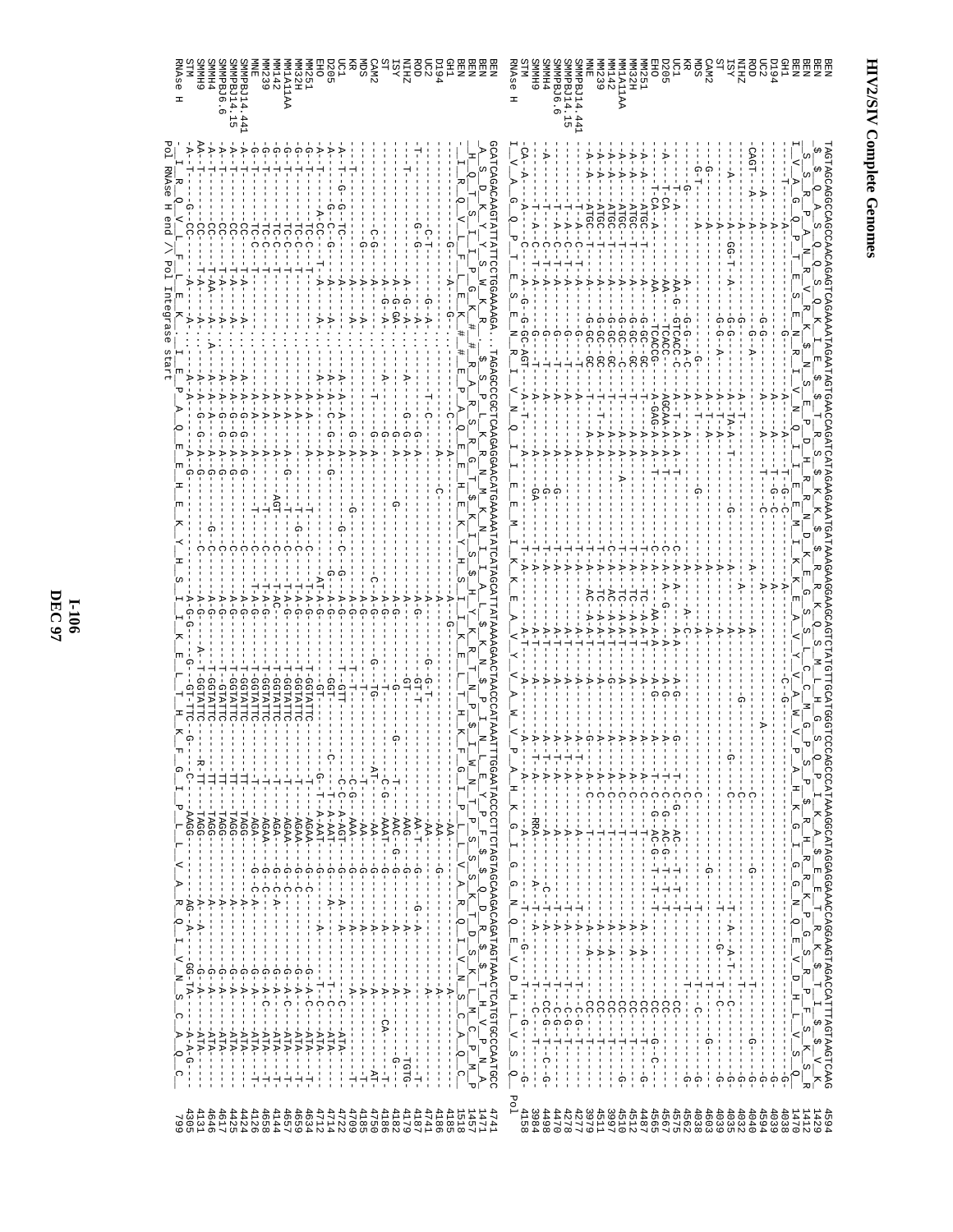| <b>P610</b><br>EHC<br><b>BEN</b><br>ZHIN<br>MN142<br>MN239<br>₿<br>ĔN<br>ğ<br><b>MMN44</b><br>ā<br>ĝ<br>Ë<br>MIAIIAA<br><b>IN251</b><br><b>ZMA!</b><br>ΥS<br>6HMIN<br>MMPBJ6<br>S05<br>LARM<br>ARTEBJ14<br><b>M32H</b>                                                                                                                                                                                                                                                                                                                                                                                                                                                                                                                                                                                                                                                                                                                                                                                                                                                                                                                                                                                                                                                                                                                                                                                                                                                                                                                                                                                                                                                                                                                                                                                             | ÎЮ<br>REN<br>ZHIN<br><b>DER</b><br>ntegrase<br>ğ<br>IC2<br>Ĕ<br>ZMA:<br>ΚS.<br><b>GHMM</b><br>IM142<br><b>194</b><br><b>MMPBJ:</b><br><b>PHMW</b><br><b>M239</b><br>AAILAIN<br>IN32H<br><b>N251</b><br>50 5<br>MMPBJ6<br><b>MPBJ14</b><br>É                                                                                                                                                                                                                                                                                                                                                                                                                                                                                                                                                                                                                                                                                                                                                                                                                                                                              |
|--------------------------------------------------------------------------------------------------------------------------------------------------------------------------------------------------------------------------------------------------------------------------------------------------------------------------------------------------------------------------------------------------------------------------------------------------------------------------------------------------------------------------------------------------------------------------------------------------------------------------------------------------------------------------------------------------------------------------------------------------------------------------------------------------------------------------------------------------------------------------------------------------------------------------------------------------------------------------------------------------------------------------------------------------------------------------------------------------------------------------------------------------------------------------------------------------------------------------------------------------------------------------------------------------------------------------------------------------------------------------------------------------------------------------------------------------------------------------------------------------------------------------------------------------------------------------------------------------------------------------------------------------------------------------------------------------------------------------------------------------------------------------------------------------------------------|--------------------------------------------------------------------------------------------------------------------------------------------------------------------------------------------------------------------------------------------------------------------------------------------------------------------------------------------------------------------------------------------------------------------------------------------------------------------------------------------------------------------------------------------------------------------------------------------------------------------------------------------------------------------------------------------------------------------------------------------------------------------------------------------------------------------------------------------------------------------------------------------------------------------------------------------------------------------------------------------------------------------------------------------------------------------------------------------------------------------------|
| ÷<br>⊦<br>G<br>$A -$<br>$\overline{A}$<br>$\mathbb{Y}_{-}$<br>$\overline{Y}$<br>۲<br>$A$ --<br>A-<br>$\mathbb{Y}_{-}$<br>⋗<br>⋗<br>∀<br>স্<br>A-<br>$-\Delta$ -<br>Þ<br>⋗<br>⋗<br>ъ<br>ъ<br>⊅<br>כל<br>⋗<br>⊅<br>⊅<br>੮<br>ŗΩ<br>C<br>⋒<br>∩<br>∩<br>⋒<br>⋗<br>⊅<br>⋗<br>⊅<br>⋗<br>ଋ<br>CΩ<br>н<br>н<br>н<br>부<br>н<br>U<br>$\blacksquare$                                                                                                                                                                                                                                                                                                                                                                                                                                                                                                                                                                                                                                                                                                                                                                                                                                                                                                                                                                                                                                                                                                                                                                                                                                                                                                                                                                                                                                                                         | J.<br>Ļ<br>Ö<br>$\mathbb{F}$<br>$\overline{Y}$<br>Ý.<br>۲<br>۲<br>⋗<br>ົດ<br>ດ<br>⋒<br>Ω<br>G<br>Ω<br>⋒<br>'n<br>ດ<br>Ω<br>Ω<br>Ω<br>I<br>부<br>н<br>⊣<br>Н.<br>ដុ                                                                                                                                                                                                                                                                                                                                                                                                                                                                                                                                                                                                                                                                                                                                                                                                                                                                                                                                                        |
| -ac<br>do<br>C<br>Ġ<br>ဂူ<br>Ģ<br>ဂူ<br>Ģ<br>R<br>ດ<br>ω<br>Ω<br>ဂု<br>ဂု<br>z<br>GT-A<br>$GL-A.$<br>GJ<br>$T - A$<br>부<br>$T - A$<br>7 – 7<br>부<br>$T - A$<br>Σ<br>Ω<br>$AG-C$<br>-AG-C<br>TG-C.<br>$A = -C$<br>$A$ – – $A$<br>$AG-$<br>$AG-C$<br>ᡃᠣ<br>O<br>∩<br>G<br>Q<br>U<br>C<br>wν                                                                                                                                                                                                                                                                                                                                                                                                                                                                                                                                                                                                                                                                                                                                                                                                                                                                                                                                                                                                                                                                                                                                                                                                                                                                                                                                                                                                                                                                                                                          | ົດ<br>ע<br>$\mathbb{F}$<br>$\tilde{A}$<br>Ω<br>Ω<br>Ω<br>∩<br>Ω<br>Ω<br>⋒<br>⋒<br>Ω<br>Ω<br>R-R-                                                                                                                                                                                                                                                                                                                                                                                                                                                                                                                                                                                                                                                                                                                                                                                                                                                                                                                                                                                                                         |
| $\mathbb{A} \mathbb{A}$<br>$\mathbb{A} \rightarrow \mathbb{A}$<br>$-$ – $\mathbf{A}$<br>$-$ – $\mathbb{A}$<br>$-$ – $\mathrm{A}$<br>$\mathbb{A} \mathbb{A}$<br>Þ<br>ъ<br>ъ<br>А<br>А<br>А<br>А<br>А<br>Ъ<br>Φ<br>ଇ<br>ن<br>ا<br>Ю<br>Ö<br>$\Gamma$<br>н<br>부<br>휴<br>∩<br>ဂ္<br>부<br>년<br>부<br>z<br>C<br>∩<br>J.<br>z<br>$\overline{Y}$<br>ъ<br>Þ<br>ъ<br>ኌ<br>⊅<br>⋗<br>₻<br>ኌ<br>⊅<br>⊅<br>⊅<br>כל<br>ъ<br>i<br>RC<br>-TC                                                                                                                                                                                                                                                                                                                                                                                                                                                                                                                                                                                                                                                                                                                                                                                                                                                                                                                                                                                                                                                                                                                                                                                                                                                                                                                                                                                        | E<br>C<br>$\Omega$<br>∩<br>∩<br><u>ດ</u><br>ດ<br>ှု<br>Ω<br>-GAC<br>-GAC<br>-GAC<br>-GAC<br>-GAC<br>-GAC<br>-GACA<br>-GAC<br>-GAC<br>-GAC<br>-GACA<br>OAC<br>GAC<br><b>AACA</b><br>GAC<br>-ACC<br>$-BC-$<br>ÄC.<br>RC-<br>ACC<br>⊲<br>Σ<br>Ю<br>Ω                                                                                                                                                                                                                                                                                                                                                                                                                                                                                                                                                                                                                                                                                                                                                                                                                                                                        |
| $-LC-A$<br>$-LC-R$<br>-TC-A<br>$-TC-A$<br>Ė<br>능<br>TC-<br>ਨੋ<br>$C - A$<br>$\Omega$<br>↷<br>G<br>Ъ<br>-c--re<br>ှ<br>С                                                                                                                                                                                                                                                                                                                                                                                                                                                                                                                                                                                                                                                                                                                                                                                                                                                                                                                                                                                                                                                                                                                                                                                                                                                                                                                                                                                                                                                                                                                                                                                                                                                                                            | ω<br>੮<br>L-GI--C--IC<br>$-1$ -Gl<br>$-GT--C---$<br>$\frac{1}{2}$<br>$-45-$<br>ĠT-<br>ĠT-<br>$-10$<br>$-10$<br>$\mathsf{K}$<br>GT<br>GT-<br>$-15$<br>Ğ<br>읍<br>ଢ଼<br>⋒<br>H<br>$C = -TC$<br>ဂု<br>$C - C$<br>ှ<br>ှ<br>Ą<br>Ξ<br>Ŕ<br>5C<br>$\overline{1}$<br>능<br>C<br>O<br>C<br>∩                                                                                                                                                                                                                                                                                                                                                                                                                                                                                                                                                                                                                                                                                                                                                                                                                                      |
| -16-1<br>-TG<br>ដ<br>đ<br>ನ<br>ನ<br>10-11<br>능<br>d<br>ᡃᠣ<br>O<br>$-LG-$<br>LG-<br>Ġ<br>Ë,<br>C<br>TG-C-<br>TG-C--<br>$\mathbb{A}^{-}$<br>$\overline{Y}$<br>C<br>⊅<br>Q<br>n<br>C<br>$\frac{1}{\Omega}$<br>Ω                                                                                                                                                                                                                                                                                                                                                                                                                                                                                                                                                                                                                                                                                                                                                                                                                                                                                                                                                                                                                                                                                                                                                                                                                                                                                                                                                                                                                                                                                                                                                                                                       | 囯<br>Ω<br>Ω<br>$-2$<br>ω<br>ω<br>ଋ<br>Ω<br>Ω<br>ω<br>Ω<br>ଢ଼<br>Ω<br>ု<br>Q<br>Ω<br>ω<br>$-1 - 1 - 0$<br>ଋ<br>$-2G-C$<br>$A - C$<br>$P = C$<br>i<br>⊅<br>$-4$<br>$-4$<br>ن<br>ا<br>ゼ<br>⊅<br>٣<br>⊅<br>ъ<br>А<br>C<br>⊅<br>∩<br>↷                                                                                                                                                                                                                                                                                                                                                                                                                                                                                                                                                                                                                                                                                                                                                                                                                                                                                        |
| $-6-$<br>ှု<br>ဂူ<br>ဂု<br>Ť<br>CAAG<br>А<br>ъ<br>ъ<br>ゼ<br>ъ<br>⋗<br>⋗<br>⋗<br>⊅<br>₹<br>U)<br>⊲<br>$-4$<br>$-4-$<br>ι<br>-Ω-<br>$A -$<br>$A -$<br>$A - -A - -$<br>$\frac{1}{1}$<br>$A$ - $-$<br>$A$ - $-$<br>$A -$<br>$A$ – –<br>$A$ - $-$<br>$A$ – –<br>$A$ - $-$<br>$A$ — — —<br>п<br>þ<br>J<br>$\frac{1}{1}$<br>$--A--$<br>ł<br>т<br>$-4-7-$<br>л<br>k<br>¦7J<br>$A -$<br>$\overline{A}$<br>$\frac{1}{1}$<br>$\overline{Y}$<br>$\mathbf{I}$<br>Ť<br>$A$ – –<br>$A -$<br>J.<br>$\mathbf{I}$<br>$\blacksquare$<br>$\mathbf{I}$<br>$\overline{\phantom{a}}$<br>$\blacksquare$<br>$\mathbf{I}$<br>J.<br>J.<br>þ<br>$\mathbf{I}$<br>п<br>H.<br>¦≍<br>3<br>≤<br>່ດ<br>$\mathbf{I}$                                                                                                                                                                                                                                                                                                                                                                                                                                                                                                                                                                                                                                                                                                                                                                                                                                                                                                                                                                                                                                                                                                                                  | ଢ଼<br>⊅<br>Ö<br>ω,<br>$\frac{1}{1}$<br>$\prec$<br>⋞<br>ှု<br>k<br>۲I<br>ς-<br>Ι<br>$\Gamma$<br>$\overline{\phantom{a}}$<br>J.<br>H<br>Ť<br>л<br>H.<br>Έ<br>Ξ<br>k<br>ן<br>מ                                                                                                                                                                                                                                                                                                                                                                                                                                                                                                                                                                                                                                                                                                                                                                                                                                                                                                                                              |
| $\frac{1}{4}$<br>$-CA$ -<br>$\frac{1}{1}$<br>$\frac{1}{1}$<br>ł<br>ł<br>ł,<br>ł<br>ή<br>ł<br>⋜<br>⊲<br>≤<br>$A - -$<br>$A -$<br>$\frac{1}{1}$<br>$A -$<br>$A$ – –<br>$\overline{A}$<br>ъ<br>۲<br>ا<br>۲<br>ا<br>$\frac{1}{1}$<br>けー<br>۲Ļ<br>$\frac{1}{1}$<br>부<br>۲L<br>T<br>۲<br>ا<br>$A -$<br>$A -$<br>۲<br>ا<br>"ם,<br>Ť<br>L<br>$\blacksquare$<br>ל<br>ק<br>J.<br>Ξ<br>÷<br>†<br>ن<br>ا<br>م.<br>ا<br>부<br>부<br>$-1$<br>$\mathbf I$<br>C<br>G<br>Ω<br>↷<br>J.<br>z<br>L<br>$\frac{1}{1}$<br>Ţ<br>I<br>ี่≍<br>z<br>I<br>п<br>$\mathbf{I}$<br>ົດ<br>$\prec$<br>≍<br>Ξ<br>$\frac{1}{1}$<br>$\frac{1}{1}$<br>$\frac{1}{1}$<br>$\frac{1}{4}$<br>ł<br>$\frac{1}{1}$<br>ł<br>$\frac{1}{1}$<br>Ť<br>f.<br>$-4-$<br>ပြ<br> <br>၉<br>$\frac{1}{1}$<br>$-A---G---$<br>ţ<br>Ť<br>$\mathsf I$<br>$\frac{1}{4}$<br>$\mathbf{I}$<br>$\mathbf{I}$<br>$\frac{1}{1}$<br>$\frac{1}{1}$<br>ŧ<br>$-4 - - - -$<br>$AC---$<br>$-4-$<br>$-\Delta$<br>$A---$<br>$-4-$<br>'≍.<br>l<br>{∿<br>⊲<br>င္ပာ<br>م-<br>-<br>$\frac{1}{2}$<br>$\frac{1}{2}$<br>$\Gamma$<br>$\Gamma$<br>$\Gamma$<br>$\bigcap\limits_{i=1}^{n}$<br>۲-<br>Ċ-<br>$\Gamma$<br>$\dot{C}$<br>п<br>'∞<br>Ĵ<br>$\mathbb I$<br>$\mathbb{I}$<br>ဂ<br>$\mathsf I$<br>Ţ<br>$\mathbf I$<br>$\mathbf I$<br>$\mathbf{I}$<br>$\mathbb I$<br>റ                                                                                                                                                                                                                                                                                                                                                                                                                                                                                                                                     | ł<br>₹<br>⊲<br>բ.<br>$A -$<br>$-12 - 0$<br>ଋ<br>A<br>$A -$<br>$\overline{y}$<br>Ω<br>Ω<br>ଋ<br>$A -$<br>$A$ – – $A$<br>$A -$<br>⋗<br>A--<br>$\mathbb{F}$<br>'n<br>Ŧ<br>$\frac{1}{1}$<br>Ĩ.<br>Ţ<br>Ť<br>ŧ<br>$\frac{1}{1}$<br>ن<br>ا<br>۲Ì<br>Н<br>Ť<br>ю<br>부<br>$\frac{1}{1}$<br>$\frac{1}{1}$<br>부<br>۲<br>ا<br>∩<br>↷<br>∩<br>부<br>k<br>I<br>$-1 - 1 - 0 - 0 - 1 - 1$<br>מט<br>α,<br>$\mathbf{I}$<br>$\mathbf{I}$<br>$\overline{1}$<br>L<br>п<br>¦<<br>$\mathbb{I}$<br>Ť<br>$\mathsf I$<br>$\mathbf I$<br>$\mathbb{I}$<br>$\mathsf I$<br>ı<br>z<br>$\begin{array}{c} \end{array}$<br>$\mathbb{I}$<br>Ţ<br>$\frac{1}{1}$<br>'ဂ<br>Φ<br>$\mathbf{I}$<br>$\mathbf{I}$<br>Ţ.<br>$\overline{\phantom{a}}$<br>$\blacksquare$<br>Τ.<br>$\mathbf{I}$<br>J.<br>$C = -T = -D$<br>$\frac{1}{2}$<br>'n,<br>T<br>$\mathbf{I}$<br>J.<br>$-1$ $-1$ $-1$<br>J.<br>1<br>$\frac{1}{1}$<br>$\mathbb I$<br>$\mathbb{I}$<br>$\overline{\phantom{a}}$<br>$\mathbf I$<br>I,<br>$\mathbf{I}$<br>$\mathbf{r}$<br>피<br>מ'<br>$\frac{1}{1}$<br>부<br>부<br>н<br>ł,<br>부<br>н<br>н<br>н<br>Ξ<br>$\mathbf{I}$<br>ť<br>$\overline{1}$<br>Ή<br>$\,$ I |
| FTGAAGATGGTGCATGGTGGGTAGGTATAGAACAATCCTTTGGAGTACCTTACA<br>$\prec$<br>$C = -T - -D$<br>ର ର<br>Ω<br>Ω<br>$\mathbb{L}$<br>$\overline{A}$<br>$R - T - T -$<br>$G - T - T - T$<br>$C = -T - -D$<br>G---H----<br>$\Gamma$<br>Ω<br>$\blacksquare$<br>$\mathbf{I}$<br>Ω<br>I.<br>$\frac{1}{1}$<br>≺<br>$\frac{1}{4}$<br>ŧ<br>$\mathbf{I}$<br>$\mathbf{I}$<br>'n<br>$\frac{1}{2}$<br>$\frac{1}{1}$<br>$-$ - $-$ 0 $-$ - - -<br>ξ<br>Ť<br>Ť<br>$\mathbb{L}$<br>$\blacksquare$<br>$\blacksquare$<br>$\mathbf{I}$<br>$\mathbf{I}$<br>J.<br>$\mathbf{I}$<br>J.<br>т.<br>$\mathbb{I}$<br>ø<br>Ħ<br>z<br>I<br>$\mathop{\downarrow}\limits_{\mathop{\rightarrow}\limits}$<br>$G - -CAA - -$<br>$\mathsf I$<br>$\begin{array}{c} \hline \end{array}$<br>$\mathbf I$<br>-G--CA---<br>-G--CA---<br>$G--CA---$<br>ဂုံ<br>$G--CAA--$<br>$----1$<br>ဂု<br>$- - GA - -$<br>$-GB-$<br>$-6A-$<br>$-GB-$<br>$- - GA - -$<br>$\frac{1}{2}$<br>ŧ<br>0<br>$---A---$<br>р<br>-- マーコー<br>J.<br>g<br>$-\Delta$ -<br>$-CA$ -<br>$  A$ $ -$<br>ا<br>∞<br>$\mathbf{A}-\mathbf{A}--\mathbf{C}--$<br>Ţ.<br>$\,$ I<br>$\blacksquare$<br>$\blacksquare$<br>$\frac{1}{1}$<br>J.<br>c٥<br>J.<br>J.<br>$\mathbf{I}$<br>đ<br>$\mathbf{I}$<br>J.<br>$\frac{1}{1}$<br>İ<br>$\blacksquare$<br>$- -C - -$<br>I,<br>'nŋ<br>F<br>$\frac{1}{4}$<br>$\blacksquare$<br>$\frac{1}{1}$<br>ł<br>$\frac{1}{1}$<br>$\frac{1}{1}$<br>J.<br>J,<br>$\mathbf{I}$<br>J.<br>J<br>$\mathbf{I}$<br>F<br>$\overline{\phantom{a}}$<br>т<br>п                                                                                                                                                                                                                                                                                                                                          | FCAGTACATGTTGCAAGTGGATTCATAGAAGCAGAAGTATCATCCACAGGAATCAG<br>٠m<br>$\frac{1}{4}$<br>$\frac{1}{1}$<br>$\frac{1}{1}$<br>÷<br>$\frac{1}{1}$<br>$\mathbf{I}$<br>¦¤<br>$\frac{1}{4}$<br>т.<br>п<br>Ħ<br>E<br>ှု<br>ω<br>ဂူ<br>ဂူ<br>ဂှ<br><u>ရာ ရှာ</u><br>   <br>$\Gamma$<br>ဂု<br>Į<br>י<br>מ<br>$\frac{1}{1}$<br>$\mathbb{I}$<br>ъ<br>o,<br>Ţ<br>$\begin{array}{c} \hline \end{array}$<br>¦¤<br>T.<br>$\blacksquare$<br>$\overline{\phantom{a}}$<br>$\mathbf{I}$<br>$- - - - - - - - - - - - -$<br>Ħ<br>Ħ<br>$-\mathbb{G}--\mathbb{A}--\mathbb{A}--\mathbb{H}-$<br>$-6 - -A - -A - C - -$<br>$-1 - 2 - -1 - -1 - -1$<br>$\frac{1}{1}$<br>י<br>מ'<br>L.<br>$\frac{1}{1}$<br>$\frac{1}{1}$<br>÷,<br>$\frac{1}{1}$<br>$\frac{1}{1}$<br>$-1 - 2 - 1 - 1 - 1$<br>- - A - - T - - -<br>- - マー・コー<br>$\frac{1}{14}$<br>i<br>H<br>$\prec$<br>$\sum_{\mathbf{L}}$<br>÷<br>'ഗ<br>$\mathcal{P}$<br>$\overline{Y}$<br>А<br>A<br>ъ<br>$\mathbb{I}$<br>Ĭ<br>F<br>Ĩ,<br>Ĩ<br>Ì<br>Ĩ,<br>I<br>J.<br>ļ.<br>ŗω,                                                                                                                               |
| $-1 - C - -C - -$<br>$\mathbf{z}^{\mathsf{I}}$<br>$R-G--$<br>$-6 - -$<br>$-6$<br>$\frac{1}{2}$<br>$\frac{1}{1}$<br>$-6 - -$<br>$-6 - -$<br>$-6 - -$<br>j<br>$-$ -0 $-$ -0 $-$<br>ຸດ<br>ຸດ<br>J.<br>$\blacksquare$<br>I.<br>$\frac{1}{1}$<br>ł<br>'n<br>$\frac{1}{\alpha}$<br>$\Omega$<br>$\mathbf{I}$<br>J.<br>$\overline{\mathbf{z}}$<br>$\mathbf I$<br>$-6 -$<br>J.<br>'<<br>I<br>$\frac{1}{1}$<br>Ţ<br>$\begin{array}{c} \rule{0pt}{2.5ex} \rule{0pt}{2.5ex} \rule{0pt}{2.5ex} \rule{0pt}{2.5ex} \rule{0pt}{2.5ex} \rule{0pt}{2.5ex} \rule{0pt}{2.5ex} \rule{0pt}{2.5ex} \rule{0pt}{2.5ex} \rule{0pt}{2.5ex} \rule{0pt}{2.5ex} \rule{0pt}{2.5ex} \rule{0pt}{2.5ex} \rule{0pt}{2.5ex} \rule{0pt}{2.5ex} \rule{0pt}{2.5ex} \rule{0pt}{2.5ex} \rule{0pt}{2.5ex} \rule{0pt}{2.5ex} \rule{0$<br>$\,$ I<br>$\overline{\mathbf{K}}$<br>J<br>ł<br>ł<br>$\mathbf{I}$<br>$\frac{1}{1}$<br>$\mathbf{I}$<br>$\blacksquare$<br>J.<br>$\overline{1}$<br>$\frac{1}{1}$<br>ł<br>Ť<br>j.<br>j<br>$\mathbf{I}$<br>$\mathbf{I}$<br>ì<br>J.<br>.۳<br>١d<br>$\begin{array}{c} \end{array}$<br>J.<br>$-4-7$<br>J.<br>$\begin{array}{c} \end{array}$<br>$\begin{array}{c} \rule{0pt}{2.5ex} \rule{0pt}{2.5ex} \rule{0pt}{2.5ex} \rule{0pt}{2.5ex} \rule{0pt}{2.5ex} \rule{0pt}{2.5ex} \rule{0pt}{2.5ex} \rule{0pt}{2.5ex} \rule{0pt}{2.5ex} \rule{0pt}{2.5ex} \rule{0pt}{2.5ex} \rule{0pt}{2.5ex} \rule{0pt}{2.5ex} \rule{0pt}{2.5ex} \rule{0pt}{2.5ex} \rule{0pt}{2.5ex} \rule{0pt}{2.5ex} \rule{0pt}{2.5ex} \rule{0pt}{2.5ex} \rule{0$<br>Ţ<br>F<br>$-4$<br>$-$ A $-$<br>$-4$<br>$A - -$<br>Ω<br>$\blacksquare$<br>$\overline{\phantom{a}}$<br>$A - -$<br>Ω<br>Ω<br>$\mathbf{I}$<br>J.<br>$\mathbf{I}$<br>Ή<br>$\mathbf{I}$<br>t<br>ŧ<br>$\frac{1}{1}$<br>t<br>ŧ<br>ŧ<br>ŧ<br>1<br>л<br>Ή<br>H<br>년<br>보<br>부<br>부<br>H<br>'o<br>Pol | --A--A--C--A---A-<br>$-1 - 1 - 0 - 0 - 0$<br>ł<br>$\mathsf I$<br>$-6 - -$<br>$-6 - -$<br>.۳<br>Д<br>$-G-B--$<br>$\mathbf{I}$<br>Έ<br>$-\infty$<br>$\mathbf{I}$<br>م<br>-<br>Ť<br>$\mathbf{I}$<br>þ<br>$\mathbb{I}$<br>$-A--GA-$<br>$\mathsf I$<br>$\mathsf I$<br>$-\Delta -$<br>$-A---A-$<br>$-A--GA-$<br>$-A--GA-$<br>Ö<br>¦≂<br>$\frac{1}{1}$<br>$A - GA -$<br>$A - GA -$<br>$A--GA-$<br>$\frac{1}{1}$<br>$A - -$<br>'ဂ<br>-1<br>Ħ<br>$-4-$<br>$\frac{1}{1}$<br>$\frac{1}{4}$<br>$\frac{1}{4}$<br>$\frac{1}{1}$<br>$\frac{1}{4}$<br>$- -A-G$<br>þ<br>$\blacksquare$<br>'⊣<br>$\sum_{i=1}^{n}$<br>$\frac{1}{2}$<br>$\overline{Y}$<br>$\overline{Y}$<br>$\overline{Y}$<br>$\overline{A}$<br>$A -$<br>מ'<br>מ'<br>þ<br>'ਸ਼<br>Pol                                                                                                                                                                                                                                                                                                                                                                                         |
| 49177<br>4946<br>4431<br>4 4 9 4 7 7 8<br>4 9 4 7 7 7 7<br>4 8 0 6 4 0<br>4 9 0 4 0<br><b>4605</b><br>4957<br>495<br>501508<br>19555<br>1955<br>4482<br>4479<br>4487<br>4486<br>5041<br>4485<br>Ō                                                                                                                                                                                                                                                                                                                                                                                                                                                                                                                                                                                                                                                                                                                                                                                                                                                                                                                                                                                                                                                                                                                                                                                                                                                                                                                                                                                                                                                                                                                                                                                                                  | 4 4 4 4 4 4 4 4 4<br>2 5 5 7 6 9 8 6<br>7 7 7 6 9 8 6<br>6 4 7 7 6 9 1 5<br>4 4 4 4 4 4 4 4 4 4<br>5 6 6 6 6 7 6 8 7 9<br>5 7 7 8 7 8 9 0 0 1<br>9 7 4 7 4 7 9 7 4<br>4808<br>4335<br>4900<br>4336<br>4 4 4 4 4 4<br>3 3 3 3 3 3 3<br>9 4 7 9 7<br>4335<br>4891<br>1515<br>$-568$<br>507                                                                                                                                                                                                                                                                                                                                                                                                                                                                                                                                                                                                                                                                                                                                                                                                                                 |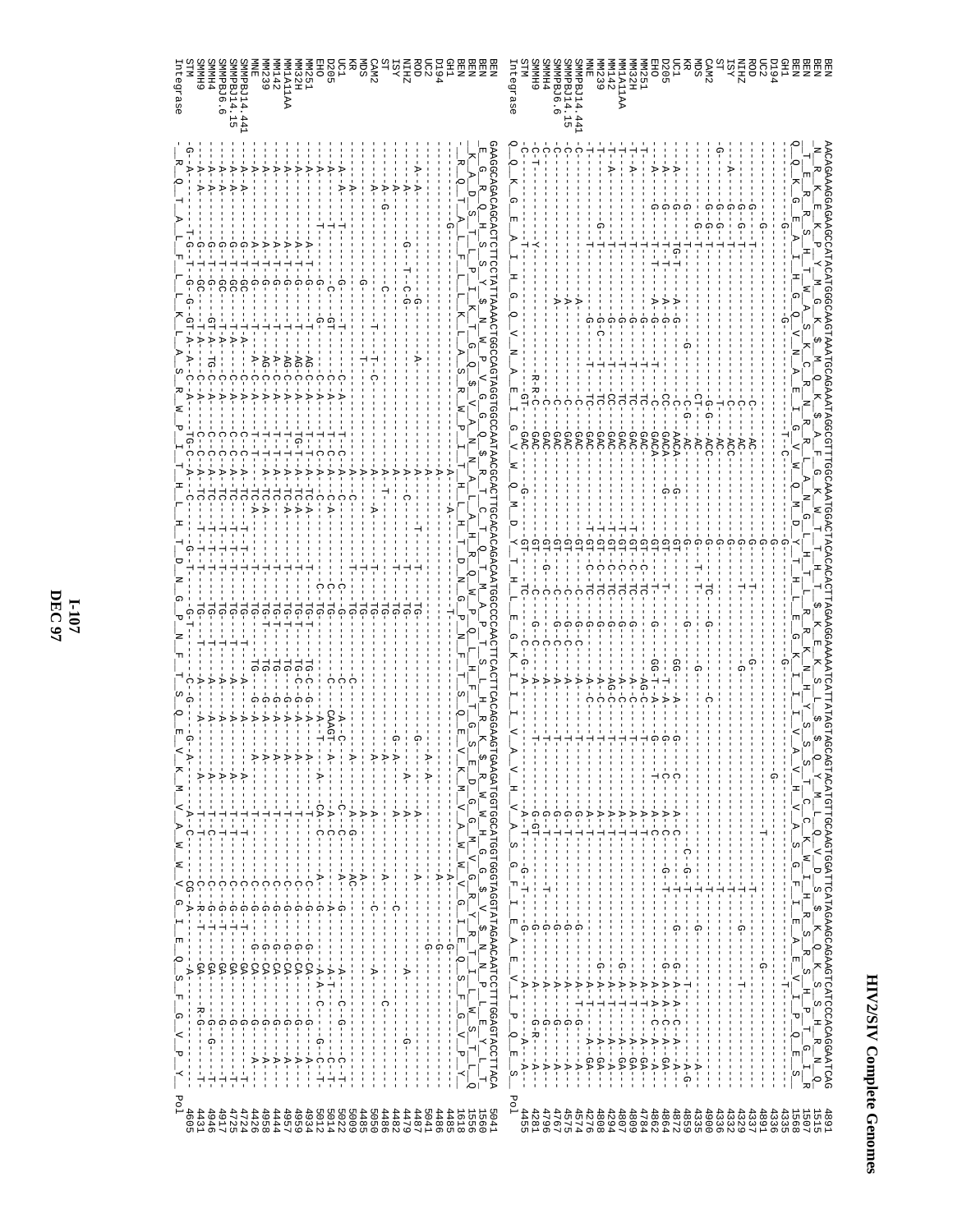| IGACCCAGCAGAAGACTAATCAACATAGATTACCACAGAAGAAGAATACAATTTCCTCCAAGAAAAAATTCAAATTTAAATTTTAAATTTCGGTCT7TA<br>д<br>н<br>₹<br>Ю<br>G<br>Ω<br>⋒<br>ω<br>⋒<br>⋒<br>ഹ<br>⋒<br>⋒<br>ଢ଼<br>⋒<br>⋒<br>G.<br>⋒<br>U.<br>īω<br>년<br>Ö<br>A-<br>$AR-G$<br>⋗<br>$A -$<br>$\mathbb{F}$<br>⊅<br>⊅<br>J.<br>⊅<br>⊅<br>⋗<br>ັດ<br>Ω<br>Ω<br>⋒<br>Ω<br>ω<br>$C-T$ -<br>ဂု<br>ဂု<br>н<br>ດ<br>⋒<br>⊣<br>GΣ<br>G.)<br>G)<br>G)<br>G)<br>G)<br>60<br>GΣ<br>'n<br>J.<br>ဂ္<br>ဂု<br>Ω<br>Ω<br>$\overline{1}$<br>ഹ<br>ဂု<br>z<br>н<br>H<br>넘<br>Ω<br>Ω<br>Ω<br>∩<br>년<br>년<br>Ġ<br>Ω<br>Ω<br>Ω<br>Ω<br><del>k</del><br>ł<br>G<br>$A-CC$<br>⊅<br>⊅<br>$A-CC$<br>ಗಿ–೭೮<br>ಗಿ–೭೦<br>ኌ<br>$A-CC$<br>z<br>8<br>Ò<br>C<br>Ö<br>ь<br>ኳ<br>ъ<br>ъ<br>של<br>ъ<br>⋗<br>⋗<br>$T - AA - T$<br>1-AA<br><b>F-AA</b><br>T-AA.<br><b>F-AA</b><br>6A<br><b>GA</b><br>PD.<br>$-50$<br>GA.<br>GAC<br>P<br>GA<br>6A<br>P<br>P<br>GAC<br>τ<br>P<br>P<br>RAA<br>GAC<br>CAC<br>AA.<br>ับว<br>AA<br>AA<br>AA.<br>∩<br>င္ပဲ<br>븡<br>붕<br>붕<br>යි<br>යි<br>ccc<br>80<br>GC-<br>යි<br>ု<br>붕<br>븡<br>븡<br>븡<br>Ω<br>∩<br>ŧ<br>ヵ<br>ω<br>ଋ<br>ଢ଼<br>ଋ<br>চা<br>∩<br>∩<br>∩<br>0<br>Ю<br>۳<br>$\overline{r}$<br>⊅<br>⋗<br><b>GTAT</b><br>$\frac{1}{\Omega}$<br>ά<br>A<br>٣<br>8<br>∀−<br>ਨੋ<br>⊅<br>Ö<br>$\frac{1}{\Omega}$<br>$-5 - 1$<br>$\frac{1}{\Omega}$<br>ှု<br>ဂု<br>ω<br>Ģ<br>Φ<br>ഩ<br>ଢ଼<br>⋒<br>囨<br>LIT-<br>1<br>1<br>1<br>1<br>5 - 9<br>1 - 9<br>Η<br>Ω<br>$\frac{1}{\Omega}$<br>Ġ<br>Ω<br>Ω<br>Ω<br>⋒<br>∩<br>G.<br>⋒<br>⋒<br>∩<br>$-T - A -$<br>$V-L-$<br>$-2 - \Delta -$<br>$-1-Y$<br>$V-L-$<br>$-T-\mathbf{A}-$<br>$A-TD$<br>$\mathbf{I}$<br>J.<br>л<br>$\mathbf{I}$<br>л<br>Н<br>TTACAGAGAAGGCAGAGATCAGCTGTGGAAAGGACCTGGTGAACTACTGTGGA<br>п<br>$\mathbf{I}$<br>т<br>п<br>ーピー<br>・マーヤー<br>로<br>휴<br>휴<br>$\mathbf{I}$<br>부<br>휴<br>1<br>-1<br>J,<br>H<br>н<br>≺<br>F<br>$\overline{1}$<br>$\blacksquare$<br>$-\Delta -$<br>$\overline{1}$<br>$\mathbf{I}$<br>п<br>$\blacksquare$<br>$\mathbf{I}$<br>J.<br>Ď<br>$\dot{P}$<br>$\dot{P}$<br>н<br>$\overline{Y}$<br>Þ<br>$\overline{r}$<br>⋗<br>$\blacksquare$<br>Q<br>$A -$<br>⋗<br>$A -$<br>$\overline{A}$<br>A-<br>$\overline{r}$<br>ш<br>Ö<br>'n,<br>'n.<br>ï.<br>J.<br>$\mathbf{I}$<br>л<br>л<br>т<br>л.<br>-1<br>k,<br>₩<br>I<br>įĦ,<br>J.<br>$\mathbf{I}$<br>J.<br>J.<br>J.<br>л<br>л<br>$\mathbf{I}$<br>л<br>л<br>ξđ<br>т<br>л<br>л<br>Ħ<br>ፇ<br>$\mathbf{I}$<br>J.<br>$\blacksquare$<br>I.<br>J.<br>$\mathbf{I}$<br>л<br>ŔC<br>$\frac{1}{2}$<br>Ř<br>ਸ਼<br>$\overline{A}$<br>$\overline{1}$<br>л<br>$\blacksquare$<br>л<br>л<br>л<br>$\leq$<br>C<br>Ω<br>⋗<br>$\begin{array}{c} \rule{0pt}{2.5ex} \rule{0pt}{2.5ex} \rule{0pt}{2.5ex} \rule{0pt}{2.5ex} \rule{0pt}{2.5ex} \rule{0pt}{2.5ex} \rule{0pt}{2.5ex} \rule{0pt}{2.5ex} \rule{0pt}{2.5ex} \rule{0pt}{2.5ex} \rule{0pt}{2.5ex} \rule{0pt}{2.5ex} \rule{0pt}{2.5ex} \rule{0pt}{2.5ex} \rule{0pt}{2.5ex} \rule{0pt}{2.5ex} \rule{0pt}{2.5ex} \rule{0pt}{2.5ex} \rule{0pt}{2.5ex} \rule{0$<br>$\sf I$<br>$\begin{array}{c} \hline \end{array}$<br>Ö<br>$\overline{\phantom{a}}$<br>$\mathbf{I}$<br>п<br>$\overline{1}$<br>Ħ<br>ੱਡ<br>$\blacksquare$<br>$\mathbf{I}$<br>т<br>$\overline{\phantom{a}}$<br>Þ<br>Ģ<br>Ω<br>Ω<br>C<br>Þ<br>⊅<br>$\overline{\phantom{a}}$<br>$\overline{\phantom{a}}$<br>T<br>$\overline{\phantom{a}}$<br>л<br>$\mathbf{I}$<br>л<br>л<br>л<br>'n<br>Έ<br>CG-<br>$\mathbf{I}$<br>$\blacksquare$<br>$\overline{1}$<br>$\overline{1}$<br>л<br>п<br>т<br>л<br>л.<br>л<br>т<br>ш<br>Q<br>ΩQ<br>Ή<br>I<br>↷<br>부<br>л<br>т<br>т<br>ш<br>$\mathsf I$<br>$\mathbf I$<br>ω,<br>Σ,<br>O<br>ł<br>$\frac{1}{1}$<br>$\mathbf{I}$<br>J.<br>$\overline{1}$<br>$\mathbf{I}$<br>$\dot{P}$<br>÷<br>P<br>$\dot{P}$<br>ัต<br>Ò<br>ኔ<br>$\overline{P}$<br>$\overline{Y}$<br>$-4-$<br>$-1$<br>л.<br>$\mathbf{I}$<br>ı<br>T<br>부<br>부<br>ъ<br>$\begin{array}{c} \hline \end{array}$<br>J<br>þ<br>$\blacksquare$<br>L.<br>$\mathbf{I}$<br>$\overline{1}$<br>-1<br>H.<br>੍ਹ<br>G<br>↷<br>$\Omega$<br>п<br>п<br>H.<br>$\mathbf{I}$<br>п<br>л.<br>$\mathbf{I}$<br>⊲<br>T<br>J.<br>$\mathbf{I}$<br>$\overline{\phantom{a}}$<br>т<br>z<br>'n,<br>'ဂ<br>$\blacksquare$<br>п<br>л<br>т<br>т<br>т<br>п<br>л.<br>$\mathbf{I}$<br>'n<br>J.<br>റ<br>$\overline{1}$<br>ı<br>J.<br>×<br>'z<br>ဂု<br>Ω<br>ດ<br>Ω<br>Ω<br>ဂု<br>ဂု<br>ω<br>$\overline{1}$<br>$\mathbf{I}$<br>п<br>'ਸ਼<br>$\mathbf{I}$<br>$\mathbf{I}$<br>$\mathbf{I}$<br>$\mathbf{I}$<br>J.<br>$\mathbf{I}$<br>$\mathbf{I}$<br>л<br>л<br>¦≂<br>A<br>ດ<br>'n,<br>$\blacksquare$<br>п<br>$\Gamma$<br>T<br>л<br>ω<br>л<br>$\blacksquare$<br>п<br>$\blacksquare$<br>Η<br>$\mathbf{I}$<br>$\overline{1}$<br>H.<br>1<br>$\mathbf{I}$<br>л<br>л<br>л.<br>$\mathbf{I}$<br>т<br>л<br>Ψ.<br>ੇಸ<br>$\overline{1}$<br>п<br>$\overline{1}$<br>л.<br>$\mathbf{I}$<br>л<br>Ω<br>Ω<br>Q<br>Ω<br>Ω<br>Ω<br>Q<br>C<br>C<br>$\begin{array}{c} \hline \end{array}$<br>⊢ | $\blacksquare$<br>ъ | CC.<br>σ<br>Ξ<br>Ω<br>ъ<br>ω<br>₫<br>CΩ<br>н<br>Ë<br>∩<br>Ξ<br>Σ<br>団<br>z<br>٣ŋ<br>먹<br>wν<br>⋝<br>ᆽ<br>ੌਨ | $\frac{1}{\Omega}$ | R<br>PA<br>능<br>đ |  |  |
|--------------------------------------------------------------------------------------------------------------------------------------------------------------------------------------------------------------------------------------------------------------------------------------------------------------------------------------------------------------------------------------------------------------------------------------------------------------------------------------------------------------------------------------------------------------------------------------------------------------------------------------------------------------------------------------------------------------------------------------------------------------------------------------------------------------------------------------------------------------------------------------------------------------------------------------------------------------------------------------------------------------------------------------------------------------------------------------------------------------------------------------------------------------------------------------------------------------------------------------------------------------------------------------------------------------------------------------------------------------------------------------------------------------------------------------------------------------------------------------------------------------------------------------------------------------------------------------------------------------------------------------------------------------------------------------------------------------------------------------------------------------------------------------------------------------------------------------------------------------------------------------------------------------------------------------------------------------------------------------------------------------------------------------------------------------------------------------------------------------------------------------------------------------------------------------------------------------------------------------------------------------------------------------------------------------------------------------------------------------------------------------------------------------------------------------------------------------------------------------------------------------------------------------------------------------------------------------------------------------------------------------------------------------------------------------------------------------------------------------------------------------------------------------------------------------------------------------------------------------------------------------------------------------------------------------------------------------------------------------------------------------------------------------------------------------------------------------------------------------------------------------------------------------------------------------------------------------------------------------------------------------------------------------------------------------------------------------------------------------------------------------------------------------------------------------------------------------------------------------------------------------------------------------------------------------------------------------------------------------------------------------------------------------------------------------------------------------------------------------------------------------------------------------------------------------------------------------------------------------------------------------------------------------------------------------------------------------------------------------------------------------------------------------------------------------------------------------------------------------------------------------------------------------------------------------------------------------------------------------------------------------------------------------------------------------------------------------------------------------------------------------------------------------------------------------------------------------------------------------------------------------------------------------------------------------------------------------------------------------------------------------------------------------------------------------------------------------------------------------------------------------------------------------------------------------------------------------------------------------------------|---------------------|-------------------------------------------------------------------------------------------------------------|--------------------|-------------------|--|--|
|                                                                                                                                                                                                                                                                                                                                                                                                                                                                                                                                                                                                                                                                                                                                                                                                                                                                                                                                                                                                                                                                                                                                                                                                                                                                                                                                                                                                                                                                                                                                                                                                                                                                                                                                                                                                                                                                                                                                                                                                                                                                                                                                                                                                                                                                                                                                                                                                                                                                                                                                                                                                                                                                                                                                                                                                                                                                                                                                                                                                                                                                                                                                                                                                                                                                                                                                                                                                                                                                                                                                                                                                                                                                                                                                                                                                                                                                                                                                                                                                                                                                                                                                                                                                                                                                                                                                                                                                                                                                                                                                                                                                                                                                                                                                                                                                                                                                          |                     |                                                                                                             |                    |                   |  |  |
|                                                                                                                                                                                                                                                                                                                                                                                                                                                                                                                                                                                                                                                                                                                                                                                                                                                                                                                                                                                                                                                                                                                                                                                                                                                                                                                                                                                                                                                                                                                                                                                                                                                                                                                                                                                                                                                                                                                                                                                                                                                                                                                                                                                                                                                                                                                                                                                                                                                                                                                                                                                                                                                                                                                                                                                                                                                                                                                                                                                                                                                                                                                                                                                                                                                                                                                                                                                                                                                                                                                                                                                                                                                                                                                                                                                                                                                                                                                                                                                                                                                                                                                                                                                                                                                                                                                                                                                                                                                                                                                                                                                                                                                                                                                                                                                                                                                                          |                     |                                                                                                             |                    |                   |  |  |
|                                                                                                                                                                                                                                                                                                                                                                                                                                                                                                                                                                                                                                                                                                                                                                                                                                                                                                                                                                                                                                                                                                                                                                                                                                                                                                                                                                                                                                                                                                                                                                                                                                                                                                                                                                                                                                                                                                                                                                                                                                                                                                                                                                                                                                                                                                                                                                                                                                                                                                                                                                                                                                                                                                                                                                                                                                                                                                                                                                                                                                                                                                                                                                                                                                                                                                                                                                                                                                                                                                                                                                                                                                                                                                                                                                                                                                                                                                                                                                                                                                                                                                                                                                                                                                                                                                                                                                                                                                                                                                                                                                                                                                                                                                                                                                                                                                                                          |                     |                                                                                                             |                    |                   |  |  |
|                                                                                                                                                                                                                                                                                                                                                                                                                                                                                                                                                                                                                                                                                                                                                                                                                                                                                                                                                                                                                                                                                                                                                                                                                                                                                                                                                                                                                                                                                                                                                                                                                                                                                                                                                                                                                                                                                                                                                                                                                                                                                                                                                                                                                                                                                                                                                                                                                                                                                                                                                                                                                                                                                                                                                                                                                                                                                                                                                                                                                                                                                                                                                                                                                                                                                                                                                                                                                                                                                                                                                                                                                                                                                                                                                                                                                                                                                                                                                                                                                                                                                                                                                                                                                                                                                                                                                                                                                                                                                                                                                                                                                                                                                                                                                                                                                                                                          |                     |                                                                                                             |                    |                   |  |  |
|                                                                                                                                                                                                                                                                                                                                                                                                                                                                                                                                                                                                                                                                                                                                                                                                                                                                                                                                                                                                                                                                                                                                                                                                                                                                                                                                                                                                                                                                                                                                                                                                                                                                                                                                                                                                                                                                                                                                                                                                                                                                                                                                                                                                                                                                                                                                                                                                                                                                                                                                                                                                                                                                                                                                                                                                                                                                                                                                                                                                                                                                                                                                                                                                                                                                                                                                                                                                                                                                                                                                                                                                                                                                                                                                                                                                                                                                                                                                                                                                                                                                                                                                                                                                                                                                                                                                                                                                                                                                                                                                                                                                                                                                                                                                                                                                                                                                          |                     |                                                                                                             |                    |                   |  |  |
|                                                                                                                                                                                                                                                                                                                                                                                                                                                                                                                                                                                                                                                                                                                                                                                                                                                                                                                                                                                                                                                                                                                                                                                                                                                                                                                                                                                                                                                                                                                                                                                                                                                                                                                                                                                                                                                                                                                                                                                                                                                                                                                                                                                                                                                                                                                                                                                                                                                                                                                                                                                                                                                                                                                                                                                                                                                                                                                                                                                                                                                                                                                                                                                                                                                                                                                                                                                                                                                                                                                                                                                                                                                                                                                                                                                                                                                                                                                                                                                                                                                                                                                                                                                                                                                                                                                                                                                                                                                                                                                                                                                                                                                                                                                                                                                                                                                                          |                     |                                                                                                             |                    |                   |  |  |
|                                                                                                                                                                                                                                                                                                                                                                                                                                                                                                                                                                                                                                                                                                                                                                                                                                                                                                                                                                                                                                                                                                                                                                                                                                                                                                                                                                                                                                                                                                                                                                                                                                                                                                                                                                                                                                                                                                                                                                                                                                                                                                                                                                                                                                                                                                                                                                                                                                                                                                                                                                                                                                                                                                                                                                                                                                                                                                                                                                                                                                                                                                                                                                                                                                                                                                                                                                                                                                                                                                                                                                                                                                                                                                                                                                                                                                                                                                                                                                                                                                                                                                                                                                                                                                                                                                                                                                                                                                                                                                                                                                                                                                                                                                                                                                                                                                                                          |                     |                                                                                                             |                    |                   |  |  |
|                                                                                                                                                                                                                                                                                                                                                                                                                                                                                                                                                                                                                                                                                                                                                                                                                                                                                                                                                                                                                                                                                                                                                                                                                                                                                                                                                                                                                                                                                                                                                                                                                                                                                                                                                                                                                                                                                                                                                                                                                                                                                                                                                                                                                                                                                                                                                                                                                                                                                                                                                                                                                                                                                                                                                                                                                                                                                                                                                                                                                                                                                                                                                                                                                                                                                                                                                                                                                                                                                                                                                                                                                                                                                                                                                                                                                                                                                                                                                                                                                                                                                                                                                                                                                                                                                                                                                                                                                                                                                                                                                                                                                                                                                                                                                                                                                                                                          |                     |                                                                                                             |                    |                   |  |  |
|                                                                                                                                                                                                                                                                                                                                                                                                                                                                                                                                                                                                                                                                                                                                                                                                                                                                                                                                                                                                                                                                                                                                                                                                                                                                                                                                                                                                                                                                                                                                                                                                                                                                                                                                                                                                                                                                                                                                                                                                                                                                                                                                                                                                                                                                                                                                                                                                                                                                                                                                                                                                                                                                                                                                                                                                                                                                                                                                                                                                                                                                                                                                                                                                                                                                                                                                                                                                                                                                                                                                                                                                                                                                                                                                                                                                                                                                                                                                                                                                                                                                                                                                                                                                                                                                                                                                                                                                                                                                                                                                                                                                                                                                                                                                                                                                                                                                          |                     |                                                                                                             |                    |                   |  |  |
|                                                                                                                                                                                                                                                                                                                                                                                                                                                                                                                                                                                                                                                                                                                                                                                                                                                                                                                                                                                                                                                                                                                                                                                                                                                                                                                                                                                                                                                                                                                                                                                                                                                                                                                                                                                                                                                                                                                                                                                                                                                                                                                                                                                                                                                                                                                                                                                                                                                                                                                                                                                                                                                                                                                                                                                                                                                                                                                                                                                                                                                                                                                                                                                                                                                                                                                                                                                                                                                                                                                                                                                                                                                                                                                                                                                                                                                                                                                                                                                                                                                                                                                                                                                                                                                                                                                                                                                                                                                                                                                                                                                                                                                                                                                                                                                                                                                                          |                     |                                                                                                             |                    |                   |  |  |
|                                                                                                                                                                                                                                                                                                                                                                                                                                                                                                                                                                                                                                                                                                                                                                                                                                                                                                                                                                                                                                                                                                                                                                                                                                                                                                                                                                                                                                                                                                                                                                                                                                                                                                                                                                                                                                                                                                                                                                                                                                                                                                                                                                                                                                                                                                                                                                                                                                                                                                                                                                                                                                                                                                                                                                                                                                                                                                                                                                                                                                                                                                                                                                                                                                                                                                                                                                                                                                                                                                                                                                                                                                                                                                                                                                                                                                                                                                                                                                                                                                                                                                                                                                                                                                                                                                                                                                                                                                                                                                                                                                                                                                                                                                                                                                                                                                                                          |                     |                                                                                                             |                    |                   |  |  |
|                                                                                                                                                                                                                                                                                                                                                                                                                                                                                                                                                                                                                                                                                                                                                                                                                                                                                                                                                                                                                                                                                                                                                                                                                                                                                                                                                                                                                                                                                                                                                                                                                                                                                                                                                                                                                                                                                                                                                                                                                                                                                                                                                                                                                                                                                                                                                                                                                                                                                                                                                                                                                                                                                                                                                                                                                                                                                                                                                                                                                                                                                                                                                                                                                                                                                                                                                                                                                                                                                                                                                                                                                                                                                                                                                                                                                                                                                                                                                                                                                                                                                                                                                                                                                                                                                                                                                                                                                                                                                                                                                                                                                                                                                                                                                                                                                                                                          |                     |                                                                                                             |                    |                   |  |  |
|                                                                                                                                                                                                                                                                                                                                                                                                                                                                                                                                                                                                                                                                                                                                                                                                                                                                                                                                                                                                                                                                                                                                                                                                                                                                                                                                                                                                                                                                                                                                                                                                                                                                                                                                                                                                                                                                                                                                                                                                                                                                                                                                                                                                                                                                                                                                                                                                                                                                                                                                                                                                                                                                                                                                                                                                                                                                                                                                                                                                                                                                                                                                                                                                                                                                                                                                                                                                                                                                                                                                                                                                                                                                                                                                                                                                                                                                                                                                                                                                                                                                                                                                                                                                                                                                                                                                                                                                                                                                                                                                                                                                                                                                                                                                                                                                                                                                          |                     |                                                                                                             |                    |                   |  |  |
|                                                                                                                                                                                                                                                                                                                                                                                                                                                                                                                                                                                                                                                                                                                                                                                                                                                                                                                                                                                                                                                                                                                                                                                                                                                                                                                                                                                                                                                                                                                                                                                                                                                                                                                                                                                                                                                                                                                                                                                                                                                                                                                                                                                                                                                                                                                                                                                                                                                                                                                                                                                                                                                                                                                                                                                                                                                                                                                                                                                                                                                                                                                                                                                                                                                                                                                                                                                                                                                                                                                                                                                                                                                                                                                                                                                                                                                                                                                                                                                                                                                                                                                                                                                                                                                                                                                                                                                                                                                                                                                                                                                                                                                                                                                                                                                                                                                                          |                     |                                                                                                             |                    |                   |  |  |
|                                                                                                                                                                                                                                                                                                                                                                                                                                                                                                                                                                                                                                                                                                                                                                                                                                                                                                                                                                                                                                                                                                                                                                                                                                                                                                                                                                                                                                                                                                                                                                                                                                                                                                                                                                                                                                                                                                                                                                                                                                                                                                                                                                                                                                                                                                                                                                                                                                                                                                                                                                                                                                                                                                                                                                                                                                                                                                                                                                                                                                                                                                                                                                                                                                                                                                                                                                                                                                                                                                                                                                                                                                                                                                                                                                                                                                                                                                                                                                                                                                                                                                                                                                                                                                                                                                                                                                                                                                                                                                                                                                                                                                                                                                                                                                                                                                                                          |                     |                                                                                                             |                    |                   |  |  |
|                                                                                                                                                                                                                                                                                                                                                                                                                                                                                                                                                                                                                                                                                                                                                                                                                                                                                                                                                                                                                                                                                                                                                                                                                                                                                                                                                                                                                                                                                                                                                                                                                                                                                                                                                                                                                                                                                                                                                                                                                                                                                                                                                                                                                                                                                                                                                                                                                                                                                                                                                                                                                                                                                                                                                                                                                                                                                                                                                                                                                                                                                                                                                                                                                                                                                                                                                                                                                                                                                                                                                                                                                                                                                                                                                                                                                                                                                                                                                                                                                                                                                                                                                                                                                                                                                                                                                                                                                                                                                                                                                                                                                                                                                                                                                                                                                                                                          |                     |                                                                                                             |                    |                   |  |  |
|                                                                                                                                                                                                                                                                                                                                                                                                                                                                                                                                                                                                                                                                                                                                                                                                                                                                                                                                                                                                                                                                                                                                                                                                                                                                                                                                                                                                                                                                                                                                                                                                                                                                                                                                                                                                                                                                                                                                                                                                                                                                                                                                                                                                                                                                                                                                                                                                                                                                                                                                                                                                                                                                                                                                                                                                                                                                                                                                                                                                                                                                                                                                                                                                                                                                                                                                                                                                                                                                                                                                                                                                                                                                                                                                                                                                                                                                                                                                                                                                                                                                                                                                                                                                                                                                                                                                                                                                                                                                                                                                                                                                                                                                                                                                                                                                                                                                          |                     |                                                                                                             |                    |                   |  |  |
|                                                                                                                                                                                                                                                                                                                                                                                                                                                                                                                                                                                                                                                                                                                                                                                                                                                                                                                                                                                                                                                                                                                                                                                                                                                                                                                                                                                                                                                                                                                                                                                                                                                                                                                                                                                                                                                                                                                                                                                                                                                                                                                                                                                                                                                                                                                                                                                                                                                                                                                                                                                                                                                                                                                                                                                                                                                                                                                                                                                                                                                                                                                                                                                                                                                                                                                                                                                                                                                                                                                                                                                                                                                                                                                                                                                                                                                                                                                                                                                                                                                                                                                                                                                                                                                                                                                                                                                                                                                                                                                                                                                                                                                                                                                                                                                                                                                                          |                     |                                                                                                             |                    |                   |  |  |
|                                                                                                                                                                                                                                                                                                                                                                                                                                                                                                                                                                                                                                                                                                                                                                                                                                                                                                                                                                                                                                                                                                                                                                                                                                                                                                                                                                                                                                                                                                                                                                                                                                                                                                                                                                                                                                                                                                                                                                                                                                                                                                                                                                                                                                                                                                                                                                                                                                                                                                                                                                                                                                                                                                                                                                                                                                                                                                                                                                                                                                                                                                                                                                                                                                                                                                                                                                                                                                                                                                                                                                                                                                                                                                                                                                                                                                                                                                                                                                                                                                                                                                                                                                                                                                                                                                                                                                                                                                                                                                                                                                                                                                                                                                                                                                                                                                                                          |                     |                                                                                                             |                    |                   |  |  |
|                                                                                                                                                                                                                                                                                                                                                                                                                                                                                                                                                                                                                                                                                                                                                                                                                                                                                                                                                                                                                                                                                                                                                                                                                                                                                                                                                                                                                                                                                                                                                                                                                                                                                                                                                                                                                                                                                                                                                                                                                                                                                                                                                                                                                                                                                                                                                                                                                                                                                                                                                                                                                                                                                                                                                                                                                                                                                                                                                                                                                                                                                                                                                                                                                                                                                                                                                                                                                                                                                                                                                                                                                                                                                                                                                                                                                                                                                                                                                                                                                                                                                                                                                                                                                                                                                                                                                                                                                                                                                                                                                                                                                                                                                                                                                                                                                                                                          |                     |                                                                                                             |                    |                   |  |  |
|                                                                                                                                                                                                                                                                                                                                                                                                                                                                                                                                                                                                                                                                                                                                                                                                                                                                                                                                                                                                                                                                                                                                                                                                                                                                                                                                                                                                                                                                                                                                                                                                                                                                                                                                                                                                                                                                                                                                                                                                                                                                                                                                                                                                                                                                                                                                                                                                                                                                                                                                                                                                                                                                                                                                                                                                                                                                                                                                                                                                                                                                                                                                                                                                                                                                                                                                                                                                                                                                                                                                                                                                                                                                                                                                                                                                                                                                                                                                                                                                                                                                                                                                                                                                                                                                                                                                                                                                                                                                                                                                                                                                                                                                                                                                                                                                                                                                          |                     |                                                                                                             |                    |                   |  |  |
|                                                                                                                                                                                                                                                                                                                                                                                                                                                                                                                                                                                                                                                                                                                                                                                                                                                                                                                                                                                                                                                                                                                                                                                                                                                                                                                                                                                                                                                                                                                                                                                                                                                                                                                                                                                                                                                                                                                                                                                                                                                                                                                                                                                                                                                                                                                                                                                                                                                                                                                                                                                                                                                                                                                                                                                                                                                                                                                                                                                                                                                                                                                                                                                                                                                                                                                                                                                                                                                                                                                                                                                                                                                                                                                                                                                                                                                                                                                                                                                                                                                                                                                                                                                                                                                                                                                                                                                                                                                                                                                                                                                                                                                                                                                                                                                                                                                                          |                     |                                                                                                             |                    |                   |  |  |
|                                                                                                                                                                                                                                                                                                                                                                                                                                                                                                                                                                                                                                                                                                                                                                                                                                                                                                                                                                                                                                                                                                                                                                                                                                                                                                                                                                                                                                                                                                                                                                                                                                                                                                                                                                                                                                                                                                                                                                                                                                                                                                                                                                                                                                                                                                                                                                                                                                                                                                                                                                                                                                                                                                                                                                                                                                                                                                                                                                                                                                                                                                                                                                                                                                                                                                                                                                                                                                                                                                                                                                                                                                                                                                                                                                                                                                                                                                                                                                                                                                                                                                                                                                                                                                                                                                                                                                                                                                                                                                                                                                                                                                                                                                                                                                                                                                                                          |                     |                                                                                                             |                    |                   |  |  |
|                                                                                                                                                                                                                                                                                                                                                                                                                                                                                                                                                                                                                                                                                                                                                                                                                                                                                                                                                                                                                                                                                                                                                                                                                                                                                                                                                                                                                                                                                                                                                                                                                                                                                                                                                                                                                                                                                                                                                                                                                                                                                                                                                                                                                                                                                                                                                                                                                                                                                                                                                                                                                                                                                                                                                                                                                                                                                                                                                                                                                                                                                                                                                                                                                                                                                                                                                                                                                                                                                                                                                                                                                                                                                                                                                                                                                                                                                                                                                                                                                                                                                                                                                                                                                                                                                                                                                                                                                                                                                                                                                                                                                                                                                                                                                                                                                                                                          |                     |                                                                                                             |                    |                   |  |  |
|                                                                                                                                                                                                                                                                                                                                                                                                                                                                                                                                                                                                                                                                                                                                                                                                                                                                                                                                                                                                                                                                                                                                                                                                                                                                                                                                                                                                                                                                                                                                                                                                                                                                                                                                                                                                                                                                                                                                                                                                                                                                                                                                                                                                                                                                                                                                                                                                                                                                                                                                                                                                                                                                                                                                                                                                                                                                                                                                                                                                                                                                                                                                                                                                                                                                                                                                                                                                                                                                                                                                                                                                                                                                                                                                                                                                                                                                                                                                                                                                                                                                                                                                                                                                                                                                                                                                                                                                                                                                                                                                                                                                                                                                                                                                                                                                                                                                          |                     |                                                                                                             |                    |                   |  |  |
|                                                                                                                                                                                                                                                                                                                                                                                                                                                                                                                                                                                                                                                                                                                                                                                                                                                                                                                                                                                                                                                                                                                                                                                                                                                                                                                                                                                                                                                                                                                                                                                                                                                                                                                                                                                                                                                                                                                                                                                                                                                                                                                                                                                                                                                                                                                                                                                                                                                                                                                                                                                                                                                                                                                                                                                                                                                                                                                                                                                                                                                                                                                                                                                                                                                                                                                                                                                                                                                                                                                                                                                                                                                                                                                                                                                                                                                                                                                                                                                                                                                                                                                                                                                                                                                                                                                                                                                                                                                                                                                                                                                                                                                                                                                                                                                                                                                                          |                     |                                                                                                             |                    |                   |  |  |
|                                                                                                                                                                                                                                                                                                                                                                                                                                                                                                                                                                                                                                                                                                                                                                                                                                                                                                                                                                                                                                                                                                                                                                                                                                                                                                                                                                                                                                                                                                                                                                                                                                                                                                                                                                                                                                                                                                                                                                                                                                                                                                                                                                                                                                                                                                                                                                                                                                                                                                                                                                                                                                                                                                                                                                                                                                                                                                                                                                                                                                                                                                                                                                                                                                                                                                                                                                                                                                                                                                                                                                                                                                                                                                                                                                                                                                                                                                                                                                                                                                                                                                                                                                                                                                                                                                                                                                                                                                                                                                                                                                                                                                                                                                                                                                                                                                                                          |                     |                                                                                                             |                    |                   |  |  |
|                                                                                                                                                                                                                                                                                                                                                                                                                                                                                                                                                                                                                                                                                                                                                                                                                                                                                                                                                                                                                                                                                                                                                                                                                                                                                                                                                                                                                                                                                                                                                                                                                                                                                                                                                                                                                                                                                                                                                                                                                                                                                                                                                                                                                                                                                                                                                                                                                                                                                                                                                                                                                                                                                                                                                                                                                                                                                                                                                                                                                                                                                                                                                                                                                                                                                                                                                                                                                                                                                                                                                                                                                                                                                                                                                                                                                                                                                                                                                                                                                                                                                                                                                                                                                                                                                                                                                                                                                                                                                                                                                                                                                                                                                                                                                                                                                                                                          |                     |                                                                                                             |                    |                   |  |  |
|                                                                                                                                                                                                                                                                                                                                                                                                                                                                                                                                                                                                                                                                                                                                                                                                                                                                                                                                                                                                                                                                                                                                                                                                                                                                                                                                                                                                                                                                                                                                                                                                                                                                                                                                                                                                                                                                                                                                                                                                                                                                                                                                                                                                                                                                                                                                                                                                                                                                                                                                                                                                                                                                                                                                                                                                                                                                                                                                                                                                                                                                                                                                                                                                                                                                                                                                                                                                                                                                                                                                                                                                                                                                                                                                                                                                                                                                                                                                                                                                                                                                                                                                                                                                                                                                                                                                                                                                                                                                                                                                                                                                                                                                                                                                                                                                                                                                          |                     |                                                                                                             |                    |                   |  |  |
|                                                                                                                                                                                                                                                                                                                                                                                                                                                                                                                                                                                                                                                                                                                                                                                                                                                                                                                                                                                                                                                                                                                                                                                                                                                                                                                                                                                                                                                                                                                                                                                                                                                                                                                                                                                                                                                                                                                                                                                                                                                                                                                                                                                                                                                                                                                                                                                                                                                                                                                                                                                                                                                                                                                                                                                                                                                                                                                                                                                                                                                                                                                                                                                                                                                                                                                                                                                                                                                                                                                                                                                                                                                                                                                                                                                                                                                                                                                                                                                                                                                                                                                                                                                                                                                                                                                                                                                                                                                                                                                                                                                                                                                                                                                                                                                                                                                                          |                     |                                                                                                             |                    |                   |  |  |
|                                                                                                                                                                                                                                                                                                                                                                                                                                                                                                                                                                                                                                                                                                                                                                                                                                                                                                                                                                                                                                                                                                                                                                                                                                                                                                                                                                                                                                                                                                                                                                                                                                                                                                                                                                                                                                                                                                                                                                                                                                                                                                                                                                                                                                                                                                                                                                                                                                                                                                                                                                                                                                                                                                                                                                                                                                                                                                                                                                                                                                                                                                                                                                                                                                                                                                                                                                                                                                                                                                                                                                                                                                                                                                                                                                                                                                                                                                                                                                                                                                                                                                                                                                                                                                                                                                                                                                                                                                                                                                                                                                                                                                                                                                                                                                                                                                                                          |                     |                                                                                                             |                    |                   |  |  |
|                                                                                                                                                                                                                                                                                                                                                                                                                                                                                                                                                                                                                                                                                                                                                                                                                                                                                                                                                                                                                                                                                                                                                                                                                                                                                                                                                                                                                                                                                                                                                                                                                                                                                                                                                                                                                                                                                                                                                                                                                                                                                                                                                                                                                                                                                                                                                                                                                                                                                                                                                                                                                                                                                                                                                                                                                                                                                                                                                                                                                                                                                                                                                                                                                                                                                                                                                                                                                                                                                                                                                                                                                                                                                                                                                                                                                                                                                                                                                                                                                                                                                                                                                                                                                                                                                                                                                                                                                                                                                                                                                                                                                                                                                                                                                                                                                                                                          |                     |                                                                                                             |                    |                   |  |  |
|                                                                                                                                                                                                                                                                                                                                                                                                                                                                                                                                                                                                                                                                                                                                                                                                                                                                                                                                                                                                                                                                                                                                                                                                                                                                                                                                                                                                                                                                                                                                                                                                                                                                                                                                                                                                                                                                                                                                                                                                                                                                                                                                                                                                                                                                                                                                                                                                                                                                                                                                                                                                                                                                                                                                                                                                                                                                                                                                                                                                                                                                                                                                                                                                                                                                                                                                                                                                                                                                                                                                                                                                                                                                                                                                                                                                                                                                                                                                                                                                                                                                                                                                                                                                                                                                                                                                                                                                                                                                                                                                                                                                                                                                                                                                                                                                                                                                          |                     |                                                                                                             |                    |                   |  |  |
|                                                                                                                                                                                                                                                                                                                                                                                                                                                                                                                                                                                                                                                                                                                                                                                                                                                                                                                                                                                                                                                                                                                                                                                                                                                                                                                                                                                                                                                                                                                                                                                                                                                                                                                                                                                                                                                                                                                                                                                                                                                                                                                                                                                                                                                                                                                                                                                                                                                                                                                                                                                                                                                                                                                                                                                                                                                                                                                                                                                                                                                                                                                                                                                                                                                                                                                                                                                                                                                                                                                                                                                                                                                                                                                                                                                                                                                                                                                                                                                                                                                                                                                                                                                                                                                                                                                                                                                                                                                                                                                                                                                                                                                                                                                                                                                                                                                                          |                     |                                                                                                             |                    |                   |  |  |
|                                                                                                                                                                                                                                                                                                                                                                                                                                                                                                                                                                                                                                                                                                                                                                                                                                                                                                                                                                                                                                                                                                                                                                                                                                                                                                                                                                                                                                                                                                                                                                                                                                                                                                                                                                                                                                                                                                                                                                                                                                                                                                                                                                                                                                                                                                                                                                                                                                                                                                                                                                                                                                                                                                                                                                                                                                                                                                                                                                                                                                                                                                                                                                                                                                                                                                                                                                                                                                                                                                                                                                                                                                                                                                                                                                                                                                                                                                                                                                                                                                                                                                                                                                                                                                                                                                                                                                                                                                                                                                                                                                                                                                                                                                                                                                                                                                                                          |                     |                                                                                                             |                    |                   |  |  |
|                                                                                                                                                                                                                                                                                                                                                                                                                                                                                                                                                                                                                                                                                                                                                                                                                                                                                                                                                                                                                                                                                                                                                                                                                                                                                                                                                                                                                                                                                                                                                                                                                                                                                                                                                                                                                                                                                                                                                                                                                                                                                                                                                                                                                                                                                                                                                                                                                                                                                                                                                                                                                                                                                                                                                                                                                                                                                                                                                                                                                                                                                                                                                                                                                                                                                                                                                                                                                                                                                                                                                                                                                                                                                                                                                                                                                                                                                                                                                                                                                                                                                                                                                                                                                                                                                                                                                                                                                                                                                                                                                                                                                                                                                                                                                                                                                                                                          |                     |                                                                                                             |                    |                   |  |  |
|                                                                                                                                                                                                                                                                                                                                                                                                                                                                                                                                                                                                                                                                                                                                                                                                                                                                                                                                                                                                                                                                                                                                                                                                                                                                                                                                                                                                                                                                                                                                                                                                                                                                                                                                                                                                                                                                                                                                                                                                                                                                                                                                                                                                                                                                                                                                                                                                                                                                                                                                                                                                                                                                                                                                                                                                                                                                                                                                                                                                                                                                                                                                                                                                                                                                                                                                                                                                                                                                                                                                                                                                                                                                                                                                                                                                                                                                                                                                                                                                                                                                                                                                                                                                                                                                                                                                                                                                                                                                                                                                                                                                                                                                                                                                                                                                                                                                          |                     |                                                                                                             |                    |                   |  |  |
|                                                                                                                                                                                                                                                                                                                                                                                                                                                                                                                                                                                                                                                                                                                                                                                                                                                                                                                                                                                                                                                                                                                                                                                                                                                                                                                                                                                                                                                                                                                                                                                                                                                                                                                                                                                                                                                                                                                                                                                                                                                                                                                                                                                                                                                                                                                                                                                                                                                                                                                                                                                                                                                                                                                                                                                                                                                                                                                                                                                                                                                                                                                                                                                                                                                                                                                                                                                                                                                                                                                                                                                                                                                                                                                                                                                                                                                                                                                                                                                                                                                                                                                                                                                                                                                                                                                                                                                                                                                                                                                                                                                                                                                                                                                                                                                                                                                                          |                     |                                                                                                             |                    |                   |  |  |
|                                                                                                                                                                                                                                                                                                                                                                                                                                                                                                                                                                                                                                                                                                                                                                                                                                                                                                                                                                                                                                                                                                                                                                                                                                                                                                                                                                                                                                                                                                                                                                                                                                                                                                                                                                                                                                                                                                                                                                                                                                                                                                                                                                                                                                                                                                                                                                                                                                                                                                                                                                                                                                                                                                                                                                                                                                                                                                                                                                                                                                                                                                                                                                                                                                                                                                                                                                                                                                                                                                                                                                                                                                                                                                                                                                                                                                                                                                                                                                                                                                                                                                                                                                                                                                                                                                                                                                                                                                                                                                                                                                                                                                                                                                                                                                                                                                                                          |                     |                                                                                                             |                    |                   |  |  |
|                                                                                                                                                                                                                                                                                                                                                                                                                                                                                                                                                                                                                                                                                                                                                                                                                                                                                                                                                                                                                                                                                                                                                                                                                                                                                                                                                                                                                                                                                                                                                                                                                                                                                                                                                                                                                                                                                                                                                                                                                                                                                                                                                                                                                                                                                                                                                                                                                                                                                                                                                                                                                                                                                                                                                                                                                                                                                                                                                                                                                                                                                                                                                                                                                                                                                                                                                                                                                                                                                                                                                                                                                                                                                                                                                                                                                                                                                                                                                                                                                                                                                                                                                                                                                                                                                                                                                                                                                                                                                                                                                                                                                                                                                                                                                                                                                                                                          |                     |                                                                                                             |                    |                   |  |  |
|                                                                                                                                                                                                                                                                                                                                                                                                                                                                                                                                                                                                                                                                                                                                                                                                                                                                                                                                                                                                                                                                                                                                                                                                                                                                                                                                                                                                                                                                                                                                                                                                                                                                                                                                                                                                                                                                                                                                                                                                                                                                                                                                                                                                                                                                                                                                                                                                                                                                                                                                                                                                                                                                                                                                                                                                                                                                                                                                                                                                                                                                                                                                                                                                                                                                                                                                                                                                                                                                                                                                                                                                                                                                                                                                                                                                                                                                                                                                                                                                                                                                                                                                                                                                                                                                                                                                                                                                                                                                                                                                                                                                                                                                                                                                                                                                                                                                          |                     |                                                                                                             |                    |                   |  |  |
|                                                                                                                                                                                                                                                                                                                                                                                                                                                                                                                                                                                                                                                                                                                                                                                                                                                                                                                                                                                                                                                                                                                                                                                                                                                                                                                                                                                                                                                                                                                                                                                                                                                                                                                                                                                                                                                                                                                                                                                                                                                                                                                                                                                                                                                                                                                                                                                                                                                                                                                                                                                                                                                                                                                                                                                                                                                                                                                                                                                                                                                                                                                                                                                                                                                                                                                                                                                                                                                                                                                                                                                                                                                                                                                                                                                                                                                                                                                                                                                                                                                                                                                                                                                                                                                                                                                                                                                                                                                                                                                                                                                                                                                                                                                                                                                                                                                                          |                     |                                                                                                             |                    |                   |  |  |
|                                                                                                                                                                                                                                                                                                                                                                                                                                                                                                                                                                                                                                                                                                                                                                                                                                                                                                                                                                                                                                                                                                                                                                                                                                                                                                                                                                                                                                                                                                                                                                                                                                                                                                                                                                                                                                                                                                                                                                                                                                                                                                                                                                                                                                                                                                                                                                                                                                                                                                                                                                                                                                                                                                                                                                                                                                                                                                                                                                                                                                                                                                                                                                                                                                                                                                                                                                                                                                                                                                                                                                                                                                                                                                                                                                                                                                                                                                                                                                                                                                                                                                                                                                                                                                                                                                                                                                                                                                                                                                                                                                                                                                                                                                                                                                                                                                                                          |                     |                                                                                                             |                    |                   |  |  |
|                                                                                                                                                                                                                                                                                                                                                                                                                                                                                                                                                                                                                                                                                                                                                                                                                                                                                                                                                                                                                                                                                                                                                                                                                                                                                                                                                                                                                                                                                                                                                                                                                                                                                                                                                                                                                                                                                                                                                                                                                                                                                                                                                                                                                                                                                                                                                                                                                                                                                                                                                                                                                                                                                                                                                                                                                                                                                                                                                                                                                                                                                                                                                                                                                                                                                                                                                                                                                                                                                                                                                                                                                                                                                                                                                                                                                                                                                                                                                                                                                                                                                                                                                                                                                                                                                                                                                                                                                                                                                                                                                                                                                                                                                                                                                                                                                                                                          |                     |                                                                                                             |                    |                   |  |  |
|                                                                                                                                                                                                                                                                                                                                                                                                                                                                                                                                                                                                                                                                                                                                                                                                                                                                                                                                                                                                                                                                                                                                                                                                                                                                                                                                                                                                                                                                                                                                                                                                                                                                                                                                                                                                                                                                                                                                                                                                                                                                                                                                                                                                                                                                                                                                                                                                                                                                                                                                                                                                                                                                                                                                                                                                                                                                                                                                                                                                                                                                                                                                                                                                                                                                                                                                                                                                                                                                                                                                                                                                                                                                                                                                                                                                                                                                                                                                                                                                                                                                                                                                                                                                                                                                                                                                                                                                                                                                                                                                                                                                                                                                                                                                                                                                                                                                          |                     |                                                                                                             |                    |                   |  |  |
|                                                                                                                                                                                                                                                                                                                                                                                                                                                                                                                                                                                                                                                                                                                                                                                                                                                                                                                                                                                                                                                                                                                                                                                                                                                                                                                                                                                                                                                                                                                                                                                                                                                                                                                                                                                                                                                                                                                                                                                                                                                                                                                                                                                                                                                                                                                                                                                                                                                                                                                                                                                                                                                                                                                                                                                                                                                                                                                                                                                                                                                                                                                                                                                                                                                                                                                                                                                                                                                                                                                                                                                                                                                                                                                                                                                                                                                                                                                                                                                                                                                                                                                                                                                                                                                                                                                                                                                                                                                                                                                                                                                                                                                                                                                                                                                                                                                                          |                     |                                                                                                             |                    |                   |  |  |
|                                                                                                                                                                                                                                                                                                                                                                                                                                                                                                                                                                                                                                                                                                                                                                                                                                                                                                                                                                                                                                                                                                                                                                                                                                                                                                                                                                                                                                                                                                                                                                                                                                                                                                                                                                                                                                                                                                                                                                                                                                                                                                                                                                                                                                                                                                                                                                                                                                                                                                                                                                                                                                                                                                                                                                                                                                                                                                                                                                                                                                                                                                                                                                                                                                                                                                                                                                                                                                                                                                                                                                                                                                                                                                                                                                                                                                                                                                                                                                                                                                                                                                                                                                                                                                                                                                                                                                                                                                                                                                                                                                                                                                                                                                                                                                                                                                                                          |                     |                                                                                                             |                    |                   |  |  |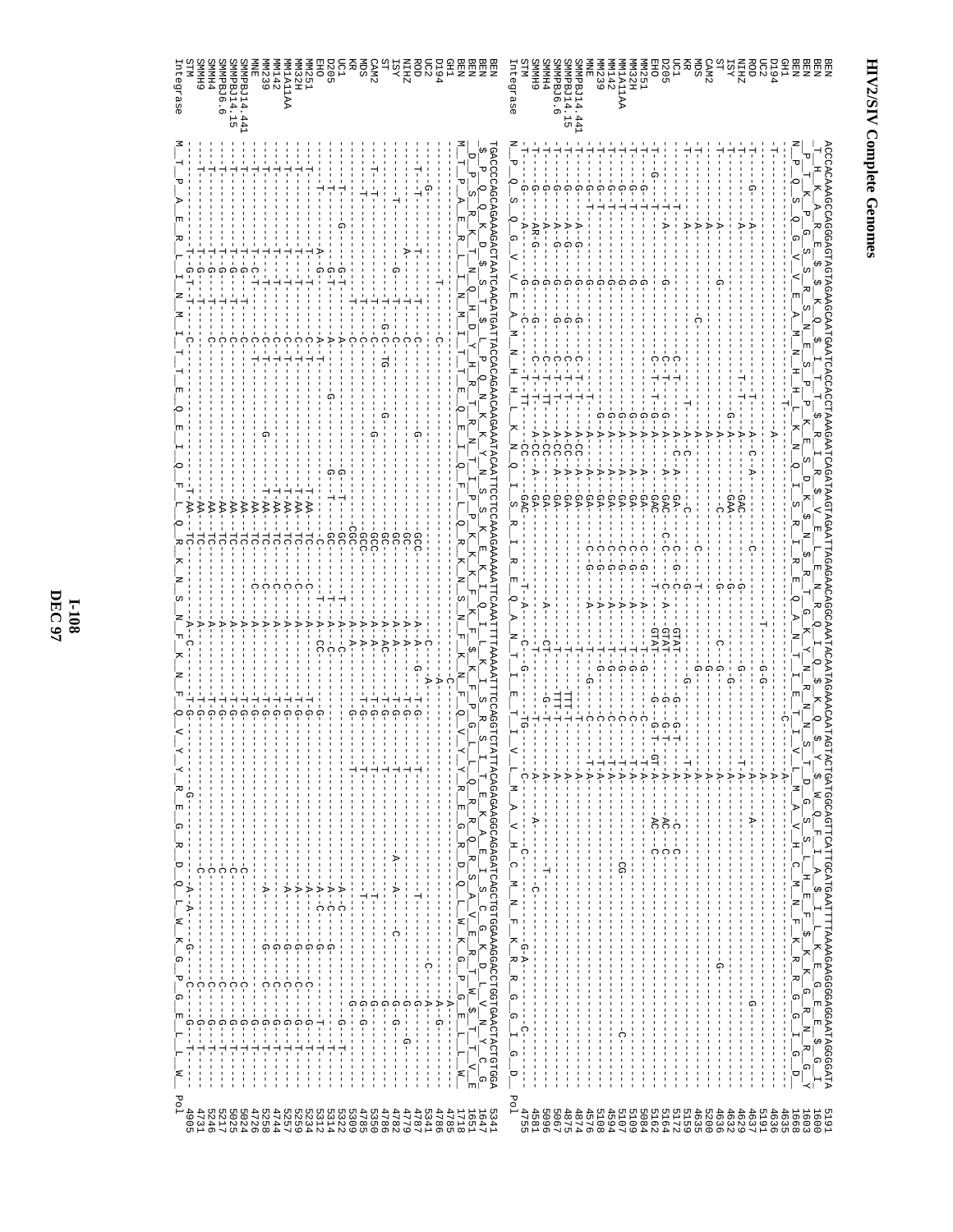### ${\footnotesize \begin{tabular}{lrrrrrrrrrrrrrrrrrr} \texttt{BEBRRS} \texttt{BRS} \texttt{BRS} \texttt{BRS} \texttt{BRS} \texttt{BRS} \texttt{BRS} \texttt{BRS} \texttt{BRS} \texttt{BRS} \texttt{BRS} \texttt{BRS} \texttt{BRS} \texttt{BRS} \texttt{BRS} \texttt{BRS} \texttt{BRS} \texttt{BRS} \texttt{BRS} \texttt{BRS} \texttt{BRS} \texttt{BRS} \texttt{BRS} \texttt{BRS} \texttt{BRS} \texttt{BRS} \texttt{BRS} \texttt{BRS} \$  $\begin{smallmatrix} \texttt{BRS} \\ \texttt{BRS} \\ \texttt{BRS} \\ \texttt{BRS} \\ \texttt{BRS} \\ \texttt{BRS} \\ \texttt{BRS} \\ \texttt{BRS} \\ \texttt{BRS} \\ \texttt{BRS} \\ \texttt{BRS} \\ \texttt{BRS} \\ \texttt{BRS} \\ \texttt{BRS} \\ \texttt{BRS} \\ \texttt{BRS} \\ \texttt{BRS} \\ \texttt{BRS} \\ \texttt{BRS} \\ \texttt{BRS} \\ \texttt{BRS} \\ \texttt{BRS} \\ \texttt{BRS} \\ \texttt{BRS} \\ \texttt{BRS} \\ \texttt{BRS} \\ \texttt{BRS$ SMME9<br>STM Integrase<br>Vif STM Integrase  $\begin{array}{l} \mathbf{1}_{\mathbf{1}}\mathbf{1}_{\mathbf{2}}\mathbf{1}_{\mathbf{3}}\mathbf{1}_{\mathbf{4}}\mathbf{1}_{\mathbf{5}}\mathbf{1}_{\mathbf{6}}\mathbf{1}_{\mathbf{7}}\mathbf{1}_{\mathbf{8}}\mathbf{1}_{\mathbf{9}}\mathbf{1}_{\mathbf{1}}\mathbf{1}_{\mathbf{1}}\mathbf{1}_{\mathbf{1}}\mathbf{1}_{\mathbf{1}}\mathbf{1}_{\mathbf{1}}\mathbf{1}_{\mathbf{1}}\mathbf{1}_{\mathbf{1}}\mathbf{1}_{\mathbf{1}}\mathbf{1}_{\mathbf$ 1441 Pol<br>Vif

DEC 97 60I-I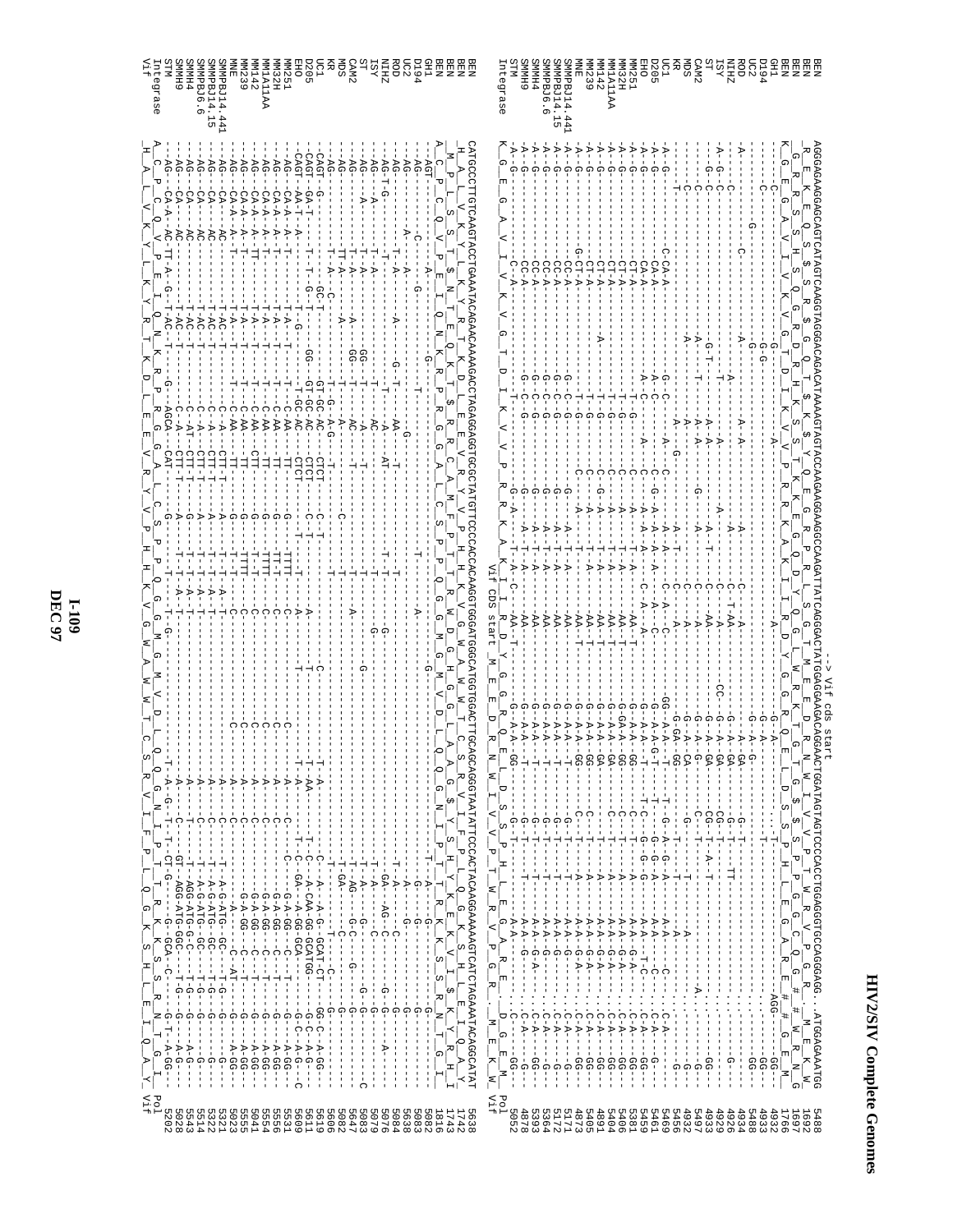| Ξ | ۰<br>ı<br>ь<br>ь<br>3 |
|---|-----------------------|
|   |                       |

| <b>GHMMS</b><br><b>PHNMS</b><br><b>SMMPBJ6</b><br><b>SMMPBJ11</b><br>¥<br>ZHIN<br>LC <sub>2</sub><br><b>P610</b><br><b>BEN</b><br>STM<br><b>ITARY</b><br>ĞЯ<br><b>CHE</b><br><b>NER</b><br><b>NES</b><br>502C<br>प्रि<br><b>TST</b><br>ãop<br><b>NHE</b><br><b>IM142</b><br>MIAILAA<br>Ĕ<br><b>ZMA2</b><br>Ζi<br>M239<br><b>IN251</b><br><b>IM32H</b><br>FO                                                                                                                                                                                                                                                                                                                                                                                                                                                                                                                                                                                                                                                                                                       | Ş<br><b>P610</b><br>Ji<br>H<br><b>PHNMS</b><br><b>BURENTS</b><br>ALLSONNS<br>ZHIN<br>LC <sub>2</sub><br><b>GHNWS</b><br><b>ITARY</b><br>₿S<br><b>TST</b><br>š<br>Ë<br>ŘN<br><b>NHE</b><br>₩<br><b>SAM2</b><br>MN142<br>MN239<br>AAILAIM<br>ntegrase<br>ĔN<br>L <sub>3</sub> 2M<br>IM32H<br>g<br>픦<br>넗<br>Ğ<br><b>205</b>                                                                                                                                                                                                                                                                                                                                                                                                                                                                                            |
|-------------------------------------------------------------------------------------------------------------------------------------------------------------------------------------------------------------------------------------------------------------------------------------------------------------------------------------------------------------------------------------------------------------------------------------------------------------------------------------------------------------------------------------------------------------------------------------------------------------------------------------------------------------------------------------------------------------------------------------------------------------------------------------------------------------------------------------------------------------------------------------------------------------------------------------------------------------------------------------------------------------------------------------------------------------------|----------------------------------------------------------------------------------------------------------------------------------------------------------------------------------------------------------------------------------------------------------------------------------------------------------------------------------------------------------------------------------------------------------------------------------------------------------------------------------------------------------------------------------------------------------------------------------------------------------------------------------------------------------------------------------------------------------------------------------------------------------------------------------------------------------------------|
| $-9 - 20$<br>⋒<br>ဂ္ဂ<br>ငှ<br>Þ<br>ଋ<br>Ω<br>∩<br>Ω<br>ଋ<br>ω<br>ω<br>Ω<br>ω.<br>J,<br>4<br>τ<br>н                                                                                                                                                                                                                                                                                                                                                                                                                                                                                                                                                                                                                                                                                                                                                                                                                                                                                                                                                               | Ω<br>Ħ<br>C-11-<br>ē<br>-11-2<br>-11-<br>-11-0<br>z<br>z<br>占上<br>-11-G<br>$2 - 77$<br>-11-G<br>TT-G<br>녑<br><b>PD-5G</b><br>᠊ᠣ<br>ᡃ<br>Ή<br>Ω<br>Ω<br>Ω<br>Ω<br>Ω<br>⋒<br>z<br>z                                                                                                                                                                                                                                                                                                                                                                                                                                                                                                                                                                                                                                    |
| m<br>Ю<br>ਂਸ਼<br>Ω<br>ଋ<br>Ħ<br>⋒<br>⋒<br>∩<br>⋒<br>ഹ<br>ഹ<br>⋒<br>∩<br>Ω<br>ഹ<br>⋒<br>₩<br>ຸ່ດ<br>G.<br>Ġ<br>Þ<br>⋗<br>Ď<br>Þ<br>Þ<br>Ω<br>Þ<br>A<br>Þ<br>A<br>⋗<br>⊅<br>Þ<br>⊅<br>റ<br>'n                                                                                                                                                                                                                                                                                                                                                                                                                                                                                                                                                                                                                                                                                                                                                                                                                                                                       | Η<br>Ġ<br>ᡃᠣ<br>Ħ<br>GR-<br>Ω<br>Ω<br>ଋ<br>×<br>ω<br>ω                                                                                                                                                                                                                                                                                                                                                                                                                                                                                                                                                                                                                                                                                                                                                               |
| ⋒<br>CGAC-GC<br>C-AC-GC-<br>C-AC-GC<br>$C-AC$<br>$C - AC - GC$<br>C-AC-GC<br>$-4-$<br>∀−<br>A-<br>$A -$<br>m<br>$\tilde{\mathcal{F}}$<br>♭<br>∱<br>C<br>$-5$<br>-gc<br>$-5C-$<br>ġ<br>ġ<br>8<br>C<br>$\mathsf I$                                                                                                                                                                                                                                                                                                                                                                                                                                                                                                                                                                                                                                                                                                                                                                                                                                                  | ငှ<br>ဂု<br>ဂု<br>සි<br>8<br>ົດ<br>ှု<br>Ö<br>ଋ<br>စ္စစ္စ<br>ω<br>Ω<br>z<br>rct-GAG-<br>CT-GAG-<br>ᡛ                                                                                                                                                                                                                                                                                                                                                                                                                                                                                                                                                                                                                                                                                                                 |
| ŗΩ<br>닌<br>Δ<br>۳<br>부<br>부<br>CA-<br>$-V -$<br>'n<br>∩<br>⊅<br>'n                                                                                                                                                                                                                                                                                                                                                                                                                                                                                                                                                                                                                                                                                                                                                                                                                                                                                                                                                                                                | ICH-GAGH--CH-<br>RGTA--T<br><b>AGTA--T</b><br><b>AGTA--T</b><br><b>AGTA--T</b><br>AGTA--T<br><b>AGTGAAT</b><br>AGTA--<br>AGTA--<br><b>AGTA--T</b><br><b>AGTA-</b><br><b>AGTA--T</b><br>RGTA--T<br>ŗΩ.<br>ŗΩ.<br>CT-<br>$-14$<br>م<br>-<br>'n<br>E                                                                                                                                                                                                                                                                                                                                                                                                                                                                                                                                                                    |
| z<br>GG-TC<br>GG-TC--AAG<br>GG-TC--GAG<br>$GG-TC$ .<br>3G-TCA<br>$-G-TC$ .<br>-40--07-07-<br>$-TC --GY - 9$<br>$-5$<br>G-TC--GA<br>-DC-<br>부<br>G-TC.<br>G-TC--GAG<br>$\overline{Y}$<br>ုံ<br>Ö<br>Q<br>C<br>Ω<br>--GAG<br>C)<br>--GAG<br>-- ATC<br>- GA-<br>- ATC<br>д<br>-<br>Gy<br>$-62A -$<br>-GAG<br>₫<br>ATC<br>ဂ္ဂ်<br>Ω<br>Ω<br>co                                                                                                                                                                                                                                                                                                                                                                                                                                                                                                                                                                                                                                                                                                                        | ∩<br>H<br>Þ<br>īω<br>⊲<br>B---B<br>Ģ<br>ဂု<br>Φ<br>ω<br>Ω<br>Ω<br>Φ<br>G--GA<br>н<br>ဂ္<br>-GA-<br>₩<br>6A<br>P<br>$-\nabla$<br>--9-09<br>Þ<br>Ď<br>ု<br>A-G<br>∩<br>A-G<br>н                                                                                                                                                                                                                                                                                                                                                                                                                                                                                                                                                                                                                                        |
| ∩<br>-99----92<br>-99---92<br>$-G-L-LH$<br>GGTAC<br>GGTAC<br>C--GC<br>-1-5<br>-1<br>-<br>-<br>-<br>-<br>-<br>GTAC.<br>CAAT<br>$C-A-$ C<br>GTAC<br>GCAC<br>ーローロー<br>CAAT<br>GAAT<br><b>GAAT-</b><br>GTAC<br>GT-CA<br>-PAT<br>Ю                                                                                                                                                                                                                                                                                                                                                                                                                                                                                                                                                                                                                                                                                                                                                                                                                                     | LGGAACCTAACACAAAAAAGGATGGCTCTCCTCTATGCAGTAAGATTAACCTGGTATACAAAAAGTTCTGGACAGAATACTGGAA<br>Ą<br>н<br>н<br>CT-CAG<br>CT-CAG<br>G<br>CT-CAG--<br>CT-CAG---<br>CT-CAG-<br>--9-7--7-<br>--DOG---<br>$-1 - 7 - 6 - -$<br><b>CT--A-GG-C</b><br><b>CT--AGG</b><br>21--AGG--C<br>GAGAGG-GC.<br>SAGAGG-<br>н<br>-CAG<br>ヵ<br>AGG-GC<br>Ħ                                                                                                                                                                                                                                                                                                                                                                                                                                                                                        |
| ᡃ<br>ω<br>Ω<br>⋒<br>Ω<br>د<br>ٻا<br>GA-<br>$-ABC$<br>-AGCT-A<br><b>AGT</b><br>AGC<br>AGC<br>$AGT-T-A$<br>AGC<br><b>AGT</b><br>AGC.<br>AGC<br><b>AGT</b><br>AGC.<br><b>AGC</b><br>AGCT-<br>lgcr-<br>Ξ<br>ł<br>$\frac{1}{1}$<br>ł<br>ŧ<br>ł<br>ł<br>ゼ<br>ъ<br>ゼ<br>ъ<br>ъ<br>⋗<br>⊅<br>Þ<br>Þ<br>ъ<br>C<br>ŋ                                                                                                                                                                                                                                                                                                                                                                                                                                                                                                                                                                                                                                                                                                                                                        | င-၁-၁<br>-<br>8<br>റ<br>∩<br>C<br>С<br>田<br>$T - T$<br>H<br>부<br>H<br>$-L-AT$<br>부<br>z<br>AT<br>н                                                                                                                                                                                                                                                                                                                                                                                                                                                                                                                                                                                                                                                                                                                   |
| ⋒<br>유<br>니그-<br>남<br>녀<br>-<br>녑<br>ヨー<br>ŧ<br>Ť<br>Η<br>Ġ<br>Ġ<br>Ω<br>Ω<br>Ω<br>⋒<br>ດ<br>$A -$<br>₫<br>∀−<br>$\overline{A}$<br>A-<br>$\overline{A}$<br>⊄<br>$\overline{A}$<br>$\overline{r}$<br>Α-                                                                                                                                                                                                                                                                                                                                                                                                                                                                                                                                                                                                                                                                                                                                                                                                                                                            | p<br>∩<br>◁<br>CA--A<br>$\overline{P}$<br><u>ဂ်</u><br> <br><u>ဂု</u><br>ဂှ<br>А<br>$-4$<br>$-4-$<br>$A - T -$<br>ъ<br>$\overline{A}$<br>ъ<br>Þ<br>Ω<br>Ŧ<br>Ŧ<br>Ţ<br>$\mathbf{H}$<br>Þ<br>Þ<br>♭<br>Þ<br>ᡃᠣ<br>۳<br>Ō                                                                                                                                                                                                                                                                                                                                                                                                                                                                                                                                                                                              |
| -GAC<br>CAG<br><b>GAA</b><br>Ω<br>⋒<br>ດ<br>ŗω.<br>$\prec$<br>$\overline{\phantom{a}}$<br>J.<br>۲<br>ا<br>Ċ-<br>CA-<br>÷Ω-<br>$\left.\right\vert^{2}$<br>'n,<br>L<br>п<br>$\mathbf{I}$<br>п<br>⊲<br>$\mathbb{I}$<br>$\mathbb{I}$<br>$\mathbf{I}$<br>$\mathbf{I}$<br>$\overline{1}$<br>$\overline{1}$<br>к<br>Ω<br>Ω<br>Ω                                                                                                                                                                                                                                                                                                                                                                                                                                                                                                                                                                                                                                                                                                                                          | È<br>$E - \Delta$<br>$T - R$<br>$\overline{P}$<br>TGTA<br>۳,<br><b>TGT</b><br>Þ<br>Q<br>ъ<br>∀⊦<br>0<br>Ω,<br>♭<br>Ъ<br>$G---TCC---$<br>jО<br>'ਸਾ<br>ξĀ<br>¦a<br>L)<br>Έ<br>I.<br>$\mathsf I$<br>$\sf I$                                                                                                                                                                                                                                                                                                                                                                                                                                                                                                                                                                                                             |
| $\begin{array}{ll} \texttt{CFAGTACAAABA} \ldots \\ \texttt{--} \texttt{V} \!\!\! \texttt{-} \texttt{0} \!\! \texttt{0} \end{array}$<br>$-AGT$<br>GAGC<br>$-48$<br>$-148$<br>$-148$<br>$-148$<br>$-148$<br>$-148$<br>$-148$<br>$-148$<br>$-148$<br>$-148$<br>$-148$<br>$-148$<br>$-148$<br>$-148$<br>$-148$<br>$-148$<br>$-148$<br>$-148$<br>$-148$<br>$-148$<br>$-148$<br>$-148$<br>$-148$<br>$-148$<br>$-148$<br>$-148$<br>$-148$<br>$-148$<br>$\Gamma$<br>$\Gamma$<br>$\frac{1}{2}$<br>$\Gamma$<br>$\Gamma$<br>$\frac{1}{2}$<br>$-99$<br>lo<br>1<br>H<br>AGT<br>$X \subseteq T$ .<br>$-AGC$<br>$- -$ GG $- -$ GGA.<br>$-00 - -$<br>$\frac{1}{1}$<br>$\frac{1}{1}$<br>ŧ<br>÷<br>$-6 -$<br>ဂှ<br>z<br>$\frac{1}{1}$<br>H<br>I<br>$\frac{1}{1}$<br>$\frac{1}{1}$<br>$\frac{1}{1}$<br>п<br>ю<br>$\vdots$<br>$\overline{1}$<br>J.<br>H<br>- 1<br>-1<br>$\frac{1}{2}$<br>$\,$ $\,$<br>$\mathbb{I}$<br>I.<br>$\mathsf I$<br>$\mathbf I$<br>#<br>$-GGA$<br>GGA.<br>Ħ<br>$\vdots$<br>$\vdots$<br>$\vdots$<br>(#<br>$\vdots$<br>$\vdots$                                  | -- PC---<br>$-LC$<br>FG-<br>$-10 - 1$<br>TCAG---<br>---<br>1--<br>$\frac{1}{1}$<br>$T - C -$<br>$-CCAT$ -<br>Ξ<br>ᄑ<br>-CTT--C-G-G-<br>$-1.15 -$<br>--CTT--C-G--<br>--CTT--C-G---<br>-- 11-<br>$\frac{1}{1}$<br>-- 11-<br>CAG-<br>CAG-<br>I.<br>--<br>--<br>--<br>'n<br>ن<br>ا<br>Ή<br>$-1.1 -$<br>自<br>--<br>co<br>'დ<br>יס<br>$\blacksquare$<br>J.<br>F<br>Ή<br>$\mathbf{I}$<br>J.<br>$\mathbf{I}$<br>$\mathbf{I}$<br>л.<br>-1<br>п<br>$\overline{1}$<br>₩<br>z<br>.<br>م-9-<br>$C - G -$<br>ှင်<br>မှ မှ<br>ဂ်ဂ်ဂ်<br>ရှစ်ရှစ်<br>$C - G -$<br>$C-G$ -<br>$C - G -$<br>- G<br>- G<br>z<br>H<br>Η<br>Έ<br>Ξ<br>$\blacksquare$<br>L.<br>$\blacksquare$<br>$\blacksquare$<br>$\blacksquare$<br>$\blacksquare$<br>$\blacksquare$<br>$\mathbf{I}$<br>$\mathbf{I}$<br>- 11<br>J.                                        |
| $-9 - 7$<br>#<br>$C = -1$<br>$C$ ---<br>$C = -1$<br>$C$ ---<br>$C = -1$<br>$-1$<br>$C - -1$<br>---------<br>ローー ローー<br>₩<br>k<br>Þ.<br>$-LT - LG - -L -$<br>$-2I - -1G - -1I -$<br>¦≍<br>¦≍<br>$A--TG--T--$<br>ł<br>$\frac{1}{1}$<br>-> Vpx CDS start<br>ļ,<br>Ť<br>ŀω<br>'n,<br>けー<br>$-1$<br>부<br>$\begin{bmatrix} 1 \\ -1 \end{bmatrix}$<br>$\Gamma$<br>$\Gamma$<br>ଜ<br>$\Gamma$<br>년<br>۲<br>ا<br>けー<br>부<br>н<br>н<br>$\overline{\phantom{a}}$<br>ļ,<br>Ö<br>$\mathbf{I}$<br>$\mathbf{I}$<br>¦ <sub>v</sub><br>$\mathbb I$<br>ー<br>中<br>$\frac{1}{1}$<br>$\frac{1}{1}$<br>$\ddot{P}$<br>$\blacksquare$<br>$\frac{1}{1}$<br>$\mathsf I$<br>$\begin{array}{c} \hline \end{array}$<br>$\mathbf I$<br>$\frac{1}{1}$<br>$\mathbf{I}$<br>$\mathbf{I}$<br>t<br>p.<br>U<br>휴<br>I<br>$\Gamma$<br>$-\frac{1}{1}$<br>ļ<br>"<br>Ė<br>Η<br>户<br>부<br>п<br>$\overline{\phantom{a}}$<br>부<br>부<br>-1<br>$\mathbf{I}$<br>¦o<br>יט<br>Ю.                                                                                                                                    | $\sf I$<br>$\frac{1}{1}$<br>$-6 - -$<br>$\frac{1}{1}$<br>Ģ<br>Ġ<br>$\int_{1}^{\infty}$<br>т<br>л.<br>$\frac{1}{2}$<br>$\frac{1}{2}$<br>နဲ့<br>ဂှ<br>٠m<br>- GT -<br>- GT -<br>$-15-9$<br>$\mathbf I$<br>$-1$ $-1$ $-1$ $-1$<br>$\mathbf I$<br>٠m<br>L<br>נט.<br>י<br>ŗΩ.<br>$\begin{array}{c} \end{array}$<br>।<br>ठ<br>$\frac{1}{4}$<br>⊅<br>ł<br>j<br>Έ<br>J.<br>Η<br>н<br>$\frac{1}{1}$<br>F<br>$\mathbf{I}$<br>I<br>CDS<br>F<br>л.<br>$\overline{\mathbf{K}}$<br>$\mathbf k$<br>J.<br>$\frac{1}{4}$<br>피<br>л.<br>'n<br>end<br>'n<br>$\mathbf{I}$<br>$\mathbb{I}$<br>$\mathbb T$<br>$\mathbf{I}$<br>$\mathsf I$<br>$\overline{1}$<br>H<br>J.<br>ω                                                                                                                                                                |
| AATGACAGACCCCAGAGAAAGGGTACCGCCAGGAAA<br>$\frac{1}{\circ}$<br>'д<br>þ<br>ਸ਼<br>₩<br>$\mathbf I$<br>ļ,<br>$\frac{1}{2}$<br>$-1$<br>$\Gamma$<br>Þ<br>$\Gamma$<br>$-9$<br>ဂု<br>$\Omega$<br>Ω<br>$-1$<br>$\Gamma$<br>ရ ရ<br>၂ ၂<br>$\frac{1}{1}$<br>$\overline{r}$<br>'ਸ<br>-1<br>Ħ<br>Ħ<br>ķ<br>Ω<br>$\Gamma$<br>Ω<br>$G-CA-$<br>$-5 - 5 -$<br>$G-CAA---$<br>$G-CAA-$<br>×<br>⋒<br><u>ဂ</u><br>Ω<br>⋒<br>Ω<br>⋒<br>Ω<br>Ω<br>⋒<br>Ω<br>⋒<br>Ω<br>G-CA--<br>'z<br>Ï<br>$-AA-C$<br>Ţ<br>$\frac{1}{1}$<br>$\frac{1}{1}$<br>j.<br>f.<br>$\frac{1}{1}$<br>$-44 - C$<br>$\frac{1}{1}$<br>$\frac{1}{1}$<br>$\frac{1}{1}$<br>ŧ<br>$-CA$ -<br>$-CA$ -<br>'¤<br>₩<br>$-AA$<br>$BA-C$<br>$C - A - C$<br>$-56 -$<br>$D-W$<br>$D - \nabla V$<br>$D-VV$<br>$-A$ -<br>$-AA -$<br>$D-W$<br>$\sum_{i=1}^{n}$<br>$-4$<br>$-\nabla$<br>ຸດ<br>ים.<br>ה<br> <br>מ<br>₹<br>4<br>п<br>$\mathbf{I}$<br>$\blacksquare$<br>п<br>$\mathbf{I}$<br>C<br>C<br>$\Omega$<br>ဂှ<br>$\Omega$<br>Ω<br>ငှ –<br> <br>I.<br>$\mathsf I$<br>$\mathbf I$<br>$\mathbf{\kappa}$<br>$\mathbf{I}$<br>д<br>д<br>Ť | GCAGACATCCTAATACATAGCACTTATTTCTCTTGCTTTACGGCAGGTGAAGTA<br>Pol CDS end (frame 3)<br>$A -$<br>Ω<br>Ω<br>ה -<br>- -<br>Ω<br>$\Gamma$<br>Ω<br>Ω<br>Ω<br>Ω<br>$\Gamma$<br>Ω<br>∩<br>$\frac{1}{1}$<br>F<br>מ'<br>.<br>מ<br>$\frac{1}{1}$<br>$\frac{1}{1}$<br>$\frac{1}{4}$<br>$\frac{1}{4}$<br>Ť<br>÷<br>÷<br>ŧ<br>ŧ<br>F<br>٣<br>-00-<br>'n<br>n.<br>I,<br>$-1 -$<br>$\mathbb{I}$<br>$\mathbb{I}$<br>Ъ<br>Ţ<br>F<br>Ŧ<br>'nŋ<br>$\mathbf I$<br>J<br>$-\frac{1}{1}$<br>⊨<br>$\mathbf{I}$<br>$\mathbf{I}$<br>$\overline{1}$<br>$T - A - A G - -$<br>$T - A - A G - -$<br>$T - A - A G - - A$<br>$-5 - 7$<br>κ<br>$T - A - AG$<br>$- -P - -G - -A$<br>- A-<br>Ļ,<br>н<br>$\sum_{i=1}^{n}$<br>÷.<br>$\ddot{\mathbf{r}}$<br>¦7J<br>$\overline{Y}$<br>$\frac{1}{2}$<br>$A--A$<br>$A--$<br>$\mathbf{I}$<br>$\mathsf I$<br>ဂ<br>Ъ |
| $G - A -$<br>$\frac{1}{1}$<br>$\frac{1}{1}$<br>$\frac{1}{1}$<br>Ŧ<br>$\frac{1}{1}$<br>Ŧ<br>$\frac{1}{1}$<br>$\frac{1}{1}$<br>Ŧ<br>$\frac{1}{1}$<br>$\frac{1}{1}$<br>ł<br>$\frac{1}{1}$<br>$\frac{1}{1}$<br>$\frac{1}{1}$<br>U<br>Ю.<br>ļ<br>¦≂<br>$-4-$<br>$-4$<br>$-4$<br>$-4-$<br>$-4$<br>$\frac{1}{2}$<br>$\sum_{i=1}^{n}$<br>$A$ --A<br>$A -$<br>$A$ --A<br>$A -$<br>$A -$<br>$A$ --<br>$A$ --<br>A-<br>$-4$<br>A-<br>$A -$<br>$\mathbb{Y}$<br>$\overline{r}$<br>ᡃ⊅<br>Ð<br>Ψ.<br>$\overline{1}$<br>$\mathbf{I}$<br>$\mathbf{I}$<br>$\mathbf{I}$<br>$\overline{\phantom{a}}$<br>Ė<br>Ė<br>부<br>보<br>부<br>įО.<br>부<br>부<br>년<br>부<br>부<br>$\mathbf{I}$<br>Ģ<br>H<br>л.<br>т<br>$\mathbf{I}$<br>п<br>1<br>$\overline{1}$<br>'ᆽ<br>'ᆽ<br>$\overline{1}$<br>່ດ<br>ດ<br>Þ.<br>k<br>ΣÍ<br>z                                                                                                                                                                                                                                                                         | $\mathbb{T}-\mathbb{A}-\mathbb{A}\mathbb{G}--\mathbb{A}--$<br>$A - G - G -$<br>$A - -G - -$<br>$\mathbf{A}--\mathbf{G}--\mathbf{A}--$<br>$\overline{r}$<br>$-TAA-$<br>$\frac{1}{1}$<br>þ<br>$\Gamma$<br>$G = -R -$<br>CAA-<br><u>၉</u><br>၂<br>CAA-<br>J.<br>$\begin{array}{c} \hline \end{array}$<br>ĸ<br>$--A$<br>$\frac{1}{\Omega}$<br> <br>വ<br>'ဂ<br>⊲<br>$A -$<br>Þ<br>⋗<br>Þ<br>Ω<br>⊅<br>⊅<br>$\mathbf{I}$<br>J.<br>$\mathbf{I}$<br>$\mathbf{I}$<br>$\frac{1}{1}$<br>ł<br>٩D.<br>1<br>J,<br>J.<br>ł<br>þ<br>'n<br>$\mathbf I$<br>L<br>$\mathsf I$<br>×<br>$\frac{1}{\sqrt{2}}$<br>ŗω.<br>'<<br>∩<br>ω<br>$\omega$<br>ଋ<br>⋒<br>∩<br>⋒<br>⋒<br>⋒                                                                                                                                                              |
| $x d\Lambda$<br>Σif                                                                                                                                                                                                                                                                                                                                                                                                                                                                                                                                                                                                                                                                                                                                                                                                                                                                                                                                                                                                                                               | Vif<br>5778<br>1778<br>1988                                                                                                                                                                                                                                                                                                                                                                                                                                                                                                                                                                                                                                                                                                                                                                                          |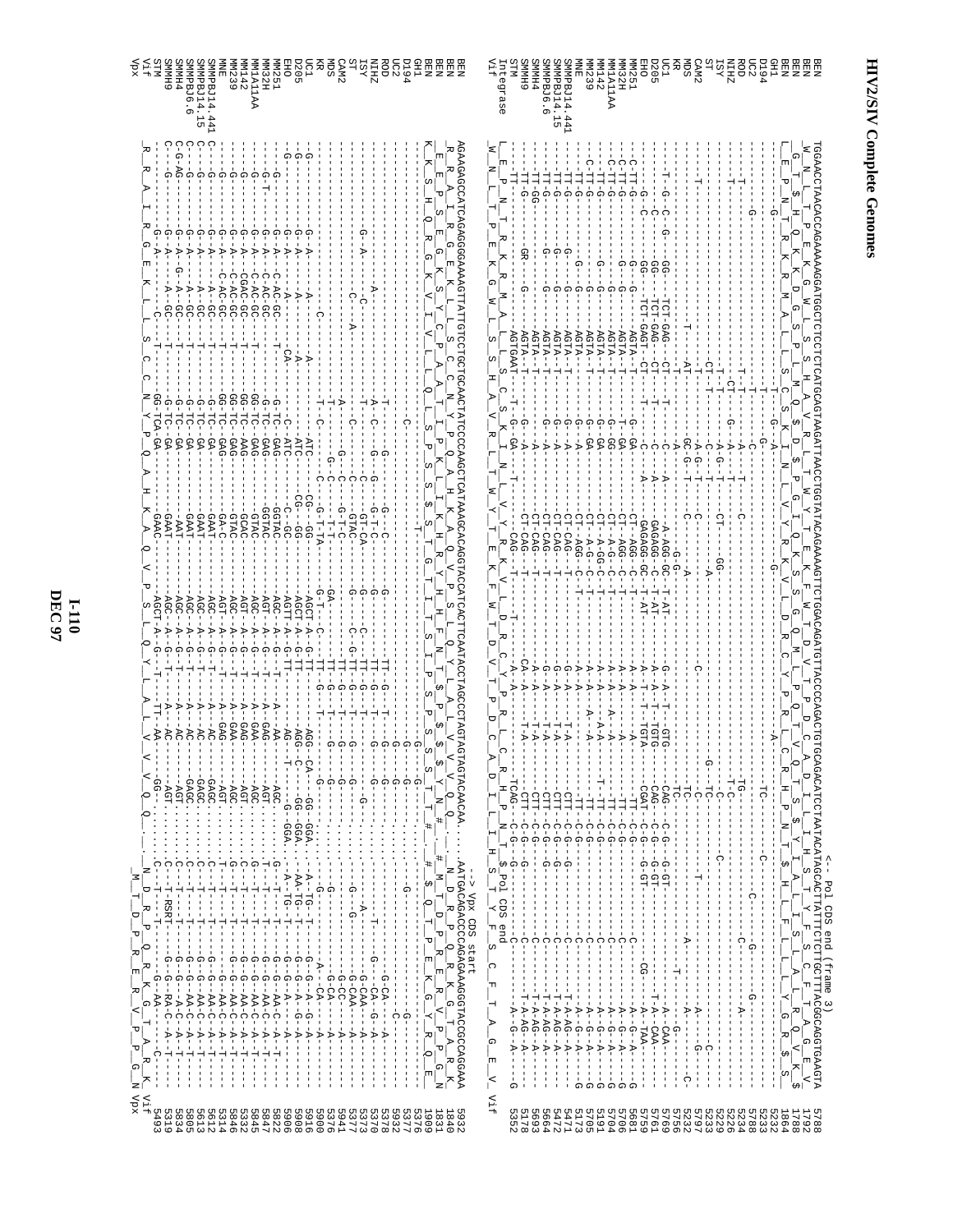| ZAGTGGAGAAGAGCATTGGAGAGGCTTTCGAGTGGCTAGAGAGGACCATAGAAGCCTTAAACAGGGAGGAGTGAATGACATTCGCCGGAGAG<br>C<br>GCA<br>$-V -$<br><b>ATT</b><br>ဂု<br><b>AGT</b><br>٢<br>β<br>යි<br>Ö<br>Ö<br>$-AC$<br>Ω<br>団<br>m<br>m<br>ດ<br>団<br>⊅<br>TGT.<br>LG1-<br>부<br>۲<br>ا<br>TST<br>-<br>101<br>TSI<br>∩<br>∩<br>$A$ --<br>AG-.<br>AG-.<br>AG-.<br>I.<br>J,<br>ъ<br>ታ<br>⊅<br>٣<br>⊅<br>⊅<br>C-AGC<br>₩<br>RG<br>∩<br>∩<br>∩<br>∩<br>റ<br>∩<br>∩<br>∩<br>∩<br>∩<br>Ω<br>∩<br>$\mathbf{I}$<br>∀−<br>⋒<br>피<br>団<br>Σ<br>G<br>റ<br>ഹ<br>⋒<br>ഩ<br>ഩ<br>െ<br>ω<br>⋒<br>Ω<br>⋒<br>යි<br>ငှ<br>ဂု<br>-AC-T<br>AC-1<br>団<br>$G - A -$<br><b>G-AGA</b><br>3-AGA<br>3-AGA<br>3-AGA<br><b>GAGA</b><br>`c۵<br><b>GTG</b><br>AGA.<br>AGC<br>AAA<br>AAA<br>AAA<br>AGC-<br>AAA<br>Ω<br>$-AT-CA-AG-$<br>-D-TDE<br>⋒<br>ດ<br>Ω<br>$A - AC$<br>ř<br>A-TA-<br>⋒<br>RG<br>РA<br>ኔ<br>Ω<br>m<br><b>L-GA</b><br>VD-1<br>-95<br>ģ<br>-GA<br><b>GA</b><br>Ħ<br>စ်<br>GGA<br>ດ<br>G<br>⋒<br>P<br>⋒<br>P-CA-GAG<br>구<br>ഹ<br>ଇ<br>Д<br>PD.<br>ω<br>Ω<br>ω<br>Έ<br>RIGGGCGGGRAGGRITGGAAGACCAAGGACCTCCCCCTCCTCCCCCTCCACCAGG<br>TCATTTTCCAGGTGTGGCAAAGGTCCTGGAGATATTGGCATGAAGGAGGATELLELER GEOSETGTTGCAGGGATELLER CDS<br>Ξ<br>$\begin{array}{c} -1 \\ -1 \end{array}$<br>$\mathbf{I}$<br>ь<br>$\begin{array}{c} 1 \\ -1 \end{array}$<br>ı<br>J,<br>Ŕ<br>$\frac{1}{\sqrt{2}}$<br>Ω<br>Σ<br>Ω<br>ъ<br>ъ<br>ъ<br>⊅<br>Ω<br>⊅<br>ъ<br>ъ<br>Ω<br>н<br>н<br>부<br>부<br>부<br>н<br>ŗΩ.<br>ኴ<br>н<br>z<br>E,<br>$\mathbf{I}$<br>J,<br>$\frac{1}{1}$<br>J.<br>ł<br>$\mathsf I$<br>$\mathbf{I}$<br>$\frac{1}{1}$<br>л<br>'ດ<br>'ဂ<br>н<br>ູ່ດ<br>C<br>$\mathbb{A}-$<br>피<br>$-6 - A - -$<br>$-4-7-1$<br>$G - A - - GG -$<br>F<br>ω<br>ဂု<br>$G - A - GG - C$<br>G-A--GG- .<br>$G - A - GG - .$<br>$G - A - - GG$<br>$G-A$<br>G-A--GG<br>$G - A - -$<br>ł<br>ъ<br>$\mathbf{I}$<br>ᡃ<br>Ħ<br>٣<br>F<br>ŀ<br>л<br>$\overline{1}$<br>л<br>$\overline{1}$<br>ъ<br>$A - GG -$<br>$A - GG -$<br>$-4$<br>$\frac{1}{2}$<br>$A---$<br>$A - A - G$<br>$A -$<br>$A -$<br>$\mathbf I$<br>₩<br>īω<br>$\overline{\phantom{a}}$<br>Ĩ,<br>Ţ,<br>$-99 - 7$<br>ັດ<br>٦J.<br>j۵,<br>O<br>$\blacksquare$<br>J.<br>I<br>ດ<br>Ю<br>$-55-$<br>Ġ,<br>င္ပ်<br>နှ<br>င္ပြ<br>囝<br>₩<br>$\frac{1}{\Omega}$<br>1<br>$\mathbf{I}$<br>Ω<br><u>ှ</u><br>Ω<br>Ω<br>Ω<br>$\ddot{e}$<br>Ω<br>$\Omega$ .<br>်<br>$\therefore$<br><u>ັດ</u><br>J<br>◁<br>ੱਸ਼<br>Ţ<br>Ĩ,<br>$\mathsf I$<br>$\mathbf{I}$<br>$\mathbf{I}$<br>Ĵ<br>$\mathsf I$<br>$\cdot$ <sup>1</sup><br>÷,<br>Ť<br>$\frac{1}{2}$<br>Ţ<br>$\frac{1}{2}$<br>蚊<br>$\overline{1}$<br>п<br>$\blacksquare$<br>J.<br>$\blacksquare$<br>л<br>п<br>່ດ<br>↷<br>H<br>ဂု<br>Ω<br>↷<br>H<br>Ω<br>∩<br>Ω<br>н<br>부<br>부<br>부<br>∩<br>∩<br>С<br>$\ddot{\phantom{0}}$<br>$\cdot$<br>$\vdots$<br>$-1.5 - 1$<br>$\cdot$<br>Έ<br>⊲<br>-1<br>т<br>$\mathbf{I}$<br>л<br>J.<br>u,<br>-1<br>z<br>$-75-$<br>z<br>$D-LV$<br>$-5 - 5$<br>$-LL$<br>$AT - T$<br>$AT-G$ .<br>$AT-G$ .<br>ATA<br>$AT-G$ .<br>ATA<br>$GL-G$<br>$-14$<br>$-GL-G$<br>$GT-G$ .<br>$AT -$<br>ATA<br>$AT -$<br>$AT-G$<br>$AT-G$<br>$C_T-G$<br>$AT-G$ .<br>$AT -$<br>$AT-G--$<br>AT-1<br>ຸດ<br>⊢<br>п<br>п<br>Σ<br>ъ<br>$\overline{1}$<br>1<br>ູ່ ດ<br>ູ່ດ<br>Ö<br>န် နဲ<br>ဂှ<br>ω<br>Ω<br>Ю<br>Ω<br>ω<br>Ω<br>Ω<br>Ω<br>Ω<br>Ω<br>Ω<br>Ω<br>ଋ<br>Ω<br>ω<br>Ħ<br>$\blacksquare$<br>ဂု<br>ω<br>ω<br>⋒<br>Ω<br>ᆽ<br>₩<br>×<br>$\mathbf{I}$<br>$\blacksquare$<br>H.<br>$\overline{1}$<br>1<br>л<br>H.<br>$\mathbf{I}$<br>л<br>т<br>$\overline{1}$<br>л<br>1<br>п<br>$\overline{1}$<br>$\mathbf{I}$<br>`¤<br>₩<br>ξÞ<br>$\frac{1}{2}$<br>ヵ<br>∪<br>ຸດ<br>$\overline{1}$<br>$\mathbf{I}$<br>п<br>$\mathbf{I}$<br>$\blacksquare$<br>л<br>H<br>₹<br>۲I<br>F<br>$\overline{A}$<br>부<br>$-1$<br>K-<br>부<br>۲I<br>İ<br>1<br>$\mathbf{I}$<br>부<br>부<br>л<br>л<br>$\overline{1}$<br>п<br>-1<br>ш<br>ш<br>л<br>л<br>ם,<br>д<br>'c۵<br>ĠT-<br>$\mathsf I$<br>ï۵<br>1<br>$\mathbf{I}$<br>J,<br>ᡃ<br>$\dot{\Omega}$<br>Ю<br>È<br>н<br>н<br>н<br>Н<br>ᅼ<br>$\mathbf{I}$<br>ω<br>Ω<br>Ω<br>Ω<br>Ω<br>ଋ<br>Ω<br>Ω<br>Ω<br>∩<br>Ω<br>Ω<br>Ω<br>Ω<br>ω<br>ଋ<br>ω<br>Ω<br>Ω<br>ω<br>ဂု<br>ω<br>$\Gamma$ .<br>Ω<br>$\mathbf{I}$<br>J.<br>$\overline{1}$<br>$\mathbf{I}$<br>$\overline{\phantom{a}}$<br>$\blacksquare$<br>Ξ<br>Ξ<br>#<br>Ť<br>$\mathbf{I}$<br>л.<br>$\mathbf{I}$<br>Ц<br>$\mathbf{I}$<br>$\mathbf{I}$<br>$\mathbf{I}$<br>$\blacksquare$<br>$\blacksquare$<br>п<br>$\mathbf{I}$<br>л.<br>-1<br>$\blacksquare$<br>$\blacksquare$<br>$\mathbf{I}$<br>$\mathbf{I}$<br>$\mathbf{I}$<br>п<br>л<br>л<br>$\mathbf{I}$<br>$\vdots$<br>$\ddot{\cdot}$<br>$-45-$<br>$-52 -$<br>$\begin{array}{c} \rule{0pt}{2.5ex} \rule{0pt}{2.5ex} \rule{0pt}{2.5ex} \rule{0pt}{2.5ex} \rule{0pt}{2.5ex} \rule{0pt}{2.5ex} \rule{0pt}{2.5ex} \rule{0pt}{2.5ex} \rule{0pt}{2.5ex} \rule{0pt}{2.5ex} \rule{0pt}{2.5ex} \rule{0pt}{2.5ex} \rule{0pt}{2.5ex} \rule{0pt}{2.5ex} \rule{0pt}{2.5ex} \rule{0pt}{2.5ex} \rule{0pt}{2.5ex} \rule{0pt}{2.5ex} \rule{0pt}{2.5ex} \rule{0$<br>$-5A-$<br>ຸດ<br>#<br>$-KD$ -<br>$-9$<br>$\ddot{\phantom{0}}$<br>$\ddot{\phantom{a}}$<br>$\ddot{\phantom{0}}$<br>$\cdot$<br>$\pm$<br>ø<br>$-6A-$<br>$GA -$<br>$GA -$<br>$-55 -$<br>$-5A-$<br>G.<br>$\cdot$<br>$GA -$<br>$GA -$<br>$GA -$<br>ငှ<br>-29<br>п<br>'ਸ਼<br>'ਸ<br>#<br>п<br>Ω<br>Ω<br>Ω<br>Φ<br>Ō<br>Q<br>Ω<br>ଋ<br>f,<br>∀<br>⊣<br>$\overline{1}$<br>Ť.<br>j<br>Ť<br>I<br>ď<br>k<br>٦U.<br>$\mathbf{I}$<br>$\blacksquare$<br>$\blacksquare$<br>л<br>л<br>$\blacksquare$<br>л<br>ရှ<br>↷<br>↷<br>↷<br>↷<br>↷<br>∩<br>∩<br>◠<br>╘<br>↷<br>∩<br>∩<br>∩<br>∩<br>∩<br>∩<br>∩<br>∩<br>↷<br>∩<br>∩<br>↷<br>∩<br>ု<br>ŗω.<br>⊢<br>ï<br>ï<br>ี่≍<br><del>יט</del><br>٣<br>J.<br>J.<br>$\mathbf{I}$<br>$\blacksquare$<br>J.<br>z<br>ᠸ<br>.ଦ<br>н<br>부<br>н<br>н<br>н<br>н<br>н<br>н<br>н<br>н<br>н<br>부<br>н<br>н<br>⊣<br>H<br>부<br>T<br>д<br>$\mathbf{I}$<br>Ť<br>ъ<br>Ĥ<br>$\overline{1}$<br>J.<br>1<br>-1<br>л<br>$\mathbb{H}$<br>٦U.<br>ᡃ<br>Ω<br>ω<br>Ω<br>Ξ<br>s<br>J.<br>$\mathbf{I}$<br>$\frac{1}{1}$<br>ω<br>'n<br>Þ<br>٣<br>ᡃ<br>Έ<br>z<br>ω<br>Ω<br>Ω<br>$\mathbf{I}$<br>Vif<br>ับว<br>п<br>п<br>$\overline{1}$<br>-1<br>ш<br>ᡃᠣ<br>ᡃ<br>'n<br>$\mathbf I$<br>দ<br>J.<br>J.<br>$\blacksquare$<br>۲<br>ا<br>z<br>보<br>$\overline{Y}$<br>ᡃ<br>ဂု<br>ဂု<br>۲<br>ا<br>۲<br>ا<br>$-XTC--$<br>$-ATG$<br>$-ATG-$<br>$C-T$ -7<br>↷<br>$-ATG--$<br>$-ATG$<br>ᡃᠣ<br>л<br>-1<br>ᡃᠣ<br>$\overline{1}$<br>д<br>Ö<br>$\mathsf I$<br>I<br>Ю<br>л<br>п<br>H<br>CDS<br>C<br>C<br>G<br>C<br>ဂု<br>ဂု<br>ှ<br>J<br>J<br>īω<br>$\frac{1}{2}$<br>Ţ.<br>I<br>I.<br>$\mathsf I$<br>J.<br>$\mathbf{I}$<br>J.<br>$\mathbf{I}$<br>$\blacksquare$<br>$\blacksquare$<br>п<br>п<br>'ဂ<br>ᠣ<br>ᡃ<br>ഹ<br>J.<br>$\mathbf{I}$<br>$\overline{\phantom{a}}$<br>$\overline{\phantom{a}}$<br>1<br>$\mathbf{I}$<br>л<br>л<br>$\blacksquare$<br>п<br>п<br>ш<br>$\sum_{i=1}^{n}$<br>.ရ<br>Ю<br>$\mathbf I$<br>ှ<br>Ω<br>ř<br>ု<br>ı<br>-1<br>end<br>ヵ<br>$\mathbf{I}$<br>J.<br>G<br>л<br>'≍<br>ົດ<br>ົດ<br>Ξ<br>п<br>л<br>$\vdash \vdash \circ$<br>$xd\Lambda$<br>хđд | <b>PHMMS</b><br><b>SMMPBJ</b><br><b>STIM</b><br><b>GHMMS</b><br>UC2<br>019<br>EHS.<br>BEN<br>胃区<br>5<br>O<br><b>CMAC</b><br>Ĕ<br>ă<br>MN142<br>MN239<br>ZHIN<br>ਾਰੋਂ<br>ਲ<br><b>IN251</b><br>ksi<br>ã<br><b>MMPB</b><br><b>MMPBJ1</b><br>IN32H<br>$\frac{50}{5}$<br><b>AAILAIM</b> | ZHIN<br>UC2<br><b>P19</b><br><b>BEN</b><br>BEN<br>BEN<br>SON<br><b>CAM2</b><br>Ľ<br>GHI<br><b>BEN</b><br>STIM<br>ISZ<br>š<br>ਦੇ<br>ਲ<br>W142<br><b>IM251</b><br><b>MMH44</b><br>LASH<br>N239<br>MIAIIAA<br><b>IN32H</b><br>Ω<br><b>GHMIN</b><br><b>LTAGMM</b><br><b>205</b><br><b>LARMM</b> |
|--------------------------------------------------------------------------------------------------------------------------------------------------------------------------------------------------------------------------------------------------------------------------------------------------------------------------------------------------------------------------------------------------------------------------------------------------------------------------------------------------------------------------------------------------------------------------------------------------------------------------------------------------------------------------------------------------------------------------------------------------------------------------------------------------------------------------------------------------------------------------------------------------------------------------------------------------------------------------------------------------------------------------------------------------------------------------------------------------------------------------------------------------------------------------------------------------------------------------------------------------------------------------------------------------------------------------------------------------------------------------------------------------------------------------------------------------------------------------------------------------------------------------------------------------------------------------------------------------------------------------------------------------------------------------------------------------------------------------------------------------------------------------------------------------------------------------------------------------------------------------------------------------------------------------------------------------------------------------------------------------------------------------------------------------------------------------------------------------------------------------------------------------------------------------------------------------------------------------------------------------------------------------------------------------------------------------------------------------------------------------------------------------------------------------------------------------------------------------------------------------------------------------------------------------------------------------------------------------------------------------------------------------------------------------------------------------------------------------------------------------------------------------------------------------------------------------------------------------------------------------------------------------------------------------------------------------------------------------------------------------------------------------------------------------------------------------------------------------------------------------------------------------------------------------------------------------------------------------------------------------------------------------------------------------------------------------------------------------------------------------------------------------------------------------------------------------------------------------------------------------------------------------------------------------------------------------------------------------------------------------------------------------------------------------------------------------------------------------------------------------------------------------------------------------------------------------------------------------------------------------------------------------------------------------------------------------------------------------------------------------------------------------------------------------------------------------------------------------------------------------------------------------------------------------------------------------------------------------------------------------------------------------------------------------------------------------------------------------------------------------------------------------------------------------------------------------------------------------------------------------------------------------------------------------------------------------------------------------------------------------------------------------------------------------------------------------------------------------------------------------------------------------------------------------------------------------------------------------------------------------------------------------------------------------------------------------------------------------------------------------------------------------------------------------------------------------------------------------------------------------------------------------------------------------------------------------------------------------------------------------------------------------------------------------------------------------------------------------------------------------------------------------------------------------------------------------------------------------------------------------------------------------------------------------------------------------------------------------------------------------------------------------------------------------------------------------------------------------------------------------------------------------------------------------------------------------------------------------------------------------------------------------------------------------------------------------------------------------------------------------------------------------------------------------------------------------------------------------------------------------------------------------------------------------------------------------------------------------------------------------------------------------------------------------------------------------------------------------------------------------------------------------------------------------------------------------------------------------------------------------------------------------------------------------------------------------------------------------------------------------------------------------------------------------------------------------------------------------------------------------------------------------------------------------------------------------------------------------------------------------------------------------------------------------------------------------------------------------------------------------------|------------------------------------------------------------------------------------------------------------------------------------------------------------------------------------------------------------------------------------------------------------------------------------|---------------------------------------------------------------------------------------------------------------------------------------------------------------------------------------------------------------------------------------------------------------------------------------------|
|                                                                                                                                                                                                                                                                                                                                                                                                                                                                                                                                                                                                                                                                                                                                                                                                                                                                                                                                                                                                                                                                                                                                                                                                                                                                                                                                                                                                                                                                                                                                                                                                                                                                                                                                                                                                                                                                                                                                                                                                                                                                                                                                                                                                                                                                                                                                                                                                                                                                                                                                                                                                                                                                                                                                                                                                                                                                                                                                                                                                                                                                                                                                                                                                                                                                                                                                                                                                                                                                                                                                                                                                                                                                                                                                                                                                                                                                                                                                                                                                                                                                                                                                                                                                                                                                                                                                                                                                                                                                                                                                                                                                                                                                                                                                                                                                                                                                                                                                                                                                                                                                                                                                                                                                                                                                                                                                                                                                                                                                                                                                                                                                                                                                                                                                                                                                                                                                                                                                                                                                                                                                                                                                                                                                                                                                                                                                                                                                                                                                                                                                                                                                                                                                                                                                                                                                                                                                                                                                                                                                        |                                                                                                                                                                                                                                                                                    |                                                                                                                                                                                                                                                                                             |
|                                                                                                                                                                                                                                                                                                                                                                                                                                                                                                                                                                                                                                                                                                                                                                                                                                                                                                                                                                                                                                                                                                                                                                                                                                                                                                                                                                                                                                                                                                                                                                                                                                                                                                                                                                                                                                                                                                                                                                                                                                                                                                                                                                                                                                                                                                                                                                                                                                                                                                                                                                                                                                                                                                                                                                                                                                                                                                                                                                                                                                                                                                                                                                                                                                                                                                                                                                                                                                                                                                                                                                                                                                                                                                                                                                                                                                                                                                                                                                                                                                                                                                                                                                                                                                                                                                                                                                                                                                                                                                                                                                                                                                                                                                                                                                                                                                                                                                                                                                                                                                                                                                                                                                                                                                                                                                                                                                                                                                                                                                                                                                                                                                                                                                                                                                                                                                                                                                                                                                                                                                                                                                                                                                                                                                                                                                                                                                                                                                                                                                                                                                                                                                                                                                                                                                                                                                                                                                                                                                                                        |                                                                                                                                                                                                                                                                                    |                                                                                                                                                                                                                                                                                             |
|                                                                                                                                                                                                                                                                                                                                                                                                                                                                                                                                                                                                                                                                                                                                                                                                                                                                                                                                                                                                                                                                                                                                                                                                                                                                                                                                                                                                                                                                                                                                                                                                                                                                                                                                                                                                                                                                                                                                                                                                                                                                                                                                                                                                                                                                                                                                                                                                                                                                                                                                                                                                                                                                                                                                                                                                                                                                                                                                                                                                                                                                                                                                                                                                                                                                                                                                                                                                                                                                                                                                                                                                                                                                                                                                                                                                                                                                                                                                                                                                                                                                                                                                                                                                                                                                                                                                                                                                                                                                                                                                                                                                                                                                                                                                                                                                                                                                                                                                                                                                                                                                                                                                                                                                                                                                                                                                                                                                                                                                                                                                                                                                                                                                                                                                                                                                                                                                                                                                                                                                                                                                                                                                                                                                                                                                                                                                                                                                                                                                                                                                                                                                                                                                                                                                                                                                                                                                                                                                                                                                        |                                                                                                                                                                                                                                                                                    |                                                                                                                                                                                                                                                                                             |
|                                                                                                                                                                                                                                                                                                                                                                                                                                                                                                                                                                                                                                                                                                                                                                                                                                                                                                                                                                                                                                                                                                                                                                                                                                                                                                                                                                                                                                                                                                                                                                                                                                                                                                                                                                                                                                                                                                                                                                                                                                                                                                                                                                                                                                                                                                                                                                                                                                                                                                                                                                                                                                                                                                                                                                                                                                                                                                                                                                                                                                                                                                                                                                                                                                                                                                                                                                                                                                                                                                                                                                                                                                                                                                                                                                                                                                                                                                                                                                                                                                                                                                                                                                                                                                                                                                                                                                                                                                                                                                                                                                                                                                                                                                                                                                                                                                                                                                                                                                                                                                                                                                                                                                                                                                                                                                                                                                                                                                                                                                                                                                                                                                                                                                                                                                                                                                                                                                                                                                                                                                                                                                                                                                                                                                                                                                                                                                                                                                                                                                                                                                                                                                                                                                                                                                                                                                                                                                                                                                                                        |                                                                                                                                                                                                                                                                                    |                                                                                                                                                                                                                                                                                             |
|                                                                                                                                                                                                                                                                                                                                                                                                                                                                                                                                                                                                                                                                                                                                                                                                                                                                                                                                                                                                                                                                                                                                                                                                                                                                                                                                                                                                                                                                                                                                                                                                                                                                                                                                                                                                                                                                                                                                                                                                                                                                                                                                                                                                                                                                                                                                                                                                                                                                                                                                                                                                                                                                                                                                                                                                                                                                                                                                                                                                                                                                                                                                                                                                                                                                                                                                                                                                                                                                                                                                                                                                                                                                                                                                                                                                                                                                                                                                                                                                                                                                                                                                                                                                                                                                                                                                                                                                                                                                                                                                                                                                                                                                                                                                                                                                                                                                                                                                                                                                                                                                                                                                                                                                                                                                                                                                                                                                                                                                                                                                                                                                                                                                                                                                                                                                                                                                                                                                                                                                                                                                                                                                                                                                                                                                                                                                                                                                                                                                                                                                                                                                                                                                                                                                                                                                                                                                                                                                                                                                        |                                                                                                                                                                                                                                                                                    |                                                                                                                                                                                                                                                                                             |
|                                                                                                                                                                                                                                                                                                                                                                                                                                                                                                                                                                                                                                                                                                                                                                                                                                                                                                                                                                                                                                                                                                                                                                                                                                                                                                                                                                                                                                                                                                                                                                                                                                                                                                                                                                                                                                                                                                                                                                                                                                                                                                                                                                                                                                                                                                                                                                                                                                                                                                                                                                                                                                                                                                                                                                                                                                                                                                                                                                                                                                                                                                                                                                                                                                                                                                                                                                                                                                                                                                                                                                                                                                                                                                                                                                                                                                                                                                                                                                                                                                                                                                                                                                                                                                                                                                                                                                                                                                                                                                                                                                                                                                                                                                                                                                                                                                                                                                                                                                                                                                                                                                                                                                                                                                                                                                                                                                                                                                                                                                                                                                                                                                                                                                                                                                                                                                                                                                                                                                                                                                                                                                                                                                                                                                                                                                                                                                                                                                                                                                                                                                                                                                                                                                                                                                                                                                                                                                                                                                                                        |                                                                                                                                                                                                                                                                                    |                                                                                                                                                                                                                                                                                             |
|                                                                                                                                                                                                                                                                                                                                                                                                                                                                                                                                                                                                                                                                                                                                                                                                                                                                                                                                                                                                                                                                                                                                                                                                                                                                                                                                                                                                                                                                                                                                                                                                                                                                                                                                                                                                                                                                                                                                                                                                                                                                                                                                                                                                                                                                                                                                                                                                                                                                                                                                                                                                                                                                                                                                                                                                                                                                                                                                                                                                                                                                                                                                                                                                                                                                                                                                                                                                                                                                                                                                                                                                                                                                                                                                                                                                                                                                                                                                                                                                                                                                                                                                                                                                                                                                                                                                                                                                                                                                                                                                                                                                                                                                                                                                                                                                                                                                                                                                                                                                                                                                                                                                                                                                                                                                                                                                                                                                                                                                                                                                                                                                                                                                                                                                                                                                                                                                                                                                                                                                                                                                                                                                                                                                                                                                                                                                                                                                                                                                                                                                                                                                                                                                                                                                                                                                                                                                                                                                                                                                        |                                                                                                                                                                                                                                                                                    |                                                                                                                                                                                                                                                                                             |
|                                                                                                                                                                                                                                                                                                                                                                                                                                                                                                                                                                                                                                                                                                                                                                                                                                                                                                                                                                                                                                                                                                                                                                                                                                                                                                                                                                                                                                                                                                                                                                                                                                                                                                                                                                                                                                                                                                                                                                                                                                                                                                                                                                                                                                                                                                                                                                                                                                                                                                                                                                                                                                                                                                                                                                                                                                                                                                                                                                                                                                                                                                                                                                                                                                                                                                                                                                                                                                                                                                                                                                                                                                                                                                                                                                                                                                                                                                                                                                                                                                                                                                                                                                                                                                                                                                                                                                                                                                                                                                                                                                                                                                                                                                                                                                                                                                                                                                                                                                                                                                                                                                                                                                                                                                                                                                                                                                                                                                                                                                                                                                                                                                                                                                                                                                                                                                                                                                                                                                                                                                                                                                                                                                                                                                                                                                                                                                                                                                                                                                                                                                                                                                                                                                                                                                                                                                                                                                                                                                                                        |                                                                                                                                                                                                                                                                                    | Vif CDS                                                                                                                                                                                                                                                                                     |

**L-111**<br>DEC 97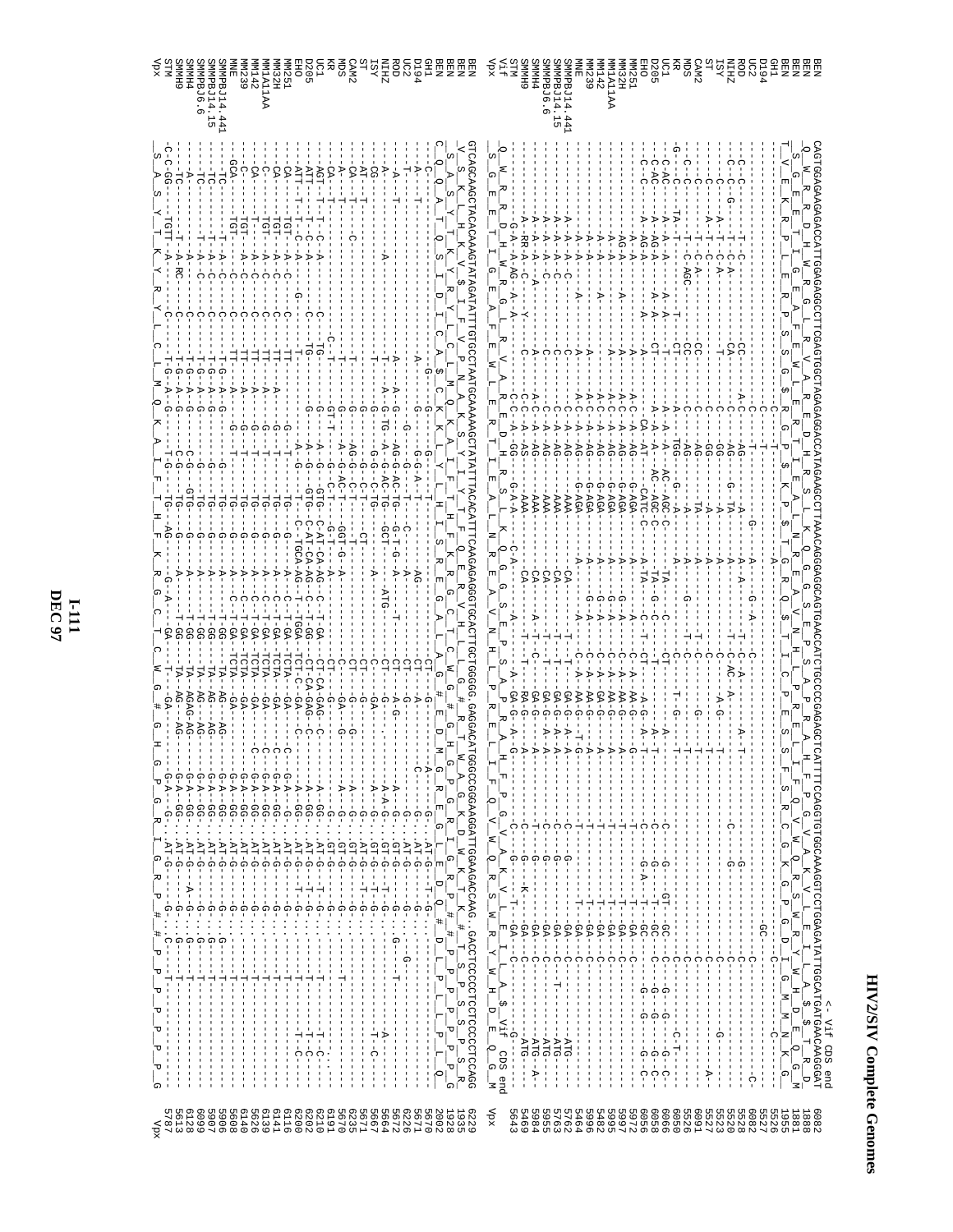| –<br>-<br>ь |  |
|-------------|--|
|-------------|--|

| 6HMMS<br><b>SUNPBJ6</b><br><b>SMMPBJ14</b><br><b>PHMMS</b><br>ЙŢ<br>ਜ਼ ਕੁ<br><b>IN251</b><br>M142<br>M239<br><b>IN32H</b><br><b>AAILAAN</b><br><b>MMPBJ11</b><br>즭                                                                                                                                                                                                                                                                                                                                                                                                                                                                                                                                                                                                    | nc2<br><b>D194</b><br>E<br><b>BEN</b><br><b>NEE</b><br>ĝ<br>$\overline{S}$<br><b>NH</b><br>Ĥ<br>ZHII<br>ğ<br>ē<br>59<br>ZMA:<br>Ğ<br><b>205</b>                                                                                                                                                                                                                                                                                                                                             | <b>194</b><br>STM<br><b>SURPBJ6</b><br>nc2<br>Ë<br>χđχ<br>ğ<br>ğ<br>NЕR<br>Ĕ<br><b>MMH44</b><br><b>SMA?</b><br>χS:<br>ŘN<br>6HMM3<br><b>MMPBJ</b><br><b>M239</b><br><b>LSZM</b><br>Σā<br>1D<br>S<br>ZHI.<br>IM32H<br>IM142<br>IAIM<br>5O<br><b>205</b><br>즴<br>ARDBJ14<br><b>LAA</b>                                                                                                                                                                                                                                                                                                                                                                                                                                                                                                                                                                                           |
|-----------------------------------------------------------------------------------------------------------------------------------------------------------------------------------------------------------------------------------------------------------------------------------------------------------------------------------------------------------------------------------------------------------------------------------------------------------------------------------------------------------------------------------------------------------------------------------------------------------------------------------------------------------------------------------------------------------------------------------------------------------------------|---------------------------------------------------------------------------------------------------------------------------------------------------------------------------------------------------------------------------------------------------------------------------------------------------------------------------------------------------------------------------------------------------------------------------------------------------------------------------------------------|--------------------------------------------------------------------------------------------------------------------------------------------------------------------------------------------------------------------------------------------------------------------------------------------------------------------------------------------------------------------------------------------------------------------------------------------------------------------------------------------------------------------------------------------------------------------------------------------------------------------------------------------------------------------------------------------------------------------------------------------------------------------------------------------------------------------------------------------------------------------------------|
| TA-TC<br>ΑŢ.<br>Ė<br>PA.<br>A.<br>AT.<br>ΡA<br>ᄓ                                                                                                                                                                                                                                                                                                                                                                                                                                                                                                                                                                                                                                                                                                                      | A-<br>$-AGA-$<br>$L - L - KL$<br>TA-<br>i<br>⊢<br><b>AGAC</b><br>GRAC                                                                                                                                                                                                                                                                                                                                                                                                                       | ဂု<br>$-45$<br>CA<br>Ġ<br>Ġ<br>CA--<br>S<br>∩<br>ÇÃ<br>٠m<br>πdΛ<br>È<br>Κ<br>Vpx                                                                                                                                                                                                                                                                                                                                                                                                                                                                                                                                                                                                                                                                                                                                                                                              |
| Ω<br>ଜ<br>Ω<br>G.                                                                                                                                                                                                                                                                                                                                                                                                                                                                                                                                                                                                                                                                                                                                                     | TTGGCTACTATATCCATAATAGACATGGAG<br>DS-90<br>i<br>SC<br><u>C</u> -ე<br><u>ှ</u><br>ġ<br>á<br>ò<br>C                                                                                                                                                                                                                                                                                                                                                                                           | Vpx CDS<br>CDS<br><b>GAA</b><br>GAA<br><b>GAA</b><br><b>GAA-</b><br><b>GAA-</b><br>$G - A$ .<br>GAA<br>ႁ<br>HG-<br>AC-CAG<br>end<br>Ħ<br>$-AC$<br>cDS<br>PA<br>5Ŕ<br>PA<br>PA<br>RG<br>RG<br>AG<br>PA<br>RG<br>57<br>end<br>G-9-T<br>GTCC<br>ဂ<br>၁<br>-TC                                                                                                                                                                                                                                                                                                                                                                                                                                                                                                                                                                                                                     |
|                                                                                                                                                                                                                                                                                                                                                                                                                                                                                                                                                                                                                                                                                                                                                                       | <b>LTGAAG</b>                                                                                                                                                                                                                                                                                                                                                                                                                                                                               | AC-1<br>AC-<br>ှ<br>ှု<br>Ω                                                                                                                                                                                                                                                                                                                                                                                                                                                                                                                                                                                                                                                                                                                                                                                                                                                    |
| $A--AG$<br>-- AG<br>$-AC$<br>$-AA$<br>.<br>RG<br>ŘG.<br>ikG<br>i<br>€<br>AG.<br>ÄG.<br>ÄG.<br>⊅                                                                                                                                                                                                                                                                                                                                                                                                                                                                                                                                                                                                                                                                       | $\tilde{A}$<br>₹<br>$-AA$<br>$-4G$<br>RG                                                                                                                                                                                                                                                                                                                                                                                                                                                    | $GA-C-A-$<br>$-59$<br>ଋ<br>$AA-A$<br>-AAGG<br>$-AA-C$<br>$-AA$<br><b>AAG</b><br><b>AAG</b><br><b>AAG</b><br>AAGGA<br><b>AAGG</b><br><b>AAGG</b><br>AAGG.<br>ω<br>AAGG.<br>AAG.<br><b>AAG</b><br>PPLAS<br>H<br>⊅<br>ᡃᡉ                                                                                                                                                                                                                                                                                                                                                                                                                                                                                                                                                                                                                                                          |
| Ω                                                                                                                                                                                                                                                                                                                                                                                                                                                                                                                                                                                                                                                                                                                                                                     | 30GCCAGAGAGCTCATTAAAACCCTACAACGAGCCCTCTCT<br>89<br>-- 11<br>cccr<br>-<br>-<br>-<br>-<br>GGGT.<br>TGT-<br>ĠT-<br>Q<br>Ġ                                                                                                                                                                                                                                                                                                                                                                      | G.<br>ACC-T<br><b>CCGT</b><br>7<br>1<br>1<br><b>CCCLT</b><br>cccr                                                                                                                                                                                                                                                                                                                                                                                                                                                                                                                                                                                                                                                                                                                                                                                                              |
| ဂု<br>ဂု<br>၂<br>⋒<br>C                                                                                                                                                                                                                                                                                                                                                                                                                                                                                                                                                                                                                                                                                                                                               | $-AC$<br>ACA-<br>AC-<br>$AC-$<br>ں<br>م                                                                                                                                                                                                                                                                                                                                                                                                                                                     | QA.<br>ĠA.<br>ç<br>PD.<br>-VD<br>GAAC-<br><b>GAA</b><br>੮<br>ω<br>G-G<br>ω<br>Φ<br>ଢ଼<br>ω<br>ଢ଼<br>Φ<br>ဂ္<br>Ģ<br>Ö<br>Ģ<br>AG-<br>ဂ္ဂ်<br>Ω                                                                                                                                                                                                                                                                                                                                                                                                                                                                                                                                                                                                                                                                                                                                 |
| ♭<br>$-50 - 1 - 1$<br>$-1.5 -$<br>AGT-<br>$-1.5 -$<br>$-$ G<br>L $ \cdots$<br>$-4L -$<br>$-90 - 0 - 0$<br>-90-<br>-0--095<br>$-90 - 0 - -$<br>$-5C -$<br>-ac--<br>¦≂<br>'ဂ                                                                                                                                                                                                                                                                                                                                                                                                                                                                                                                                                                                            | LCGTGCACTTCA<br>∩<br>G<br>ų.<br>ငှ<br>ъ<br>J.<br>부<br>$\dot{P}$<br>$-4-$<br>$\sum_{i=1}^{n}$<br>$\sum_{i=1}^{n}$<br>$\overline{Y}$<br>$A - G -$<br>₩<br>$A -$<br>ှ<br>$\Gamma$<br>$\mathbb{Y}$<br>(ဂ<br>ω<br>J.<br>-1<br>$\mathbf{I}$                                                                                                                                                                                                                                                       | ĠGT<br><b>GGT</b><br>CGTCA<br>Ŕ<br>$-55$<br><b>AAA-</b><br>$-AA-$<br>--AA-<br><b>AAA</b> -<br>$-4-$<br><b>当上!</b><br>$-4$<br>44<br>رما<br>¦≂<br>₩<br>$\tilde{A}$<br>₩<br>$\frac{1}{2}$<br>$\overline{A}$<br>۳<br>$\mathbb{F}$<br>$\overline{A}$<br>A-<br>$\overline{A}$<br>$\mathbf{I}$<br>$\mathbf{I}$<br>$\blacksquare$<br>$-\Delta$<br>$-5$<br>$A - G -$<br>$-A$ -<br>$-5$<br>$\dot{P}$<br>$-4-$<br>ຸດ<br>.<br>'ဂ<br>'n<br>Ħ<br>I.<br>J.<br>×<br>$\blacksquare$<br>$\blacksquare$                                                                                                                                                                                                                                                                                                                                                                                           |
| Þ<br>$\mathbf{I}$<br>$\mathbf{I}$<br>J.<br>H.<br>т<br>-1<br>л.<br>O.<br>$\overline{1}$<br>¦<<br>$CCG--A-$<br>C-GA-<br>$C-GA-RA$<br>$C-GA-A$<br>$C-GA-RA$<br>C-C--<br>C-T--<br>C-G--<br>C-T--<br>ှ<br> <br>c-<br>-<br>-<br>-<br>-<br>-<br>Þ,<br>д<br>$\frac{1}{1}$<br>$-4-$<br>₩<br>А<br>А<br>А<br>$-4$<br>$-14$<br>ъ<br>А<br>⋗<br>Ŧ<br>Ŧ<br>l.<br>l<br>I<br>Ţ<br>п<br>$\blacksquare$<br>'c۵<br>$\mathsf I$<br>Ö<br>Ω<br>م.<br>أ<br>C<br>C<br>$\Gamma$<br>ς-<br>$\Gamma$<br>$\Gamma$<br>Ω<br>Q<br>$\frac{1}{1}$<br>റ<br>Ţ<br>J.<br>ŧ<br>$\mathbf{I}$<br>ŧ<br>$\frac{1}{1}$<br>ਂਸ਼<br>L                                                                                                                                                                                 | $-1 - 1 -$<br>$-6 - -$<br>þ<br>Ĥ<br>부<br>Σ,<br>J.<br>Ω<br>$\prec$<br>$C - A - A$<br>Դ - - -<br>- -<br>-- 990<br>$-GG--A-$<br>$\blacksquare$<br>$-99 - 9 -$<br>$C - A - A$<br>$\mathbb{C}-\mathbb{A}-\mathbb{A}-\mathbb{C}$<br>.<br>-- ១១-<br>$-50 -$<br>Ġ<br>'n.<br>л<br>ဂူ<br>z<br>$-2A$ T-<br>H<br>ত'<br>ъ<br>$\overline{P}$<br>$\overline{Y}$<br>₩<br>Ŧ<br>ъ<br>⊢<br>$\overline{\phantom{a}}$<br>л<br>$\mathbf I$<br>CΟ<br>O<br>₩<br>J<br>J.<br>发<br>$\mathbf{I}$<br>$\blacksquare$<br>п | ڹ<br>+<br>ဂှ<br>$-L-C--D$<br>م<br>т<br>C<br>$\Omega$<br>$C - G -$<br>$\Omega$<br>C-G--<br>CK-<br>부<br>z<br>п<br>Ή<br>$-9$<br>$-5$<br>$-9-7$<br>٠m<br>J.<br>ု<br>--CA-<br>л<br>$-6A-$<br>$-4 - 5 -$<br>$\mathbb{I}$<br>J,<br>л<br>×<br>$-AC$ --<br>$\Gamma$ AT<br>₩<br>$\overline{A}$<br>$\mathbb{A}$<br>$\overline{Y}$<br>RC<br>A-<br>$\overline{A}$<br>A-<br>$A -$<br>A-<br>$A -$<br>$A -$<br>$A -$<br>$\overline{A}$<br>п<br>Ω<br>ନ୍ଦ<br>ှ<br>$\overline{1}$<br>'n<br>ï<br>'n<br>J.<br>'ਸ਼<br>$\overline{1}$<br>л<br>H.<br>'n<br>'n<br>ဂု<br>J<br>J.<br>×<br>ŗω.<br>I<br>$\blacksquare$<br>L.<br>п<br>Ъ<br>ъ<br>J.<br>л<br>$\mathbf{I}$<br>-1<br>$\overline{1}$                                                                                                                                                                                                              |
| 'n<br>$\mathsf I$<br>ဂု<br>J.<br>ł<br>$\frac{1}{1}$<br>$\frac{1}{4}$<br>$\frac{1}{1}$<br>$\frac{1}{1}$<br>ł<br>Ή<br>-1<br>$\overline{1}$<br>H.<br>$\mathbf{I}$<br>⊨<br>ּוֹמְמְׁי<br>       <br>       <br>$\frac{1}{2}$<br>$\frac{1}{1}$<br>↷<br>Ω<br>Ω<br>$C = -1$<br>$\frac{1}{2}$<br>∩<br>L<br>$\mathbf I$<br>$\begin{array}{c} \hline \end{array}$<br>'ဂ<br>L<br>$\mathbb{I}$<br>$\blacksquare$<br>$\blacksquare$<br>л<br>₻<br>$\mathbf{I}$<br>Ċ-i<br>$\frac{1}{2}$<br>ن<br>ن<br>C-GT-TG-AG-<br>$\Gamma$<br>C-GT-TG-AG-<br>$\Gamma$<br>$\frac{1}{2}$<br>$\Gamma$<br>ဂု<br>၂<br>'n<br>×<br>$C$ --G-AG-<br>$\begin{array}{c} \vdots \\ \vdots \\ \vdots \\ \vdots \end{array}$<br>$T - T G - AG - \cdots$<br>$C - TG - -$<br>C-TG--<br>C-TG--<br>C-TG--<br>Η<br>jО. | CGGGATGTAACCGCTCAAGAATTGGCTAAACAAGGAGAAGAACTCCTTGCCCA<br>ဂု<br>$\Omega$<br>$\mathbf I$<br>Ω<br>E<br><u>ှ</u><br>z<br>$-5G-$<br>н<br>$\Gamma$<br>F<br>Ξ<br>$\frac{1}{4}$<br>$\overline{A}$<br>$-4C-1$<br>ດ<br>$\overline{\phantom{a}}$<br>$\mathbf{I}$<br>$AC--T--$<br>$AC = -C = -G -$<br>ኌ<br>rc-ac-c<br>ن<br>ن<br>$\frac{1}{\sqrt{2}}$<br>- 9-C<br>$\Gamma$<br>C-<br>C-G-<br>Ω<br>F<br>$C$ – $C$<br>٠m<br>×<br>į<br>C<br>z<br>C-GG--<br>H<br>$-1$<br>įО.<br>J.<br>မှု<br>т                | GGAAATAAGAAGAAGAAG CUTAAGA CATTTOAGA COOCTTGOATATTGO<br>Ť<br>ن<br>ا<br>$TC-T-AC-$<br>ᡃ<br>부<br>부<br>۲I<br>İ<br>부<br>Ĥ<br>부<br>부<br>부<br>т.<br>부<br>л.<br>ن<br>ا<br>C-GC-G-<br>$C - G - A -$<br>$C - G - AC - C -$<br>$C - G - AC - C -$<br>$C - G - AC - -$<br>F<br>Ļ<br>$-\Delta$ – $-$<br>F<br>Έ<br>$\mathbf{I}$<br>$\mathbf{I}$<br>л<br>л<br>л<br>т<br>$-9-AC$<br>٠m<br>$\mathsf I$<br>I<br>$-56 - -$<br>$-2G - -$<br>$- - 5G - -$<br>$\mathbf{I}$<br>ı<br>$-{\bf V}-$<br>$\overline{\mathbb{Y}}_{-}$<br>ţ<br>$-\Delta -$<br>$-96-$<br>$-9G -$<br>$-9C -$<br>$-9G -$<br>₩<br>$-AC$ .<br>$-\Delta -$<br>'ਸ਼<br>₩<br>$A -$<br>$A - -$<br>$\blacksquare$<br>J.<br>L.<br>AG<br>ဂှ<br>İΩ.<br>$\Omega$<br>$\Omega$<br>H,<br>Έ<br>'n<br>$\overline{1}$<br>J.<br>$\blacksquare$<br>$\blacksquare$<br>J.<br>L.<br>Ģ<br>Ģ<br>K-<br>Ή<br>J.<br>J.<br>1<br>ш<br>뇌<br>'n<br>F<br>F<br>wτ |
| $C - TG - -G - -$<br>¦≂<br>'က<br>$\cdot$<br>ω<br>ဂ္<br>ဂ္<br>∩<br>Þξ<br>$\vdots$<br>-1<br>-1<br>л.<br>л.<br>Þ<br>Ģ<br>주<br>$\vdots$<br>ဂု<br>ဂ္<br>ဂှ<br>ဂု<br>ဂု<br>ω<br>Φ<br>ဂ္<br>'ਸ<br>Þ<br>$\cdot$<br>$\ddot{\phantom{0}}$<br>$\mathbf{I}$<br>H<br>$\overline{r}$<br>$\cdot$<br>$\overline{Y}$<br>⊅<br>⋗<br>⋗<br>⊅<br>⋗<br>⊅<br>ъ<br>Þ<br>⋗<br>$\cdot$<br>F<br>J.<br>$\cdot$<br>$\ddot{\phantom{0}}$<br>ď<br>۲<br>J.                                                                                                                                                                                                                                                                                                                                             | ₩<br>ຸດ<br>J.<br>Ħ<br>ဂ္<br>⋒<br>ଋ<br>ଋ<br>ଋ<br>$\Gamma$<br>ဂု<br>ଋ<br>⋒<br>ഹ<br>₩<br>$\mathbf{I}$<br>÷<br>ı<br>т<br>-1<br>л.<br>-1<br>E<br>Ω<br>ဂ္<br>ဂု<br>CAG-<br>Φ<br>Φ<br>Ö<br>ဂု<br>ဂ္<br>₩<br>J.<br>ø<br>J<br>I<br>þ<br>ω<br>J.<br>H<br>ъ<br>ъ<br>⋗<br>$\rightarrow$<br>⋗<br>⊅<br>⊅<br>ъ<br>⋗<br>'n<br>T<br>F<br>ω<br>ᡃ<br>п<br>F<br>F                                                                                                                                               | 'n,<br>Έ<br>$\Gamma$<br>--1----<br>$C - G - A -$<br>$\Gamma$<br>Ω<br>Ω<br>Ω<br>G<br>Ω<br>J,<br>л.<br>ł<br>$\mathbf{I}$<br>ŧ<br>-1<br>Ι.<br>$\mathbf{I}$<br>Ρ.<br>ᡃᠣ<br>Ĥ<br>٣<br>Н<br>н<br>н<br>н<br>н<br>Η<br>н<br>н<br>H<br>$-1$<br>부<br>년<br>н<br>н<br>н<br>н<br>H<br>Ρ.<br>Í<br>J.<br>J.<br>$\mathbf{I}$<br>$\overline{1}$<br>L.<br>$\frac{1}{1}$<br>I.<br>부<br>'ਸ<br>'ਸ<br><b>GC-7----</b><br>Ъ<br>J<br>J,<br>$- - 2T - -$<br>J.<br>Þ<br>F<br>л<br>H.<br>'n<br>$\overline{1}$<br>$\overline{\phantom{a}}$<br>ъ<br>Ή<br>Έ<br>I<br>$\blacksquare$<br>'nΩ<br>$\begin{array}{c} \end{array}$<br>z                                                                                                                                                                                                                                                                             |
| CT-<br>$\vdots$<br>CT-T-<br>CT-<br>$C T - T -$<br>CT-T-<br>CT-T-<br>CT-T-<br>CH-1-<br>CT-T-<br>CT-T-<br>-TGG.<br>'n,<br>'≖<br>Ĥ<br>$\ddot{\phantom{0}}$<br>Ĥ<br>'n,<br>$\cdot$<br>ю.<br>дđЛ<br>Tat42                                                                                                                                                                                                                                                                                                                                                                                                                                                                                                                                                                  | CT-T-<br>CT-T-<br>CT-<br>$-1 - 1 -$<br>CT-T-<br>$-1 - 1 -$<br>CT-T-<br>CT-T-<br>$CL - L$<br>$\frac{1}{1}$<br>$-LAT$<br>Ω<br>Ъ<br>Ė<br>д<br>д<br>ю<br>ס סמטמטר המגשת הגבוה המאסמטמטר הסמטמטר המאס<br>סטמטמטר המאסמטמטמטמטמטמטמטר האסרטמטמר<br>סטמטמטר המגשת האסרטמטמטמטמטמטר ה                                                                                                                                                                                                               | Ή<br>GC-<br>$C -$<br>$CC - -R$<br>Q<br>Ω<br>Ω<br>Ω<br>Ω<br>$\Gamma$<br>Ω<br>Ω<br>$\Gamma$<br>Ω<br>Ω<br>$C - A -$<br>Ω<br>Ω<br>ှ<br>Ω<br>÷<br>Þ<br>Ť<br>$\frac{1}{1}$<br>$\frac{1}{1}$<br>$\frac{1}{1}$<br>T<br>ဂု<br>$\frac{1}{1}$<br>ŧ<br>$\frac{1}{1}$<br>ŧ<br>$\frac{1}{1}$<br>л.<br>-1<br>л<br>А<br>$\mathbf{I}$<br>$\mathbf{I}$<br>O.<br>J.<br>⋗<br>⊅<br>$\frac{1}{2}$<br>$\frac{1}{2}$<br>$\forall$<br>$\mathbbmss{}$<br>$\frac{1}{\Omega}$<br>႕<br>ှု ပု<br>Ġ<br>Þ<br>Ġ<br>Ġ<br>Ή<br>⋒<br>⋒<br>$x\bar{d}\Lambda$                                                                                                                                                                                                                                                                                                                                                        |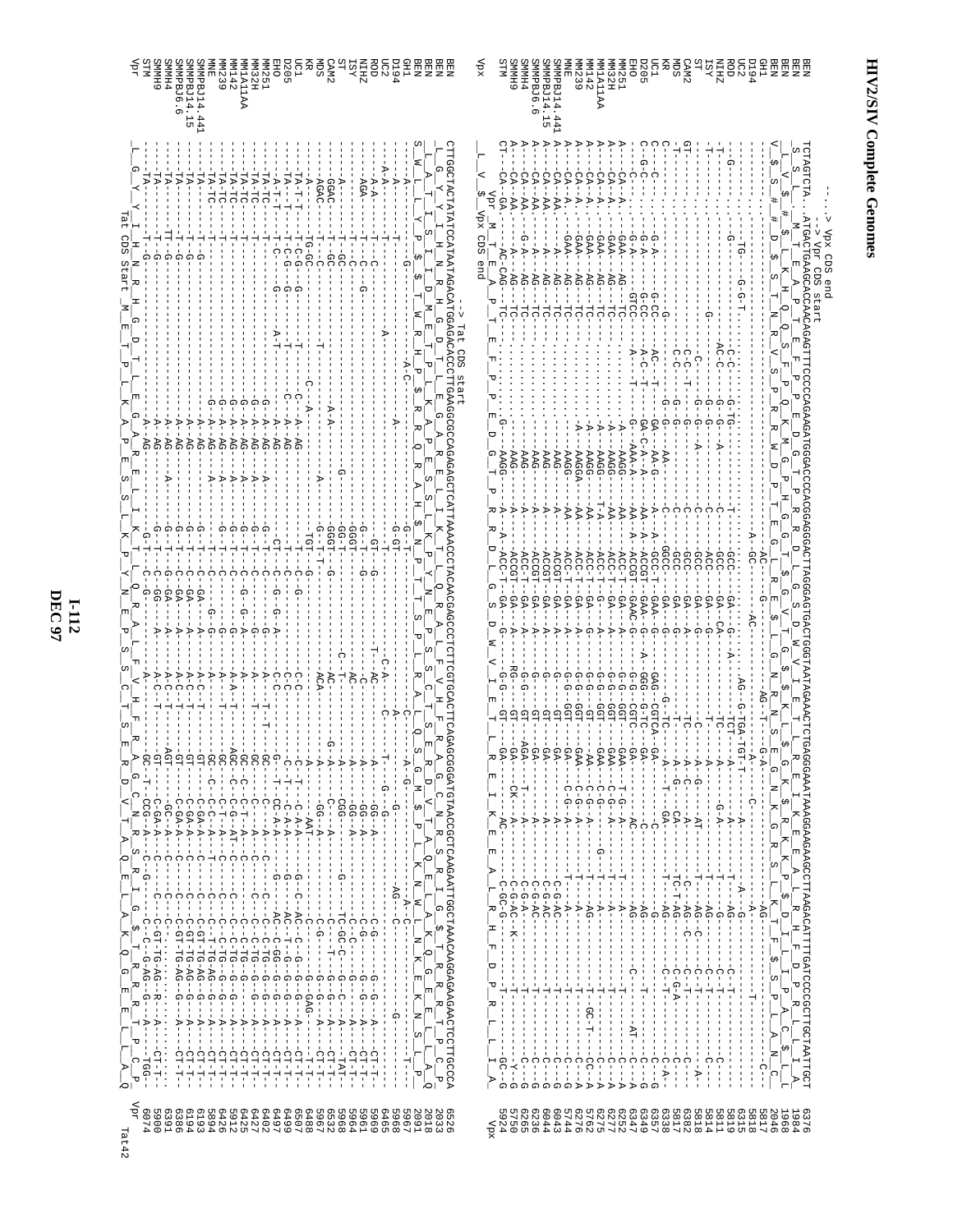| Rev                  | <u>M S E R A D E E C L Q G K L R L R L</u>                                                                                                                                                                                                                                                                                                                                                                                                                                                                                                                                  | Rev                     |
|----------------------|-----------------------------------------------------------------------------------------------------------------------------------------------------------------------------------------------------------------------------------------------------------------------------------------------------------------------------------------------------------------------------------------------------------------------------------------------------------------------------------------------------------------------------------------------------------------------------|-------------------------|
| Tat                  | R │P │⊔ │P │U │P │N │N<br>$\frac{\kappa-\mathbf{c}-\mathbf{v}}{\mathbf{c}-\mathbf{v}-\mathbf{c}-\mathbf{v}-\mathbf{v}-\mathbf{c}-\mathbf{c}-\mathbf{v}-\mathbf{c}-\mathbf{v}-\mathbf{c}-\mathbf{v}-\mathbf{c}-\mathbf{v}-\mathbf{c}-\mathbf{v}-\mathbf{c}-\mathbf{v}-\mathbf{c}-\mathbf{v}}$                                                                                                                                                                                                                                                                                | Tat                     |
|                      | $I = R - R - R - R - R$ CDS end                                                                                                                                                                                                                                                                                                                                                                                                                                                                                                                                             | Δpr                     |
| 6218                 | P - - A コ - - - - - O - - P - - - - - - - - Q P Q - - - コ コ Q - - - - - -<br>$-6 - - -$<br>TGTT-C<br>- A - - T - - T - - - -                                                                                                                                                                                                                                                                                                                                                                                                                                                | <b>STM</b>              |
| 6044                 | $-\Delta A--T T--T T-0\\$<br>TCTY                                                                                                                                                                                                                                                                                                                                                                                                                                                                                                                                           | <b>GHMMS</b>            |
| 6523                 | --A-G--TT-C-AT<br>TCTT                                                                                                                                                                                                                                                                                                                                                                                                                                                                                                                                                      | <b>PHMMS</b>            |
| 6530                 | $A - -RT$<br>$-1 - 0 - 0 - 0 - 17R -$<br>-- 2-2 - C -- TT - C - AT<br>$\frac{1}{1}$<br>$-7T$<br>TCTT<br>-01-G-<br>$\begin{bmatrix} 1 & 1 \\ 1 & 1 \\ 1 & 1 \end{bmatrix}$                                                                                                                                                                                                                                                                                                                                                                                                   |                         |
|                      | $A--AT$ -<br>--AA-G--TT-C-AT<br>$-15$<br>-TCTT<br>$-1 - 3 - 4 - 0 - 1$                                                                                                                                                                                                                                                                                                                                                                                                                                                                                                      | SMMPBJ14.1<br>SMMPBJ6.6 |
| 6337                 | $-7 - 6$ T-<br>-- 2-2 - C -- TT - C - AT<br>- AT.<br>-TCTT<br>$-1 - 9 - 5 - 5 - 1$<br>$\begin{bmatrix} 1 & 1 \\ 1 & 1 \\ 1 & 1 \end{bmatrix}$                                                                                                                                                                                                                                                                                                                                                                                                                               | SMMPBJ14                |
| 6044                 | $A - -RT$<br>$-C--T----RGA---TA--$<br>-AAAG--TT-C-A-<br>ーローロ<br>-TCTT<br>$-1 - 9 - 9 - 12 - 1$                                                                                                                                                                                                                                                                                                                                                                                                                                                                              | 自<br>日                  |
|                      | $-74T-$<br>$-RAA=1T-T-T-0$<br>トローロー<br>-TCTT                                                                                                                                                                                                                                                                                                                                                                                                                                                                                                                                |                         |
| 60676                | $A - -R$ T-<br>$\frac{1}{2}$<br>--rerr<br>---0--0--0---<br>$AGT---$                                                                                                                                                                                                                                                                                                                                                                                                                                                                                                         | MIN142<br>MM239         |
| 6575<br>6575         | $-2T-$<br>-AAAG-<br>--TT-C-A<br>--rorr<br>$A - C T - G - -G - -1$                                                                                                                                                                                                                                                                                                                                                                                                                                                                                                           | M1A11AA                 |
|                      | $A = -AT$<br>$-AAAG---TT-C-A-$<br>--rerr                                                                                                                                                                                                                                                                                                                                                                                                                                                                                                                                    | AM32H                   |
|                      | $A - -A T$<br>- - AAAG- - TT-C-A-<br>$-1 - 2I - G - -G - -$                                                                                                                                                                                                                                                                                                                                                                                                                                                                                                                 | TSZMW                   |
|                      | <b>F--C--FCTI</b><br>$-1 - 9 - 9 - 0 - 0 - 0$                                                                                                                                                                                                                                                                                                                                                                                                                                                                                                                               | <b>CHE</b>              |
|                      | $--\textbf{A} \textbf{A}--\textbf{I}--\textbf{T}-\textbf{C}-\textbf{A} \label{eq:1}$<br>--rcrr<br>$-11 - 11 - 00 - 11$                                                                                                                                                                                                                                                                                                                                                                                                                                                      | 502                     |
|                      | $- - - CTT$                                                                                                                                                                                                                                                                                                                                                                                                                                                                                                                                                                 | JC1                     |
|                      | - - AA - - - - - - - A -<br>T-TA:                                                                                                                                                                                                                                                                                                                                                                                                                                                                                                                                           | $\beta$                 |
| 6682<br>6117<br>6638 | $-A - A - -$<br>コーコアー                                                                                                                                                                                                                                                                                                                                                                                                                                                                                                                                                       |                         |
|                      | T-C-AI<br>-TCTA-                                                                                                                                                                                                                                                                                                                                                                                                                                                                                                                                                            |                         |
| 6118                 | -- 21--- 2 -- --<br>------<br>--1-14-16                                                                                                                                                                                                                                                                                                                                                                                                                                                                                                                                     |                         |
| 61114<br>6114        | $-XI$<br>-1-14--C-                                                                                                                                                                                                                                                                                                                                                                                                                                                                                                                                                          |                         |
|                      | -- TA-<br>-----0----                                                                                                                                                                                                                                                                                                                                                                                                                                                                                                                                                        |                         |
| 6119                 | $-KI$ -<br>$-4$                                                                                                                                                                                                                                                                                                                                                                                                                                                                                                                                                             |                         |
| 6615                 | --A---<br>--- PAG---                                                                                                                                                                                                                                                                                                                                                                                                                                                                                                                                                        |                         |
| 61117<br>6118        | -<br>-- 0<br>- -                                                                                                                                                                                                                                                                                                                                                                                                                                                                                                                                                            |                         |
|                      |                                                                                                                                                                                                                                                                                                                                                                                                                                                                                                                                                                             |                         |
| 2140                 | $P = 5 - 1$<br>$\frac{1}{\sqrt{1-\alpha}}$ o $\frac{1}{\sqrt{1-\alpha}}$ o $\frac{1}{\sqrt{1-\alpha}}$ o $\frac{1}{\sqrt{1-\alpha}}$ o $\frac{1}{\sqrt{1-\alpha}}$ o $\frac{1}{\sqrt{1-\alpha}}$ o $\frac{1}{\sqrt{1-\alpha}}$ o $\frac{1}{\sqrt{1-\alpha}}$ o $\frac{1}{\sqrt{1-\alpha}}$ o $\frac{1}{\sqrt{1-\alpha}}$ o $\frac{1}{\sqrt{1-\alpha}}$ o $\frac{1}{\sqrt{1-\alpha}}$ o $\frac{1}{\sqrt{1-\alpha}}$ o<br>$M = S = E = R - R - D = E - G = L - Q = K - L - R$                                                                                                 |                         |
| 8902                 | $-$ H $-c$ $-$ L $-c$ $-$ F<br> <br> <br> <br> <br>א<br>ה<br>ק                                                                                                                                                                                                                                                                                                                                                                                                                                                                                                              | <b>REA</b><br>REA       |
| 2079                 | $\frac{1}{\sqrt{1-x^2}}\frac{1}{\sqrt{1-x^2}}\frac{1}{\sqrt{1-x^2}}\frac{1}{\sqrt{1-x^2}}\frac{1}{\sqrt{1-x^2}}\frac{1}{\sqrt{1-x^2}}\frac{1}{\sqrt{1-x^2}}\frac{1}{\sqrt{1-x^2}}\frac{1}{\sqrt{1-x^2}}\frac{1}{\sqrt{1-x^2}}\frac{1}{\sqrt{1-x^2}}\frac{1}{\sqrt{1-x^2}}\frac{1}{\sqrt{1-x^2}}\frac{1}{\sqrt{1-x^2}}\frac{1}{\sqrt{1-x^2}}\frac{1}{\sqrt{1-x^2}}\frac{1}{\sqrt{1-x^2$<br>$L = E - E - E - E$<br>$I = \frac{3}{2}$ $I = \frac{N}{2}$ $I = \frac{N}{2}$ $I = \frac{N}{2}$ $I = \frac{N}{2}$ $I = \frac{N}{2}$ $I = \frac{N}{2}$ $I = \frac{N}{2}$<br> <br>°ا |                         |
| 6676                 | ATAASEOTAASESEAAAASTOTTTEJTEJTEJTEJSA JA VALITEJA SUURISTATISTI VALISTA ATAA SUURISTOTAASEOTAASEOTAATAA JA SUU<br>ATAASEOTAASEOTAA JA OLI SUURISTA JA SUURISTA JA SUURISTA JA SUURISTA JA SUURISTOTAA JA SUURISTOTAA JA SUURISTU<br>TCATATGAGCGAAAGGCAGACGAAGAAGGACTCCAAGGAAAACTAAGACTCC                                                                                                                                                                                                                                                                                    | <b>BEN</b>              |
|                      | --> Rev CDS start                                                                                                                                                                                                                                                                                                                                                                                                                                                                                                                                                           |                         |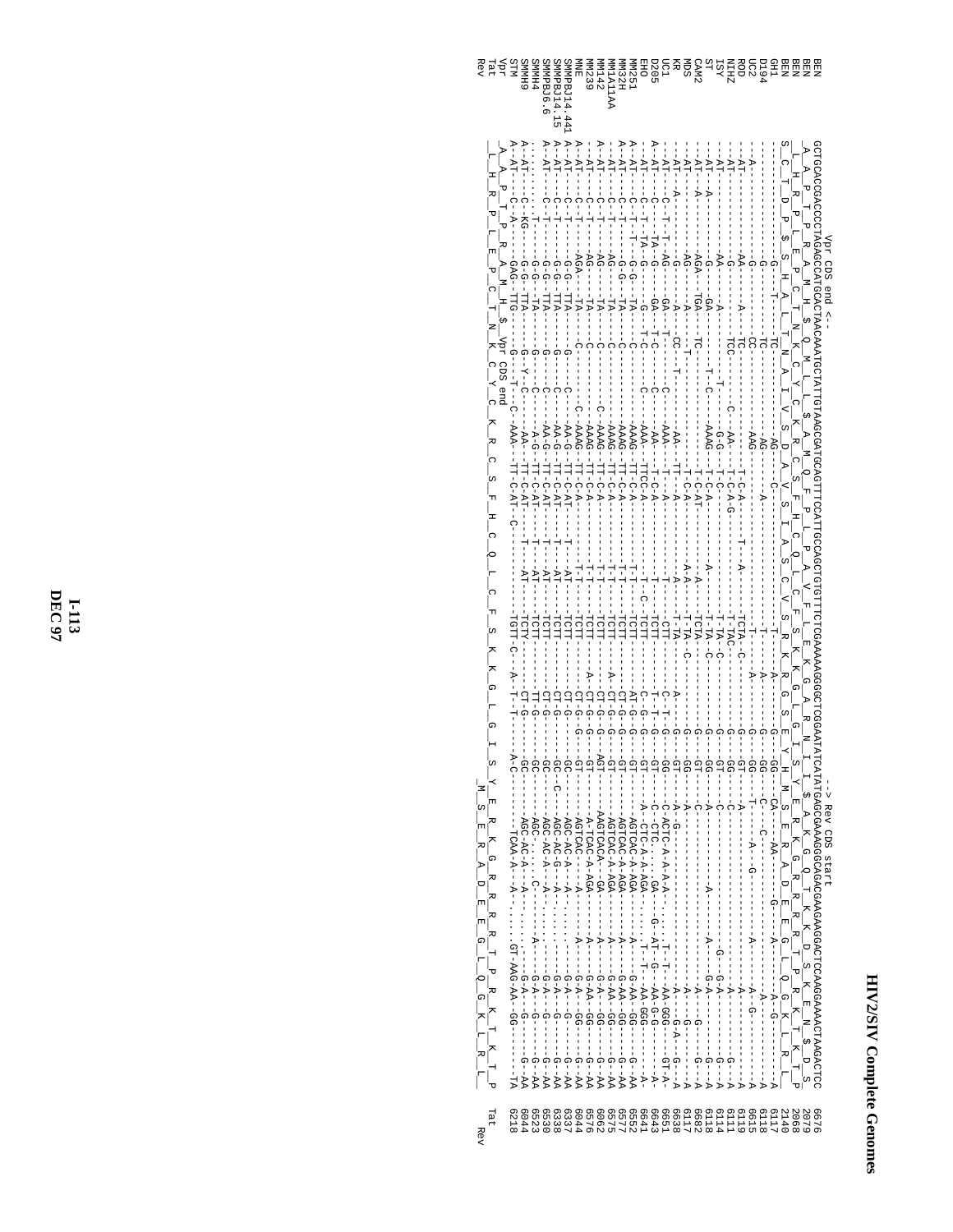|--|--|

| ъ<br>⊲<br>固<br>ဂူ<br>p,                                                                                                                                                                                                                                                                                                                                                                                                                                    | ⊲<br>Ω<br>н<br>Ħ<br>Ю                                                                                  | Ξ<br>ଋ<br>z<br>C<br>z<br>Η                                       | ⋗<br>F<br>Έ<br>ъ<br>Q<br>J.                                          | Η<br>Ħ               | RADEE                              | CTCA        | ⋒                                             | HC-                                    |                                        |                          | ဂု                        | ∩<br>IJ<br>∩<br>∩                       | Env<br>ЙM.<br><b>GP120</b> |
|------------------------------------------------------------------------------------------------------------------------------------------------------------------------------------------------------------------------------------------------------------------------------------------------------------------------------------------------------------------------------------------------------------------------------------------------------------|--------------------------------------------------------------------------------------------------------|------------------------------------------------------------------|----------------------------------------------------------------------|----------------------|------------------------------------|-------------|-----------------------------------------------|----------------------------------------|----------------------------------------|--------------------------|---------------------------|-----------------------------------------|----------------------------|
| ⊅<br>၀ ၀                                                                                                                                                                                                                                                                                                                                                                                                                                                   | ↷                                                                                                      | ဂု                                                               | н<br>$\mathbf{I}$                                                    |                      | T-GGCAA-T                          | <b>TOA</b>  | н<br>ଢ଼                                       | ኌ                                      |                                        | ດ                        | စှ                        | ∩                                       | <b>GHNWIS</b>              |
| ⊅                                                                                                                                                                                                                                                                                                                                                                                                                                                          | ↷                                                                                                      | Ω                                                                | н<br>$\blacksquare$                                                  |                      | L-GGCAA-                           | CTCA        |                                               | А                                      | $A - A$<br>C                           | ⋒                        | Φ                         | ∩                                       | <b>PHMMS</b>               |
| ⋗<br>ဂ္                                                                                                                                                                                                                                                                                                                                                                                                                                                    | Q                                                                                                      | Ω<br>л.                                                          | н<br>-11                                                             |                      |                                    | HOT         | H<br>Ω                                        | ъ                                      |                                        | ⋒                        | Ω                         | ∩                                       | MMPBJ6                     |
| ъ<br>ע<br>$\mathbf{I}$<br>Φ<br>Ω<br>1                                                                                                                                                                                                                                                                                                                                                                                                                      | Ω<br>Q<br>$\mathbf{I}$                                                                                 | ဂု                                                               | н<br>$\overline{\phantom{a}}$<br>$\mathbf{I}$                        |                      | T-GGCAA-<br>GGCAA-                 | <b>TCA</b>  | H<br>H<br>$\mathbf{I}$<br>Ω<br>⋒              | А                                      | $A-C-$                                 | ⋒<br>⋒                   | ြ  <br>ဝှ ဝှ              | ∩<br>↷<br>∩                             | <b>LUBBUT</b><br>SMMPBJ14  |
| 1<br>ъ<br>ω                                                                                                                                                                                                                                                                                                                                                                                                                                                | ↷<br>т<br>Ω                                                                                            | 1<br>Ω<br>ဂု<br>Ω<br>л                                           | AAGC.<br>н<br>н<br>$\mathsf I$                                       |                      | F-GGCCC-                           | CTCA<br>TCA | H<br>1                                        | ု                                      | $A-CT$                                 | ⋒                        | ∩                         | ∩<br>J.<br>റ                            | 롭                          |
| ⋗<br>ଋ                                                                                                                                                                                                                                                                                                                                                                                                                                                     | G<br>⋒                                                                                                 |                                                                  | AAGC.<br>Ω<br>$\overline{1}$                                         |                      | -၁၁၁၁၁၁                            | TCA         | H<br>⋒                                        | ု<br>ь                                 | A-CT                                   | ⋒                        | Ω<br>$\frac{1}{6}$        | ∩                                       | M239                       |
| ⊅<br>ω<br>∩                                                                                                                                                                                                                                                                                                                                                                                                                                                | ↷<br>Ω                                                                                                 | ဂှ<br>Ω                                                          | AAGC-<br>н<br>$\mathbf{I}$                                           |                      | T-GGCCC-                           | TCA-        | н                                             | C-A                                    | $A-CT-$                                | ഹ                        |                           | Ω<br>∩<br>റ                             | W142                       |
| $\mathbf{I}$<br>⋗                                                                                                                                                                                                                                                                                                                                                                                                                                          | Ω<br>$\mathbf{I}$<br>$\blacksquare$<br>Ω<br>$\mathbf{I}$                                               | $\blacksquare$<br>$\Omega$<br>Ω                                  | AAGC-<br>$\mathbf{I}$<br>н<br>$\mathbf{I}$                           |                      | -၁၁၁၁၁၁                            | TCA         | H<br>⋒                                        | $C - A$                                | $A-CT-$                                | ⋒                        | $-\frac{1}{6}$            | ∩<br>∩<br>÷<br>∩                        | MILAINA                    |
| $\overline{\phantom{a}}$<br>⊅<br>ł<br>J<br>ω                                                                                                                                                                                                                                                                                                                                                                                                               | ∩<br>ł<br>ଋ                                                                                            | п<br>ဂှ<br>ଋ<br>J.<br>п                                          | AAGC-<br>J.<br>$\overline{\phantom{a}}$<br>п<br>Q<br>J.              | п                    | GGCCC                              | TCA-        | H<br>л<br>⋒                                   | $C - A$                                | $A-CT-$                                | ⋒                        | CG-G-                     | ∩<br>∩<br>∩                             | <b>IN32H</b>               |
| ⊅<br>I<br>ω<br>1<br>∩                                                                                                                                                                                                                                                                                                                                                                                                                                      | Ω<br>Ω                                                                                                 | $\Omega$                                                         | AAGC-<br>$\mathbf{I}$                                                |                      | -၁၁၁၁၁၁                            | TCA         | ⋒                                             | $C - A$                                | A-CT-                                  | ⋒                        | ဂှ                        | I<br>∩<br>∩                             | <b>IN251</b>               |
| $AC-A-G-$                                                                                                                                                                                                                                                                                                                                                                                                                                                  | $\frac{1}{1}$<br>Ω                                                                                     | ဂှ                                                               |                                                                      |                      |                                    | C<br>ACC    | н                                             | $\overline{P}$<br>$\frac{1}{2}$        | FG.                                    | ∩<br>Ċ                   | Ω<br>$\frac{1}{\Omega}$   |                                         | JЕ                         |
| н<br>$\overline{\phantom{a}}$                                                                                                                                                                                                                                                                                                                                                                                                                              | ှ<br>ഹ                                                                                                 | Ω                                                                |                                                                      |                      | -999-2                             | CACT        | ဂ္                                            | TC-C                                   | 유                                      | ↷<br>Ω                   | $\frac{1}{\Omega}$        | ∩                                       | 502                        |
| $\mathbf{I}$<br>Ĥ                                                                                                                                                                                                                                                                                                                                                                                                                                          | ъ<br>$\blacksquare$<br>$\mathbf{I}$<br>$\blacksquare$<br>ດ                                             |                                                                  |                                                                      |                      | <u>ဂုံ</u><br>ဂု                   | ACC         |                                               | ∩<br>↷                                 | 5g                                     | ↷<br>ဂု<br>Ω             | ( )<br>$\frac{1}{2}$      | ∩<br>∩                                  | ē                          |
|                                                                                                                                                                                                                                                                                                                                                                                                                                                            | ⊅<br>л                                                                                                 | п<br>C<br>I                                                      | Ω<br>J.                                                              |                      |                                    |             |                                               |                                        |                                        |                          | စှ                        | I.                                      |                            |
|                                                                                                                                                                                                                                                                                                                                                                                                                                                            | $\triangleright$                                                                                       | റ<br>-1                                                          |                                                                      |                      | ó<br>Ω                             | ဂု          |                                               |                                        |                                        | ဂု                       |                           | ∩<br>∩<br>Ω                             | €                          |
| ъ<br>ł<br>$\frac{1}{\Omega}$                                                                                                                                                                                                                                                                                                                                                                                                                               | ֎<br>⋗<br>J.<br>л                                                                                      | Ω<br>л<br>л                                                      | Ω<br>J.<br>л                                                         |                      | ဂု                                 |             |                                               |                                        |                                        |                          |                           | ∩<br>т.<br>∩                            | <b>SMA2</b>                |
|                                                                                                                                                                                                                                                                                                                                                                                                                                                            | ⋗                                                                                                      |                                                                  | ု<br>Ω<br>л.<br>Ö                                                    |                      |                                    |             |                                               |                                        |                                        |                          |                           | ∩                                       | Ĥ                          |
|                                                                                                                                                                                                                                                                                                                                                                                                                                                            | ⋗<br>$\blacksquare$                                                                                    | $\overline{1}$<br>ဂု<br>$\frac{1}{1}$                            | $\mathbf{I}$<br>Ω<br>1<br>$\mathbf{I}$                               |                      |                                    |             |                                               |                                        |                                        |                          |                           | G<br>T<br>∩                             | χS:                        |
| φ                                                                                                                                                                                                                                                                                                                                                                                                                                                          | J.<br>⋗<br>J.                                                                                          |                                                                  | G<br>л                                                               |                      |                                    |             |                                               |                                        | ⊅                                      |                          |                           | က်                                      | ZHIN                       |
| ⊅                                                                                                                                                                                                                                                                                                                                                                                                                                                          | $\mathbf I$<br>⊅                                                                                       | $\blacksquare$                                                   |                                                                      |                      |                                    |             |                                               |                                        |                                        |                          |                           | Ω                                       | вор                        |
| ъ<br>J.                                                                                                                                                                                                                                                                                                                                                                                                                                                    | ⋗                                                                                                      | Ω<br>л                                                           | ⋗<br>T                                                               |                      |                                    |             |                                               |                                        |                                        |                          |                           | I,                                      | LC2                        |
| ъ                                                                                                                                                                                                                                                                                                                                                                                                                                                          | ⋗                                                                                                      | Ω                                                                | Þ                                                                    |                      |                                    |             |                                               |                                        |                                        |                          |                           |                                         | <b>194</b>                 |
|                                                                                                                                                                                                                                                                                                                                                                                                                                                            | ъ                                                                                                      | Φ<br>$\mathbf{I}$                                                | $\overline{C}$<br>ု                                                  |                      |                                    |             |                                               |                                        |                                        |                          |                           |                                         | CH <sub>1</sub>            |
| Ю<br>ŗω.<br>'nΔ<br>ੌਨ<br>≍<br>ਂਸ਼<br>z                                                                                                                                                                                                                                                                                                                                                                                                                     | ัผ<br>-02<br>∀<br>Ö<br>ਂਸ਼<br>z<br>×<br>īω                                                             | Ω<br>E<br>٠m<br>Ю                                                | ヵ<br>้ฉ<br>ਜ਼<br>٠m<br>∩<br>Z                                        | О<br>₩               | 먹                                  |             |                                               | ∩                                      |                                        |                          | Ω                         | ŋ<br>Δ                                  | <b>REN</b><br><b>NER</b>   |
| ъ<br>⊲<br>ø<br>∀                                                                                                                                                                                                                                                                                                                                                                                                                                           | ⊲<br>⊣<br>Ħ<br>ю                                                                                       | ź.<br>z<br>z                                                     | CAGAGGCTTTTGATGCATGGAATAATACAGTGACAGAACAAGCAGTAGAAGAT<br>먹<br>∀<br>ъ | Η<br>Ħ               |                                    | ᠸ           |                                               | ∩                                      |                                        |                          |                           |                                         | <b>NHE</b><br>ĔN           |
|                                                                                                                                                                                                                                                                                                                                                                                                                                                            |                                                                                                        |                                                                  |                                                                      |                      |                                    |             |                                               |                                        | end/intron<br>uozint<br>start<br>start | axon<br>exon<br>end/     | p<br>Η<br>z<br>Rev<br>Tat | c٥<br>ᡃᠣ<br>F<br>ับ<br>⊏<br>н<br>Ψ<br>Ö | Rev<br>Lat                 |
| ន់ ន់<br>$\overline{\phantom{a}}$<br>$D - KD -$                                                                                                                                                                                                                                                                                                                                                                                                            | $\blacksquare$<br>⋗<br>$\mathbf{I}$<br>ъ<br>$\mathbf{I}$                                               | ⊅<br>л<br>н<br>$\mathbf I$<br>J.<br>п<br>능                       | Ω<br>Ω<br>$\mathbf{I}$                                               | Ω−Ω<br>Ω             | GACC                               |             | ∩                                             | ∩<br>$\frac{1}{2}$<br>ှ                | $G - A - -$                            | cerecc                   |                           | TAA.                                    | STN                        |
| $A - A$                                                                                                                                                                                                                                                                                                                                                                                                                                                    | ⋗<br>т<br>⋗<br>$\mathbf{I}$                                                                            | ኌ<br>ᄓ                                                           | ٢<br>⊅<br>п                                                          | G∏                   |                                    |             | cgc-<br>∩<br>ή                                |                                        | Ω                                      | <b>GATG-CT-</b>          |                           |                                         | <b>GHNWS</b>               |
| ្តុំ ក្នុ<br>$\blacksquare$<br>$A - A$                                                                                                                                                                                                                                                                                                                                                                                                                     | л<br>⊅<br>л.<br>Þ                                                                                      | ক্র<br>능                                                         | ⋗<br>⊅<br>⊅<br>$\mathbf{I}$                                          | GTT                  | LAGAGA-T-<br>G                     | $\Omega$    | c-cec-<br>C<br>л<br>Ω                         | ∩<br>Ţ<br>$\frac{1}{2}$                |                                        | S-TG-CT-G                | ۲                         | 2-ITA-2<br>부<br>ъ                       | <b>PHNMS</b>               |
| $A-A$                                                                                                                                                                                                                                                                                                                                                                                                                                                      | ⋗<br>$\mathbf{I}$<br>ъ                                                                                 | J.<br>н                                                          | 1                                                                    | GΙ.                  | <b>ZAGGGA-</b>                     | 녑           | --aac-<br>Ω<br>J                              | $\lambda$ -                            |                                        | S-TG-CT-G                |                           | $A - A T$                               | MMPBJ6.                    |
| Ġ<br>$\blacksquare$<br>J.<br>$GA - A$<br>$A - A$                                                                                                                                                                                                                                                                                                                                                                                                           | ⋗<br>⋗<br>J.<br>$\mathbf{I}$<br>ъ<br>⋗<br>$\blacksquare$                                               | ⊅<br>ъ<br>부<br>부                                                 | ъ<br>ъ<br>л<br>$\blacksquare$<br>J                                   | СLIJ                 | CAGGGA-T<br>CAGGGA-T               |             | A-C-CGC-C--<br>c-cac-<br>$C -$<br>Ω<br>Ω<br>녑 | ł<br>$\overline{A}$                    |                                        | GATG-CT-G<br>SATG-CT-G   | ⋗                         | A-AT.<br>AT                             | <b>MMPBJ11</b>             |
| និង<br>$A - A$                                                                                                                                                                                                                                                                                                                                                                                                                                             | ⋗<br>$\mathbf{I}$<br>闩                                                                                 | ∩<br>⊣<br>5g                                                     | ⋗                                                                    |                      | ATGGGA-C                           |             | GT-TCT                                        | $\frac{1}{1}$<br>$A-C-C$               |                                        | GATG-CT-G                | ኌ                         | $\Delta - \Delta T$<br>⊅                | MMPBJ14<br>喜               |
| J.<br>$A - A$                                                                                                                                                                                                                                                                                                                                                                                                                                              | J.<br>л<br>⋗<br>L.<br>J                                                                                | ∩<br>J<br>т<br>н<br>л<br>л<br>님                                  | TA-<br>∩<br>т<br>t                                                   |                      | ATGGGA-<br>n                       |             | Ω<br>ု<br>Ω                                   | Ť<br>$\frac{A}{A}$<br>ု                |                                        | S-LO-SLVE                |                           | $A - A T$<br>ł                          | AM239                      |
| ភ្នំ<br>ភូមិ<br>$A-AD$                                                                                                                                                                                                                                                                                                                                                                                                                                     | ⋗<br>л.<br>н                                                                                           | 0<br>н<br>ᄓ                                                      | ⋗<br>∩<br>⊅<br>-1                                                    |                      | ATGGGA-T                           |             | Ω<br>Ω<br>FC.                                 | $\lambda$ -<br>ှ                       | $G - A -$                              | GTTG-CT-                 | Ω                         | $A-$<br>RT                              | IM142                      |
| $\blacksquare$<br>$GA-G$                                                                                                                                                                                                                                                                                                                                                                                                                                   | Ť.<br>$\overline{1}$<br>Α-<br>Η<br>$\mathbf{I}$                                                        | ↷<br>$\frac{1}{4}$<br>부<br>$\mathbf{I}$<br>능                     | $-{\bf \Sigma}{\bf A}-$<br>∩<br>$\mathbf{I}$<br>⊅<br>$\mathsf I$     |                      | ATGGGA-C                           |             | ဂု                                            | $\frac{1}{1}$<br>$\overline{A}$<br>C-C | SATG-CT-G-C                            |                          |                           | ٣<br>RT<br>⊅                            | <b>AALLAN</b>              |
| ន់ ន់<br>$\mathbf{I}$<br>$A - AB - A$                                                                                                                                                                                                                                                                                                                                                                                                                      | j.<br>J.<br>⋗<br>$\mathbf{I}$<br>н<br>J.<br>$\mathbf{I}$                                               | ↷<br>ł<br>부<br>J.<br>л<br>님                                      | $\mathbb{Y}_{-}$<br>Ω<br>ł<br>⊅<br>÷                                 |                      | A-GGGA-C                           |             | ω                                             | ł<br>$A-C-C-C$                         |                                        | SATG-CT-G                | Þ<br>ক্র                  | $A - A T$<br>ł                          | <b>IN32H</b>               |
| සි<br>$\frac{1}{1}$<br>$\overline{\phantom{a}}$<br>$\overline{\phantom{a}}$<br>$-6A$<br>⋗                                                                                                                                                                                                                                                                                                                                                                  | $\overline{1}$<br>⋗<br>$\mathbf{I}$<br>н<br>$\mathbf{I}$                                               | ↷<br>$\frac{1}{1}$<br>н<br>$\overline{1}$<br>$\blacksquare$<br>유 | $\mathbf{I}$<br>Y<br>$\blacksquare$<br>$\mathbf{I}$<br>$\mathbf I$   |                      | <b>ATGGGA-C</b>                    |             | c-c---                                        | $\overline{A}$                         | ⋒                                      | <b>GATG-CT-</b>          |                           | FA<br>$\frac{1}{1}$<br>ъ                | <b>IN251</b>               |
| ш<br>⊅                                                                                                                                                                                                                                                                                                                                                                                                                                                     | ⋗<br>J.                                                                                                | ↷<br>I<br>부                                                      | $\overline{A}$<br>C-T<br>$\mathbf{I}$<br>п<br>Ω<br>л                 | $\vdots$<br>$\vdots$ | ATGGGTATATGG-C-                    |             | ACAC-CC-<br>Ω                                 | G<br>J.                                | $-10$<br>けい                            | $-2A - A - T - -T -$     | $\frac{1}{\Omega}$        | ₹-<br>AT-<br>⊅                          | Ë                          |
| $-55 -$<br>$-55 -$<br>Ò<br>$\mathsf I$<br>$\begin{array}{c} \rule{0pt}{2.5ex} \rule{0pt}{2.5ex} \rule{0pt}{2.5ex} \rule{0pt}{2.5ex} \rule{0pt}{2.5ex} \rule{0pt}{2.5ex} \rule{0pt}{2.5ex} \rule{0pt}{2.5ex} \rule{0pt}{2.5ex} \rule{0pt}{2.5ex} \rule{0pt}{2.5ex} \rule{0pt}{2.5ex} \rule{0pt}{2.5ex} \rule{0pt}{2.5ex} \rule{0pt}{2.5ex} \rule{0pt}{2.5ex} \rule{0pt}{2.5ex} \rule{0pt}{2.5ex} \rule{0pt}{2.5ex} \rule{0$<br>f.<br>$A - A$<br>А<br>Ţ<br>⋒ | $\mathbf I$<br>부<br>Þ<br>Þ<br>$\overline{1}$                                                           | ↷<br>∩<br>$\overline{1}$                                         | স্<br>$\mathbf{I}$                                                   | <b>AGAAAA-C</b>      | RCA-TGGGT-TGTA<br>ATGGGT-TCTGG--CA |             | T-GC-CC-<br>-cac-cc-                          | $CC - A -$<br>$A -$                    | ACAC-<br>C-GC-GC<br>G<br>∩             | -TT-ATA-                 | ဂူ                        | G-A<br>-TA-2                            | 502<br>ρ                   |
| Ω<br>↷                                                                                                                                                                                                                                                                                                                                                                                                                                                     |                                                                                                        |                                                                  | A                                                                    |                      |                                    |             |                                               |                                        |                                        |                          |                           |                                         |                            |
| $-55-$<br>↷                                                                                                                                                                                                                                                                                                                                                                                                                                                |                                                                                                        |                                                                  | $\mathbb{A}^{-}$<br>⋗                                                | C-AA<br>CACAA--      |                                    |             |                                               | ∩<br>∩                                 | GCAAA-T-C-                             | $AC - -$                 |                           |                                         | ₿                          |
| ↷                                                                                                                                                                                                                                                                                                                                                                                                                                                          | Ω                                                                                                      |                                                                  | $\overline{Y}$                                                       | ု<br>CAA-            | $\mathbb{A}$                       | -1-5        | Ö                                             | ٢                                      | Ω<br>ኔ                                 |                          |                           | 부                                       | <b>CAM2</b>                |
| ⋒<br>п<br>↷                                                                                                                                                                                                                                                                                                                                                                                                                                                | ⋒<br>ω<br>-1<br>н                                                                                      |                                                                  | A-                                                                   | CGT.                 |                                    | ဂု          | 6                                             |                                        |                                        |                          |                           |                                         | 3                          |
| ↷                                                                                                                                                                                                                                                                                                                                                                                                                                                          | Ì,<br>л<br>т<br>년                                                                                      | 9G                                                               | $\mathbb{A}^-$<br>$\mathbb{F}$                                       | c-c-                 | ⋗                                  |             | ု<br>Ω                                        |                                        |                                        | $-154$<br>$\mathbb{R}^2$ |                           | Q                                       | <b>IST</b>                 |
| 8<br>$\mathbf{I}$<br>$\overline{1}$<br>$\overline{A}$<br>∩<br>∩                                                                                                                                                                                                                                                                                                                                                                                            | $\overline{1}$<br>$\frac{1}{2}$                                                                        | G<br>$\mathsf I$                                                 | $\mathrm{A}\text{-}\mathrm{T}$<br>A-<br>$\mathbf{I}$<br>⋗            | $C - RG$             | $A-C$<br>$\overline{A}$<br>Ò       | ဂ<br>႕      | ဂု                                            | $-52 -$                                |                                        | ငှ                       |                           | $\frac{1}{2}$                           | ZHIN                       |
| ဂူ<br>$\overline{\phantom{a}}$                                                                                                                                                                                                                                                                                                                                                                                                                             | Ω<br>Ω<br>п<br>п<br>п<br>부<br>$\overline{\phantom{a}}$<br>$\mathbf I$<br>J<br>$\overline{\phantom{a}}$ | C<br>п                                                           | ř<br>п<br>п                                                          | $C-C$ –<br>C-AA      | ъ                                  | ဂု          |                                               |                                        |                                        |                          |                           | $C -$                                   | ROD<br>nc2                 |
| ⋒                                                                                                                                                                                                                                                                                                                                                                                                                                                          |                                                                                                        |                                                                  | ⋗                                                                    | C-Az                 |                                    |             |                                               |                                        |                                        |                          |                           | Ω                                       | <b>194</b>                 |
| Ω<br>∩                                                                                                                                                                                                                                                                                                                                                                                                                                                     | G-G<br>т<br>÷                                                                                          |                                                                  | $\mathbb{F}$                                                         | ု                    |                                    | ဂု          |                                               | A-G                                    | TA-                                    | <b>A-AT-TG</b>           |                           |                                         | СHI.                       |
| Ω                                                                                                                                                                                                                                                                                                                                                                                                                                                          | Έ<br>固                                                                                                 | 먹<br>Σ                                                           | ⊲<br>Ω<br>Έ<br>Ω                                                     |                      |                                    |             |                                               |                                        |                                        |                          |                           |                                         | <b>BEN</b>                 |
| z<br>z<br>כל<br>Ξ<br>īω.<br>⊢<br>GOOGOOGOOGOOGOOGOOGOOGOONNA                                                                                                                                                                                                                                                                                                                                                                                               | ≺<br>ᡃᠣ<br>Ю.<br>ъ<br>뇌<br>z,<br>ଇ                                                                     | $\prec$<br>Ŧ<br>먹<br>ω<br>≤<br><u>ဂ</u>                          | $\pm$<br>Ю<br>Ï۵<br>К<br>z<br>⊲<br>w<br>ŧ                            | ∩<br>īω              |                                    |             |                                               |                                        |                                        |                          |                           | U<br>퍽                                  | <b>NHE</b><br>ŘN           |
|                                                                                                                                                                                                                                                                                                                                                                                                                                                            |                                                                                                        |                                                                  | CAGTATGTGACTGTTTTCTATGGCATACCGCGTGGGAAAAATGCATCT                     |                      |                                    |             |                                               |                                        |                                        |                          |                           |                                         | ĔN                         |
|                                                                                                                                                                                                                                                                                                                                                                                                                                                            |                                                                                                        |                                                                  |                                                                      |                      |                                    |             |                                               |                                        | SŒ<br>start                            | Env                      |                           |                                         |                            |
|                                                                                                                                                                                                                                                                                                                                                                                                                                                            |                                                                                                        |                                                                  |                                                                      |                      |                                    |             |                                               |                                        |                                        | reciem                   |                           |                                         |                            |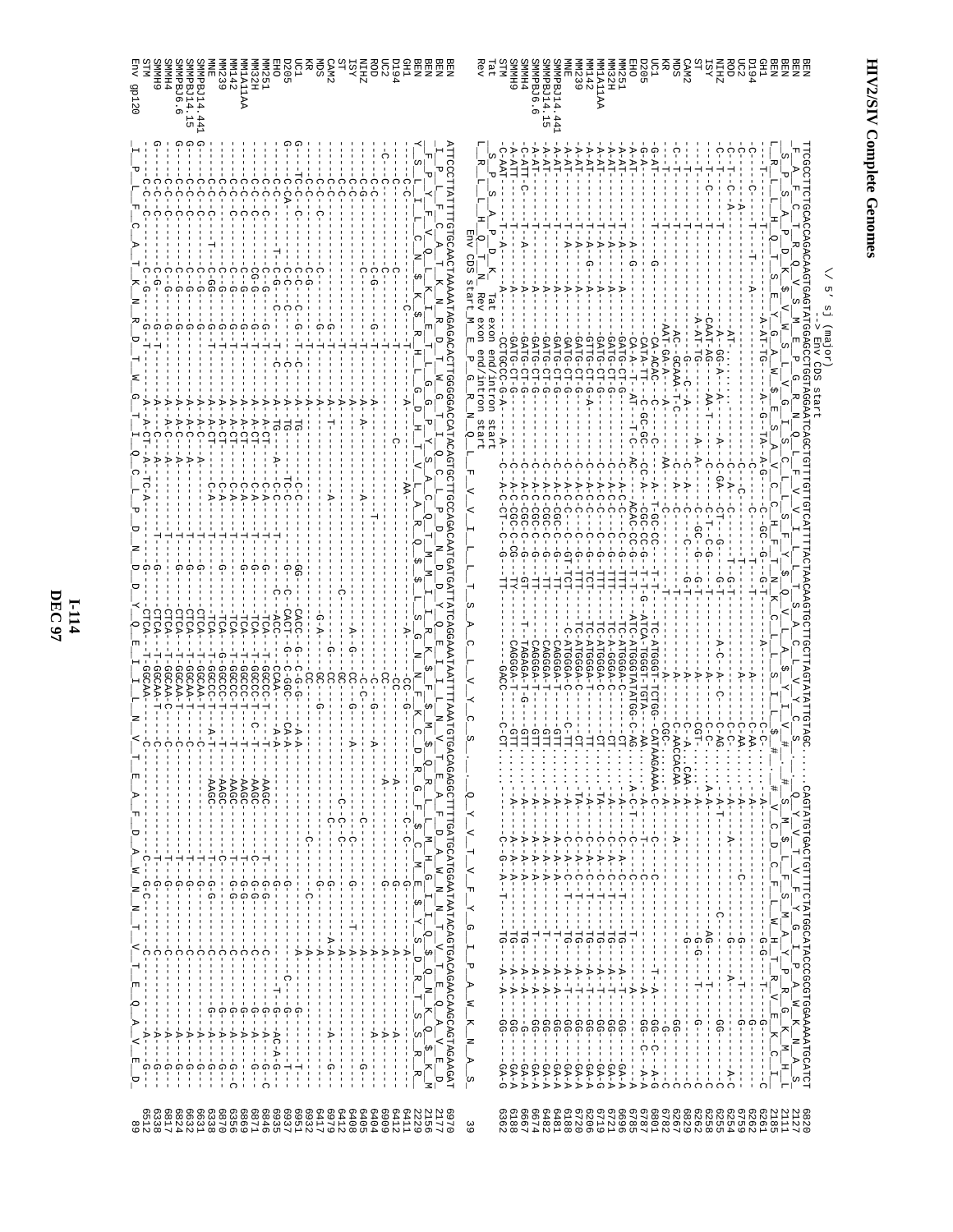| $^{\circ}$<br>$\circ$          | s<br>þ<br>'n<br>년<br> <br>$F-M$<br>k<br> <br>വ<br> <br>F<br>님<br>$\overline{\circ}$<br>¦o<br>$R_{\rm}-R_{\rm}$                                                                                                                                                                                                                                | dz rd5                       |
|--------------------------------|-----------------------------------------------------------------------------------------------------------------------------------------------------------------------------------------------------------------------------------------------------------------------------------------------------------------------------------------------|------------------------------|
| 649                            | AGCTC<br>- AG-AGGT---A-A----<br>I<br>f.<br>$- - C A - - AC - - A - - AC - -$<br>$---A---G---AG---A$                                                                                                                                                                                                                                           |                              |
| 299                            | --G-AAGT---A-A-A--T--C----CA------A--AG---C--A--A---                                                                                                                                                                                                                                                                                          | <b>MMN</b>                   |
| 710<br>N                       | A-GTGT:<br>---AGGT---<br>A – A – – T – – C – – – – C A – – – – – –<br>A – A – – T – – C – – – – C A – – – – – –<br>A – A – – T – – C – – – – C A – – – – – – – –<br>A-TAGG--C--A--G-AAGAA                                                                                                                                                     |                              |
| 693:<br>4                      | $I'-MC$<br>$-5 - AAGT -$<br>$A - AG - -C$<br>$A - AG - -$<br>C<br>J - - A - - G - - AUAA<br>2 - - A - - G - - AGAA<br>2 - - A - - G - - AGAA                                                                                                                                                                                                  | MMPBJ6                       |
| 693                            | ACC-A-<br>1-AC<br>G-GA-CCT<br>TAT-T<br>G-AAC<br>リアアリ<br>$\mathbf{I}$<br>--G-AAGT<br>$-1 - 1 - 0 - 0 - 1$<br>$\mathbf{A}-\mathbf{A}--\mathbf{T}--\mathbf{C}--$<br>$---CA------$<br>$-5 - -5 - -55$                                                                                                                                             | <b>LAQMM</b><br><b>MPB</b> . |
|                                | $A-BC-C$<br>-PAAC-<br>$-RAGC--$<br>$A - A - - -$<br>$- - - - - - - - - - - - - - - -$<br>$G--AGA-$                                                                                                                                                                                                                                            |                              |
|                                | -452<br>-AG-TCT<br>$G-T-T$<br>-DAAC-<br>AAGC-<br>$\begin{aligned} &-A-AA-+C---\\ &-A-BA---C---\\ &-A-AA--C--C--G-\\ &-A--AA--&\\ \end{aligned}$<br>$-AAGA-$                                                                                                                                                                                   | 68 Z N                       |
|                                | TAT<br>T<br>G-AAC-<br><b>AAGC</b><br>ł<br>$\frac{1}{1}$                                                                                                                                                                                                                                                                                       | $-42$                        |
|                                | AG-TCT<br>C-TG-T-AT<br>⊅<br>-DAAC-<br>$-999V$                                                                                                                                                                                                                                                                                                 | AAIIAA                       |
|                                | -AG-TCT<br>ACTC-TG-T-AT<br>Þ<br>-DAAC-<br>$-900C$<br>$-{\bf A}-{\bf A}-$<br>Ĵ.<br>$-2 - 1$<br>$- - C A - - - -$<br>$- - \mathbf{A} - \mathbf{A} \mathbf{G} - - \mathbf{C}$<br>$\begin{aligned} R- &-R G---C----C--A-G\\ R- &-R G--------R R G--\\ R- &-R G----------R R G-A\\ R- &-R G----------R R G-A\\ \end{aligned}$                      | HZ SH                        |
|                                | -- AG-TCT<br>$---AAGC---$<br>$A - A - - - C C - - - - C A - - - - - - - C - - C$<br>$\frac{1}{1}$<br>Ġ-<br>$A-GA-$                                                                                                                                                                                                                            |                              |
|                                | $GA-AGC--A$<br>--<br>54<br>8<br>$- - 2G - C - - -$<br>$C - A - - - - - A - - - - CA - - A - - - - - C - - - - - C - - A A C A A$                                                                                                                                                                                                              |                              |
| $\overline{a}$                 | -AGACCCA<br>--<br>54<br>$A--------$<br>Ť<br>$\texttt{A-T--T--G----C---A-C--A}\texttt{C--A-G----C--A}\texttt{A}\texttt{C}\texttt{A}\texttt{A}$                                                                                                                                                                                                 |                              |
| 71170<br>7211<br>N             | AAG-CCA<br>$-1$<br>ACTA<br>2AG-TG-C---T-C--T-C---CA--AC--AG-AG---G---<br><b>---AACAA</b>                                                                                                                                                                                                                                                      |                              |
|                                | LGAGGGG-GC<br>アームーコロロームGAG<br>-TCA<br>ACC-<br>⊕<br>$-5C - 7 - -1 - -1$<br>CG-<br>$\begin{array}{c} \begin{array}{c} \begin{array}{c} \begin{array}{c} \end{array} \\ \begin{array}{c} \end{array} \\ \begin{array}{c} \end{array} \\ \begin{array}{c} \end{array} \end{array} \end{array} \end{array}$<br>--CC-CA-CAA                         |                              |
| œч                             | $A-CCC-$<br>CGCGCAG<br>AC<br>$-G - CA - G - - - -$<br>C-A------<br>Ť<br>ţ<br>AACA-                                                                                                                                                                                                                                                            |                              |
| 723.                           | AGG-ACC-<br>CGC-CA-<br>$-AC - CA - G - - -$                                                                                                                                                                                                                                                                                                   |                              |
| 999                            | GC-CAG<br>--0-00-0---<br>$C----------\\ CA------\\ GAGG----------\\ RACTA$                                                                                                                                                                                                                                                                    |                              |
| 664<br>${}^{\circ}$            | $GTTG - A - CTA - - \ldots$<br>TGAT--<br>GA-CCA<br>TTG-<br>--9-09-0-<br>$C -$<br>$\begin{array}{c} \begin{array}{c} \begin{array}{c} \begin{array}{c} \end{array} \\ \begin{array}{c} \end{array} \\ \begin{array}{c} \end{array} \\ \begin{array}{c} \end{array} \\ \begin{array}{c} \end{array} \end{array} \end{array}$<br>$---CA---AC---$ |                              |
|                                | AGG-<br>$-AT - A - A - -$<br>GTGCAG<br>$-CG-C---$<br>$C -$<br>$-1 - T - G - - - - - C A - - A - - - - - G A G - - - C - - - - - G - - A A C A -$                                                                                                                                                                                              |                              |
| 7179<br>6677<br>6642           | $A - A - CC$<br>CAG-AGCAAGAG--<br>$\frac{1}{1}$<br>C-CGCGCAG<br>ţ<br>AACA-                                                                                                                                                                                                                                                                    | 9                            |
|                                | GAC-<br>$\overline{A}$<br>CCA-CAA-<br><b>GCAG</b><br>۲I<br>ا<br>$A-G--$                                                                                                                                                                                                                                                                       | ß                            |
| 664.<br>$\circ$                | ဂု<br>$\frac{1}{1}$<br>$- - - - - -$                                                                                                                                                                                                                                                                                                          |                              |
| 664<br>$\infty$                | $A - A -$<br>AGAG<br>$-56-2A-T--$<br>$\frac{1}{2}$<br>$-1 - 1$<br>--CA--A------GAG----<br>$-{\bf A}{\bf A}{\bf C}{\bf A}$                                                                                                                                                                                                                     |                              |
| 231<br>$\omega$                | p¦<br>ל<br>ל<br>¦≍<br>ŗΩ.<br>¦<<br> <br>면<br>ပြ<br>$\frac{1}{\sqrt{2}}$<br>ļ,<br> <br>¦⊣<br>$R = 5 - E$<br>ķ<br>'n                                                                                                                                                                                                                            |                              |
| 2236                           | ⊹∾<br>$\frac{1}{2}$<br>$\mathbb{R}^{\mathbb{Z}}$<br>$\frac{1}{\infty}$<br>$\frac{1}{2}$<br>$\frac{1}{2}$<br>$R_0$ $ \epsilon$ $ \epsilon$<br>$N-K-L$<br> <br> X<br> X<br> <br>വ<br> <br>බ                                                                                                                                                     |                              |
|                                | ¦o<br>ļ<br>Q<br>모 모.<br>Ļ<br> <br> -<br> -<br>lo.<br>l<br>U<br>  K_K_R<br>ہا<br>"                                                                                                                                                                                                                                                             | 胃以                           |
| 226<br>N<br>43<br>$\infty$     | \CAACCTCGAGACCACCACATTCCGCAGCCTCCATAATAAAGTTCAAACTTCTAACTGCATAGAAAACAACAACGAGGAGGATTAGGGTATGGAAAGAGAGA<br>CATGCAATGTGAGTTCAATATGAAGGGGTTAGAACAAGATAAGAAAGGAGGG<br>¦≍<br>$\frac{1}{N} \frac{1}{S} - \frac{N}{T} \frac{M}{N}$<br>Į.                                                                                                             | REN                          |
|                                | $R_T = 5 - 5$<br>∾¦                                                                                                                                                                                                                                                                                                                           |                              |
| 665.<br>$\circ$                | റ<br>F<br>$\mathbb{F}$<br>Ω<br>G<br>$3ATTG-CA-GGA--ACAGTA--A--AGTGA-ACCAR-AGCAG-AG--A--\ldots$<br>ِ م<br>þ<br>$V_Q = G_Q$ $K_Q = T$<br>╶┖╌╹╌<br>$\frac{N-1}{\sigma}$                                                                                                                                                                          | ÄU<br>02130                  |
| 648                            | $A-C$<br>A<br>Ö<br>$A - AA$ .                                                                                                                                                                                                                                                                                                                 | <b>GHMM</b>                  |
|                                | ŗ<br>$\begin{array}{lll} \exists TTTG - CA - GAA - C - CAGGG - A - A - A - AAGCAATA - CA - AAA - A & \cdot & \cdot & \cdot \end{array}$                                                                                                                                                                                                       |                              |
| 647887<br>647899<br>69789<br>4 | $\overline{Y}$<br>Ω<br>$A-AA-$                                                                                                                                                                                                                                                                                                                | MMPBJ6                       |
| $\mathsf{N}$                   | $\overline{A}$<br>Ω<br>$A - AA$                                                                                                                                                                                                                                                                                                               | <b>LAGNIN</b>                |
| Н                              | $\begin{array}{l} \texttt{TTTTA}-\texttt{CA}-\texttt{GAAC}-\texttt{CCAGCAC-A--A--A--A-A-C-A--A--A--A-ACAAC-A}\\ \texttt{TTTTA--CA-AACACACCCGACCA-C-A--A--A--A-A--A--A--A-ACAAC-A}\\ \end{array}$                                                                                                                                              | <b>TLBBJ1</b>                |
|                                | $A-C$<br>Φ                                                                                                                                                                                                                                                                                                                                    |                              |
| Q                              | C<br>Φ<br><b>CA-TA-</b><br>3ATTG-CAAAATC-ATA--A--AA-AGCAT-A-CA--A--A<br>3ATTG-CAAAATC-T-A--A--AA-AGCA--A-CAG-AATA                                                                                                                                                                                                                             |                              |
| 5501<br>$^{\circ}$             | Ω<br>CA-TA-T                                                                                                                                                                                                                                                                                                                                  | 39                           |
| $\circ$                        | ∩<br>Φ<br>$AT -$<br>CA-TA-T<br>$3ATTG-CRAATC-TCCA-CA-AA-AG-AT-A-CAA-A-CA-AAA-A.$                                                                                                                                                                                                                                                              | 4142                         |
| 700<br>4                       | 3ATTG-CAAAATC-T-A--AA-A-CCA-AGCAG-AC-A                                                                                                                                                                                                                                                                                                        |                              |
| 5991<br>UЛ                     | $AT = -$<br>CA-TA-T<br>$3ATTG-CAAATATC-TTA-CA--A--AG-A--A-CAG-ACCA--GG--A.$                                                                                                                                                                                                                                                                   | 132H                         |
| $\circ$                        | ATA<br>$3ATTG-CAAAATC-TCA-CA-CA-A-TA-AA-AGCAG-ACCA--A--A-. \ . \ . \ .$                                                                                                                                                                                                                                                                       |                              |
|                                | $\frac{1}{2}$<br>- $AAP - C = -CTP - C - T - A = C-P - A = -C - C - C - A - C - C - A - C$                                                                                                                                                                                                                                                    |                              |
| 7062<br>7054<br>7046           | $AGA-$                                                                                                                                                                                                                                                                                                                                        |                              |
|                                | RG<br>$\ldots \ldots \ldots \ldots \ldots$                                                                                                                                                                                                                                                                                                    |                              |
| 702<br>$\infty$                | $\frac{1}{2}$<br>G-A                                                                                                                                                                                                                                                                                                                          |                              |
| <b>GS5</b><br>UЛ               | G                                                                                                                                                                                                                                                                                                                                             |                              |
|                                | $\frac{1}{2}$<br>AT-                                                                                                                                                                                                                                                                                                                          |                              |
| 64499<br>1955<br>1981          |                                                                                                                                                                                                                                                                                                                                               |                              |
|                                |                                                                                                                                                                                                                                                                                                                                               |                              |
|                                | $\vdots$                                                                                                                                                                                                                                                                                                                                      |                              |
| <b>259</b><br>J                | $\frac{1}{1}$<br>CACAG-GA-C-GC--AGG--A-AAC-CAA--TCA-AGAGC-CAAG-                                                                                                                                                                                                                                                                               | ğ                            |
| 702<br>O                       | $AGG-$                                                                                                                                                                                                                                                                                                                                        | nc2                          |
| 679<br>O                       | $\ldots \cdot \text{ATCCAGTTACAGG} - \text{AT-RCT} \cdot \ldots \cdot \ldots \cdot \ldots \cdot - \text{AT-RCTGCG-AAC-A-TCCGG-A} \cdot \text{ATCAGG}$                                                                                                                                                                                         |                              |
|                                |                                                                                                                                                                                                                                                                                                                                               |                              |
| 2268<br>8501                   | ю<br>$\Gamma$<br>ှု<br> ¤<br> <br>$\frac{1}{\sigma}$<br>F<br>ь<br>'n                                                                                                                                                                                                                                                                          |                              |
| 219.00<br>ω                    | ¦≠<br>፞ቝ<br>"ן<br>ק"ב<br>$\frac{K_{\rm{c}}}{R_{\rm{c}}}\frac{G_{\rm{c}}}{E_{\rm{c}}}\frac{1}{Y_{\rm{c}}}\frac{P_{\rm{c}}}{E}$<br>¦≂<br>$\begin{array}{r} \mathbf{P} - \mathbf{P} - \mathbf{P} - \mathbf{P} \\ \mathbf{P} - \mathbf{P} - \mathbf{E} - \mathbf{S} - \mathbf{Q} \end{array}$<br>$-5$<br>능<br>$\frac{1}{2}$<br>╵╍                 |                              |
|                                | ŗω.<br>k<br>$\frac{1}{\sqrt{2}}$<br>¦o<br>$-9 - N$<br>ļ,<br>Ļ,<br>ļ,<br>$P = N_P P$<br> <br> H<br> -<br> <br>თ<br> <br>დ<br> <br>დ                                                                                                                                                                                                            |                              |
| 709.<br>$\infty$ $\omega$      | . AGCAGGGTTCAAGGGAATACCACGACCCCGAATCCCAGGACCTCGAGTTCC                                                                                                                                                                                                                                                                                         |                              |
|                                |                                                                                                                                                                                                                                                                                                                                               |                              |

**I-115 DEC 97**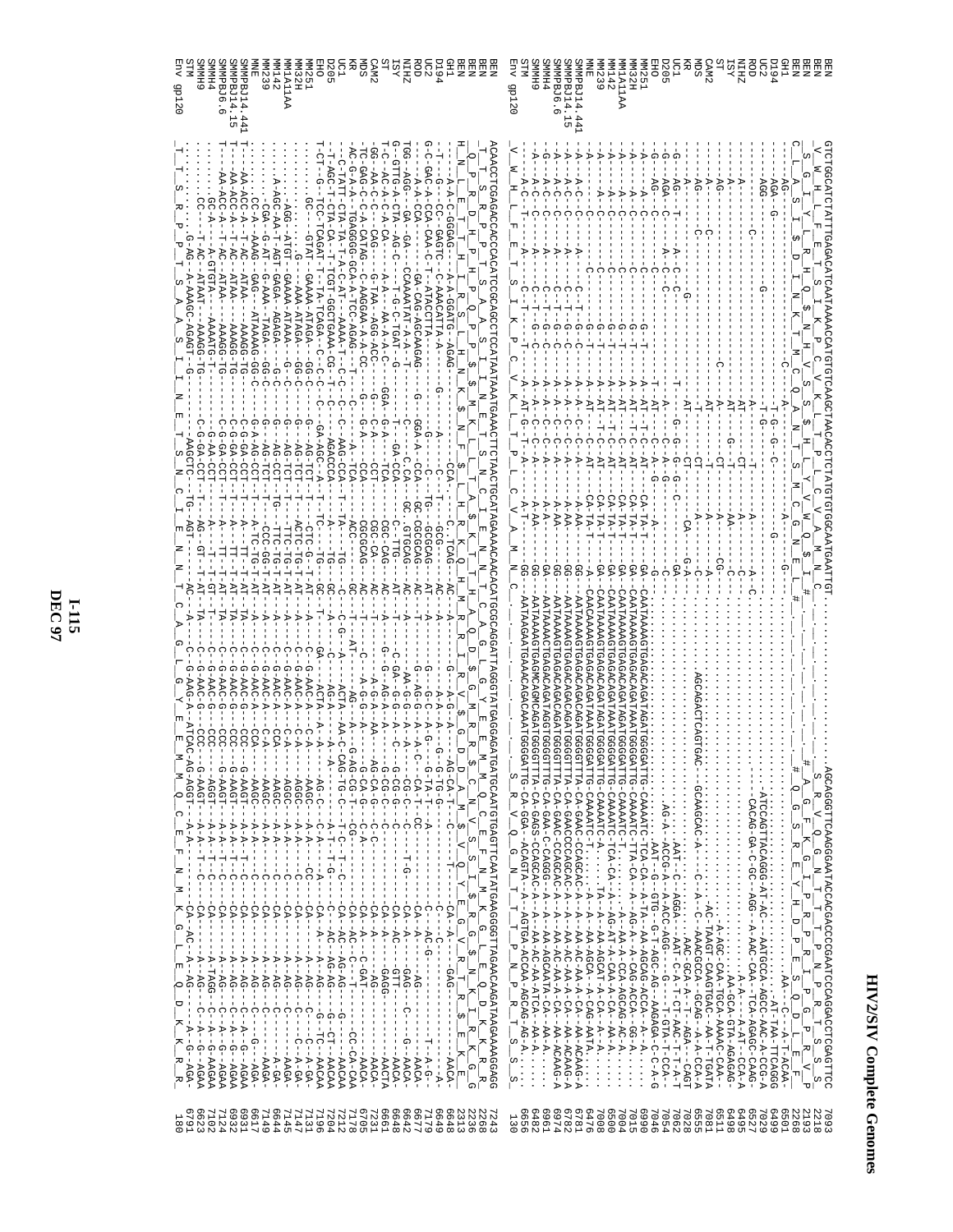#### **L-116<br>DEC 97**

| <b>GP120</b><br>RCTGTGCACCACCGGCTTTGCCCTATTAGATGTAAGGATGATGATGCACCACTTTCAGGCTTTGAACCTAAGTGCACTAAAGTAGTAGTGCTTCATGCA<br>C<br>J<br>م<br>בד<br>S<br>⊢<br>੮<br>$\overline{r}$<br>AG.<br>۴<br>∀−<br>⊅<br>ငှ<br>⋒<br>⋒<br>⋒<br>⋒<br>Φ<br>כל<br>⊅<br>ດ<br>$-55 - A -$<br>$A-A-C$<br>-CT-C<br>-42-C<br>-GT-C<br>$\frac{1}{2}$<br>CTAC<br>IJ<br>CT-i<br>CTAC <sup>-</sup><br>Þ<br>A---T--GC<br>CTAGC<br>- AG-<br>$-26$<br><b>ATG-T-GC</b><br>$-26$<br>$-100$<br>-AGC·<br>-AGC<br>$-AC$<br>∩<br>$A-G$<br>⊅<br>------<br>RG<br>দ্ৰ<br>Q<br>$\frac{1}{1}$<br>Δ<br>11-00-1-<br><b>PT-GC-T--G</b><br><b>TT-GC-T--G</b><br>D--1-00-11<br>11-00-11<br>11-0C-1-<br>IT-GC-T-<br>FT-GC-<br>ローロ<br>H-90-T<br>$A = -$<br>T-GC.<br>7-9C<br>ត់<br>∪<br>G<br>ה<br>ל<br>ה<br>י<br>ים<br>ל<br>C-AA-C<br>D--A--G<br>$L - AA - C$<br>$T - A - T$<br>$T - A - T$<br>$L - A - -G$<br>$-5-7-7$<br>⊲<br>τn<br>$A - A G$<br>₩<br>⋞<br>$\frac{1}{1}$<br>Ω<br>Ω<br>੮<br>Q<br>റ<br>Ω<br>∩<br>CA-<br>∩<br>Ω<br>∩<br>z<br><b>AGAA-TG-AT</b><br>$ACAA--$<br>$ACAA--$<br>GCAGTC<br><b>ACAAGGG-A</b><br>$\text{ACA-A}$ --<br>$ACAA$ --<br>ACAAGGT-<br><b>GACA--</b><br>$ACAA$ --<br>ACAAGGG-A<br>RCAAGGG-A<br>RCAAGGG-A<br><b>PRAAGGGG</b><br>ATCA<br><b>ATCAG-T-AC</b><br><b>KRAGGG-</b><br><b>TAAT</b><br>ACA-C'<br>RGC-C<br><b>AAG-AS-AC</b><br>Α<br>$T - R$<br>ł<br>$\frac{1}{1}$<br>コーピ<br>7 – 7<br>ъ<br>⊅<br>⊅<br>$A-A$<br>IA-1<br>TGAC<br>$2 - 21$<br>CAATGGAAATGAA--<br>GATCAGACCACA-<br>∩<br>C<br>AGCGAATGAA-GT-<br><b><i>TAGCAATGAA-</i></b><br>AACACTGGT-AA-AAA-T<br>GGCAACAGC-<br>GTCACTGGCGA-<br>AGCAATGAA<br>AACACCACA-ACCAAA--<br>RCCAAAGATGGAAAA-<br>'n<br>AAGGAGA-TAT-AAA<br>CTGAT-TAT-AAA<br>CATG<br>CATG<br><b>ATG</b><br><b>ATG</b><br>GACCGAAAA-G<br>ATG<br><b>ATG</b><br><b>ATG</b><br><b>ATG</b><br>ATG<br>ں<br>م<br>Ġ<br>Ġ<br>G<br>AT-AGAC--<br><b>ATCAGAC-CAG</b><br>ု<br>ငှ<br>Ω<br>ω<br>T-ACA-<br>CAGCAC--<br>CAGCC-<br>$ACA-T-$<br>$AGA--$<br>$ACA-T-$<br>AAA<br>AAA<br>ACACG<br>AGA<br>7 AA - T<br>AGA.<br><b>AAAA</b><br>Q<br>C<br>ゼ<br>ຸດ<br>$-AC$<br>$-90-$<br>ω<br>녑<br>녑<br>녑<br>T-G<br>녑<br>Ŕ<br>L<br>G<br>ှု<br>∩<br>Ò<br>Ò<br>∩<br>∩<br>⋒<br>⋒<br>⋒<br>റ<br>ດ<br>ଜ<br>c<br>⋒<br>⋒<br>ω<br>⋒<br>Ω<br>G.<br>CΩ<br>$-AC$<br>Š<br>Ř<br>ਸ਼<br>$AC-$<br>$-LN$<br>$A - ACC$<br>₽<br>⊅<br>AT-<br>74 – –<br>⊅<br>AT-<br>'n<br>--<br>101<br>o<br>P⊂<br>G-1C1<br>G-TC.<br>G-TCT<br>∩<br>a−Ω<br>ż<br>RC<br>191-C<br>∩<br>∩<br>∩<br>⊅<br>ኌ<br>$\frac{5}{1}$<br>þ<br>$-A$<br>T-PIE<br>1-DIE<br>$-L - 5L5$<br>$G$ TG-T-<br><b>C-T-T-TC</b><br>ن<br>ڊ<br>RAGGATGATGAAAACGCAAACTTCTACTTGGTTTGGCTTTAATGGCACTAAA<br>$TG-T-$<br>C--<br>$C = -A$<br>C--<br>보<br><b>TG-T-TC</b><br>$-1 - 2 -$<br>п<br>л<br>$T - 51$<br>۲<br>ا<br>ငှ<br>႕<br>ដុ<br>Ġ<br>$\frac{1}{1}$<br>ł<br>-ם<br>-פ<br>Ω<br>Ω<br>Ω<br>Ω<br>Ω<br>Ω<br>Ω<br>ʻz<br>$\frac{1}{1}$<br>$\frac{1}{1}$<br>$\frac{1}{1}$<br>¦≂<br>$\blacksquare$<br>$\overline{1}$<br>$\mathbf{I}$<br>J.<br>ŧ<br>I<br>ł<br>$\frac{1}{1}$<br>$\blacksquare$<br>ł<br>ł<br>I.<br>$\frac{1}{2}$<br>$\ddot{P}$<br>'က<br>מ'<br>$\overline{Y}$<br>$\overline{r}$<br>$\sum_{i=1}^{n}$<br>$\frac{1}{2}$<br>$\lambda$ -<br>$\lambda$ -<br>$\overline{A}$<br>⋗<br>$A -$<br>$A -$<br>부<br>부<br>л.<br>п<br>ı<br>부<br>н<br>$\mathbf{I}$<br>п<br>Ō<br>$-1 - 10$<br>$-L-C$<br>Ξ<br>¦≍<br>-TC<br>-TC<br>-TC<br>I<br>$\frac{1}{\Omega}$<br>$\frac{1}{1}$<br>į∿<br>J.<br>$\overline{1}$<br>ŗΩ.<br>$\mathbf{I}$<br>$\stackrel{1}{\circ}$<br>$\overline{\phantom{a}}$<br>$\mathbf{I}$<br>J.<br>ł<br>ł<br>Έ<br>Ò<br>Ò<br>Ò<br>ю<br>Q<br>↷<br>!≍<br>∩<br>×<br>I<br>$\begin{array}{c} \end{array}$<br>$\frac{1}{1}$<br>C<br>$\begin{array}{c} \hline \end{array}$<br>I.<br>$\mathsf I$<br>$\frac{1}{4}$<br>$\overline{\phantom{a}}$<br>Ť<br>Ť<br>G<br>Ω<br>Ω<br>∩<br>Ω<br>G<br>$\mathbf{I}$<br>ิ่≤<br>×<br>J,<br>J.<br>$\blacksquare$<br>L.<br>$\blacksquare$<br>л<br>$\mathbf{I}$<br>$\blacksquare$<br>$\overline{1}$<br>Ť<br>J.<br>$\frac{1}{1}$<br>$\frac{1}{1}$<br>$\mathbf{I}$<br>T<br><u> ဂ</u><br>ົດ<br>ᆽ<br>I<br>J.<br>J.<br>H<br>$\blacksquare$<br>л<br>-1<br>$\overline{1}$<br>$\blacksquare$<br>п<br>¦≔<br>Þ<br>$\mathbf I$<br>$\mathbf{I}$<br>ı<br>×<br>÷<br>⊢<br>ِ co<br>ဂု<br>Ω<br>$\Gamma$<br><u>ဂ</u><br>$A$ – –<br>$A -$<br>$-4$<br>$-\nabla$<br>$A$ --<br>$A - -$<br>$\lambda$ -<br>$\mathbb{A}$<br>I<br>ъ<br>Ω<br>ဂု<br>Φ<br>ဂု<br>$A--T--A$<br>$- - 5L - -$<br>z<br>Ĵ.<br>$\mathbf{I}$<br>п<br>ł<br>$\frac{1}{1}$<br>ŧ<br>ł<br>$\mathbf{I}$<br>ŧ<br>л<br>ł<br>ł<br>H<br>מ'<br>$\mathbf I$<br>Ė<br>Έ<br>⊅<br>Þ<br>Þ<br>ъ<br>ъ<br>ъ<br>ъ<br>$A -$<br>$A -$<br>ъ<br>$A -$<br>ъ<br>ъ<br>Þ<br>₩<br>$\frac{1}{2}$<br>G<br>C<br>C<br>C<br>C<br>부<br>$\frac{1}{1}$<br>보<br>z<br>Ŧ<br>Ī<br>'n.<br>$\blacksquare$<br>J<br>$\mathbf{I}$<br>ł<br>$\frac{1}{1}$<br>$\frac{1}{1}$<br>$- - - - -$ C<br>ъ<br>$\overline{\phantom{a}}$<br>$\frac{1}{1}$<br>Ţ<br>$\mathsf I$<br>Ť<br>J,<br>þ<br>'n<br>$\overline{1}$<br>$\blacksquare$<br>J.<br>J.<br>$\blacksquare$<br>$\overline{\phantom{a}}$<br>п<br>п<br>$\mathbf{I}$<br>п<br>л<br>п<br>л<br>'<<br>Φ<br>ω<br>ဂှ<br>$\dot{P}$<br>ဂု<br>ဂှ<br>ဂု<br>$-15$<br><u>ဂု</u><br>×<br>J.<br>I<br>$\overline{\phantom{a}}$<br>п<br>Þ,<br>ł<br>Ť<br>م-<br>أ<br>ł<br>$\frac{1}{1}$<br>$\frac{1}{1}$<br>f,<br>ł<br>$\frac{1}{1}$<br>$\frac{1}{1}$<br>ł<br>$\frac{1}{1}$<br>ŧ<br>$\frac{1}{1}$<br>ł<br>w<br>`A<br>Η<br>J.<br>$\mathbf{I}$<br>J.<br>$\overline{1}$<br>л<br>л<br>л<br>$\mathbf{I}$<br>$\blacksquare$<br>п<br>C<br>$\Omega$<br>$\Omega$<br>Q<br>C<br>$\overline{1}$<br>I<br>Þ<br>C<br>$\Omega$<br>$C--\mathbf{A}--\mathbf{T}--\mathbf{T}--$<br>$-1 - \mathbf{A} - \mathbf{T} -$<br>-C--A--T----<br>-C--AG-T----<br>Q<br>Q<br>$\frac{1}{2}$<br>$\frac{1}{2}$<br>$C--\mathbf{A}--\mathbf{T}-$<br>C<br>Q<br>Q<br>∩<br>م<br>-<br>Ω<br>↷<br>↷<br>J.<br>∩<br>Ω<br>Ŧ<br>$\frac{1}{1}$<br>T<br>$\begin{array}{c} \end{array}$<br>$\begin{array}{c} \rule{0pt}{2.5ex} \rule{0pt}{2.5ex} \rule{0pt}{2.5ex} \rule{0pt}{2.5ex} \rule{0pt}{2.5ex} \rule{0pt}{2.5ex} \rule{0pt}{2.5ex} \rule{0pt}{2.5ex} \rule{0pt}{2.5ex} \rule{0pt}{2.5ex} \rule{0pt}{2.5ex} \rule{0pt}{2.5ex} \rule{0pt}{2.5ex} \rule{0pt}{2.5ex} \rule{0pt}{2.5ex} \rule{0pt}{2.5ex} \rule{0pt}{2.5ex} \rule{0pt}{2.5ex} \rule{0pt}{2.5ex} \rule{0$<br>$\sf I$<br>$\frac{1}{1}$<br>Ť<br>Ï<br>I<br>ł<br>Ï<br>$\,$ I<br>Ï<br>$\frac{1}{1}$<br>$- -A - -$<br>$\frac{1}{1}$<br>$\begin{array}{c} \end{array}$<br>٠m<br>$- -A - -$<br>I<br>ł<br>ו<br>מ<br>k<br>$\overline{1}$<br>L.<br>J.<br>J.<br>$\mathbf{I}$<br>$\overline{1}$<br>J.<br>$\overline{1}$<br>$-C--A-$<br>$\mathbb{I}$<br>J.<br>J.<br>J.<br>Þ<br>$\mathbf{A}=-\mathbf{T}-$<br>$\mathbf{A}=-\mathbf{T}-$<br>$-\mathbf{L}--\mathbf{V}$<br>$-4-$<br>ω,<br>$A--T--$<br>$A -$<br>$\Gamma$<br>ု<br>л<br>$\mathbf{I}$<br>$\mathbf{I}$<br>л.<br>т<br>$\mathbf{I}$<br>1<br>$\mathbf{I}$<br>л<br>ļ,<br>≺<br>$-1 - 1 -$<br>$-4-7-$<br>$-4-7-$<br>⊅<br>$\frac{1}{14}$<br>-1<br>$\frac{1}{14}$<br>L<br>þ<br>$\overline{1}$<br>$\mathbf{I}$<br>$\overline{1}$<br>$\blacksquare$<br>$\overline{\phantom{a}}$<br>д<br>F<br>$-1 - 1 - 1$<br>ဂူ<br>$\sum_{i=1}^{n}$<br>$\lambda$ -<br>ဂု<br>$\mathbf{I}$<br>부<br>부<br>$\overline{1}$<br>н<br>$\overline{\mathbb{R}}$<br>$\mathsf I$<br>⊢<br>$\mathbf{I}$<br>$\mathbf{I}$<br>F<br>k<br>$\mathbf I$<br>$\overline{\phantom{a}}$<br>$\mathbf{I}$<br>J<br>I<br>J.<br>I<br>ຸດ<br>J.<br>$\blacksquare$<br>п<br>I<br>J.<br>J.<br>$\blacksquare$<br>$\mathbf{I}$<br>$\overline{1}$<br>J.<br>$\blacksquare$<br>J.<br>J.<br>л<br>$\prec$<br>$\mathbf{p}_{\mathbf{q}}$<br>ု<br>ı<br>k<br>က်<br>F<br>J,<br>Ξ<br>$\Omega$<br>Ω<br>$\frac{1}{1}$<br>$\mathbf{I}$<br>$\frac{1}{1}$<br>$\mathbf{I}$<br>Ъ<br>י<br>ה<br>z<br>۲<br>ا<br>۲<br>ا<br>Ω<br>⊅<br>$\texttt{CACT-A--A--}$<br>$-1$<br>۲I<br>İ<br>$-{\mathbf A}{\mathbf G} - {\mathbf T} - {\mathbf A} - -{\mathbf A}$<br>CAGCT-<br>$A--T--A$<br>$\lambda$ -<br>$A -$<br>$A -$<br>$-1$<br>Q<br>$\frac{1}{1}$<br>J.<br>$\blacksquare$<br>1<br>J<br>۱۳<br>$\mathbb{A}$ $\mathbb{A}$<br>$\overline{\phantom{a}}$<br>п<br>F<br>C<br>C<br>G<br>C<br>C<br>Ω<br>Ή<br>$CT - A -$<br>Ω<br>Ω<br>٠W<br>к<br>J.<br>T<br>Ţ<br>I<br>I<br>I<br>ł<br>I<br>$\frac{1}{1}$<br>ł<br>$\frac{1}{1}$<br>ł<br>t<br>J.<br>I<br>I<br>$\frac{1}{1}$<br>g<br>$\mathbf{I}$<br>$\overline{\phantom{a}}$<br>J.<br>1<br>$\overline{1}$<br>л<br>л<br>1<br>п<br>∣<br>⊀∿<br>Σ<br>$\overline{A}$<br>$\overline{P}$<br>$T - A - -T$<br>$T - A -$<br>$T - A -$<br>$T - A -$<br>$T - A -$<br>$\mathbb{T} - \mathbb{A} - \mathbb{T}$<br>$F - 7$<br>A-,<br>$\mathbf{I}$<br>ı<br>D-A-A<br>۲<br>ا<br>J.<br>부<br>H<br>z<br>Þ<br>Ţ<br>$\overline{\phantom{a}}$<br>$\begin{array}{c} \hline \end{array}$<br>$\overline{\phantom{a}}$<br>I<br>J<br>¦റ<br>¦¤<br>$\frac{1}{1}$<br>ŧ<br>$\frac{1}{1}$<br>부<br>$\blacksquare$<br>$\mathbf{I}$<br>I<br>$\overline{\phantom{a}}$<br>A-<br>A-<br>$\mathbb{F}$<br>п<br>'ဂ<br>$\frac{1}{\lambda}$<br>$\ddot{\vec{r}}$<br>$\ddot{\mathbf{r}}$<br>$\ddot{\vec{r}}$<br>$\ddot{\tau}$<br>$\sum_{i=1}^{n}$<br>$T - A - -$<br>ኳ<br>Þ<br>$\ddot{\vec{r}}$<br>Ĥ<br>$\frac{1}{2}$<br>$D - -C - -C$<br>부<br>I<br>⊲<br>Έ<br>Ī.<br>T<br>ï<br>д<br>'≖<br>$\overline{1}$<br>J.<br>J.<br>$\blacksquare$<br>л<br>$\mathbf{I}$<br>J.<br>$\overline{C}$<br>$\mathbf{I}$<br>J.<br>$\overline{1}$<br>л<br>J.<br>$\blacksquare$<br>л<br>J.<br>J.<br>J.<br>I<br>J.<br>J.<br>л<br>п<br>۳<br>$\overline{A}$<br>片<br>$\mathbf{I}$<br>л<br>$\overline{1}$<br>л<br>л<br>J,<br>к<br>п<br>$\mathbf{I}$<br>ł<br>-1<br>ı<br>∣<br>∹∿<br>$\overline{1}$<br>$\mathbf I$<br>٠m<br>J<br>$\mathbf{I}$<br>J.<br>1<br>л<br>J,<br>л<br>¦≂<br>$\mathbb{R}^+$<br>$\frac{1}{\mathsf{Q}}$<br>ፊ<br>Έ<br>⋒<br>⋒<br>ഹ<br>দা<br><u>ດ ດ</u><br>ഹ<br>∩<br>ഹ<br>⋒<br>⋒<br>ഩ<br>ଇ<br>ଋ<br>п<br>ഩ |  |  |
|---------------------------------------------------------------------------------------------------------------------------------------------------------------------------------------------------------------------------------------------------------------------------------------------------------------------------------------------------------------------------------------------------------------------------------------------------------------------------------------------------------------------------------------------------------------------------------------------------------------------------------------------------------------------------------------------------------------------------------------------------------------------------------------------------------------------------------------------------------------------------------------------------------------------------------------------------------------------------------------------------------------------------------------------------------------------------------------------------------------------------------------------------------------------------------------------------------------------------------------------------------------------------------------------------------------------------------------------------------------------------------------------------------------------------------------------------------------------------------------------------------------------------------------------------------------------------------------------------------------------------------------------------------------------------------------------------------------------------------------------------------------------------------------------------------------------------------------------------------------------------------------------------------------------------------------------------------------------------------------------------------------------------------------------------------------------------------------------------------------------------------------------------------------------------------------------------------------------------------------------------------------------------------------------------------------------------------------------------------------------------------------------------------------------------------------------------------------------------------------------------------------------------------------------------------------------------------------------------------------------------------------------------------------------------------------------------------------------------------------------------------------------------------------------------------------------------------------------------------------------------------------------------------------------------------------------------------------------------------------------------------------------------------------------------------------------------------------------------------------------------------------------------------------------------------------------------------------------------------------------------------------------------------------------------------------------------------------------------------------------------------------------------------------------------------------------------------------------------------------------------------------------------------------------------------------------------------------------------------------------------------------------------------------------------------------------------------------------------------------------------------------------------------------------------------------------------------------------------------------------------------------------------------------------------------------------------------------------------------------------------------------------------------------------------------------------------------------------------------------------------------------------------------------------------------------------------------------------------------------------------------------------------------------------------------------------------------------------------------------------------------------------------------------------------------------------------------------------------------------------------------------------------------------------------------------------------------------------------------------------------------------------------------------------------------------------------------------------------------------------------------------------------------------------------------------------------------------------------------------------------------------------------------------------------------------------------------------------------------------------------------------------------------------------------------------------------------------------------------------------------------------------------------------------------------------------------------------------------------------------------------------------------------------------------------------------------------------------------------------------------------------------------------------------------------------------------------------------------------------------------------------------------------------------------------------------------------------------------------------------------------------------------------------------------------------------------------------------------------------------------------------------------------------------------------------------------------------------------------------------------------------------------------------------------------------------------------------------------------------------------------------------------------------------------------------------------------------------------------------------------------------------------------------------------------------------------------------------------------------------------------------------------------------------------------------------------------------------------------------------------------------------------------------------------------------------------------------------------------------------------------------------------------------------------------------------------------------------------------------------------------------------------------------------------------------------------------------------------------------------------------------------------------------------------------------------------------------------------------------------------------------------------------------------------------------------------------------------------------------------------------------------------------------------------------------------------------------------------------------------------------------------------------------------------------------------------------------------------------------------------------------------------------------------------------------------------------------------------------------------------------------------------------------------------------------------------------------------------------------------------------------------------------------------------------------------------------------------------------------------------------------------------------------------------------------------------------------------------------------------------------------------------------------------------------------------------------------------------------------------------------------------------------------------------------------------------------------------------------------------------------------------------------------------------------------------------------------------------------------------------------------------------------------------------------------------------------------------------------------------------------------------------------------------------------------------------------------------------------------------------------------------------------------------------------------------------------------------------------------------------------------------------------------------------------------------------------------------------------------------------------------------------------------------------------------------------------------------------------------------------------------------------------------------------------------------------------------------------------------------------------------------------------------------------------------------------------------------------------------------------------------------------------------------------------------------------------------------------------------------------------------------------------------------------------------------------------------------------------------------------------------------------------------------------------------------------------------------------------------------------------------------------------------------------------------------------------------------------------------------------------------------------------------------------------------------------------------------------------------------------------------------------------------------------------------------------------------------------------------------------------------------|--|--|
|                                                                                                                                                                                                                                                                                                                                                                                                                                                                                                                                                                                                                                                                                                                                                                                                                                                                                                                                                                                                                                                                                                                                                                                                                                                                                                                                                                                                                                                                                                                                                                                                                                                                                                                                                                                                                                                                                                                                                                                                                                                                                                                                                                                                                                                                                                                                                                                                                                                                                                                                                                                                                                                                                                                                                                                                                                                                                                                                                                                                                                                                                                                                                                                                                                                                                                                                                                                                                                                                                                                                                                                                                                                                                                                                                                                                                                                                                                                                                                                                                                                                                                                                                                                                                                                                                                                                                                                                                                                                                                                                                                                                                                                                                                                                                                                                                                                                                                                                                                                                                                                                                                                                                                                                                                                                                                                                                                                                                                                                                                                                                                                                                                                                                                                                                                                                                                                                                                                                                                                                                                                                                                                                                                                                                                                                                                                                                                                                                                                                                                                                                                                                                                                                                                                                                                                                                                                                                                                                                                                                                                                                                                                                                                                                                                                                                                                                                                                                                                                                                                                                                                                                                                                                                                                                                                                                                                                                                                                                                                                                                                                                                                                                                                                                                                                                                                                                                                                                                                                                                                                                                                                                                                                                                                                                                                                                                                                                                                                                                                                                                                                                                                                                                                                                                                                                                                                                                                                                                                                                                                                                                                                                                                                                                                                                                                     |  |  |
|                                                                                                                                                                                                                                                                                                                                                                                                                                                                                                                                                                                                                                                                                                                                                                                                                                                                                                                                                                                                                                                                                                                                                                                                                                                                                                                                                                                                                                                                                                                                                                                                                                                                                                                                                                                                                                                                                                                                                                                                                                                                                                                                                                                                                                                                                                                                                                                                                                                                                                                                                                                                                                                                                                                                                                                                                                                                                                                                                                                                                                                                                                                                                                                                                                                                                                                                                                                                                                                                                                                                                                                                                                                                                                                                                                                                                                                                                                                                                                                                                                                                                                                                                                                                                                                                                                                                                                                                                                                                                                                                                                                                                                                                                                                                                                                                                                                                                                                                                                                                                                                                                                                                                                                                                                                                                                                                                                                                                                                                                                                                                                                                                                                                                                                                                                                                                                                                                                                                                                                                                                                                                                                                                                                                                                                                                                                                                                                                                                                                                                                                                                                                                                                                                                                                                                                                                                                                                                                                                                                                                                                                                                                                                                                                                                                                                                                                                                                                                                                                                                                                                                                                                                                                                                                                                                                                                                                                                                                                                                                                                                                                                                                                                                                                                                                                                                                                                                                                                                                                                                                                                                                                                                                                                                                                                                                                                                                                                                                                                                                                                                                                                                                                                                                                                                                                                                                                                                                                                                                                                                                                                                                                                                                                                                                                                                     |  |  |
|                                                                                                                                                                                                                                                                                                                                                                                                                                                                                                                                                                                                                                                                                                                                                                                                                                                                                                                                                                                                                                                                                                                                                                                                                                                                                                                                                                                                                                                                                                                                                                                                                                                                                                                                                                                                                                                                                                                                                                                                                                                                                                                                                                                                                                                                                                                                                                                                                                                                                                                                                                                                                                                                                                                                                                                                                                                                                                                                                                                                                                                                                                                                                                                                                                                                                                                                                                                                                                                                                                                                                                                                                                                                                                                                                                                                                                                                                                                                                                                                                                                                                                                                                                                                                                                                                                                                                                                                                                                                                                                                                                                                                                                                                                                                                                                                                                                                                                                                                                                                                                                                                                                                                                                                                                                                                                                                                                                                                                                                                                                                                                                                                                                                                                                                                                                                                                                                                                                                                                                                                                                                                                                                                                                                                                                                                                                                                                                                                                                                                                                                                                                                                                                                                                                                                                                                                                                                                                                                                                                                                                                                                                                                                                                                                                                                                                                                                                                                                                                                                                                                                                                                                                                                                                                                                                                                                                                                                                                                                                                                                                                                                                                                                                                                                                                                                                                                                                                                                                                                                                                                                                                                                                                                                                                                                                                                                                                                                                                                                                                                                                                                                                                                                                                                                                                                                                                                                                                                                                                                                                                                                                                                                                                                                                                                                                     |  |  |
|                                                                                                                                                                                                                                                                                                                                                                                                                                                                                                                                                                                                                                                                                                                                                                                                                                                                                                                                                                                                                                                                                                                                                                                                                                                                                                                                                                                                                                                                                                                                                                                                                                                                                                                                                                                                                                                                                                                                                                                                                                                                                                                                                                                                                                                                                                                                                                                                                                                                                                                                                                                                                                                                                                                                                                                                                                                                                                                                                                                                                                                                                                                                                                                                                                                                                                                                                                                                                                                                                                                                                                                                                                                                                                                                                                                                                                                                                                                                                                                                                                                                                                                                                                                                                                                                                                                                                                                                                                                                                                                                                                                                                                                                                                                                                                                                                                                                                                                                                                                                                                                                                                                                                                                                                                                                                                                                                                                                                                                                                                                                                                                                                                                                                                                                                                                                                                                                                                                                                                                                                                                                                                                                                                                                                                                                                                                                                                                                                                                                                                                                                                                                                                                                                                                                                                                                                                                                                                                                                                                                                                                                                                                                                                                                                                                                                                                                                                                                                                                                                                                                                                                                                                                                                                                                                                                                                                                                                                                                                                                                                                                                                                                                                                                                                                                                                                                                                                                                                                                                                                                                                                                                                                                                                                                                                                                                                                                                                                                                                                                                                                                                                                                                                                                                                                                                                                                                                                                                                                                                                                                                                                                                                                                                                                                                                                     |  |  |
|                                                                                                                                                                                                                                                                                                                                                                                                                                                                                                                                                                                                                                                                                                                                                                                                                                                                                                                                                                                                                                                                                                                                                                                                                                                                                                                                                                                                                                                                                                                                                                                                                                                                                                                                                                                                                                                                                                                                                                                                                                                                                                                                                                                                                                                                                                                                                                                                                                                                                                                                                                                                                                                                                                                                                                                                                                                                                                                                                                                                                                                                                                                                                                                                                                                                                                                                                                                                                                                                                                                                                                                                                                                                                                                                                                                                                                                                                                                                                                                                                                                                                                                                                                                                                                                                                                                                                                                                                                                                                                                                                                                                                                                                                                                                                                                                                                                                                                                                                                                                                                                                                                                                                                                                                                                                                                                                                                                                                                                                                                                                                                                                                                                                                                                                                                                                                                                                                                                                                                                                                                                                                                                                                                                                                                                                                                                                                                                                                                                                                                                                                                                                                                                                                                                                                                                                                                                                                                                                                                                                                                                                                                                                                                                                                                                                                                                                                                                                                                                                                                                                                                                                                                                                                                                                                                                                                                                                                                                                                                                                                                                                                                                                                                                                                                                                                                                                                                                                                                                                                                                                                                                                                                                                                                                                                                                                                                                                                                                                                                                                                                                                                                                                                                                                                                                                                                                                                                                                                                                                                                                                                                                                                                                                                                                                                                     |  |  |
|                                                                                                                                                                                                                                                                                                                                                                                                                                                                                                                                                                                                                                                                                                                                                                                                                                                                                                                                                                                                                                                                                                                                                                                                                                                                                                                                                                                                                                                                                                                                                                                                                                                                                                                                                                                                                                                                                                                                                                                                                                                                                                                                                                                                                                                                                                                                                                                                                                                                                                                                                                                                                                                                                                                                                                                                                                                                                                                                                                                                                                                                                                                                                                                                                                                                                                                                                                                                                                                                                                                                                                                                                                                                                                                                                                                                                                                                                                                                                                                                                                                                                                                                                                                                                                                                                                                                                                                                                                                                                                                                                                                                                                                                                                                                                                                                                                                                                                                                                                                                                                                                                                                                                                                                                                                                                                                                                                                                                                                                                                                                                                                                                                                                                                                                                                                                                                                                                                                                                                                                                                                                                                                                                                                                                                                                                                                                                                                                                                                                                                                                                                                                                                                                                                                                                                                                                                                                                                                                                                                                                                                                                                                                                                                                                                                                                                                                                                                                                                                                                                                                                                                                                                                                                                                                                                                                                                                                                                                                                                                                                                                                                                                                                                                                                                                                                                                                                                                                                                                                                                                                                                                                                                                                                                                                                                                                                                                                                                                                                                                                                                                                                                                                                                                                                                                                                                                                                                                                                                                                                                                                                                                                                                                                                                                                                                     |  |  |
|                                                                                                                                                                                                                                                                                                                                                                                                                                                                                                                                                                                                                                                                                                                                                                                                                                                                                                                                                                                                                                                                                                                                                                                                                                                                                                                                                                                                                                                                                                                                                                                                                                                                                                                                                                                                                                                                                                                                                                                                                                                                                                                                                                                                                                                                                                                                                                                                                                                                                                                                                                                                                                                                                                                                                                                                                                                                                                                                                                                                                                                                                                                                                                                                                                                                                                                                                                                                                                                                                                                                                                                                                                                                                                                                                                                                                                                                                                                                                                                                                                                                                                                                                                                                                                                                                                                                                                                                                                                                                                                                                                                                                                                                                                                                                                                                                                                                                                                                                                                                                                                                                                                                                                                                                                                                                                                                                                                                                                                                                                                                                                                                                                                                                                                                                                                                                                                                                                                                                                                                                                                                                                                                                                                                                                                                                                                                                                                                                                                                                                                                                                                                                                                                                                                                                                                                                                                                                                                                                                                                                                                                                                                                                                                                                                                                                                                                                                                                                                                                                                                                                                                                                                                                                                                                                                                                                                                                                                                                                                                                                                                                                                                                                                                                                                                                                                                                                                                                                                                                                                                                                                                                                                                                                                                                                                                                                                                                                                                                                                                                                                                                                                                                                                                                                                                                                                                                                                                                                                                                                                                                                                                                                                                                                                                                                                     |  |  |
|                                                                                                                                                                                                                                                                                                                                                                                                                                                                                                                                                                                                                                                                                                                                                                                                                                                                                                                                                                                                                                                                                                                                                                                                                                                                                                                                                                                                                                                                                                                                                                                                                                                                                                                                                                                                                                                                                                                                                                                                                                                                                                                                                                                                                                                                                                                                                                                                                                                                                                                                                                                                                                                                                                                                                                                                                                                                                                                                                                                                                                                                                                                                                                                                                                                                                                                                                                                                                                                                                                                                                                                                                                                                                                                                                                                                                                                                                                                                                                                                                                                                                                                                                                                                                                                                                                                                                                                                                                                                                                                                                                                                                                                                                                                                                                                                                                                                                                                                                                                                                                                                                                                                                                                                                                                                                                                                                                                                                                                                                                                                                                                                                                                                                                                                                                                                                                                                                                                                                                                                                                                                                                                                                                                                                                                                                                                                                                                                                                                                                                                                                                                                                                                                                                                                                                                                                                                                                                                                                                                                                                                                                                                                                                                                                                                                                                                                                                                                                                                                                                                                                                                                                                                                                                                                                                                                                                                                                                                                                                                                                                                                                                                                                                                                                                                                                                                                                                                                                                                                                                                                                                                                                                                                                                                                                                                                                                                                                                                                                                                                                                                                                                                                                                                                                                                                                                                                                                                                                                                                                                                                                                                                                                                                                                                                                                     |  |  |
|                                                                                                                                                                                                                                                                                                                                                                                                                                                                                                                                                                                                                                                                                                                                                                                                                                                                                                                                                                                                                                                                                                                                                                                                                                                                                                                                                                                                                                                                                                                                                                                                                                                                                                                                                                                                                                                                                                                                                                                                                                                                                                                                                                                                                                                                                                                                                                                                                                                                                                                                                                                                                                                                                                                                                                                                                                                                                                                                                                                                                                                                                                                                                                                                                                                                                                                                                                                                                                                                                                                                                                                                                                                                                                                                                                                                                                                                                                                                                                                                                                                                                                                                                                                                                                                                                                                                                                                                                                                                                                                                                                                                                                                                                                                                                                                                                                                                                                                                                                                                                                                                                                                                                                                                                                                                                                                                                                                                                                                                                                                                                                                                                                                                                                                                                                                                                                                                                                                                                                                                                                                                                                                                                                                                                                                                                                                                                                                                                                                                                                                                                                                                                                                                                                                                                                                                                                                                                                                                                                                                                                                                                                                                                                                                                                                                                                                                                                                                                                                                                                                                                                                                                                                                                                                                                                                                                                                                                                                                                                                                                                                                                                                                                                                                                                                                                                                                                                                                                                                                                                                                                                                                                                                                                                                                                                                                                                                                                                                                                                                                                                                                                                                                                                                                                                                                                                                                                                                                                                                                                                                                                                                                                                                                                                                                                                     |  |  |
|                                                                                                                                                                                                                                                                                                                                                                                                                                                                                                                                                                                                                                                                                                                                                                                                                                                                                                                                                                                                                                                                                                                                                                                                                                                                                                                                                                                                                                                                                                                                                                                                                                                                                                                                                                                                                                                                                                                                                                                                                                                                                                                                                                                                                                                                                                                                                                                                                                                                                                                                                                                                                                                                                                                                                                                                                                                                                                                                                                                                                                                                                                                                                                                                                                                                                                                                                                                                                                                                                                                                                                                                                                                                                                                                                                                                                                                                                                                                                                                                                                                                                                                                                                                                                                                                                                                                                                                                                                                                                                                                                                                                                                                                                                                                                                                                                                                                                                                                                                                                                                                                                                                                                                                                                                                                                                                                                                                                                                                                                                                                                                                                                                                                                                                                                                                                                                                                                                                                                                                                                                                                                                                                                                                                                                                                                                                                                                                                                                                                                                                                                                                                                                                                                                                                                                                                                                                                                                                                                                                                                                                                                                                                                                                                                                                                                                                                                                                                                                                                                                                                                                                                                                                                                                                                                                                                                                                                                                                                                                                                                                                                                                                                                                                                                                                                                                                                                                                                                                                                                                                                                                                                                                                                                                                                                                                                                                                                                                                                                                                                                                                                                                                                                                                                                                                                                                                                                                                                                                                                                                                                                                                                                                                                                                                                                                     |  |  |
|                                                                                                                                                                                                                                                                                                                                                                                                                                                                                                                                                                                                                                                                                                                                                                                                                                                                                                                                                                                                                                                                                                                                                                                                                                                                                                                                                                                                                                                                                                                                                                                                                                                                                                                                                                                                                                                                                                                                                                                                                                                                                                                                                                                                                                                                                                                                                                                                                                                                                                                                                                                                                                                                                                                                                                                                                                                                                                                                                                                                                                                                                                                                                                                                                                                                                                                                                                                                                                                                                                                                                                                                                                                                                                                                                                                                                                                                                                                                                                                                                                                                                                                                                                                                                                                                                                                                                                                                                                                                                                                                                                                                                                                                                                                                                                                                                                                                                                                                                                                                                                                                                                                                                                                                                                                                                                                                                                                                                                                                                                                                                                                                                                                                                                                                                                                                                                                                                                                                                                                                                                                                                                                                                                                                                                                                                                                                                                                                                                                                                                                                                                                                                                                                                                                                                                                                                                                                                                                                                                                                                                                                                                                                                                                                                                                                                                                                                                                                                                                                                                                                                                                                                                                                                                                                                                                                                                                                                                                                                                                                                                                                                                                                                                                                                                                                                                                                                                                                                                                                                                                                                                                                                                                                                                                                                                                                                                                                                                                                                                                                                                                                                                                                                                                                                                                                                                                                                                                                                                                                                                                                                                                                                                                                                                                                                                     |  |  |
|                                                                                                                                                                                                                                                                                                                                                                                                                                                                                                                                                                                                                                                                                                                                                                                                                                                                                                                                                                                                                                                                                                                                                                                                                                                                                                                                                                                                                                                                                                                                                                                                                                                                                                                                                                                                                                                                                                                                                                                                                                                                                                                                                                                                                                                                                                                                                                                                                                                                                                                                                                                                                                                                                                                                                                                                                                                                                                                                                                                                                                                                                                                                                                                                                                                                                                                                                                                                                                                                                                                                                                                                                                                                                                                                                                                                                                                                                                                                                                                                                                                                                                                                                                                                                                                                                                                                                                                                                                                                                                                                                                                                                                                                                                                                                                                                                                                                                                                                                                                                                                                                                                                                                                                                                                                                                                                                                                                                                                                                                                                                                                                                                                                                                                                                                                                                                                                                                                                                                                                                                                                                                                                                                                                                                                                                                                                                                                                                                                                                                                                                                                                                                                                                                                                                                                                                                                                                                                                                                                                                                                                                                                                                                                                                                                                                                                                                                                                                                                                                                                                                                                                                                                                                                                                                                                                                                                                                                                                                                                                                                                                                                                                                                                                                                                                                                                                                                                                                                                                                                                                                                                                                                                                                                                                                                                                                                                                                                                                                                                                                                                                                                                                                                                                                                                                                                                                                                                                                                                                                                                                                                                                                                                                                                                                                                                     |  |  |
|                                                                                                                                                                                                                                                                                                                                                                                                                                                                                                                                                                                                                                                                                                                                                                                                                                                                                                                                                                                                                                                                                                                                                                                                                                                                                                                                                                                                                                                                                                                                                                                                                                                                                                                                                                                                                                                                                                                                                                                                                                                                                                                                                                                                                                                                                                                                                                                                                                                                                                                                                                                                                                                                                                                                                                                                                                                                                                                                                                                                                                                                                                                                                                                                                                                                                                                                                                                                                                                                                                                                                                                                                                                                                                                                                                                                                                                                                                                                                                                                                                                                                                                                                                                                                                                                                                                                                                                                                                                                                                                                                                                                                                                                                                                                                                                                                                                                                                                                                                                                                                                                                                                                                                                                                                                                                                                                                                                                                                                                                                                                                                                                                                                                                                                                                                                                                                                                                                                                                                                                                                                                                                                                                                                                                                                                                                                                                                                                                                                                                                                                                                                                                                                                                                                                                                                                                                                                                                                                                                                                                                                                                                                                                                                                                                                                                                                                                                                                                                                                                                                                                                                                                                                                                                                                                                                                                                                                                                                                                                                                                                                                                                                                                                                                                                                                                                                                                                                                                                                                                                                                                                                                                                                                                                                                                                                                                                                                                                                                                                                                                                                                                                                                                                                                                                                                                                                                                                                                                                                                                                                                                                                                                                                                                                                                                                     |  |  |
|                                                                                                                                                                                                                                                                                                                                                                                                                                                                                                                                                                                                                                                                                                                                                                                                                                                                                                                                                                                                                                                                                                                                                                                                                                                                                                                                                                                                                                                                                                                                                                                                                                                                                                                                                                                                                                                                                                                                                                                                                                                                                                                                                                                                                                                                                                                                                                                                                                                                                                                                                                                                                                                                                                                                                                                                                                                                                                                                                                                                                                                                                                                                                                                                                                                                                                                                                                                                                                                                                                                                                                                                                                                                                                                                                                                                                                                                                                                                                                                                                                                                                                                                                                                                                                                                                                                                                                                                                                                                                                                                                                                                                                                                                                                                                                                                                                                                                                                                                                                                                                                                                                                                                                                                                                                                                                                                                                                                                                                                                                                                                                                                                                                                                                                                                                                                                                                                                                                                                                                                                                                                                                                                                                                                                                                                                                                                                                                                                                                                                                                                                                                                                                                                                                                                                                                                                                                                                                                                                                                                                                                                                                                                                                                                                                                                                                                                                                                                                                                                                                                                                                                                                                                                                                                                                                                                                                                                                                                                                                                                                                                                                                                                                                                                                                                                                                                                                                                                                                                                                                                                                                                                                                                                                                                                                                                                                                                                                                                                                                                                                                                                                                                                                                                                                                                                                                                                                                                                                                                                                                                                                                                                                                                                                                                                                                     |  |  |
|                                                                                                                                                                                                                                                                                                                                                                                                                                                                                                                                                                                                                                                                                                                                                                                                                                                                                                                                                                                                                                                                                                                                                                                                                                                                                                                                                                                                                                                                                                                                                                                                                                                                                                                                                                                                                                                                                                                                                                                                                                                                                                                                                                                                                                                                                                                                                                                                                                                                                                                                                                                                                                                                                                                                                                                                                                                                                                                                                                                                                                                                                                                                                                                                                                                                                                                                                                                                                                                                                                                                                                                                                                                                                                                                                                                                                                                                                                                                                                                                                                                                                                                                                                                                                                                                                                                                                                                                                                                                                                                                                                                                                                                                                                                                                                                                                                                                                                                                                                                                                                                                                                                                                                                                                                                                                                                                                                                                                                                                                                                                                                                                                                                                                                                                                                                                                                                                                                                                                                                                                                                                                                                                                                                                                                                                                                                                                                                                                                                                                                                                                                                                                                                                                                                                                                                                                                                                                                                                                                                                                                                                                                                                                                                                                                                                                                                                                                                                                                                                                                                                                                                                                                                                                                                                                                                                                                                                                                                                                                                                                                                                                                                                                                                                                                                                                                                                                                                                                                                                                                                                                                                                                                                                                                                                                                                                                                                                                                                                                                                                                                                                                                                                                                                                                                                                                                                                                                                                                                                                                                                                                                                                                                                                                                                                                                     |  |  |
|                                                                                                                                                                                                                                                                                                                                                                                                                                                                                                                                                                                                                                                                                                                                                                                                                                                                                                                                                                                                                                                                                                                                                                                                                                                                                                                                                                                                                                                                                                                                                                                                                                                                                                                                                                                                                                                                                                                                                                                                                                                                                                                                                                                                                                                                                                                                                                                                                                                                                                                                                                                                                                                                                                                                                                                                                                                                                                                                                                                                                                                                                                                                                                                                                                                                                                                                                                                                                                                                                                                                                                                                                                                                                                                                                                                                                                                                                                                                                                                                                                                                                                                                                                                                                                                                                                                                                                                                                                                                                                                                                                                                                                                                                                                                                                                                                                                                                                                                                                                                                                                                                                                                                                                                                                                                                                                                                                                                                                                                                                                                                                                                                                                                                                                                                                                                                                                                                                                                                                                                                                                                                                                                                                                                                                                                                                                                                                                                                                                                                                                                                                                                                                                                                                                                                                                                                                                                                                                                                                                                                                                                                                                                                                                                                                                                                                                                                                                                                                                                                                                                                                                                                                                                                                                                                                                                                                                                                                                                                                                                                                                                                                                                                                                                                                                                                                                                                                                                                                                                                                                                                                                                                                                                                                                                                                                                                                                                                                                                                                                                                                                                                                                                                                                                                                                                                                                                                                                                                                                                                                                                                                                                                                                                                                                                                                     |  |  |
|                                                                                                                                                                                                                                                                                                                                                                                                                                                                                                                                                                                                                                                                                                                                                                                                                                                                                                                                                                                                                                                                                                                                                                                                                                                                                                                                                                                                                                                                                                                                                                                                                                                                                                                                                                                                                                                                                                                                                                                                                                                                                                                                                                                                                                                                                                                                                                                                                                                                                                                                                                                                                                                                                                                                                                                                                                                                                                                                                                                                                                                                                                                                                                                                                                                                                                                                                                                                                                                                                                                                                                                                                                                                                                                                                                                                                                                                                                                                                                                                                                                                                                                                                                                                                                                                                                                                                                                                                                                                                                                                                                                                                                                                                                                                                                                                                                                                                                                                                                                                                                                                                                                                                                                                                                                                                                                                                                                                                                                                                                                                                                                                                                                                                                                                                                                                                                                                                                                                                                                                                                                                                                                                                                                                                                                                                                                                                                                                                                                                                                                                                                                                                                                                                                                                                                                                                                                                                                                                                                                                                                                                                                                                                                                                                                                                                                                                                                                                                                                                                                                                                                                                                                                                                                                                                                                                                                                                                                                                                                                                                                                                                                                                                                                                                                                                                                                                                                                                                                                                                                                                                                                                                                                                                                                                                                                                                                                                                                                                                                                                                                                                                                                                                                                                                                                                                                                                                                                                                                                                                                                                                                                                                                                                                                                                                                     |  |  |
|                                                                                                                                                                                                                                                                                                                                                                                                                                                                                                                                                                                                                                                                                                                                                                                                                                                                                                                                                                                                                                                                                                                                                                                                                                                                                                                                                                                                                                                                                                                                                                                                                                                                                                                                                                                                                                                                                                                                                                                                                                                                                                                                                                                                                                                                                                                                                                                                                                                                                                                                                                                                                                                                                                                                                                                                                                                                                                                                                                                                                                                                                                                                                                                                                                                                                                                                                                                                                                                                                                                                                                                                                                                                                                                                                                                                                                                                                                                                                                                                                                                                                                                                                                                                                                                                                                                                                                                                                                                                                                                                                                                                                                                                                                                                                                                                                                                                                                                                                                                                                                                                                                                                                                                                                                                                                                                                                                                                                                                                                                                                                                                                                                                                                                                                                                                                                                                                                                                                                                                                                                                                                                                                                                                                                                                                                                                                                                                                                                                                                                                                                                                                                                                                                                                                                                                                                                                                                                                                                                                                                                                                                                                                                                                                                                                                                                                                                                                                                                                                                                                                                                                                                                                                                                                                                                                                                                                                                                                                                                                                                                                                                                                                                                                                                                                                                                                                                                                                                                                                                                                                                                                                                                                                                                                                                                                                                                                                                                                                                                                                                                                                                                                                                                                                                                                                                                                                                                                                                                                                                                                                                                                                                                                                                                                                                                     |  |  |
|                                                                                                                                                                                                                                                                                                                                                                                                                                                                                                                                                                                                                                                                                                                                                                                                                                                                                                                                                                                                                                                                                                                                                                                                                                                                                                                                                                                                                                                                                                                                                                                                                                                                                                                                                                                                                                                                                                                                                                                                                                                                                                                                                                                                                                                                                                                                                                                                                                                                                                                                                                                                                                                                                                                                                                                                                                                                                                                                                                                                                                                                                                                                                                                                                                                                                                                                                                                                                                                                                                                                                                                                                                                                                                                                                                                                                                                                                                                                                                                                                                                                                                                                                                                                                                                                                                                                                                                                                                                                                                                                                                                                                                                                                                                                                                                                                                                                                                                                                                                                                                                                                                                                                                                                                                                                                                                                                                                                                                                                                                                                                                                                                                                                                                                                                                                                                                                                                                                                                                                                                                                                                                                                                                                                                                                                                                                                                                                                                                                                                                                                                                                                                                                                                                                                                                                                                                                                                                                                                                                                                                                                                                                                                                                                                                                                                                                                                                                                                                                                                                                                                                                                                                                                                                                                                                                                                                                                                                                                                                                                                                                                                                                                                                                                                                                                                                                                                                                                                                                                                                                                                                                                                                                                                                                                                                                                                                                                                                                                                                                                                                                                                                                                                                                                                                                                                                                                                                                                                                                                                                                                                                                                                                                                                                                                                                     |  |  |
|                                                                                                                                                                                                                                                                                                                                                                                                                                                                                                                                                                                                                                                                                                                                                                                                                                                                                                                                                                                                                                                                                                                                                                                                                                                                                                                                                                                                                                                                                                                                                                                                                                                                                                                                                                                                                                                                                                                                                                                                                                                                                                                                                                                                                                                                                                                                                                                                                                                                                                                                                                                                                                                                                                                                                                                                                                                                                                                                                                                                                                                                                                                                                                                                                                                                                                                                                                                                                                                                                                                                                                                                                                                                                                                                                                                                                                                                                                                                                                                                                                                                                                                                                                                                                                                                                                                                                                                                                                                                                                                                                                                                                                                                                                                                                                                                                                                                                                                                                                                                                                                                                                                                                                                                                                                                                                                                                                                                                                                                                                                                                                                                                                                                                                                                                                                                                                                                                                                                                                                                                                                                                                                                                                                                                                                                                                                                                                                                                                                                                                                                                                                                                                                                                                                                                                                                                                                                                                                                                                                                                                                                                                                                                                                                                                                                                                                                                                                                                                                                                                                                                                                                                                                                                                                                                                                                                                                                                                                                                                                                                                                                                                                                                                                                                                                                                                                                                                                                                                                                                                                                                                                                                                                                                                                                                                                                                                                                                                                                                                                                                                                                                                                                                                                                                                                                                                                                                                                                                                                                                                                                                                                                                                                                                                                                                                     |  |  |
|                                                                                                                                                                                                                                                                                                                                                                                                                                                                                                                                                                                                                                                                                                                                                                                                                                                                                                                                                                                                                                                                                                                                                                                                                                                                                                                                                                                                                                                                                                                                                                                                                                                                                                                                                                                                                                                                                                                                                                                                                                                                                                                                                                                                                                                                                                                                                                                                                                                                                                                                                                                                                                                                                                                                                                                                                                                                                                                                                                                                                                                                                                                                                                                                                                                                                                                                                                                                                                                                                                                                                                                                                                                                                                                                                                                                                                                                                                                                                                                                                                                                                                                                                                                                                                                                                                                                                                                                                                                                                                                                                                                                                                                                                                                                                                                                                                                                                                                                                                                                                                                                                                                                                                                                                                                                                                                                                                                                                                                                                                                                                                                                                                                                                                                                                                                                                                                                                                                                                                                                                                                                                                                                                                                                                                                                                                                                                                                                                                                                                                                                                                                                                                                                                                                                                                                                                                                                                                                                                                                                                                                                                                                                                                                                                                                                                                                                                                                                                                                                                                                                                                                                                                                                                                                                                                                                                                                                                                                                                                                                                                                                                                                                                                                                                                                                                                                                                                                                                                                                                                                                                                                                                                                                                                                                                                                                                                                                                                                                                                                                                                                                                                                                                                                                                                                                                                                                                                                                                                                                                                                                                                                                                                                                                                                                                                     |  |  |
|                                                                                                                                                                                                                                                                                                                                                                                                                                                                                                                                                                                                                                                                                                                                                                                                                                                                                                                                                                                                                                                                                                                                                                                                                                                                                                                                                                                                                                                                                                                                                                                                                                                                                                                                                                                                                                                                                                                                                                                                                                                                                                                                                                                                                                                                                                                                                                                                                                                                                                                                                                                                                                                                                                                                                                                                                                                                                                                                                                                                                                                                                                                                                                                                                                                                                                                                                                                                                                                                                                                                                                                                                                                                                                                                                                                                                                                                                                                                                                                                                                                                                                                                                                                                                                                                                                                                                                                                                                                                                                                                                                                                                                                                                                                                                                                                                                                                                                                                                                                                                                                                                                                                                                                                                                                                                                                                                                                                                                                                                                                                                                                                                                                                                                                                                                                                                                                                                                                                                                                                                                                                                                                                                                                                                                                                                                                                                                                                                                                                                                                                                                                                                                                                                                                                                                                                                                                                                                                                                                                                                                                                                                                                                                                                                                                                                                                                                                                                                                                                                                                                                                                                                                                                                                                                                                                                                                                                                                                                                                                                                                                                                                                                                                                                                                                                                                                                                                                                                                                                                                                                                                                                                                                                                                                                                                                                                                                                                                                                                                                                                                                                                                                                                                                                                                                                                                                                                                                                                                                                                                                                                                                                                                                                                                                                                                     |  |  |
|                                                                                                                                                                                                                                                                                                                                                                                                                                                                                                                                                                                                                                                                                                                                                                                                                                                                                                                                                                                                                                                                                                                                                                                                                                                                                                                                                                                                                                                                                                                                                                                                                                                                                                                                                                                                                                                                                                                                                                                                                                                                                                                                                                                                                                                                                                                                                                                                                                                                                                                                                                                                                                                                                                                                                                                                                                                                                                                                                                                                                                                                                                                                                                                                                                                                                                                                                                                                                                                                                                                                                                                                                                                                                                                                                                                                                                                                                                                                                                                                                                                                                                                                                                                                                                                                                                                                                                                                                                                                                                                                                                                                                                                                                                                                                                                                                                                                                                                                                                                                                                                                                                                                                                                                                                                                                                                                                                                                                                                                                                                                                                                                                                                                                                                                                                                                                                                                                                                                                                                                                                                                                                                                                                                                                                                                                                                                                                                                                                                                                                                                                                                                                                                                                                                                                                                                                                                                                                                                                                                                                                                                                                                                                                                                                                                                                                                                                                                                                                                                                                                                                                                                                                                                                                                                                                                                                                                                                                                                                                                                                                                                                                                                                                                                                                                                                                                                                                                                                                                                                                                                                                                                                                                                                                                                                                                                                                                                                                                                                                                                                                                                                                                                                                                                                                                                                                                                                                                                                                                                                                                                                                                                                                                                                                                                                                     |  |  |
|                                                                                                                                                                                                                                                                                                                                                                                                                                                                                                                                                                                                                                                                                                                                                                                                                                                                                                                                                                                                                                                                                                                                                                                                                                                                                                                                                                                                                                                                                                                                                                                                                                                                                                                                                                                                                                                                                                                                                                                                                                                                                                                                                                                                                                                                                                                                                                                                                                                                                                                                                                                                                                                                                                                                                                                                                                                                                                                                                                                                                                                                                                                                                                                                                                                                                                                                                                                                                                                                                                                                                                                                                                                                                                                                                                                                                                                                                                                                                                                                                                                                                                                                                                                                                                                                                                                                                                                                                                                                                                                                                                                                                                                                                                                                                                                                                                                                                                                                                                                                                                                                                                                                                                                                                                                                                                                                                                                                                                                                                                                                                                                                                                                                                                                                                                                                                                                                                                                                                                                                                                                                                                                                                                                                                                                                                                                                                                                                                                                                                                                                                                                                                                                                                                                                                                                                                                                                                                                                                                                                                                                                                                                                                                                                                                                                                                                                                                                                                                                                                                                                                                                                                                                                                                                                                                                                                                                                                                                                                                                                                                                                                                                                                                                                                                                                                                                                                                                                                                                                                                                                                                                                                                                                                                                                                                                                                                                                                                                                                                                                                                                                                                                                                                                                                                                                                                                                                                                                                                                                                                                                                                                                                                                                                                                                                                     |  |  |
|                                                                                                                                                                                                                                                                                                                                                                                                                                                                                                                                                                                                                                                                                                                                                                                                                                                                                                                                                                                                                                                                                                                                                                                                                                                                                                                                                                                                                                                                                                                                                                                                                                                                                                                                                                                                                                                                                                                                                                                                                                                                                                                                                                                                                                                                                                                                                                                                                                                                                                                                                                                                                                                                                                                                                                                                                                                                                                                                                                                                                                                                                                                                                                                                                                                                                                                                                                                                                                                                                                                                                                                                                                                                                                                                                                                                                                                                                                                                                                                                                                                                                                                                                                                                                                                                                                                                                                                                                                                                                                                                                                                                                                                                                                                                                                                                                                                                                                                                                                                                                                                                                                                                                                                                                                                                                                                                                                                                                                                                                                                                                                                                                                                                                                                                                                                                                                                                                                                                                                                                                                                                                                                                                                                                                                                                                                                                                                                                                                                                                                                                                                                                                                                                                                                                                                                                                                                                                                                                                                                                                                                                                                                                                                                                                                                                                                                                                                                                                                                                                                                                                                                                                                                                                                                                                                                                                                                                                                                                                                                                                                                                                                                                                                                                                                                                                                                                                                                                                                                                                                                                                                                                                                                                                                                                                                                                                                                                                                                                                                                                                                                                                                                                                                                                                                                                                                                                                                                                                                                                                                                                                                                                                                                                                                                                                                     |  |  |
|                                                                                                                                                                                                                                                                                                                                                                                                                                                                                                                                                                                                                                                                                                                                                                                                                                                                                                                                                                                                                                                                                                                                                                                                                                                                                                                                                                                                                                                                                                                                                                                                                                                                                                                                                                                                                                                                                                                                                                                                                                                                                                                                                                                                                                                                                                                                                                                                                                                                                                                                                                                                                                                                                                                                                                                                                                                                                                                                                                                                                                                                                                                                                                                                                                                                                                                                                                                                                                                                                                                                                                                                                                                                                                                                                                                                                                                                                                                                                                                                                                                                                                                                                                                                                                                                                                                                                                                                                                                                                                                                                                                                                                                                                                                                                                                                                                                                                                                                                                                                                                                                                                                                                                                                                                                                                                                                                                                                                                                                                                                                                                                                                                                                                                                                                                                                                                                                                                                                                                                                                                                                                                                                                                                                                                                                                                                                                                                                                                                                                                                                                                                                                                                                                                                                                                                                                                                                                                                                                                                                                                                                                                                                                                                                                                                                                                                                                                                                                                                                                                                                                                                                                                                                                                                                                                                                                                                                                                                                                                                                                                                                                                                                                                                                                                                                                                                                                                                                                                                                                                                                                                                                                                                                                                                                                                                                                                                                                                                                                                                                                                                                                                                                                                                                                                                                                                                                                                                                                                                                                                                                                                                                                                                                                                                                                                     |  |  |
|                                                                                                                                                                                                                                                                                                                                                                                                                                                                                                                                                                                                                                                                                                                                                                                                                                                                                                                                                                                                                                                                                                                                                                                                                                                                                                                                                                                                                                                                                                                                                                                                                                                                                                                                                                                                                                                                                                                                                                                                                                                                                                                                                                                                                                                                                                                                                                                                                                                                                                                                                                                                                                                                                                                                                                                                                                                                                                                                                                                                                                                                                                                                                                                                                                                                                                                                                                                                                                                                                                                                                                                                                                                                                                                                                                                                                                                                                                                                                                                                                                                                                                                                                                                                                                                                                                                                                                                                                                                                                                                                                                                                                                                                                                                                                                                                                                                                                                                                                                                                                                                                                                                                                                                                                                                                                                                                                                                                                                                                                                                                                                                                                                                                                                                                                                                                                                                                                                                                                                                                                                                                                                                                                                                                                                                                                                                                                                                                                                                                                                                                                                                                                                                                                                                                                                                                                                                                                                                                                                                                                                                                                                                                                                                                                                                                                                                                                                                                                                                                                                                                                                                                                                                                                                                                                                                                                                                                                                                                                                                                                                                                                                                                                                                                                                                                                                                                                                                                                                                                                                                                                                                                                                                                                                                                                                                                                                                                                                                                                                                                                                                                                                                                                                                                                                                                                                                                                                                                                                                                                                                                                                                                                                                                                                                                                                     |  |  |
|                                                                                                                                                                                                                                                                                                                                                                                                                                                                                                                                                                                                                                                                                                                                                                                                                                                                                                                                                                                                                                                                                                                                                                                                                                                                                                                                                                                                                                                                                                                                                                                                                                                                                                                                                                                                                                                                                                                                                                                                                                                                                                                                                                                                                                                                                                                                                                                                                                                                                                                                                                                                                                                                                                                                                                                                                                                                                                                                                                                                                                                                                                                                                                                                                                                                                                                                                                                                                                                                                                                                                                                                                                                                                                                                                                                                                                                                                                                                                                                                                                                                                                                                                                                                                                                                                                                                                                                                                                                                                                                                                                                                                                                                                                                                                                                                                                                                                                                                                                                                                                                                                                                                                                                                                                                                                                                                                                                                                                                                                                                                                                                                                                                                                                                                                                                                                                                                                                                                                                                                                                                                                                                                                                                                                                                                                                                                                                                                                                                                                                                                                                                                                                                                                                                                                                                                                                                                                                                                                                                                                                                                                                                                                                                                                                                                                                                                                                                                                                                                                                                                                                                                                                                                                                                                                                                                                                                                                                                                                                                                                                                                                                                                                                                                                                                                                                                                                                                                                                                                                                                                                                                                                                                                                                                                                                                                                                                                                                                                                                                                                                                                                                                                                                                                                                                                                                                                                                                                                                                                                                                                                                                                                                                                                                                                                                     |  |  |
|                                                                                                                                                                                                                                                                                                                                                                                                                                                                                                                                                                                                                                                                                                                                                                                                                                                                                                                                                                                                                                                                                                                                                                                                                                                                                                                                                                                                                                                                                                                                                                                                                                                                                                                                                                                                                                                                                                                                                                                                                                                                                                                                                                                                                                                                                                                                                                                                                                                                                                                                                                                                                                                                                                                                                                                                                                                                                                                                                                                                                                                                                                                                                                                                                                                                                                                                                                                                                                                                                                                                                                                                                                                                                                                                                                                                                                                                                                                                                                                                                                                                                                                                                                                                                                                                                                                                                                                                                                                                                                                                                                                                                                                                                                                                                                                                                                                                                                                                                                                                                                                                                                                                                                                                                                                                                                                                                                                                                                                                                                                                                                                                                                                                                                                                                                                                                                                                                                                                                                                                                                                                                                                                                                                                                                                                                                                                                                                                                                                                                                                                                                                                                                                                                                                                                                                                                                                                                                                                                                                                                                                                                                                                                                                                                                                                                                                                                                                                                                                                                                                                                                                                                                                                                                                                                                                                                                                                                                                                                                                                                                                                                                                                                                                                                                                                                                                                                                                                                                                                                                                                                                                                                                                                                                                                                                                                                                                                                                                                                                                                                                                                                                                                                                                                                                                                                                                                                                                                                                                                                                                                                                                                                                                                                                                                                                     |  |  |
|                                                                                                                                                                                                                                                                                                                                                                                                                                                                                                                                                                                                                                                                                                                                                                                                                                                                                                                                                                                                                                                                                                                                                                                                                                                                                                                                                                                                                                                                                                                                                                                                                                                                                                                                                                                                                                                                                                                                                                                                                                                                                                                                                                                                                                                                                                                                                                                                                                                                                                                                                                                                                                                                                                                                                                                                                                                                                                                                                                                                                                                                                                                                                                                                                                                                                                                                                                                                                                                                                                                                                                                                                                                                                                                                                                                                                                                                                                                                                                                                                                                                                                                                                                                                                                                                                                                                                                                                                                                                                                                                                                                                                                                                                                                                                                                                                                                                                                                                                                                                                                                                                                                                                                                                                                                                                                                                                                                                                                                                                                                                                                                                                                                                                                                                                                                                                                                                                                                                                                                                                                                                                                                                                                                                                                                                                                                                                                                                                                                                                                                                                                                                                                                                                                                                                                                                                                                                                                                                                                                                                                                                                                                                                                                                                                                                                                                                                                                                                                                                                                                                                                                                                                                                                                                                                                                                                                                                                                                                                                                                                                                                                                                                                                                                                                                                                                                                                                                                                                                                                                                                                                                                                                                                                                                                                                                                                                                                                                                                                                                                                                                                                                                                                                                                                                                                                                                                                                                                                                                                                                                                                                                                                                                                                                                                                                     |  |  |
|                                                                                                                                                                                                                                                                                                                                                                                                                                                                                                                                                                                                                                                                                                                                                                                                                                                                                                                                                                                                                                                                                                                                                                                                                                                                                                                                                                                                                                                                                                                                                                                                                                                                                                                                                                                                                                                                                                                                                                                                                                                                                                                                                                                                                                                                                                                                                                                                                                                                                                                                                                                                                                                                                                                                                                                                                                                                                                                                                                                                                                                                                                                                                                                                                                                                                                                                                                                                                                                                                                                                                                                                                                                                                                                                                                                                                                                                                                                                                                                                                                                                                                                                                                                                                                                                                                                                                                                                                                                                                                                                                                                                                                                                                                                                                                                                                                                                                                                                                                                                                                                                                                                                                                                                                                                                                                                                                                                                                                                                                                                                                                                                                                                                                                                                                                                                                                                                                                                                                                                                                                                                                                                                                                                                                                                                                                                                                                                                                                                                                                                                                                                                                                                                                                                                                                                                                                                                                                                                                                                                                                                                                                                                                                                                                                                                                                                                                                                                                                                                                                                                                                                                                                                                                                                                                                                                                                                                                                                                                                                                                                                                                                                                                                                                                                                                                                                                                                                                                                                                                                                                                                                                                                                                                                                                                                                                                                                                                                                                                                                                                                                                                                                                                                                                                                                                                                                                                                                                                                                                                                                                                                                                                                                                                                                                                                     |  |  |
|                                                                                                                                                                                                                                                                                                                                                                                                                                                                                                                                                                                                                                                                                                                                                                                                                                                                                                                                                                                                                                                                                                                                                                                                                                                                                                                                                                                                                                                                                                                                                                                                                                                                                                                                                                                                                                                                                                                                                                                                                                                                                                                                                                                                                                                                                                                                                                                                                                                                                                                                                                                                                                                                                                                                                                                                                                                                                                                                                                                                                                                                                                                                                                                                                                                                                                                                                                                                                                                                                                                                                                                                                                                                                                                                                                                                                                                                                                                                                                                                                                                                                                                                                                                                                                                                                                                                                                                                                                                                                                                                                                                                                                                                                                                                                                                                                                                                                                                                                                                                                                                                                                                                                                                                                                                                                                                                                                                                                                                                                                                                                                                                                                                                                                                                                                                                                                                                                                                                                                                                                                                                                                                                                                                                                                                                                                                                                                                                                                                                                                                                                                                                                                                                                                                                                                                                                                                                                                                                                                                                                                                                                                                                                                                                                                                                                                                                                                                                                                                                                                                                                                                                                                                                                                                                                                                                                                                                                                                                                                                                                                                                                                                                                                                                                                                                                                                                                                                                                                                                                                                                                                                                                                                                                                                                                                                                                                                                                                                                                                                                                                                                                                                                                                                                                                                                                                                                                                                                                                                                                                                                                                                                                                                                                                                                                                     |  |  |
|                                                                                                                                                                                                                                                                                                                                                                                                                                                                                                                                                                                                                                                                                                                                                                                                                                                                                                                                                                                                                                                                                                                                                                                                                                                                                                                                                                                                                                                                                                                                                                                                                                                                                                                                                                                                                                                                                                                                                                                                                                                                                                                                                                                                                                                                                                                                                                                                                                                                                                                                                                                                                                                                                                                                                                                                                                                                                                                                                                                                                                                                                                                                                                                                                                                                                                                                                                                                                                                                                                                                                                                                                                                                                                                                                                                                                                                                                                                                                                                                                                                                                                                                                                                                                                                                                                                                                                                                                                                                                                                                                                                                                                                                                                                                                                                                                                                                                                                                                                                                                                                                                                                                                                                                                                                                                                                                                                                                                                                                                                                                                                                                                                                                                                                                                                                                                                                                                                                                                                                                                                                                                                                                                                                                                                                                                                                                                                                                                                                                                                                                                                                                                                                                                                                                                                                                                                                                                                                                                                                                                                                                                                                                                                                                                                                                                                                                                                                                                                                                                                                                                                                                                                                                                                                                                                                                                                                                                                                                                                                                                                                                                                                                                                                                                                                                                                                                                                                                                                                                                                                                                                                                                                                                                                                                                                                                                                                                                                                                                                                                                                                                                                                                                                                                                                                                                                                                                                                                                                                                                                                                                                                                                                                                                                                                                                     |  |  |
|                                                                                                                                                                                                                                                                                                                                                                                                                                                                                                                                                                                                                                                                                                                                                                                                                                                                                                                                                                                                                                                                                                                                                                                                                                                                                                                                                                                                                                                                                                                                                                                                                                                                                                                                                                                                                                                                                                                                                                                                                                                                                                                                                                                                                                                                                                                                                                                                                                                                                                                                                                                                                                                                                                                                                                                                                                                                                                                                                                                                                                                                                                                                                                                                                                                                                                                                                                                                                                                                                                                                                                                                                                                                                                                                                                                                                                                                                                                                                                                                                                                                                                                                                                                                                                                                                                                                                                                                                                                                                                                                                                                                                                                                                                                                                                                                                                                                                                                                                                                                                                                                                                                                                                                                                                                                                                                                                                                                                                                                                                                                                                                                                                                                                                                                                                                                                                                                                                                                                                                                                                                                                                                                                                                                                                                                                                                                                                                                                                                                                                                                                                                                                                                                                                                                                                                                                                                                                                                                                                                                                                                                                                                                                                                                                                                                                                                                                                                                                                                                                                                                                                                                                                                                                                                                                                                                                                                                                                                                                                                                                                                                                                                                                                                                                                                                                                                                                                                                                                                                                                                                                                                                                                                                                                                                                                                                                                                                                                                                                                                                                                                                                                                                                                                                                                                                                                                                                                                                                                                                                                                                                                                                                                                                                                                                                                     |  |  |
|                                                                                                                                                                                                                                                                                                                                                                                                                                                                                                                                                                                                                                                                                                                                                                                                                                                                                                                                                                                                                                                                                                                                                                                                                                                                                                                                                                                                                                                                                                                                                                                                                                                                                                                                                                                                                                                                                                                                                                                                                                                                                                                                                                                                                                                                                                                                                                                                                                                                                                                                                                                                                                                                                                                                                                                                                                                                                                                                                                                                                                                                                                                                                                                                                                                                                                                                                                                                                                                                                                                                                                                                                                                                                                                                                                                                                                                                                                                                                                                                                                                                                                                                                                                                                                                                                                                                                                                                                                                                                                                                                                                                                                                                                                                                                                                                                                                                                                                                                                                                                                                                                                                                                                                                                                                                                                                                                                                                                                                                                                                                                                                                                                                                                                                                                                                                                                                                                                                                                                                                                                                                                                                                                                                                                                                                                                                                                                                                                                                                                                                                                                                                                                                                                                                                                                                                                                                                                                                                                                                                                                                                                                                                                                                                                                                                                                                                                                                                                                                                                                                                                                                                                                                                                                                                                                                                                                                                                                                                                                                                                                                                                                                                                                                                                                                                                                                                                                                                                                                                                                                                                                                                                                                                                                                                                                                                                                                                                                                                                                                                                                                                                                                                                                                                                                                                                                                                                                                                                                                                                                                                                                                                                                                                                                                                                                     |  |  |
|                                                                                                                                                                                                                                                                                                                                                                                                                                                                                                                                                                                                                                                                                                                                                                                                                                                                                                                                                                                                                                                                                                                                                                                                                                                                                                                                                                                                                                                                                                                                                                                                                                                                                                                                                                                                                                                                                                                                                                                                                                                                                                                                                                                                                                                                                                                                                                                                                                                                                                                                                                                                                                                                                                                                                                                                                                                                                                                                                                                                                                                                                                                                                                                                                                                                                                                                                                                                                                                                                                                                                                                                                                                                                                                                                                                                                                                                                                                                                                                                                                                                                                                                                                                                                                                                                                                                                                                                                                                                                                                                                                                                                                                                                                                                                                                                                                                                                                                                                                                                                                                                                                                                                                                                                                                                                                                                                                                                                                                                                                                                                                                                                                                                                                                                                                                                                                                                                                                                                                                                                                                                                                                                                                                                                                                                                                                                                                                                                                                                                                                                                                                                                                                                                                                                                                                                                                                                                                                                                                                                                                                                                                                                                                                                                                                                                                                                                                                                                                                                                                                                                                                                                                                                                                                                                                                                                                                                                                                                                                                                                                                                                                                                                                                                                                                                                                                                                                                                                                                                                                                                                                                                                                                                                                                                                                                                                                                                                                                                                                                                                                                                                                                                                                                                                                                                                                                                                                                                                                                                                                                                                                                                                                                                                                                                                                     |  |  |
|                                                                                                                                                                                                                                                                                                                                                                                                                                                                                                                                                                                                                                                                                                                                                                                                                                                                                                                                                                                                                                                                                                                                                                                                                                                                                                                                                                                                                                                                                                                                                                                                                                                                                                                                                                                                                                                                                                                                                                                                                                                                                                                                                                                                                                                                                                                                                                                                                                                                                                                                                                                                                                                                                                                                                                                                                                                                                                                                                                                                                                                                                                                                                                                                                                                                                                                                                                                                                                                                                                                                                                                                                                                                                                                                                                                                                                                                                                                                                                                                                                                                                                                                                                                                                                                                                                                                                                                                                                                                                                                                                                                                                                                                                                                                                                                                                                                                                                                                                                                                                                                                                                                                                                                                                                                                                                                                                                                                                                                                                                                                                                                                                                                                                                                                                                                                                                                                                                                                                                                                                                                                                                                                                                                                                                                                                                                                                                                                                                                                                                                                                                                                                                                                                                                                                                                                                                                                                                                                                                                                                                                                                                                                                                                                                                                                                                                                                                                                                                                                                                                                                                                                                                                                                                                                                                                                                                                                                                                                                                                                                                                                                                                                                                                                                                                                                                                                                                                                                                                                                                                                                                                                                                                                                                                                                                                                                                                                                                                                                                                                                                                                                                                                                                                                                                                                                                                                                                                                                                                                                                                                                                                                                                                                                                                                                                     |  |  |
|                                                                                                                                                                                                                                                                                                                                                                                                                                                                                                                                                                                                                                                                                                                                                                                                                                                                                                                                                                                                                                                                                                                                                                                                                                                                                                                                                                                                                                                                                                                                                                                                                                                                                                                                                                                                                                                                                                                                                                                                                                                                                                                                                                                                                                                                                                                                                                                                                                                                                                                                                                                                                                                                                                                                                                                                                                                                                                                                                                                                                                                                                                                                                                                                                                                                                                                                                                                                                                                                                                                                                                                                                                                                                                                                                                                                                                                                                                                                                                                                                                                                                                                                                                                                                                                                                                                                                                                                                                                                                                                                                                                                                                                                                                                                                                                                                                                                                                                                                                                                                                                                                                                                                                                                                                                                                                                                                                                                                                                                                                                                                                                                                                                                                                                                                                                                                                                                                                                                                                                                                                                                                                                                                                                                                                                                                                                                                                                                                                                                                                                                                                                                                                                                                                                                                                                                                                                                                                                                                                                                                                                                                                                                                                                                                                                                                                                                                                                                                                                                                                                                                                                                                                                                                                                                                                                                                                                                                                                                                                                                                                                                                                                                                                                                                                                                                                                                                                                                                                                                                                                                                                                                                                                                                                                                                                                                                                                                                                                                                                                                                                                                                                                                                                                                                                                                                                                                                                                                                                                                                                                                                                                                                                                                                                                                                                     |  |  |
|                                                                                                                                                                                                                                                                                                                                                                                                                                                                                                                                                                                                                                                                                                                                                                                                                                                                                                                                                                                                                                                                                                                                                                                                                                                                                                                                                                                                                                                                                                                                                                                                                                                                                                                                                                                                                                                                                                                                                                                                                                                                                                                                                                                                                                                                                                                                                                                                                                                                                                                                                                                                                                                                                                                                                                                                                                                                                                                                                                                                                                                                                                                                                                                                                                                                                                                                                                                                                                                                                                                                                                                                                                                                                                                                                                                                                                                                                                                                                                                                                                                                                                                                                                                                                                                                                                                                                                                                                                                                                                                                                                                                                                                                                                                                                                                                                                                                                                                                                                                                                                                                                                                                                                                                                                                                                                                                                                                                                                                                                                                                                                                                                                                                                                                                                                                                                                                                                                                                                                                                                                                                                                                                                                                                                                                                                                                                                                                                                                                                                                                                                                                                                                                                                                                                                                                                                                                                                                                                                                                                                                                                                                                                                                                                                                                                                                                                                                                                                                                                                                                                                                                                                                                                                                                                                                                                                                                                                                                                                                                                                                                                                                                                                                                                                                                                                                                                                                                                                                                                                                                                                                                                                                                                                                                                                                                                                                                                                                                                                                                                                                                                                                                                                                                                                                                                                                                                                                                                                                                                                                                                                                                                                                                                                                                                                                     |  |  |
|                                                                                                                                                                                                                                                                                                                                                                                                                                                                                                                                                                                                                                                                                                                                                                                                                                                                                                                                                                                                                                                                                                                                                                                                                                                                                                                                                                                                                                                                                                                                                                                                                                                                                                                                                                                                                                                                                                                                                                                                                                                                                                                                                                                                                                                                                                                                                                                                                                                                                                                                                                                                                                                                                                                                                                                                                                                                                                                                                                                                                                                                                                                                                                                                                                                                                                                                                                                                                                                                                                                                                                                                                                                                                                                                                                                                                                                                                                                                                                                                                                                                                                                                                                                                                                                                                                                                                                                                                                                                                                                                                                                                                                                                                                                                                                                                                                                                                                                                                                                                                                                                                                                                                                                                                                                                                                                                                                                                                                                                                                                                                                                                                                                                                                                                                                                                                                                                                                                                                                                                                                                                                                                                                                                                                                                                                                                                                                                                                                                                                                                                                                                                                                                                                                                                                                                                                                                                                                                                                                                                                                                                                                                                                                                                                                                                                                                                                                                                                                                                                                                                                                                                                                                                                                                                                                                                                                                                                                                                                                                                                                                                                                                                                                                                                                                                                                                                                                                                                                                                                                                                                                                                                                                                                                                                                                                                                                                                                                                                                                                                                                                                                                                                                                                                                                                                                                                                                                                                                                                                                                                                                                                                                                                                                                                                                                     |  |  |
|                                                                                                                                                                                                                                                                                                                                                                                                                                                                                                                                                                                                                                                                                                                                                                                                                                                                                                                                                                                                                                                                                                                                                                                                                                                                                                                                                                                                                                                                                                                                                                                                                                                                                                                                                                                                                                                                                                                                                                                                                                                                                                                                                                                                                                                                                                                                                                                                                                                                                                                                                                                                                                                                                                                                                                                                                                                                                                                                                                                                                                                                                                                                                                                                                                                                                                                                                                                                                                                                                                                                                                                                                                                                                                                                                                                                                                                                                                                                                                                                                                                                                                                                                                                                                                                                                                                                                                                                                                                                                                                                                                                                                                                                                                                                                                                                                                                                                                                                                                                                                                                                                                                                                                                                                                                                                                                                                                                                                                                                                                                                                                                                                                                                                                                                                                                                                                                                                                                                                                                                                                                                                                                                                                                                                                                                                                                                                                                                                                                                                                                                                                                                                                                                                                                                                                                                                                                                                                                                                                                                                                                                                                                                                                                                                                                                                                                                                                                                                                                                                                                                                                                                                                                                                                                                                                                                                                                                                                                                                                                                                                                                                                                                                                                                                                                                                                                                                                                                                                                                                                                                                                                                                                                                                                                                                                                                                                                                                                                                                                                                                                                                                                                                                                                                                                                                                                                                                                                                                                                                                                                                                                                                                                                                                                                                                                     |  |  |
|                                                                                                                                                                                                                                                                                                                                                                                                                                                                                                                                                                                                                                                                                                                                                                                                                                                                                                                                                                                                                                                                                                                                                                                                                                                                                                                                                                                                                                                                                                                                                                                                                                                                                                                                                                                                                                                                                                                                                                                                                                                                                                                                                                                                                                                                                                                                                                                                                                                                                                                                                                                                                                                                                                                                                                                                                                                                                                                                                                                                                                                                                                                                                                                                                                                                                                                                                                                                                                                                                                                                                                                                                                                                                                                                                                                                                                                                                                                                                                                                                                                                                                                                                                                                                                                                                                                                                                                                                                                                                                                                                                                                                                                                                                                                                                                                                                                                                                                                                                                                                                                                                                                                                                                                                                                                                                                                                                                                                                                                                                                                                                                                                                                                                                                                                                                                                                                                                                                                                                                                                                                                                                                                                                                                                                                                                                                                                                                                                                                                                                                                                                                                                                                                                                                                                                                                                                                                                                                                                                                                                                                                                                                                                                                                                                                                                                                                                                                                                                                                                                                                                                                                                                                                                                                                                                                                                                                                                                                                                                                                                                                                                                                                                                                                                                                                                                                                                                                                                                                                                                                                                                                                                                                                                                                                                                                                                                                                                                                                                                                                                                                                                                                                                                                                                                                                                                                                                                                                                                                                                                                                                                                                                                                                                                                                                                     |  |  |
|                                                                                                                                                                                                                                                                                                                                                                                                                                                                                                                                                                                                                                                                                                                                                                                                                                                                                                                                                                                                                                                                                                                                                                                                                                                                                                                                                                                                                                                                                                                                                                                                                                                                                                                                                                                                                                                                                                                                                                                                                                                                                                                                                                                                                                                                                                                                                                                                                                                                                                                                                                                                                                                                                                                                                                                                                                                                                                                                                                                                                                                                                                                                                                                                                                                                                                                                                                                                                                                                                                                                                                                                                                                                                                                                                                                                                                                                                                                                                                                                                                                                                                                                                                                                                                                                                                                                                                                                                                                                                                                                                                                                                                                                                                                                                                                                                                                                                                                                                                                                                                                                                                                                                                                                                                                                                                                                                                                                                                                                                                                                                                                                                                                                                                                                                                                                                                                                                                                                                                                                                                                                                                                                                                                                                                                                                                                                                                                                                                                                                                                                                                                                                                                                                                                                                                                                                                                                                                                                                                                                                                                                                                                                                                                                                                                                                                                                                                                                                                                                                                                                                                                                                                                                                                                                                                                                                                                                                                                                                                                                                                                                                                                                                                                                                                                                                                                                                                                                                                                                                                                                                                                                                                                                                                                                                                                                                                                                                                                                                                                                                                                                                                                                                                                                                                                                                                                                                                                                                                                                                                                                                                                                                                                                                                                                                                     |  |  |
|                                                                                                                                                                                                                                                                                                                                                                                                                                                                                                                                                                                                                                                                                                                                                                                                                                                                                                                                                                                                                                                                                                                                                                                                                                                                                                                                                                                                                                                                                                                                                                                                                                                                                                                                                                                                                                                                                                                                                                                                                                                                                                                                                                                                                                                                                                                                                                                                                                                                                                                                                                                                                                                                                                                                                                                                                                                                                                                                                                                                                                                                                                                                                                                                                                                                                                                                                                                                                                                                                                                                                                                                                                                                                                                                                                                                                                                                                                                                                                                                                                                                                                                                                                                                                                                                                                                                                                                                                                                                                                                                                                                                                                                                                                                                                                                                                                                                                                                                                                                                                                                                                                                                                                                                                                                                                                                                                                                                                                                                                                                                                                                                                                                                                                                                                                                                                                                                                                                                                                                                                                                                                                                                                                                                                                                                                                                                                                                                                                                                                                                                                                                                                                                                                                                                                                                                                                                                                                                                                                                                                                                                                                                                                                                                                                                                                                                                                                                                                                                                                                                                                                                                                                                                                                                                                                                                                                                                                                                                                                                                                                                                                                                                                                                                                                                                                                                                                                                                                                                                                                                                                                                                                                                                                                                                                                                                                                                                                                                                                                                                                                                                                                                                                                                                                                                                                                                                                                                                                                                                                                                                                                                                                                                                                                                                                                     |  |  |
|                                                                                                                                                                                                                                                                                                                                                                                                                                                                                                                                                                                                                                                                                                                                                                                                                                                                                                                                                                                                                                                                                                                                                                                                                                                                                                                                                                                                                                                                                                                                                                                                                                                                                                                                                                                                                                                                                                                                                                                                                                                                                                                                                                                                                                                                                                                                                                                                                                                                                                                                                                                                                                                                                                                                                                                                                                                                                                                                                                                                                                                                                                                                                                                                                                                                                                                                                                                                                                                                                                                                                                                                                                                                                                                                                                                                                                                                                                                                                                                                                                                                                                                                                                                                                                                                                                                                                                                                                                                                                                                                                                                                                                                                                                                                                                                                                                                                                                                                                                                                                                                                                                                                                                                                                                                                                                                                                                                                                                                                                                                                                                                                                                                                                                                                                                                                                                                                                                                                                                                                                                                                                                                                                                                                                                                                                                                                                                                                                                                                                                                                                                                                                                                                                                                                                                                                                                                                                                                                                                                                                                                                                                                                                                                                                                                                                                                                                                                                                                                                                                                                                                                                                                                                                                                                                                                                                                                                                                                                                                                                                                                                                                                                                                                                                                                                                                                                                                                                                                                                                                                                                                                                                                                                                                                                                                                                                                                                                                                                                                                                                                                                                                                                                                                                                                                                                                                                                                                                                                                                                                                                                                                                                                                                                                                                                                     |  |  |
|                                                                                                                                                                                                                                                                                                                                                                                                                                                                                                                                                                                                                                                                                                                                                                                                                                                                                                                                                                                                                                                                                                                                                                                                                                                                                                                                                                                                                                                                                                                                                                                                                                                                                                                                                                                                                                                                                                                                                                                                                                                                                                                                                                                                                                                                                                                                                                                                                                                                                                                                                                                                                                                                                                                                                                                                                                                                                                                                                                                                                                                                                                                                                                                                                                                                                                                                                                                                                                                                                                                                                                                                                                                                                                                                                                                                                                                                                                                                                                                                                                                                                                                                                                                                                                                                                                                                                                                                                                                                                                                                                                                                                                                                                                                                                                                                                                                                                                                                                                                                                                                                                                                                                                                                                                                                                                                                                                                                                                                                                                                                                                                                                                                                                                                                                                                                                                                                                                                                                                                                                                                                                                                                                                                                                                                                                                                                                                                                                                                                                                                                                                                                                                                                                                                                                                                                                                                                                                                                                                                                                                                                                                                                                                                                                                                                                                                                                                                                                                                                                                                                                                                                                                                                                                                                                                                                                                                                                                                                                                                                                                                                                                                                                                                                                                                                                                                                                                                                                                                                                                                                                                                                                                                                                                                                                                                                                                                                                                                                                                                                                                                                                                                                                                                                                                                                                                                                                                                                                                                                                                                                                                                                                                                                                                                                                                     |  |  |
|                                                                                                                                                                                                                                                                                                                                                                                                                                                                                                                                                                                                                                                                                                                                                                                                                                                                                                                                                                                                                                                                                                                                                                                                                                                                                                                                                                                                                                                                                                                                                                                                                                                                                                                                                                                                                                                                                                                                                                                                                                                                                                                                                                                                                                                                                                                                                                                                                                                                                                                                                                                                                                                                                                                                                                                                                                                                                                                                                                                                                                                                                                                                                                                                                                                                                                                                                                                                                                                                                                                                                                                                                                                                                                                                                                                                                                                                                                                                                                                                                                                                                                                                                                                                                                                                                                                                                                                                                                                                                                                                                                                                                                                                                                                                                                                                                                                                                                                                                                                                                                                                                                                                                                                                                                                                                                                                                                                                                                                                                                                                                                                                                                                                                                                                                                                                                                                                                                                                                                                                                                                                                                                                                                                                                                                                                                                                                                                                                                                                                                                                                                                                                                                                                                                                                                                                                                                                                                                                                                                                                                                                                                                                                                                                                                                                                                                                                                                                                                                                                                                                                                                                                                                                                                                                                                                                                                                                                                                                                                                                                                                                                                                                                                                                                                                                                                                                                                                                                                                                                                                                                                                                                                                                                                                                                                                                                                                                                                                                                                                                                                                                                                                                                                                                                                                                                                                                                                                                                                                                                                                                                                                                                                                                                                                                                                     |  |  |
|                                                                                                                                                                                                                                                                                                                                                                                                                                                                                                                                                                                                                                                                                                                                                                                                                                                                                                                                                                                                                                                                                                                                                                                                                                                                                                                                                                                                                                                                                                                                                                                                                                                                                                                                                                                                                                                                                                                                                                                                                                                                                                                                                                                                                                                                                                                                                                                                                                                                                                                                                                                                                                                                                                                                                                                                                                                                                                                                                                                                                                                                                                                                                                                                                                                                                                                                                                                                                                                                                                                                                                                                                                                                                                                                                                                                                                                                                                                                                                                                                                                                                                                                                                                                                                                                                                                                                                                                                                                                                                                                                                                                                                                                                                                                                                                                                                                                                                                                                                                                                                                                                                                                                                                                                                                                                                                                                                                                                                                                                                                                                                                                                                                                                                                                                                                                                                                                                                                                                                                                                                                                                                                                                                                                                                                                                                                                                                                                                                                                                                                                                                                                                                                                                                                                                                                                                                                                                                                                                                                                                                                                                                                                                                                                                                                                                                                                                                                                                                                                                                                                                                                                                                                                                                                                                                                                                                                                                                                                                                                                                                                                                                                                                                                                                                                                                                                                                                                                                                                                                                                                                                                                                                                                                                                                                                                                                                                                                                                                                                                                                                                                                                                                                                                                                                                                                                                                                                                                                                                                                                                                                                                                                                                                                                                                                                     |  |  |
|                                                                                                                                                                                                                                                                                                                                                                                                                                                                                                                                                                                                                                                                                                                                                                                                                                                                                                                                                                                                                                                                                                                                                                                                                                                                                                                                                                                                                                                                                                                                                                                                                                                                                                                                                                                                                                                                                                                                                                                                                                                                                                                                                                                                                                                                                                                                                                                                                                                                                                                                                                                                                                                                                                                                                                                                                                                                                                                                                                                                                                                                                                                                                                                                                                                                                                                                                                                                                                                                                                                                                                                                                                                                                                                                                                                                                                                                                                                                                                                                                                                                                                                                                                                                                                                                                                                                                                                                                                                                                                                                                                                                                                                                                                                                                                                                                                                                                                                                                                                                                                                                                                                                                                                                                                                                                                                                                                                                                                                                                                                                                                                                                                                                                                                                                                                                                                                                                                                                                                                                                                                                                                                                                                                                                                                                                                                                                                                                                                                                                                                                                                                                                                                                                                                                                                                                                                                                                                                                                                                                                                                                                                                                                                                                                                                                                                                                                                                                                                                                                                                                                                                                                                                                                                                                                                                                                                                                                                                                                                                                                                                                                                                                                                                                                                                                                                                                                                                                                                                                                                                                                                                                                                                                                                                                                                                                                                                                                                                                                                                                                                                                                                                                                                                                                                                                                                                                                                                                                                                                                                                                                                                                                                                                                                                                                                     |  |  |
|                                                                                                                                                                                                                                                                                                                                                                                                                                                                                                                                                                                                                                                                                                                                                                                                                                                                                                                                                                                                                                                                                                                                                                                                                                                                                                                                                                                                                                                                                                                                                                                                                                                                                                                                                                                                                                                                                                                                                                                                                                                                                                                                                                                                                                                                                                                                                                                                                                                                                                                                                                                                                                                                                                                                                                                                                                                                                                                                                                                                                                                                                                                                                                                                                                                                                                                                                                                                                                                                                                                                                                                                                                                                                                                                                                                                                                                                                                                                                                                                                                                                                                                                                                                                                                                                                                                                                                                                                                                                                                                                                                                                                                                                                                                                                                                                                                                                                                                                                                                                                                                                                                                                                                                                                                                                                                                                                                                                                                                                                                                                                                                                                                                                                                                                                                                                                                                                                                                                                                                                                                                                                                                                                                                                                                                                                                                                                                                                                                                                                                                                                                                                                                                                                                                                                                                                                                                                                                                                                                                                                                                                                                                                                                                                                                                                                                                                                                                                                                                                                                                                                                                                                                                                                                                                                                                                                                                                                                                                                                                                                                                                                                                                                                                                                                                                                                                                                                                                                                                                                                                                                                                                                                                                                                                                                                                                                                                                                                                                                                                                                                                                                                                                                                                                                                                                                                                                                                                                                                                                                                                                                                                                                                                                                                                                                                     |  |  |
|                                                                                                                                                                                                                                                                                                                                                                                                                                                                                                                                                                                                                                                                                                                                                                                                                                                                                                                                                                                                                                                                                                                                                                                                                                                                                                                                                                                                                                                                                                                                                                                                                                                                                                                                                                                                                                                                                                                                                                                                                                                                                                                                                                                                                                                                                                                                                                                                                                                                                                                                                                                                                                                                                                                                                                                                                                                                                                                                                                                                                                                                                                                                                                                                                                                                                                                                                                                                                                                                                                                                                                                                                                                                                                                                                                                                                                                                                                                                                                                                                                                                                                                                                                                                                                                                                                                                                                                                                                                                                                                                                                                                                                                                                                                                                                                                                                                                                                                                                                                                                                                                                                                                                                                                                                                                                                                                                                                                                                                                                                                                                                                                                                                                                                                                                                                                                                                                                                                                                                                                                                                                                                                                                                                                                                                                                                                                                                                                                                                                                                                                                                                                                                                                                                                                                                                                                                                                                                                                                                                                                                                                                                                                                                                                                                                                                                                                                                                                                                                                                                                                                                                                                                                                                                                                                                                                                                                                                                                                                                                                                                                                                                                                                                                                                                                                                                                                                                                                                                                                                                                                                                                                                                                                                                                                                                                                                                                                                                                                                                                                                                                                                                                                                                                                                                                                                                                                                                                                                                                                                                                                                                                                                                                                                                                                                                     |  |  |
|                                                                                                                                                                                                                                                                                                                                                                                                                                                                                                                                                                                                                                                                                                                                                                                                                                                                                                                                                                                                                                                                                                                                                                                                                                                                                                                                                                                                                                                                                                                                                                                                                                                                                                                                                                                                                                                                                                                                                                                                                                                                                                                                                                                                                                                                                                                                                                                                                                                                                                                                                                                                                                                                                                                                                                                                                                                                                                                                                                                                                                                                                                                                                                                                                                                                                                                                                                                                                                                                                                                                                                                                                                                                                                                                                                                                                                                                                                                                                                                                                                                                                                                                                                                                                                                                                                                                                                                                                                                                                                                                                                                                                                                                                                                                                                                                                                                                                                                                                                                                                                                                                                                                                                                                                                                                                                                                                                                                                                                                                                                                                                                                                                                                                                                                                                                                                                                                                                                                                                                                                                                                                                                                                                                                                                                                                                                                                                                                                                                                                                                                                                                                                                                                                                                                                                                                                                                                                                                                                                                                                                                                                                                                                                                                                                                                                                                                                                                                                                                                                                                                                                                                                                                                                                                                                                                                                                                                                                                                                                                                                                                                                                                                                                                                                                                                                                                                                                                                                                                                                                                                                                                                                                                                                                                                                                                                                                                                                                                                                                                                                                                                                                                                                                                                                                                                                                                                                                                                                                                                                                                                                                                                                                                                                                                                                                     |  |  |
|                                                                                                                                                                                                                                                                                                                                                                                                                                                                                                                                                                                                                                                                                                                                                                                                                                                                                                                                                                                                                                                                                                                                                                                                                                                                                                                                                                                                                                                                                                                                                                                                                                                                                                                                                                                                                                                                                                                                                                                                                                                                                                                                                                                                                                                                                                                                                                                                                                                                                                                                                                                                                                                                                                                                                                                                                                                                                                                                                                                                                                                                                                                                                                                                                                                                                                                                                                                                                                                                                                                                                                                                                                                                                                                                                                                                                                                                                                                                                                                                                                                                                                                                                                                                                                                                                                                                                                                                                                                                                                                                                                                                                                                                                                                                                                                                                                                                                                                                                                                                                                                                                                                                                                                                                                                                                                                                                                                                                                                                                                                                                                                                                                                                                                                                                                                                                                                                                                                                                                                                                                                                                                                                                                                                                                                                                                                                                                                                                                                                                                                                                                                                                                                                                                                                                                                                                                                                                                                                                                                                                                                                                                                                                                                                                                                                                                                                                                                                                                                                                                                                                                                                                                                                                                                                                                                                                                                                                                                                                                                                                                                                                                                                                                                                                                                                                                                                                                                                                                                                                                                                                                                                                                                                                                                                                                                                                                                                                                                                                                                                                                                                                                                                                                                                                                                                                                                                                                                                                                                                                                                                                                                                                                                                                                                                                                     |  |  |
|                                                                                                                                                                                                                                                                                                                                                                                                                                                                                                                                                                                                                                                                                                                                                                                                                                                                                                                                                                                                                                                                                                                                                                                                                                                                                                                                                                                                                                                                                                                                                                                                                                                                                                                                                                                                                                                                                                                                                                                                                                                                                                                                                                                                                                                                                                                                                                                                                                                                                                                                                                                                                                                                                                                                                                                                                                                                                                                                                                                                                                                                                                                                                                                                                                                                                                                                                                                                                                                                                                                                                                                                                                                                                                                                                                                                                                                                                                                                                                                                                                                                                                                                                                                                                                                                                                                                                                                                                                                                                                                                                                                                                                                                                                                                                                                                                                                                                                                                                                                                                                                                                                                                                                                                                                                                                                                                                                                                                                                                                                                                                                                                                                                                                                                                                                                                                                                                                                                                                                                                                                                                                                                                                                                                                                                                                                                                                                                                                                                                                                                                                                                                                                                                                                                                                                                                                                                                                                                                                                                                                                                                                                                                                                                                                                                                                                                                                                                                                                                                                                                                                                                                                                                                                                                                                                                                                                                                                                                                                                                                                                                                                                                                                                                                                                                                                                                                                                                                                                                                                                                                                                                                                                                                                                                                                                                                                                                                                                                                                                                                                                                                                                                                                                                                                                                                                                                                                                                                                                                                                                                                                                                                                                                                                                                                                                     |  |  |
|                                                                                                                                                                                                                                                                                                                                                                                                                                                                                                                                                                                                                                                                                                                                                                                                                                                                                                                                                                                                                                                                                                                                                                                                                                                                                                                                                                                                                                                                                                                                                                                                                                                                                                                                                                                                                                                                                                                                                                                                                                                                                                                                                                                                                                                                                                                                                                                                                                                                                                                                                                                                                                                                                                                                                                                                                                                                                                                                                                                                                                                                                                                                                                                                                                                                                                                                                                                                                                                                                                                                                                                                                                                                                                                                                                                                                                                                                                                                                                                                                                                                                                                                                                                                                                                                                                                                                                                                                                                                                                                                                                                                                                                                                                                                                                                                                                                                                                                                                                                                                                                                                                                                                                                                                                                                                                                                                                                                                                                                                                                                                                                                                                                                                                                                                                                                                                                                                                                                                                                                                                                                                                                                                                                                                                                                                                                                                                                                                                                                                                                                                                                                                                                                                                                                                                                                                                                                                                                                                                                                                                                                                                                                                                                                                                                                                                                                                                                                                                                                                                                                                                                                                                                                                                                                                                                                                                                                                                                                                                                                                                                                                                                                                                                                                                                                                                                                                                                                                                                                                                                                                                                                                                                                                                                                                                                                                                                                                                                                                                                                                                                                                                                                                                                                                                                                                                                                                                                                                                                                                                                                                                                                                                                                                                                                                                     |  |  |
|                                                                                                                                                                                                                                                                                                                                                                                                                                                                                                                                                                                                                                                                                                                                                                                                                                                                                                                                                                                                                                                                                                                                                                                                                                                                                                                                                                                                                                                                                                                                                                                                                                                                                                                                                                                                                                                                                                                                                                                                                                                                                                                                                                                                                                                                                                                                                                                                                                                                                                                                                                                                                                                                                                                                                                                                                                                                                                                                                                                                                                                                                                                                                                                                                                                                                                                                                                                                                                                                                                                                                                                                                                                                                                                                                                                                                                                                                                                                                                                                                                                                                                                                                                                                                                                                                                                                                                                                                                                                                                                                                                                                                                                                                                                                                                                                                                                                                                                                                                                                                                                                                                                                                                                                                                                                                                                                                                                                                                                                                                                                                                                                                                                                                                                                                                                                                                                                                                                                                                                                                                                                                                                                                                                                                                                                                                                                                                                                                                                                                                                                                                                                                                                                                                                                                                                                                                                                                                                                                                                                                                                                                                                                                                                                                                                                                                                                                                                                                                                                                                                                                                                                                                                                                                                                                                                                                                                                                                                                                                                                                                                                                                                                                                                                                                                                                                                                                                                                                                                                                                                                                                                                                                                                                                                                                                                                                                                                                                                                                                                                                                                                                                                                                                                                                                                                                                                                                                                                                                                                                                                                                                                                                                                                                                                                                                     |  |  |
|                                                                                                                                                                                                                                                                                                                                                                                                                                                                                                                                                                                                                                                                                                                                                                                                                                                                                                                                                                                                                                                                                                                                                                                                                                                                                                                                                                                                                                                                                                                                                                                                                                                                                                                                                                                                                                                                                                                                                                                                                                                                                                                                                                                                                                                                                                                                                                                                                                                                                                                                                                                                                                                                                                                                                                                                                                                                                                                                                                                                                                                                                                                                                                                                                                                                                                                                                                                                                                                                                                                                                                                                                                                                                                                                                                                                                                                                                                                                                                                                                                                                                                                                                                                                                                                                                                                                                                                                                                                                                                                                                                                                                                                                                                                                                                                                                                                                                                                                                                                                                                                                                                                                                                                                                                                                                                                                                                                                                                                                                                                                                                                                                                                                                                                                                                                                                                                                                                                                                                                                                                                                                                                                                                                                                                                                                                                                                                                                                                                                                                                                                                                                                                                                                                                                                                                                                                                                                                                                                                                                                                                                                                                                                                                                                                                                                                                                                                                                                                                                                                                                                                                                                                                                                                                                                                                                                                                                                                                                                                                                                                                                                                                                                                                                                                                                                                                                                                                                                                                                                                                                                                                                                                                                                                                                                                                                                                                                                                                                                                                                                                                                                                                                                                                                                                                                                                                                                                                                                                                                                                                                                                                                                                                                                                                                                                     |  |  |
|                                                                                                                                                                                                                                                                                                                                                                                                                                                                                                                                                                                                                                                                                                                                                                                                                                                                                                                                                                                                                                                                                                                                                                                                                                                                                                                                                                                                                                                                                                                                                                                                                                                                                                                                                                                                                                                                                                                                                                                                                                                                                                                                                                                                                                                                                                                                                                                                                                                                                                                                                                                                                                                                                                                                                                                                                                                                                                                                                                                                                                                                                                                                                                                                                                                                                                                                                                                                                                                                                                                                                                                                                                                                                                                                                                                                                                                                                                                                                                                                                                                                                                                                                                                                                                                                                                                                                                                                                                                                                                                                                                                                                                                                                                                                                                                                                                                                                                                                                                                                                                                                                                                                                                                                                                                                                                                                                                                                                                                                                                                                                                                                                                                                                                                                                                                                                                                                                                                                                                                                                                                                                                                                                                                                                                                                                                                                                                                                                                                                                                                                                                                                                                                                                                                                                                                                                                                                                                                                                                                                                                                                                                                                                                                                                                                                                                                                                                                                                                                                                                                                                                                                                                                                                                                                                                                                                                                                                                                                                                                                                                                                                                                                                                                                                                                                                                                                                                                                                                                                                                                                                                                                                                                                                                                                                                                                                                                                                                                                                                                                                                                                                                                                                                                                                                                                                                                                                                                                                                                                                                                                                                                                                                                                                                                                                                     |  |  |
|                                                                                                                                                                                                                                                                                                                                                                                                                                                                                                                                                                                                                                                                                                                                                                                                                                                                                                                                                                                                                                                                                                                                                                                                                                                                                                                                                                                                                                                                                                                                                                                                                                                                                                                                                                                                                                                                                                                                                                                                                                                                                                                                                                                                                                                                                                                                                                                                                                                                                                                                                                                                                                                                                                                                                                                                                                                                                                                                                                                                                                                                                                                                                                                                                                                                                                                                                                                                                                                                                                                                                                                                                                                                                                                                                                                                                                                                                                                                                                                                                                                                                                                                                                                                                                                                                                                                                                                                                                                                                                                                                                                                                                                                                                                                                                                                                                                                                                                                                                                                                                                                                                                                                                                                                                                                                                                                                                                                                                                                                                                                                                                                                                                                                                                                                                                                                                                                                                                                                                                                                                                                                                                                                                                                                                                                                                                                                                                                                                                                                                                                                                                                                                                                                                                                                                                                                                                                                                                                                                                                                                                                                                                                                                                                                                                                                                                                                                                                                                                                                                                                                                                                                                                                                                                                                                                                                                                                                                                                                                                                                                                                                                                                                                                                                                                                                                                                                                                                                                                                                                                                                                                                                                                                                                                                                                                                                                                                                                                                                                                                                                                                                                                                                                                                                                                                                                                                                                                                                                                                                                                                                                                                                                                                                                                                                                     |  |  |
|                                                                                                                                                                                                                                                                                                                                                                                                                                                                                                                                                                                                                                                                                                                                                                                                                                                                                                                                                                                                                                                                                                                                                                                                                                                                                                                                                                                                                                                                                                                                                                                                                                                                                                                                                                                                                                                                                                                                                                                                                                                                                                                                                                                                                                                                                                                                                                                                                                                                                                                                                                                                                                                                                                                                                                                                                                                                                                                                                                                                                                                                                                                                                                                                                                                                                                                                                                                                                                                                                                                                                                                                                                                                                                                                                                                                                                                                                                                                                                                                                                                                                                                                                                                                                                                                                                                                                                                                                                                                                                                                                                                                                                                                                                                                                                                                                                                                                                                                                                                                                                                                                                                                                                                                                                                                                                                                                                                                                                                                                                                                                                                                                                                                                                                                                                                                                                                                                                                                                                                                                                                                                                                                                                                                                                                                                                                                                                                                                                                                                                                                                                                                                                                                                                                                                                                                                                                                                                                                                                                                                                                                                                                                                                                                                                                                                                                                                                                                                                                                                                                                                                                                                                                                                                                                                                                                                                                                                                                                                                                                                                                                                                                                                                                                                                                                                                                                                                                                                                                                                                                                                                                                                                                                                                                                                                                                                                                                                                                                                                                                                                                                                                                                                                                                                                                                                                                                                                                                                                                                                                                                                                                                                                                                                                                                                                     |  |  |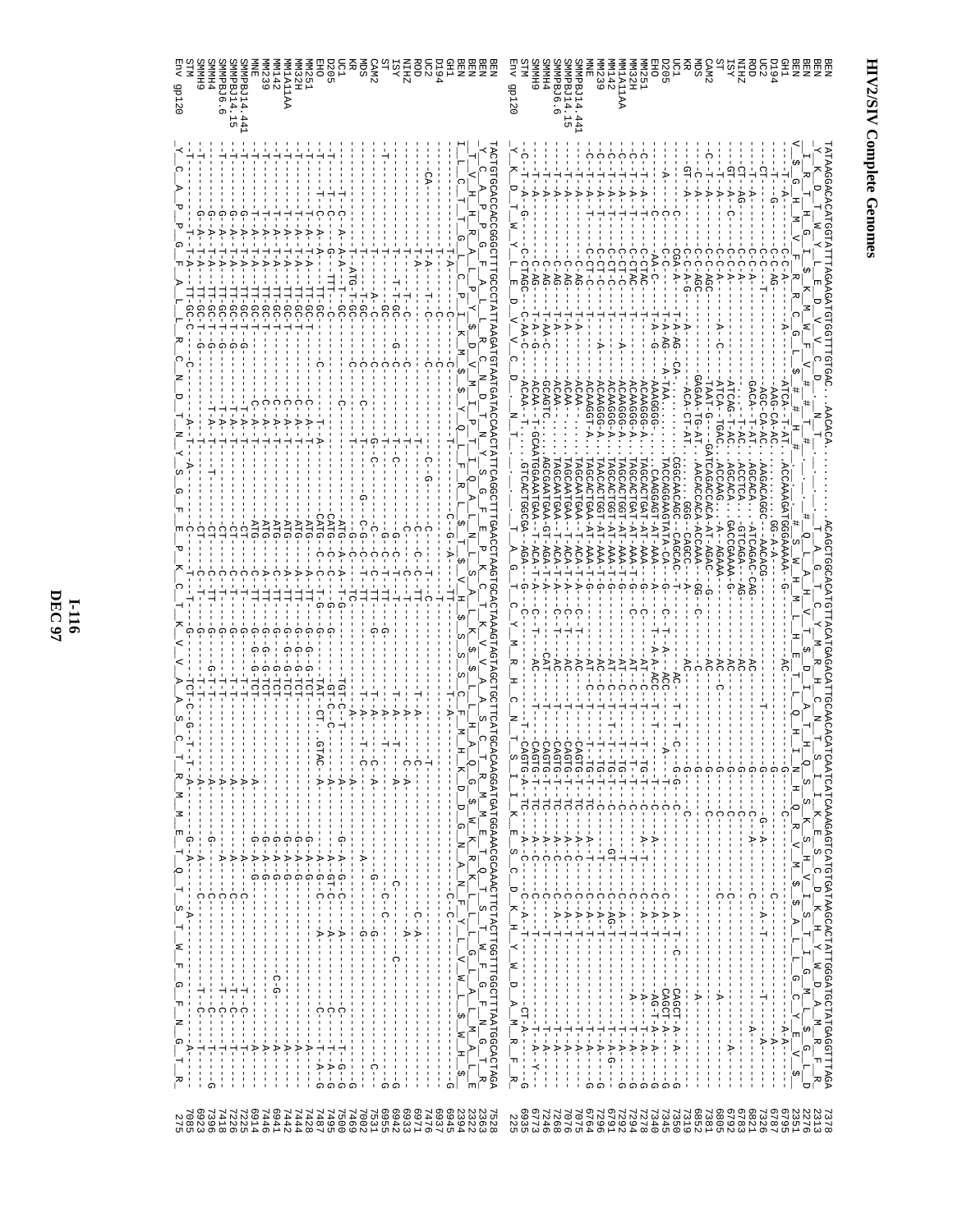#### **F-117**<br>DEC 97

|                                 |                          |                                                                                                                                                                                                                                                                                                                                                                                                                                                                 |                                                 |                                     |                       |                                        |         |                        |                                                        |                                            |                                                                                                                                                                   |                                                          |           |              |             |                                                |                                                                                                                                                                                                                                                                                                                                                                                                                                                                   |                                                 |               |                                |                                                               |               | PCTCAG                                                  |                       |                            |                                                  |                                                                                 |                                       |                     |                                           |                                                                |          |               |                                                                                                                                                                                                                                                                                                                                           |          |                                                                                                                                                                                                                                                                                                                                                                                                                          |                                     |                                                                     |                                                                   |                     |                                                                                            |               |                |                            |                                                         |                                              |                                                |                                                          |               |                               |                                 |
|---------------------------------|--------------------------|-----------------------------------------------------------------------------------------------------------------------------------------------------------------------------------------------------------------------------------------------------------------------------------------------------------------------------------------------------------------------------------------------------------------------------------------------------------------|-------------------------------------------------|-------------------------------------|-----------------------|----------------------------------------|---------|------------------------|--------------------------------------------------------|--------------------------------------------|-------------------------------------------------------------------------------------------------------------------------------------------------------------------|----------------------------------------------------------|-----------|--------------|-------------|------------------------------------------------|-------------------------------------------------------------------------------------------------------------------------------------------------------------------------------------------------------------------------------------------------------------------------------------------------------------------------------------------------------------------------------------------------------------------------------------------------------------------|-------------------------------------------------|---------------|--------------------------------|---------------------------------------------------------------|---------------|---------------------------------------------------------|-----------------------|----------------------------|--------------------------------------------------|---------------------------------------------------------------------------------|---------------------------------------|---------------------|-------------------------------------------|----------------------------------------------------------------|----------|---------------|-------------------------------------------------------------------------------------------------------------------------------------------------------------------------------------------------------------------------------------------------------------------------------------------------------------------------------------------|----------|--------------------------------------------------------------------------------------------------------------------------------------------------------------------------------------------------------------------------------------------------------------------------------------------------------------------------------------------------------------------------------------------------------------------------|-------------------------------------|---------------------------------------------------------------------|-------------------------------------------------------------------|---------------------|--------------------------------------------------------------------------------------------|---------------|----------------|----------------------------|---------------------------------------------------------|----------------------------------------------|------------------------------------------------|----------------------------------------------------------|---------------|-------------------------------|---------------------------------|
|                                 |                          |                                                                                                                                                                                                                                                                                                                                                                                                                                                                 |                                                 |                                     |                       |                                        |         |                        |                                                        |                                            |                                                                                                                                                                   |                                                          | -GA       |              | ត់          |                                                |                                                                                                                                                                                                                                                                                                                                                                                                                                                                   |                                                 |               |                                |                                                               |               |                                                         |                       | 固<br>z                     |                                                  |                                                                                 |                                       |                     |                                           |                                                                |          |               |                                                                                                                                                                                                                                                                                                                                           |          |                                                                                                                                                                                                                                                                                                                                                                                                                          |                                     | ∩                                                                   |                                                                   |                     |                                                                                            |               |                |                            |                                                         | ଇ                                            |                                                | $0 - 0$                                                  |               |                               |                                 |
|                                 |                          |                                                                                                                                                                                                                                                                                                                                                                                                                                                                 |                                                 |                                     |                       |                                        |         |                        |                                                        |                                            |                                                                                                                                                                   | HC-                                                      | CGATC-    |              | CAATC       | <b>AAGATC</b>                                  | CAGTC                                                                                                                                                                                                                                                                                                                                                                                                                                                             | CCAG--G                                         | GCAGTC        | AGTCTA                         |                                                               |               |                                                         |                       |                            |                                                  |                                                                                 |                                       |                     |                                           |                                                                |          | Ω             |                                                                                                                                                                                                                                                                                                                                           |          |                                                                                                                                                                                                                                                                                                                                                                                                                          |                                     | Φ                                                                   | Ģ                                                                 |                     |                                                                                            |               |                |                            |                                                         |                                              |                                                |                                                          |               |                               |                                 |
|                                 |                          |                                                                                                                                                                                                                                                                                                                                                                                                                                                                 |                                                 |                                     |                       |                                        |         |                        |                                                        |                                            |                                                                                                                                                                   |                                                          |           |              | G.          |                                                |                                                                                                                                                                                                                                                                                                                                                                                                                                                                   |                                                 |               |                                |                                                               |               |                                                         |                       |                            |                                                  |                                                                                 | Ω                                     |                     |                                           |                                                                | ↷        | C             | ↷                                                                                                                                                                                                                                                                                                                                         | C        |                                                                                                                                                                                                                                                                                                                                                                                                                          |                                     |                                                                     |                                                                   |                     |                                                                                            |               |                |                            |                                                         |                                              |                                                |                                                          |               |                               |                                 |
|                                 |                          |                                                                                                                                                                                                                                                                                                                                                                                                                                                                 |                                                 |                                     |                       |                                        |         |                        |                                                        |                                            |                                                                                                                                                                   | 0                                                        |           |              |             |                                                |                                                                                                                                                                                                                                                                                                                                                                                                                                                                   | ု                                               | PA            |                                |                                                               |               |                                                         |                       | ε                          |                                                  |                                                                                 |                                       |                     |                                           |                                                                |          |               |                                                                                                                                                                                                                                                                                                                                           |          |                                                                                                                                                                                                                                                                                                                                                                                                                          |                                     |                                                                     |                                                                   |                     |                                                                                            |               |                |                            |                                                         |                                              |                                                |                                                          |               |                               |                                 |
|                                 |                          |                                                                                                                                                                                                                                                                                                                                                                                                                                                                 | A-AA                                            | A-AA                                | ъ                     | $A-A$                                  |         |                        |                                                        |                                            |                                                                                                                                                                   |                                                          | م−4−      |              |             |                                                |                                                                                                                                                                                                                                                                                                                                                                                                                                                                   |                                                 |               |                                |                                                               |               |                                                         |                       | ດ<br>G.                    |                                                  | RG                                                                              |                                       |                     | RG                                        |                                                                | φ        |               | ଋ                                                                                                                                                                                                                                                                                                                                         | - 1<br>Р | - 1<br>1-                                                                                                                                                                                                                                                                                                                                                                                                                | $T - A -$                           | $AA-A-$                                                             | $A - T - A -$                                                     |                     | $T - R$                                                                                    | $L - A -$     | Ω              | ଋ                          | -A-1                                                    |                                              |                                                |                                                          |               |                               |                                 |
| ∩                               | ∩                        | ∩                                                                                                                                                                                                                                                                                                                                                                                                                                                               |                                                 |                                     |                       |                                        |         |                        |                                                        |                                            |                                                                                                                                                                   |                                                          |           |              |             |                                                |                                                                                                                                                                                                                                                                                                                                                                                                                                                                   |                                                 |               |                                |                                                               |               |                                                         |                       | U                          | AGC                                              |                                                                                 | <b>AGC</b>                            | AGC                 |                                           |                                                                |          |               |                                                                                                                                                                                                                                                                                                                                           |          |                                                                                                                                                                                                                                                                                                                                                                                                                          | ∩                                   |                                                                     |                                                                   |                     |                                                                                            |               |                |                            |                                                         |                                              | ∩                                              |                                                          |               |                               |                                 |
|                                 |                          |                                                                                                                                                                                                                                                                                                                                                                                                                                                                 |                                                 | УI                                  |                       |                                        |         |                        |                                                        |                                            |                                                                                                                                                                   |                                                          |           |              |             |                                                |                                                                                                                                                                                                                                                                                                                                                                                                                                                                   |                                                 |               |                                |                                                               |               |                                                         |                       |                            |                                                  |                                                                                 |                                       |                     |                                           |                                                                |          |               |                                                                                                                                                                                                                                                                                                                                           |          |                                                                                                                                                                                                                                                                                                                                                                                                                          |                                     |                                                                     |                                                                   |                     |                                                                                            |               |                |                            |                                                         |                                              |                                                |                                                          |               |                               |                                 |
| AGA                             | $A$ – –                  | AGA                                                                                                                                                                                                                                                                                                                                                                                                                                                             | AGA<br>٣                                        |                                     | A-                    |                                        | $A - A$ |                        | ٣                                                      | $AA -$                                     | <b>AAG</b>                                                                                                                                                        | <b>AAG</b>                                               | ဂု<br>¦   | CAAG         | CAA         | CAA<br>CAA                                     | C-A                                                                                                                                                                                                                                                                                                                                                                                                                                                               | CAA                                             |               |                                |                                                               |               |                                                         |                       |                            |                                                  |                                                                                 |                                       |                     |                                           |                                                                |          |               |                                                                                                                                                                                                                                                                                                                                           |          |                                                                                                                                                                                                                                                                                                                                                                                                                          |                                     |                                                                     |                                                                   | ( )                 | ∩                                                                                          |               |                |                            |                                                         |                                              |                                                |                                                          |               |                               |                                 |
|                                 |                          |                                                                                                                                                                                                                                                                                                                                                                                                                                                                 |                                                 | $\mathbb{A}-\mathbb{A}$ T           |                       | $\mathbb{L} \mathbb{V}$ – $\mathbb{V}$ |         |                        | ∀−                                                     | $A - AC$                                   | $A - AC$                                                                                                                                                          | A-AC                                                     | TAAT      | RC           |             | OAG                                            |                                                                                                                                                                                                                                                                                                                                                                                                                                                                   |                                                 |               |                                |                                                               |               |                                                         |                       |                            | ω                                                |                                                                                 |                                       |                     |                                           |                                                                |          |               |                                                                                                                                                                                                                                                                                                                                           |          |                                                                                                                                                                                                                                                                                                                                                                                                                          |                                     |                                                                     |                                                                   |                     |                                                                                            |               |                |                            |                                                         |                                              |                                                |                                                          |               |                               |                                 |
| PA---G<br>ଢ଼                    | $D - YYY$                | <b>AAA-G</b>                                                                                                                                                                                                                                                                                                                                                                                                                                                    | <b>AAA-G</b><br><b>PAA-G</b>                    |                                     |                       |                                        |         |                        |                                                        | CA-                                        |                                                                                                                                                                   |                                                          | $A - A -$ |              | CA          | $\mathbb{A}$                                   |                                                                                                                                                                                                                                                                                                                                                                                                                                                                   | AA-                                             | AA-G          |                                |                                                               |               |                                                         |                       |                            |                                                  |                                                                                 |                                       |                     |                                           |                                                                |          | C             |                                                                                                                                                                                                                                                                                                                                           |          |                                                                                                                                                                                                                                                                                                                                                                                                                          | TCA-                                | -CA-                                                                |                                                                   | -CAC-               | CCAAG-                                                                                     | ှ             |                |                            |                                                         |                                              |                                                |                                                          |               |                               |                                 |
|                                 |                          |                                                                                                                                                                                                                                                                                                                                                                                                                                                                 |                                                 | $-AA - A$                           | AA-A                  | $A - AA - A$                           | $AA-A$  | $AA-A$                 | $-AA-AA$                                               | ր-                                         | À.                                                                                                                                                                | <b>AAG</b>                                               |           |              |             |                                                |                                                                                                                                                                                                                                                                                                                                                                                                                                                                   |                                                 |               |                                |                                                               |               |                                                         | cleaved by cellular   | $\forall$                  |                                                  |                                                                                 |                                       |                     |                                           |                                                                |          |               |                                                                                                                                                                                                                                                                                                                                           |          |                                                                                                                                                                                                                                                                                                                                                                                                                          | ଢ଼                                  | $-5-$                                                               |                                                                   |                     |                                                                                            |               |                |                            |                                                         |                                              |                                                |                                                          |               |                               |                                 |
|                                 |                          |                                                                                                                                                                                                                                                                                                                                                                                                                                                                 |                                                 |                                     |                       |                                        |         |                        |                                                        |                                            |                                                                                                                                                                   |                                                          |           |              |             |                                                |                                                                                                                                                                                                                                                                                                                                                                                                                                                                   |                                                 |               |                                |                                                               |               |                                                         | Env                   |                            |                                                  |                                                                                 |                                       |                     |                                           |                                                                |          | AAA           |                                                                                                                                                                                                                                                                                                                                           |          | AAA                                                                                                                                                                                                                                                                                                                                                                                                                      |                                     |                                                                     |                                                                   |                     | コーロー                                                                                       |               | CG-A-          |                            |                                                         |                                              |                                                |                                                          |               |                               |                                 |
| <b>GM-M-</b>                    | ⋒                        |                                                                                                                                                                                                                                                                                                                                                                                                                                                                 |                                                 |                                     |                       |                                        |         |                        |                                                        |                                            | 5A                                                                                                                                                                |                                                          |           |              |             |                                                | G.                                                                                                                                                                                                                                                                                                                                                                                                                                                                |                                                 |               |                                |                                                               |               |                                                         | ap12                  |                            | P.<br>P                                          | P                                                                               | PD                                    | P                   | P                                         | ç                                                              | AAA<br>P | P             |                                                                                                                                                                                                                                                                                                                                           | ሥላላ<br>P |                                                                                                                                                                                                                                                                                                                                                                                                                          | RC                                  |                                                                     | GA                                                                |                     |                                                                                            | ö             |                |                            |                                                         |                                              |                                                |                                                          |               |                               |                                 |
| B                               |                          |                                                                                                                                                                                                                                                                                                                                                                                                                                                                 | $-50-$                                          |                                     |                       |                                        |         |                        |                                                        |                                            |                                                                                                                                                                   |                                                          |           |              |             |                                                |                                                                                                                                                                                                                                                                                                                                                                                                                                                                   |                                                 |               |                                |                                                               |               | ⊲<br>$\mathbf{K}$                                       | prote<br>end          | ď                          |                                                  |                                                                                 |                                       |                     |                                           |                                                                |          |               |                                                                                                                                                                                                                                                                                                                                           |          |                                                                                                                                                                                                                                                                                                                                                                                                                          |                                     |                                                                     |                                                                   |                     |                                                                                            |               |                |                            | ှု                                                      |                                              |                                                |                                                          |               |                               | O                               |
| $-CA -$                         | $-CD$ -                  | $-CA$ -                                                                                                                                                                                                                                                                                                                                                                                                                                                         | $-CA$ -                                         | $-CA---$                            | $\,$ I                | $-CA--$                                | $-CA -$ | $-QA$ - $-$<br>$\,$ I  | $-CA---$<br>$\begin{array}{c} 1 \\ 1 \\ 1 \end{array}$ | $A - A - T - - -$<br>$\frac{1}{1}$         | $-1$ $-1$ $-1$ $-1$ $-1$                                                                                                                                          | $  A$ $ -$<br>$\begin{array}{c} 1 \\ 1 \\ 1 \end{array}$ | $-45 -$   | $--A--$      | $CGC-G - -$ | $C - A = -$<br>$- - - - - - -$<br>$\mathbb{I}$ | $CGA - -$                                                                                                                                                                                                                                                                                                                                                                                                                                                         | $C - A - - -$<br>$\begin{array}{c} \end{array}$ | $C - G G - -$ | $C - A - - -$<br>$\frac{1}{1}$ | $-4$<br>$\mathbf I$<br>$\blacksquare$<br>$\overline{1}$       | H<br>eļ<br>'s | ¦o<br>g<br>Ξ                                            | Env gp41 start        | 'ဂ<br>þ                    | $-G - -C - -A - -$                               | $A - -$<br>Ť.                                                                   | Ţ<br>L.<br>$\mathbb{I}$<br>ł          |                     |                                           |                                                                |          |               |                                                                                                                                                                                                                                                                                                                                           |          | $\mathsf I$                                                                                                                                                                                                                                                                                                                                                                                                              |                                     | ŧ<br>$\Gamma$                                                       |                                                                   |                     | $\mathbb{I}$                                                                               |               | $\sf I$<br>C-- | $-P$                       | ł                                                       | $\blacksquare$<br><u>ဂု</u><br>$\frac{1}{1}$ | I.<br>L.<br>$\mathbb{I}$<br>Ţ<br>$\frac{1}{1}$ | $\mathbf{I}$                                             | $-1$          | ¦≂<br>k<br>'n.                | þ                               |
|                                 |                          |                                                                                                                                                                                                                                                                                                                                                                                                                                                                 |                                                 |                                     |                       |                                        |         |                        |                                                        | $\blacksquare$<br>$\frac{1}{1}$            |                                                                                                                                                                   |                                                          |           |              |             |                                                | $\frac{1}{2}$<br>$\frac{1}{2}$<br>$\frac{1}{2}$<br>$\frac{1}{2}$<br>$\frac{1}{2}$<br>$\frac{1}{2}$<br>$\frac{1}{2}$<br>$\frac{1}{2}$<br>$\frac{1}{2}$<br>$\frac{1}{2}$<br>$\frac{1}{2}$<br>$\frac{1}{2}$<br>$\frac{1}{2}$<br>$\frac{1}{2}$<br>$\frac{1}{2}$<br>$\frac{1}{2}$<br>$\frac{1}{2}$<br>$\frac{1}{2}$<br>$\frac{1}{2}$<br>$\frac{1}{2}$<br>                                                                                                              |                                                 |               |                                |                                                               | o,            | ¦o<br>Ήσ<br>$\frac{1}{\pi}$<br>Έ<br>≺                   | se, most likely furin | ×<br>H<br>⊲                |                                                  | $\mathbb{I}$                                                                    | $\frac{1}{1}$                         | $\mathsf I$         | ŧ                                         |                                                                |          |               | $\begin{smallmatrix} 1 & 1 & 1 \\ 1 & 1 & 1 \\ 1 & 1 & 1 \\ 1 & 1 & 1 \\ 1 & 1 & 1 \\ 1 & 1 & 1 \\ 1 & 1 & 1 \\ 1 & 1 & 1 \\ 1 & 1 & 1 \\ 1 & 1 & 1 \\ 1 & 1 & 1 \\ 1 & 1 & 1 \\ 1 & 1 & 1 \\ 1 & 1 & 1 \\ 1 & 1 & 1 \\ 1 & 1 & 1 \\ 1 & 1 & 1 \\ 1 & 1 & 1 \\ 1 & 1 & 1 \\ 1 & 1 & 1 \\ 1 & 1 & 1 \\ 1 & 1 & 1 \\ 1 & 1 & 1 & 1 \\ 1 & $ |          |                                                                                                                                                                                                                                                                                                                                                                                                                          | $- - C - - A - T G - - - G - G - -$ |                                                                     |                                                                   | $-1$ $-1$ $-1$ $-1$ | $---A---$                                                                                  |               |                |                            | $\mathbb I$                                             |                                              |                                                | J.<br>$\frac{1}{1}$                                      |               | þ,<br>ι<br>Ω                  | ₩<br>Ö                          |
| G--T-C-<br>$G - T - G - -$      | --00--                   |                                                                                                                                                                                                                                                                                                                                                                                                                                                                 |                                                 |                                     |                       |                                        |         |                        |                                                        | TTC--<br>$\blacksquare$<br>$\blacksquare$  |                                                                                                                                                                   |                                                          |           |              |             |                                                |                                                                                                                                                                                                                                                                                                                                                                                                                                                                   |                                                 |               |                                |                                                               | þ<br>¦¤       | TACAACATCCCAGATACAAAGGAATC<br>Ч<br>$ K_{\rm{LO}}$<br>চা |                       | Þ<br>Ρ.                    | $-1 - C - - -$<br>$\mathbb{I}$<br>п.<br>- 1      | $\frac{1}{1}$<br>$\blacksquare$                                                 | $- - - - - - -$<br>$\mathsf I$<br>- 1 | Ļ<br>$\overline{1}$ | $\Gamma$<br>$\mathbb{I}$<br>$\frac{1}{4}$ | $\blacksquare$                                                 | Ť        | $\frac{1}{1}$ |                                                                                                                                                                                                                                                                                                                                           |          |                                                                                                                                                                                                                                                                                                                                                                                                                          |                                     |                                                                     |                                                                   |                     |                                                                                            |               |                |                            |                                                         |                                              |                                                | $\Gamma$<br>$\frac{1}{2}$<br>$\mathbf{I}$<br>$\mathsf I$ | ှု            | g<br>A                        | 'n<br>К<br>þ                    |
| CTA.<br>$C-A.$                  | CTA.<br>$\ddot{\ddot{}}$ | $\begin{split} \mathcal{L}_{\text{1}}\mathcal{L}_{\text{2}}\mathcal{L}_{\text{3}}\mathcal{L}_{\text{4}}\mathcal{L}_{\text{5}}\mathcal{L}_{\text{6}}\mathcal{L}_{\text{7}}\mathcal{L}_{\text{8}}\mathcal{L}_{\text{9}}\mathcal{L}_{\text{1}}\mathcal{L}_{\text{1}}\mathcal{L}_{\text{1}}\mathcal{L}_{\text{1}}\mathcal{L}_{\text{1}}\mathcal{L}_{\text{1}}\mathcal{L}_{\text{1}}\mathcal{L}_{\text{1}}\mathcal{L}_{\text{1}}\mathcal{L}_{\text{1}}\mathcal{L}_{$ |                                                 |                                     |                       |                                        |         |                        |                                                        |                                            |                                                                                                                                                                   |                                                          |           |              |             |                                                |                                                                                                                                                                                                                                                                                                                                                                                                                                                                   |                                                 |               |                                |                                                               | k<br>₩        | $\overline{\mathbb{F}}$<br>'≖                           |                       | H<br>Ή                     | $-G-C-CA----G-CA----G-CA---$                     |                                                                                 |                                       |                     |                                           |                                                                |          |               |                                                                                                                                                                                                                                                                                                                                           |          |                                                                                                                                                                                                                                                                                                                                                                                                                          |                                     |                                                                     |                                                                   |                     |                                                                                            |               |                |                            |                                                         |                                              |                                                | Ţ<br>$\frac{1}{1}$                                       |               | lz<br>I<br>k<br>۳ļ            | $\frac{1}{4}$<br>'n             |
|                                 |                          |                                                                                                                                                                                                                                                                                                                                                                                                                                                                 | Ť                                               | $-CA -$                             | $\ldots$ CA--         |                                        |         | $\ldots$ CA--          | $\dots$ $-CA$ --                                       | CAACAA---TCTCAC-G--<br>CAACAA---TCTCAC-G-- |                                                                                                                                                                   |                                                          |           |              |             |                                                |                                                                                                                                                                                                                                                                                                                                                                                                                                                                   |                                                 |               |                                |                                                               | ั≢            | '# l<br>$\mathbf{z}$<br>k,<br>p¦                        |                       | F<br>$\overline{K}$<br>ŗω. | $\begin{smallmatrix}1&&1\\1&&1\end{smallmatrix}$ |                                                                                 |                                       |                     |                                           | $G - C - C A - C - - - - - -$<br>$G - C - - C A - - - - - - -$ |          |               |                                                                                                                                                                                                                                                                                                                                           |          | $\begin{aligned} &\ddots\hspace{1.5cm}\ddots\hspace{1.5cm}\ddots\hspace{1.5cm}\ddots\hspace{1.5cm}\ddots\hspace{1.5cm}\ddots\hspace{1.5cm}\ddots\hspace{1.5cm}\ddots\hspace{1.5cm}\ddots\hspace{1.5cm}\ddots\hspace{1.5cm}\ddots\hspace{1.5cm}\ddots\hspace{1.5cm}\ddots\hspace{1.5cm}\ddots\hspace{1.5cm}\ddots\hspace{1.5cm}\ddots\hspace{1.5cm}\ddots\hspace{1.5cm}\ddots\hspace{1.5cm}\ddots\hspace{1.5cm}\ddots\hs$ |                                     | $- - - - - - - -$                                                   |                                                                   | က်<br>- - -         |                                                                                            |               |                |                            | $\frac{1}{1}$                                           |                                              |                                                | $\overline{\phantom{a}}$<br>$\mathbf{I}$                 | $\frac{1}{1}$ | k<br>$\sim$ V $\sim$ R $\sim$ | F<br>م¦                         |
| R-K-YTRAAC--<br>د آ<br>$G-CAA-$ | $-LA$ -                  | $-A-G--$<br>T-AAC--                                                                                                                                                                                                                                                                                                                                                                                                                                             | $A-G--$<br>$A-G--$<br>T-AAC--<br><b>T-AAC--</b> | ł<br>$T - RT - T$                   | $\frac{1}{1}$<br>$-1$ |                                        |         | $-1 - 2I - 2I - 1 - 1$ |                                                        |                                            |                                                                                                                                                                   |                                                          |           |              |             |                                                |                                                                                                                                                                                                                                                                                                                                                                                                                                                                   |                                                 |               |                                | $\frac{5}{C} - \frac{Y}{-C} - \frac{R}{-AA} - \frac{E}{-T-1}$ | ှို့          | Ą<br>ю<br>"ם.<br>ה                                      |                       | 'ဂ<br>- 11<br>$\mathbb H$  | $\frac{1}{2}$                                    | $\frac{1}{1}$<br>စ်စ်စ်စ်စ်စ်<br>                                               | ÷                                     |                     | $\frac{1}{1}$                             |                                                                |          |               |                                                                                                                                                                                                                                                                                                                                           |          |                                                                                                                                                                                                                                                                                                                                                                                                                          | $-27A-TC-C-C$                       |                                                                     |                                                                   | $- - GAG - -$       | -1<br>$\frac{1}{1}$                                                                        | $--GCA-RGA--$ | ဂု             | $\frac{1}{1}$              | $- - \mathbf{G} - - \mathbf{T} \mathbf{A} \mathbf{A} -$ | $\mathbf{I}$<br>$-CLAT---$                   |                                                | $-GCG-AG---$                                             | ဂူ            | J⊌.<br>Ļ,<br>$\frac{1}{2}$    | ¦o                              |
| $A -$                           | $\frac{1}{1}$            | $\frac{1}{1}$<br>ł                                                                                                                                                                                                                                                                                                                                                                                                                                              |                                                 | ł<br>$\begin{array}{c} \end{array}$ | $\mathsf I$           | ł<br>קקקקק<br>טָטָטָטְטָ               |         |                        |                                                        | $A-GG$                                     | $\mathtt{T}\texttt{---}\texttt{---GGTGCAAA} \texttt{---}\texttt{---}\texttt{ATC}\texttt{---}\texttt{---}\texttt{A}\texttt{-}\texttt{CGT}\texttt{-}\texttt{AGTTR}$ |                                                          |           |              |             |                                                | $\begin{array}{l} \begin{array}{l} \mathcal{L} \mathcal{L} \mathcal{L} \mathcal{L} \mathcal{L} \mathcal{L} \mathcal{L} \mathcal{L} \mathcal{L} \mathcal{L} \mathcal{L} \mathcal{L} \mathcal{L} \mathcal{L} \mathcal{L} \mathcal{L} \mathcal{L} \mathcal{L} \mathcal{L} \mathcal{L} \mathcal{L} \mathcal{L} \mathcal{L} \mathcal{L} \mathcal{L} \mathcal{L} \mathcal{L} \mathcal{L} \mathcal{L} \mathcal{L} \mathcal{L} \mathcal{L} \mathcal{L} \mathcal{L} \math$ |                                                 |               |                                |                                                               | F<br>¦v.      | . AATGATACAGGAAAATTAAC<br>g                             |                       | k<br>'nŋ                   |                                                  | ╎╎╎╎┆┊┆╷╹╷┙┥┙┥<br>┙┥┪┪┪┪┪┪┪┪┪┪┪┇<br>╷┥┥┥┥┥┥┥┥┥┥┥┥┥╹<br>╷┥╷┆┆┆┆┆┆╏╏╏<br>$L = -D$ |                                       |                     | 부부부<br>부부부                                |                                                                |          |               |                                                                                                                                                                                                                                                                                                                                           |          |                                                                                                                                                                                                                                                                                                                                                                                                                          | $\frac{1}{1}$<br>$\frac{1}{1}$      | $- - - - - - - - - - - - -$<br>م<br>-                               | $- - C - G \mathbf{A} \mathbf{A} \mathbf{T} - - C - - \mathbf{T}$ | ł,<br>J.            | $\frac{1}{1}$<br>$\mathsf I$<br>$\begin{array}{c} \hline \end{array}$<br>I.<br>$\mathsf I$ | ł             |                | CCGCAGA-<br>$\blacksquare$ | I<br>J.<br>$\mathbf{I}$                                 | $\overline{\phantom{a}}$                     | $---CATTAG---$<br>п<br>$\mathbb{I}$            | $\overline{1}$<br>$\frac{1}{4}$                          |               | $\frac{S}{\sim}$<br>ا<br>∾    | $\overline{a}$<br>م!<br>م<br>'n |
| සි<br>Ġ<br>TIZL<br>7373         | н<br>7684                | 부분<br>부약                                                                                                                                                                                                                                                                                                                                                                                                                                                        |                                                 |                                     |                       |                                        |         |                        |                                                        |                                            |                                                                                                                                                                   | 7760<br>7788                                             |           | 7822<br>7290 |             |                                                | 7223<br>7233<br>72343                                                                                                                                                                                                                                                                                                                                                                                                                                             | 7265                                            | 7767          |                                |                                                               |               |                                                         |                       | Ξ<br>Env                   | Ĥ<br>Н                                           | 7546<br>7073<br>7235                                                            |                                       |                     |                                           |                                                                |          |               |                                                                                                                                                                                                                                                                                                                                           |          |                                                                                                                                                                                                                                                                                                                                                                                                                          |                                     | てて てんこうしょう せんきょう しょうきょうしょう せいしょう しょうしょう しょうしょう しょうしょう しょうしょう しょうしょう |                                                                   |                     |                                                                                            |               |                | 7092<br>7105               |                                                         |                                              | н<br>7626<br>7121<br>7083                      | 7083                                                     | 7095          | 2369<br>2437                  | н                               |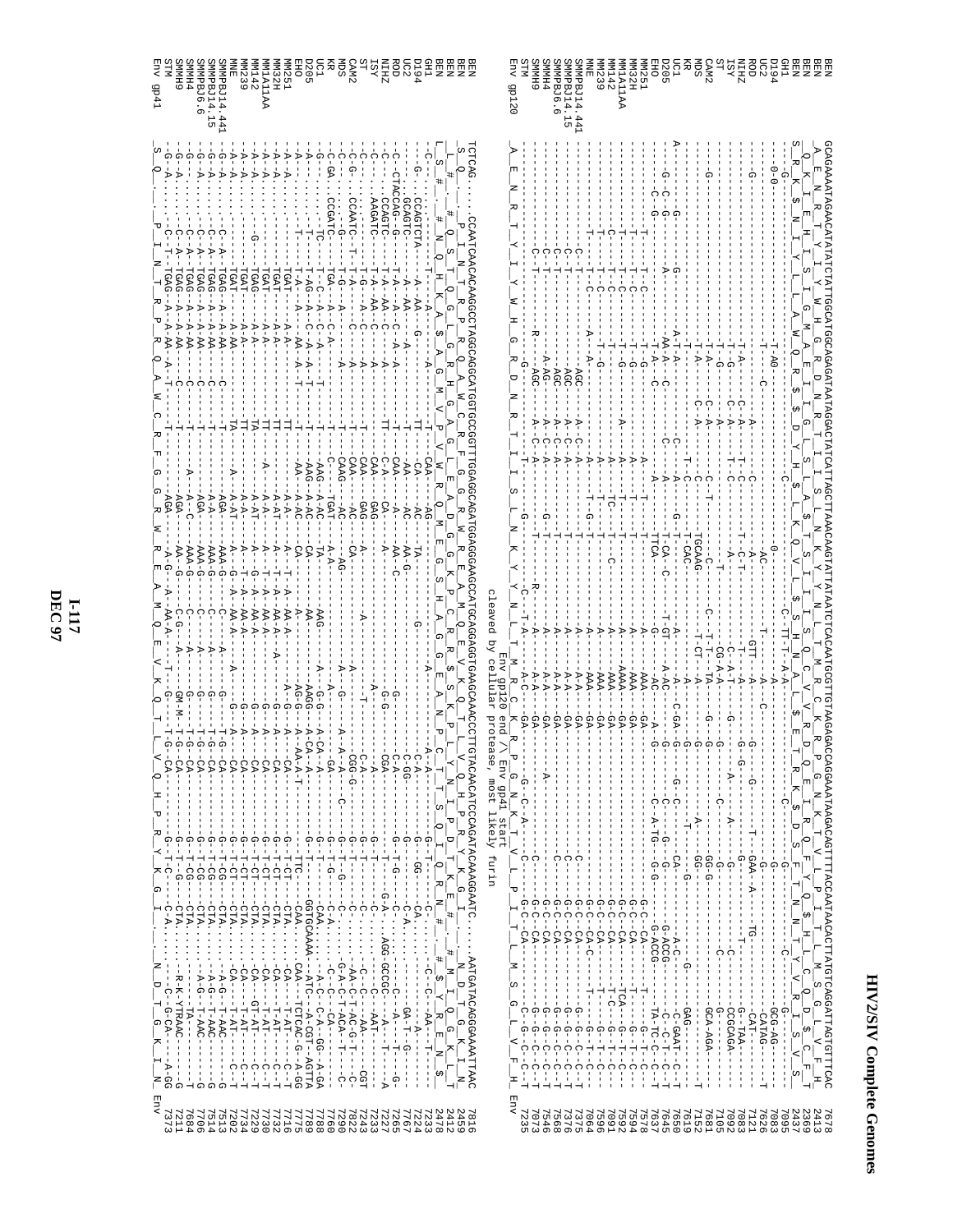#### **I-118 DEC 97**

|                                                 | P<br>þ                                                                                                                                                                                                                                                                                                                 | F                                                                                |                                                                   |             |                |                         |                 |                                                                                                     |                    |
|-------------------------------------------------|------------------------------------------------------------------------------------------------------------------------------------------------------------------------------------------------------------------------------------------------------------------------------------------------------------------------|----------------------------------------------------------------------------------|-------------------------------------------------------------------|-------------|----------------|-------------------------|-----------------|-----------------------------------------------------------------------------------------------------|--------------------|
| Env                                             | 'n<br>$-{\bf A}-{\bf T}--$<br>Ħ<br>ľΩ<br>$C - T -$<br>Ч<br>⊲<br>$\frac{1}{1}$<br>Η<br>$\frac{1}{4}$<br>ŗω.<br>$\frac{1}{1}$<br>$\,$ I<br>$\blacksquare$<br>$A - -A - - -$<br>z                                                                                                                                         | ⋒<br>$\overline{A}$<br>Ħ<br>$-1 - 1 - 1 - 1 - 1 - 1$<br>Ъ                        |                                                                   |             |                |                         |                 | YAGAA                                                                                               | 1Pd5               |
| 7505<br>7670                                    | A--CC--A-A---A-C--C--T--<br>$-1 - 1 - 1 - 0$<br>C<br>J.<br>$\mathbf{A}--\mathbf{A}\mathbf{G}-\mathbf{A}$<br>Ţ<br>$L - V$                                                                                                                                                                                               |                                                                                  |                                                                   | ∩           |                | LRGA                    | CCA             | <b>AAGAA</b><br>-G-TAC-A-AAA                                                                        | 6HMW               |
| 7981                                            | $\mathbb{I}$<br>Ω<br>$A-T--$<br>$C--T--T$<br>Ω<br>$\frac{1}{1}$<br>$A - AG - G - -$<br>$A$ --<br>Ĥ                                                                                                                                                                                                                     | $A - -1$<br>β<br>$-A$                                                            |                                                                   | Ω<br>റ      | ⋒              | 1-GA                    | CCA             | <b>AAGAG</b>                                                                                        |                    |
|                                                 | $A-T$<br>C<br>$-6-$<br>$\frac{1}{1}$<br>$\frac{1}{2}$<br>$\blacksquare$<br>C-C<br>$\frac{1}{1}$<br>$A -$<br>$AG - A - -$<br>$T = -A$                                                                                                                                                                                   | $\overline{r}$<br>$\mathbf I$<br>8<br>$-{\bf A}-{\bf A}$                         | ଜ                                                                 | Ω           | Ω              | 1-GA                    | GPGCCA--        | AAGAG-<br>G-CA-A                                                                                    | MPBJ6              |
|                                                 | $A-T--$<br>$-1 - 1 - 0$<br>c-c<br>J.<br>$\mathtt{A}--\mathtt{A}\mathtt{G}-\mathtt{A}--\mathtt{A}--\mathtt{T}$                                                                                                                                                                                                          | $A--$<br>S<br>$- -A - A$                                                         |                                                                   | Ω           | ⋒              | 1-GA                    | GTGCCA          | <b>AAGAG</b>                                                                                        | MPBJ               |
| 80101<br>0018800<br>00000<br>8000               | $A-T--C$<br>$-1$<br>$-1 - 1 - 1 - 1 - 1$<br>$C - C$<br>$\frac{1}{4}$<br>$A -$<br>$AG - A - -$<br>$-4$<br>н                                                                                                                                                                                                             | $\blacksquare$<br>$A$ – –<br>$CC--A-A$                                           |                                                                   | C           | ⋒              | <b>T-GA</b>             | <b>GTGCCA--</b> | <b>AAGAG-0-CA-A</b>                                                                                 | <b>TLARIM</b>      |
|                                                 | $-1$ - $L - V$<br>C<br>Ţ<br>т<br>$-6 - -$<br>$---2C-$<br>م<br>-<br>$A--A----$<br>$\frac{1}{1}$<br>$\mathbf{A} - \mathbf{A}$<br>н                                                                                                                                                                                       | ဂု<br>$A - CC - CA - G$                                                          |                                                                   | ငှ          |                | 1-GA                    | CGTGCCA--       | B-AAAADDD-AAAAA                                                                                     |                    |
|                                                 | $A-C$<br>Ŧ<br>C<br>$\frac{1}{1}$<br>$-5 -$<br>$-2L-2$<br>÷<br>$A - -$<br>$\sum_{i=1}^{n}$<br>$\mathbf{I}$<br>-1<br>$\frac{1}{1}$<br>$T = -A$                                                                                                                                                                           | ဂှ<br>$\overline{Y}$<br>$-CC-CA-GC$                                              |                                                                   |             | ∩              | $T-GM$                  | CCA.            | <b>AGGAA-</b><br>$D - K$ $K$ $K$ $K$                                                                | 539                |
| $\frac{5}{1}$                                   | $A-C$<br>$- -C - -$<br>$-6-1$<br>$-2C-C$<br>÷<br>$A - -A -$<br>$-2A- T$                                                                                                                                                                                                                                                | $\dot{P}$<br>$A - CC - CA - G$                                                   |                                                                   |             | ↷              | 1-GA                    | CGTACCA--       | B-AAA-GGCATAAA-G                                                                                    | 142                |
| $\sim$ 00                                       | ATC<br>Ŧ<br>C<br>Ţ<br>$-TC-$<br>Ω<br>÷<br>$A - 1$<br>$A---$<br>$\frac{1}{1}$<br>$T = -A$                                                                                                                                                                                                                               | ဂှ<br>$A$ – –1<br>CC-CA-G                                                        |                                                                   |             | റ              | <b>T-GA</b>             | FCCA-           | KADDK<br><b>ATAAAA-G</b>                                                                            | LA.<br><b>LAA</b>  |
| 8014<br>8012                                    | $A - C$<br>Ţ<br>C<br>Ţ<br>$-2C-C$<br>$\frac{1}{4}$<br>$A -$<br>А<br>T<br>$\frac{1}{1}$<br>$\frac{1}{1}$<br>$A - I$<br>Ĥ                                                                                                                                                                                                | ⊅<br>ဂှ<br>A--CC-CA-G-                                                           |                                                                   |             | ∩              | <b>T-GA</b>             | CGTGCCA-        | RGAA-GGCATA-AA-G                                                                                    | <b>I32H</b>        |
|                                                 | I<br>$A - C$<br>Ţ<br>--rc-c<br>J<br>$A -$<br>ъ<br>î,<br>$\frac{1}{4}$<br>$A - I$<br>н                                                                                                                                                                                                                                  | $\Gamma$<br>A--CC-CA-G-                                                          |                                                                   |             |                | <b>I-GA</b>             | <b>GTGCCG</b> . | -999-<br>$A-AA-G$                                                                                   |                    |
|                                                 | H<br>$A-T--$<br>$- -C$<br>J<br>$A$ – $-$<br>C<br>$\frac{1}{1}$                                                                                                                                                                                                                                                         | ဂုံ<br>н<br>$-2C-CT-1$                                                           |                                                                   | ฯ−ด<br>ๆ    |                | C-GA                    | <b>GECCA</b>    | GGGCTCAA-                                                                                           |                    |
|                                                 | $A-T$<br>$C = -T = -G = -1$<br>$D - C - C - C$<br>$- -A - -$<br>C<br>Ĩ<br>$\mathbf I$<br>CA-<br>л.                                                                                                                                                                                                                     | Ť<br>ユーーローローマーーー                                                                 | ኔ                                                                 |             | GΣ             | $-6A -$                 | GCGCCA-         | AATAC-                                                                                              |                    |
|                                                 | j<br>$A-T--$<br>$C - G T - - C - -$<br>$\mathbf{I}$<br>$-1C - 1C - 1C - 1C$<br>$\Omega$<br>$\frac{1}{1}$                                                                                                                                                                                                               | ဂု<br>TAC-C-CT--                                                                 | ή                                                                 |             |                |                         | LGACG           | <b>AAG</b>                                                                                          |                    |
|                                                 |                                                                                                                                                                                                                                                                                                                        | $A--T--T--CA-C$                                                                  |                                                                   | Š           |                | ဂု                      | <b>GRCCGG</b>   | ှဲ                                                                                                  |                    |
|                                                 | -- 1<br>--<br>$CA-C$<br>ł<br>$\mathbf{I}$<br>$\begin{bmatrix} 1 \\ 1 \\ 1 \\ 1 \end{bmatrix}$<br>$\Gamma$<br>I.<br>$\frac{1}{1}$<br>I.<br>$\frac{1}{1}$<br>J.<br>ł                                                                                                                                                     | -- A -- --<br>ţ                                                                  |                                                                   |             |                |                         | TACCA           | GATA-GC-                                                                                            |                    |
|                                                 | $-CA-C$<br>$\frac{1}{1}$<br>$\overline{1}$<br>$-1 - 0 - -1$<br>$\overline{\phantom{a}}$                                                                                                                                                                                                                                | $- -A$                                                                           |                                                                   |             |                | ဂု                      | <b>GACCA</b>    | <b>AATACG-</b>                                                                                      |                    |
| 7507<br>7508<br>7554                            | $-CCA-C$<br>$-1$<br>I<br>f,<br>I                                                                                                                                                                                                                                                                                       | --AC-----AA--                                                                    |                                                                   |             |                |                         | <b>GEGCCA</b>   |                                                                                                     |                    |
|                                                 | $\frac{1}{1}$<br>C--<br>$\frac{1}{1}$<br>$\mathbb{I}$<br>$\begin{bmatrix} 1 \\ 1 \\ 1 \\ 1 \end{bmatrix}$<br>ှ<br>Ţ<br>$\frac{1}{1}$<br>J.<br>$\frac{1}{1}$<br>н                                                                                                                                                       | $\mathbb{A}$<br>$\begin{array}{c} \end{array}$<br>$\frac{1}{4}$<br>$\frac{1}{1}$ |                                                                   |             |                |                         | recce           |                                                                                                     |                    |
|                                                 | $-CA-C$<br>Ĭ<br>$-$ -0 $-$ 0 $-$<br>$\mathbf{I}$<br>$\frac{1}{1}$<br>I<br>ł<br>ن<br>- ا<br>$\mathbf{I}$<br>$\mathsf I$<br>⊣                                                                                                                                                                                            | $\frac{1}{1}$<br>$-\mathbf{A}$                                                   |                                                                   | - ೧<br>೧    |                | Ω                       | BOROCG          | -199                                                                                                |                    |
| 80331<br>74994<br>7499                          | $\frac{1}{1}$<br>$CA-C$<br>Ŧ<br>J.<br>$\mathbb I$<br>$\mathbf{I}$<br>$\begin{smallmatrix}1&1\\1&1\end{smallmatrix}$<br>J.<br>H.<br>л                                                                                                                                                                                   | $\mathbf{I}$<br>i<br>J<br>۲<br>                                                  |                                                                   | Ω           |                |                         | <b>ACCG</b>     |                                                                                                     | 9                  |
|                                                 | $\frac{1}{1}$<br>$\mathbb{C}\mathbb{A}-\mathbb{C}--$                                                                                                                                                                                                                                                                   | f.<br>$-4$                                                                       |                                                                   | Ω           |                | ဂု                      | CGCCA           | AGC-                                                                                                | ß                  |
| $\overline{ }$<br>1488                          | ŧ<br>$CA - T - -$<br>I.<br>J.<br>J.<br>J.<br>Ť<br>J.<br>л<br>J.<br>I                                                                                                                                                                                                                                                   | ł<br>$\mathbf{A}--$                                                              |                                                                   | ∩           |                | ⋒                       |                 |                                                                                                     |                    |
|                                                 | Ω<br>$A-C$<br>$\frac{1}{1}$                                                                                                                                                                                                                                                                                            | $AC---$<br>J.<br>$-4$                                                            |                                                                   |             |                |                         | သည်             |                                                                                                     | £                  |
|                                                 | -02<br>g<br>ω,<br>z<br>j0<br>Ξ<br>z<br>'n<br>'n<br>Έ<br>'n                                                                                                                                                                                                                                                             | ਸ਼<br><u>်ဂ</u><br>⊲<br><u>်ဂ</u>                                                |                                                                   |             |                |                         |                 |                                                                                                     | BEN                |
|                                                 | ⊲<br>þ<br>o<br>ю<br>¦v<br>.<br>۳<br>፞ቝ<br>٠m<br>Ή<br>F<br>H<br>$\mathsf{H}$<br>₩                                                                                                                                                                                                                                       | ×<br>'ဂ<br>מ,<br>י<br>Ξ<br>ᡰᠸ                                                    |                                                                   |             |                |                         |                 |                                                                                                     | 厚                  |
|                                                 | 'n<br>'n<br> <br>ა<br>ļ,<br>l<br>S<br>A<br>.<br>נט<br>Ή<br>Ъ<br>Ъ<br>þ<br>'n<br>Ġ,                                                                                                                                                                                                                                     | က်<br>G<br>F<br>Ъ                                                                |                                                                   |             |                |                         |                 |                                                                                                     | BEN                |
| 8 2 2 3 2 2 3<br>0 2 3 4 6 5 7 9<br>7 4 8 7 9 7 | AGGGGAGTTGGCCTGTGAATCAACAGTAACCAGCATAATTGCTAACATTGAC                                                                                                                                                                                                                                                                   |                                                                                  | TGCCATATAAGCAGATAATTAATACCTGGCATAAAGTAGGAAAAATGTATATTTGCCTCCTAGGG |             |                |                         |                 | CAAACACSCGCAACTAT                                                                                   | ğ                  |
|                                                 | $\frac{1}{2}$<br>$\frac{1}{1}$                                                                                                                                                                                                                                                                                         |                                                                                  |                                                                   |             |                |                         |                 |                                                                                                     | FПУ<br><b>GP41</b> |
| Env                                             | $--A--GA-GTACATCAGAATGAGAGATTGGAAACAAAGAACAAACAAA$<br>Ά<br>z                                                                                                                                                                                                                                                           | Ξ<br>$- - - - - -$<br>$\prec$<br>Þ<br>þ                                          | ∩<br>Ö                                                            |             |                | CA-C<br>먹               | ᡃᢏ<br>ø         |                                                                                                     |                    |
| 7355<br>7520                                    | $--\mathbf{Y}\mathbf{T}-\mathbf{T}\mathbf{A}--\mathbf{A}.\mathbf{A}\mathbf{A}\mathbf{TGG}\mathbf{T}\mathbf{T}\mathbf{C}\mathbf{T}\mathbf{A}\mathbf{G}\mathbf{A}\mathbf{T}\mathbf{G}\mathbf{G}\mathbf{A}\mathbf{C}\mathbf{A}\mathbf{A}\mathbf{A}\mathbf{A}\mathbf{A}\mathbf{A}\mathbf{C}\mathbf{C}\mathbf{A}\mathbf{G}$ | $\frac{1}{1}$<br>$\begin{array}{c} \end{array}$                                  | ∩<br>Þ                                                            | CT-A        | 5d             | TA-T                    |                 | AGCT-                                                                                               | <b>GHMM</b>        |
| L<br><b>ES31</b>                                | $- - GAG - -$<br>CAAAAGGGTGCAGATGGAAACAACAAAATAGG                                                                                                                                                                                                                                                                      | $\blacksquare$<br>ှ                                                              | 0                                                                 | $C_T - A$   |                | CA-                     |                 | <b>AGCT</b>                                                                                         | PHMI <sub>b</sub>  |
|                                                 |                                                                                                                                                                                                                                                                                                                        | $\frac{1}{1}$                                                                    | ∩                                                                 | CT-A        | Ŕ              | --1-Y                   | - A - - A       | AGCT--                                                                                              | MPBJ6              |
|                                                 | T-TAC-AAATGGTTCTAGATGGACAAGTCAAAACCAG<br>T-TAC-AAATGGTTCTAGATGGACAAGTCAAAACCAG                                                                                                                                                                                                                                         | $\frac{1}{1}$                                                                    | ∩<br>⊅                                                            | CT-A        | ă              | $-L - L - L$            | $F - T$         | AGCT                                                                                                | <b>LASHI</b>       |
| 736585<br>766555<br>77665                       | $\mathtt{A}^{-}\mathtt{T}^{-}\mathtt{T}\mathtt{A}\mathtt{C}-\ldots\mathtt{A}\mathtt{A}\mathtt{A}\mathtt{T}\mathtt{G}\mathtt{G}\mathtt{T}\mathtt{T}\mathtt{C}\mathtt{T}\mathtt{A}\mathtt{G}\mathtt{A}\mathtt{C}\mathtt{A}\mathtt{A}\mathtt{A}\mathtt{A}\mathtt{A}\mathtt{C}\mathtt{C}\mathtt{A}\mathtt{G}\mathtt{G}}$   | $\frac{1}{1}$                                                                    | ∩                                                                 | ヤーユ         | ⊅              | $T - AT$                |                 | AGCT--                                                                                              | <b>MPBJ1</b>       |
|                                                 | ۲<br>ا                                                                                                                                                                                                                                                                                                                 |                                                                                  | ⊅                                                                 |             | ⊅              | $TA-C$                  |                 | -act-                                                                                               |                    |
| J<br>998                                        | 부                                                                                                                                                                                                                                                                                                                      | $\mathbb T$                                                                      |                                                                   | Ω           | ⋗              | IA-I                    |                 |                                                                                                     | 1239               |
|                                                 |                                                                                                                                                                                                                                                                                                                        | $\frac{1}{1}$                                                                    | ⊅                                                                 | Ω           | $\overline{H}$ | TA-C.<br>÷              |                 | -GCT--TA                                                                                            | 142                |
|                                                 |                                                                                                                                                                                                                                                                                                                        | $\begin{array}{c} 1 \\ 1 \\ 1 \end{array}$                                       | Þ                                                                 | ດ           | ⋗              | LA-1<br>$\mathbf{I}$    |                 |                                                                                                     | F<br><b>LAA</b>    |
|                                                 |                                                                                                                                                                                                                                                                                                                        | $\frac{1}{1}$                                                                    |                                                                   | Ω           | ₻              | IA-C--                  |                 | -402-<br>Ė                                                                                          | I32H               |
| 7777777<br>9984666<br>777777                    |                                                                                                                                                                                                                                                                                                                        | ဂု                                                                               |                                                                   | ⋒           |                | $TA-C--$                |                 |                                                                                                     |                    |
|                                                 | $\frac{1}{2}$ $\frac{1}{2}$ $\frac{1}{2}$ $\frac{1}{2}$ $\frac{1}{2}$ $\frac{1}{2}$ $\frac{1}{2}$ $\frac{1}{2}$ $\frac{1}{2}$ $\frac{1}{2}$ $\frac{1}{2}$ $\frac{1}{2}$ $\frac{1}{2}$ $\frac{1}{2}$ $\frac{1}{2}$ $\frac{1}{2}$ $\frac{1}{2}$ $\frac{1}{2}$ $\frac{1}{2}$ $\frac{1}{2}$ $\frac{1}{2}$ $\frac{1}{2}$    | $C -$<br>$\frac{1}{1}$<br>$\,$ I<br>$\frac{1}{1}$                                |                                                                   |             |                | $-554$                  |                 | AG-AG-G--<br>AC-CGAG                                                                                |                    |
|                                                 | --GA---GA-CA<br>--GA----A-CA<br>---A-T-GA-CT                                                                                                                                                                                                                                                                           | <u>ှ</u>                                                                         |                                                                   | <b>CT-A</b> |                | ACAA-<br>ኳ              | $-4-$           | AT-AG-<br>AA-                                                                                       |                    |
| 5064                                            |                                                                                                                                                                                                                                                                                                                        | $\Gamma$                                                                         |                                                                   |             |                | AG-CA                   |                 | SGTAGGG-<br>CTCG.                                                                                   |                    |
| 7877                                            |                                                                                                                                                                                                                                                                                                                        | ------------                                                                     | ု                                                                 | $-\nabla -$ |                | 1--AC                   | $TG - A -$      | $-BC$ -<br>-- AA-<br>Á                                                                              |                    |
| 7407                                            |                                                                                                                                                                                                                                                                                                                        | $\frac{1}{1}$<br>$A$ --                                                          |                                                                   |             |                | $\frac{1}{\mathcal{V}}$ |                 | $\frac{1}{2}$<br>∀−                                                                                 |                    |
| 7939                                            | $-$ -A-T--ACCT<br>$\vdots$                                                                                                                                                                                                                                                                                             | ł                                                                                |                                                                   |             |                | $-AC$                   | ь               | $-AAGC---$<br>$A-AG-$                                                                               |                    |
| 7350                                            |                                                                                                                                                                                                                                                                                                                        | $\frac{1}{1}$<br>$--A--$                                                         |                                                                   |             |                | ♪                       |                 | LAGCG-<br>ן<br>ה                                                                                    |                    |
|                                                 | $\frac{1}{1}$<br>$-CCG$                                                                                                                                                                                                                                                                                                | $\begin{array}{c} 1 \\ 1 \\ 1 \end{array}$<br>$--A--$                            |                                                                   |             |                |                         |                 | AGC---<br>$A-AA-$                                                                                   | CS<br>∑            |
| 7344                                            | $-GA---G---CG$                                                                                                                                                                                                                                                                                                         |                                                                                  |                                                                   |             |                | キャー                     | ⊅               | MGC<br>-GAG                                                                                         | ZHIN               |
| 7382                                            | $A---GA----CA \ldots$                                                                                                                                                                                                                                                                                                  |                                                                                  |                                                                   |             |                |                         |                 | AGCG-                                                                                               | g                  |
| 7884                                            | $-GA - -G - -C$<br>$\vdots$                                                                                                                                                                                                                                                                                            | J.                                                                               |                                                                   |             |                |                         | ဂှ              |                                                                                                     | ក្ល                |
| $\overline{\phantom{0}}$<br>7341                | $-cc$<br>$\vdots$<br>$\vdots$<br>$\frac{1}{2}$ : $\frac{1}{2}$ : $\frac{1}{2}$ : $\frac{1}{2}$ : $\frac{1}{2}$                                                                                                                                                                                                         | $\mathbf{I}$<br>$-1 - T - F$                                                     |                                                                   |             |                |                         |                 | -AT                                                                                                 |                    |
| 2515<br>7350                                    | o<br>-GACCG<br>ø                                                                                                                                                                                                                                                                                                       | ຸດ<br>ດ<br>'지<br>$\ddot{\vec{r}}$<br>'ਸ                                          |                                                                   |             |                |                         |                 |                                                                                                     | СHЭ<br>買           |
| 2448                                            | ₩<br>'≠                                                                                                                                                                                                                                                                                                                | ပြ<br>¦n.<br>×<br>д                                                              |                                                                   |             |                |                         |                 |                                                                                                     | 븮                  |
|                                                 | ×<br>z                                                                                                                                                                                                                                                                                                                 | z<br>$\prec$<br>'n<br>þ                                                          |                                                                   |             |                |                         |                 |                                                                                                     | 買                  |
| 7933                                            |                                                                                                                                                                                                                                                                                                                        | TTGGGTAGAAGACAAGAAC                                                              |                                                                   |             |                |                         |                 | TTACGAAACCGGGAGCAGGCTCAGACCCGGAAGTGGCATTTATGTGGACTAACTGCAGAGGAGAATTTCTCTACTGTAACATGACATTGCTTGGTTCCT |                    |
|                                                 |                                                                                                                                                                                                                                                                                                                        |                                                                                  |                                                                   |             |                |                         |                 |                                                                                                     |                    |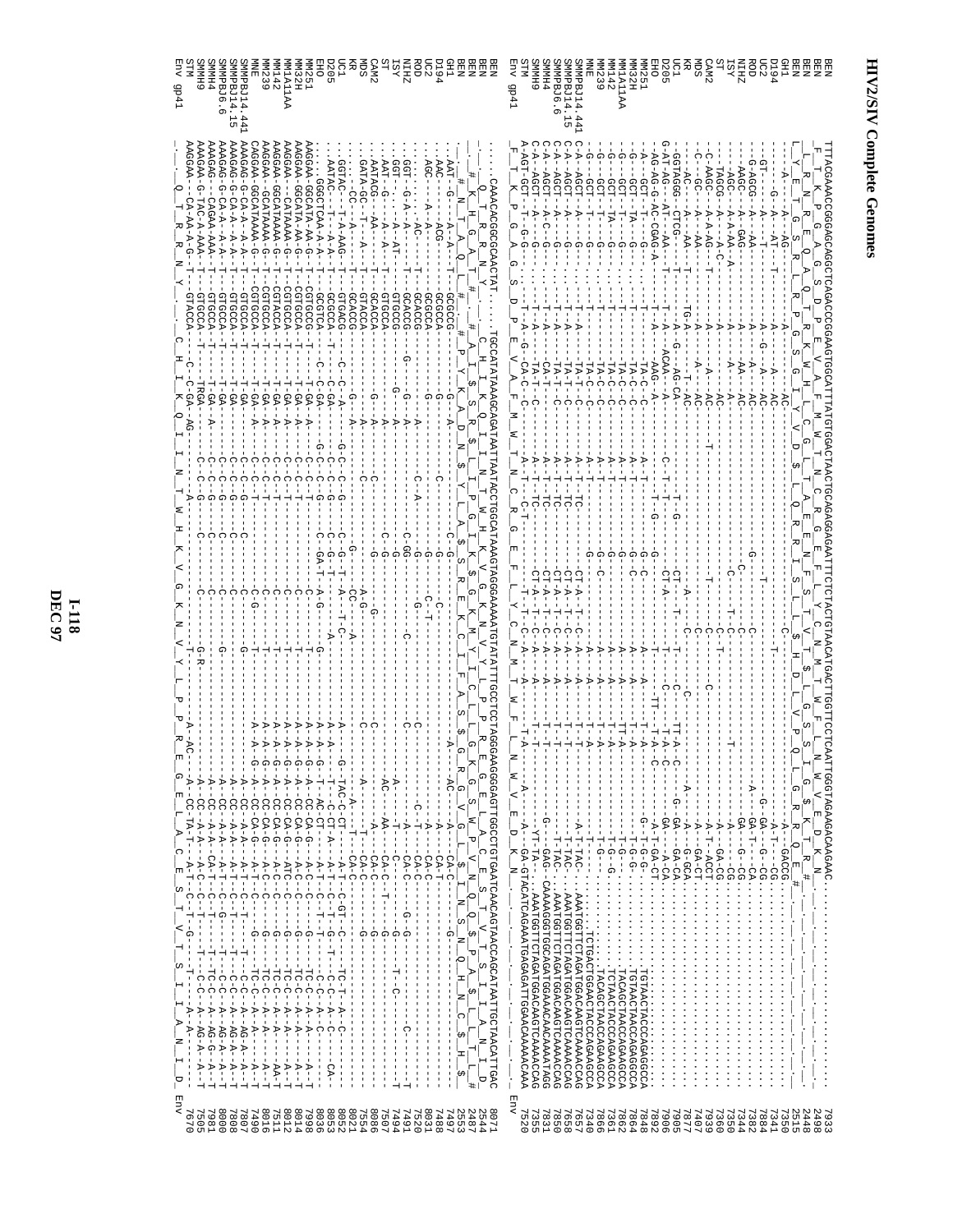### **F-119**<br>DEC 97

| GCA-CTCA<br>GCA-CTCA<br>GCA-CTCA<br>BGTG-CTCA<br>GCA-CTCA<br>GCA-CTCA<br>AA-CC<br>A--cc<br>A--CC<br>$-AC-G$<br>$AC -$<br><b>ACCA</b><br>RC-G<br>CTCA<br>-CA<br>ω.<br>R.TAGATAAAAATCGGACTCATACCAACATTACCTTTAGTGCAGAAGTGGCAGAACTGTACTGTACGATTAGAACTGGGAGACTACAAATTAAAA<br>G<br>rgg-rc<br>-12-05-<br>GG-TC<br>AC-<br>RC-<br>₽<br>–<br>⊃−<br>⊣<br>C<br>CAAT-<br><b>AATCAGAC</b><br>A-G-<br>$-5-9-$<br><b>AA-G</b><br>$D - FV$<br>ဂု<br>-- TG-G<br>Ω<br>TGCA<br><b>TG-G</b><br>∀-ı<br>$A-G$<br>٦ŋ<br>⋒<br>c-a<br>īΩ<br>চে<br>φ<br>Ω<br>Ω<br>Ω<br>⋒<br>ଇ<br>ł<br>⊲<br>۲<br>ا<br>A-<br>$\mathbb{A}^{-}$<br>$A-TG-$<br>$AG-$<br>Ġ.<br>Ω<br>G)<br>5Þ<br>Ω<br>Ω.<br>CNC<br>Ω<br>Ω<br>੮<br>-1<br>-1<br>٢<br>ř<br>٣<br>٣<br>٣<br>٣<br>PCAGCCCAGFCCCGGACTTTACTGGCCGGGATAGTGCAGCAACAGCAACAGCTG<br>FAAATAACACCAATTGGCTTCGCACCTACAGATCAGAAGGTACTCTCCTCAACT<br>ø<br>ัผ<br>$\mathbb I$<br>ω<br>Ħ<br>ဂု<br>$\frac{1}{\sqrt{2}}$<br>စုစုံစုံစုံ<br>Tipli<br>$\Omega$<br>Ω<br>Ω<br>Ω<br>$\Gamma$<br>Q<br>ဂု<br>$G - T - T -$<br>$\sum_{i=1}^{n}$<br>Ю<br>Ω<br>Ω<br>ဂု<br>Ω<br>$\frac{1}{2}$<br>Ω<br>ଋ<br>ଋ<br>Ω<br>ଋ<br>ଋ<br>Ω<br>Ω<br>ଋ<br>Ω<br>Ω<br>$\frac{1}{1}$<br>$\frac{1}{1}$<br>'n,<br>Þ<br>ŧ<br>ŧ<br>÷<br>ဂု<br>ဂု<br>ဂှ<br>ŧ<br>ŧ<br>$\frac{1}{1}$<br>ŧ<br>ŧ<br>т<br>ŧ<br>ŧ<br>H.<br>$\frac{1}{1}$<br>$\frac{1}{1}$<br>-1<br>$\frac{1}{1}$<br>÷<br>$\frac{1}{1}$<br>ł<br>л<br>÷<br>$\frac{1}{1}$<br>$\mathbf{I}$<br>-1<br>$\mathbf{I}$<br>Ъ<br>ъ<br>$\overline{1}$<br>J.<br>Ρ.<br>부<br>부<br>년<br>부<br>C<br>٠m<br>н<br>н<br>부<br>н<br>н<br>н<br>н<br>н<br>Ω<br>∩<br>Ω<br>Ω<br>∩<br>J<br>н<br>$\frac{1}{2}$<br>⊣<br>н<br>н<br>⊣<br>∩<br>'д<br>z<br>Ţ<br>$-1 - 1 - 1$<br>$\blacksquare$<br>I.<br>$\overline{\phantom{a}}$<br>$\mathbf{I}$<br>$\blacksquare$<br>$\mathbf{I}$<br>Ţ<br>$\mathsf I$<br>Ţ<br>Ť<br>Ţ<br>Ť<br>J.<br>$---LC---$<br>ł<br>Ţ<br>$\overline{\phantom{a}}$<br>Ť<br>ť<br>$\frac{1}{1}$<br>$\mathbf{I}$<br>$\frac{1}{1}$<br>$\frac{1}{1}$<br>Ť<br>Ţ<br>ł<br>Ţ.<br>$\mathbf{I}$<br>$\mathbf{I}$<br>J.<br>$\mathbf{I}$<br>J.<br>$\blacksquare$<br>1<br>ю<br>н<br>F<br>Ю<br>J.<br>$\mathbf{I}$<br>$\overline{1}$<br>J.<br>$\mathbf{I}$<br>$\mathbf{I}$<br>J.<br>п<br>J.<br>$\blacksquare$<br>т<br>л<br>$-4-$<br>$\mathbb{I}$<br>$-1$ $-1$ $-1$ $-1$ $-1$<br>$\mathbf I$<br>ŗΩ<br>Ť<br>÷<br>∶<br>Ť<br>Ť<br>$\mathbb{I}$<br>$-1$<br>Ť<br>۲I<br>T<br>Ξ<br>$\int_a$<br>۲I<br>۲I<br>T<br>۲<br>ا<br>۲,<br>J.<br>J.<br>J.<br>$\mathbf{I}$<br>J.<br>$-1$ $-1$ $-1$ $-1$<br>$-1 -$<br>п<br>J.<br>$\mathbf{I}$<br>Ť<br>'ਚ<br>$\frac{1}{2}$<br>j.<br>ับว<br>Ω<br>Ť,<br>$\mathbf{I}$<br>J.<br>$\mathbf{I}$<br>$\mathbf{I}$<br>$\mathbf{I}$<br>т<br>т<br>т<br>$\mathbf{I}$<br>л.<br>л<br>Ĥ<br>Ψ<br>$\mathbb{I}$<br>$\mathbb{I}$<br>$\mathbb{I}$<br>$\frac{1}{2}$<br>$\mathbb{I}$<br>$\mathsf I$<br>$\mathbb I$<br>L<br>$\mathbf I$<br>$\mathbb{I}$<br>I,<br>Ω<br>$\mathsf I$<br>Ю<br>$\overline{\phantom{a}}$<br>т<br>--ACT--<br>Ō<br>$\mathbb I$<br>Ţ<br>$\mathsf I$<br>Ţ<br>$\begin{array}{c} \rule{0pt}{2.5ex} \rule{0pt}{2.5ex} \rule{0pt}{2.5ex} \rule{0pt}{2.5ex} \rule{0pt}{2.5ex} \rule{0pt}{2.5ex} \rule{0pt}{2.5ex} \rule{0pt}{2.5ex} \rule{0pt}{2.5ex} \rule{0pt}{2.5ex} \rule{0pt}{2.5ex} \rule{0pt}{2.5ex} \rule{0pt}{2.5ex} \rule{0pt}{2.5ex} \rule{0pt}{2.5ex} \rule{0pt}{2.5ex} \rule{0pt}{2.5ex} \rule{0pt}{2.5ex} \rule{0pt}{2.5ex} \rule{0$<br>$\begin{array}{c} \end{array}$<br>$\mathbb I$<br>z<br>J,<br>J.<br>₩<br>Ή<br>₩<br>$\mathsf I$<br>$\blacksquare$<br>J.<br>$\blacksquare$<br>Ţ.<br>J.<br>$\blacksquare$<br>J.<br>J.<br>J.<br>$\overline{1}$<br>J.<br>$\mathbf{I}$<br>$\overline{\phantom{a}}$<br>I.<br>$\mathbf{I}$<br>J.<br>- 1<br>'ဂ<br>$\overline{A}$<br>Ή<br>$\overline{\phantom{a}}$<br>т.<br>$\frac{1}{1}$<br>л<br>1<br>$\overline{1}$<br>п<br>л<br>ł<br>п<br>л<br>$\overline{1}$<br>-1<br>-1<br>л<br>$\mathbb{I}$<br>ď.<br>$\mathbb{I}$<br>$\mathbb{I}$<br>Ξ<br>$\mathbb{I}$<br>$\overline{\phantom{a}}$<br>$\mathbf I$<br>-600<br>H<br>'ဂ<br>'ဂ<br>H<br>$\mathsf I$<br>Ω<br>Ω<br>$\blacksquare$<br>$\mathbf{I}$<br>J.<br>$\overline{\phantom{a}}$<br>$\mathbf{I}$<br>$\mathbf{I}$<br>$\blacksquare$<br>-1<br>$\mathbf{I}$<br>$\mathbf{I}$<br>$\mathsf I$<br>J.<br>$\mathbf{I}$<br>F<br>ъ<br>$\mathbf{I}$<br>Ť<br>$\frac{1}{4}$<br>J.<br>$\blacksquare$<br>J.<br>$\mathbf{I}$<br>л.<br>т<br>л.<br>л<br>л.<br>H.<br>п<br>л.<br>$\frac{1}{1}$<br>- 1<br>л.<br>$\overline{1}$<br>т<br>$\overline{1}$<br>-1<br>'nŋ<br>$\mathbb{I}$<br>$\mathbf I$<br>$\mathbf I$<br>$\mathbb I$<br>$\mathbb T$<br>$\mathbb{I}$<br>$\mathsf I$<br>$\overline{1}$<br>$\mathbf{I}$<br>$\mathsf I$<br>⊢<br>q<br>Ή<br>F<br>$-LD-$<br>ACTG----T--<br>F<br>$\mathbf{I}$<br>$\mathbb T$<br>$\mathbb I$<br>$-1.5 -$<br>$-1.5 -$<br>$-1 -$<br>$-1 - 1 -$<br>$\frac{1}{1}$<br>$\frac{1}{1}$<br>$\frac{1}{1}$<br>ł<br>$\frac{1}{4}$<br>ŗω.<br>$GT-$<br>$-12$<br>$\mathsf I$<br>$\overline{\phantom{a}}$<br>$\frac{1}{2}$<br>$\blacksquare$<br>$\mathbf{I}$<br>$\mathbf{I}$<br>$\frac{1}{1}$<br>$\mathbf{I}$<br>$\mathbf{I}$<br>J.<br>$\frac{\dot{\Omega}}{1}$<br><b>ရ ရ ရ</b><br>     <br>$\begin{smallmatrix} \Omega & \Gamma \ \Gamma & \Gamma \ \Gamma & \Gamma \end{smallmatrix}$<br>$-1$<br>$\mathbf{I}$<br>$\mathbf{I}$<br>$\frac{1}{1}$<br>$\blacksquare$<br>$\mathbf{I}$<br>J.<br>$\blacksquare$<br>-エーマーエー<br>÷,<br>Ĥ<br>ヵ<br>闩<br>부<br>부<br>$\mathbf{I}$<br>T-CCGT--<br>$\frac{1}{1}$<br>$\frac{1}{1}$<br>÷<br>부<br>H.<br>-1<br>-1<br>$\mathbf{I}$<br>- 1<br>H.<br>'∞<br>፞ፇ<br>F<br>$\mathbf I$<br>⊢<br>$\mathbf{I}$<br>Σ<br>$\frac{1}{2}$<br>$\Gamma$<br>Ξ<br>J.<br>$\blacksquare$<br>$\mathbf{I}$<br>$\blacksquare$<br>J.<br>$\mathbf{I}$<br>$\begin{array}{c} 1 \\ 0 \\ -1 \end{array}$<br>$\begin{array}{c} 0.000 \\ 1.111 \end{array}$<br>$\frac{1}{2}$<br>$\bigcap_{i=1}^{n}$<br>Ω<br>Ω<br>Ω<br>$\mathsf I$<br>$\overline{\phantom{a}}$<br>J.<br><u>(ဂ</u><br>t<br>$\frac{1}{1}$<br>Τ.<br>$\mathbf{I}$<br>$\mathbf{I}$<br>$\mathbf{I}$<br>ŧ<br>т.<br>J.<br>÷<br>ŧ<br>$\frac{1}{4}$<br>$\mathbf{I}$<br>J.<br>т<br>$\overline{1}$<br>$\overline{1}$<br>-11<br>л.<br>$\overline{1}$<br>п<br>$\overline{1}$<br>л.<br>$\blacksquare$<br><del>יט</del><br>Ъ<br>$\mathbb{I}$<br>$\mathbb{I}$<br>Ъ<br>'д<br>$\mathbb{I}$<br>$\mathbf{I}$<br>$\mathbf{I}$<br>J.<br>Ρ.<br>$\frac{1}{1}$<br>Ĥ.<br>$\frac{1}{1}$<br>$\mathbf{A}--\mathbf{G}\mathbf{A}--\mathbf{G}\mathbf{T}--\mathbf{A}\mathbf{G}--\mathbf{A}-$<br>$\Gamma$<br>$\Gamma$<br>$\frac{1}{2}$<br>$\frac{1}{2}$<br>م-<br>أ<br>$\Gamma$<br>C<br>⊢<br>н<br>н<br>н<br>۲I<br>T<br>۲<br>ا<br>$\Gamma$<br>Q<br>Q<br>Ω<br>$\vec{1}$<br>₩<br>ł<br>$\frac{1}{1}$<br>ŧ<br>$\frac{1}{1}$<br>J.<br>ţ<br>J.<br>$\frac{1}{1}$<br>$\frac{1}{1}$<br>ł<br>ł<br>$\mathbf{I}$<br>$\frac{1}{1}$<br>Ļ,<br>ш<br>- 1<br>۲ı<br>F<br>ပြ<br>î.<br>Ω<br>J.<br>'o<br>ဂ<br>$-AG-GTA-R-$<br>$-AC-CTA--$<br>$-{\bf A}{\bf G}-{\bf G}{\bf T}{\bf A}-{\bf A}-$<br>$\begin{array}{c} \end{array}$<br>$GAGAG---A---$<br>¦a<br>¦≂<br>Ō<br>$AG-GTA - A -$<br>$\mathbf{A}\mathbf{G}-\mathbf{G}\mathbf{T}\mathbf{A}-\mathbf{A}--$<br>$\mathbf{A}--\mathbf{G}\mathbf{T}--\mathbf{A}\mathbf{G}--$<br>$A - -$<br>$\mathbf{A}\mathbf{G}-\mathbf{A}\mathbf{T}\mathbf{A}-\mathbf{A}=-\mathbf{A}=-\mathbf{T}-\mathbf{T}-$<br>$TCAC - A - A - - -$<br>$TCA--A-AA--A--$<br>$\blacksquare$<br>$A$ --<br>J.<br>$\mathbf{I}$<br>CCAG-A-A-C-A--<br>$\texttt{CCAGTA-A--A--}$<br>$TCAGTA-AG--A-$<br>$A-AG-A-R-$<br>$\mathbf{A}\mathbf{G}-\mathbf{G}-\mathbf{A}-\mathbf{A}--$<br>$A - A G - - - A - -$<br>ļ,<br>$\blacksquare$<br>$--\text{GATA}-\text{A}--$<br>Ή<br>$CAG - A - A -$<br>đ<br>$- - 2C - - 2C - -$<br>$\frac{1}{1}$<br>-1<br>'n<br>$\mathbf{I}$<br>Ή<br>ŗω.<br>$GT = AG = -1$<br>$GT - AG - -$<br>$-1 - 9 - - 10$<br>$G T = -R G -$<br>$GTA$ --<br>Ω,<br>þ<br>ю<br>$\prec$<br>⊲<br>O.<br>ਸ਼<br>$\mathbb{I}$<br>ø<br>₻<br>'ਸ਼<br>Ö<br>Ö<br>₩<br>$\frac{1}{1}$<br>J.<br>ับว<br>'n<br>$\mathbf{I}$<br>H.<br>$\mathbf{I}$<br>$-1$ - $-1$ - $-1$<br>$\mathbf I$<br>$-4-1$<br>$\mathsf I$<br>$\mathsf I$<br>$\frac{1}{2}$<br>$\overline{1}$<br>$\begin{bmatrix} \mathbf{r} \\ \mathbf{r} \end{bmatrix}$<br>ю<br>₩<br>Ю<br>$\frac{1}{1}$<br>$\frac{1}{\Omega}$<br>$\blacksquare$<br>$\mathbf{I}$<br>÷<br>J.<br>$-4$ - $-1$ - $-1$<br>$-2 - -1 - - - - - 0$<br>$-\Delta -$<br>$-7$ - $-1$ - $-1$<br>z<br>ດ<br>$\Gamma$<br>$\mathbf{I}$<br>$\mathbf{I}$<br>$\blacksquare$<br>$\mathbf{I}$<br>-1<br>$\overline{1}$<br>т<br>-1<br>-1<br>$\overline{1}$<br>л<br>1<br>Η<br>$-1$ + $-1$ + $-1$<br>≤<br>$\mathsf I$<br>$\mathbb{I}$<br>$\mathbf{I}$<br>J.<br>ı<br>$\overline{\mathbf{K}}$<br>'o<br>k<br>Ö<br>$-2A-2A-1C-6-$<br>$\overline{\phantom{a}}$<br>J.<br>ł<br>$\mathbf{H}$<br>ŗω,<br>$\frac{1}{1}$<br>J.<br>$\blacksquare$<br>$\mathbf{I}$<br>J.<br>J.<br>J.<br>$\blacksquare$<br>п<br>J.<br>$\blacksquare$<br>$\mathbf{I}$<br>J.<br>$\mathbf{I}$<br>$\blacksquare$<br>$\int_{\Omega}$<br>j.<br>⋗<br>$A$ --<br>$-4$<br>$A$ --<br>$A$ --<br>A-TA-TGG-<br>A-TA-TGG-<br>A-TA-TGG-<br>A-TA-TGG-<br>A-TA-TGG-<br>A-TA-TGG-<br>$\frac{1}{1}$<br>H.<br>т<br>-1<br>л<br>H.<br>H.<br>т<br>$\mathbf{I}$<br>п<br>$A$ -<br>I<br>1<br>'o<br>α,<br>ю<br>$- - C - T G - -$<br>$\begin{array}{c} \hline \end{array}$<br>I,<br>יס<br>z<br>$\begin{array}{c} \hline \end{array}$<br>ı<br> <br>م |
|--------------------------------------------------------------------------------------------------------------------------------------------------------------------------------------------------------------------------------------------------------------------------------------------------------------------------------------------------------------------------------------------------------------------------------------------------------------------------------------------------------------------------------------------------------------------------------------------------------------------------------------------------------------------------------------------------------------------------------------------------------------------------------------------------------------------------------------------------------------------------------------------------------------------------------------------------------------------------------------------------------------------------------------------------------------------------------------------------------------------------------------------------------------------------------------------------------------------------------------------------------------------------------------------------------------------------------------------------------------------------------------------------------------------------------------------------------------------------------------------------------------------------------------------------------------------------------------------------------------------------------------------------------------------------------------------------------------------------------------------------------------------------------------------------------------------------------------------------------------------------------------------------------------------------------------------------------------------------------------------------------------------------------------------------------------------------------------------------------------------------------------------------------------------------------------------------------------------------------------------------------------------------------------------------------------------------------------------------------------------------------------------------------------------------------------------------------------------------------------------------------------------------------------------------------------------------------------------------------------------------------------------------------------------------------------------------------------------------------------------------------------------------------------------------------------------------------------------------------------------------------------------------------------------------------------------------------------------------------------------------------------------------------------------------------------------------------------------------------------------------------------------------------------------------------------------------------------------------------------------------------------------------------------------------------------------------------------------------------------------------------------------------------------------------------------------------------------------------------------------------------------------------------------------------------------------------------------------------------------------------------------------------------------------------------------------------------------------------------------------------------------------------------------------------------------------------------------------------------------------------------------------------------------------------------------------------------------------------------------------------------------------------------------------------------------------------------------------------------------------------------------------------------------------------------------------------------------------------------------------------------------------------------------------------------------------------------------------------------------------------------------------------------------------------------------------------------------------------------------------------------------------------------------------------------------------------------------------------------------------------------------------------------------------------------------------------------------------------------------------------------------------------------------------------------------------------------------------------------------------------------------------------------------------------------------------------------------------------------------------------------------------------------------------------------------------------------------------------------------------------------------------------------------------------------------------------------------------------------------------------------------------------------------------------------------------------------------------------------------------------------------------------------------------------------------------------------------------------------------------------------------------------------------------------------------------------------------------------------------------------------------------------------------------------------------------------------------------------------------------------------------------------------------------------------------------------------------------------------------------------------------------------------------------------------------------------------------------------------------------------------------------------------------------------------------------------------------------------------------------------------------------------------------------------------------------------------------------------------------------------------------------------------------------------------------------------------------------------------------------------------------------------------------------------------------------------------------------------------------------------------------------------------------------------------------------------------------------------------------------------------------------------------------------------------------------------------------------------------------------------------------------------------------------------------------------------------------------------------------------------------------------------------------------------------------------------------------------------------------------------------------------------------------------------------------------------------------------------------------------------------------------------------------------------------------------------------------------------------------------------------------------------------------------------------------------------------------------------------------------------------------------------------------------------------------------------------------------------------------------------------------------------------------------------------------------------------------------------------------------------------------------------------------------------------------------------------------------------------------------------------------------------------------------------------------------------------------------------------------------------------------------------------------------------------------------------------------------------------------------------------------------------------------------------------------------------------------------------------------------------------------------------------------------------------------------------------------------------------------------------------------------------------------------------------------------------------------------------------------------------------------------------------------------------------------------------------------------------------------------------------------------------------------------------------------------------------------------------------------------------------------------------------------------------------------------------------------------------------------------------------------------------------------------------------------------------------------------------------------------------------------------------------------------------------------------------------------------------------------------------------------------------------------------------------------------------------------------------------------------------------------------------------------------------------------------------------------------------------------------------------------------------------------|
|                                                                                                                                                                                                                                                                                                                                                                                                                                                                                                                                                                                                                                                                                                                                                                                                                                                                                                                                                                                                                                                                                                                                                                                                                                                                                                                                                                                                                                                                                                                                                                                                                                                                                                                                                                                                                                                                                                                                                                                                                                                                                                                                                                                                                                                                                                                                                                                                                                                                                                                                                                                                                                                                                                                                                                                                                                                                                                                                                                                                                                                                                                                                                                                                                                                                                                                                                                                                                                                                                                                                                                                                                                                                                                                                                                                                                                                                                                                                                                                                                                                                                                                                                                                                                                                                                                                                                                                                                                                                                                                                                                                                                                                                                                                                                                                                                                                                                                                                                                                                                                                                                                                                                                                                                                                                                                                                                                                                                                                                                                                                                                                                                                                                                                                                                                                                                                                                                                                                                                                                                                                                                                                                                                                                                                                                                                                                                                                                                                                                                                                                                                                                                                                                                                                                                                                                                                                                                                                                                                                                                                                                                                                                                                                                                                                                                                                                                                                                                                                                                                                                                                                                                                                                                                                                                                                                                                                                                                                                                                                                                                                                                                                                                                                                                                                                                                                                                                                                                                                                                                                                                                                                                                                                                                                                                                                                                                                                                                                                                                                                                                                                                                                                                                                                                                                                                      |
|                                                                                                                                                                                                                                                                                                                                                                                                                                                                                                                                                                                                                                                                                                                                                                                                                                                                                                                                                                                                                                                                                                                                                                                                                                                                                                                                                                                                                                                                                                                                                                                                                                                                                                                                                                                                                                                                                                                                                                                                                                                                                                                                                                                                                                                                                                                                                                                                                                                                                                                                                                                                                                                                                                                                                                                                                                                                                                                                                                                                                                                                                                                                                                                                                                                                                                                                                                                                                                                                                                                                                                                                                                                                                                                                                                                                                                                                                                                                                                                                                                                                                                                                                                                                                                                                                                                                                                                                                                                                                                                                                                                                                                                                                                                                                                                                                                                                                                                                                                                                                                                                                                                                                                                                                                                                                                                                                                                                                                                                                                                                                                                                                                                                                                                                                                                                                                                                                                                                                                                                                                                                                                                                                                                                                                                                                                                                                                                                                                                                                                                                                                                                                                                                                                                                                                                                                                                                                                                                                                                                                                                                                                                                                                                                                                                                                                                                                                                                                                                                                                                                                                                                                                                                                                                                                                                                                                                                                                                                                                                                                                                                                                                                                                                                                                                                                                                                                                                                                                                                                                                                                                                                                                                                                                                                                                                                                                                                                                                                                                                                                                                                                                                                                                                                                                                                                      |
|                                                                                                                                                                                                                                                                                                                                                                                                                                                                                                                                                                                                                                                                                                                                                                                                                                                                                                                                                                                                                                                                                                                                                                                                                                                                                                                                                                                                                                                                                                                                                                                                                                                                                                                                                                                                                                                                                                                                                                                                                                                                                                                                                                                                                                                                                                                                                                                                                                                                                                                                                                                                                                                                                                                                                                                                                                                                                                                                                                                                                                                                                                                                                                                                                                                                                                                                                                                                                                                                                                                                                                                                                                                                                                                                                                                                                                                                                                                                                                                                                                                                                                                                                                                                                                                                                                                                                                                                                                                                                                                                                                                                                                                                                                                                                                                                                                                                                                                                                                                                                                                                                                                                                                                                                                                                                                                                                                                                                                                                                                                                                                                                                                                                                                                                                                                                                                                                                                                                                                                                                                                                                                                                                                                                                                                                                                                                                                                                                                                                                                                                                                                                                                                                                                                                                                                                                                                                                                                                                                                                                                                                                                                                                                                                                                                                                                                                                                                                                                                                                                                                                                                                                                                                                                                                                                                                                                                                                                                                                                                                                                                                                                                                                                                                                                                                                                                                                                                                                                                                                                                                                                                                                                                                                                                                                                                                                                                                                                                                                                                                                                                                                                                                                                                                                                                                                      |
|                                                                                                                                                                                                                                                                                                                                                                                                                                                                                                                                                                                                                                                                                                                                                                                                                                                                                                                                                                                                                                                                                                                                                                                                                                                                                                                                                                                                                                                                                                                                                                                                                                                                                                                                                                                                                                                                                                                                                                                                                                                                                                                                                                                                                                                                                                                                                                                                                                                                                                                                                                                                                                                                                                                                                                                                                                                                                                                                                                                                                                                                                                                                                                                                                                                                                                                                                                                                                                                                                                                                                                                                                                                                                                                                                                                                                                                                                                                                                                                                                                                                                                                                                                                                                                                                                                                                                                                                                                                                                                                                                                                                                                                                                                                                                                                                                                                                                                                                                                                                                                                                                                                                                                                                                                                                                                                                                                                                                                                                                                                                                                                                                                                                                                                                                                                                                                                                                                                                                                                                                                                                                                                                                                                                                                                                                                                                                                                                                                                                                                                                                                                                                                                                                                                                                                                                                                                                                                                                                                                                                                                                                                                                                                                                                                                                                                                                                                                                                                                                                                                                                                                                                                                                                                                                                                                                                                                                                                                                                                                                                                                                                                                                                                                                                                                                                                                                                                                                                                                                                                                                                                                                                                                                                                                                                                                                                                                                                                                                                                                                                                                                                                                                                                                                                                                                                      |
|                                                                                                                                                                                                                                                                                                                                                                                                                                                                                                                                                                                                                                                                                                                                                                                                                                                                                                                                                                                                                                                                                                                                                                                                                                                                                                                                                                                                                                                                                                                                                                                                                                                                                                                                                                                                                                                                                                                                                                                                                                                                                                                                                                                                                                                                                                                                                                                                                                                                                                                                                                                                                                                                                                                                                                                                                                                                                                                                                                                                                                                                                                                                                                                                                                                                                                                                                                                                                                                                                                                                                                                                                                                                                                                                                                                                                                                                                                                                                                                                                                                                                                                                                                                                                                                                                                                                                                                                                                                                                                                                                                                                                                                                                                                                                                                                                                                                                                                                                                                                                                                                                                                                                                                                                                                                                                                                                                                                                                                                                                                                                                                                                                                                                                                                                                                                                                                                                                                                                                                                                                                                                                                                                                                                                                                                                                                                                                                                                                                                                                                                                                                                                                                                                                                                                                                                                                                                                                                                                                                                                                                                                                                                                                                                                                                                                                                                                                                                                                                                                                                                                                                                                                                                                                                                                                                                                                                                                                                                                                                                                                                                                                                                                                                                                                                                                                                                                                                                                                                                                                                                                                                                                                                                                                                                                                                                                                                                                                                                                                                                                                                                                                                                                                                                                                                                                      |
|                                                                                                                                                                                                                                                                                                                                                                                                                                                                                                                                                                                                                                                                                                                                                                                                                                                                                                                                                                                                                                                                                                                                                                                                                                                                                                                                                                                                                                                                                                                                                                                                                                                                                                                                                                                                                                                                                                                                                                                                                                                                                                                                                                                                                                                                                                                                                                                                                                                                                                                                                                                                                                                                                                                                                                                                                                                                                                                                                                                                                                                                                                                                                                                                                                                                                                                                                                                                                                                                                                                                                                                                                                                                                                                                                                                                                                                                                                                                                                                                                                                                                                                                                                                                                                                                                                                                                                                                                                                                                                                                                                                                                                                                                                                                                                                                                                                                                                                                                                                                                                                                                                                                                                                                                                                                                                                                                                                                                                                                                                                                                                                                                                                                                                                                                                                                                                                                                                                                                                                                                                                                                                                                                                                                                                                                                                                                                                                                                                                                                                                                                                                                                                                                                                                                                                                                                                                                                                                                                                                                                                                                                                                                                                                                                                                                                                                                                                                                                                                                                                                                                                                                                                                                                                                                                                                                                                                                                                                                                                                                                                                                                                                                                                                                                                                                                                                                                                                                                                                                                                                                                                                                                                                                                                                                                                                                                                                                                                                                                                                                                                                                                                                                                                                                                                                                                      |
|                                                                                                                                                                                                                                                                                                                                                                                                                                                                                                                                                                                                                                                                                                                                                                                                                                                                                                                                                                                                                                                                                                                                                                                                                                                                                                                                                                                                                                                                                                                                                                                                                                                                                                                                                                                                                                                                                                                                                                                                                                                                                                                                                                                                                                                                                                                                                                                                                                                                                                                                                                                                                                                                                                                                                                                                                                                                                                                                                                                                                                                                                                                                                                                                                                                                                                                                                                                                                                                                                                                                                                                                                                                                                                                                                                                                                                                                                                                                                                                                                                                                                                                                                                                                                                                                                                                                                                                                                                                                                                                                                                                                                                                                                                                                                                                                                                                                                                                                                                                                                                                                                                                                                                                                                                                                                                                                                                                                                                                                                                                                                                                                                                                                                                                                                                                                                                                                                                                                                                                                                                                                                                                                                                                                                                                                                                                                                                                                                                                                                                                                                                                                                                                                                                                                                                                                                                                                                                                                                                                                                                                                                                                                                                                                                                                                                                                                                                                                                                                                                                                                                                                                                                                                                                                                                                                                                                                                                                                                                                                                                                                                                                                                                                                                                                                                                                                                                                                                                                                                                                                                                                                                                                                                                                                                                                                                                                                                                                                                                                                                                                                                                                                                                                                                                                                                                      |
| Ή<br>$\sum_{i=1}^{n}$<br>$\overline{Y}$<br>$\overline{A}$<br>$\overline{A}$<br>F                                                                                                                                                                                                                                                                                                                                                                                                                                                                                                                                                                                                                                                                                                                                                                                                                                                                                                                                                                                                                                                                                                                                                                                                                                                                                                                                                                                                                                                                                                                                                                                                                                                                                                                                                                                                                                                                                                                                                                                                                                                                                                                                                                                                                                                                                                                                                                                                                                                                                                                                                                                                                                                                                                                                                                                                                                                                                                                                                                                                                                                                                                                                                                                                                                                                                                                                                                                                                                                                                                                                                                                                                                                                                                                                                                                                                                                                                                                                                                                                                                                                                                                                                                                                                                                                                                                                                                                                                                                                                                                                                                                                                                                                                                                                                                                                                                                                                                                                                                                                                                                                                                                                                                                                                                                                                                                                                                                                                                                                                                                                                                                                                                                                                                                                                                                                                                                                                                                                                                                                                                                                                                                                                                                                                                                                                                                                                                                                                                                                                                                                                                                                                                                                                                                                                                                                                                                                                                                                                                                                                                                                                                                                                                                                                                                                                                                                                                                                                                                                                                                                                                                                                                                                                                                                                                                                                                                                                                                                                                                                                                                                                                                                                                                                                                                                                                                                                                                                                                                                                                                                                                                                                                                                                                                                                                                                                                                                                                                                                                                                                                                                                                                                                                                                     |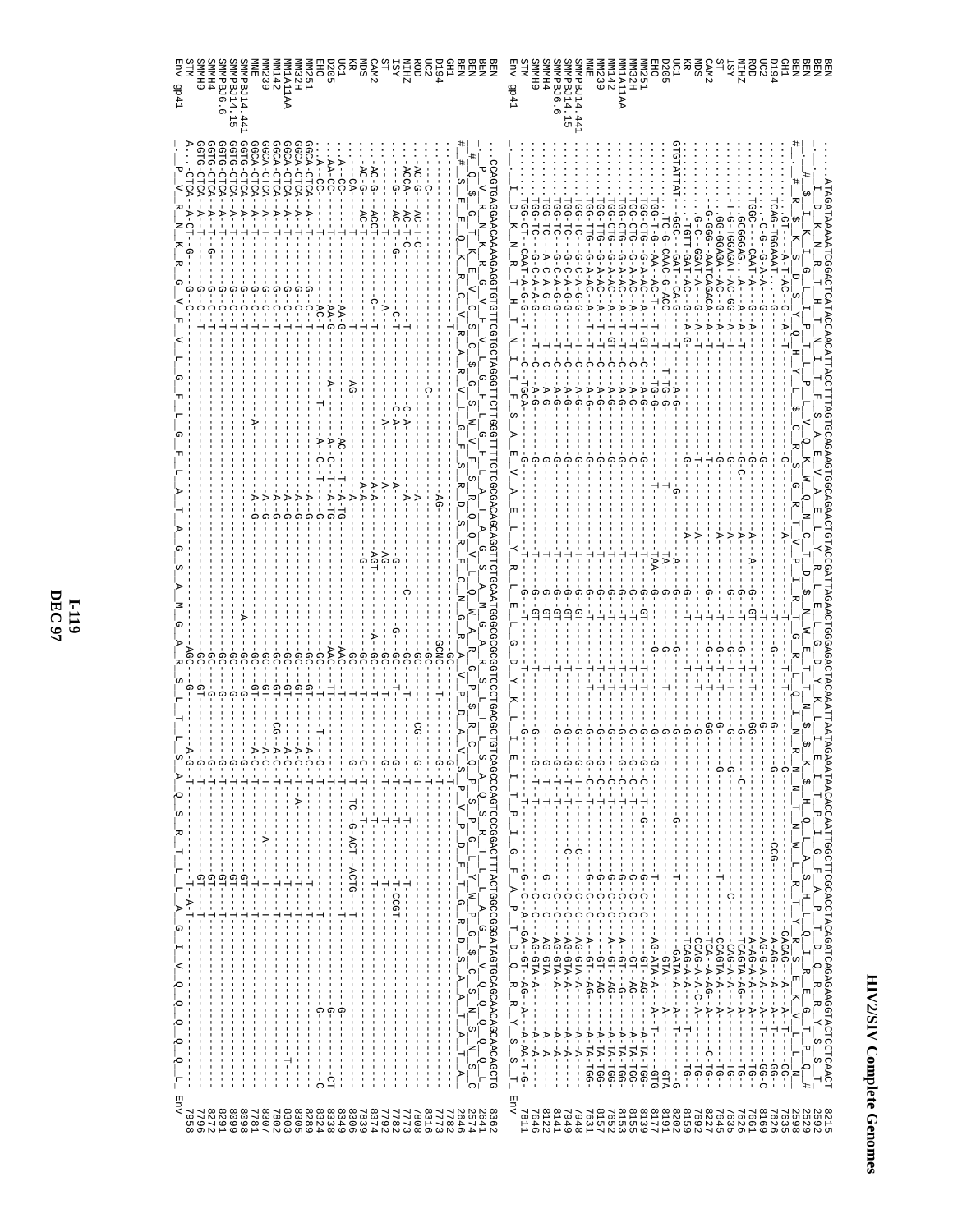| -1<br>$\overline{1}$<br>$\mathbf{I}$<br>Ω<br>ଋ<br>Ω<br>ଜ<br>$\blacksquare$<br>1<br>$\mathbf{I}$<br>Ω<br>$\dot{P}$<br>$\dot{P}$<br>$\Gamma$<br>⋒<br>J<br>J.<br>$\blacksquare$<br>$\overline{1}$<br>$\mathbf{I}$<br>∩<br>റ<br>∩<br>∩<br>↷<br>റ<br>I,<br>-1<br>п<br>т<br>-1<br>L<br>л.<br>л.<br>Ω<br>Ω<br>Ω | ω<br>ဂှ<br>$\mathbf{I}$<br>÷<br>⊢<br>⋗<br>$\lambda$<br>⊅                                                                                                                                                                                                                                                                                                                                                                      |                                                    | $A-C$            |                        |                      |             |                     |   |                       |                     | Š      |          |
|----------------------------------------------------------------------------------------------------------------------------------------------------------------------------------------------------------------------------------------------------------------------------------------------------------|-------------------------------------------------------------------------------------------------------------------------------------------------------------------------------------------------------------------------------------------------------------------------------------------------------------------------------------------------------------------------------------------------------------------------------|----------------------------------------------------|------------------|------------------------|----------------------|-------------|---------------------|---|-----------------------|---------------------|--------|----------|
|                                                                                                                                                                                                                                                                                                          |                                                                                                                                                                                                                                                                                                                                                                                                                               | $-LL -$                                            | A<br>G           |                        | -TGA-                |             |                     |   |                       |                     | င္ပ်   |          |
|                                                                                                                                                                                                                                                                                                          |                                                                                                                                                                                                                                                                                                                                                                                                                               | I.<br>J.<br>$-TCA---G-$<br>$TCA--$                 | ř<br>A<br>U<br>G |                        | -GAA.<br><b>GAA</b>  |             |                     |   | GA-A                  | $A - A$             | ç<br>Ğ |          |
|                                                                                                                                                                                                                                                                                                          |                                                                                                                                                                                                                                                                                                                                                                                                                               | $\mathbf{I}$<br>$TCA--$                            | ř<br>G           | <b>GAA</b>             |                      |             |                     |   | $A - A$               | $A - A$             | S      |          |
|                                                                                                                                                                                                                                                                                                          | <u>ဂ</u><br>⊅                                                                                                                                                                                                                                                                                                                                                                                                                 | A-CGGCCCCT-<br>I<br>л                              |                  | TGA--                  | CG-A-G               |             | $-69-$              |   | -- AA-T               | CAAA-C              | Ğ      |          |
|                                                                                                                                                                                                                                                                                                          | п<br>Ω<br>j<br>J.<br>ဂု<br>⊅                                                                                                                                                                                                                                                                                                                                                                                                  | A-CAGCCCTCC<br>1                                   |                  | TGA.<br>ငှ<br>F        | G-A-G                |             | È                   |   | $D - \nabla \nabla -$ | CAAG-C              | S      |          |
|                                                                                                                                                                                                                                                                                                          | $\overline{1}$<br>$\mathbf{I}$<br>$\begin{array}{c} \rule{0pt}{2.5ex} \rule{0pt}{2.5ex} \rule{0pt}{2.5ex} \rule{0pt}{2.5ex} \rule{0pt}{2.5ex} \rule{0pt}{2.5ex} \rule{0pt}{2.5ex} \rule{0pt}{2.5ex} \rule{0pt}{2.5ex} \rule{0pt}{2.5ex} \rule{0pt}{2.5ex} \rule{0pt}{2.5ex} \rule{0pt}{2.5ex} \rule{0pt}{2.5ex} \rule{0pt}{2.5ex} \rule{0pt}{2.5ex} \rule{0pt}{2.5ex} \rule{0pt}{2.5ex} \rule{0pt}{2.5ex} \rule{0$<br>ဂု<br>⋗ | A-ceecccrcc<br>$\frac{1}{1}$                       |                  | $TGA--$<br>-1-1-G      | CGGA-G               |             | $-52 -$             |   | $A - -$               | CAAG-C              | Ğ      |          |
|                                                                                                                                                                                                                                                                                                          | $\mathbf{I}$<br>ဂူ<br>ှ<br>$A -$                                                                                                                                                                                                                                                                                                                                                                                              | A-CAGCCCTCC<br>л.                                  |                  | <b>HGA--T-T-G</b><br>ゼ | CG-A-G               |             | $-5B-$              |   | $-4-4$<br>$-4A-G$     | CAAG-C              | S      |          |
|                                                                                                                                                                                                                                                                                                          | ଋ<br>D                                                                                                                                                                                                                                                                                                                                                                                                                        | A-CAGCCCTCC                                        |                  | TGA-<br>-1-1-G<br>⋗    | $CG - A - G$         |             | <b>GAT</b>          |   |                       | CAAG-C              | Ğ      |          |
|                                                                                                                                                                                                                                                                                                          | ဂု<br>⊅<br>J.                                                                                                                                                                                                                                                                                                                                                                                                                 | A-CAGCCCTCC<br>л                                   |                  | TGA--<br>コーユーロ         | $CG - A - G$         |             | CAT-                |   | $-AA-R$<br>۱İ         | CAAG-C              | -cc-   |          |
| ω<br>1<br>⊅<br>J.<br>∩<br>л.                                                                                                                                                                                                                                                                             | Ģ<br>ı<br>ъ                                                                                                                                                                                                                                                                                                                                                                                                                   | CAA-<br>-TTAC                                      | ∀−               | ∟<br>ה                 |                      | AC-A        |                     |   | $\overline{A}$        | A--CC-TAA           |        |          |
| ှ<br>A-<br>Ω<br>J,<br>п<br>∩<br>I                                                                                                                                                                                                                                                                        | ဂု<br>I                                                                                                                                                                                                                                                                                                                                                                                                                       | A-CGGCTCTG                                         |                  | -<br>D-L-L-L-D         | $\frac{1}{1}$        | AC-         | ∩                   |   | $-AA-$                | $AA-CC-CA-A$        | S      |          |
| ω<br>ł<br>⋗<br>I.<br>ဂု<br>$\overline{\phantom{a}}$<br>$\mathbf{I}$<br>∩<br>1                                                                                                                                                                                                                            | ω                                                                                                                                                                                                                                                                                                                                                                                                                             | A-CAGCCCTG<br>J                                    |                  | - AAT-T-T-G            | $-5 - 9$             | $AC-$       | ∩                   |   | $\overline{A}$        | $A - C - C - A - A$ | S      |          |
| ı.<br>Ω<br>$\mathbf{I}$<br>$\overline{1}$<br>$\mathbf{I}$<br>$G - -A - -D$                                                                                                                                                                                                                               | $\blacksquare$<br>$-9 - 39$<br>ъ<br>$\mathbf{I}$                                                                                                                                                                                                                                                                                                                                                                              | AG-TCG-                                            |                  |                        |                      |             | ∩                   |   |                       | AGCA--GTA           |        |          |
| л<br>Ω<br>л.<br>Ω<br>ţ<br>ဂု<br>л<br>J.<br>۲,<br>п<br>I,<br>$\mathbf{I}$<br>↷<br>-1                                                                                                                                                                                                                      | J.<br>л<br>Ω<br>J.<br>D                                                                                                                                                                                                                                                                                                                                                                                                       | $BG-$                                              |                  | Φ                      | $-4-9$               |             |                     |   | $-6AA-$               | AGT--C-             |        |          |
| ဂု<br>ດ                                                                                                                                                                                                                                                                                                  | Ω                                                                                                                                                                                                                                                                                                                                                                                                                             |                                                    |                  |                        | $A-G$                |             |                     |   |                       |                     |        |          |
| G<br>ŧ<br>Ω<br>I.<br>ု                                                                                                                                                                                                                                                                                   | --9-2                                                                                                                                                                                                                                                                                                                                                                                                                         | ဂု<br>л                                            |                  |                        | – – – – 5– A         |             | Ö                   | ∩ | $\overline{Y}$        | $-2-C-$             |        |          |
| G<br>т.<br>Ω<br>I.                                                                                                                                                                                                                                                                                       | Ω<br>I.<br>Ģ<br>J<br>J.<br>ъ                                                                                                                                                                                                                                                                                                                                                                                                  | ဂု<br>ဂု                                           |                  |                        | $-5A-$               |             |                     |   | $A - A$               |                     |        |          |
| ଜ<br>$\mathbf{I}$                                                                                                                                                                                                                                                                                        | C<br>$\mathbf{I}$<br>$\mathbf{I}$<br>ъ                                                                                                                                                                                                                                                                                                                                                                                        | Ω<br>$\mathbf{I}$                                  |                  |                        |                      |             |                     |   | - VD                  |                     |        |          |
| л<br>J.<br>∱<br>T<br>л<br>ш                                                                                                                                                                                                                                                                              | ш<br>⊅<br>ï                                                                                                                                                                                                                                                                                                                                                                                                                   | J.<br>$\overline{Y}$<br>I<br>I<br>J.               |                  |                        |                      |             |                     |   |                       |                     |        |          |
| Ω<br>ł<br>ဂု                                                                                                                                                                                                                                                                                             | C-G--<br>⊅                                                                                                                                                                                                                                                                                                                                                                                                                    |                                                    |                  |                        |                      |             |                     |   |                       |                     |        |          |
|                                                                                                                                                                                                                                                                                                          | $\overline{1}$<br>$\blacksquare$<br>ှ<br>$\mathbf{I}$                                                                                                                                                                                                                                                                                                                                                                         | Ω<br>ı<br>$\overline{1}$                           |                  |                        |                      |             |                     |   | AGA                   |                     |        |          |
|                                                                                                                                                                                                                                                                                                          | --9-2<br>$\mathbb{F}$                                                                                                                                                                                                                                                                                                                                                                                                         |                                                    |                  |                        |                      |             |                     |   |                       |                     |        |          |
| О<br>Ξ<br>ັດ<br>O<br>'n<br>0<br>Ъ<br>F<br>Ħ<br>π<br>z<br>Ö<br>z                                                                                                                                                                                                                                          | Ή<br>ы<br>z<br>Έ<br>īΩ,<br>ъ                                                                                                                                                                                                                                                                                                                                                                                                  | Ю<br>Ю<br>c۵<br>Ъ<br>Ю                             | īω.<br>Ξ         | Ħ                      | ø                    | ø<br>Σ<br>Ю | z                   |   | ₫<br>₩                | Ю<br>O<br>E         | ₫<br>ヵ | U<br>U   |
| ⊲                                                                                                                                                                                                                                                                                                        |                                                                                                                                                                                                                                                                                                                                                                                                                               |                                                    |                  |                        | Η                    |             | Σ<br>Ω<br>⊣         | Н |                       | z                   |        | ⊲        |
| н<br>$\mathbf{I}$<br>Ω                                                                                                                                                                                                                                                                                   | -1<br>н<br>л                                                                                                                                                                                                                                                                                                                                                                                                                  | Ω<br>-cRN-                                         | Ω<br>ഹ           |                        | Þ                    | Ω<br>⋒      | ∩                   |   |                       |                     |        | Ω        |
| $\frac{1}{1}$<br>ဂု<br>$\overline{1}$<br>$\frac{1}{2}$                                                                                                                                                                                                                                                   |                                                                                                                                                                                                                                                                                                                                                                                                                               | Ω<br>$\mathbf{I}$                                  | Ω                |                        | ¥–T                  | ⋒           |                     |   |                       |                     |        | -1<br>ი  |
| 년<br>H<br>$\mathbf{I}$<br>ł<br>ဂှ<br>J.                                                                                                                                                                                                                                                                  |                                                                                                                                                                                                                                                                                                                                                                                                                               | Ω<br>J.                                            | ଋ                |                        | $A-T$                | Ω           | a<br>F              |   |                       |                     |        | H<br>Ω   |
| 보<br>$\mathbf{I}$<br>$\blacksquare$                                                                                                                                                                                                                                                                      |                                                                                                                                                                                                                                                                                                                                                                                                                               | ဂု                                                 |                  |                        | $L - V$              |             | $\overline{1}$      |   |                       |                     |        | トーー<br>Ω |
| ဂု<br>⋒                                                                                                                                                                                                                                                                                                  |                                                                                                                                                                                                                                                                                                                                                                                                                               | Ω<br>I                                             | ଇ<br>⋒           |                        | $A-T$                | Ω           | G-T<br>$G-T$ .<br>I |   |                       |                     |        | å<br>⋒   |
| 부<br>ኌ                                                                                                                                                                                                                                                                                                   |                                                                                                                                                                                                                                                                                                                                                                                                                               |                                                    |                  |                        |                      | Ω           |                     |   |                       |                     |        |          |
| ⊅                                                                                                                                                                                                                                                                                                        | ဂု<br>н                                                                                                                                                                                                                                                                                                                                                                                                                       | ∩<br>ı<br>Ω                                        | ഹ                |                        | $T - \Delta$         | Ω           | ⊅                   |   |                       |                     |        |          |
| ⊅                                                                                                                                                                                                                                                                                                        | Ω<br>Ť<br>$\overline{\phantom{a}}$<br>؋<br>!<br>н                                                                                                                                                                                                                                                                                                                                                                             | G<br>$\mathbf{I}$<br>Ω<br>$\overline{\phantom{a}}$ | ଋ                | ∩                      | $L - V$<br>⋒         | Ω           | ⋗                   |   |                       |                     |        | ດ        |
| $\overline{r}$                                                                                                                                                                                                                                                                                           | J.<br>п<br>ဂူ<br>부                                                                                                                                                                                                                                                                                                                                                                                                            | ∩<br>H.<br>ဂု                                      | <u>ଜ</u><br>Ť.   | ∩                      | $\widetilde{H}$<br>ഹ | Ω           | ⋗                   |   |                       |                     |        |          |
| $\frac{1}{2}$                                                                                                                                                                                                                                                                                            | $\blacksquare$<br>ဂှ<br>$\blacksquare$<br>$\mathbf{I}$<br>$-1 - 5 -$                                                                                                                                                                                                                                                                                                                                                          | Ω<br>$\mathbf{I}$<br>ଋ<br>$\mathbf{I}$             | $\frac{1}{1}$    | Ω                      | A-T-<br>Ω            | ⋒           | ⊅                   |   |                       |                     |        |          |
| п<br>$\overline{r}$                                                                                                                                                                                                                                                                                      | J,<br>$\overline{\phantom{a}}$<br>$\mathbf{I}$<br>$\frac{1}{2}$<br>$\overline{\phantom{a}}$<br>ဂု<br>н<br>л                                                                                                                                                                                                                                                                                                                   | Ω<br>ш<br>п<br>ଋ<br>J.<br>л                        | ဂု               | ↷                      | $A-T-$<br>Ω          |             |                     |   |                       |                     |        |          |
|                                                                                                                                                                                                                                                                                                          | ဂု<br>н                                                                                                                                                                                                                                                                                                                                                                                                                       | റ<br>-1<br>Ω<br>$\mathsf I$                        | ဂ္               | Ω                      | $A-T-$<br>ω          |             |                     |   |                       |                     |        |          |
| $\frac{1}{1}$<br>∩                                                                                                                                                                                                                                                                                       | Þ<br>ï                                                                                                                                                                                                                                                                                                                                                                                                                        | ∩<br>$\mathbf{I}$<br>$\blacksquare$                | $AG-1$           | ∩<br>⊅                 |                      |             |                     |   | ଋ                     |                     | ⊅      | ⋒        |
| н<br>I<br>п<br>Q                                                                                                                                                                                                                                                                                         | Þ                                                                                                                                                                                                                                                                                                                                                                                                                             | л                                                  | Ω                | Ω                      |                      |             | G.                  |   | Ω                     | ႁ<br>C              | ⊅      |          |
| 부<br>$\mathbf{I}$<br>ဂှ<br>н<br>T                                                                                                                                                                                                                                                                        | TA-<br>Ω                                                                                                                                                                                                                                                                                                                                                                                                                      | G<br>$\mathbf{I}$<br>L,                            | ဂူ               |                        |                      |             |                     |   | ଜ                     | ဂု<br>C             | ⊅      | ດ        |
| п<br>ъ<br>J.<br>ш                                                                                                                                                                                                                                                                                        |                                                                                                                                                                                                                                                                                                                                                                                                                               | Ω<br>H.<br>$-9 - 0$                                | ဂု<br>ဂ္         |                        |                      |             |                     |   |                       |                     |        |          |
| ဂု<br>$\mathbf{I}$<br>÷<br>⊢                                                                                                                                                                                                                                                                             | ⊅                                                                                                                                                                                                                                                                                                                                                                                                                             | л.<br>Ω<br>$\frac{1}{1}$                           | ନ<br>ଠ           | ኳ                      |                      |             |                     |   |                       |                     |        |          |
| п<br>$\overline{r}$                                                                                                                                                                                                                                                                                      |                                                                                                                                                                                                                                                                                                                                                                                                                               | п                                                  | ဂု               |                        |                      |             |                     |   |                       |                     |        | ଋ        |
| $\overline{r}$                                                                                                                                                                                                                                                                                           | А                                                                                                                                                                                                                                                                                                                                                                                                                             | G<br>т<br>Ω<br>Ť                                   | ဂူ               |                        |                      |             | ኌ                   |   |                       |                     |        | Ω        |
| $\overline{A}$                                                                                                                                                                                                                                                                                           |                                                                                                                                                                                                                                                                                                                                                                                                                               | Ω<br>J<br>ଜ<br>-GA                                 | CAG-C            |                        |                      |             |                     |   |                       |                     |        | G        |
| I<br>$\frac{1}{2}$                                                                                                                                                                                                                                                                                       |                                                                                                                                                                                                                                                                                                                                                                                                                               | Т<br>Ω<br>I<br>т                                   | G-0              |                        |                      |             |                     |   |                       |                     |        | Ω        |
| $\overline{\phantom{a}}$<br>Þ                                                                                                                                                                                                                                                                            | ı                                                                                                                                                                                                                                                                                                                                                                                                                             | Ω<br>1<br>Ω<br>နှ                                  | ဂ္               |                        |                      |             |                     |   |                       |                     |        |          |
| $\mathbb{F}$<br>t<br>л                                                                                                                                                                                                                                                                                   |                                                                                                                                                                                                                                                                                                                                                                                                                               | Ω<br>H.                                            | $\frac{0}{1}$    |                        |                      |             |                     |   |                       |                     |        |          |
| Ω                                                                                                                                                                                                                                                                                                        |                                                                                                                                                                                                                                                                                                                                                                                                                               | -1                                                 |                  |                        |                      |             |                     |   |                       |                     |        |          |
| Ω<br>G.                                                                                                                                                                                                                                                                                                  |                                                                                                                                                                                                                                                                                                                                                                                                                               | ↷                                                  | े<br>≎<br>ଋ      |                        |                      |             |                     |   |                       |                     |        |          |
| Е                                                                                                                                                                                                                                                                                                        |                                                                                                                                                                                                                                                                                                                                                                                                                               |                                                    |                  |                        |                      |             |                     |   |                       |                     |        |          |
| ൧<br><u>ရ</u><br>Έ<br>z<br>⊲<br>∩<br>₩<br>⋞<br>٣<br>₹,<br>Έ<br>E<br>ਂਸ਼<br><u>ັດ</u><br>מט'                                                                                                                                                                                                              | 'c۵<br>٠m<br>ŋ<br>ェ<br>Ξ                                                                                                                                                                                                                                                                                                                                                                                                      | C<br>₩<br><u>ຸດ</u>                                | ን                | ∩                      | Ω<br>CΩ              | ᡃ<br>τ      |                     |   |                       |                     | ю      | m        |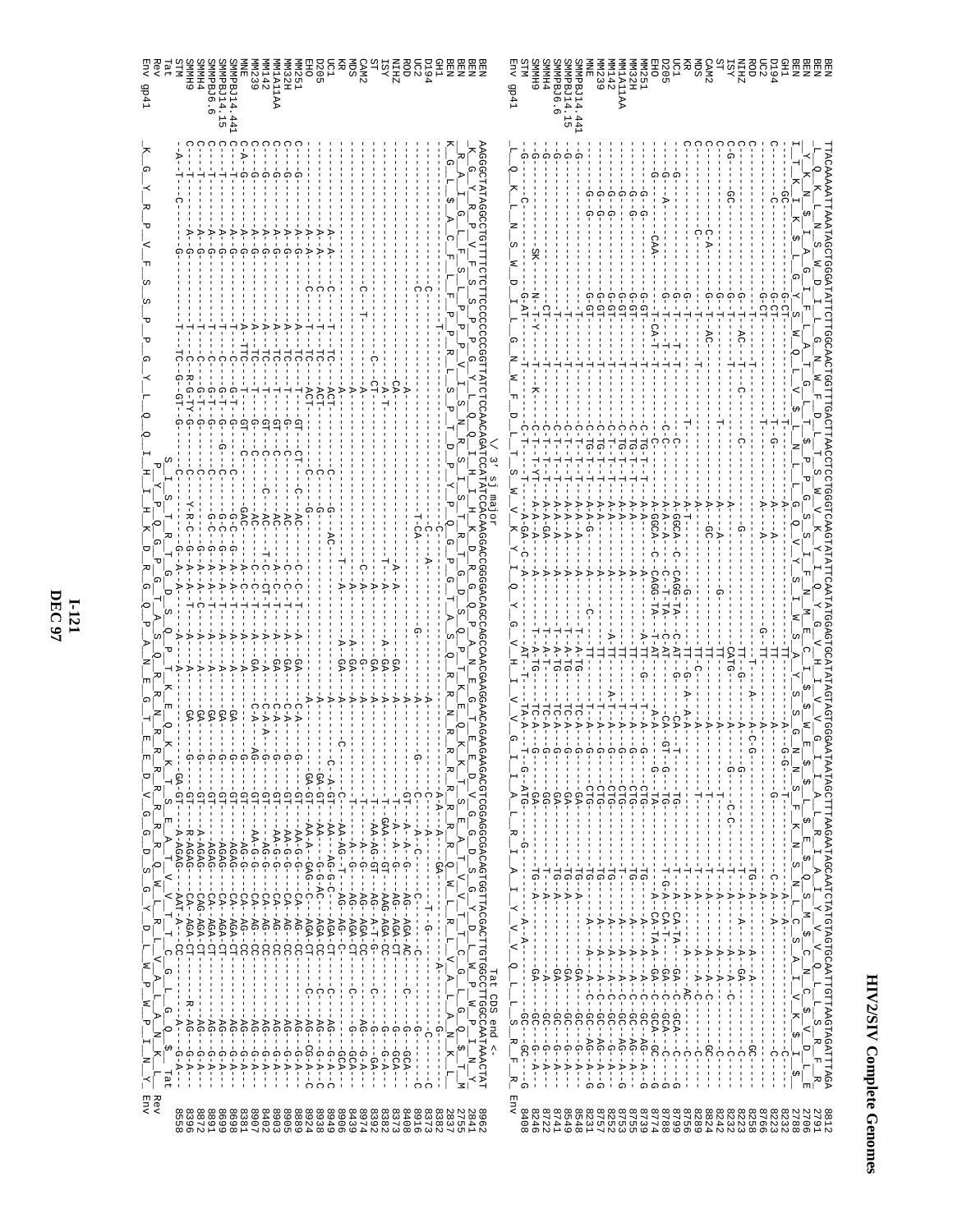| ╾<br>î | ь |
|--------|---|
|--------|---|

| בים בין בין בין הים בין בין הים בין בין הים בין בין הים בין בין הים בין בין הים בין בין בין בין בין בין בין בי<br>$\frac{1}{\mathbf{R}}\frac{\mathbf{R}}{\mathbf{L}}\frac{\mathbf{R}}{\mathbf{L}}\frac{\mathbf{R}}{\mathbf{L}}\frac{\mathbf{R}}{\mathbf{L}}\frac{\mathbf{R}}{\mathbf{L}}\frac{\mathbf{R}}{\mathbf{L}}\frac{\mathbf{R}}{\mathbf{L}}\frac{\mathbf{R}}{\mathbf{L}}\frac{\mathbf{R}}{\mathbf{L}}\frac{\mathbf{R}}{\mathbf{L}}\frac{\mathbf{R}}{\mathbf{L}}\frac{\mathbf{R}}{\mathbf{L}}\frac{\mathbf{R}}{\mathbf{L}}\frac{\mathbf{R}}{\mathbf{L}}\frac{\mathbf{R}}{\mathbf{L$<br>E_T_S_Rev CDS end<br>$\mathbb{M} = \mathbb{A} - \mathbb{S} - \mathbb{S} - \mathbb{S} - \mathbb{S} - \mathbb{S} - \mathbb{S} - \mathbb{S} - \mathbb{S} - \mathbb{S} - \mathbb{S} - \mathbb{S} - \mathbb{S} - \mathbb{S} - \mathbb{S} - \mathbb{S} - \mathbb{S} - \mathbb{S} - \mathbb{S} - \mathbb{S} - \mathbb{S} - \mathbb{S} - \mathbb{S} - \mathbb{S} - \mathbb{S} - \mathbb{S} - \mathbb{S} - \mathbb{S} - \mathbb{S} - \mathbb{S} - \mathbb$<br>-------- | Net | EPde and | Rev | STM | <b>GHMMS</b> | <b>PHININS</b> |  |
|------------------------------------------------------------------------------------------------------------------------------------------------------------------------------------------------------------------------------------------------------------------------------------------------------------------------------------------------------------------------------------------------------------------------------------------------------------------------------------------------------------------------------------------------------------------------------------------------------------------------------------------------------------------------------------------------------------------------------------------------------------------------------------------------------------------------------------------------------------------------------------------------------------------------------------------------------------------------------------------------------------------------------------------------------------|-----|----------|-----|-----|--------------|----------------|--|
|                                                                                                                                                                                                                                                                                                                                                                                                                                                                                                                                                                                                                                                                                                                                                                                                                                                                                                                                                                                                                                                            |     |          |     |     |              |                |  |
|                                                                                                                                                                                                                                                                                                                                                                                                                                                                                                                                                                                                                                                                                                                                                                                                                                                                                                                                                                                                                                                            |     |          |     |     |              |                |  |
|                                                                                                                                                                                                                                                                                                                                                                                                                                                                                                                                                                                                                                                                                                                                                                                                                                                                                                                                                                                                                                                            |     |          |     |     |              |                |  |
|                                                                                                                                                                                                                                                                                                                                                                                                                                                                                                                                                                                                                                                                                                                                                                                                                                                                                                                                                                                                                                                            |     |          |     |     |              |                |  |

|                      |                                                                                                                                                                                                                                                                                                                                                                                                                       |                        |                                                           |                                                                                                                                                                                                                                                                                                                                                                                                                  |                   | ⊢<br>G<br>Rey CDS end                                                                | Rev               |
|----------------------|-----------------------------------------------------------------------------------------------------------------------------------------------------------------------------------------------------------------------------------------------------------------------------------------------------------------------------------------------------------------------------------------------------------------------|------------------------|-----------------------------------------------------------|------------------------------------------------------------------------------------------------------------------------------------------------------------------------------------------------------------------------------------------------------------------------------------------------------------------------------------------------------------------------------------------------------------------|-------------------|--------------------------------------------------------------------------------------|-------------------|
|                      |                                                                                                                                                                                                                                                                                                                                                                                                                       | $-G - -A - -GAC - -$   | $-V-$                                                     | --GCATG---AG---G--G                                                                                                                                                                                                                                                                                                                                                                                              |                   | $AGGA - -A - -T-T-T- A - -G -$                                                       | <b>NLIS</b>       |
| 8696                 | -----GA-I'C'I'-G--A-GG-I'--AA--------------A--C<br>-----A-TCTTG--A-GG-I'---AA-G--CGGG-C-CA-C                                                                                                                                                                                                                                                                                                                          | - - - - - GAC- - - - - |                                                           | AGCG--RRGC-GGTG--AATT-GYRC                                                                                                                                                                                                                                                                                                                                                                                       |                   | -G--G--ATAA--T-C--A--G-                                                              | <b>GHMMS</b>      |
| 916                  |                                                                                                                                                                                                                                                                                                                                                                                                                       |                        | - AA<br>- AA -<br>- AA -                                  | AG-A-------G-GGTG--AACT-C--C                                                                                                                                                                                                                                                                                                                                                                                     | -GCGC-ATT         | $-{\bf A}--{\bf G}-{\bf A}{\bf A}{\bf T}{\bf A}--{\bf T}-{\bf T}-{\bf C}--{\bf A}--$ | <b>PHMMS</b>      |
| 918                  |                                                                                                                                                                                                                                                                                                                                                                                                                       |                        |                                                           | AGCG--C--G-GGTG--AATT-GTAC                                                                                                                                                                                                                                                                                                                                                                                       | -GCGT-ACC         | -G--C--ATA---T-C--A--G-                                                              | <b>SMMPBJ6.6</b>  |
| :668                 |                                                                                                                                                                                                                                                                                                                                                                                                                       | I                      | $-AA-$                                                    | -AGCG--G--G-GETG--AACT-CTAC                                                                                                                                                                                                                                                                                                                                                                                      | -GCGT-ACC         | -G--C--ATA---T-C--A--                                                                | SMMPBJ14.15       |
| 7668                 |                                                                                                                                                                                                                                                                                                                                                                                                                       |                        | -44-                                                      | $-AGCG---G--G-GGTC--ATT-GTAC--$                                                                                                                                                                                                                                                                                                                                                                                  | -GCGT-ACC         | -G--C--ATA----F-C--A--G-                                                             | SMMPBJ14.44       |
| 5675                 |                                                                                                                                                                                                                                                                                                                                                                                                                       |                        |                                                           |                                                                                                                                                                                                                                                                                                                                                                                                                  | -GAGC-ACT         | - GAC-0-ACTAA--T-0--A-                                                               | 白<br>区            |
| .026                 |                                                                                                                                                                                                                                                                                                                                                                                                                       |                        |                                                           | - 1-1-0-100-                                                                                                                                                                                                                                                                                                                                                                                                     | -GAGC-ATT         | $- - G A C - G - A C T - A - - T - C - - A - -$                                      | MM239             |
| 9698                 |                                                                                                                                                                                                                                                                                                                                                                                                                       | -----------            |                                                           |                                                                                                                                                                                                                                                                                                                                                                                                                  | -GAGC-ATT         |                                                                                      | MM142             |
| 919                  |                                                                                                                                                                                                                                                                                                                                                                                                                       |                        |                                                           |                                                                                                                                                                                                                                                                                                                                                                                                                  | -GA-C-ATT         | $- G A C - G - A C T - A - - T - C - - A -$                                          | AAILAIM           |
| 9199                 |                                                                                                                                                                                                                                                                                                                                                                                                                       |                        |                                                           | TCGG-TG---AT--G---C-                                                                                                                                                                                                                                                                                                                                                                                             | -GAGC-ATT         | -GAC-G-ACT-A--T-C--A--                                                               | HZ EMW            |
| 918.                 |                                                                                                                                                                                                                                                                                                                                                                                                                       |                        |                                                           | --CGG-TG---AT--G-----A                                                                                                                                                                                                                                                                                                                                                                                           | -GAGC-ATT         | $-GAC-G-G-RCT-A--T-C--A--$                                                           | <b>MM251</b>      |
| 92218<br>9226<br>918 | -GC-A-GACC-CG-----G--ICCTCA-GA-AGCG-CAG-A-AG--A-A-A-A-A-A-A                                                                                                                                                                                                                                                                                                                                                           |                        | $---+$                                                    |                                                                                                                                                                                                                                                                                                                                                                                                                  | -AT-AGC---T       |                                                                                      | <b>CHE</b>        |
|                      |                                                                                                                                                                                                                                                                                                                                                                                                                       |                        | $-1 - 2 - 1 - 1 -$                                        |                                                                                                                                                                                                                                                                                                                                                                                                                  | -H1-1000-1-1-     |                                                                                      |                   |
|                      |                                                                                                                                                                                                                                                                                                                                                                                                                       |                        | $- \Delta \mathbf{A} - \mathbf{A} - i$                    |                                                                                                                                                                                                                                                                                                                                                                                                                  | <b>AT-AGC</b>     | -G---TCACTT--AT-C--G                                                                 |                   |
| 020                  |                                                                                                                                                                                                                                                                                                                                                                                                                       |                        | $--A---$                                                  | -0-100-1--2----                                                                                                                                                                                                                                                                                                                                                                                                  |                   |                                                                                      |                   |
| 92471                |                                                                                                                                                                                                                                                                                                                                                                                                                       |                        | $-A--A---A---$                                            |                                                                                                                                                                                                                                                                                                                                                                                                                  |                   | --GAATA---TTC--A----                                                                 |                   |
|                      |                                                                                                                                                                                                                                                                                                                                                                                                                       |                        |                                                           |                                                                                                                                                                                                                                                                                                                                                                                                                  |                   | --G-C----A-TA---TTC--                                                                |                   |
| 9898                 |                                                                                                                                                                                                                                                                                                                                                                                                                       |                        | $--\mathbf{A}-\mathbf{A}\mathbf{A}\mathbf{A}--\mathbf{A}$ |                                                                                                                                                                                                                                                                                                                                                                                                                  |                   |                                                                                      |                   |
| 964.                 | -G--A-GA-C--G-----CG--ICG--ICT-G-----A-----A-----G-------                                                                                                                                                                                                                                                                                                                                                             |                        | $-1$ - $-1$ - $-1$                                        |                                                                                                                                                                                                                                                                                                                                                                                                                  |                   | - - - - - -<br>ဂု                                                                    |                   |
| 998                  |                                                                                                                                                                                                                                                                                                                                                                                                                       |                        |                                                           |                                                                                                                                                                                                                                                                                                                                                                                                                  |                   | G-------A--A--T-C-<br>$- - - - - - - -$                                              |                   |
| :898                 |                                                                                                                                                                                                                                                                                                                                                                                                                       |                        |                                                           |                                                                                                                                                                                                                                                                                                                                                                                                                  |                   | --GAA-A----TTCT                                                                      |                   |
| 9198                 |                                                                                                                                                                                                                                                                                                                                                                                                                       |                        |                                                           |                                                                                                                                                                                                                                                                                                                                                                                                                  |                   | --1--C-                                                                              |                   |
| 398                  |                                                                                                                                                                                                                                                                                                                                                                                                                       |                        |                                                           |                                                                                                                                                                                                                                                                                                                                                                                                                  |                   |                                                                                      |                   |
| ,998                 |                                                                                                                                                                                                                                                                                                                                                                                                                       |                        |                                                           | --- A - A - --                                                                                                                                                                                                                                                                                                                                                                                                   |                   | - - - A - - - - - - - H - C - -                                                      |                   |
| 2927                 | $\frac{1}{\sqrt{1-\mu}}\frac{1}{\sqrt{1-\mu}}\frac{1}{\sqrt{1-\mu}}\frac{1}{\sqrt{1-\mu}}\frac{1}{\sqrt{1-\mu}}\frac{1}{\sqrt{1-\mu}}\frac{1}{\sqrt{1-\mu}}\frac{1}{\sqrt{1-\mu}}\frac{1}{\sqrt{1-\mu}}\frac{1}{\sqrt{1-\mu}}\frac{1}{\sqrt{1-\mu}}\frac{1}{\sqrt{1-\mu}}\frac{1}{\sqrt{1-\mu}}\frac{1}{\sqrt{1-\mu}}\frac{1}{\sqrt{1-\mu}}\frac{1}{\sqrt{1-\mu}}\frac{1}{\sqrt{1-\mu}}\frac{1}{\sqrt{1-\mu}}\frac{1$ |                        |                                                           | $T = \frac{1}{2} - \frac{1}{2} - \frac{1}{2} - \frac{1}{2} - \frac{1}{2} - \frac{1}{2} - \frac{1}{2} - \frac{1}{2} - \frac{1}{2} - \frac{1}{2} - \frac{1}{2} - \frac{1}{2} - \frac{1}{2} - \frac{1}{2} - \frac{1}{2} - \frac{1}{2} - \frac{1}{2} - \frac{1}{2} - \frac{1}{2} - \frac{1}{2} - \frac{1}{2} - \frac{1}{2} - \frac{1}{2} - \frac{1}{2} - \frac{1}{2} - \frac{1}{2} - \frac{1}{2} - \frac$<br>FU<br>D |                   |                                                                                      | <b>REN</b>        |
| 2842                 |                                                                                                                                                                                                                                                                                                                                                                                                                       |                        |                                                           |                                                                                                                                                                                                                                                                                                                                                                                                                  |                   |                                                                                      | <b>BEN</b>        |
| 2935                 |                                                                                                                                                                                                                                                                                                                                                                                                                       |                        |                                                           |                                                                                                                                                                                                                                                                                                                                                                                                                  |                   |                                                                                      | <b>BEN</b>        |
| $-524$               | FTGGGAATGGTATGGGAAGCAGCGGACGAATCGGAGGAGGGAATACTCGCAGTT                                                                                                                                                                                                                                                                                                                                                                |                        |                                                           |                                                                                                                                                                                                                                                                                                                                                                                                                  | --> Nef CDS start | cDS end <--                                                                          | <b>BEN</b><br>Rev |
|                      |                                                                                                                                                                                                                                                                                                                                                                                                                       |                        |                                                           |                                                                                                                                                                                                                                                                                                                                                                                                                  |                   |                                                                                      |                   |
| Rev<br>Ent           |                                                                                                                                                                                                                                                                                                                                                                                                                       |                        |                                                           |                                                                                                                                                                                                                                                                                                                                                                                                                  |                   |                                                                                      | Rev<br>Env        |
|                      |                                                                                                                                                                                                                                                                                                                                                                                                                       |                        |                                                           |                                                                                                                                                                                                                                                                                                                                                                                                                  |                   |                                                                                      |                   |

| Env                                                                                                                                                                                                                                                                                                                                                                                                                                                                               | Rev                           | <b>STM</b>                                                                            | <b>GHMMS</b>                                                                                       | <b>PHMMS</b>                                                                                                    | <b>SURERVIS</b>                                                                                                                                                                |                                                                                   | <b>PILEBUNS</b>                                                                  |                                                                        | AM239                                                                                                                                                                                                                                                                                                                                                                                                                                                                                                                                                                                                                               | IM142                                                                         | AAILAIM                                                                                                                                                                                                                                         | <b>IN32H</b>                                                                                                                                                       | <b>M251</b>                                                                             | <b>CHI</b>                                                                                                                                                                                                                                                                                                                                                                                                                             |                |                                  |                                                                                                                                                                                                     |                                     |                                                               |                                                                                                              |                                                                                              |                                                                                                                                        |                       |                                                       | 00<br>1970 HARA SERICIS<br>1970 HARA SERICIS<br>1970 HARA SERICIS                                                                                                                                                                                                                                                                                                                                                                                                                                                        |                                                                    | <b>BEN</b><br>REN                                                                                                                                                                                                             |                                                                                                                                                                                                                                                                                                                                                                                                      | BEN                                                                                                                                                                                                                                                                                                                           |
|-----------------------------------------------------------------------------------------------------------------------------------------------------------------------------------------------------------------------------------------------------------------------------------------------------------------------------------------------------------------------------------------------------------------------------------------------------------------------------------|-------------------------------|---------------------------------------------------------------------------------------|----------------------------------------------------------------------------------------------------|-----------------------------------------------------------------------------------------------------------------|--------------------------------------------------------------------------------------------------------------------------------------------------------------------------------|-----------------------------------------------------------------------------------|----------------------------------------------------------------------------------|------------------------------------------------------------------------|-------------------------------------------------------------------------------------------------------------------------------------------------------------------------------------------------------------------------------------------------------------------------------------------------------------------------------------------------------------------------------------------------------------------------------------------------------------------------------------------------------------------------------------------------------------------------------------------------------------------------------------|-------------------------------------------------------------------------------|-------------------------------------------------------------------------------------------------------------------------------------------------------------------------------------------------------------------------------------------------|--------------------------------------------------------------------------------------------------------------------------------------------------------------------|-----------------------------------------------------------------------------------------|----------------------------------------------------------------------------------------------------------------------------------------------------------------------------------------------------------------------------------------------------------------------------------------------------------------------------------------------------------------------------------------------------------------------------------------|----------------|----------------------------------|-----------------------------------------------------------------------------------------------------------------------------------------------------------------------------------------------------|-------------------------------------|---------------------------------------------------------------|--------------------------------------------------------------------------------------------------------------|----------------------------------------------------------------------------------------------|----------------------------------------------------------------------------------------------------------------------------------------|-----------------------|-------------------------------------------------------|--------------------------------------------------------------------------------------------------------------------------------------------------------------------------------------------------------------------------------------------------------------------------------------------------------------------------------------------------------------------------------------------------------------------------------------------------------------------------------------------------------------------------|--------------------------------------------------------------------|-------------------------------------------------------------------------------------------------------------------------------------------------------------------------------------------------------------------------------|------------------------------------------------------------------------------------------------------------------------------------------------------------------------------------------------------------------------------------------------------------------------------------------------------------------------------------------------------------------------------------------------------|-------------------------------------------------------------------------------------------------------------------------------------------------------------------------------------------------------------------------------------------------------------------------------------------------------------------------------|
| $\sum_{i=1}^{N}$<br> <br> <br> <br>$\frac{Q-R-L-L-T-L-Q-E}{R-D-L-L-S-K-N}$<br>$\frac{1}{N-2} = \frac{p}{p} - \frac{p}{p} - \frac{p}{p} - \frac{p}{p} - \frac{p}{p} - \frac{p}{p} - \frac{p}{p} - \frac{p}{p} - \frac{p}{p} - \frac{p}{p} - \frac{p}{p} - \frac{p}{p} - \frac{p}{p} - \frac{p}{p} - \frac{p}{p} - \frac{p}{p} - \frac{p}{p} - \frac{p}{p} - \frac{p}{p} - \frac{p}{p} - \frac{p}{p} - \frac{p}{p} - \frac{p}{p} - \frac{p}{p} - \frac{p}{p} - \frac{p}{p} - \frac$ | $\frac{1}{\sqrt{1-\mu}}$<br>0 | $-G--A-G--AGT-A$<br>エー・ーー マーーロ<br>. -C--T-. . -A--GA-CTCCAGGATACTGCAGAG--T-A--AGTCG-C | $A-T$<br>--G--T-GG-----TG-G--N--AA-T--AA-T-AG-CA.<br>G-GCT -----CTCAAGGACGCTGCAGAG-GC-C-T--AGTCA-C | $A-T--T$<br>-G--AGT<br>-crr<br>--1-1-0--0--<br>-G--T-GG<br>. . G-GCT-. ------CTCAACGACGTTGCA-AG-G--C-T--AGTCA-C | $A-T-T$<br>-G--AGI<br>- 41---<br>-<br>112<br>$1 - 1 - 1 - 1 - 1 - 1$<br>.G-GCT-------C-CICAAGGACGCTGCAGAG-GC-C-T--AGTCA-C<br>.G-GCT-------C-CICAAGGACGCTGCAGAG-GC-C-T--AGTCA-C | $A-T$ -<br>-G--AGT<br>- - - - - - -<br>ID--0--I-<br>--TG-G------G--AA------AG-CA. | $A-T$ -T<br>-0--20H---HZ-<br>-crr<br>-- 1-1-0-- 10<br>TG-G----C--AA-----T-AG-CA. | $A-T-T$<br>--0---------------<br>-- CI-1-1-1-1-1-1-1-2<br>$-AC----C--$ | $A-T$<br>$-L--D--L--$<br>$\begin{aligned} &\qquad \qquad -G-GAGG(A-A-A-A-I-I-I-A-CA \ . \\ &\qquad \qquad -G-GAGGTA-A-I-A-I-I-I-I-A-CA \ . \\ &\qquad \qquad -G-GAGG(A-A-I-I-I-I-I-I-I-I-I-CA \ . \end{aligned}$<br>$\begin{split} \texttt{C}^{-1} & \texttt{C}^{-1} \texttt{C}^{-1} \texttt{C}^{-1} \texttt{C}^{-1} \texttt{C}^{-1} \texttt{C}^{-1} \texttt{C}^{-1} \texttt{C}^{-1} \texttt{C}^{-1} \texttt{C}^{-1} \texttt{C}^{-1} \texttt{C}^{-1} \texttt{C}^{-1} \texttt{C}^{-1} \texttt{C}^{-1} \texttt{C}^{-1} \texttt{C}^{-1} \texttt{C}^{-1} \texttt{C}^{-1} \texttt{C}^{-1} \texttt{C}^{-1} \texttt{C}^{-1} \texttt{C}^{-$ | $A-T$ -<br>$-G--A-----TA--$<br>-<br>110<br>$-1$ --9- $-1$ -1<br>$-AC$ .<br>ငှ | $\rm A-T$ –<br>ļ<br>-crr<br>$-1 - 1 - 0 - 0 - 0 - 0 - 0 - 0$<br>$-AC$ .<br>နှ<br>$\begin{aligned} &-G-GAGGCA-A-2A-1T-1T-A-2A-CA\,,\\ &-G-GAGTRA-A-2A-1T-1T-2A-CA\,, \end{aligned}$<br>. --ACT-. . ------G--CTCTGCGACCCTACG-AGG--TC-A--AGTC<br>İ | $A-T$ -<br>--G--A------TA-<br>--G--A------TA-<br>$-1$ --9- $-1$<br>$-AC$<br>$\frac{1}{\Omega}$<br>-ACT------G--CTCTGCGGCCTACAGAG---TC-A-AGTC<br>$\frac{1}{\alpha}$ | $A-T$ -<br>$- - - - - - - - - -$<br>TA--<br>-cr<br>$-L--D--H-$<br>$-36$<br>$-1 - 0 - 1$ | $A-C$<br>-1-0---<br>$A - - - - GGGI$<br>$-26-$<br>$\begin{aligned} -G-T-1G&=-1-C-T-1 \\ -G&=-1-C-T-1 \\ -T&=-1-C-T-1 \\ -T&=-1-C-T-1 \\ -T&=-1-C-T-1 \\ -T&=-1-C-T-1 \\ -T&=-1-C-T-1 \\ -T&=-1-C-T-1 \\ -T&=-1-C-T-1 \\ -T&=-1-C-T-1 \\ -T&=-1-C-T-1 \\ -T&=-1-C-T-1 \\ -T&=-1-C-T-1 \\ -T&=-1-C-T-1 \\ -T&=-1-C-T-1 \\ -T&=-1-C-T-1 \\ -T&=-1-C-T-1 \\ -T&=-1-C-T-1 \\ -T&=-1-C-T-1 \\ -T&=-1-C-T-1 \\ -T&=-1-C-T-1 \\ -$<br>$C-PCT-$ | $A-T$<br>-GGAZ | - C1-- C-- 1-<br>-GGAZ<br>------ | アーヤーーローーー<br>--G--AG--<br>ڹ<br>!<br>ה<br>-<br>-<br>$AG-$<br>$\begin{split} & -G - T - T - A - A - - -T - A - C \\ & -G - T - T - T - - -T - A - C \\ & -G - G - T - T - T - -T - A - A \end{split}$ | アーピートー<br>$\frac{1}{1}$<br>$-C-A-A$ | $A - T - T - T -$<br>--G--AG--<br>$-1C-$<br>--A---D<br>$-GB-$ | アーピートーロー<br>--0--AG--<br>$\frac{1}{1}$<br>$-{\bf A}-{\bf A}-{\bf A}-\cdots$<br>$\frac{1}{1}$<br>$---A---A$ . | $A - A - -T$<br>$\frac{1}{1}$<br>$-C-A-A$<br>- GACT - - A - - T - - T - - T<br>$-$ A $-$ CA. | $A - T - T - T -$<br>$-1$ - $-1$<br>$\begin{array}{c} 1 \\ -1 \\ 1 \end{array}$<br>$\Gamma--\Gamma--\Delta--\Delta-{\cal O}\Lambda\,.$ | $A - R - T - T - T -$ | $A - A - - -C$<br>$-1 - 12 - 1$<br>$-1$ - $-0$ - $-1$ | $A - A - -A - -$<br>$-1$<br>$-1$ - $-6$ - $-1$<br>$-9 - 9 -$<br>$\begin{split} & \begin{minipage}{0.99\textwidth} \begin{tabular}{ c c } \hline \multicolumn{1}{ c }{0.99\textwidth} \begin{tabular}{ c c } \hline \multicolumn{1}{ c }{0.99\textwidth} \begin{tabular}{ c c } \hline \multicolumn{1}{ c }{0.99\textwidth} \begin{tabular}{ c c } \hline \multicolumn{1}{ c }{0.99\textwidth} \begin{tabular}{ c c } \hline \multicolumn{1}{ c }{0.99\textwidth} \begin{tabular}{ c c } \hline \multicolumn{1}{ c }{0.9$ | $\frac{C-A-A-V}{A-A--T--}$<br>$- - - - - - - - -$<br>$- - - - - -$ | $\begin{array}{c c c c c} \hline c&=&b&=&d&=&d&\\ \hline \end{array}$<br>$R = 2 - 1 - 0 - 1 - 0 - 1 - 0 - 1 - 0 - 1 - 0 - 1$<br>$\begin{array}{c}\n\mathbf{L} & \mathbf{P} & \mathbf{P} & \mathbf{P}\n\end{array}$<br>$F = T$ | þ<br>$\frac{1}{\infty}$<br>Ω<br>נט<br>י<br>- 14   - 14   - 14   - 15   - 15   - 15  <br>$T-T$ $\approx$ $T$<br> <br>ლ<br> <br> -<br> <br> <br> <br> <br>$\overline{N}$ $\overline{N}$ $\overline{N}$ $\overline{N}$ $\overline{D}$<br>$\alpha = \frac{a-1}{2}$ . The $\alpha = \frac{a-1}{2}$ in $\alpha = \frac{a-1}{2}$ in $\alpha = \frac{1}{2}$<br>$L = C - R - D - L$<br>א'<br>י<br>$\nu$ $\nu$ | l<br>M<br>. ATCTCC CAGAGTCTA ACAGCAATCAGGGACTGGCTG<br>$+\frac{1}{\sqrt{1+\frac{1}{n}}} = \frac{1}{\sqrt{1+\frac{1}{n}}}\sum_{i=1}^{n} -\frac{1}{\sqrt{1+\frac{1}{n}}}\sum_{i=1}^{n} -\frac{1}{\sqrt{1+\frac{1}{n}}}\sum_{i=1}^{n} -\frac{1}{\sqrt{1+\frac{1}{n}}}\sum_{i=1}^{n} -\frac{1}{\sqrt{1+\frac{1}{n}}}\sum_{i=1}^{n$ |
| Env                                                                                                                                                                                                                                                                                                                                                                                                                                                                               | Rev                           | 3702                                                                                  | 3540                                                                                               | 9106                                                                                                            |                                                                                                                                                                                | 8843                                                                              | 8842                                                                             | 90525                                                                  |                                                                                                                                                                                                                                                                                                                                                                                                                                                                                                                                                                                                                                     |                                                                               | 90449<br>90446<br>8546                                                                                                                                                                                                                          |                                                                                                                                                                    |                                                                                         | 908<br>0033<br>0033                                                                                                                                                                                                                                                                                                                                                                                                                    |                | 9080                             |                                                                                                                                                                                                     | 2958                                |                                                               | 8536                                                                                                         | 8493                                                                                         | 1138                                                                                                                                   | 9048<br>8531          |                                                       | 9505                                                                                                                                                                                                                                                                                                                                                                                                                                                                                                                     | 9514                                                               | 2792<br>2878                                                                                                                                                                                                                  |                                                                                                                                                                                                                                                                                                                                                                                                      | <b>2885</b><br>$-606$                                                                                                                                                                                                                                                                                                         |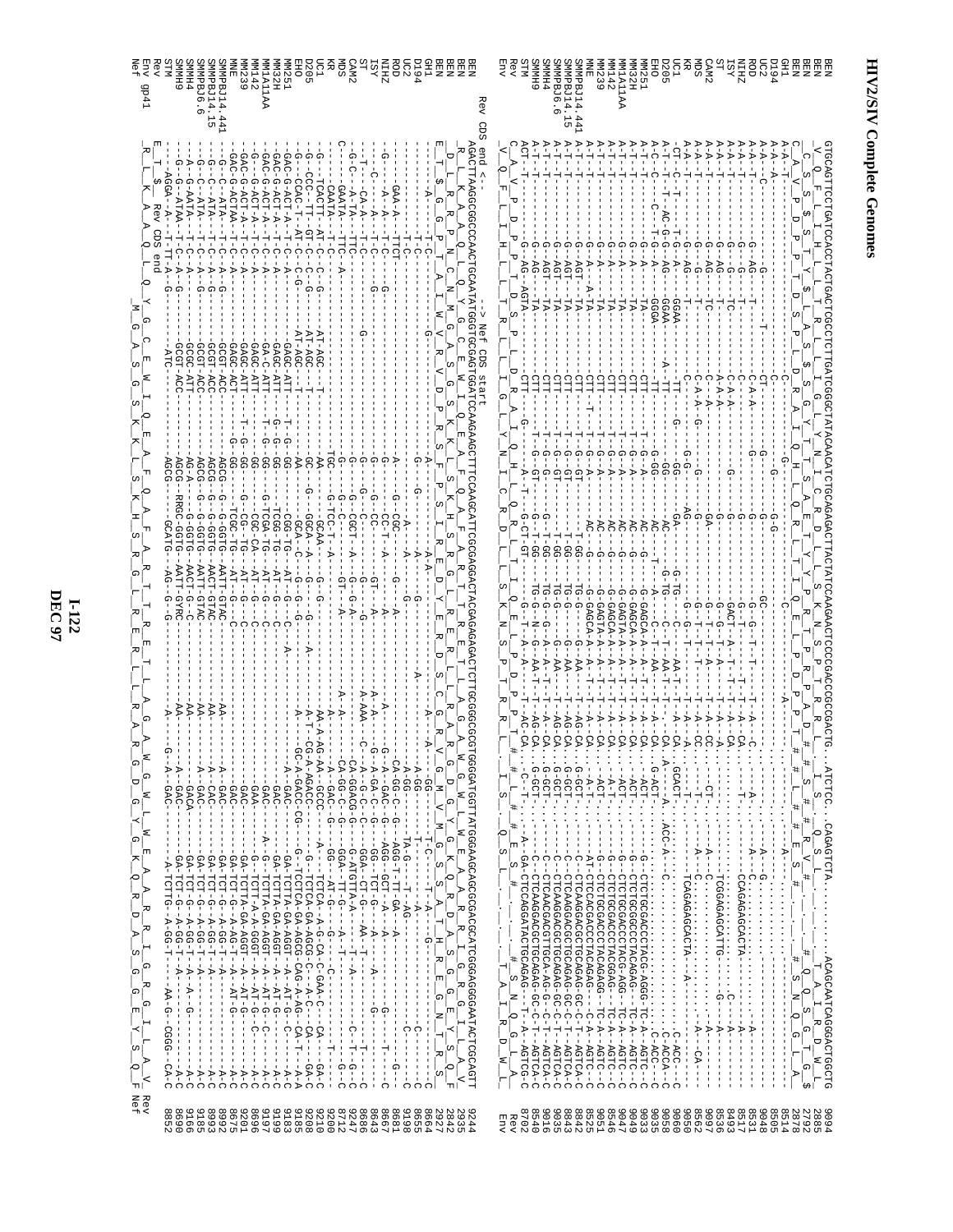| 1CZ<br>MMPBJ6<br>ğ<br>Ĕ<br>Ĕ<br>ğ<br><b>MMPB</b><br>59<br>XS.<br>Ĕ<br>6HMM<br>IM239<br>AAILAIM<br>IN32H<br><b>ZMA</b><br>ZHT.<br>194<br>Ę<br>Z<br>6HMW<br><b>PHMM</b><br>M239<br><b>M142</b><br>L <sub>3</sub> <sub>ZM</sub><br><b>205</b><br><b>MMPB</b><br><b>MMPB.</b><br>S05<br><b>PHMIN</b><br>M32H<br><b>TLBBJ1</b><br>MPBJ<br>LAI<br>1142<br>251<br>dp41<br><b>LAA</b>                                                                                                                                                                                                                                                                                                                                                                                                                                                                                                                                                                                                                                                                                                                                                                                                                                                                                                                                                                                                                                                                                                                                                                                                                                                                                                                                                                                                                                                                                                                                                                                                                                                                                                                                                                                                                                                                                                                                                                                                                                                                                                                                                                                                                                                                                                                                          | ZHIN<br>ğ<br><b>ZMA!</b><br>$\overline{55}$<br>ā<br><b>4610</b><br>Ë<br>59<br>Ë                                                                                                                                                                                                                                                                                                                                                                                                                                                                                                                                                                                                                                                                          |
|------------------------------------------------------------------------------------------------------------------------------------------------------------------------------------------------------------------------------------------------------------------------------------------------------------------------------------------------------------------------------------------------------------------------------------------------------------------------------------------------------------------------------------------------------------------------------------------------------------------------------------------------------------------------------------------------------------------------------------------------------------------------------------------------------------------------------------------------------------------------------------------------------------------------------------------------------------------------------------------------------------------------------------------------------------------------------------------------------------------------------------------------------------------------------------------------------------------------------------------------------------------------------------------------------------------------------------------------------------------------------------------------------------------------------------------------------------------------------------------------------------------------------------------------------------------------------------------------------------------------------------------------------------------------------------------------------------------------------------------------------------------------------------------------------------------------------------------------------------------------------------------------------------------------------------------------------------------------------------------------------------------------------------------------------------------------------------------------------------------------------------------------------------------------------------------------------------------------------------------------------------------------------------------------------------------------------------------------------------------------------------------------------------------------------------------------------------------------------------------------------------------------------------------------------------------------------------------------------------------------------------------------------------------------------------------------------------------------|----------------------------------------------------------------------------------------------------------------------------------------------------------------------------------------------------------------------------------------------------------------------------------------------------------------------------------------------------------------------------------------------------------------------------------------------------------------------------------------------------------------------------------------------------------------------------------------------------------------------------------------------------------------------------------------------------------------------------------------------------------|
| <b>GATGATGATGACCT</b><br>년<br>Ω<br>চা<br>⋒<br>AAG.<br>∀−<br>団<br>īΩ                                                                                                                                                                                                                                                                                                                                                                                                                                                                                                                                                                                                                                                                                                                                                                                                                                                                                                                                                                                                                                                                                                                                                                                                                                                                                                                                                                                                                                                                                                                                                                                                                                                                                                                                                                                                                                                                                                                                                                                                                                                                                                                                                                                                                                                                                                                                                                                                                                                                                                                                                                                                                                                    |                                                                                                                                                                                                                                                                                                                                                                                                                                                                                                                                                                                                                                                                                                                                                          |
| $-9 - 0 - 5$<br>GG.<br><b>AATAGGAGT.</b><br>ء−9−ء<br>-<br>Ω<br>ດ<br>ດ<br>$-4-$<br>n<br>ᡃ                                                                                                                                                                                                                                                                                                                                                                                                                                                                                                                                                                                                                                                                                                                                                                                                                                                                                                                                                                                                                                                                                                                                                                                                                                                                                                                                                                                                                                                                                                                                                                                                                                                                                                                                                                                                                                                                                                                                                                                                                                                                                                                                                                                                                                                                                                                                                                                                                                                                                                                                                                                                                               |                                                                                                                                                                                                                                                                                                                                                                                                                                                                                                                                                                                                                                                                                                                                                          |
| TCCTGTTAC<br>AT-1<br>ဂ<br>ဂ<br>Env<br>ap4                                                                                                                                                                                                                                                                                                                                                                                                                                                                                                                                                                                                                                                                                                                                                                                                                                                                                                                                                                                                                                                                                                                                                                                                                                                                                                                                                                                                                                                                                                                                                                                                                                                                                                                                                                                                                                                                                                                                                                                                                                                                                                                                                                                                                                                                                                                                                                                                                                                                                                                                                                                                                                                                              |                                                                                                                                                                                                                                                                                                                                                                                                                                                                                                                                                                                                                                                                                                                                                          |
| ှ<br>cDS<br>ATAG<br>end<br>Ę-<br>Ю<br>CTTA<br>C-TA<br>-TA-<br>-TA-<br>-ATT-<br>ᅾ<br>LTA-<br>TA-<br>LL-A-AT<br>$TC - A - T T$<br>LL-A-TT<br>$\frac{1}{1}$<br>$\frac{1}{2}$                                                                                                                                                                                                                                                                                                                                                                                                                                                                                                                                                                                                                                                                                                                                                                                                                                                                                                                                                                                                                                                                                                                                                                                                                                                                                                                                                                                                                                                                                                                                                                                                                                                                                                                                                                                                                                                                                                                                                                                                                                                                                                                                                                                                                                                                                                                                                                                                                                                                                                                                              |                                                                                                                                                                                                                                                                                                                                                                                                                                                                                                                                                                                                                                                                                                                                                          |
| RCCAAGAGTACCACGAGAGAAATGACCTATAAATTGGCAATAGATA<br>$A-T-$<br>n<br>ᡃᠣ                                                                                                                                                                                                                                                                                                                                                                                                                                                                                                                                                                                                                                                                                                                                                                                                                                                                                                                                                                                                                                                                                                                                                                                                                                                                                                                                                                                                                                                                                                                                                                                                                                                                                                                                                                                                                                                                                                                                                                                                                                                                                                                                                                                                                                                                                                                                                                                                                                                                                                                                                                                                                                                    | -LLG-                                                                                                                                                                                                                                                                                                                                                                                                                                                                                                                                                                                                                                                                                                                                                    |
| ≖<br>A-<br>Ω<br>ଋ<br>ଋ<br>Ω<br>Ω<br><b>GAP</b>                                                                                                                                                                                                                                                                                                                                                                                                                                                                                                                                                                                                                                                                                                                                                                                                                                                                                                                                                                                                                                                                                                                                                                                                                                                                                                                                                                                                                                                                                                                                                                                                                                                                                                                                                                                                                                                                                                                                                                                                                                                                                                                                                                                                                                                                                                                                                                                                                                                                                                                                                                                                                                                                         |                                                                                                                                                                                                                                                                                                                                                                                                                                                                                                                                                                                                                                                                                                                                                          |
| $CGA - -$<br><b>LGA---G---G-A--</b><br>$CGA---$<br>$TGA---$<br>-- 0--0-00-7-00-7-1-<br>⊲<br>$\blacksquare$<br>ω<br>л<br>л<br>$\frac{1}{2}$<br>$\vdots$<br>c۵<br>$\vdots$<br>Ą<br>$\mathbf{I}$<br>$\blacksquare$<br>н<br>Ą<br>л<br>-1<br>т<br>л<br>Ĥ<br>Ĥ<br>Ŷ<br>н<br>н<br>۴,<br>н<br>Ĥ<br>н<br>Ĥ<br>۲Ì<br>년<br>Ξ<br>J<br>f<br><u>ှ</u><br>$\blacksquare$<br>$\blacksquare$<br>$\overline{\phantom{a}}$<br>J.<br>$\blacksquare$<br>$\blacksquare$<br>п<br>$\blacksquare$<br>$\blacksquare$<br>$-G - -GA - A - - -TTACCA - -$<br>Έ<br>℡<br>$\mathbf{I}$<br>I.<br>J.<br>$\mathbf{I}$<br>$\blacksquare$<br>$\mathbf{I}$<br>$\overline{1}$<br>л<br>$\mathbf I$<br>Ω<br>$\mathbb{I}$<br>$\mathbf I$<br>I<br>ţ<br>$\overline{\phantom{a}}$<br>IJ<br>$G$ --GCA-<br>J.<br>Ţ<br>t,<br>¦≂<br>.<br>$A-G-A$<br>J.<br>$-1 -$<br>л<br>$\overline{1}$<br>$\mathbf{I}$<br>$\blacksquare$<br>--GCA-<br><u>ဂုံ</u><br>Þ<br>⋗<br>$\mathbf I$<br>⊢<br>$\mathbf{I}$<br>Ĩ<br>T,<br>$GCA -$<br>$GCH -$<br>ဂု<br>0,<br>$\cdot$<br>$\mathbf{I}$<br>$\frac{1}{2}$<br>-02<br>$\mathbf{I}$<br>л<br>J.<br>I.<br>$\vdots$<br>×<br>$\mathbf I$<br>ł                                                                                                                                                                                                                                                                                                                                                                                                                                                                                                                                                                                                                                                                                                                                                                                                                                                                                                                                                                                                                                                                                                                                                                                                                                                                                                                                                                                                                                                                                                                                                                                                   | $\frac{1}{1}$<br>$-6A-$<br>$\frac{1}{1}$<br>$\frac{1}{1}$<br>$-G--\Delta T-G-G--$<br>k<br>$\mathbf{I}$<br>H<br>-1<br>법<br>부<br>Ö<br>₩<br>$\frac{1}{1}$<br>л<br>$\mathbf{I}$<br>$\frac{1}{1}$<br>J.<br>'n,<br>$\mathbf{I}$<br>$\mathbf{I}$<br>$\mathbf{I}$<br>H.<br>1<br>$-6A - -$<br>'≍<br>$\mathsf I$<br>--99-9<br>$-1 - 56 - -$<br>ဂု<br>Ω<br>$-AGG - A -$<br>$-00-$<br>ᅓ<br>σ<br>$\mathbb{I}$<br>O<br>-1<br>ਸ਼<br>L.<br>-1<br>$\mathbb{I}$<br>$\mathbb{I}$<br>'n<br>$\mathbf I$<br>L<br>ł<br>ł                                                                                                                                                                                                                                                        |
| $\mathbf{G} \mathbf{A}--\mathbf{G}--\mathbf{G}-\mathbf{A}--\mathbf{T}^T\mathbf{A}\mathbf{G}\mathbf{C}\mathbf{A}--\mathbf{A}\mathbf{A}-\mathbf{A}$<br>CGCT-GCTAGAA<br>GCA---TTAGAT-<br>$\cdots \cdots \cdots \cdots$<br>--TTAGGT-<br>--TTAGGT-<br>--TTAGAT-<br>ţ<br>$-6A-$<br>≍<br>-TAGAT-<br>AGC-<br>$AC--GG--$<br>TTAGCA--<br>$\mathsf I$<br>$\mathbf I$<br>$\begin{array}{c} \hline \end{array}$<br>$\mathbf I$<br>$\mathbf I$<br>ᇧ<br>TTAGCA--<br>$\mathbf{I}$<br>т<br>þ,<br>Ħ<br>$\frac{1}{1}$<br>$\mathbf I$<br>$\frac{1}{1}$<br>$- -C - G$<br>$\overline{1}$<br>$\frac{1}{1}$<br>$\begin{array}{c} \end{array}$<br>$\blacksquare$<br>$\blacksquare$<br>$\mathbf{I}$<br>$\mathbf{I}$<br>$\overline{\phantom{a}}$<br>$\mathbf{I}$<br>$\overline{1}$<br>$\blacksquare$<br>$\overline{1}$<br>ł<br>л<br>$\vdots$<br>$\mathbf{I}$<br>$\frac{1}{1}$<br>$\frac{1}{1}$<br>$\frac{1}{1}$<br>л.<br>-1<br>$\blacksquare$<br>$\frac{1}{1}$<br>л<br>1<br>J,<br>F<br>- 00<br>-<br>$\mathbb I$<br>$\overline{1}$<br>J.<br>ဂု<br>⋒<br>ଋ<br>ω<br>Ω<br>Ω<br>Ω<br>Ω<br>ଋ<br>Ω<br>ω<br>Ω<br>Ω<br>Ω<br>Ω<br>$\Gamma$<br>Ω<br>.<br>ヵ<br>$\vdots$<br>j.<br>л.<br>$\mathbf{I}$<br>л<br>$\mathbf{I}$<br>$\mathbf{I}$<br>т<br>ŧ<br>$\mathbf{I}$<br>$\frac{1}{1}$<br>$\mathbf{I}$<br>$\overline{1}$<br>က<br>$\mathbf{I}$<br>$\mathbb{I}$<br>k<br>$\mathbf I$<br>$\overline{1}$<br>ັດ<br>$- - - - - - - - -$<br>$\begin{array}{c} \rule{0.2cm}{0.15mm} \rule{0.2cm}{0.15mm} \rule{0.2cm}{0.15mm} \rule{0.2cm}{0.15mm} \rule{0.2cm}{0.15mm} \rule{0.2cm}{0.15mm} \rule{0.2cm}{0.15mm} \rule{0.2cm}{0.15mm} \rule{0.2cm}{0.15mm} \rule{0.2cm}{0.15mm} \rule{0.2cm}{0.15mm} \rule{0.2cm}{0.15mm} \rule{0.2cm}{0.15mm} \rule{0.2cm}{0.15mm} \rule{0.2cm}{0.15mm} \rule{$<br>$\mathbb{I}$<br>Ţ<br>$A -$<br>$\vdots$<br>$\mathbf I$<br>$C - A A - A$<br>$\mathbf{C}--\mathbf{A}\mathbf{A}-\mathbf{A}-$<br>$C = -\mathbf{A}\mathbf{A} - \mathbf{A} -$<br>$C -$<br>$C -$<br>$\cdot$<br>ţ<br>I<br>ຸດ<br>Ì<br>$\frac{1}{2}$<br>J.<br>J.<br>$\begin{array}{c} \end{array}$<br>$\mathbf{I}$<br>J.<br>J.<br>I<br>$\mathbf{I}$<br>$\overline{\phantom{a}}$<br>J.<br>$\overline{\phantom{a}}$<br>$\blacksquare$<br>$\frac{1}{1}$<br>п.<br>¦≂<br>ູ່ດ<br>J.<br>$\begin{bmatrix} 1 \\ 1 \\ 1 \\ 1 \end{bmatrix}$<br>$\mathbf{I}$<br>$\mathbf{I}$<br>J,<br>п<br>т<br>л<br>л<br>H.<br>$\overline{1}$<br>п<br>けー<br>$\mathbb{I}$<br>$\mathbb{I}$<br>$\frac{1}{1}$<br>$\mathbf I$<br>σ<br>$\ddot{\vec{r}}$<br>$-4-$<br>$-4$<br>$-4$<br>$-4-$<br>$AA - AA$<br>$\vdots$<br>$\mathsf I$<br>$\frac{1}{1}$<br>$\frac{1}{1}$<br>$\mathsf I$<br>$\,$ I<br>$A -$<br>$\overline{\phantom{a}}$<br>J.<br>J.<br>H,<br>$\frac{1}{4}$<br>$\mathbf{I}$<br>$\overline{\phantom{a}}$ | $- - \mathbf{A} - - \mathbf{G} \mathbf{C} \mathbf{A} -$<br>≍<br>л.<br>ł<br>$\overline{1}$<br>$A---$<br>$A--C A--$<br>$A-G--$<br>$\mathbf{I}$<br>Ĵ.<br>ਸ਼<br>$-2-C$<br>$\mathbf{I}$<br>U<br>$-5 - 5 - 5$<br>Ή<br>$A -$<br>$G - CA - -$<br>J.<br>١T<br>$\mathbf{I}$<br>$CAP -$<br>⊢<br>$A$ – $-$<br>Q<br>$\overline{\phantom{a}}$<br>$\mathsf I$<br>$\frac{1}{1}$<br>I<br>⊲<br>$\frac{1}{1}$<br>$\frac{1}{1}$<br>-1<br>К<br>$\mathsf I$<br>$C - A - - -$<br>$\Gamma$ -<br>$C - A = -$<br>Q<br>$C - A A - -$<br>C<br>ن<br>ا<br>$C - A -$<br>Ή<br>$\frac{1}{1}$<br>$\mathbf{I}$<br>J.<br>$\frac{1}{1}$<br>ብን<br>$-4-$<br>$A - -$<br>$\mathbf{I}$<br>겨<br>$-5$<br>Ω<br>$\mathbf I$<br>$\mathbf{I}$<br>Ъ<br>Ĵ<br>$\mathbf{I}$<br>$\frac{1}{4}$<br>$\mathbf{I}$ |
| TCACATTTATAAAAAAAAAAGGGGACTGCAAGGGATGTTTTACAGGGAGG<br>$AA - A -$<br>$\frac{1}{1}$<br>ŧ<br>$\frac{1}{1}$<br>$\frac{1}{1}$<br>$\frac{1}{1}$<br>ţ<br>$\begin{array}{c} 1 \\ 1 \\ 1 \end{array}$<br>Ĵ<br>Ö<br>J.<br>$\mathbf{I}$<br>J.<br>$\frac{1}{1}$<br>$\overline{\phantom{a}}$<br>f,<br>$\overline{1}$<br>V<br>ъ<br>ъ<br>$\frac{1}{2}$<br>$\cdot$<br>$\vdots$<br>$\mathbf I$<br>Q<br>⊅<br>⊅<br>.<br>Ω<br>Ω<br>Ω<br>Ω<br>Ω<br>$\Gamma$<br>$\frac{1}{2}$<br>$\Gamma$<br>$\Gamma$<br>$-1$<br>Ω<br>$G - T - -$<br>Ω<br>ဂု<br>Ω<br>9-ב------<br>ъ<br>J,<br>Ţ,<br>Ţ<br>T<br>T,<br>Ω<br>ω<br>Ω<br>∩<br><u>ဂ</u><br>∩<br>$C = -1$<br>Ω<br>$\overline{C}$<br>$\ddot{\tilde{z}}$<br>0,<br>Ţ<br>Ю<br>$\overline{\phantom{a}}$<br>J.<br>$\mathbf{I}$<br>$\frac{1}{1}$<br>$\mathbf{I}$<br>$\mathbf{I}$<br>$\frac{1}{1}$<br>$\begin{bmatrix} 1 \\ 1 \\ 1 \\ 1 \end{bmatrix}$<br>ŧ<br>$\frac{1}{1}$<br>$\frac{1}{1}$<br>- 1<br>$\blacksquare$<br>$\blacksquare$<br>J.<br>J.<br>J.<br>$\mathbf{I}$<br>$\blacksquare$<br>×<br>.<br>J.<br>$\mathbf{I}$<br>п<br>л<br>1<br>π<br>$\frac{1}{1}$<br>$\frac{1}{1}$<br>$\,$ I<br>ຸດ<br>LTR start<br>z<br>$\frac{1}{1}$<br>$\begin{array}{c} \hline \end{array}$<br>$\frac{1}{4}$<br>$\overline{1}$<br>J.<br>$\blacksquare$<br>I.<br>I.<br>$\mathbf{I}$<br>L.<br>Ť<br>I<br>$\mathbf{I}$<br>$\blacksquare$<br>$\mathbf{I}$<br>$\overline{1}$<br>$\blacksquare$<br>.<br>ູ່ດ<br>$\overline{1}$<br>$\mathbf{I}$<br>I.<br>J.<br>J<br>п<br>$\mathbf{I}$<br>$\begin{array}{c} \nabla \cdot \mathbf{C} \\ \nabla \cdot \mathbf{C} \\ \nabla \cdot \mathbf{C} \end{array}$<br>$\Omega$<br>ں آ<br>ا<br>$\Omega$<br>1<br>л<br>$\overline{1}$<br>$\mathbf{I}$<br>$\mathbf{I}$<br>C<br>$\mathbb{I}$<br>Έ<br>$G-T-A$<br>$\mathbb{I}$<br>$\mathbb I$<br>Q<br>Q<br>$\mathbf{I}$<br>I.<br>J.<br>J.<br>т<br>-1<br>л<br>3<br>Ξ<br>$\begin{array}{c} \end{array}$<br>Ŧ<br>Ţ<br>I<br>Ī<br>$\,$ I<br>I,<br>f,<br>$\,$ I<br>$-1-\mathbf{A}$ .<br>$-{\bf p} -$<br>분<br>부<br>부<br>$T - P$<br>$\Delta-\Delta$<br>$T - A = -$<br>۲<br> <br>$A---$<br>Ω<br>$F - A$<br>$\mathbb{F}-\mathbb{A}$<br>$T - R$<br>$T - A -$<br>$- - - - - - -$<br>$T - AC - -$<br>$\mathbf{I}$<br>J.<br>$\mathbf{I}$<br>ł<br>- 1<br>J.<br>A-<br>$\frac{1}{1}$<br>J.<br>⋞<br>т<br>ŋ<br>Þ<br>Þ<br>$A---$<br>p.<br>Þ<br>$A$ — — —<br>$\mathsf I$<br>$A -$<br>$\mathbf I$<br>J.<br>$C -$<br>피<br>ı<br>$\mathbf{I}$<br>$\mathbf{I}$<br>$\mathbf{I}$<br>J,<br>J.<br>$\blacksquare$<br>т.<br>J.<br>$\blacksquare$<br>$\mathbf{I}$<br>$\mathbf{I}$<br>$\mathbf{I}$<br>т<br>$\mathbf{I}$<br>H.<br>п<br>т<br>л<br>л<br>л                                                                                                                                    | RCAGAAAGACAGAAAGATTTGTATAGGCAGAAAATATGGATGATGTGATTAT<br>Ö<br>$\mathbf{I}$<br>л<br>$\frac{1}{2}$<br>$\sum_{i=1}^{n}$<br>А<br>А<br>А<br>$\overline{1}$<br>ω<br>Ъ<br>T,<br>Ţ<br>Ö<br>$\overline{1}$<br>$\mathbf{I}$<br>J.<br>л<br>т<br>л<br>z<br>$\mathbf{I}$<br>z<br>Σ<br>'ဂ<br>U<br>z<br>٠U                                                                                                                                                                                                                                                                                                                                                                                                                                                               |
| $\mathbb{I}$<br>$\mathbb{I}$<br>$\mathbb{I}$<br>$\mathbf{I}$<br>Έ<br>$-4-7-$<br>$\overline{1}$<br>I<br>f,<br>$\mathbf I$<br>$-\mathbf{y}$ – $-$<br>$-\Delta -$<br>J.<br>$-4 -$<br>$-1$<br>$\frac{1}{1}$<br>۲<br>ا<br>$T--A-A$<br>$\mathbb I$<br>$\frac{1}{1}$<br>$----GAT-$<br>$\mathsf I$<br>$\begin{array}{c} \hline \end{array}$<br>Η<br>H---QA--<br>$\overline{r}$<br>O<br>$\blacksquare$<br>п<br>т<br>J.<br>L.<br>$\mathbf{I}$<br>$\overline{1}$<br>-1<br>$\blacksquare$<br>Ţ<br>$A-GA--$<br>ï<br>⊲<br>$\mathbb{I}$<br>w<br>$\mathbb I$<br>J<br>I.<br>J,<br>т<br>⊲<br>$-6A -$<br>$-6A -$<br>$-6A -$<br>Ţ<br>$-GA -$<br>$\frac{1}{2}$<br>Ω<br>$\frac{1}{2}$<br>ଜ<br>$\overline{\phantom{a}}$<br>I<br>$\overline{\phantom{a}}$<br>$-GB-$<br>GAT-<br>$GCA -$<br>$GCA -$<br>GCA-<br>$GCA$ -<br>$GCA -$<br><b>GAA-</b><br>-AAA-<br>$-LL-$<br>GAT-<br>$GAT - -$<br><b>GAA-</b><br>$GAA$ --<br>$\overline{\phantom{a}}$<br>I<br>∽<br>$\mathbf{I}$<br>Ţ<br>$\overline{1}$<br>$\mathsf I$<br>J.<br>J.<br>J<br>J.<br>$\mathbf{I}$<br>J.<br>ď.<br>ੱਸ਼<br>$\frac{1}{1}$<br>$\frac{1}{2}$<br>ŧ<br>$\mathbf{I}$<br>$\frac{1}{1}$<br>ŧ<br>т.<br>л.<br>$\mathbf{I}$<br>$\blacksquare$<br>ı<br>$\mathbf{I}$<br>ł<br>-1<br><u>(ဂ</u><br>$\mathbf I$<br>$\mathbb{I}$<br>$\overline{1}$<br>$\mathsf I$<br>$\mathbf I$<br>$\overline{\phantom{a}}$<br>Ħ<br>P<br>P<br>P<br>AA<br><b>GA</b><br>R.<br>RG<br>B.<br>B<br>B<br>£<br>P<br>B<br>P<br>Ω<br>P<br>$\overline{A}$<br>'¤∣<br>'ഗ<br>Nef<br>שמשמשמש האירופים שמשמשמש האירופים שמשמשמש של<br>שמש רוק שמשמש הקומיטים שמשמשמש האתמש האירופים שמשמש<br>שמש רוק את האירופים האירופים שמשמש האתמש האירופים שמשמש ה                                                                                                                                                                                                                                                                                                                                                                                                                                                                                                                                                                                                                                                                                                                                                                                                                                                                                                                                                                                                                                                                          | ∪<br>z<br>$-K-$<br>h<br>I<br>$\frac{1}{1}$<br>ł<br>٢<br>J<br>⊲<br>٠W<br>₩<br>J.<br>I<br>$\overline{1}$<br>I<br>∪<br>1<br>п<br>л<br>$\blacksquare$<br>т<br>$\overline{1}$<br>$\mathbf I$<br>J<br>L<br>J,<br>'n<br>Φ<br>'က                                                                                                                                                                                                                                                                                                                                                                                                                                                                                                                                 |

I-123<br>DEC 97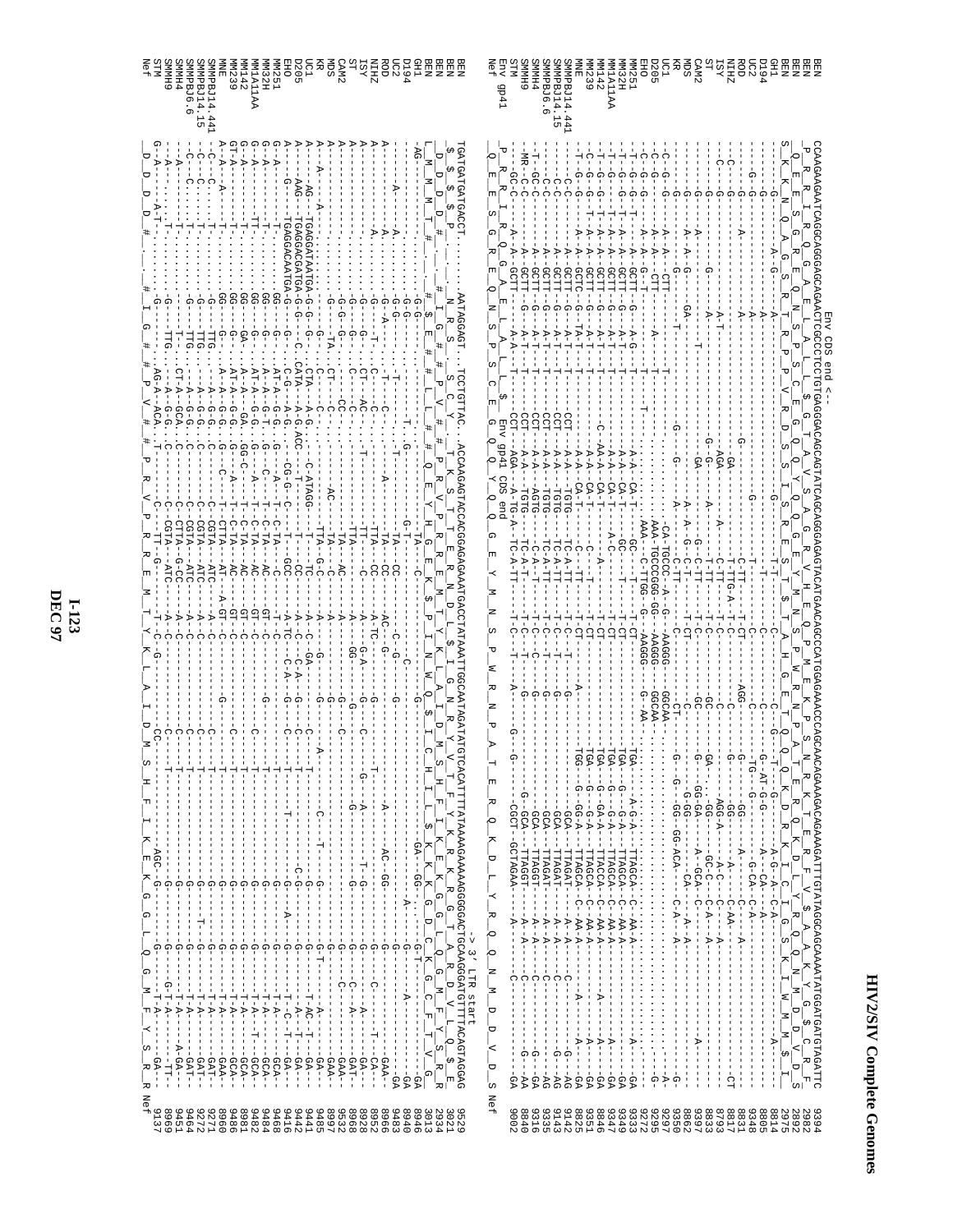| ZHIN<br>ğ<br>ÿ<br>g<br>ß<br>펹<br>ቤ<br><b>GHMIN</b><br><b>LTBRINM</b><br>MMPBJG<br><b>M32H</b><br>ISZM<br>LSZM<br>M142<br>2MA<br><b>AIMIA</b><br>AAILAA<br><b>PHMIN</b><br><b>MPBJ</b><br><b>MPBJ1</b><br>205<br><b>R239</b><br><b>GHMIN</b><br><b>Inpact</b><br>1239<br>MPBJ<br>142<br>LA1<br><b>IAA</b>                                                                                                                                                                                                                                                                                                                                                                                                                                                                                                                                                                                                                                                                                                                                                                                                                                                                                                                                                                                                                                                                                                                                                                                                                                                                                                                                                                                                                                                                                                                                                                                                                                                                                                                                                                                                                                                                                                                                                                                                                                                                                                                                                                                                                                                                                                                                                                                                                                                                                                                                                                                                                                                                                                                                                                                                                                                                                                      | ROD<br><b>P610</b><br>ZHIN<br>Ĕ<br>Ĕ<br>ō2<br>Ę<br>E<br>κs<br>50 5                                                                                                                                                                                                                                                                                                                                                                                                                                                                                                                                                                                                                                                                                                                                                                                                                                                                                                                                                                                                                                                                         |
|---------------------------------------------------------------------------------------------------------------------------------------------------------------------------------------------------------------------------------------------------------------------------------------------------------------------------------------------------------------------------------------------------------------------------------------------------------------------------------------------------------------------------------------------------------------------------------------------------------------------------------------------------------------------------------------------------------------------------------------------------------------------------------------------------------------------------------------------------------------------------------------------------------------------------------------------------------------------------------------------------------------------------------------------------------------------------------------------------------------------------------------------------------------------------------------------------------------------------------------------------------------------------------------------------------------------------------------------------------------------------------------------------------------------------------------------------------------------------------------------------------------------------------------------------------------------------------------------------------------------------------------------------------------------------------------------------------------------------------------------------------------------------------------------------------------------------------------------------------------------------------------------------------------------------------------------------------------------------------------------------------------------------------------------------------------------------------------------------------------------------------------------------------------------------------------------------------------------------------------------------------------------------------------------------------------------------------------------------------------------------------------------------------------------------------------------------------------------------------------------------------------------------------------------------------------------------------------------------------------------------------------------------------------------------------------------------------------------------------------------------------------------------------------------------------------------------------------------------------------------------------------------------------------------------------------------------------------------------------------------------------------------------------------------------------------------------------------------------------------------------------------------------------------------------------------------------------------|--------------------------------------------------------------------------------------------------------------------------------------------------------------------------------------------------------------------------------------------------------------------------------------------------------------------------------------------------------------------------------------------------------------------------------------------------------------------------------------------------------------------------------------------------------------------------------------------------------------------------------------------------------------------------------------------------------------------------------------------------------------------------------------------------------------------------------------------------------------------------------------------------------------------------------------------------------------------------------------------------------------------------------------------------------------------------------------------------------------------------------------------|
| <b>GAAGA.</b><br>$A-CAAC$ .<br>ଋ<br>Ļ<br> <br>ဂု<br>CC-<br>Ω<br>Ω<br>ω<br>ω<br>ω<br>Ω<br>Ω<br>i<br>d<br>CACTG<br>CAG<br>CAC<br>CAC<br>م<br>-<br>å<br>А<br>ъ<br>PT                                                                                                                                                                                                                                                                                                                                                                                                                                                                                                                                                                                                                                                                                                                                                                                                                                                                                                                                                                                                                                                                                                                                                                                                                                                                                                                                                                                                                                                                                                                                                                                                                                                                                                                                                                                                                                                                                                                                                                                                                                                                                                                                                                                                                                                                                                                                                                                                                                                                                                                                                                                                                                                                                                                                                                                                                                                                                                                                                                                                                                             | ଜ<br>ှု<br>∩                                                                                                                                                                                                                                                                                                                                                                                                                                                                                                                                                                                                                                                                                                                                                                                                                                                                                                                                                                                                                                                                                                                               |
| FC-<br>TC-G<br>TC-G<br>Ω<br>₩<br>ဂု<br>Ω<br>G.<br>Ω<br>ö<br>⊅<br>⋒<br>AGGC-<br>Ř<br>$-0.55$                                                                                                                                                                                                                                                                                                                                                                                                                                                                                                                                                                                                                                                                                                                                                                                                                                                                                                                                                                                                                                                                                                                                                                                                                                                                                                                                                                                                                                                                                                                                                                                                                                                                                                                                                                                                                                                                                                                                                                                                                                                                                                                                                                                                                                                                                                                                                                                                                                                                                                                                                                                                                                                                                                                                                                                                                                                                                                                                                                                                                                                                                                                   | F<br>Ω<br>ဂု                                                                                                                                                                                                                                                                                                                                                                                                                                                                                                                                                                                                                                                                                                                                                                                                                                                                                                                                                                                                                                                                                                                               |
| ローマコ<br>$L - H$<br>- AT - T<br>- IX-<br>$r - RT$<br>Š<br>FC<br>I<br>Ö<br>9-V9<br>GA-G<br>Ω<br>ດ<br>Q<br>⋗<br>$A-G$<br>$A-G$<br>변<br>Ď<br>Þ<br>₽<br>⊅<br>囨<br>Ω                                                                                                                                                                                                                                                                                                                                                                                                                                                                                                                                                                                                                                                                                                                                                                                                                                                                                                                                                                                                                                                                                                                                                                                                                                                                                                                                                                                                                                                                                                                                                                                                                                                                                                                                                                                                                                                                                                                                                                                                                                                                                                                                                                                                                                                                                                                                                                                                                                                                                                                                                                                                                                                                                                                                                                                                                                                                                                                                                                                                                                                | ω<br>⊅                                                                                                                                                                                                                                                                                                                                                                                                                                                                                                                                                                                                                                                                                                                                                                                                                                                                                                                                                                                                                                                                                                                                     |
| PGAGGCCAACTCTTAGTACACCCAGCAAACAACAGCACACATATGATGATGATGATGGCATGGGGAGAC<br>∩<br>∩<br>∩<br>ှ<br>Ω<br>ု<br>ဂ္<br>Ω<br>₩<br>POTCAGTGG<br>PC-CAGTGG<br>TCTCAGTGG<br>TCTCAGTGG<br>PCTCAGTGG<br>TCTTC-TGG<br>-CAGTGG<br>--AGTGG<br>--AGTGG<br>-TC-TGG<br>PORSTOG<br>-GC-TGG<br>-CAGTGG<br>CAGTGG<br>G-GTC<br><b>AGTT</b>                                                                                                                                                                                                                                                                                                                                                                                                                                                                                                                                                                                                                                                                                                                                                                                                                                                                                                                                                                                                                                                                                                                                                                                                                                                                                                                                                                                                                                                                                                                                                                                                                                                                                                                                                                                                                                                                                                                                                                                                                                                                                                                                                                                                                                                                                                                                                                                                                                                                                                                                                                                                                                                                                                                                                                                                                                                                                              | ດ<br>!<br>ន្ម<br>-<br>ŧ<br>TGG<br>rg-<br>1-GC<br>부<br>-<br>195<br>PD.                                                                                                                                                                                                                                                                                                                                                                                                                                                                                                                                                                                                                                                                                                                                                                                                                                                                                                                                                                                                                                                                      |
| GTT.<br>Ю<br>⋒<br>ω<br>J<br>သ<br>CCC<br>cccr<br>ccc.<br>ccc<br>သင<br>ဥ<br>cccr<br>ccc<br>SSS<br><b>CATC</b><br>CCL<br>コメコ<br>င်င<br>ဥ<br>Ħ<br>CTCC<br><b>AGCA</b><br><b>AGCA</b><br><b>AGCA</b><br>CTCA<br>ATCA<br><b>AGCA</b><br>CTCG<br>CTCA<br>CTA<br>AGCA<br>CA<br>Ω<br>∩                                                                                                                                                                                                                                                                                                                                                                                                                                                                                                                                                                                                                                                                                                                                                                                                                                                                                                                                                                                                                                                                                                                                                                                                                                                                                                                                                                                                                                                                                                                                                                                                                                                                                                                                                                                                                                                                                                                                                                                                                                                                                                                                                                                                                                                                                                                                                                                                                                                                                                                                                                                                                                                                                                                                                                                                                                                                                                                                 | H                                                                                                                                                                                                                                                                                                                                                                                                                                                                                                                                                                                                                                                                                                                                                                                                                                                                                                                                                                                                                                                                                                                                          |
| ኌ<br>⋗<br>⊅<br>⊅<br>⊅<br>ັດ<br>囨<br>ଢ଼<br>PD<br>.<br>ק<br>GTTC<br>י<br>בּב<br>GTTC-<br>GTTC<br>GTTCC-<br>GTTC-<br>GTTC-<br>$A-T$<br>$A-C$<br>$\overline{r}$<br>ccr<br>٢<br>$A-T$<br>-1<br>Q<br>ATTAGTGDGCAC<br>C-G-CA<br>C-G-CA<br>$C-TA-$<br>-G-CA<br>-9-07<br>–⊥<br>ה<br>ှု<br>Ω<br>CA<br>S<br>C<br>Ω                                                                                                                                                                                                                                                                                                                                                                                                                                                                                                                                                                                                                                                                                                                                                                                                                                                                                                                                                                                                                                                                                                                                                                                                                                                                                                                                                                                                                                                                                                                                                                                                                                                                                                                                                                                                                                                                                                                                                                                                                                                                                                                                                                                                                                                                                                                                                                                                                                                                                                                                                                                                                                                                                                                                                                                                                                                                                                       | GA.<br>RAC<br>$AC-$                                                                                                                                                                                                                                                                                                                                                                                                                                                                                                                                                                                                                                                                                                                                                                                                                                                                                                                                                                                                                                                                                                                        |
| --9-2<br>トーー<br>ု<br>$\frac{1}{1}$<br>トーー<br>ن<br>ا<br>$ACA$ --<br>$-404 -$<br>$-2L0$<br>$RCR - T - T -$<br>$ACA$ --<br>$ACA$ --<br>벅<br>먹<br>$\mathbf{\overline{K}}$<br>।<br>रू<br>$\blacksquare$<br>п<br>1<br>$- - \nabla$<br>$-LH-$<br>л<br>J.<br>ŢΩ.<br>$\mathbb I$<br>j<br>٦ŋ<br>$\mathbb{I}$<br>ز<br>راج<br>Έ<br>J.<br>ţ<br>闩<br>۲<br>۱<br>J.<br>Η<br>Ĥ.<br>$-1$<br>н<br>н<br>۲<br> <br>부<br>Ŗ<br>F<br>f<br>Ť<br>Ω<br>$\blacksquare$<br>Q<br>I<br>$\frac{1}{1}$                                                                                                                                                                                                                                                                                                                                                                                                                                                                                                                                                                                                                                                                                                                                                                                                                                                                                                                                                                                                                                                                                                                                                                                                                                                                                                                                                                                                                                                                                                                                                                                                                                                                                                                                                                                                                                                                                                                                                                                                                                                                                                                                                                                                                                                                                                                                                                                                                                                                                                                                                                                                                                                                                                                                         | ု<br>ု<br>ဂု<br>$\frac{1}{1}$<br>AC-<br>부<br>$-9-$<br>$\frac{1}{1}$<br>ŧ<br>$\frac{1}{1}$<br>٠<br>넊<br>$\mathsf I$<br>$\vdots$<br>ဂှ<br>ဌာ<br>$\mathbf{I}$<br>$\frac{1}{4}$<br>$\frac{1}{1}$<br>$\overline{1}$<br>т<br>$\mathbf{I}$<br>$\mathbb{L}$<br>'nŋ<br>L<br>$\vdots$<br>Н<br>Н<br>$\mathbb I$<br>ِ (c<br>н<br>н<br>н<br>н<br>н<br>$\frac{1}{1}$<br>$\mathbf I$<br>f<br>ੌਨ<br>J.<br>$\mathbf{I}$<br>$\begin{array}{c} \hline \end{array}$<br>$\overline{\phantom{a}}$<br>$\mathbf{I}$<br>$\blacksquare$                                                                                                                                                                                                                                                                                                                                                                                                                                                                                                                                                                                                                              |
| .<br>$TC-ARA-T- A--$<br>$TC - A - CT - -$<br>$TC - A - CT - -A -$<br>$TC--T--T--T$<br>$T - A -$<br>TC-AGAAT-A-<br>$TC - A - A -$<br>$TCL-A-FI-FI-FI-I$<br>TC-A-CT-<br>$TC - A - CT - -A -$<br>$TC - A - CT - A - -$<br>$TC - A - A - T - A - -$<br>$- - - - - - - - - -$<br>$C -$<br>$\Gamma$<br>$C -$<br>$C - A - CT - C$<br>C-T-G-<br>'w<br>ှုံ့<br>٦O<br>$\frac{1}{L}$<br>$\mathbf{I}$<br>I.<br>$-AC-AT$<br>-1<br>$\overline{1}$<br>ŧ<br>יס<br>i<br>?<br>Þ<br>$\frac{1}{2}$<br>Þ<br>ъ<br>G<br>Q<br>Ω<br>Ω<br>Q<br>Ω<br>Ē<br>$C -$<br>$\overline{1}$<br>٢ļ<br>$\blacksquare$<br>$\mathbf{I}$<br>$\mathbf{I}$<br>$\overline{\phantom{a}}$<br>$\mathbf{I}$<br>$\mathsf I$<br>$\mathbf I$<br>ŧ<br>$\mathsf I$<br>$\overline{\phantom{a}}$<br>÷<br>$\mathbf I$<br>Ť<br>$\mathbf{I}$<br>ี่≅่<br>Ξ<br>Ξ<br>$\frac{1}{1}$<br>$\mathbf{I}$<br>$C -$<br>J.<br>$\mathbf{I}$<br>$\mathbf{I}$<br>п<br>$\mathbf{I}$<br>H.<br>$\mathbf{I}$<br>1<br>$\blacksquare$<br>т.<br>C<br>$\Omega$<br>$\mathsf I$<br>$\mathbf I$<br>Q<br>$\mathbf I$<br>$\mathbf I$<br>$\mathbb{I}$<br>$\blacksquare$<br>$\mathbf{I}$<br>п<br>$\mathbf{I}$<br>$T - A - -$<br>Ъ<br>$\frac{1}{1}$<br>$\begin{bmatrix} 1 \\ 1 \\ 1 \\ 1 \end{bmatrix}$<br>$\mathbf I$<br>$\mathsf I$<br>f,<br>$\,$ I<br>$\begin{array}{c} \end{array}$<br>$\mathbf I$<br>$\,$ I<br>$\,$ I<br>J<br>J.<br>J.<br>Þ<br>F<br>ł<br>$\overline{1}$<br>J.<br>$\blacksquare$<br>J.<br>$\blacksquare$<br>$\mathbf{I}$<br>L.<br>$\blacksquare$<br>л<br>л<br>$\dot{P}$<br>÷.<br>$-4$<br>Q<br>Þ<br>Þ<br>Þ<br>$\frac{1}{2}$<br>≤<br>$A -$<br>⊅<br>↷<br>↷<br>QQ.<br>⊅<br>J.<br>$\blacksquare$<br>H.<br>л<br>1<br>'ဂ<br>ł<br>$\mathsf I$<br>$\mathsf I$<br>Ï<br>'n,<br>$\mathsf I$<br>ี่≤<br>$\mathbf{I}$<br>⋗<br>$\mathbf{I}$<br>₻<br>$\frac{1}{1}$<br>J.<br>$\mathbf{I}$<br>$\blacksquare$<br>$\overline{\phantom{a}}$<br>$\overline{\phantom{a}}$<br>J.<br>$\overline{1}$<br>J.<br>$\mathbf{I}$<br>$\mathbf{I}$<br>$\blacksquare$<br>L.<br>$\mathbf{I}$<br>$\blacksquare$<br>$\frac{1}{2}$<br>$\overline{Y}$<br>٣<br>보<br>부<br>부<br>부<br>$\mathbf{I}$<br>$\mathbf{I}$<br>$\frac{1}{4}$<br>부<br>J.<br>$\mathbf{I}$<br>п<br>J.<br>$\mathbf{I}$<br>J,<br>$\overline{1}$<br>1<br>$\frac{1}{1}$<br>$\mathbf{I}$<br>л.<br>л.<br>л.<br>F<br>ن<br>-<br>-<br>$\mathbf I$<br>$\overline{1}$<br>$\mathsf I$<br>I<br>$\mathbb{I}$<br>$\mathbb{I}$<br>$\mathbf I$<br>$\mathbb{I}$<br>$\mathbf I$<br>J.<br>∩<br>К<br>$\sf I$<br>$\mathbf I$<br>$\mathsf I$<br>$\mathbb I$<br>$\,$ I<br>$\begin{array}{c} \end{array}$<br>Ţ<br>×<br>$\mathbf{I}$<br>к                                                                                                                                                                                                                                                                                                                                                                                                                                                                                                                                                                                                                                              | t,<br>່ດ<br>-1<br>(Ω<br>Ω<br>$\prec$<br>$\frac{1}{1}$<br>$\mathsf I$<br>-1<br>z<br>п<br>Ω<br>$\ddot{\cdot}$<br>보<br>$\frac{1}{1}$<br>÷<br>$\mathbf{I}$<br>$\overline{1}$<br>$\mathbf{I}$<br>F<br>$\dot{P}$<br>$\cdot$<br>$\overline{Y}$<br>$\mathbb{A}$<br>$A-$<br>A-<br>של<br>ł<br>$\mathbb{F}$<br>Ω<br>⋞<br>$\vdots$<br>Ξ<br>L.<br>J.<br>$\mathbf{I}$<br>$\mathbf{I}$<br>$\overline{1}$<br>$\mathbf{I}$<br>$\mathbf{I}$<br>$\blacksquare$<br><u>ຸດ</u><br>$\mathbf{I}$<br>H.<br>п<br>$\mathbf{I}$<br>т<br>$\mathbf I$<br>Ħ<br>L<br>$\overline{1}$<br>$\mathbf I$<br>₩                                                                                                                                                                                                                                                                                                                                                                                                                                                                                                                                                                    |
| Σ--T-T-C----Q--<br><b>コーー カーー ーーロー</b><br>$AC--G--$<br>$-1$ - $-1$ - $-1$ - $-1$ - $-1$ - $-1$ - $-1$<br>$-9 - 0 - -$<br>$\frac{1}{2}$ $\frac{1}{2}$ $\frac{1}{2}$ $\frac{1}{2}$ $\frac{1}{2}$ $\frac{1}{2}$ $\frac{1}{2}$ $\frac{1}{2}$ $\frac{1}{2}$ $\frac{1}{2}$ $\frac{1}{2}$ $\frac{1}{2}$ $\frac{1}{2}$ $\frac{1}{2}$ $\frac{1}{2}$ $\frac{1}{2}$ $\frac{1}{2}$ $\frac{1}{2}$ $\frac{1}{2}$ $\frac{1}{2}$ $\frac{1}{2}$ $\frac{1}{2}$<br>$-9 - 50$<br>I<br>$\frac{1}{1}$<br>$\blacksquare$<br>C-CT--TG-<br>c-cr--<br>C-CT--TG-<br>C-CT--TG-<br>C-CT--TG-<br>$C-CT--TCG--$<br>$\begin{array}{c} \n\frac{1}{2} \quad \frac{1}{2} \quad \frac{1}{2} \quad \frac{1}{2} \quad \frac{1}{2} \quad \frac{1}{2} \quad \frac{1}{2} \quad \frac{1}{2} \quad \frac{1}{2} \quad \frac{1}{2} \quad \frac{1}{2} \quad \frac{1}{2} \quad \frac{1}{2} \quad \frac{1}{2} \quad \frac{1}{2} \quad \frac{1}{2} \quad \frac{1}{2} \quad \frac{1}{2} \quad \frac{1}{2} \quad \frac{1}{2} \quad \frac{1}{2} \quad \frac{1}{2} \quad \frac{1}{2} \quad \frac{1$<br>$-1 - 0 - 1$<br>$-9 - 0 - -$<br>-- 191--<br>A-<br>AT---WCC-G----<br>H<br>$\mathbb{R}^{T-}$<br>$---L\nabla$<br>$-1\Delta T$<br>$AT -$<br>ň<br>$-12-$<br>$-1 - \frac{1}{2} \mathbf{A}$ .<br>$---T\mathbf{A}$<br>$AT -$<br>j.<br>'n<br>9-1--<br>k<br>Ļ,<br>F<br>z<br>م<br>-<br>$C -$<br>$\mathsf I$<br>$\mathbf{I}$<br>Ţ<br>$\mathbf{I}$<br>1<br>J<br>ŧ<br>$\blacksquare$<br>÷<br>J.<br>⊦<br>$A-CC-T--$<br>$\mathbf{I}$<br>$\blacksquare$<br>$\frac{1}{1}$<br>$\mathbf{I}$<br>$\frac{1}{4}$<br>$\frac{1}{1}$<br>$\mathbf{I}$<br>-1<br>$\mathbf{I}$<br>-1<br>$\mathbf{I}$<br>К<br>$\prec$<br>$\mathsf I$<br>$\mathbb{I}$<br>$\mathbb{I}$<br>$\mathsf I$<br>$\mathbb{I}$<br>$\mathbb{I}$<br>к<br>$\mathsf I$<br>$\mathsf I$<br>$\mathbf{I}$<br>J.<br>Ė<br>- 인<br>구<br>Ę<br>보<br>$-1$<br>부<br>TGT-<br>$\frac{1}{1}$<br>$\frac{1}{1}$<br>$\begin{array}{c} \rule{0pt}{2.5ex} \rule{0pt}{2.5ex} \rule{0pt}{2.5ex} \rule{0pt}{2.5ex} \rule{0pt}{2.5ex} \rule{0pt}{2.5ex} \rule{0pt}{2.5ex} \rule{0pt}{2.5ex} \rule{0pt}{2.5ex} \rule{0pt}{2.5ex} \rule{0pt}{2.5ex} \rule{0pt}{2.5ex} \rule{0pt}{2.5ex} \rule{0pt}{2.5ex} \rule{0pt}{2.5ex} \rule{0pt}{2.5ex} \rule{0pt}{2.5ex} \rule{0pt}{2.5ex} \rule{0pt}{2.5ex} \rule{0$<br>$\frac{1}{4}$<br>$\frac{1}{2}$<br>čς-<br>cc-a<br>cc-c<br>$-5 - 3 - 2$<br>--1-1-<br>CC-T--<br>$cc - c - - -$<br>--1-1-00<br>'o<br>$\mathbf I$<br>I.<br>$\mathbf{I}$<br>Ά<br>'n,<br>×<br>$\mathbb{I}$<br>$\mathbf I$<br>Q<br>$\mathbf I$<br>$\mathbf I$<br>$\mathbf{I}$<br>$\mathbf{I}$<br>$\mathbb I$<br>$\mathsf I$<br>$\overline{\phantom{a}}$<br>$\,$ I<br>$\mathbb I$<br>J.<br>$\overline{1}$<br>₩<br>J.<br>$\overline{\phantom{a}}$<br>J,<br>'ဂ<br>$\blacksquare$<br>$\mathbf{I}$<br>$\mathbf{I}$<br>$\blacksquare$<br>$\mathbf{I}$<br>$\blacksquare$<br>$\mathbf{I}$<br>$\blacksquare$<br>$\mathbf{I}$<br>$\frac{1}{4}$<br>$\overline{1}$<br>J.<br>I.<br>$\mathbf{I}$<br>Ť<br>Ť<br>- 1<br>ל<br>≍<br>ъ<br>-1<br>$\mathbf{I}$<br>п<br>п                                                                                                                                                                                            | $\frac{1}{2}$ $\frac{1}{2}$ $\frac{1}{2}$ $\frac{1}{2}$ $\frac{1}{2}$ $\frac{1}{2}$ $\frac{1}{2}$ $\frac{1}{2}$ $\frac{1}{2}$ $\frac{1}{2}$ $\frac{1}{2}$ $\frac{1}{2}$ $\frac{1}{2}$ $\frac{1}{2}$ $\frac{1}{2}$ $\frac{1}{2}$ $\frac{1}{2}$ $\frac{1}{2}$ $\frac{1}{2}$ $\frac{1}{2}$ $\frac{1}{2}$ $\frac{1}{2}$<br>$\overline{Y}$<br>$\frac{1}{1}$<br>J.<br>$\frac{1}{1}$<br>A-<br>Ω,<br>п<br>Ť.<br>Ъ<br>$\mathsf I$<br>$\mathbb{I}$<br>$\frac{1}{1}$<br>۳<br>$\blacksquare$<br>$\overline{1}$<br>$\mathbf{I}$<br>$\mathbb T$<br>$\blacksquare$<br>J.<br>٠U)<br>ัผ<br>$\frac{1}{1}$<br>$\mathbf{I}$<br>$\mathbf{I}$<br>$\ddot{\cdot}$<br>4<br>$\mathbb I$<br>$\mathsf I$<br>$\mathbb{L}$<br>$\mathbb I$<br>$\mathbf{I}$<br>$\mathbf{I}$<br>$-5 - 2 - 7$<br>-<br>-- 79<br>$\begin{array}{c} \n\vdots \\ \uparrow \\ 1\n\end{array}$<br>≺<br>ن<br>ا<br>∩<br>↷<br>റ<br>∩<br>↷<br>∩<br>∩<br>$\vdots$<br>ัผ<br>$\frac{1}{1}$<br>-1<br>$\overline{1}$<br>л.<br>л.<br>$\overline{\phantom{a}}$<br>Ö<br>ŗΩ<br>$\begin{array}{c} \hline \end{array}$<br>$\blacksquare$<br>$\mathbf{I}$<br>J.<br>$\mathbf{I}$<br>⊲<br>-1<br>$\overline{1}$<br>H. |
| TTGACTCCATGCTGGCCTATAACTACAAGGCCTTCACTCTGTACCCAGAAGA<br>T-C---T--T--T-A-CA-<br>T-CA-----------<br>$\mathbf{A}--\mathbf{A}--\mathbf{B}--\mathbf{B}--\mathbf{A}--\mathbf{B}$<br>-------<br>$\mathbb{I}$<br>'д<br>A--TGT-GA-C<br>$A -$<br>$A -$<br>A--TGT-GA-C<br>A--TGT-GA-C<br>$A - A T - T - A G A -$<br>A<br>$A - A T - T - A G A - -$<br>$A - A T G T - A G A - -$<br>$A - A T G T - A G A - -$<br>$A - A T G - - A G A -$<br>ローーー ローーーー<br>$\mathbf I$<br>F<br>$-1 - 1 - 1 - 0$<br>$A-TG--$<br>$A-TG---$<br>$A-TG-A-$<br>$A-TG-A--$<br>$A-TG-A--$<br>$A-TG-A--$<br>$\mathbf{I}$<br>J.<br>$\mathbf{I}$<br>$A-TG--$<br>$A-TG--$<br>$A-TG-A---$<br>'n<br>ATGT-AGA-<br>Þ<br>먹<br>$-1 - 2 - 6 - - - - - - -$<br>$-LG-$<br>-TGT-AGAC<br>$\mathbf{I}$<br>л<br>TGT-GA-C<br>$- - \Delta - 2G - - T T - -$<br>$---ACAC - -$<br>$\mathbf{I}$<br>ัผ<br><b>H-AA-T-A-</b><br>$\mathbf{I}$<br>Έ<br>$\begin{array}{c} \rule{0.2cm}{0.15mm} \rule{0.2cm}{0.15mm} \rule{0.2cm}{0.15mm} \rule{0.2cm}{0.15mm} \rule{0.2cm}{0.15mm} \rule{0.2cm}{0.15mm} \rule{0.2cm}{0.15mm} \rule{0.2cm}{0.15mm} \rule{0.2cm}{0.15mm} \rule{0.2cm}{0.15mm} \rule{0.2cm}{0.15mm} \rule{0.2cm}{0.15mm} \rule{0.2cm}{0.15mm} \rule{0.2cm}{0.15mm} \rule{0.2cm}{0.15mm} \rule{$<br>$-1$<br>F<br>H<br>Η<br>$-5000 -$<br>$\overline{\phantom{a}}$<br>$\overline{\phantom{a}}$<br>$- - GA - -$<br>$\overline{\phantom{a}}$<br>$\blacksquare$<br>ι.<br>$\sf I$<br>$--A--$<br>F<br>F<br>ŗΩ.<br>$\overline{1}$<br>Ţ<br>$\mathbf{I}$<br>$\frac{1}{1}$<br>$\mathbf{I}$<br>$\frac{1}{1}$<br>'n,<br>÷<br>$\mathbf{I}$<br>$\mathbf I$<br>$\mathbf{I}$<br>J.<br>$\mathbf{I}$<br>⊱¦<br>C<br>$C - T - C$<br>I<br>$G - T - -$<br>$G - T - -$<br>$-1 - 1 -$<br>$-1 - 5 -$<br>$G-T--$<br>$C - T - T$<br>G-T---<br>G-1---<br>$-1 - 1 - 0$<br>'o<br>К<br>$\mathbf{\kappa}$<br>$\begin{array}{c} \hline \end{array}$<br>$\mathsf I$<br>I<br>부<br>$\begin{array}{c} \end{array}$<br>I<br>$\mathsf I$<br>$\mathsf I$<br>Ţ<br>$\,$ I<br>$\mathbf{I}$<br>A<br>$\mathbf{I}$<br>J.<br>J.<br>$\blacksquare$<br>$\mathbf{I}$<br>$\blacksquare$<br>$\overline{\phantom{a}}$<br>$\overline{\phantom{a}}$<br>$\blacksquare$<br>I,<br>$\frac{1}{1}$<br>$\overline{\phantom{a}}$<br>I<br>$\mathbf{I}$<br>$\mathbf{I}$<br>$\mathbf{I}$<br>I.<br>$\overline{\phantom{a}}$<br>$\mathbf{I}$<br>п<br>'ਚ<br>J.<br>л<br>$\blacksquare$<br>$\blacksquare$<br>$\overline{1}$<br>л<br>Д<br>ᡃᠣ<br>I<br>Þ<br>Ö<br>$A - I$<br>$A - I$<br>$A - -$<br>$A - I$<br>$\frac{1}{1}$<br>$\blacksquare$<br>J.<br>J.<br>$\mathbf{I}$<br>$\blacksquare$<br>J<br>$\blacksquare$<br>I<br>J.<br>$\mathbf{I}$<br>$\begin{array}{c} \hline \end{array}$<br>$\overline{\phantom{a}}$<br>J.<br>$\mathbf{I}$<br>$\mathbf{I}$<br>J.<br>$\overline{\phantom{a}}$<br>J.<br>I.<br>$\mathbf{I}$<br>$A$ – $-$<br>J.<br>$\begin{array}{c} \hline \end{array}$<br>$\mathbf{I}$<br>$\mathbf{I}$<br>'ᄍ<br>J.<br>$\mathbf{I}$<br>$\blacksquare$<br>Í<br>$\frac{1}{1}$<br>$\mathbf{I}$<br>п<br>$\blacksquare$<br>ł<br>$\overline{1}$<br>$\overline{1}$<br>ı<br>$\blacksquare$<br>ı<br>ţ<br>J.<br>$\mathbf{I}$<br>л<br>т<br>J.<br>H.<br>f,<br>$\overline{1}$<br>f,<br>Ħ<br>፞ቝ<br>$\mathbf I$<br>দ<br>$\mathsf I$<br>$\mathsf I$ | FACTTCGGGTGCCTGTGGAAGCTAGTATCAGTAGAACTCTCACAAGAGGCAGA<br>ŗΩ<br>'ਸ<br>A-TA-GAT-GC---AC--<br>ACTG--<br>$A - CA - G - -$<br>$-100 -$<br>'n<br>$\vdots$<br>$-TAC--$<br>$\mathbf{I}$<br>$\mathbf{I}$<br>-GG-GC--GC--C-A-CCG<br>$-\mathbb{T} \mathbf{A} - \mathbb{A}\mathbb{C}--$<br>$\blacksquare$<br>$CG - -1$<br><b>TG--</b><br>$CA-$<br>z<br>-pd-<br>.<br>F<br>'ഗ<br>خ<br>ڊ<br>$\Omega$<br>C<br>ဂု<br>ŗΩ.<br>T<br>Ť<br>$\overline{\phantom{a}}$<br>Ξ<br>п<br>Ą<br>$-9 - 0 -$<br>$\mathbb{I}$<br>Ţ<br>Ö<br>$- - \Delta - \Delta - - -$<br>$\mathbf{I}$<br>1<br>$\mathbf{I}$<br>$\blacksquare$<br>$\overline{\phantom{a}}$<br>Ά<br>L.<br>п<br>-1<br>$\begin{array}{c} \end{array}$<br>Ħ<br>$-A-GG-$<br>₩<br>$\vdots$<br>$\frac{1}{1}$<br>$\mathbf{I}$<br>Ţ<br>ຸດ<br>$\frac{1}{4}$<br>H.<br>Ъ<br>$\mathbf{I}$                                                                                                                                                                                                                                                                                                                                   |
| j<br>ဂု<br>Ω<br>HC-<br>Ŗ<br>Ŗ<br>ĿĊ<br>FC-<br>$\overline{1}$<br>$\mathsf I$<br>$\mathbf I$<br>$\sf I$<br>ဂု<br>$\begin{array}{c} \hline \end{array}$<br>Ω<br>Ω<br>ှ<br>⋝<br>¦7J<br>ု<br>ł<br>$\mathbf{I}$<br>Ť.<br>ု<br>ု<br>ှ<br>Ω<br>ု<br>ှ<br>'n<br>'ল<br>'ল<br>Nef<br>Nef<br>9256<br>9 9 9 9 9 9<br>2 9 9 9 7 7<br>9 9 9 9 9<br>$\overline{4}$<br>c)<br>Ö<br>$\sigma$<br>$\overline{u}$<br>UΠ<br>$\overline{ }$<br>$\overline{a}$<br>O<br>4<br>$\mathsf{N}$                                                                                                                                                                                                                                                                                                                                                                                                                                                                                                                                                                                                                                                                                                                                                                                                                                                                                                                                                                                                                                                                                                                                                                                                                                                                                                                                                                                                                                                                                                                                                                                                                                                                                                                                                                                                                                                                                                                                                                                                                                                                                                                                                                                                                                                                                                                                                                                                                                                                                                                                                                                                                                                                                                                                               | $A-GG--$<br>$- -A - AC$<br>$-6 - -$<br>$\Gamma$<br>$\frac{1}{2}$<br>$\vdots$<br>Ö<br>J<br>π<br>ł<br>$\mathbf{I}$<br>'n<br>606<br>8<br>00<br>00<br>00<br>00<br>367<br>$\circ$ $\circ$<br>$\overline{a}$<br>4                                                                                                                                                                                                                                                                                                                                                                                                                                                                                                                                                                                                                                                                                                                                                                                                                                                                                                                                |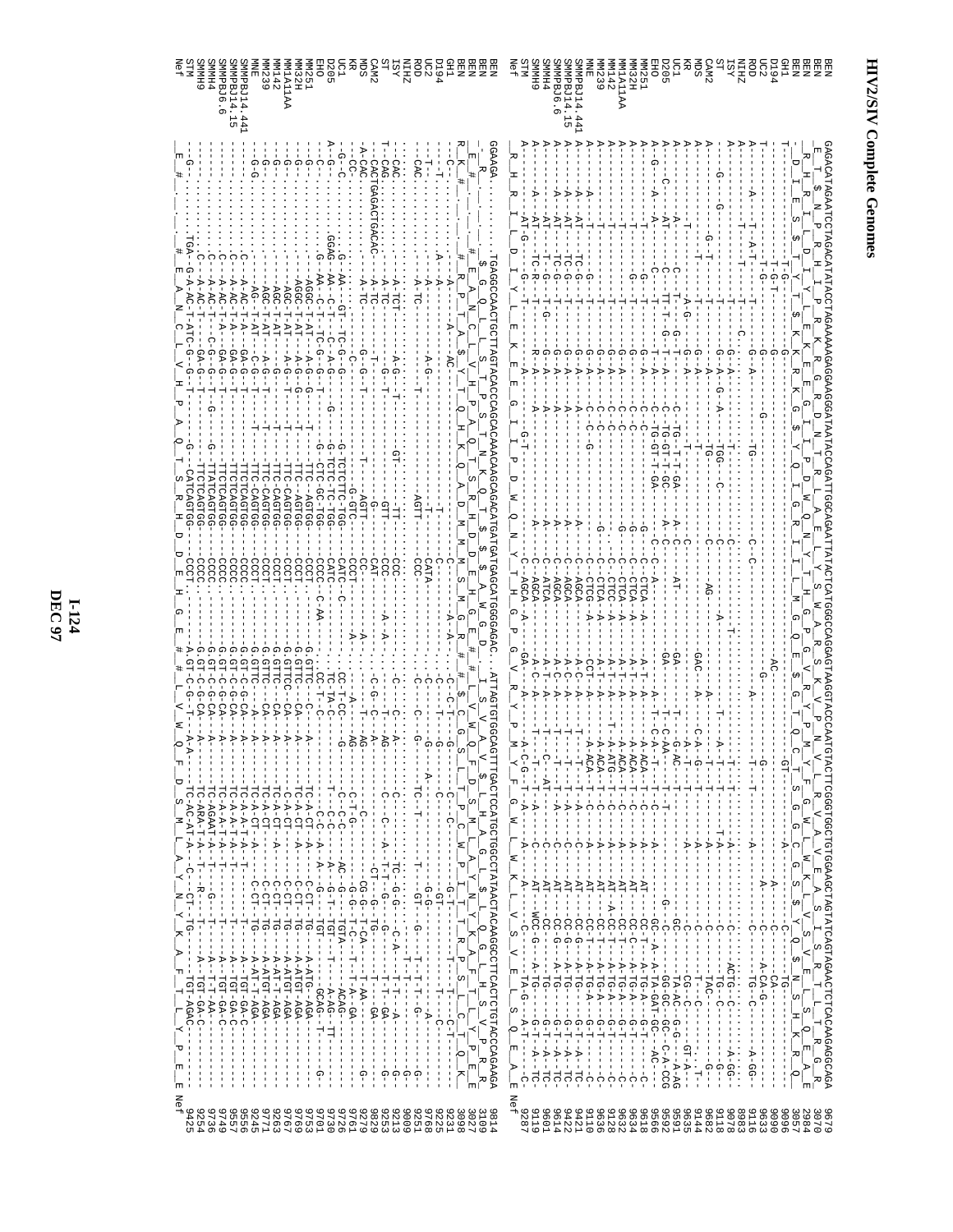| STARED 6<br><b>SMMPBJ1</b><br>SMMPBJ1<br>ZHIN<br>ROD<br><b>CHI</b><br><b>REN</b><br><b>GHMMS</b><br><b>PHININS</b><br>¥<br>nc2<br><b>194</b><br>日内区<br><b>CMAS</b><br>REN<br>€<br>ă<br>205<br>₿<br><b>IST</b><br>MN142<br>1839<br>MIAIIAA<br>HZ EMM<br>ML.<br>IN251<br>āЯ<br>ς<br>σ                                                                                                                                                                                                                                                                                                                                                                                                                                                                                                                                                                                                                                                                                                                                                                                                                                                                                                                                                                                                                                                                                                                                                                                                                                | STM<br><b>GHMMS</b><br><b>PHMMS</b><br>SMMPBJ6.6<br>3T<br><b>ZHIN</b><br>ROD<br>UC2<br><b>194</b><br>CHD<br>Net<br><b>CAM2</b><br><b>BEN</b><br>š<br>ISY<br>REN<br>日日以<br><b>LTARMIS</b><br>ATLSST14<br>ਸ਼ਿ<br><b>M251</b><br><b>IM142</b><br><b>M32H</b><br>NIAILAA<br>50Z<br>Ω<br>즴<br>M239<br>FO<br>4                                                                                                                                                                                                                                                                                                                                                                                                                                                                                                                                                                                                                                                                                                                                                                                                                                                                                                                                                                                                                                                                                                                                                                         |
|--------------------------------------------------------------------------------------------------------------------------------------------------------------------------------------------------------------------------------------------------------------------------------------------------------------------------------------------------------------------------------------------------------------------------------------------------------------------------------------------------------------------------------------------------------------------------------------------------------------------------------------------------------------------------------------------------------------------------------------------------------------------------------------------------------------------------------------------------------------------------------------------------------------------------------------------------------------------------------------------------------------------------------------------------------------------------------------------------------------------------------------------------------------------------------------------------------------------------------------------------------------------------------------------------------------------------------------------------------------------------------------------------------------------------------------------------------------------------------------------------------------------|----------------------------------------------------------------------------------------------------------------------------------------------------------------------------------------------------------------------------------------------------------------------------------------------------------------------------------------------------------------------------------------------------------------------------------------------------------------------------------------------------------------------------------------------------------------------------------------------------------------------------------------------------------------------------------------------------------------------------------------------------------------------------------------------------------------------------------------------------------------------------------------------------------------------------------------------------------------------------------------------------------------------------------------------------------------------------------------------------------------------------------------------------------------------------------------------------------------------------------------------------------------------------------------------------------------------------------------------------------------------------------------------------------------------------------------------------------------------------------|
| 4<br>UП<br>A-,<br>$A - A$ .<br>$A-$<br>$A - A$<br>$A - A$<br>$A - A$<br>$A - A$ .<br>ATA.<br><b>GTGCA</b><br>⊅<br>Q<br>⋗<br>ъ<br>∩<br>-car<br>¢<br>Ω                                                                                                                                                                                                                                                                                                                                                                                                                                                                                                                                                                                                                                                                                                                                                                                                                                                                                                                                                                                                                                                                                                                                                                                                                                                                                                                                                               | ଋ<br>-AAG<br>Ω<br>$-MQ-$<br>-AAG<br>PAG<br>TTCT-<br>TAGTC<br>TAGTC<br><b>AAG</b><br>AAG.<br>⋒<br>TAGTC<br><b>TAGTC</b><br>TAGT-<br>1--C<br>1-10-<br>T-TC-<br>ローコー<br>Ξ<br>ģ<br>Ω                                                                                                                                                                                                                                                                                                                                                                                                                                                                                                                                                                                                                                                                                                                                                                                                                                                                                                                                                                                                                                                                                                                                                                                                                                                                                                 |
| GGACTTTCCAG<br>NF-kappa-<br>IJ<br>ω<br>₫<br>Ю<br>∩                                                                                                                                                                                                                                                                                                                                                                                                                                                                                                                                                                                                                                                                                                                                                                                                                                                                                                                                                                                                                                                                                                                                                                                                                                                                                                                                                                                                                                                                 | ည<br>ο<br>Ğ<br>Ω<br>∩<br>Š<br>$GC-AP-$<br>$CC - A -$<br>∩<br>∩<br>$CC-A.$<br>ă<br>م-<br>-<br>Ω<br>Ω<br>Ω<br>Ω<br>₽<br>⊅<br>n<br>۳<br>t<br>$\mathbf{I}$<br>$\frac{1}{1}$<br>-1<br>ኔ<br>н<br>GA-<br>н<br>д<br>π<br>$\overline{A}$<br>$\mathcal{A}-$<br>Þ<br>⊅<br>団                                                                                                                                                                                                                                                                                                                                                                                                                                                                                                                                                                                                                                                                                                                                                                                                                                                                                                                                                                                                                                                                                                                                                                                                                 |
| AAAGACAGCAGGACGTTCCACA<br>GCAGGGACTTTCCACA<br>TTTCCACA                                                                                                                                                                                                                                                                                                                                                                                                                                                                                                                                                                                                                                                                                                                                                                                                                                                                                                                                                                                                                                                                                                                                                                                                                                                                                                                                                                                                                                                             | AG-T<br>PG-G<br>$AG-$<br>Þ<br>Ω<br>$\overline{C}$<br>Ω<br>ଋ<br>Ω<br>⋒<br>⋒<br>ດ<br>⋒<br>⋒<br>⋒<br><u>ဂ</u><br>ဂု<br>⋒<br>⋒<br>⋒<br><b>GGTTG</b><br>GGT-C.<br>GGT-C.<br>GGT-C---<br>CGTT-GAAG--GG--A-CC<br>GGTT-GAAG--GG--A-CC<br>CCTT-GAAG--CC<br>$-11.59$<br>Ω<br>Ω<br>Ω<br>z<br>$-0.17A -$<br>-TTPS<br>∩<br>z<br>G.<br>E<br>GAAG-<br>$-9Q-$<br>$-56-$<br>$-56$<br>$AG-$<br>G<br>ם<br>ה<br><u>ក្នុ</u><br>Η<br>Ο-ί<br>G-G<br>-9-1<br>ଢ଼                                                                                                                                                                                                                                                                                                                                                                                                                                                                                                                                                                                                                                                                                                                                                                                                                                                                                                                                                                                                                                         |
| <b>PAGGGCTAACCAAGGGAGGCA</b><br>⊅<br>Ω<br>$AA-$<br>$-V-$<br>$\mathbb{A}^{-}$<br>A-<br>٢<br>⊅<br>CT-<br>റ<br>H<br>ု<br>∩                                                                                                                                                                                                                                                                                                                                                                                                                                                                                                                                                                                                                                                                                                                                                                                                                                                                                                                                                                                                                                                                                                                                                                                                                                                                                                                                                                                            | GAAG--GG--A-CC<br>$AG - GG - - A - C$<br>$CC = -A - CC$<br>င္ပ်<br>Ġ<br>.<br>-- 60<br>-<br>GG--AGCC<br>-99<br>$-2 - 2 - CC$<br>$\frac{1}{1}$<br>$-\Delta -$<br>A-CC<br>A-CC<br>$\frac{1}{2}$<br>A-CC<br>A-CC<br>Ω<br>Ω<br>ଢ଼<br>≖                                                                                                                                                                                                                                                                                                                                                                                                                                                                                                                                                                                                                                                                                                                                                                                                                                                                                                                                                                                                                                                                                                                                                                                                                                                |
| AGT<br>∪<br>Ω<br>Ω<br>-A-5<br>저<br>Ω<br>ଢ଼<br>Ħ<br>Q<br>G<br>P<br>P<br>g<br>P<br>P                                                                                                                                                                                                                                                                                                                                                                                                                                                                                                                                                                                                                                                                                                                                                                                                                                                                                                                                                                                                                                                                                                                                                                                                                                                                                                                                                                                                                                 | CC-T-T-A<br>$CC-TTT-R-AC$<br>CC-T.TH-<br>CC-TTTTA-<br>$CC-TTT-TA-$<br>$CC-TT-T-2$<br>$CC-CTTT-AA-$<br>$-6 - T - T - R$<br>$T-TTA$<br>-DITG-<br>T-ATTA-<br>- ATRA-<br>Q<br>ဂု<br>ု<br>Nef CDS<br>T--ACT-<br>$CA-$<br>6A<br>CA-<br>CA.<br>♭<br>⊅<br>Þ<br>CΩ<br>ъ<br>⋗<br>⋗<br>CA<br>CA-<br>CA-<br>$-1.2 -$                                                                                                                                                                                                                                                                                                                                                                                                                                                                                                                                                                                                                                                                                                                                                                                                                                                                                                                                                                                                                                                                                                                                                                         |
| <b>GGACATGGG</b><br>$AG -- -$<br>-TAC<br>-TAC<br>-TAC<br>-TAC<br>-TAC<br>-TAC<br>-TAC<br>-TAC<br>⊢<br>IAC<br>IAC<br>ဂှ<br>ດ<br>െ                                                                                                                                                                                                                                                                                                                                                                                                                                                                                                                                                                                                                                                                                                                                                                                                                                                                                                                                                                                                                                                                                                                                                                                                                                                                                                                                                                                   | ⋒<br>G<br>end<br>CTAGG<br><b>LTAGG</b><br>GAG.<br>$\frac{1}{2}$<br>Ω<br>Ω<br>∩<br>C<br>Ω<br>C-G<br>$-40$<br>TAG<br>$\hat{A}$<br>∀-<br>C<br>Ω<br>⋒<br>Ne                                                                                                                                                                                                                                                                                                                                                                                                                                                                                                                                                                                                                                                                                                                                                                                                                                                                                                                                                                                                                                                                                                                                                                                                                                                                                                                          |
| <b>AGGAGCTGGTGG</b><br>ဂု<br>$A-C$<br>CΩ<br>∩<br>∩<br>∩<br>Ω<br>$\begin{array}{c} \hline \end{array}$<br>∀−<br>(ဂ<br>E<br>z<br>$\mathbf{I}$<br>J<br>H                                                                                                                                                                                                                                                                                                                                                                                                                                                                                                                                                                                                                                                                                                                                                                                                                                                                                                                                                                                                                                                                                                                                                                                                                                                                                                                                                              | ATAACAGGAACAACCATA<br>GAC-<br>GAC-G-<br>CDS<br>ن<br>ج<br>ն-1<br>$G-T$ .<br>ဂု<br>G-T.<br>ဂ္<br>end<br>۳<br>⊽<br>F<br>$\mathbb{A}$<br>z                                                                                                                                                                                                                                                                                                                                                                                                                                                                                                                                                                                                                                                                                                                                                                                                                                                                                                                                                                                                                                                                                                                                                                                                                                                                                                                                           |
| GAACGCCC<br>$1 + 1 + 1 + 1 + $<br>$-1 - 2 - 1 - 1$<br>$- - \Delta - -$<br>$-4-7-$<br>$\begin{array}{c} \begin{array}{c} \text{1} \\ \text{2} \\ \text{3} \\ \text{4} \end{array} \\ \end{array}$<br>$\begin{array}{c} \begin{array}{c} \text{1} \\ \text{2} \\ \text{3} \\ \text{4} \end{array} \end{array}$<br>$\begin{array}{c}\n1 \\ 1 \\ 1 \\ 1\n\end{array}$<br>$\begin{array}{c} \begin{array}{c} \text{1}\\ \text{2}\\ \text{3}\\ \text{4}\\ \text{5}\\ \text{6}\\ \text{7}\\ \text{8}\\ \text{9}\\ \text{10}\\ \text{11}\\ \text{12}\\ \text{13}\\ \text{14}\\ \text{16}\\ \text{17}\\ \text{18}\\ \text{19}\\ \text{19}\\ \text{19}\\ \text{19}\\ \text{19}\\ \text{19}\\ \text{19}\\ \text{19}\\ \text{19}\\ \text{19}\\ \text{19}\\ \text{19}\\ \text{19}\\ \text{19}\\ \text{19}\\ \text{19}\\ \text{19}\\ \text{19}\\ \text{19$<br>¦7J<br>$A$ ---<br>$A -$<br>$\begin{array}{cccccccccc} - & & & & & \text{ATTA}-\text{A} - \text{CT} & - & - & - \\ & - & - & & & \text{ATTA}-\text{A} - \text{CT} & - & - \\ \end{array}$<br>$\begin{array}{c}\n1 \\ 1 \\ 2\n\end{array}$<br>Ъ<br>$\frac{1}{1}$<br>$\frac{1}{1}$<br>$\begin{array}{c} 1 \\ 1 \\ 2 \end{array}$<br>ŀ٥.<br>$\frac{1}{2}$<br>#<br>#<br>$\ddot{\phantom{0}}$<br><b>ロートーーーーーーローー</b><br>$\cdot$<br>$-11 -$<br>$A-T--$<br>$A-T--$<br>$A-G--$<br>$A-G--$<br>$A-G--$<br>$A-T-T$<br>$\frac{1}{1}$<br>#<br>ĬΩ.<br>$\mathbf{I}$<br>E<br>$\overline{\phantom{a}}$<br>J.<br>Κ<br>$\mathbf{H}^2$<br>1<br>$\mathbf{I}$<br>т                        | $-1$ , $-1$ , $-1$ , $-1$ , $-1$ , $-1$<br>ຸດ<br>₹<br>י<br>מ<br>Ţ<br>--0--<br>ю<br>$- -A - -$<br>'저<br>ဂ<br>Ö<br>π<br>I<br>$\frac{1}{4}$<br>ຸດ<br>I.<br>ø<br>⋝<br>$\mathsf I$<br>ŗΩ<br>$\blacksquare$                                                                                                                                                                                                                                                                                                                                                                                                                                                                                                                                                                                                                                                                                                                                                                                                                                                                                                                                                                                                                                                                                                                                                                                                                                                                            |
| TCATACTTACTGTATAAATGTACCCGCTTCTTGCATTGT<br>$-1 - 1 - 1$<br>-------<br>$-1$ $-1$ $-1$ $-1$ $-1$<br>$-L-CT-$<br>-GT-<br>$-L-CT-$<br>エーローー<br>T-CT-<br>$T - CT -$<br>Þ<br>$\mathbf I$<br>L<br>남<br>$\overline{\mathbf{K}}$<br>B<br>ł<br>H<br>F<br>I,<br>$\,$ I<br>h<br>$\frac{1}{1}$<br>$\frac{1}{4}$<br>$\overline{1}$<br>J.<br>L.<br>$\blacksquare$<br>J.<br>$\frac{1}{1}$<br>t<br>$\mathbf{I}$<br>$\frac{1}{1}$<br>$\mathbf{I}$<br>$\prec$<br>J.<br>$\overline{\phantom{a}}$<br>J.<br>I,<br>J.<br>$\mathbf{I}$<br>Κ<br>$\frac{1}{4}$<br>į∿<br>ł.<br>$\frac{1}{1}$<br>'×<br>z<br>$\begin{array}{c} \begin{array}{c} \begin{array}{c} \begin{array}{c} \end{array} \\ \begin{array}{c} \end{array} \\ \begin{array}{c} \end{array} \\ \begin{array}{c} \end{array} \\ \begin{array}{c} \end{array} \end{array} \end{array}$<br>$\frac{1}{1}$<br>$\frac{1}{1}$<br>≍ٰ.<br>$\frac{1}{1}$<br>'n,<br>- 1                                                                                                                                                                                                                                                                                                                                                                                                                                                                                                                                                                                                                  | TTGGTCAAGGCAGGAAGTAGCTAC<br>$\begin{minipage}[c]{0.99\textwidth} \begin{picture}(10,0) \put(0,0){\vector(0,1){100}} \put(10,0){\vector(0,1){100}} \put(10,0){\vector(0,1){100}} \put(10,0){\vector(0,1){100}} \put(10,0){\vector(0,1){100}} \put(10,0){\vector(0,1){100}} \put(10,0){\vector(0,1){100}} \put(10,0){\vector(0,1){100}} \put(10,0){\vector(0,1){100}} \put(10,0){\vector(0,1){100}} \put(1$<br>$\begin{split} & \begin{array}{l} \vspace{0.5cm} \vspace{0.5cm} \vspace{0.5cm} \vspace{0.5cm} \vspace{0.5cm} \vspace{0.5cm} \vspace{0.5cm} \vspace{0.5cm} \vspace{0.5cm} \vspace{0.5cm} \vspace{0.5cm} \vspace{0.5cm} \vspace{0.5cm} \vspace{0.5cm} \vspace{0.5cm} \vspace{0.5cm} \vspace{0.5cm} \vspace{0.5cm} \vspace{0.5cm} \vspace{0.5cm} \vspace{0.5cm} \vspace{0.5cm} \vspace{0.5cm}$<br>.<br>-<br>-<br>-<br>-<br>-<br>-<br>-<br>-<br><br><br><br><br><br>!<<br>$\mathsf I$<br>'nΩ<br>C<br>I.<br>$\frac{1}{1}$<br>ኴ<br>H<br>$\begin{array}{c} \hline \end{array}$<br>$\frac{1}{2}$ : $\frac{1}{2}$ : $\frac{1}{2}$ : $\frac{1}{2}$ : $\frac{1}{2}$ : $\frac{1}{2}$ : $\frac{1}{2}$ : $\frac{1}{2}$ : $\frac{1}{2}$ : $\frac{1}{2}$ : $\frac{1}{2}$ : $\frac{1}{2}$ : $\frac{1}{2}$ : $\frac{1}{2}$ : $\frac{1}{2}$ : $\frac{1}{2}$ : $\frac{1}{2}$ : $\frac{1}{2}$ : $\frac{1$<br>₩<br>$\frac{1}{2}$ , $\frac{1}{2}$ , $\frac{1}{2}$ , $\frac{1}{2}$ , $\frac{1}{2}$ , $\frac{1}{2}$ , $\frac{1}{2}$ , $\frac{1}{2}$ , $\frac{1}{2}$ , $\frac{1}{2}$<br>$\pm$ |
| $- - \Delta - C \Delta - T - -$<br>--A-CA-T------------<br>$- - \mathbf{A} - \mathbf{C}\mathbf{A} - \mathbf{T} - \ldots$ .<br>$-1 - 2 - 2 - 1 - 1 - 1$<br>$-1 - 2C - - - - -$<br>$- - \mathbf{A} \mathbf{C} - \mathbf{A} - \mathbf{T}$<br>$-RC-R-T-$<br>$- - \mathbf{A} \mathbf{C} - \mathbf{A} - \mathbf{T} - -$<br>$         -$<br>$-AC -A -T -$<br>$-AC -A - -$<br>$-{\bf A}-{\bf C}{\bf A}-{\bf T}$<br>$-{\bf A}-{\bf C}{\bf A}-{\bf T}--$<br>$-AC - A - T$<br>⊲<br>к<br>$\frac{1}{2}$ = $\frac{1}{2}$ = $\frac{1}{2}$ = $\frac{1}{2}$ = $\frac{1}{2}$ = $\frac{1}{2}$ = $\frac{1}{2}$ = $\frac{1}{2}$ = $\frac{1}{2}$ = $\frac{1}{2}$ = $\frac{1}{2}$ = $\frac{1}{2}$ = $\frac{1}{2}$ = $\frac{1}{2}$ = $\frac{1}{2}$ = $\frac{1}{2}$ = $\frac{1}{2}$ = $\frac{1}{2}$ = $\frac{1$<br>$\frac{1}{1}$<br>$\frac{1}{1}$<br>$\frac{1}{1}$<br>H<br>п<br>п<br>ŀσ.<br>$\mathbf I$<br>$\mathbf I$<br>o<br>$\frac{1}{1}$<br>$\frac{1}{1}$<br>$\frac{1}{4}$<br>'ਸ਼<br>$\frac{1}{1}$<br>$\begin{array}{c} \begin{array}{c} \cdot \\ \cdot \\ \cdot \end{array} \\ \begin{array}{c} \cdot \\ \cdot \end{array} \end{array}$<br>$\mathbf{I}$<br>$\mathbf{I}$<br>$\frac{1}{1}$<br>$\mathbf{I}$<br>$\mathbf{I}$<br>₩<br>Ť<br>$\blacksquare$<br>$\frac{1}{1-\alpha}$<br>$\frac{1}{2}$<br>H<br>Ť<br>$\vdots$<br>$\cdots$ $\frac{1}{2}$ - $\frac{1}{2}$ - $\cdots$<br>$\pm$<br>₩<br>$A-T-\alpha$<br>$A-T-\hspace{-.05cm}\cdot\hspace{-.05cm}$<br>$A-T-C$<br>$A-T-C$<br>$\mathbf{I}$<br>#<br>'n,<br>$\frac{1}{2}$<br>$\mathbf{I}$ | ACACTGC.ATAGAGAAGGA--CT---<br>$\cdots$ -000A--CTC--<br>$\begin{array}{cccccccccc} \cdot & \text{AC}-\text{A} & - & \text{CA} & - & - \end{array}$<br>₩<br>AGGA--CTC--<br>AGGA--CT---<br>$CT - AG - - - - -$<br>CTGAG---<br>٠U.<br>×<br>J.<br>¦∞<br>E                                                                                                                                                                                                                                                                                                                                                                                                                                                                                                                                                                                                                                                                                                                                                                                                                                                                                                                                                                                                                                                                                                                                                                                                                             |
| $A-T-C---TC-$<br>$A-T-C--TC$<br>$A-T-C---TC-$<br>$\mathbf{A}-\mathbf{T}-\mathbf{T}+\mathbf{R}-\mathbf{T}$<br>$\mathbf{A} - \mathbf{T} - \mathbf{C} = -\mathbf{T}\mathbf{C} =$<br>$A-T-C--T-C--$<br>$- - \Delta - A - - \mathbb{T} C - -$<br>$-1 - 10 - 1 - 1$<br>$G - -C - -1$<br>Þ<br>$\mathbf{I}$<br>J.<br>$- -A - -$<br>Ή<br>Ω<br>C<br>'n<br>$-1C$ .<br>$-1 -$<br>$-1 -$<br>--<br>5G<br>$\frac{1}{1}$<br>$\frac{1}{1}$<br>Ъ<br>ե<br>$\frac{1}{4}$<br>$\begin{array}{c} \end{array}$<br>Í<br>$\mathbf I$<br>⊢<br>$\frac{1}{1}$<br>ł<br>$\frac{1}{1}$<br>ł<br>ı<br>$\frac{1}{1}$<br>$\overline{\phantom{a}}$<br>$\mathbf{I}$<br>$\mathbf{I}$<br>$\blacksquare$<br>$\blacksquare$<br>J.<br>$\mathbf{I}$<br>$\mathbf{I}$<br>$\mathbf{I}$<br>J.<br>'n,<br>$\blacksquare$<br>₩                                                                                                                                                                                                                                                                                                                                                                                                                                                                                                                                                                                                                                                                                                                                        | TAAGAAACAGCTGAG<br>g<br>H<br>$\circ$<br>$\frac{1}{1}$<br>מ'<br>$-9G-$<br>$\mathsf I$<br>j<br>ъ<br>$\begin{array}{c} \end{array}$<br>$-V -$<br>$\mathsf I$<br>$\begin{array}{c} 1 \\ 1 \\ 1 \end{array}$<br>$\,$ I<br>$\,$ I<br>$- -A$<br>$\,$ I<br>$\mathsf I$<br>$\mathsf I$<br>$\mathbf{I}$<br>٠m<br>$\mathbf{I}$<br>$\mathbf{I}$<br>A-<br>$\overline{\phantom{a}}$<br>Þ<br>J.<br>Þ<br>Q<br>C<br>Q<br>'ਸ਼<br>н                                                                                                                                                                                                                                                                                                                                                                                                                                                                                                                                                                                                                                                                                                                                                                                                                                                                                                                                                                                                                                                                 |
| 1000<br>1005<br>9 9 9 9 9 9 9<br>0 4 9 9 9 4 0<br>0 9 9 9 9 9 9<br>0 9 9 9 9 9 9<br>31006<br>201446<br>20256<br>997<br>944<br>946<br>ת סי<br>$\overline{a}$<br>n w o<br>UП<br>4<br>$\circ$<br>$\omega \triangleleft \infty$<br>O N Q<br>UЛ<br>J<br>400<br>ហ                                                                                                                                                                                                                                                                                                                                                                                                                                                                                                                                                                                                                                                                                                                                                                                                                                                                                                                                                                                                                                                                                                                                                                                                                                                        | $\circ$<br>G<br>$\overline{ }$                                                                                                                                                                                                                                                                                                                                                                                                                                                                                                                                                                                                                                                                                                                                                                                                                                                                                                                                                                                                                                                                                                                                                                                                                                                                                                                                                                                                                                                   |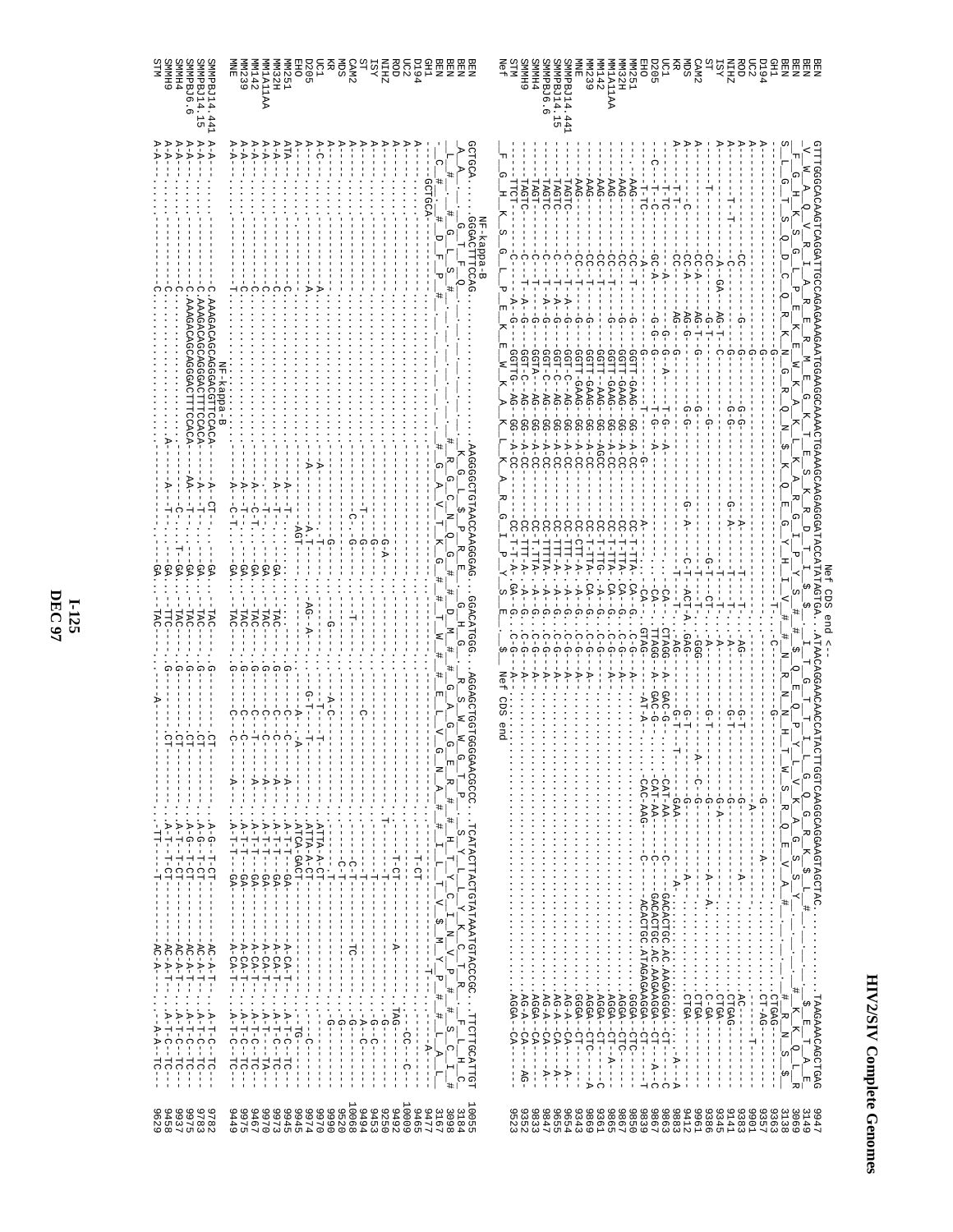| AAGACCTCTTCAATAAAG<br>÷<br>AGA-CTC-T-<br>AGA-CTC-T-<br>AC--<br>C-T-<br>C-T<br>ں<br>ד<br>י<br>ל−<br>피<br>−Ł<br>∀−<br>₽<br>. CTGCCA.<br>.GTTAGAAGCAAGTTAAGTGTGTGTTCCAATCTCCTAGTGGCGCCTGCTCCTC<br>⋒<br>CΩ<br>∩<br>∩<br>$-AC$<br>∩<br>CGGTGTT<br>ŔĊ<br>RC<br>ð<br>R<br>- -TA-T. - AA-TA--<br>--CA-T. - G--<br>--GGTA A---G--<br>'n<br>CATCTGAGTAACAAGACCCTGGTCTGTTAGGACCCTTCTCGCTTTG<br>H<br>-GAACA---G--<br>-GA-CA---G--<br>$--ATAA---G---$<br>$-GGTAA---G---$<br>Ť<br>$\begin{split} &\frac{1}{2} \left( \begin{array}{@{}c@{}} \begin{array}{@{}c@{}} \multicolumn{1}{c}{} & \multicolumn{1}{c}{} & \multicolumn{1}{c}{} & \multicolumn{1}{c}{} & \multicolumn{1}{c}{} & \multicolumn{1}{c}{} & \multicolumn{1}{c}{} & \multicolumn{1}{c}{} & \multicolumn{1}{c}{} & \multicolumn{1}{c}{} & \multicolumn{1}{c}{} & \multicolumn{1}{c}{} & \multicolumn{1}{c}{} & \multicolumn{1}{c}{} & \multicolumn{1}{c}{} & \multicolumn{1}{c}{} & \multicolumn{1$<br>$\frac{1}{1}$<br>$\overline{C}$<br>H<br>$-$ - $-$ 0 $-$ - $-$<br>İ<br>$\frac{1}{2}$<br>$\frac{1}{1}$<br>$- - - - - - - -$<br>L<br>J<br>$\frac{1}{1}$<br>$\frac{1}{1}$<br>$\frac{1}{4}$<br>$- - - - - - - -$<br>יט<br>ו<br>$-9 - -$<br>Ė.<br>$\frac{1}{2}$<br>C<br>$\,$ I<br>G<br>$\prec$<br>$\frac{1}{1}$<br>Ŧ<br>$\frac{1}{1}$<br>'#<br>$\overline{a}$<br>$\mathsf I$<br>ω<br>L<br> <br> <br> <br>⊢<br>ø<br>L<br>c--<br>≤<br>$\overline{A}$<br>$\frac{1}{1}$<br>$\frac{1}{4}$<br>$\blacksquare$<br>$\sim$ T<br>Į<br>$- - \Delta - - \mathbf{G} - -$<br>Ъ<br>ω<br>J<br>$\frac{1}{1}$<br>$-$ - $-$ - $-$ - $-$<br>$- - 00 - -$<br>$---CG---$<br>$-$ --C---<br> <br>പ<br>ļ<br>o<br>$\frac{1}{1}$<br>$\frac{1}{2}$<br>್ರ<br>ಸ<br>$\prec$<br>L,<br>$\frac{1}{4}$<br>$G$ ------<br>I,<br>$\overline{\phantom{a}}$<br>J.<br>$\mathbf{I}$<br>I.<br>Ω<br>Ļ<br>þ<br>$\begin{bmatrix} 1 & 1 & 1 & 1 \\ 1 & 1 & 1 & 1 \\ 1 & 1 & 1 & 1 \\ 1 & 1 & 1 & 1 \\ 1 & 1 & 1 & 1 \\ 1 & 1 & 1 & 1 \\ 1 & 1 & 1 & 1 \\ 1 & 1 & 1 & 1 \\ 1 & 1 & 1 & 1 \\ 1 & 1 & 1 & 1 \\ 1 & 1 & 1 & 1 \\ 1 & 1 & 1 & 1 \\ 1 & 1 & 1 & 1 & 1 \\ 1 & 1 & 1 & 1 & 1 \\ 1 & 1 & 1 & 1 & 1 \\ 1 & 1 & 1 & 1 & 1 \\ 1 & 1 & 1 & $<br>$C$ ----<br>J.<br>$\frac{1}{1}$<br>т<br>$\mathbf{I}$<br>Ĩ<br>$-\frac{1}{d}$<br>$\frac{1}{1}$<br>$\frac{1}{1}$<br>$\frac{1}{1}$<br>$\frac{1}{1}$<br>I<br>$\frac{1}{1}$<br>$\frac{1}{6}$<br>$\frac{1}{1}$<br>$\frac{1}{2}$<br>$\frac{1}{2}$<br>$\frac{1}{2}$<br>$\frac{1}{2}$ $\frac{1}{2}$ $\frac{1}{2}$ $\frac{1}{2}$ $\frac{1}{2}$ $\frac{1}{2}$<br>$\begin{array}{c} 1 \\ 1 \\ 1 \end{array}$<br>$\blacksquare$<br> <br> #<br>'≖<br>İ<br>$\frac{1}{1}$<br>$\mathbf{I}$<br>$\overline{\mathbf{a}}$<br>Ė.<br>闩<br>$\vdots$<br>$\begin{array}{cccccccccccc} \texttt{1} & \texttt{0} & \texttt{0} & \texttt{0} & \texttt{0} & \texttt{0} & \texttt{0} & \texttt{0} & \texttt{0} & \texttt{0} & \texttt{0} & \texttt{0} & \texttt{0} & \texttt{0} & \texttt{0} & \texttt{0} & \texttt{0} & \texttt{0} & \texttt{0} & \texttt{0} & \texttt{0} & \texttt{0} & \texttt{0} & \texttt{0} & \texttt{0} & \texttt{0} & \texttt{0} & \texttt{0} & \texttt{0} & \texttt{0} & \$<br>$\frac{1}{2}$<br>$\begin{array}{c} \frac{1}{2} \\ \frac{1}{2} \end{array}$<br>$\begin{array}{c} \n\cdot & \cdot \\ \cdot & \cdot \\ \cdot & \cdot\n\end{array}$<br>$-1$ $-1$ $-1$ $-1$ $-1$ $-1$ $-1$ $-1$<br>#<br>(#<br>¦#⊧<br>#<br>$N_-\leq -V_-\geq -T_-\geq L$<br>$\mathbb I$<br>$\mathsf I$<br>$\mathsf I$<br>I,<br>$\mathbf I$<br>l<br>S<br>$\alpha$<br>$\pm$<br>$\mathbf{I}$<br>$\mathsf I$<br>п<br>J.<br>J.<br>Ţ<br>$\overline{1}$<br>$\frac{1}{1}$<br>#<br>л<br>т<br>ļ,<br>H<br>$\mathbb H$<br>₩<br>$\frac{1}{4}$<br>$\frac{1}{1}$<br>$\mathbb{F}^1$<br>ا<br>به<br>፞፞<br>$\frac{1}{1}$<br>I<br>I.<br>$\frac{1}{9}$<br>¦ດ<br>'⊍<br>$\mathsf I$<br>$\frac{1}{1}$<br>$\frac{1}{1}$<br>U<br>$\mathbf{I}$<br>$\mathsf I$<br>₩<br>$-CD-LCL-$<br>$\frac{1}{1}$<br>$-LCT-$<br>ŧ<br>$-$ LCL-<br>$---LCL---$<br>$-1$ - $-1$<br>$\frac{S}{S-K-F}$<br>$\frac{1}{1}$<br>'n<br>Ή<br>$\overline{\phantom{a}}$<br>п<br>TCT-<br>LCL.<br>TCT-<br>TCT<br>$\frac{1}{\alpha}$<br>∩<br>$\frac{1}{1}$<br>þ<br>$\frac{1}{1}$<br>$\frac{1}{1}$<br>Ή<br>т<br>$\overline{1}$<br>Ъ<br>$\mathbf I$<br>$\overline{\phantom{a}}$<br>$\begin{array}{c} \end{array}$<br>Ţ<br>Η<br>ъ<br>J.<br>л<br>I.<br>$\mathbf{I}$<br>I<br>$\blacksquare$<br>J.<br>I<br>I.<br>Ť.<br>I.<br>J.<br>I | 'ਚ<br>$\prec$<br>F<br>ှိဂ<br>$\mathbb{R}$<br>ķ<br>ļ<br>ŀ,<br>'n,<br> <br>ဂ<br>Ą<br>Ъ<br>Ω | ATTCAGTCGCTCTGCGAGAGGCTGGCAGATCGAGCCTGAGAGGTTCTCTCCAGACHCHAGAGGTAGGGGAGGCTGGGTGTGGTTCCCTGCTGGTCCTCC<br>ACCAGTACTTGGCCGGTACTGGGCAGACGGCTCCACGCTTGCTTGCTTA<br>'n, |  |  |
|-----------------------------------------------------------------------------------------------------------------------------------------------------------------------------------------------------------------------------------------------------------------------------------------------------------------------------------------------------------------------------------------------------------------------------------------------------------------------------------------------------------------------------------------------------------------------------------------------------------------------------------------------------------------------------------------------------------------------------------------------------------------------------------------------------------------------------------------------------------------------------------------------------------------------------------------------------------------------------------------------------------------------------------------------------------------------------------------------------------------------------------------------------------------------------------------------------------------------------------------------------------------------------------------------------------------------------------------------------------------------------------------------------------------------------------------------------------------------------------------------------------------------------------------------------------------------------------------------------------------------------------------------------------------------------------------------------------------------------------------------------------------------------------------------------------------------------------------------------------------------------------------------------------------------------------------------------------------------------------------------------------------------------------------------------------------------------------------------------------------------------------------------------------------------------------------------------------------------------------------------------------------------------------------------------------------------------------------------------------------------------------------------------------------------------------------------------------------------------------------------------------------------------------------------------------------------------------------------------------------------------------------------------------------------------------------------------------------------------------------------------------------------------------------------------------------------------------------------------------------------------------------------------------------------------------------------------------------------------------------------------------------------------------------------------------------------------------------------------------------------------------------------------------------------------------------------------------------------------------------------------------------------------------------------------------------------------------------------------------------------------------------------------------------------------------------------------------------------------------------------------------------------------------------------------------------------------------------------------------------------------------------------------------------------------------------------------------------------------------------------------------------------------------------------------------------------------------------------------------------------------------------------------------------------------------------------------------------------------------------------------------------------------------------------------------------------------------------------------------------------------------------------------------------------------------------------------------------------------------------------------------------------------------------------------------------------------------------------------------------------------------------|-------------------------------------------------------------------------------------------|-----------------------------------------------------------------------------------------------------------------------------------------------------------------|--|--|
|                                                                                                                                                                                                                                                                                                                                                                                                                                                                                                                                                                                                                                                                                                                                                                                                                                                                                                                                                                                                                                                                                                                                                                                                                                                                                                                                                                                                                                                                                                                                                                                                                                                                                                                                                                                                                                                                                                                                                                                                                                                                                                                                                                                                                                                                                                                                                                                                                                                                                                                                                                                                                                                                                                                                                                                                                                                                                                                                                                                                                                                                                                                                                                                                                                                                                                                                                                                                                                                                                                                                                                                                                                                                                                                                                                                                                                                                                                                                                                                                                                                                                                                                                                                                                                                                                                                                                                                         |                                                                                           |                                                                                                                                                                 |  |  |
|                                                                                                                                                                                                                                                                                                                                                                                                                                                                                                                                                                                                                                                                                                                                                                                                                                                                                                                                                                                                                                                                                                                                                                                                                                                                                                                                                                                                                                                                                                                                                                                                                                                                                                                                                                                                                                                                                                                                                                                                                                                                                                                                                                                                                                                                                                                                                                                                                                                                                                                                                                                                                                                                                                                                                                                                                                                                                                                                                                                                                                                                                                                                                                                                                                                                                                                                                                                                                                                                                                                                                                                                                                                                                                                                                                                                                                                                                                                                                                                                                                                                                                                                                                                                                                                                                                                                                                                         |                                                                                           |                                                                                                                                                                 |  |  |
|                                                                                                                                                                                                                                                                                                                                                                                                                                                                                                                                                                                                                                                                                                                                                                                                                                                                                                                                                                                                                                                                                                                                                                                                                                                                                                                                                                                                                                                                                                                                                                                                                                                                                                                                                                                                                                                                                                                                                                                                                                                                                                                                                                                                                                                                                                                                                                                                                                                                                                                                                                                                                                                                                                                                                                                                                                                                                                                                                                                                                                                                                                                                                                                                                                                                                                                                                                                                                                                                                                                                                                                                                                                                                                                                                                                                                                                                                                                                                                                                                                                                                                                                                                                                                                                                                                                                                                                         |                                                                                           |                                                                                                                                                                 |  |  |
|                                                                                                                                                                                                                                                                                                                                                                                                                                                                                                                                                                                                                                                                                                                                                                                                                                                                                                                                                                                                                                                                                                                                                                                                                                                                                                                                                                                                                                                                                                                                                                                                                                                                                                                                                                                                                                                                                                                                                                                                                                                                                                                                                                                                                                                                                                                                                                                                                                                                                                                                                                                                                                                                                                                                                                                                                                                                                                                                                                                                                                                                                                                                                                                                                                                                                                                                                                                                                                                                                                                                                                                                                                                                                                                                                                                                                                                                                                                                                                                                                                                                                                                                                                                                                                                                                                                                                                                         |                                                                                           |                                                                                                                                                                 |  |  |
|                                                                                                                                                                                                                                                                                                                                                                                                                                                                                                                                                                                                                                                                                                                                                                                                                                                                                                                                                                                                                                                                                                                                                                                                                                                                                                                                                                                                                                                                                                                                                                                                                                                                                                                                                                                                                                                                                                                                                                                                                                                                                                                                                                                                                                                                                                                                                                                                                                                                                                                                                                                                                                                                                                                                                                                                                                                                                                                                                                                                                                                                                                                                                                                                                                                                                                                                                                                                                                                                                                                                                                                                                                                                                                                                                                                                                                                                                                                                                                                                                                                                                                                                                                                                                                                                                                                                                                                         |                                                                                           |                                                                                                                                                                 |  |  |
|                                                                                                                                                                                                                                                                                                                                                                                                                                                                                                                                                                                                                                                                                                                                                                                                                                                                                                                                                                                                                                                                                                                                                                                                                                                                                                                                                                                                                                                                                                                                                                                                                                                                                                                                                                                                                                                                                                                                                                                                                                                                                                                                                                                                                                                                                                                                                                                                                                                                                                                                                                                                                                                                                                                                                                                                                                                                                                                                                                                                                                                                                                                                                                                                                                                                                                                                                                                                                                                                                                                                                                                                                                                                                                                                                                                                                                                                                                                                                                                                                                                                                                                                                                                                                                                                                                                                                                                         |                                                                                           |                                                                                                                                                                 |  |  |
|                                                                                                                                                                                                                                                                                                                                                                                                                                                                                                                                                                                                                                                                                                                                                                                                                                                                                                                                                                                                                                                                                                                                                                                                                                                                                                                                                                                                                                                                                                                                                                                                                                                                                                                                                                                                                                                                                                                                                                                                                                                                                                                                                                                                                                                                                                                                                                                                                                                                                                                                                                                                                                                                                                                                                                                                                                                                                                                                                                                                                                                                                                                                                                                                                                                                                                                                                                                                                                                                                                                                                                                                                                                                                                                                                                                                                                                                                                                                                                                                                                                                                                                                                                                                                                                                                                                                                                                         |                                                                                           |                                                                                                                                                                 |  |  |
|                                                                                                                                                                                                                                                                                                                                                                                                                                                                                                                                                                                                                                                                                                                                                                                                                                                                                                                                                                                                                                                                                                                                                                                                                                                                                                                                                                                                                                                                                                                                                                                                                                                                                                                                                                                                                                                                                                                                                                                                                                                                                                                                                                                                                                                                                                                                                                                                                                                                                                                                                                                                                                                                                                                                                                                                                                                                                                                                                                                                                                                                                                                                                                                                                                                                                                                                                                                                                                                                                                                                                                                                                                                                                                                                                                                                                                                                                                                                                                                                                                                                                                                                                                                                                                                                                                                                                                                         |                                                                                           |                                                                                                                                                                 |  |  |
|                                                                                                                                                                                                                                                                                                                                                                                                                                                                                                                                                                                                                                                                                                                                                                                                                                                                                                                                                                                                                                                                                                                                                                                                                                                                                                                                                                                                                                                                                                                                                                                                                                                                                                                                                                                                                                                                                                                                                                                                                                                                                                                                                                                                                                                                                                                                                                                                                                                                                                                                                                                                                                                                                                                                                                                                                                                                                                                                                                                                                                                                                                                                                                                                                                                                                                                                                                                                                                                                                                                                                                                                                                                                                                                                                                                                                                                                                                                                                                                                                                                                                                                                                                                                                                                                                                                                                                                         |                                                                                           |                                                                                                                                                                 |  |  |
|                                                                                                                                                                                                                                                                                                                                                                                                                                                                                                                                                                                                                                                                                                                                                                                                                                                                                                                                                                                                                                                                                                                                                                                                                                                                                                                                                                                                                                                                                                                                                                                                                                                                                                                                                                                                                                                                                                                                                                                                                                                                                                                                                                                                                                                                                                                                                                                                                                                                                                                                                                                                                                                                                                                                                                                                                                                                                                                                                                                                                                                                                                                                                                                                                                                                                                                                                                                                                                                                                                                                                                                                                                                                                                                                                                                                                                                                                                                                                                                                                                                                                                                                                                                                                                                                                                                                                                                         |                                                                                           |                                                                                                                                                                 |  |  |
|                                                                                                                                                                                                                                                                                                                                                                                                                                                                                                                                                                                                                                                                                                                                                                                                                                                                                                                                                                                                                                                                                                                                                                                                                                                                                                                                                                                                                                                                                                                                                                                                                                                                                                                                                                                                                                                                                                                                                                                                                                                                                                                                                                                                                                                                                                                                                                                                                                                                                                                                                                                                                                                                                                                                                                                                                                                                                                                                                                                                                                                                                                                                                                                                                                                                                                                                                                                                                                                                                                                                                                                                                                                                                                                                                                                                                                                                                                                                                                                                                                                                                                                                                                                                                                                                                                                                                                                         |                                                                                           |                                                                                                                                                                 |  |  |
|                                                                                                                                                                                                                                                                                                                                                                                                                                                                                                                                                                                                                                                                                                                                                                                                                                                                                                                                                                                                                                                                                                                                                                                                                                                                                                                                                                                                                                                                                                                                                                                                                                                                                                                                                                                                                                                                                                                                                                                                                                                                                                                                                                                                                                                                                                                                                                                                                                                                                                                                                                                                                                                                                                                                                                                                                                                                                                                                                                                                                                                                                                                                                                                                                                                                                                                                                                                                                                                                                                                                                                                                                                                                                                                                                                                                                                                                                                                                                                                                                                                                                                                                                                                                                                                                                                                                                                                         |                                                                                           |                                                                                                                                                                 |  |  |
|                                                                                                                                                                                                                                                                                                                                                                                                                                                                                                                                                                                                                                                                                                                                                                                                                                                                                                                                                                                                                                                                                                                                                                                                                                                                                                                                                                                                                                                                                                                                                                                                                                                                                                                                                                                                                                                                                                                                                                                                                                                                                                                                                                                                                                                                                                                                                                                                                                                                                                                                                                                                                                                                                                                                                                                                                                                                                                                                                                                                                                                                                                                                                                                                                                                                                                                                                                                                                                                                                                                                                                                                                                                                                                                                                                                                                                                                                                                                                                                                                                                                                                                                                                                                                                                                                                                                                                                         |                                                                                           |                                                                                                                                                                 |  |  |
|                                                                                                                                                                                                                                                                                                                                                                                                                                                                                                                                                                                                                                                                                                                                                                                                                                                                                                                                                                                                                                                                                                                                                                                                                                                                                                                                                                                                                                                                                                                                                                                                                                                                                                                                                                                                                                                                                                                                                                                                                                                                                                                                                                                                                                                                                                                                                                                                                                                                                                                                                                                                                                                                                                                                                                                                                                                                                                                                                                                                                                                                                                                                                                                                                                                                                                                                                                                                                                                                                                                                                                                                                                                                                                                                                                                                                                                                                                                                                                                                                                                                                                                                                                                                                                                                                                                                                                                         |                                                                                           |                                                                                                                                                                 |  |  |
|                                                                                                                                                                                                                                                                                                                                                                                                                                                                                                                                                                                                                                                                                                                                                                                                                                                                                                                                                                                                                                                                                                                                                                                                                                                                                                                                                                                                                                                                                                                                                                                                                                                                                                                                                                                                                                                                                                                                                                                                                                                                                                                                                                                                                                                                                                                                                                                                                                                                                                                                                                                                                                                                                                                                                                                                                                                                                                                                                                                                                                                                                                                                                                                                                                                                                                                                                                                                                                                                                                                                                                                                                                                                                                                                                                                                                                                                                                                                                                                                                                                                                                                                                                                                                                                                                                                                                                                         |                                                                                           |                                                                                                                                                                 |  |  |
|                                                                                                                                                                                                                                                                                                                                                                                                                                                                                                                                                                                                                                                                                                                                                                                                                                                                                                                                                                                                                                                                                                                                                                                                                                                                                                                                                                                                                                                                                                                                                                                                                                                                                                                                                                                                                                                                                                                                                                                                                                                                                                                                                                                                                                                                                                                                                                                                                                                                                                                                                                                                                                                                                                                                                                                                                                                                                                                                                                                                                                                                                                                                                                                                                                                                                                                                                                                                                                                                                                                                                                                                                                                                                                                                                                                                                                                                                                                                                                                                                                                                                                                                                                                                                                                                                                                                                                                         |                                                                                           |                                                                                                                                                                 |  |  |
|                                                                                                                                                                                                                                                                                                                                                                                                                                                                                                                                                                                                                                                                                                                                                                                                                                                                                                                                                                                                                                                                                                                                                                                                                                                                                                                                                                                                                                                                                                                                                                                                                                                                                                                                                                                                                                                                                                                                                                                                                                                                                                                                                                                                                                                                                                                                                                                                                                                                                                                                                                                                                                                                                                                                                                                                                                                                                                                                                                                                                                                                                                                                                                                                                                                                                                                                                                                                                                                                                                                                                                                                                                                                                                                                                                                                                                                                                                                                                                                                                                                                                                                                                                                                                                                                                                                                                                                         |                                                                                           |                                                                                                                                                                 |  |  |
|                                                                                                                                                                                                                                                                                                                                                                                                                                                                                                                                                                                                                                                                                                                                                                                                                                                                                                                                                                                                                                                                                                                                                                                                                                                                                                                                                                                                                                                                                                                                                                                                                                                                                                                                                                                                                                                                                                                                                                                                                                                                                                                                                                                                                                                                                                                                                                                                                                                                                                                                                                                                                                                                                                                                                                                                                                                                                                                                                                                                                                                                                                                                                                                                                                                                                                                                                                                                                                                                                                                                                                                                                                                                                                                                                                                                                                                                                                                                                                                                                                                                                                                                                                                                                                                                                                                                                                                         |                                                                                           |                                                                                                                                                                 |  |  |
|                                                                                                                                                                                                                                                                                                                                                                                                                                                                                                                                                                                                                                                                                                                                                                                                                                                                                                                                                                                                                                                                                                                                                                                                                                                                                                                                                                                                                                                                                                                                                                                                                                                                                                                                                                                                                                                                                                                                                                                                                                                                                                                                                                                                                                                                                                                                                                                                                                                                                                                                                                                                                                                                                                                                                                                                                                                                                                                                                                                                                                                                                                                                                                                                                                                                                                                                                                                                                                                                                                                                                                                                                                                                                                                                                                                                                                                                                                                                                                                                                                                                                                                                                                                                                                                                                                                                                                                         |                                                                                           |                                                                                                                                                                 |  |  |
|                                                                                                                                                                                                                                                                                                                                                                                                                                                                                                                                                                                                                                                                                                                                                                                                                                                                                                                                                                                                                                                                                                                                                                                                                                                                                                                                                                                                                                                                                                                                                                                                                                                                                                                                                                                                                                                                                                                                                                                                                                                                                                                                                                                                                                                                                                                                                                                                                                                                                                                                                                                                                                                                                                                                                                                                                                                                                                                                                                                                                                                                                                                                                                                                                                                                                                                                                                                                                                                                                                                                                                                                                                                                                                                                                                                                                                                                                                                                                                                                                                                                                                                                                                                                                                                                                                                                                                                         |                                                                                           |                                                                                                                                                                 |  |  |
|                                                                                                                                                                                                                                                                                                                                                                                                                                                                                                                                                                                                                                                                                                                                                                                                                                                                                                                                                                                                                                                                                                                                                                                                                                                                                                                                                                                                                                                                                                                                                                                                                                                                                                                                                                                                                                                                                                                                                                                                                                                                                                                                                                                                                                                                                                                                                                                                                                                                                                                                                                                                                                                                                                                                                                                                                                                                                                                                                                                                                                                                                                                                                                                                                                                                                                                                                                                                                                                                                                                                                                                                                                                                                                                                                                                                                                                                                                                                                                                                                                                                                                                                                                                                                                                                                                                                                                                         |                                                                                           |                                                                                                                                                                 |  |  |
|                                                                                                                                                                                                                                                                                                                                                                                                                                                                                                                                                                                                                                                                                                                                                                                                                                                                                                                                                                                                                                                                                                                                                                                                                                                                                                                                                                                                                                                                                                                                                                                                                                                                                                                                                                                                                                                                                                                                                                                                                                                                                                                                                                                                                                                                                                                                                                                                                                                                                                                                                                                                                                                                                                                                                                                                                                                                                                                                                                                                                                                                                                                                                                                                                                                                                                                                                                                                                                                                                                                                                                                                                                                                                                                                                                                                                                                                                                                                                                                                                                                                                                                                                                                                                                                                                                                                                                                         |                                                                                           |                                                                                                                                                                 |  |  |
|                                                                                                                                                                                                                                                                                                                                                                                                                                                                                                                                                                                                                                                                                                                                                                                                                                                                                                                                                                                                                                                                                                                                                                                                                                                                                                                                                                                                                                                                                                                                                                                                                                                                                                                                                                                                                                                                                                                                                                                                                                                                                                                                                                                                                                                                                                                                                                                                                                                                                                                                                                                                                                                                                                                                                                                                                                                                                                                                                                                                                                                                                                                                                                                                                                                                                                                                                                                                                                                                                                                                                                                                                                                                                                                                                                                                                                                                                                                                                                                                                                                                                                                                                                                                                                                                                                                                                                                         |                                                                                           |                                                                                                                                                                 |  |  |
|                                                                                                                                                                                                                                                                                                                                                                                                                                                                                                                                                                                                                                                                                                                                                                                                                                                                                                                                                                                                                                                                                                                                                                                                                                                                                                                                                                                                                                                                                                                                                                                                                                                                                                                                                                                                                                                                                                                                                                                                                                                                                                                                                                                                                                                                                                                                                                                                                                                                                                                                                                                                                                                                                                                                                                                                                                                                                                                                                                                                                                                                                                                                                                                                                                                                                                                                                                                                                                                                                                                                                                                                                                                                                                                                                                                                                                                                                                                                                                                                                                                                                                                                                                                                                                                                                                                                                                                         |                                                                                           |                                                                                                                                                                 |  |  |
|                                                                                                                                                                                                                                                                                                                                                                                                                                                                                                                                                                                                                                                                                                                                                                                                                                                                                                                                                                                                                                                                                                                                                                                                                                                                                                                                                                                                                                                                                                                                                                                                                                                                                                                                                                                                                                                                                                                                                                                                                                                                                                                                                                                                                                                                                                                                                                                                                                                                                                                                                                                                                                                                                                                                                                                                                                                                                                                                                                                                                                                                                                                                                                                                                                                                                                                                                                                                                                                                                                                                                                                                                                                                                                                                                                                                                                                                                                                                                                                                                                                                                                                                                                                                                                                                                                                                                                                         |                                                                                           |                                                                                                                                                                 |  |  |
|                                                                                                                                                                                                                                                                                                                                                                                                                                                                                                                                                                                                                                                                                                                                                                                                                                                                                                                                                                                                                                                                                                                                                                                                                                                                                                                                                                                                                                                                                                                                                                                                                                                                                                                                                                                                                                                                                                                                                                                                                                                                                                                                                                                                                                                                                                                                                                                                                                                                                                                                                                                                                                                                                                                                                                                                                                                                                                                                                                                                                                                                                                                                                                                                                                                                                                                                                                                                                                                                                                                                                                                                                                                                                                                                                                                                                                                                                                                                                                                                                                                                                                                                                                                                                                                                                                                                                                                         |                                                                                           |                                                                                                                                                                 |  |  |
|                                                                                                                                                                                                                                                                                                                                                                                                                                                                                                                                                                                                                                                                                                                                                                                                                                                                                                                                                                                                                                                                                                                                                                                                                                                                                                                                                                                                                                                                                                                                                                                                                                                                                                                                                                                                                                                                                                                                                                                                                                                                                                                                                                                                                                                                                                                                                                                                                                                                                                                                                                                                                                                                                                                                                                                                                                                                                                                                                                                                                                                                                                                                                                                                                                                                                                                                                                                                                                                                                                                                                                                                                                                                                                                                                                                                                                                                                                                                                                                                                                                                                                                                                                                                                                                                                                                                                                                         |                                                                                           |                                                                                                                                                                 |  |  |
|                                                                                                                                                                                                                                                                                                                                                                                                                                                                                                                                                                                                                                                                                                                                                                                                                                                                                                                                                                                                                                                                                                                                                                                                                                                                                                                                                                                                                                                                                                                                                                                                                                                                                                                                                                                                                                                                                                                                                                                                                                                                                                                                                                                                                                                                                                                                                                                                                                                                                                                                                                                                                                                                                                                                                                                                                                                                                                                                                                                                                                                                                                                                                                                                                                                                                                                                                                                                                                                                                                                                                                                                                                                                                                                                                                                                                                                                                                                                                                                                                                                                                                                                                                                                                                                                                                                                                                                         |                                                                                           |                                                                                                                                                                 |  |  |
|                                                                                                                                                                                                                                                                                                                                                                                                                                                                                                                                                                                                                                                                                                                                                                                                                                                                                                                                                                                                                                                                                                                                                                                                                                                                                                                                                                                                                                                                                                                                                                                                                                                                                                                                                                                                                                                                                                                                                                                                                                                                                                                                                                                                                                                                                                                                                                                                                                                                                                                                                                                                                                                                                                                                                                                                                                                                                                                                                                                                                                                                                                                                                                                                                                                                                                                                                                                                                                                                                                                                                                                                                                                                                                                                                                                                                                                                                                                                                                                                                                                                                                                                                                                                                                                                                                                                                                                         |                                                                                           |                                                                                                                                                                 |  |  |
|                                                                                                                                                                                                                                                                                                                                                                                                                                                                                                                                                                                                                                                                                                                                                                                                                                                                                                                                                                                                                                                                                                                                                                                                                                                                                                                                                                                                                                                                                                                                                                                                                                                                                                                                                                                                                                                                                                                                                                                                                                                                                                                                                                                                                                                                                                                                                                                                                                                                                                                                                                                                                                                                                                                                                                                                                                                                                                                                                                                                                                                                                                                                                                                                                                                                                                                                                                                                                                                                                                                                                                                                                                                                                                                                                                                                                                                                                                                                                                                                                                                                                                                                                                                                                                                                                                                                                                                         |                                                                                           |                                                                                                                                                                 |  |  |
|                                                                                                                                                                                                                                                                                                                                                                                                                                                                                                                                                                                                                                                                                                                                                                                                                                                                                                                                                                                                                                                                                                                                                                                                                                                                                                                                                                                                                                                                                                                                                                                                                                                                                                                                                                                                                                                                                                                                                                                                                                                                                                                                                                                                                                                                                                                                                                                                                                                                                                                                                                                                                                                                                                                                                                                                                                                                                                                                                                                                                                                                                                                                                                                                                                                                                                                                                                                                                                                                                                                                                                                                                                                                                                                                                                                                                                                                                                                                                                                                                                                                                                                                                                                                                                                                                                                                                                                         |                                                                                           |                                                                                                                                                                 |  |  |
|                                                                                                                                                                                                                                                                                                                                                                                                                                                                                                                                                                                                                                                                                                                                                                                                                                                                                                                                                                                                                                                                                                                                                                                                                                                                                                                                                                                                                                                                                                                                                                                                                                                                                                                                                                                                                                                                                                                                                                                                                                                                                                                                                                                                                                                                                                                                                                                                                                                                                                                                                                                                                                                                                                                                                                                                                                                                                                                                                                                                                                                                                                                                                                                                                                                                                                                                                                                                                                                                                                                                                                                                                                                                                                                                                                                                                                                                                                                                                                                                                                                                                                                                                                                                                                                                                                                                                                                         |                                                                                           |                                                                                                                                                                 |  |  |
|                                                                                                                                                                                                                                                                                                                                                                                                                                                                                                                                                                                                                                                                                                                                                                                                                                                                                                                                                                                                                                                                                                                                                                                                                                                                                                                                                                                                                                                                                                                                                                                                                                                                                                                                                                                                                                                                                                                                                                                                                                                                                                                                                                                                                                                                                                                                                                                                                                                                                                                                                                                                                                                                                                                                                                                                                                                                                                                                                                                                                                                                                                                                                                                                                                                                                                                                                                                                                                                                                                                                                                                                                                                                                                                                                                                                                                                                                                                                                                                                                                                                                                                                                                                                                                                                                                                                                                                         |                                                                                           |                                                                                                                                                                 |  |  |
|                                                                                                                                                                                                                                                                                                                                                                                                                                                                                                                                                                                                                                                                                                                                                                                                                                                                                                                                                                                                                                                                                                                                                                                                                                                                                                                                                                                                                                                                                                                                                                                                                                                                                                                                                                                                                                                                                                                                                                                                                                                                                                                                                                                                                                                                                                                                                                                                                                                                                                                                                                                                                                                                                                                                                                                                                                                                                                                                                                                                                                                                                                                                                                                                                                                                                                                                                                                                                                                                                                                                                                                                                                                                                                                                                                                                                                                                                                                                                                                                                                                                                                                                                                                                                                                                                                                                                                                         |                                                                                           |                                                                                                                                                                 |  |  |
|                                                                                                                                                                                                                                                                                                                                                                                                                                                                                                                                                                                                                                                                                                                                                                                                                                                                                                                                                                                                                                                                                                                                                                                                                                                                                                                                                                                                                                                                                                                                                                                                                                                                                                                                                                                                                                                                                                                                                                                                                                                                                                                                                                                                                                                                                                                                                                                                                                                                                                                                                                                                                                                                                                                                                                                                                                                                                                                                                                                                                                                                                                                                                                                                                                                                                                                                                                                                                                                                                                                                                                                                                                                                                                                                                                                                                                                                                                                                                                                                                                                                                                                                                                                                                                                                                                                                                                                         |                                                                                           |                                                                                                                                                                 |  |  |
|                                                                                                                                                                                                                                                                                                                                                                                                                                                                                                                                                                                                                                                                                                                                                                                                                                                                                                                                                                                                                                                                                                                                                                                                                                                                                                                                                                                                                                                                                                                                                                                                                                                                                                                                                                                                                                                                                                                                                                                                                                                                                                                                                                                                                                                                                                                                                                                                                                                                                                                                                                                                                                                                                                                                                                                                                                                                                                                                                                                                                                                                                                                                                                                                                                                                                                                                                                                                                                                                                                                                                                                                                                                                                                                                                                                                                                                                                                                                                                                                                                                                                                                                                                                                                                                                                                                                                                                         |                                                                                           |                                                                                                                                                                 |  |  |
|                                                                                                                                                                                                                                                                                                                                                                                                                                                                                                                                                                                                                                                                                                                                                                                                                                                                                                                                                                                                                                                                                                                                                                                                                                                                                                                                                                                                                                                                                                                                                                                                                                                                                                                                                                                                                                                                                                                                                                                                                                                                                                                                                                                                                                                                                                                                                                                                                                                                                                                                                                                                                                                                                                                                                                                                                                                                                                                                                                                                                                                                                                                                                                                                                                                                                                                                                                                                                                                                                                                                                                                                                                                                                                                                                                                                                                                                                                                                                                                                                                                                                                                                                                                                                                                                                                                                                                                         |                                                                                           |                                                                                                                                                                 |  |  |
|                                                                                                                                                                                                                                                                                                                                                                                                                                                                                                                                                                                                                                                                                                                                                                                                                                                                                                                                                                                                                                                                                                                                                                                                                                                                                                                                                                                                                                                                                                                                                                                                                                                                                                                                                                                                                                                                                                                                                                                                                                                                                                                                                                                                                                                                                                                                                                                                                                                                                                                                                                                                                                                                                                                                                                                                                                                                                                                                                                                                                                                                                                                                                                                                                                                                                                                                                                                                                                                                                                                                                                                                                                                                                                                                                                                                                                                                                                                                                                                                                                                                                                                                                                                                                                                                                                                                                                                         |                                                                                           |                                                                                                                                                                 |  |  |
|                                                                                                                                                                                                                                                                                                                                                                                                                                                                                                                                                                                                                                                                                                                                                                                                                                                                                                                                                                                                                                                                                                                                                                                                                                                                                                                                                                                                                                                                                                                                                                                                                                                                                                                                                                                                                                                                                                                                                                                                                                                                                                                                                                                                                                                                                                                                                                                                                                                                                                                                                                                                                                                                                                                                                                                                                                                                                                                                                                                                                                                                                                                                                                                                                                                                                                                                                                                                                                                                                                                                                                                                                                                                                                                                                                                                                                                                                                                                                                                                                                                                                                                                                                                                                                                                                                                                                                                         |                                                                                           |                                                                                                                                                                 |  |  |
|                                                                                                                                                                                                                                                                                                                                                                                                                                                                                                                                                                                                                                                                                                                                                                                                                                                                                                                                                                                                                                                                                                                                                                                                                                                                                                                                                                                                                                                                                                                                                                                                                                                                                                                                                                                                                                                                                                                                                                                                                                                                                                                                                                                                                                                                                                                                                                                                                                                                                                                                                                                                                                                                                                                                                                                                                                                                                                                                                                                                                                                                                                                                                                                                                                                                                                                                                                                                                                                                                                                                                                                                                                                                                                                                                                                                                                                                                                                                                                                                                                                                                                                                                                                                                                                                                                                                                                                         |                                                                                           |                                                                                                                                                                 |  |  |
|                                                                                                                                                                                                                                                                                                                                                                                                                                                                                                                                                                                                                                                                                                                                                                                                                                                                                                                                                                                                                                                                                                                                                                                                                                                                                                                                                                                                                                                                                                                                                                                                                                                                                                                                                                                                                                                                                                                                                                                                                                                                                                                                                                                                                                                                                                                                                                                                                                                                                                                                                                                                                                                                                                                                                                                                                                                                                                                                                                                                                                                                                                                                                                                                                                                                                                                                                                                                                                                                                                                                                                                                                                                                                                                                                                                                                                                                                                                                                                                                                                                                                                                                                                                                                                                                                                                                                                                         |                                                                                           |                                                                                                                                                                 |  |  |
|                                                                                                                                                                                                                                                                                                                                                                                                                                                                                                                                                                                                                                                                                                                                                                                                                                                                                                                                                                                                                                                                                                                                                                                                                                                                                                                                                                                                                                                                                                                                                                                                                                                                                                                                                                                                                                                                                                                                                                                                                                                                                                                                                                                                                                                                                                                                                                                                                                                                                                                                                                                                                                                                                                                                                                                                                                                                                                                                                                                                                                                                                                                                                                                                                                                                                                                                                                                                                                                                                                                                                                                                                                                                                                                                                                                                                                                                                                                                                                                                                                                                                                                                                                                                                                                                                                                                                                                         |                                                                                           |                                                                                                                                                                 |  |  |
|                                                                                                                                                                                                                                                                                                                                                                                                                                                                                                                                                                                                                                                                                                                                                                                                                                                                                                                                                                                                                                                                                                                                                                                                                                                                                                                                                                                                                                                                                                                                                                                                                                                                                                                                                                                                                                                                                                                                                                                                                                                                                                                                                                                                                                                                                                                                                                                                                                                                                                                                                                                                                                                                                                                                                                                                                                                                                                                                                                                                                                                                                                                                                                                                                                                                                                                                                                                                                                                                                                                                                                                                                                                                                                                                                                                                                                                                                                                                                                                                                                                                                                                                                                                                                                                                                                                                                                                         |                                                                                           |                                                                                                                                                                 |  |  |
|                                                                                                                                                                                                                                                                                                                                                                                                                                                                                                                                                                                                                                                                                                                                                                                                                                                                                                                                                                                                                                                                                                                                                                                                                                                                                                                                                                                                                                                                                                                                                                                                                                                                                                                                                                                                                                                                                                                                                                                                                                                                                                                                                                                                                                                                                                                                                                                                                                                                                                                                                                                                                                                                                                                                                                                                                                                                                                                                                                                                                                                                                                                                                                                                                                                                                                                                                                                                                                                                                                                                                                                                                                                                                                                                                                                                                                                                                                                                                                                                                                                                                                                                                                                                                                                                                                                                                                                         |                                                                                           |                                                                                                                                                                 |  |  |
|                                                                                                                                                                                                                                                                                                                                                                                                                                                                                                                                                                                                                                                                                                                                                                                                                                                                                                                                                                                                                                                                                                                                                                                                                                                                                                                                                                                                                                                                                                                                                                                                                                                                                                                                                                                                                                                                                                                                                                                                                                                                                                                                                                                                                                                                                                                                                                                                                                                                                                                                                                                                                                                                                                                                                                                                                                                                                                                                                                                                                                                                                                                                                                                                                                                                                                                                                                                                                                                                                                                                                                                                                                                                                                                                                                                                                                                                                                                                                                                                                                                                                                                                                                                                                                                                                                                                                                                         |                                                                                           |                                                                                                                                                                 |  |  |
|                                                                                                                                                                                                                                                                                                                                                                                                                                                                                                                                                                                                                                                                                                                                                                                                                                                                                                                                                                                                                                                                                                                                                                                                                                                                                                                                                                                                                                                                                                                                                                                                                                                                                                                                                                                                                                                                                                                                                                                                                                                                                                                                                                                                                                                                                                                                                                                                                                                                                                                                                                                                                                                                                                                                                                                                                                                                                                                                                                                                                                                                                                                                                                                                                                                                                                                                                                                                                                                                                                                                                                                                                                                                                                                                                                                                                                                                                                                                                                                                                                                                                                                                                                                                                                                                                                                                                                                         |                                                                                           |                                                                                                                                                                 |  |  |
|                                                                                                                                                                                                                                                                                                                                                                                                                                                                                                                                                                                                                                                                                                                                                                                                                                                                                                                                                                                                                                                                                                                                                                                                                                                                                                                                                                                                                                                                                                                                                                                                                                                                                                                                                                                                                                                                                                                                                                                                                                                                                                                                                                                                                                                                                                                                                                                                                                                                                                                                                                                                                                                                                                                                                                                                                                                                                                                                                                                                                                                                                                                                                                                                                                                                                                                                                                                                                                                                                                                                                                                                                                                                                                                                                                                                                                                                                                                                                                                                                                                                                                                                                                                                                                                                                                                                                                                         |                                                                                           |                                                                                                                                                                 |  |  |
|                                                                                                                                                                                                                                                                                                                                                                                                                                                                                                                                                                                                                                                                                                                                                                                                                                                                                                                                                                                                                                                                                                                                                                                                                                                                                                                                                                                                                                                                                                                                                                                                                                                                                                                                                                                                                                                                                                                                                                                                                                                                                                                                                                                                                                                                                                                                                                                                                                                                                                                                                                                                                                                                                                                                                                                                                                                                                                                                                                                                                                                                                                                                                                                                                                                                                                                                                                                                                                                                                                                                                                                                                                                                                                                                                                                                                                                                                                                                                                                                                                                                                                                                                                                                                                                                                                                                                                                         |                                                                                           |                                                                                                                                                                 |  |  |
|                                                                                                                                                                                                                                                                                                                                                                                                                                                                                                                                                                                                                                                                                                                                                                                                                                                                                                                                                                                                                                                                                                                                                                                                                                                                                                                                                                                                                                                                                                                                                                                                                                                                                                                                                                                                                                                                                                                                                                                                                                                                                                                                                                                                                                                                                                                                                                                                                                                                                                                                                                                                                                                                                                                                                                                                                                                                                                                                                                                                                                                                                                                                                                                                                                                                                                                                                                                                                                                                                                                                                                                                                                                                                                                                                                                                                                                                                                                                                                                                                                                                                                                                                                                                                                                                                                                                                                                         |                                                                                           |                                                                                                                                                                 |  |  |
|                                                                                                                                                                                                                                                                                                                                                                                                                                                                                                                                                                                                                                                                                                                                                                                                                                                                                                                                                                                                                                                                                                                                                                                                                                                                                                                                                                                                                                                                                                                                                                                                                                                                                                                                                                                                                                                                                                                                                                                                                                                                                                                                                                                                                                                                                                                                                                                                                                                                                                                                                                                                                                                                                                                                                                                                                                                                                                                                                                                                                                                                                                                                                                                                                                                                                                                                                                                                                                                                                                                                                                                                                                                                                                                                                                                                                                                                                                                                                                                                                                                                                                                                                                                                                                                                                                                                                                                         |                                                                                           |                                                                                                                                                                 |  |  |
|                                                                                                                                                                                                                                                                                                                                                                                                                                                                                                                                                                                                                                                                                                                                                                                                                                                                                                                                                                                                                                                                                                                                                                                                                                                                                                                                                                                                                                                                                                                                                                                                                                                                                                                                                                                                                                                                                                                                                                                                                                                                                                                                                                                                                                                                                                                                                                                                                                                                                                                                                                                                                                                                                                                                                                                                                                                                                                                                                                                                                                                                                                                                                                                                                                                                                                                                                                                                                                                                                                                                                                                                                                                                                                                                                                                                                                                                                                                                                                                                                                                                                                                                                                                                                                                                                                                                                                                         |                                                                                           |                                                                                                                                                                 |  |  |
|                                                                                                                                                                                                                                                                                                                                                                                                                                                                                                                                                                                                                                                                                                                                                                                                                                                                                                                                                                                                                                                                                                                                                                                                                                                                                                                                                                                                                                                                                                                                                                                                                                                                                                                                                                                                                                                                                                                                                                                                                                                                                                                                                                                                                                                                                                                                                                                                                                                                                                                                                                                                                                                                                                                                                                                                                                                                                                                                                                                                                                                                                                                                                                                                                                                                                                                                                                                                                                                                                                                                                                                                                                                                                                                                                                                                                                                                                                                                                                                                                                                                                                                                                                                                                                                                                                                                                                                         |                                                                                           |                                                                                                                                                                 |  |  |
|                                                                                                                                                                                                                                                                                                                                                                                                                                                                                                                                                                                                                                                                                                                                                                                                                                                                                                                                                                                                                                                                                                                                                                                                                                                                                                                                                                                                                                                                                                                                                                                                                                                                                                                                                                                                                                                                                                                                                                                                                                                                                                                                                                                                                                                                                                                                                                                                                                                                                                                                                                                                                                                                                                                                                                                                                                                                                                                                                                                                                                                                                                                                                                                                                                                                                                                                                                                                                                                                                                                                                                                                                                                                                                                                                                                                                                                                                                                                                                                                                                                                                                                                                                                                                                                                                                                                                                                         |                                                                                           |                                                                                                                                                                 |  |  |